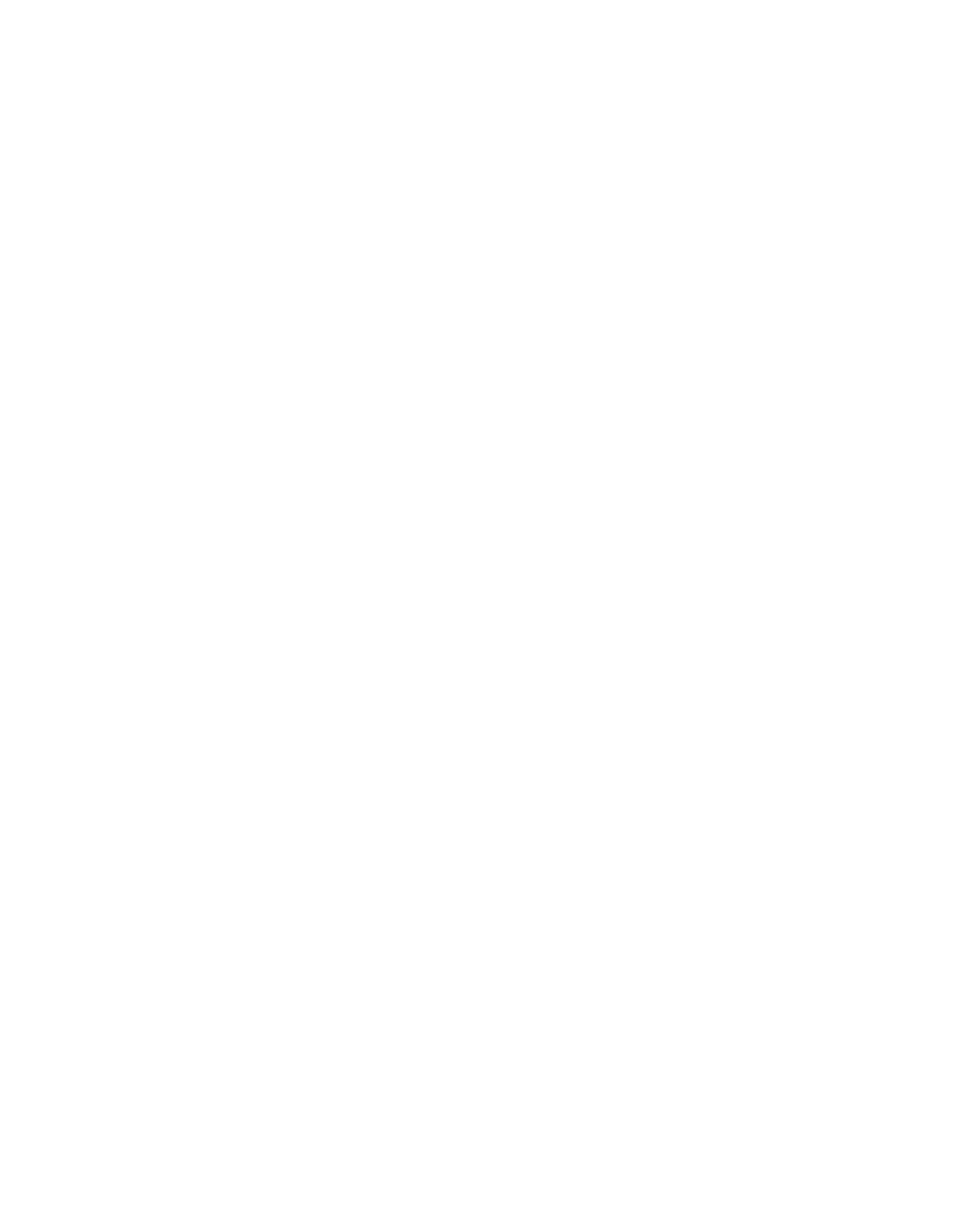# **LEARN THE BASICS**

| 1            | <b>Learn the Basics</b>                                 | 1  |
|--------------|---------------------------------------------------------|----|
| $\mathbf{2}$ | <b>Prerequisites</b>                                    | 5  |
| 3            | <b>Installation</b>                                     | 7  |
| 4            | <b>Verification</b>                                     | 11 |
| 5            | <b>Dataset Preparation</b>                              | 13 |
| 6            | <b>Test a model</b>                                     | 15 |
| 7            | <b>Train a model</b>                                    | 17 |
| 8            | <b>Model Zoo</b>                                        | 19 |
| 9            | <b>Tutorial 0: Overview of MMFewShot Classification</b> | 21 |
|              | 10 Tutorial 1: Learn about Configs                      | 25 |
|              | 11 Tutorial 2: Adding New Dataset                       | 33 |
|              | 12 Tutorial 3: Customize Models                         | 39 |
|              | 13 Tutorial 4: Customize Runtime Settings               | 45 |
|              | 14 Tutorial 0: Overview of MMFewShot Detection          | 53 |
|              | 15 Tutorial 1: Learn about Configs                      | 55 |
|              | <b>16 Tutorial 2: Adding New Dataset</b>                | 67 |
|              | 17 Tutorial 3: Customize Models                         | 73 |
|              | 18 Tutorial 4: Customize Runtime Settings               | 83 |
|              | 19 Changelog                                            | 91 |
|              | <b>20 Frequently Asked Questions</b>                    | 93 |
|              | 21 English                                              | 97 |
| 22           |                                                         | 99 |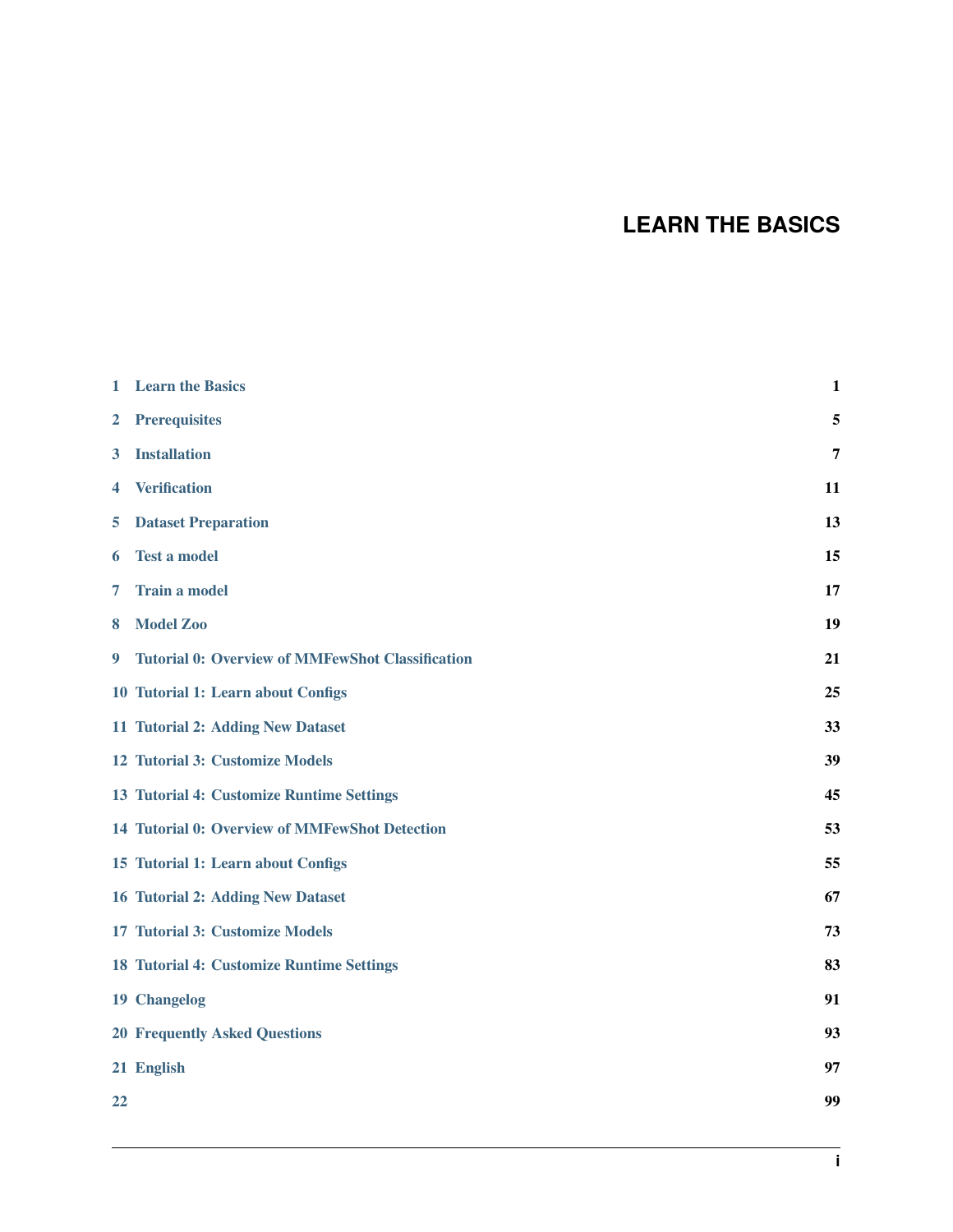| 23 mmfewshot.classification | 101 |
|-----------------------------|-----|
| 24 mmfewshot.detection      | 121 |
| 25 mmfewshot.utils          | 159 |
| 26 Indices and tables       | 163 |
| <b>Python Module Index</b>  | 165 |
| <b>Index</b>                | 167 |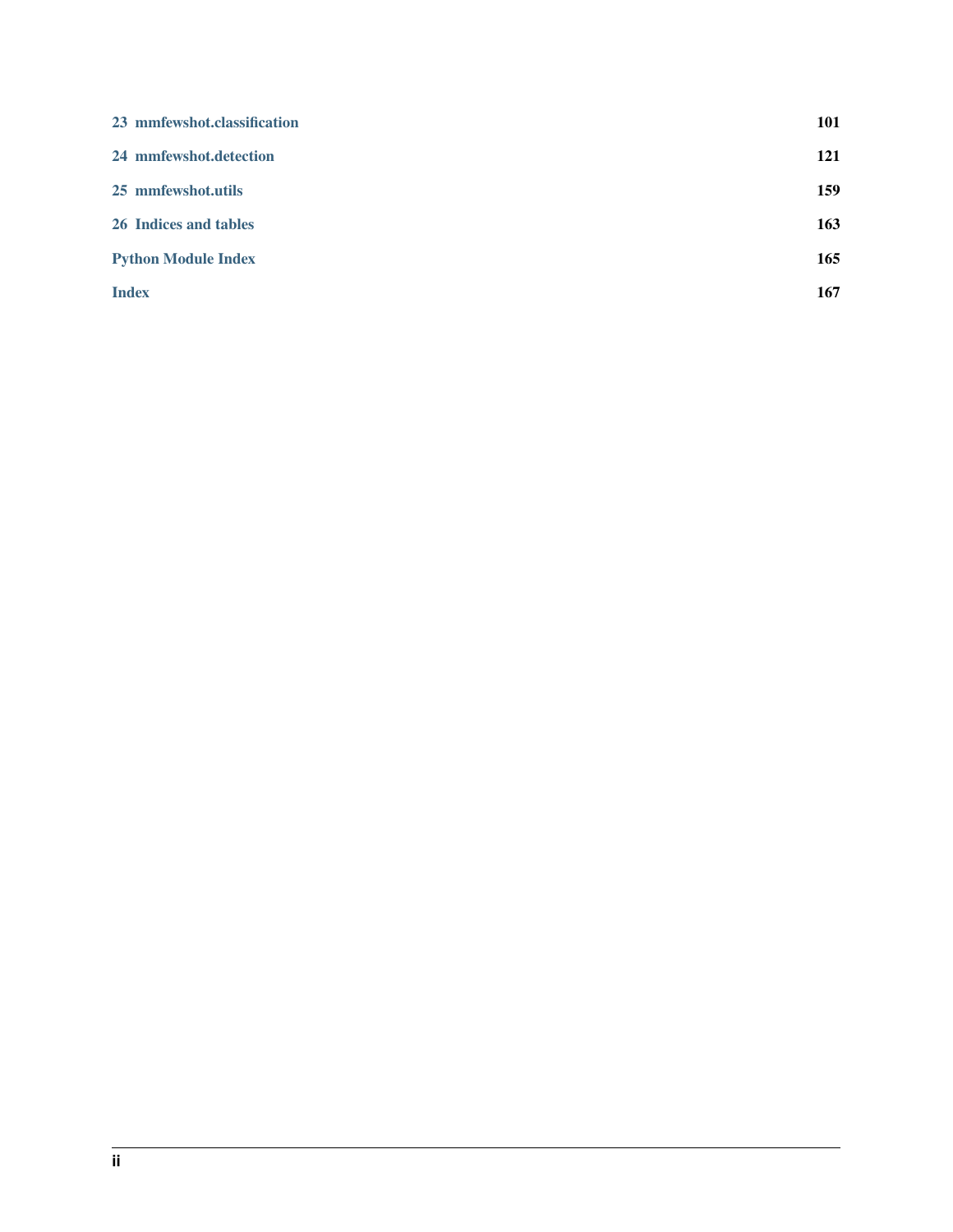## **LEARN THE BASICS**

<span id="page-4-0"></span>This chapter introduces you to the basic conception of few shot learning, and the framework of MMFewShot, and provides links to detailed tutorials about MMFewShot.

# **1.1 What is Few Shot Learning**

#### **1.1.1 Problem definition**

Few shot learning aims at generalizing to new tasks based on a limited number of samples using prior knowledge. The prior knowledge usually refers to a large scale training set that has many classes and samples, while the samples in new tasks are never seen in the training set. For example, in few shot image classification, a pre-trained model only can see five bird images (each class has one image and doesn't exist in the pretrained dataset) and predict the class of bird in the query image. Another example in few shot detection is that a detector needs to detect the new categories based on a few instances.

In summary, few shot learning focus on two aspects:

- how to embed prior knowledge into models (pre-train with large scale dataset)
- how to transfer knowledge to adapt to new tasks (learn on a few labeled samples).

### **1.1.2 Terminologies in few-shot learning**

- Training set: every class in the training set has many samples, and it is big enough for training a deep neural network.
- Support set: a small set of labeled images and all the classes do not exist in the training set.
- Query set: unlabeled images to predict and share the same classes with support set.
- N way K shot: the support set setting, and it means support images contain N classes and each class has K samples.
	- **–** For classification, there will be NxK support images in a support set.
	- **–** For detection, there will be NxK support instances in a support set, and the number of images can be less than NxK.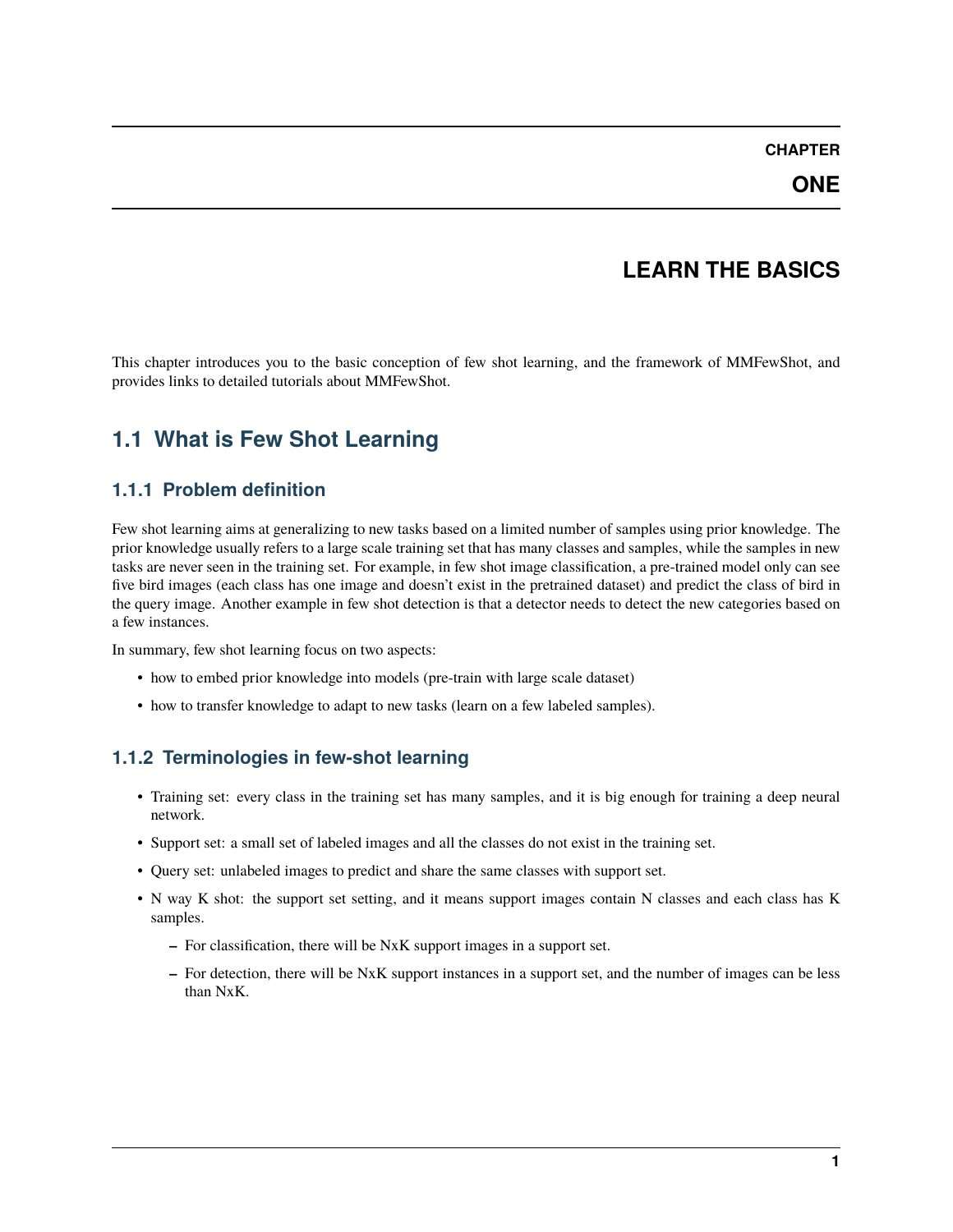#### **1.1.3 Evaluation**

#### **Few shot classification**

The classes of a dataset will be divided into three disjoint groups: train, test and val set. The evaluation also called meta test, will randomly sample (N way x K shot) labeled support images  $+$  Q unlabeled query images from the test set to form a task and get the prediction accuracy of query images in that task. Usually, meta test will repeatedly sample numerous tasks to get a sufficient evaluation and calculate the mean and std of accuracy from all tasks.

#### **Few shot detection**

The classes of dataset are split into two group, base classes and novel classes. The training set contains all the annotations from base classes and a few annotations from novel classes. The novel classes performance (mAP or AP50) on test set are used for evaluating a few shot detector.

#### **1.1.4 The basic pipeline for few shot learning**

We will introduce a simple baseline for all the few shot learning tasks to further illustrate how few shot learning work. The most obvious pipeline is fine-tuning. It usually consists of two steps: train a model on a large scale dataset and then fine-tune on few shot data. For image classification, we first pretrain a model with training set using cross-entropy loss, and then we can transfer the backbone and fine tune a new classification head. For detection, we can first pretrain a faster-rcnn on training set, and then fine tune a new bbox head on a few instances to detect the novel class. In many cases, the fine-tuning is a simple but effective strategy for few shot learning.

# **1.2 What is MMFewShot**

MMFewShot is the first toolbox that provides a framework for unified implementation and evaluation of few shot classification and detection methods, and below is its whole framework:

MMFewShot consists of 4 main parts, datasets, models, core and apis.

- datasets is for data loading and data augmentation. In this part, we support various datasets for classification and detection algorithms, useful data augmentation transforms in pipelines for pre-processing image and flexible data sampling in datasetswrappers.
- models contains models and loss functions.
- core provides evaluation tools and customized hooks for model training and evaluation.
- apis provides high-level APIs for models training, testing, and inference.

# **1.3 How to Use this Guide**

Here is a detailed step-by-step guide to learn more about MMFewShot:

- 1. For installation instructions, please see *[install](#page-8-0)*.
- 2. *[get\\_started](#page-18-0)* is for the basic usage of MMFewShot.
- 3. Refer to the below tutorials to dive deeper:
- Few Shot Classification
	- **–** *[Overview](#page-24-0)*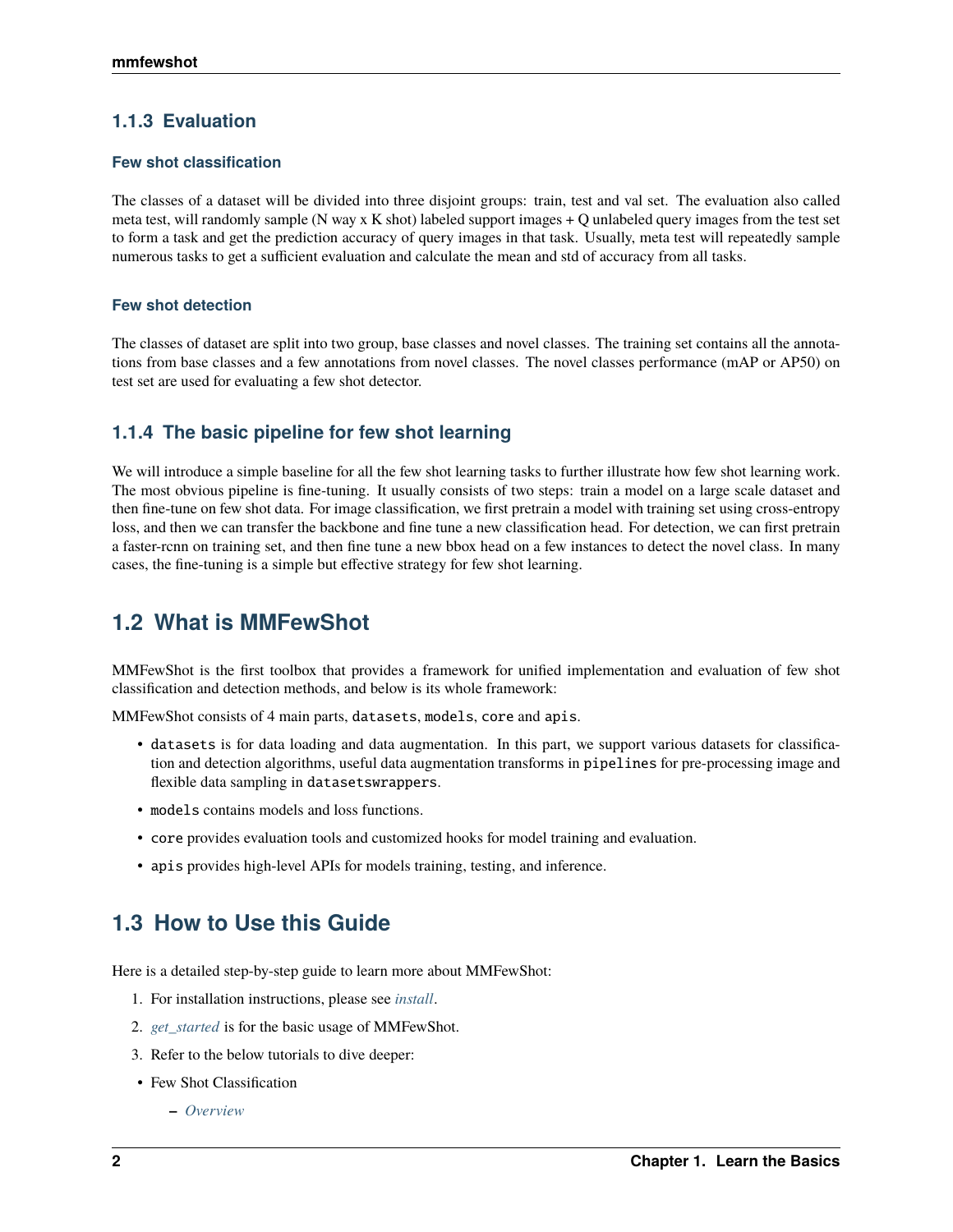- **–** *[Config](#page-28-0)*
- **–** *[Customize Dataset](#page-36-0)*
- **–** *[Customize Model](#page-42-0)*
- **–** *[Customize Runtime](#page-48-0)*
- Few Shot Detection
	- **–** *[Overview](#page-56-0)*
	- **–** *[Config](#page-58-0)*
	- **–** *[Customize Dataset](#page-70-0)*
	- **–** *[Customize Model](#page-76-0)*
	- **–** *[Customize Runtime](#page-86-0)*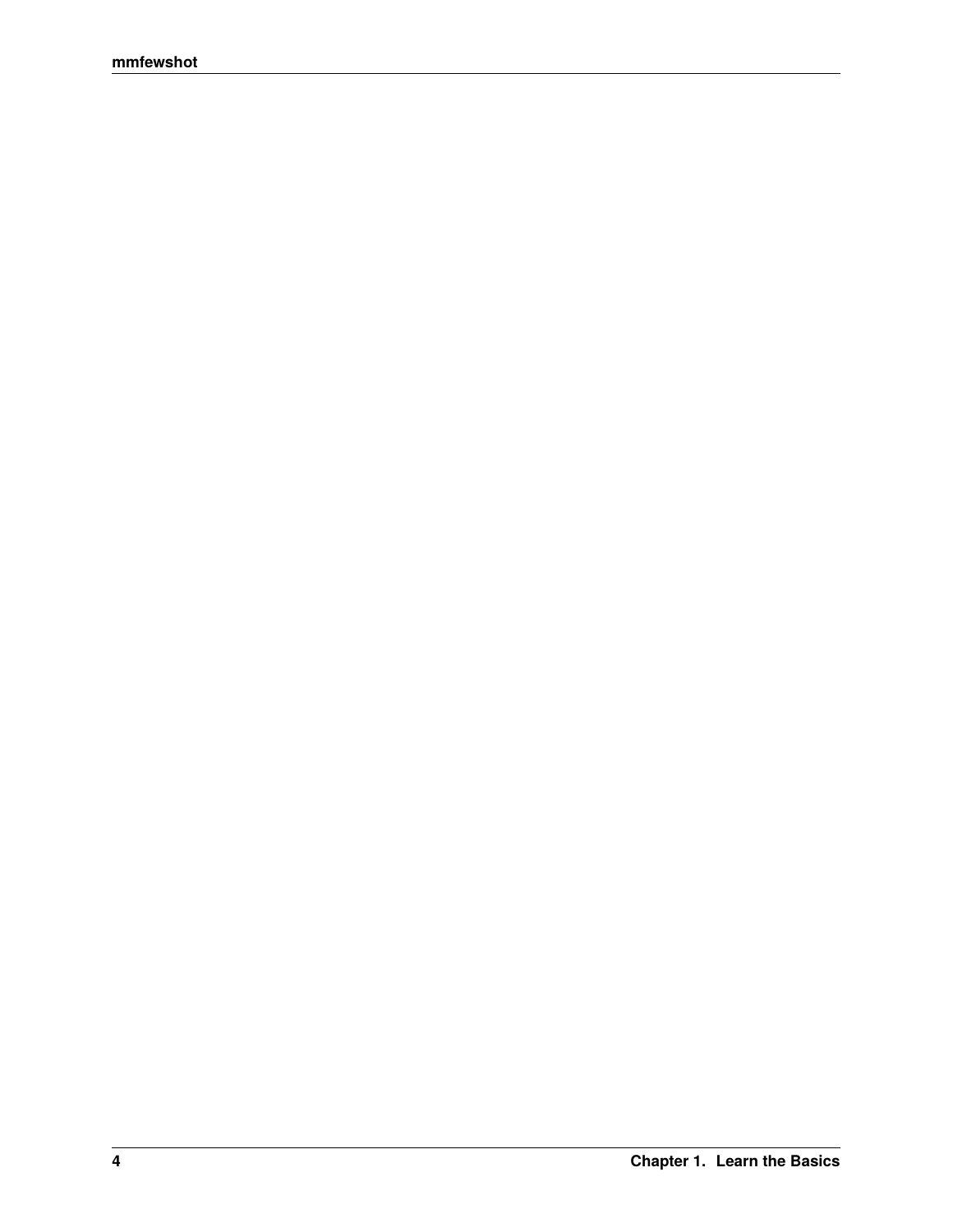### **TWO**

# **PREREQUISITES**

- <span id="page-8-0"></span>• Linux | Windows | macOS
- Python 3.7+
- PyTorch 1.5+
- CUDA 9.2+
- GCC 5+
- [mmcv](https://mmcv.readthedocs.io/en/latest/get_started/installation.html) 1.3.12+
- [mmdet](https://mmdetection.readthedocs.io/en/latest/get_started.html#installation) 2.16.0+
- [mmcls](https://mmclassification.readthedocs.io/en/latest/install.html) 0.15.0+

Compatible MMCV, MMClassification and MMDetection versions are shown as below. Please install the correct version of them to avoid installation issues.

**Note:** You need to run pip uninstall mmcv first if you have mmcv installed. If mmcv and mmcv-full are both installed, there will be ModuleNotFoundError.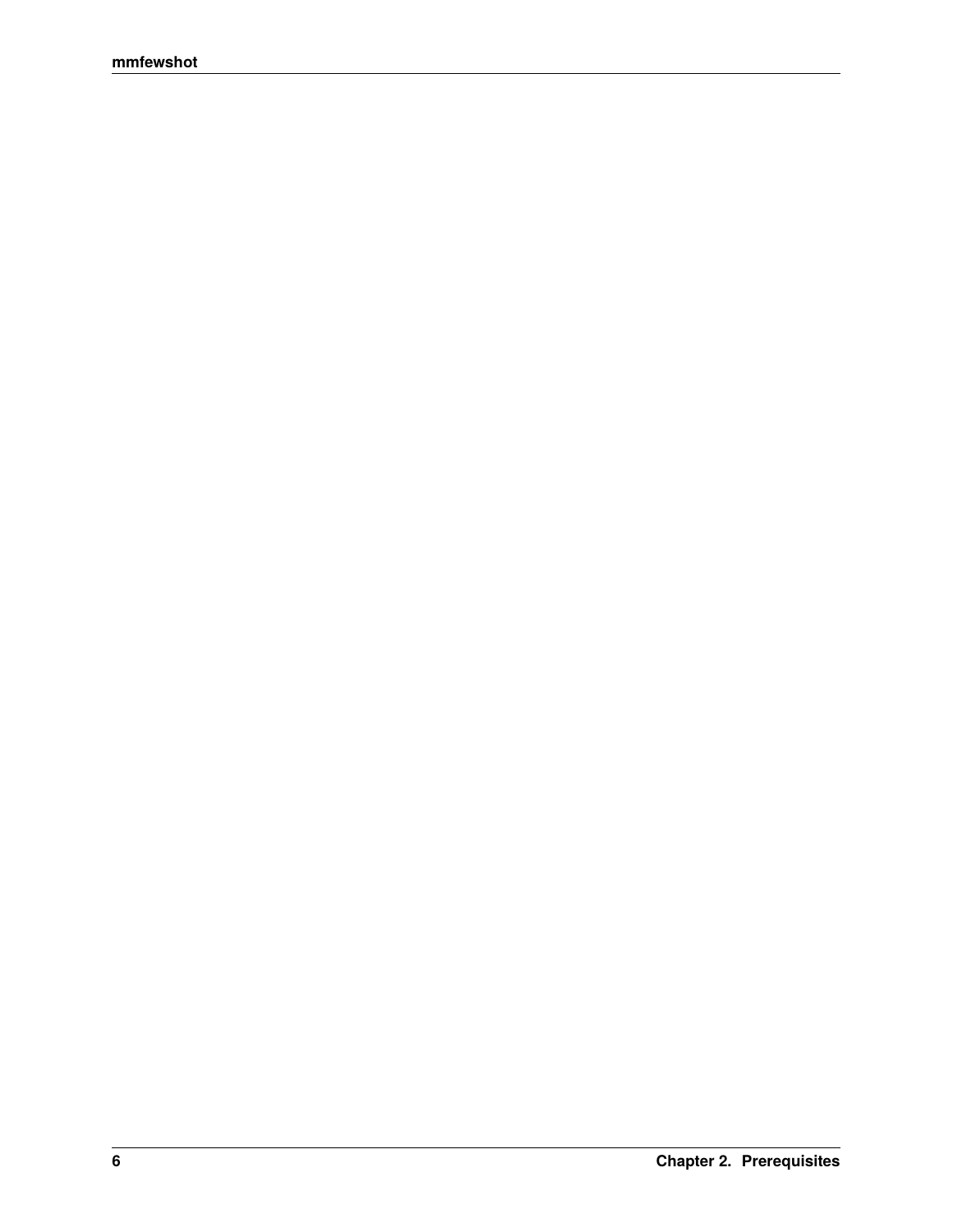### **THREE**

# **INSTALLATION**

# <span id="page-10-0"></span>**3.1 A from-scratch setup script**

Assuming that you already have CUDA 10.1 installed, here is a full script for setting up MMFewShot with conda. You can refer to the step-by-step installation instructions in the next section.

```
conda create -n openmmlab python=3.7 -y
conda activate openmmlab
conda install pytorch==1.7.0 torchvision==0.8.0 torchaudio==0.7.0 cudatoolkit=10.1 -c<sub>u</sub>
\rightarrowpytorch
pip install openmim
mim install mmcv-full
# install mmclassification mmdetection
mim install mmcls
mim install mmdet
# install mmfewshot
git clone https://github.com/open-mmlab/mmfewshot.git
cd mmfewshot
pip install -r requirements/build.txt
pip install -v -e . # or "python setup.py develop"
```
# **3.2 Prepare environment**

1. Create a conda virtual environment and activate it.

```
conda create -n openmmlab python=3.7 -y
conda activate openmmlab
```
2. Install PyTorch and torchvision following the [official instructions,](https://pytorch.org/) e.g.,

```
conda install pytorch torchvision -c pytorch
```
Note: Make sure that your compilation CUDA version and runtime CUDA version match. You can check the supported CUDA version for precompiled packages on the [PyTorch website.](https://pytorch.org/)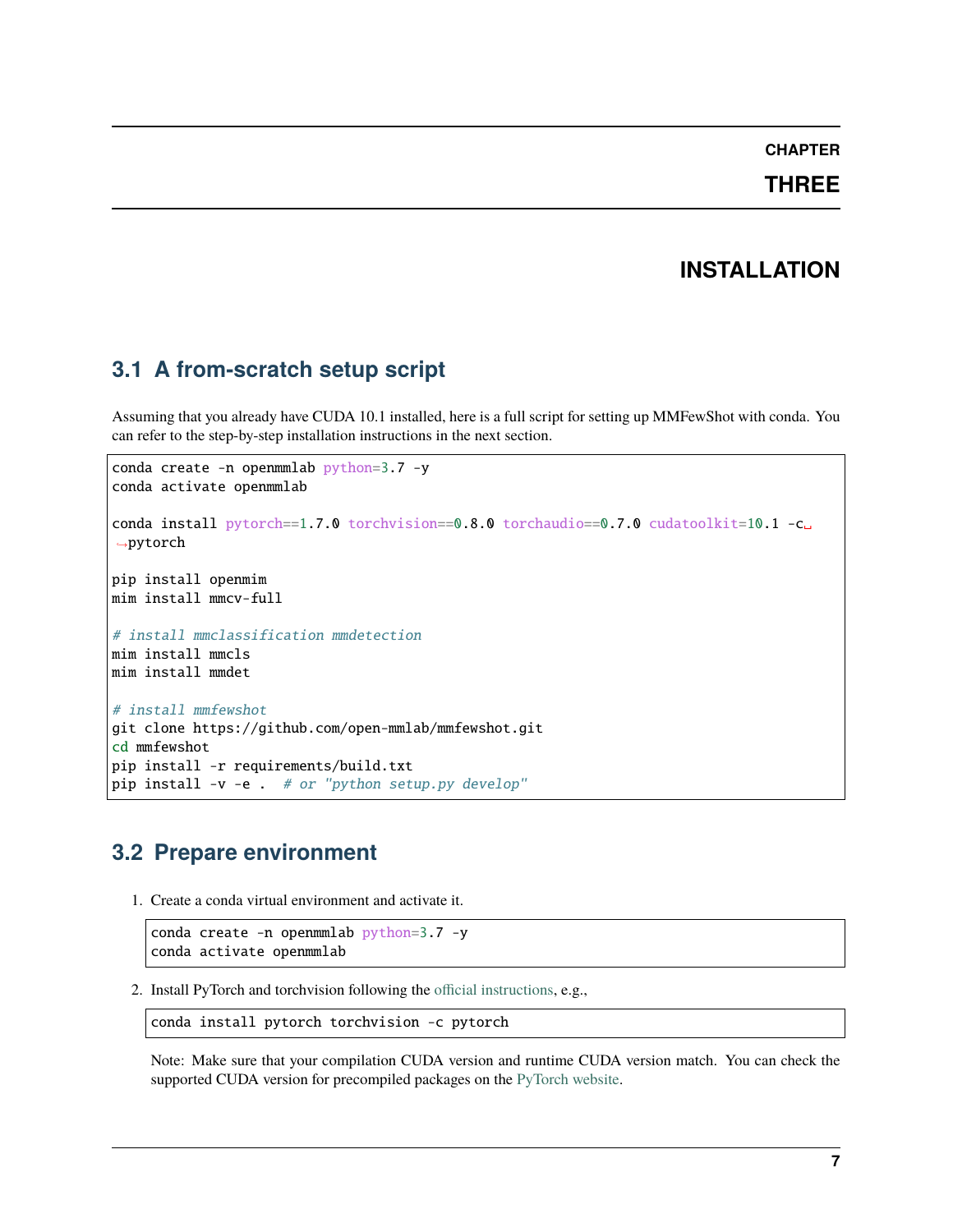E.g If you have CUDA 10.1 installed under /usr/local/cuda and would like to install PyTorch 1.7, you need to install the prebuilt PyTorch with CUDA 10.1.

```
conda install pytorch==1.7.0 torchvision==0.8.0 torchaudio==0.7.0 cudatoolkit=10.1 -
˓→c pytorch
```
### **3.3 Install MMFewShot**

It is recommended to install MMFewShot with [MIM,](https://github.com/open-mmlab/mim) which automatically handle the dependencies of OpenMMLab projects, including mmcv and other python packages.

pip install openmim mim install mmfewshot

Or you can still install MMFewShot manually:

1. Install mmcv-full.

```
# pip install mmcv-full -f https://download.openmmlab.com/mmcv/dist/{cu_version}/
˓→{torch_version}/index.html
pip install mmcv-full -f https://download.openmmlab.com/mmcv/dist/cu102/torch1.10.0/
˓→index.html
```
mmcv-full is only compiled on PyTorch 1.x.0 because the compatibility usually holds between 1.x.0 and 1.x.1. If your PyTorch version is 1.x.1, you can install mmcv-full compiled with PyTorch 1.x.0 and it usually works well.

```
# We can ignore the micro version of PyTorch
pip install mmcv-full -f https://download.openmmlab.com/mmcv/dist/cu102/torch1.10/
\rightarrowindex.html
```
See [here](https://github.com/open-mmlab/mmcv#installation) for different versions of MMCV compatible to different PyTorch and CUDA versions.

Optionally you can compile mmcv from source if you need to develop both mmcv and mmfewshot. Refer to the [guide](https://github.com/open-mmlab/mmcv#installation) for details.

2. Install MMClassification and MMDetection.

You can simply install mmclassification and mmdetection with the following command:

pip install mmcls mmdet

3. Install MMFewShot.

You can simply install mmfewshot with the following command:

pip install mmfewshot

or clone the repository and then install it:

```
git clone https://github.com/open-mmlab/mmfewshot.git
cd mmfewshot
pip install -r requirements/build.txt
pip install -v -e . # or "python setup.py develop"
```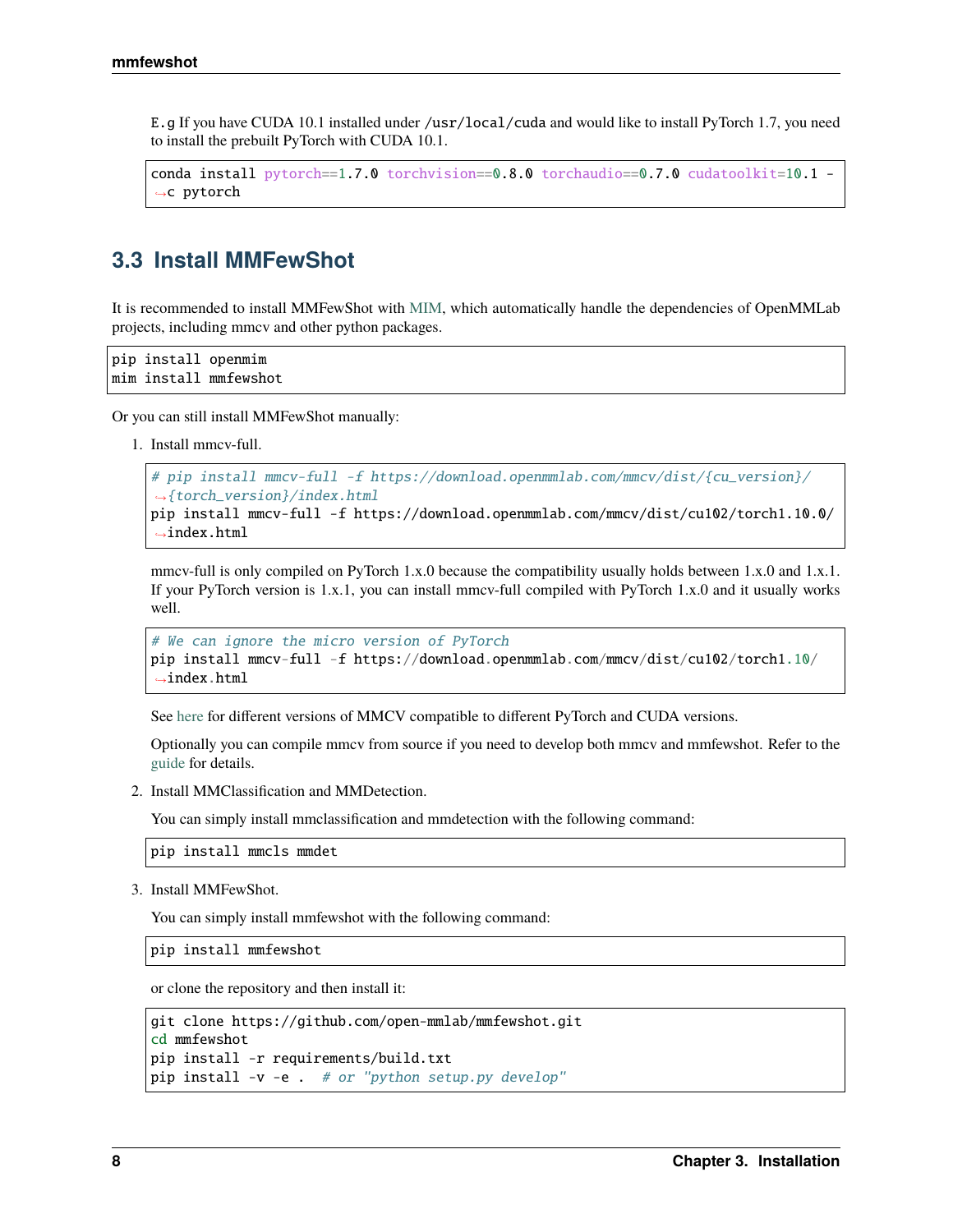**Note:**

a. When specifying -e or develop, MMFewShot is installed on dev mode , any local modifications made to the code will take effect without reinstallation.

b. If you would like to use opencv-python-headless instead of opencv-python, you can install it before installing MMCV.

c. Some dependencies are optional. Simply running pip install -v -e . will only install the minimum runtime requirements. To use optional dependencies like albumentations and imagecorruptions either install them manually with pip install -r requirements/optional.txt or specify desired extras when calling pip (e.g. pip install -v -e .[optional]). Valid keys for the extras field are: all, tests, build, and optional.

# **3.4 Another option: Docker Image**

We provide a [Dockerfile](https://github.com/open-mmlab/mmfewshot/blob/master/docker/Dockerfile) to build an image. Ensure that you are using [docker version](https://docs.docker.com/engine/install/) >=19.03.

```
# build an image with PyTorch 1.6, CUDA 10.1
docker build -t mmfewshot docker/
```
Run it with

docker run --gpus all --shm-size=8g -it -v {DATA\_DIR}:/mmfewshot/data mmfewshot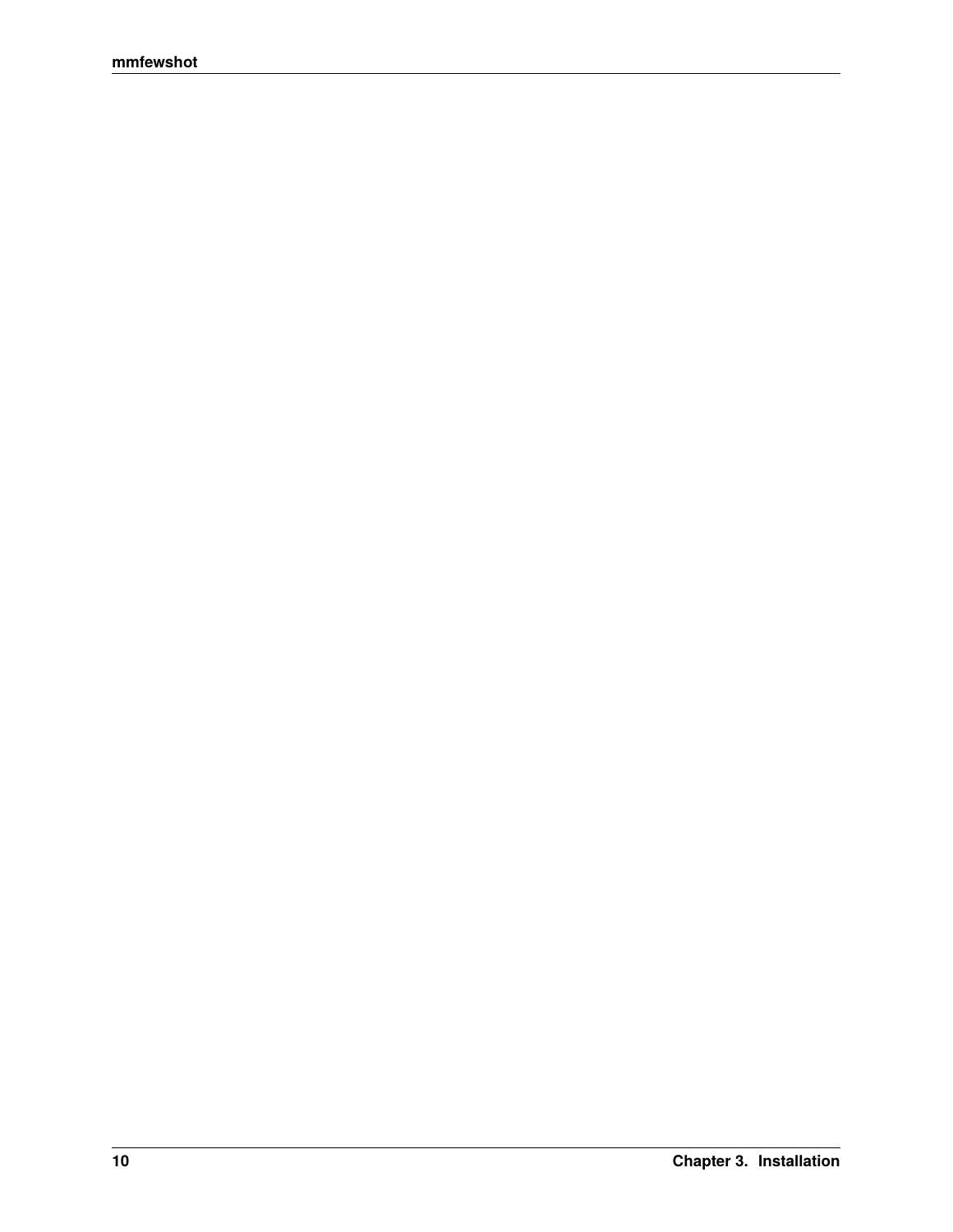# **VERIFICATION**

<span id="page-14-0"></span>To verify whether MMFewShot is installed correctly, we can run the demo code and inference a demo image.

Please refer to [few shot classification demo](https://github.com/open-mmlab/mmfewshot/tree/main/demo#few-shot-classification-demo) or [few shot detection demo](https://github.com/open-mmlab/mmfewshot/tree/main/demo#few-shot-detection-demo) for more details. The demo code is supposed to run successfully upon you finish the installation.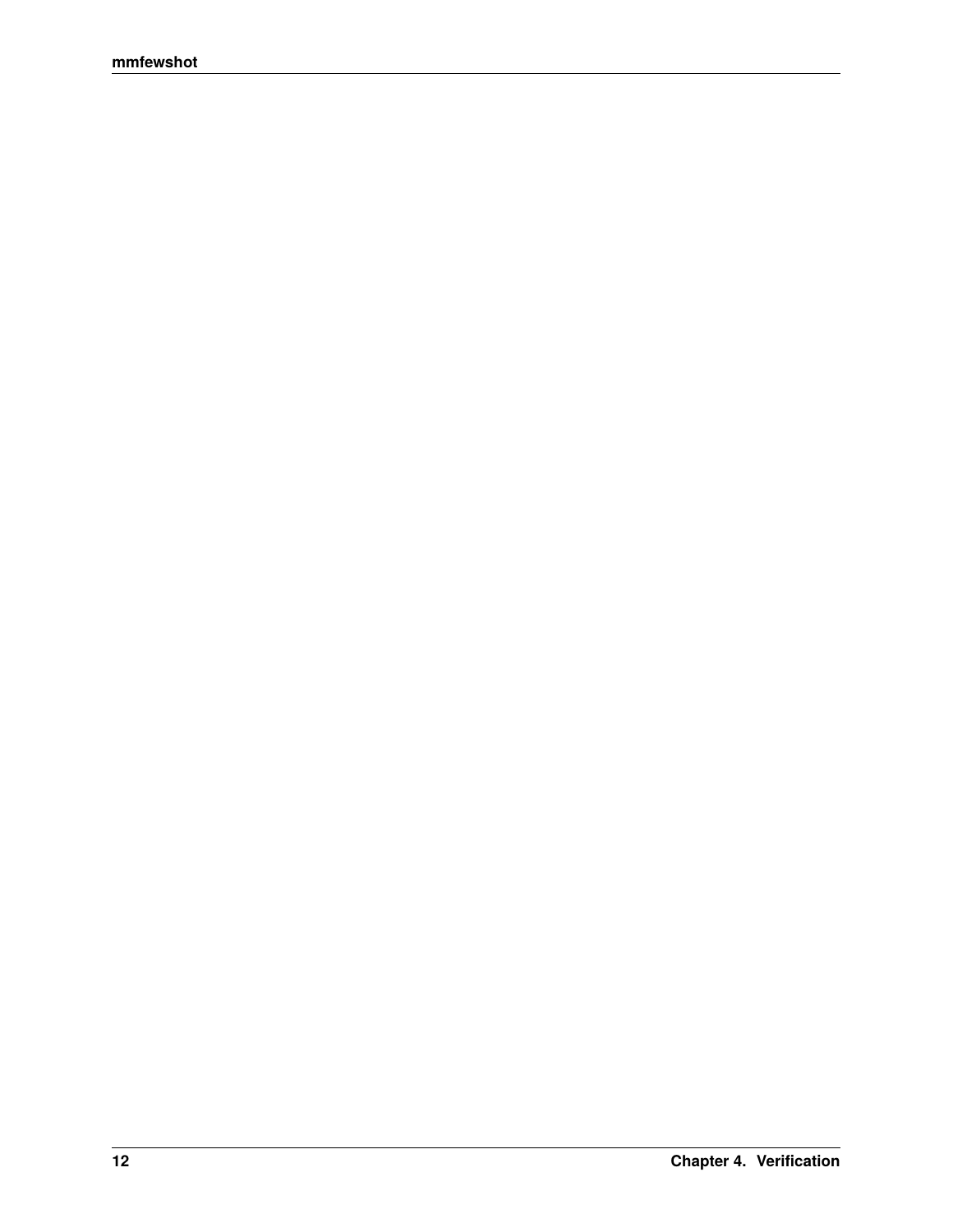# **FIVE**

# **DATASET PREPARATION**

<span id="page-16-0"></span>Please refer to [data preparation](https://github.com/open-mmlab/mmfewshot/tree/main/tools/data) for dataset preparation.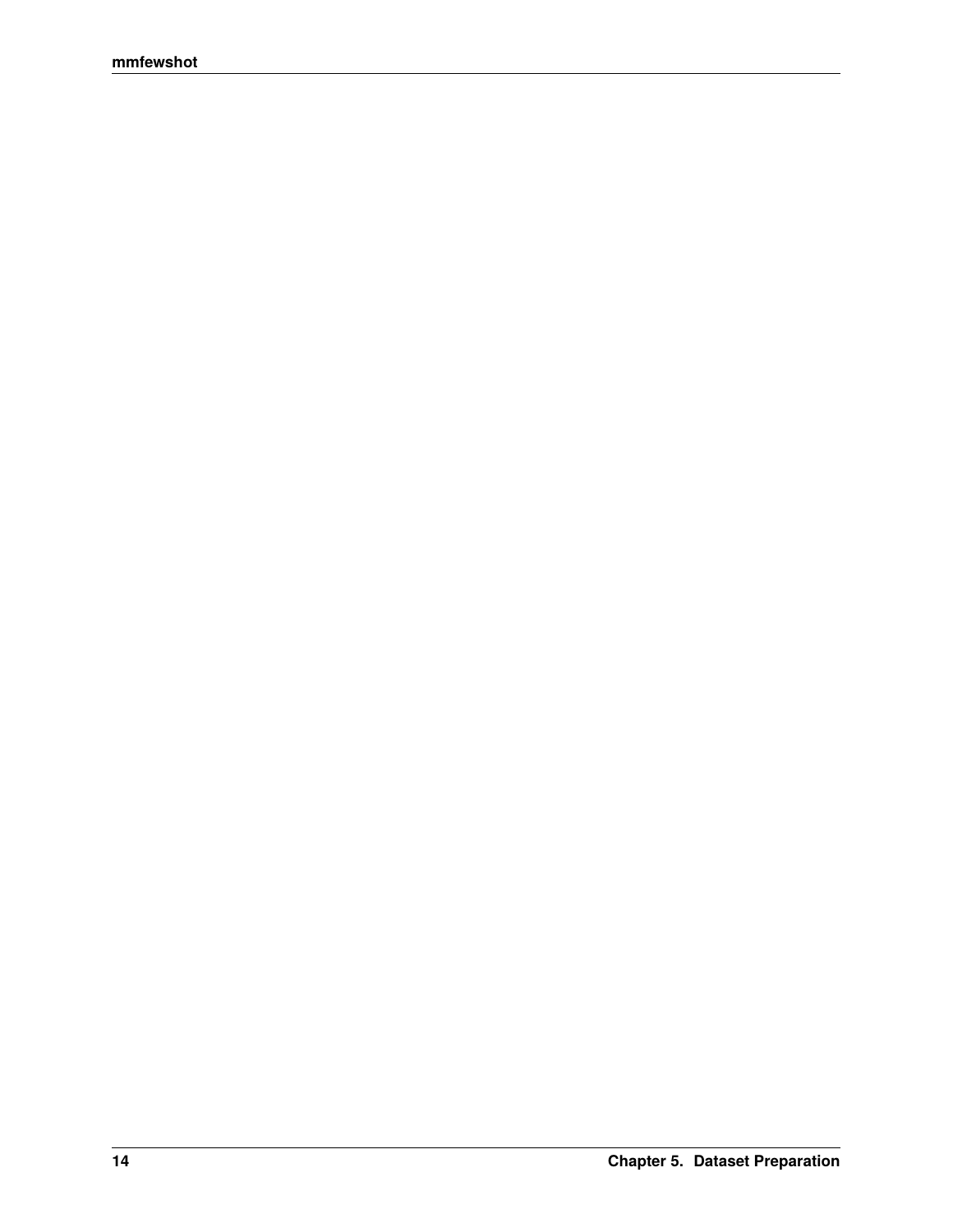### **SIX**

### **TEST A MODEL**

- <span id="page-18-0"></span>• single GPU
- CPU
- single node multiple GPU
- multiple node

You can use the following commands to infer a dataset.

```
# single-gpu
python tools/test.py ${CONFIG_FILE} ${CHECKPOINT_FILE} [optional arguments]
# CPU: disable GPUs and run single-gpu testing script
export CUDA_VISIBLE_DEVICES=-1
python tools/test.py ${CONFIG_FILE} ${CHECKPOINT_FILE} [optional arguments]
# multi-gpu
sh ./tools/dist_test.sh ${CONFIG_FILE} ${CHECKPOINT_FILE} ${GPU_NUM} [optional arguments]
# multi-node in slurm environment
python tools/test.py ${CONFIG_FILE} ${CHECKPOINT_FILE} [optional arguments] --launcher␣
\rightarrowslurm
```
Examples:

For classification, inference Baseline on CUB under 5way 1shot setting.

```
python ./tools/classification/test.py \
  configs/classification/baseline/cub/baseline_conv4_1xb64_cub_5way-1shot.py \
  checkpoints/SOME_CHECKPOINT.pth
```
For detection, inference TFA on VOC split1 1shot setting.

```
python ./tools/detection/test.py \
  configs/detection/tfa/voc/split1/tfa_r101_fpn_voc-split1_1shot-fine-tuning.py \
  checkpoints/SOME_CHECKPOINT.pth --eval mAP
```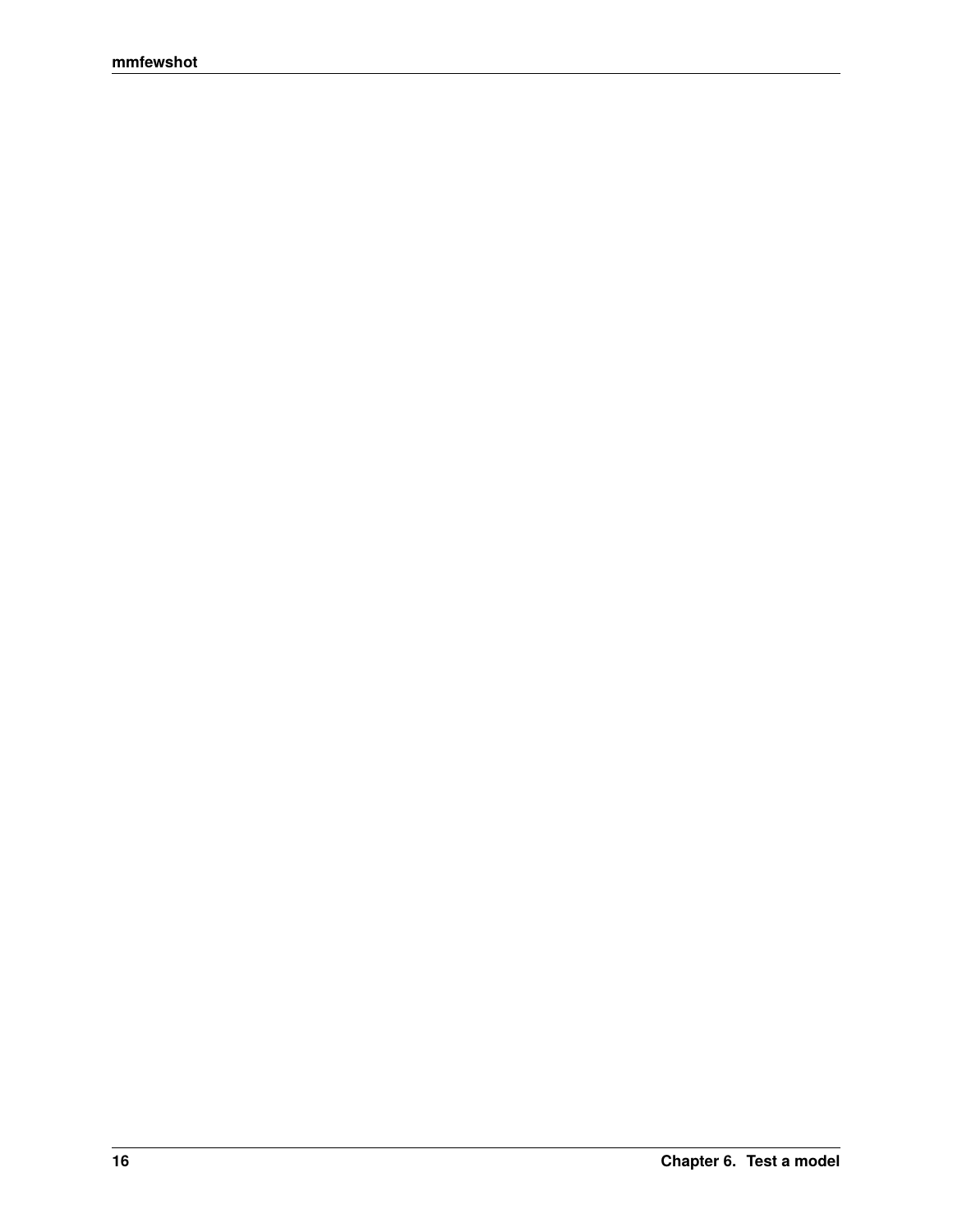#### **SEVEN**

### **TRAIN A MODEL**

### <span id="page-20-0"></span>**7.1 Train with a single GPU**

python tools/train.py \${CONFIG\_FILE} [optional arguments]

If you want to specify the working directory in the command, you can add an argument --work\_dir \${YOUR\_WORK\_DIR}.

### **7.2 Train on CPU**

The process of training on the CPU is consistent with single GPU training. We just need to disable GPUs before the training process.

export CUDA\_VISIBLE\_DEVICES=-1 python tools/train.py \${CONFIG\_FILE} [optional arguments]

**Note**:

We do not recommend users to use CPU for training because it is too slow. We support this feature to allow users to debug on machines without GPU for convenience.

# **7.3 Train with multiple GPUs**

sh ./tools/dist\_train.sh \${CONFIG\_FILE} \${GPU\_NUM} [optional arguments]

Optional arguments are:

- --no-validate (**not suggested**): By default, the codebase will perform evaluation during the training. To disable this behavior, use --no-validate.
- --work-dir \${WORK\_DIR}: Override the working directory specified in the config file.
- --resume-from \${CHECKPOINT\_FILE}: Resume from a previous checkpoint file.

Difference between resume-from and load-from: resume-from loads both the model weights and optimizer status, and the epoch is also inherited from the specified checkpoint. It is usually used for resuming the training process that is interrupted accidentally. load-from only loads the model weights and the training epoch starts from 0. It is usually used for finetuning.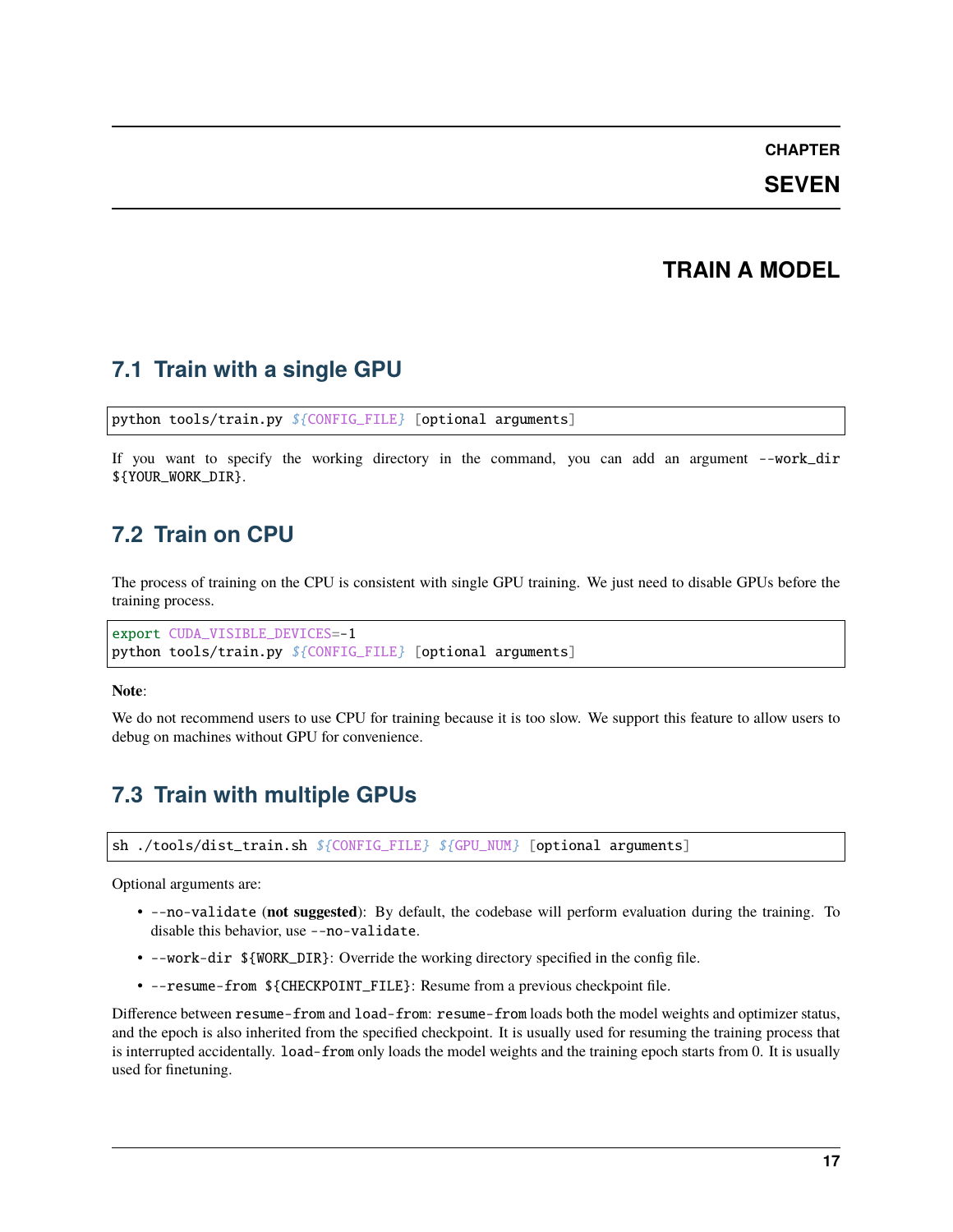### **7.4 Train with multiple machines**

If you launch with multiple machines simply connected with ethernet, you can simply run following commands:

On the first machine:

```
NNODES=2 NODE_RANK=0 PORT=$MASTER_PORT MASTER_ADDR=$MASTER_ADDR sh tools/dist_train.sh
˓→$CONFIG $GPUS
```
On the second machine:

```
NNODES=2 NODE_RANK=1 PORT=$MASTER_PORT MASTER_ADDR=$MASTER_ADDR sh tools/dist_train.sh
˓→$CONFIG $GPUS
```
Usually it is slow if you do not have high speed networking like InfiniBand.

If you run MMClassification on a cluster managed with [slurm,](https://slurm.schedmd.com/) you can use the script slurm\_train.sh. (This script also supports single machine training.)

```
[GPUS=${GPUS}] sh ./tools/slurm_train.sh ${PARTITION} ${JOB_NAME} ${CONFIG_FILE} ${WORK_
\rightarrowDIR\}
```
You can check [slurm\\_train.sh](https://github.com/open-mmlab/mmclassification/blob/master/tools/slurm_train.sh) for full arguments and environment variables.

If you have just multiple machines connected with ethernet, you can refer to PyTorch [launch utility.](https://pytorch.org/docs/stable/distributed_deprecated.html#launch-utility) Usually it is slow if you do not have high speed networking like InfiniBand.

### **7.5 Launch multiple jobs on a single machine**

If you launch multiple jobs on a single machine, e.g., 2 jobs of 4-GPU training on a machine with 8 GPUs, you need to specify different ports (29500 by default) for each job to avoid communication conflict.

If you use dist\_train.sh to launch training jobs, you can set the port in commands.

```
CUDA_VISIBLE_DEVICES=0,1,2,3 PORT=29500 sh ./tools/dist_train.sh ${CONFIG_FILE} 4
CUDA_VISIBLE_DEVICES=4,5,6,7 PORT=29501 sh ./tools/dist_train.sh ${CONFIG_FILE} 4
```
If you use launch training jobs with Slurm, you need to modify the config files (usually the 6th line from the bottom in config files) to set different communication ports.

In config1.py,

dist\_params = dict(backend='nccl', port=29500)

In config2.py,

dist\_params = dict(backend='nccl', port=29501)

Then you can launch two jobs with config1.py ang config2.py.

```
CUDA_VISIBLE_DEVICES=0,1,2,3 GPUS=4 sh ./tools/slurm_train.sh ${PARTITION} ${JOB_NAME}␣
˓→config1.py ${WORK_DIR}
CUDA_VISIBLE_DEVICES=4,5,6,7 GPUS=4 sh ./tools/slurm_train.sh ${PARTITION} ${JOB_NAME}␣
˓→config2.py ${WORK_DIR}
```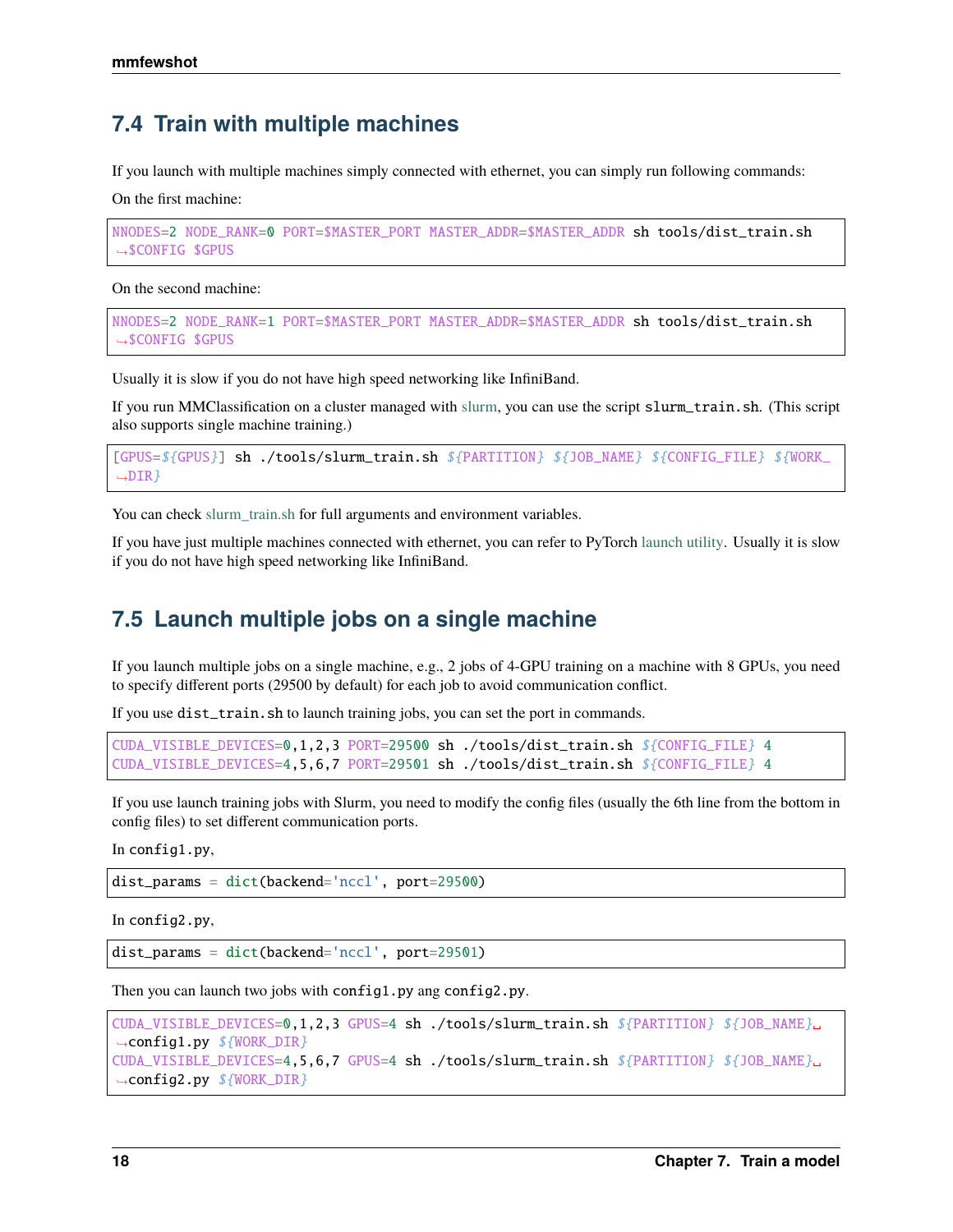# **EIGHT**

# **MODEL ZOO**

# <span id="page-22-0"></span>**8.1 Few Shot Classification Model Zoo**

#### **8.1.1 Baseline**

Please refer to [Baseline](https://github.com/open-mmlab/mmfewshot/tree/main/configs/classification/baseline) for details.

### **8.1.2 Baseline++**

Please refer to [Baseline++](https://github.com/open-mmlab/mmfewshot/tree/main/configs/classification/baseline_plus) for details.

### **8.1.3 ProtoNet**

Please refer to [ProtoNet](https://github.com/open-mmlab/mmfewshot/tree/main/configs/classification/proto_net) for details.

### **8.1.4 RelationNet**

Please refer to [RelationNet](https://github.com/open-mmlab/mmfewshot/tree/main/configs/classification/relation_net) for details.

### **8.1.5 MatchingNet**

Please refer to [MatchingNet](https://github.com/open-mmlab/mmfewshot/tree/main/configs/classification/matching_net) for details.

### **8.1.6 MAML**

Please refer to [MAML](https://github.com/open-mmlab/mmfewshot/tree/main/configs/classification/maml) for details.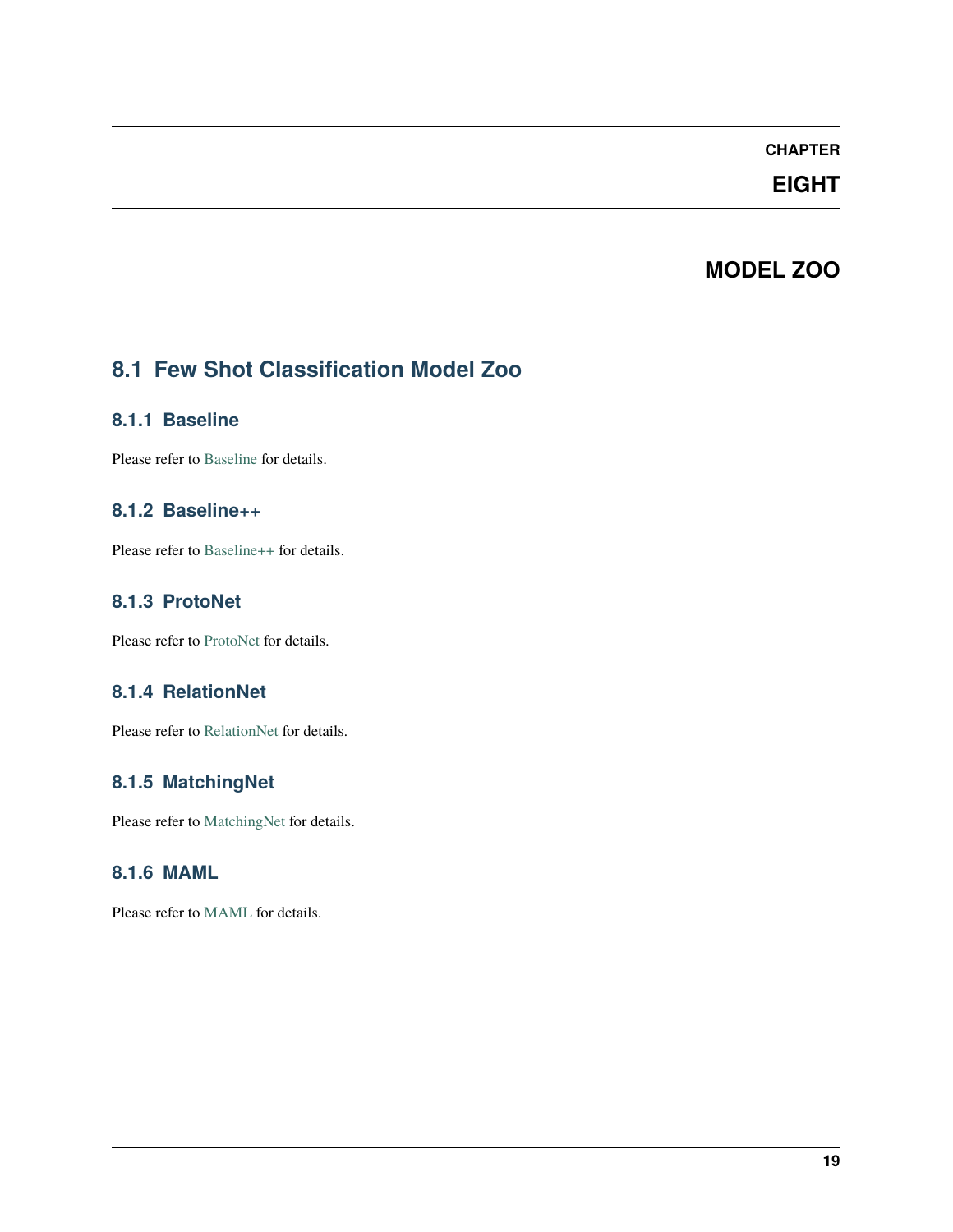### **8.1.7 NegMargin**

Please refer to [NegMargin](https://github.com/open-mmlab/mmfewshot/tree/main/configs/classification/neg_margin) for details.

### **8.1.8 Meta Baseline**

Please refer to [Meta Baseline](https://github.com/open-mmlab/mmfewshot/tree/main/configs/classification/meta_baseline) for details.

# **8.2 Few Shot Detection Model Zoo**

### **8.2.1 TFA**

Please refer to [TFA](https://github.com/open-mmlab/mmfewshot/tree/main/configs/detection/tfa) for details.

### **8.2.2 FSCE**

Please refer to [FSCE](https://github.com/open-mmlab/mmfewshot/tree/main/configs/detection/fsce) for details.

### **8.2.3 Meta RCNN**

Please refer to [Meta RCNN](https://github.com/open-mmlab/mmfewshot/tree/main/configs/detection/meta_rcnn) for details.

### **8.2.4 FSDetView**

Please refer to [FSDetView](https://github.com/open-mmlab/mmfewshot/tree/main/configs/detection/fsdetview) for details.

### **8.2.5 Attention RPN**

Please refer to [Attention RPN](https://github.com/open-mmlab/mmfewshot/tree/main/configs/detection/attention_rpn) for details.

### **8.2.6 MPSR**

Please refer to [MPSR](https://github.com/open-mmlab/mmfewshot/tree/main/configs/detection/mpsr) for details.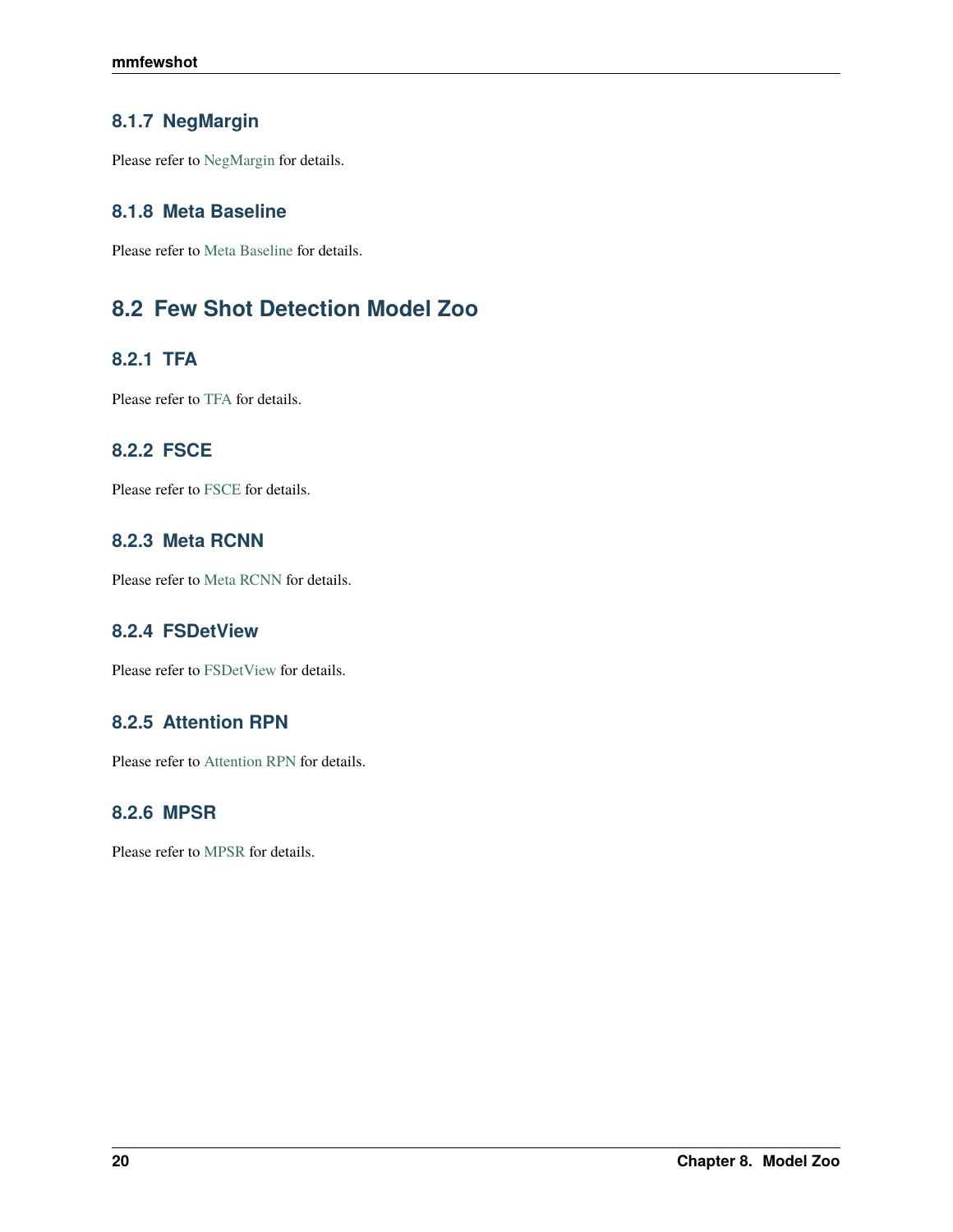**NINE**

# <span id="page-24-0"></span>**TUTORIAL 0: OVERVIEW OF MMFEWSHOT CLASSIFICATION**

The main difference between general classification task and few shot classification task is the data usage. Therefore, the design of MMFewShot target at data sampling, meta test and models apis for few shot setting based on [mmcls.](https://github.com/open-mmlab/mmclassification) Additionally, the modules in [mmcls](https://github.com/open-mmlab/mmclassification) can be imported and reused in the code or config.

# **9.1 Design of data sampling**

In MMFewShot, we suggest customizing the data pipeline using a dataset wrapper and modify the arguments in forward function when returning the dict with customize keys.

```
class CustomizeDataset:
   def __init__(self, dataset, ...):
       self.dataset = dataset
        self.customize_list = generate_function(dataset)
   def generate_function(self, dataset):
       pass
   def __getitem__(self, idx):
       return {
            'support_data': [self.dataset[i] for i in self.customize_list],
            'query_data': [self.dataset[i] for i in self.customize_list]
        }
```
More details can refer to [Tutorial 2: Adding New Dataset](https://mmfewshot.readthedocs.io/en/latest/classification/customize_dataset.html)

## **9.2 Design of model APIs**

Each model in MMFewShot should implement following functions to support meta testing. More details can refer to [Tutorial 3: Customize Models](https://mmfewshot.readthedocs.io/en/latest/classification/customize_models.html)

```
@CLASSIFIERS.register_module()
class BaseFewShotClassifier(BaseModule):
   def forward(self, mode, ...):
        if mode == 'train':
            return self.forward_train(...)
```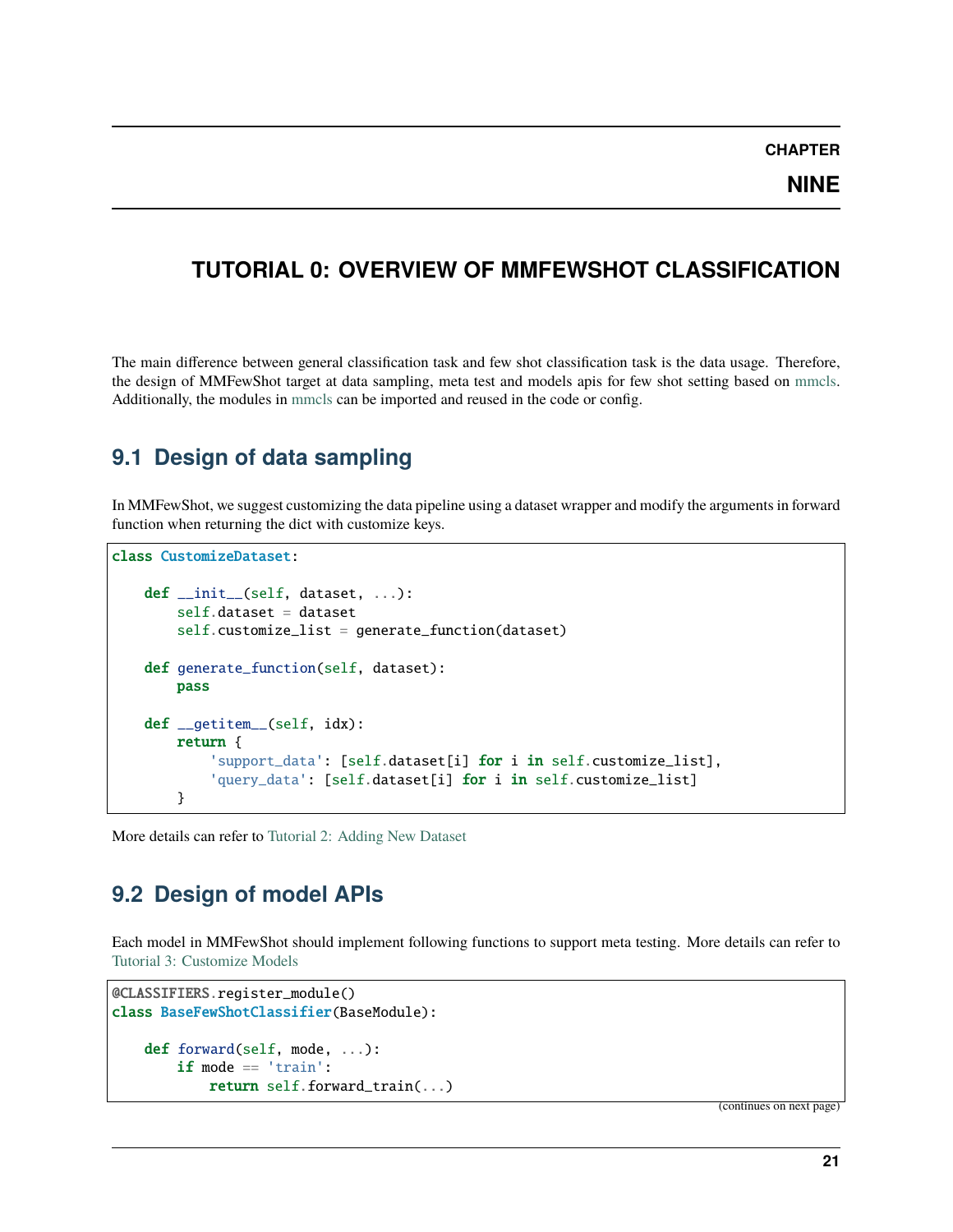(continued from previous page)

```
elif mode == 'query':return self.forward_query(...)
    elif mode == 'support':
        return self.forward_support(...)
    ...
def forward_train(self, **kwargs):
    pass
# --------- for meta testing ----------
def forward_support(self, **kwargs):
   pass
def forward_query(self, **kwargs):
    pass
def before_meta_test(self, meta_test_cfg, **kwargs):
    pass
def before_forward_support(self, **kwargs):
    pass
def before_forward_query(self, **kwargs):
   pass
```
## **9.3 Design of meta testing**

Meta testing performs prediction on random sampled tasks multiple times. Each task contains support and query data. More details can refer to mmfewshot/classification/apis/test.py. Here is the basic pipeline for meta testing:

```
# the model may from training phase and may generate or fine-tine weights
1. Copy model
# prepare for the meta test (generate or freeze weights)
2. Call model.before_meta_test()
# some methods with fixed backbone can pre-compute the features for acceleration
3. Extracting features of all images for acceleration(optional)
# test different random sampled tasks
4. Test tasks (loop)
   # make sure all the task share the same initial weight
   a. Copy model
   # prepare model for support data
   b. Call model.before_forward_support()
   # fine-tune or none fine-tune models with given support data
   c. Forward support data: model(*data, mode='support')
   # prepare model for query data
   d. Call model.before_forward_query()
   # predict results of query data
    e. Forward query data: model(*data, mode='query')
```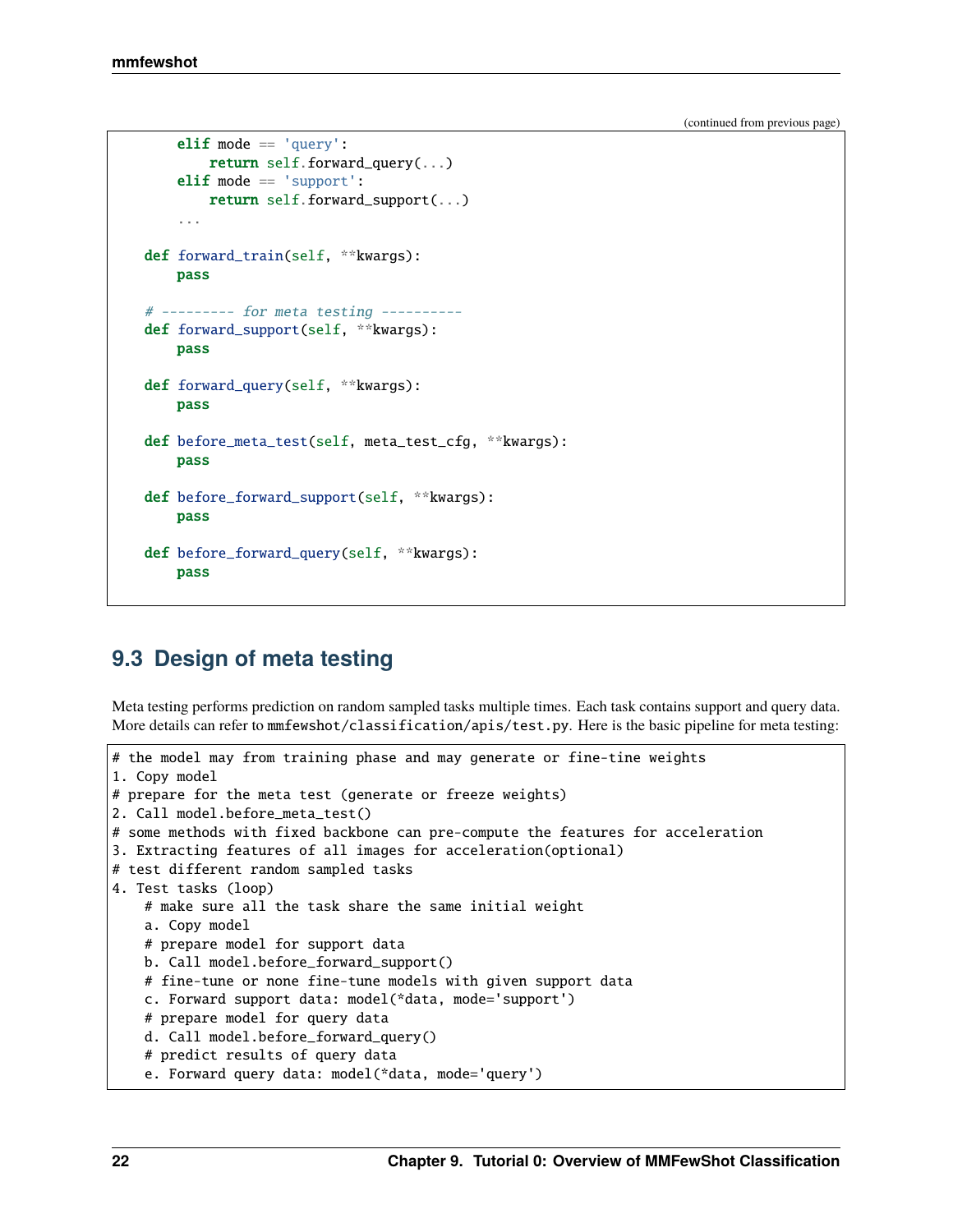#### **9.3.1 meta testing on multiple gpus**

In MMFewShot, we also support multi-gpu meta testing during validation or testing phase. In multi-gpu meta testing, the model will be copied and wrapped with MetaTestParallel, which will send data to the device of model. Thus, the original model will not be affected by the operations in Meta Testing. More details can refer to mmfewshot/ classification/utils/meta\_test\_parallel.py Specifically, each gpu will be assigned with (num\_test\_tasks / world\_size) task. Here is the distributed logic for multi gpu meta testing:

```
sub_num_test_tasks = num_test_tasks // world_size
sub_num_test_tasks += 1 if num_test_tasks % world_size != 0 else 0
for i in range(sub_num_test_tasks):
   task_id = (i * world_size + rank)if task_id >= num_test_tasks:
        continue
    # test task with task_id
    ...
```
If user want to customize the way to test a task, more details can refer to [Tutorial 4: Customize Runtime Settings](https://mmfewshot.readthedocs.io/en/latest/classification/customize_runtime.html)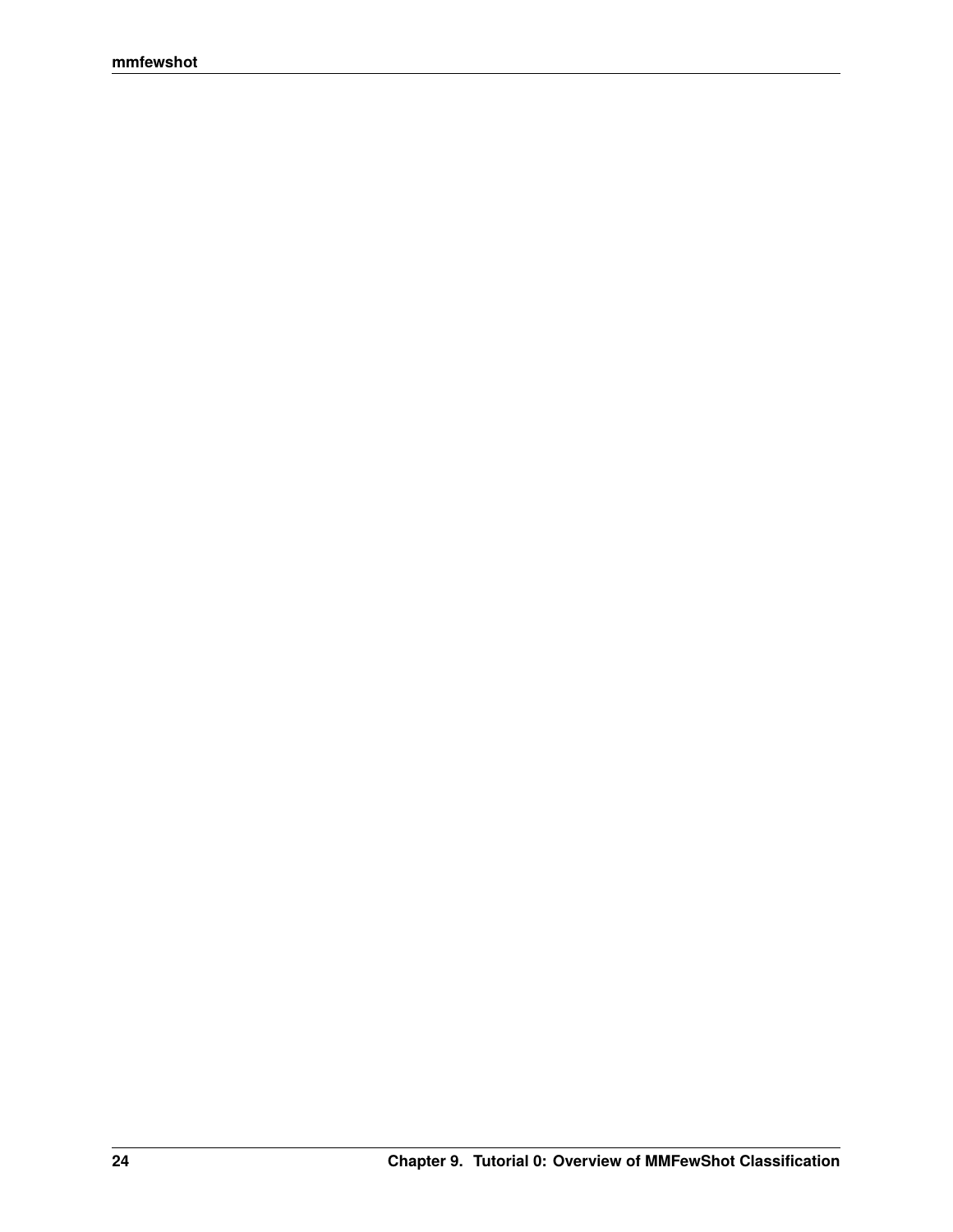# **TUTORIAL 1: LEARN ABOUT CONFIGS**

<span id="page-28-0"></span>We incorporate modular and inheritance design into our config system, which is convenient to conduct various experiments. If you wish to inspect the config file, you may run python tools/misc/print\_config.py /PATH/TO/ CONFIG to see the complete config. The classification part of mmfewshot is built upon the [mmcls,](https://github.com/open-mmlab/mmclassification) thus it is highly recommended learning the basic of mmcls.

# **10.1 Modify config through script arguments**

When submitting jobs using "tools/classification/train.py" or "tools/classification/test.py", you may specify --cfg-options to in-place modify the config.

• Update config keys of dict chains.

The config options can be specified following the order of the dict keys in the original config. For example, --cfg-options model.backbone.norm\_eval=False changes the all BN modules in model backbones to train mode.

• Update keys inside a list of configs.

Some config dicts are composed as a list in your config. For example, the training pipeline data.train. pipeline is normally a list e.g. [dict(type='LoadImageFromFile'), ...]. If you want to change 'LoadImageFromFile' to 'LoadImageFromWebcam' in the pipeline, you may specify --cfg-options data.train.pipeline.0.type=LoadImageFromWebcam.

• Update values of list/tuples.

If the value to be updated is a list or a tuple. For example, the config file normally sets workflow=[('train', 1)]. If you want to change this key, you may specify --cfg-options workflow="[(train,1),(val,1)]". Note that the quotation mark " is necessary to support list/tuple data types, and that **NO** white space is allowed inside the quotation marks in the specified value.

# **10.2 Config name style**

We follow the below style to name config files. Contributors are advised to follow the same style.

```
{algorithm}_[algorithm setting]_{backbone}_{gpu x batch_per_gpu}_[misc]_{dataset}_{meta␣
˓→test setting}.py
```
{xxx} is required field and [yyy] is optional.

• {algorithm}: model type like faster\_rcnn, mask\_rcnn, etc.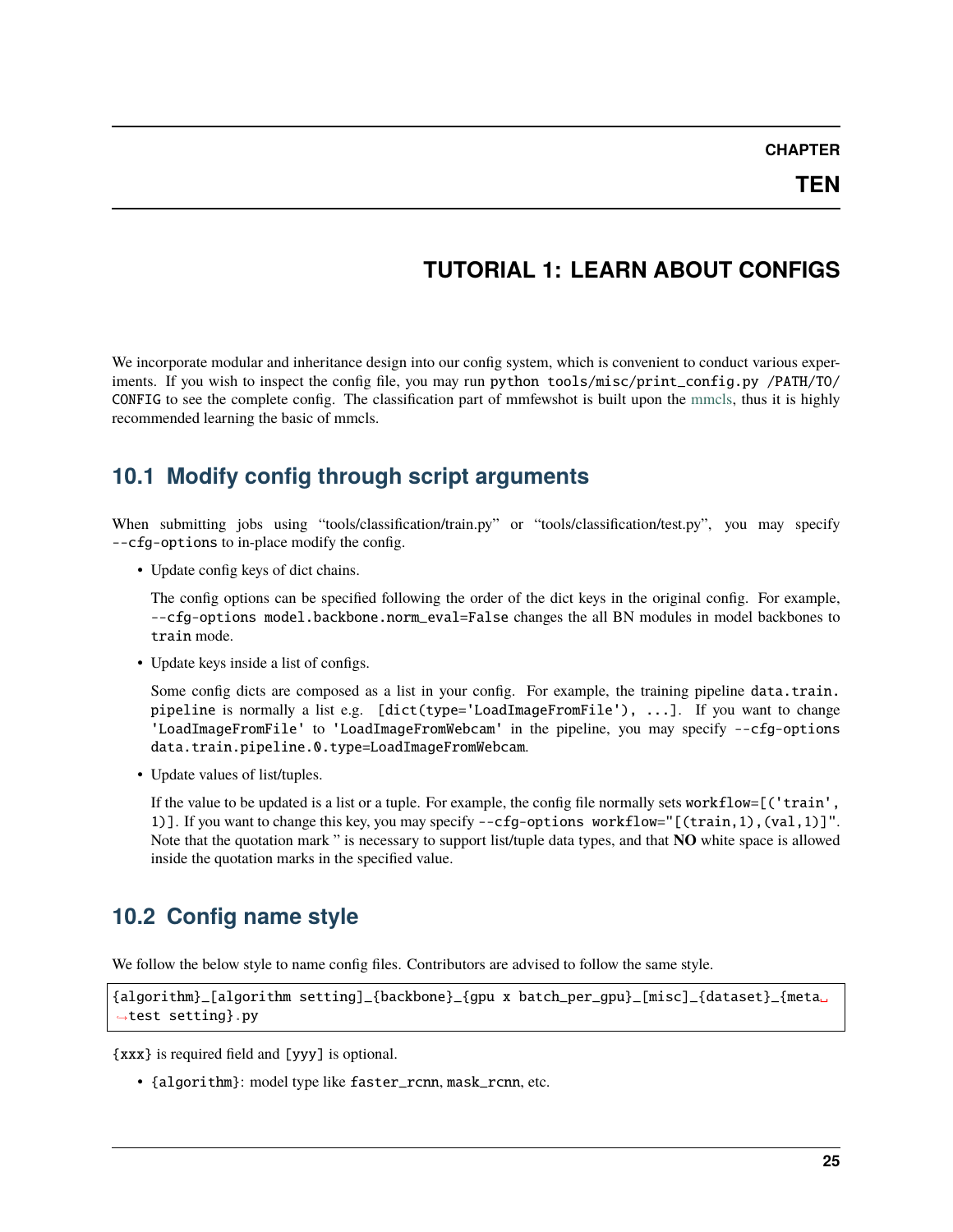- [algorithm setting]: specific setting for some model, like without\_semantic for htc, moment for reppoints, etc.
- {backbone}: backbone type like conv4, resnet12.
- [norm\_setting]: bn (Batch Normalization) is used unless specified, other norm layer type could be gn (Group Normalization), syncbn (Synchronized Batch Normalization). gn-head/gn-neck indicates GN is applied in head/neck only, while gn-all means GN is applied in the entire model, e.g. backbone, neck, head.
- [gpu x batch\_per\_gpu]: GPUs and samples per GPU. For episodic training methods we use the total number of images in one episode, i.e. n classes x (support images+query images).
- [misc]: miscellaneous setting/plugins of model.
- {dataset}: dataset like cub, mini-imagenet and tiered-imagenet.
- {meta test setting}: n way k shot setting like 5way\_1shot or 5way\_5shot.

### **10.3 An example of Baseline**

To help the users have a basic idea of a complete config and the modules in a modern classification system, we make brief comments on the config of Baseline for MiniImageNet in 5 way 1 shot setting as the following. For more detailed usage and the corresponding alternative for each module, please refer to the API documentation.

```
# config of model
model = dict(# classifier name
   type='Baseline',
    # config of backbone
   backbone=dict(type='Conv4'),
    # config of classifier head
   head=dict(type='LinearHead', num_classes=64, in_channels=1600),
    # config of classifier head used in meta test
   meta_test_head=dict(type='LinearHead', num_classes=5, in_channels=1600))
# data pipeline for training
train_pipeline = [
    # first pipeline to load images from file path
   dict(type='LoadImageFromFile'),
    # random resize crop
   dict(type='RandomResizedCrop', size=84),
    # random flip
   dict(type='RandomFlip', flip_prob=0.5, direction='horizontal'),
    # color jitter
   dict(type='ColorJitter', brightness=0.4, contrast=0.4, saturation=0.4),
    dict(type='Normalize', # normalization
         # mean values used to normalization
         mean=[123.675, 116.28, 103.53],
         # standard variance used to normalization
         std=[58.395, 57.12, 57.375],
         # whether to invert the color channel, rgb2bgr or bgr2rgb
         to\_rgb=True),
    # convert img into torch.Tensor
   dict(type='ImageToTensor', keys=['img']),
    # convert gt_label into torch.Tensor
```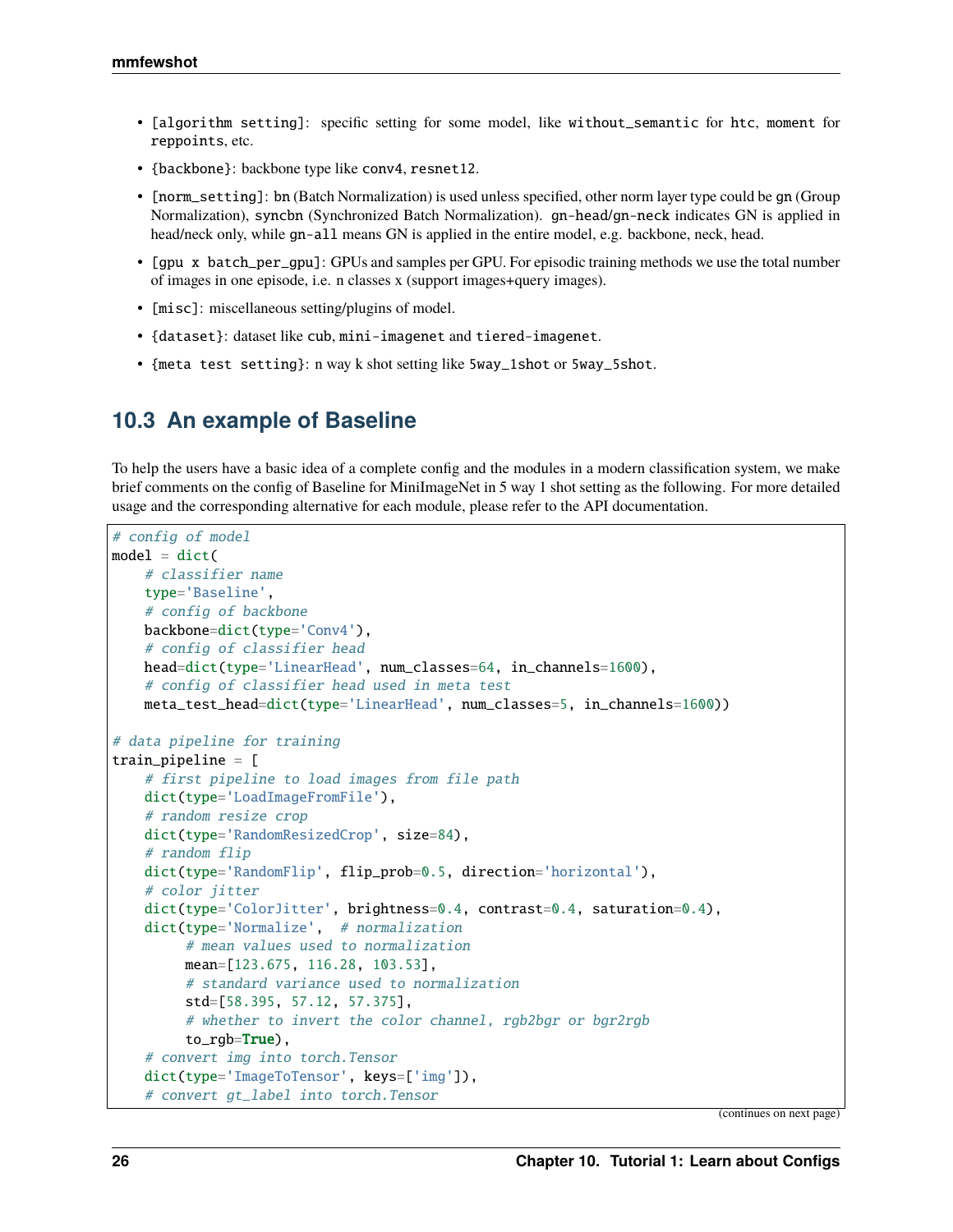```
(continued from previous page)
```

```
dict(type='ToTensor', keys=['gt_label']),
    # pipeline that decides which keys in the data should be passed to the runner
    dict(type='Collect', keys=['img', 'gt_label'])
\mathbf{I}# data pipeline for testing
test_pipeline = [
    # first pipeline to load images from file path
    dict(type='LoadImageFromFile'),
    # resize image
    dict(type='Resize', size=(96, -1)),
    # center crop
    dict(type='CenterCrop', crop_size=84),
    dict(type='Normalize', # normalization
         # mean values used to normalization
         mean=[123.675, 116.28, 103.53],
         # standard variance used to normalization
         std=[58.395, 57.12, 57.375],
         # whether to invert the color channel, rgb2bgr or bgr2rgb
         to_rgb=True),
    # convert img into torch.Tensor
    dict(type='ImageToTensor', keys=['img']),
    # pipeline that decides which keys in the data should be passed to the runner
    dict(type='Collect', keys=['img', 'gt_label'])
]
# config of fine-tuning using support set in Meta Test
meta_finetune_cfg = dict(# number of iterations in fine-tuning
    num_steps=150,
    # optimizer config in fine-tuning
    optimizer=dict(
        type='SGD', # optimizer name
        lr = 0.01, # learning rate
        momentum=0.9, # momentum
        dampening=0.9, # dampening
        weight_decay=0.001)), # weight decay
data = dict(# batch size of a single GPU
    samples_per_gpu=64,
    # worker to pre-fetch data for each single GPU
    workers_per_gpu=4,
    # config of training set
    train=dict(
        # name of dataset
        type='MiniImageNetDataset',
        # prefix of image
        data_prefix='data/mini_imagenet',
        # subset of dataset
        subset='train',
        # train pipeline
```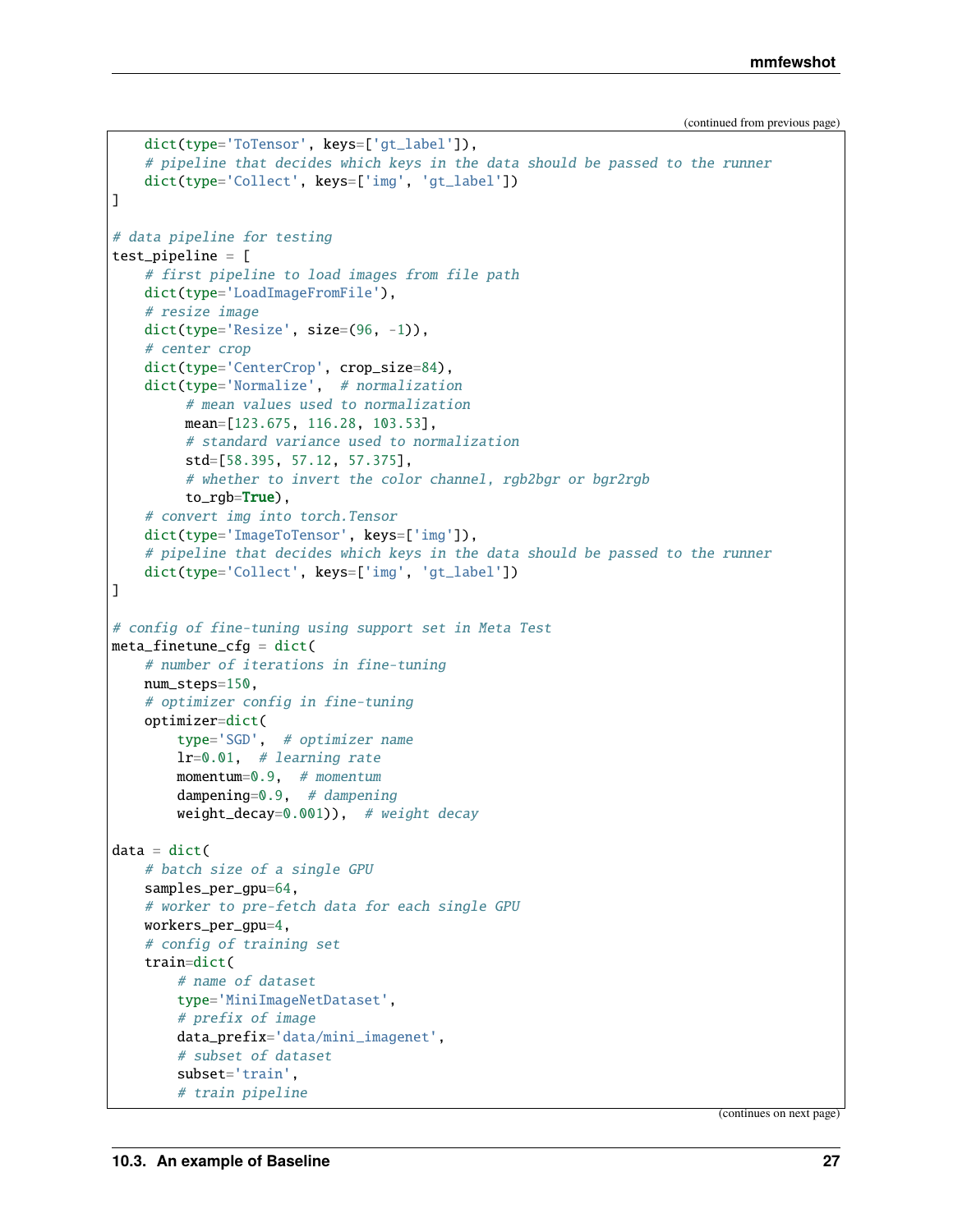```
pipeline=train_pipeline),
# config of validation set
val=dict(
    # dataset wrapper for Meta Test
    type='MetaTestDataset',
    # total number of test tasks
    num_episodes=100,
    num_ways=5, # number of class in each task
   num_shots=1, # number of support images in each task
    num_queries=15, # number of query images in each task
    dataset=dict( # config of dataset
        type='MiniImageNetDataset', # dataset name
        subset='val', # subset of dataset
        data_prefix='data/mini_imagenet', # prefix of images
        pipeline=test_pipeline),
    meta_test_cfg=dict( # config of Meta Test
        num_episodes=100, # total number of test tasks
        num_ways=5, # number of class in each task
        # whether to pre-compute features from backbone for acceleration
        fast_test=True,
        # dataloader setting for feature extraction of fast test
        test_set=dict(batch_size=16, num_workers=2),
        support=dict( # support set setting in meta test
            batch_size=4, # batch size for fine-tuning
            num_workers=0, # number of worker set 0 since the only 5 images
            drop\_last=True, # drop last
            train=dict( # config of fine-tuning
                num_steps=150, # number of steps in fine-tuning
                optimizer=dict( # optimizer config in fine-tuning
                    type='SGD', # optimizer name
                    lr = 0.01, # learning rate
                   momentum=0.9, # momentum
                    dampening=0.9, # dampening
                   weight\_decay=0.001)), # weight decay
        # query set setting predict 75 images
        query=dict(batch_size=75, num_workers=0))),
test=dict( # used for model validation in Meta Test fashion
    type='MetaTestDataset', # dataset wrapper for Meta Test
    num_episodes=2000, # total number of test tasks
    num_ways=5, # number of class in each task
    num_shots=1, # number of support images in each task
    num_queries=15, # number of query images in each task
    dataset=dict( # config of dataset
        type='MiniImageNetDataset', # dataset name
        subset='test', # subset of dataset
        data\_prefix='data/min\_imagenet', # prefix of imagespipeline=test_pipeline),
    meta_test_cfg=dict( # config of Meta Test
       num_episodes=2000, # total number of test tasks
        num_ways=5, # number of class in each task
        # whether to pre-compute features from backbone for acceleration
        fast_test=True,
```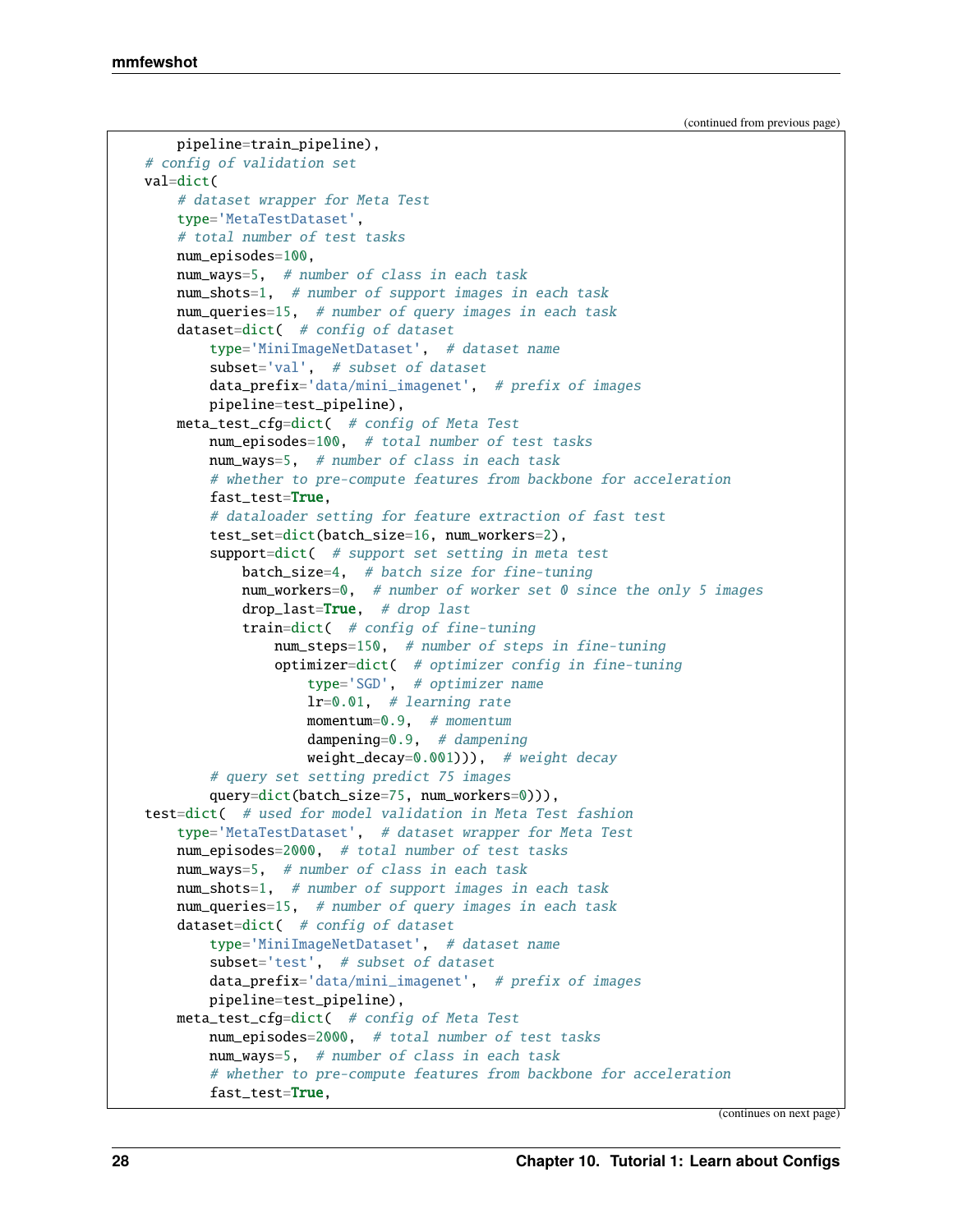(continued from previous page)

```
# dataloader setting for feature extraction of fast test
            test_set=dict(batch_size=16, num_workers=2),
            support=dict( # support set setting in meta test
                batch_size=4, # batch size for fine-tuning
                num_workers=0, # number of worker set 0 since the only 5 images
                drop\_last=True, # drop lasttrain=dict( # config of fine-tuning
                    num_steps=150, # number of steps in fine-tuning
                    optimizer=dict( # optimizer config in fine-tuning
                        type='SGD', # optimizer name
                        lr = 0.01, # learning rate
                        momentum=0.9, # momentum
                        dampening=0.9, # dampening
                        weight\_decay=0.001)), # weight decay
            # query set setting predict 75 images
            query=dict(batch_size=75, num_workers=0))))
log_{\text{config}} = \text{dict}(interval=50, # interval to print the log
    hooks=[dict(type='TextLoggerHook')])
checkpoint_config = dict(interval=20) # interval to save a checkpoint
evaluation = dict(
    by_epoch=True, # eval model by epoch
    metric='accuracy', # Metrics used during evaluation
    interval=5) # interval to eval model
# parameters to setup distributed training, the port can also be set.
dist_params = dict(backend='nccl')
log\_level = 'INFO' # the output level of the log.
load\_from = None # load a pre-train checkpoints
# resume checkpoints from a given path, the training will be resumed from
# the epoch when the checkpoint's is saved.
resume_from = None
# workflow for runner. [('train', 1)] means there is only one workflow and
# the workflow named 'train' is executed once.
workflow = [('train', 1)]pin\_memory = True # whether to use pin memory
# whether to use infinite sampler; infinite sampler can accelerate training efficient
use_infinite\_sampler = Trueseed = 0 # random seed
runner = dict(type='EpochBasedRunner', max_epochs=200) # runner type and epochs of
ightharpoonuptraining
optimizer = dict( # the configuration file used to build the optimizer, support all<sub>u</sub>
˓→optimizers in PyTorch.
    type='SGD', # optimizer type
    lr = 0.05, # learning rat
    momentum=0.9, # momentum
    weight_decay=0.0001) # weight decay of SGD
optimizer_config = dict(grad\_clip=None) # most of the methods do not use gradient clip
lr\_config = dict(# the policy of scheduler, also support CosineAnnealing, Cyclic, etc. Refer to␣
˓→details of supported LrUpdater
    # from https://github.com/open-mmlab/mmcv/blob/master/mmcv/runner/hooks/lr_updater.py
\rightarrow \#L9.
```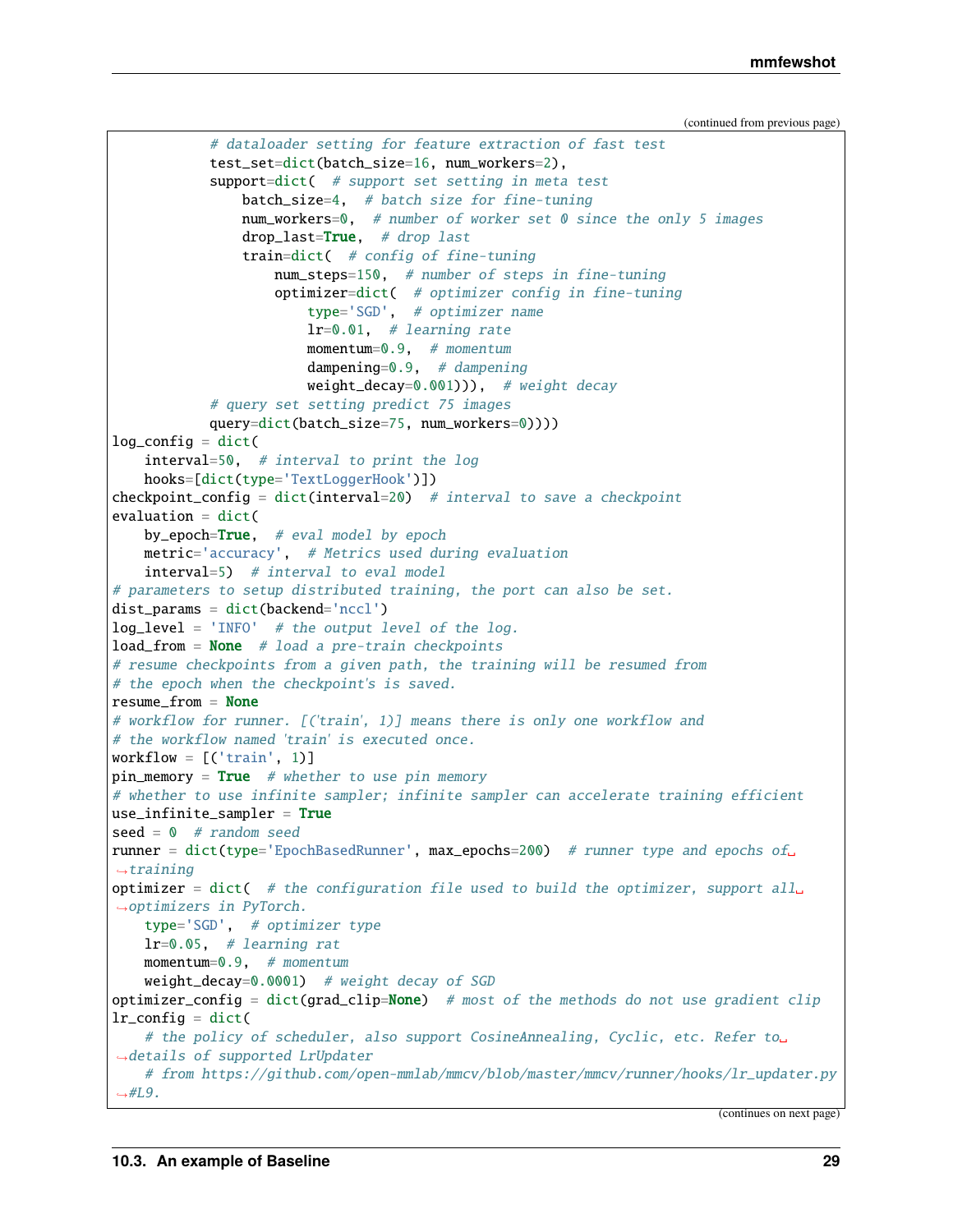(continued from previous page)

```
policy='step',
warmup='linear', # warmup type
warmup_iters=3000, # warmup iterations
warmup\_ratio=0.25, # warmup ratio
step=[60, 120]) # Steps to decay the learning rate
```
# **10.4 FAQ**

### **10.4.1 Use intermediate variables in configs**

Some intermediate variables are used in the configuration file. The intermediate variables make the configuration file clearer and easier to modify.

For example, train\_pipeline / test\_pipeline is the intermediate variable of the data pipeline. We first need to define train\_pipeline / test\_pipeline, and then pass them to data. If you want to modify the size of the input image during training and testing, you need to modify the intermediate variables of train\_pipeline / test\_pipeline.

```
img\_norm\_cfg = dict(mean=[123.675, 116.28, 103.53], std=[58.395, 57.12, 57.375], to_rgb=True)
train_pipeline = [
    dict(type='LoadImageFromFile'),
   dict(type='RandomResizedCrop', size=384, backend='pillow',),
    dict(type='RandomFlip', flip_prob=0.5, direction='horizontal'),
   dict(type='Normalize', **img_norm_cfg),
    dict(type='ImageToTensor', keys=['img']),
   dict(type='ToTensor', keys=['gt_label']),
   dict(type='Collect', keys=['img', 'gt_label'])
]
test_pipeline = [
   dict(type='LoadImageFromFile'),
    dict(type='Resize', size=384, backend='pillow'),
    dict(type='Normalize', **img_norm_cfg).
    dict(type='ImageToTensor', keys=['img']),
   dict(type='Collect', keys=['img'])
]
data = dict(train=dict(pipeline=train_pipeline),
   val=dict(pipeline=test_pipeline),
    test=dict(pipeline=test_pipeline))
```
#### **10.4.2 Ignore some fields in the base configs**

Sometimes, you need to set \_delete\_=True to ignore some domain content in the basic configuration file. You can refer to [mmcv](https://mmcv.readthedocs.io/en/latest/understand_mmcv/config.html#inherit-from-base-config-with-ignored-fields) for more instructions.

The following is an example. If you want to use cosine schedule, just using inheritance and directly modify it will report get unexcepected keyword'step' error, because the 'step' field of the basic config in lr\_config domain information is reserved, and you need to add \_delete\_ =True to ignore the content of lr\_config related fields in the basic configuration file: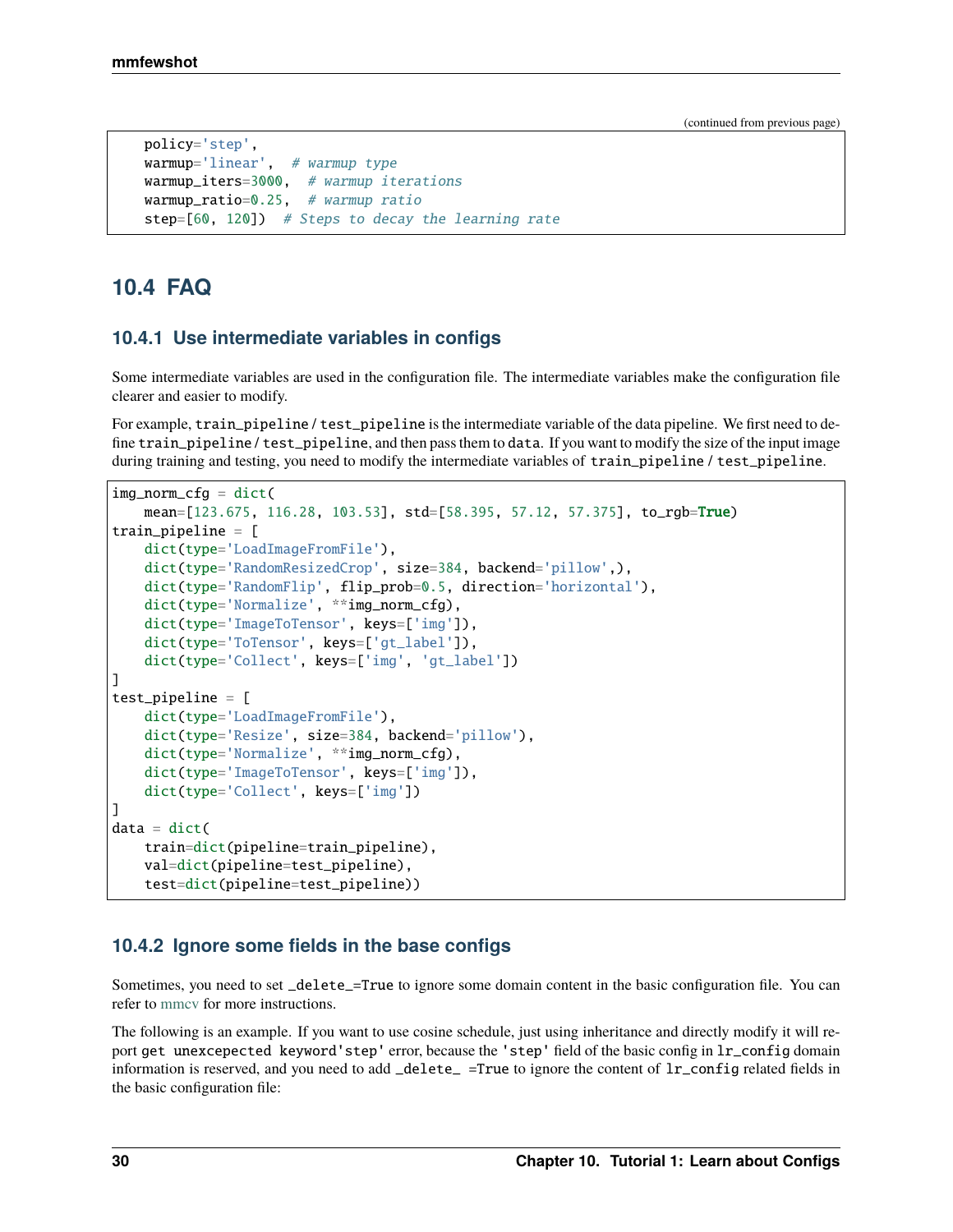```
lr_config = dict(
   _delete_=True,
   policy='CosineAnnealing',
   min_lr=0,
   warmup='linear',
   by_epoch=True,
   warmup_iters=5,
   warmup_ratio=0.1
)
```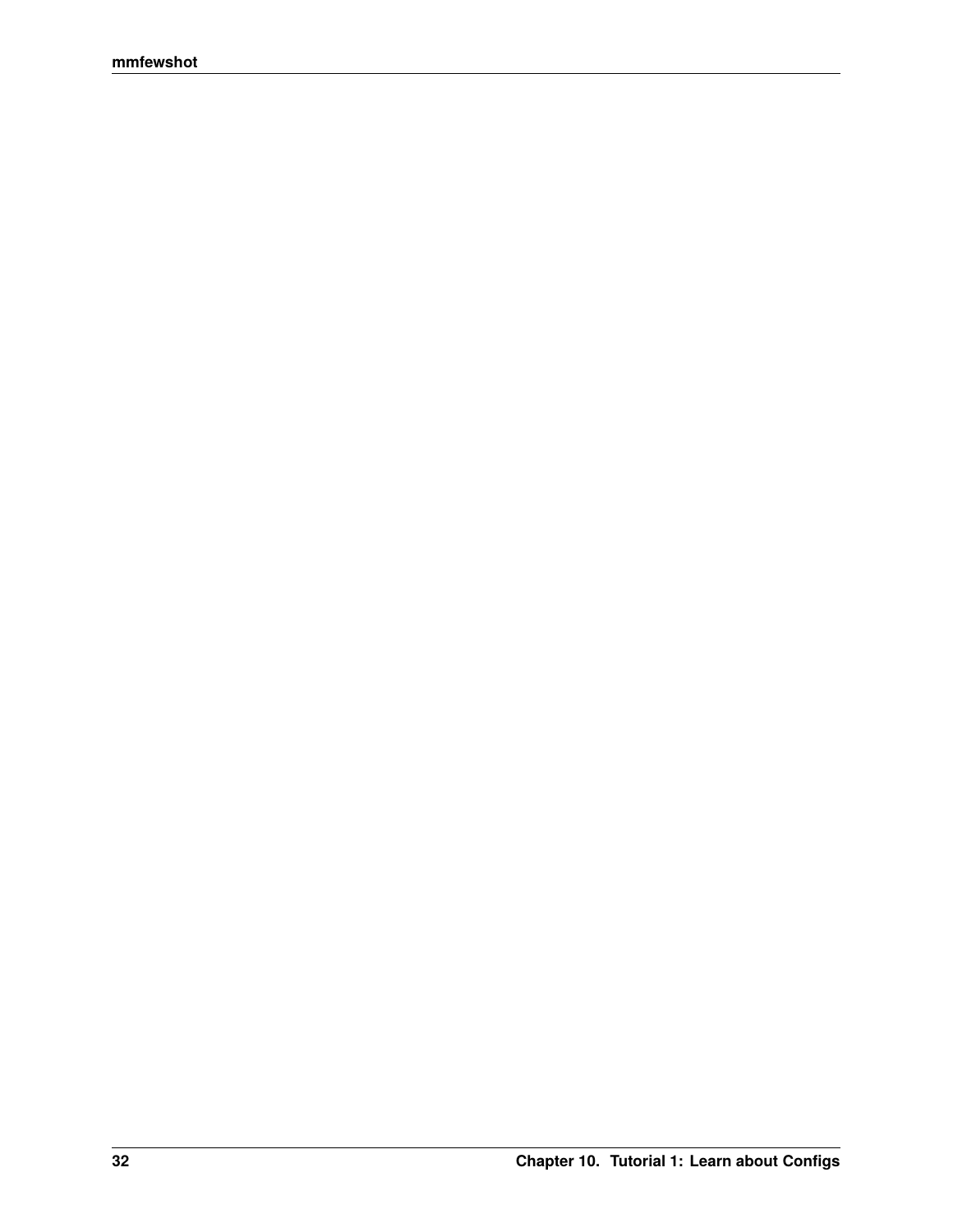**CHAPTER**

# **ELEVEN**

# **TUTORIAL 2: ADDING NEW DATASET**

# **11.1 Customize datasets by reorganizing data**

## **11.1.1 Customize loading annotations**

You can write a new Dataset class inherited from BaseFewShotDataset, and overwrite load\_annotations(self), like [CUB](https://github.com/open-mmlab/mmfewshot/blob/main/mmfewshot/classification/datasets/cub.py) and [MiniImageNet.](https://github.com/open-mmlab/mmfewshot/blob/main/mmfewshot/classification/datasets/mini_imagenet.py) Typically, this function returns a list, where each sample is a dict, containing necessary data information, e.g., img and gt\_label.

Assume we are going to implement a Filelist dataset, which takes filelists for both training and testing. The format of annotation list is as follows:

000001.jpg 0 000002.jpg 1

We can create a new dataset in mmfewshot/classification/datasets/filelist.py to load the data.

```
import mmcv
import numpy as np
from mmcls.datasets.builder import DATASETS
from .base import BaseFewShotDataset
@DATASETS.register_module()
class Filelist(BaseFewShotDataset):
   def load_annotations(self):
        assert isinstance(self.ann_file, str)
        data_infos = []with open(self.ann_file) as f:
            samples = [x . strip().split(' ' ) for x in f.readlines() ]for filename, gt_label in samples:
                info = {'img_prefix': self.data_prefix}
                info['img_info'] = {'filename': filename}
                info['gt\_label'] = np.array(gt\_label, dtype=np.int64)data_infos.append(info)
            return data infos
```
And add this dataset class in mmcls/datasets/\_\_init\_\_.py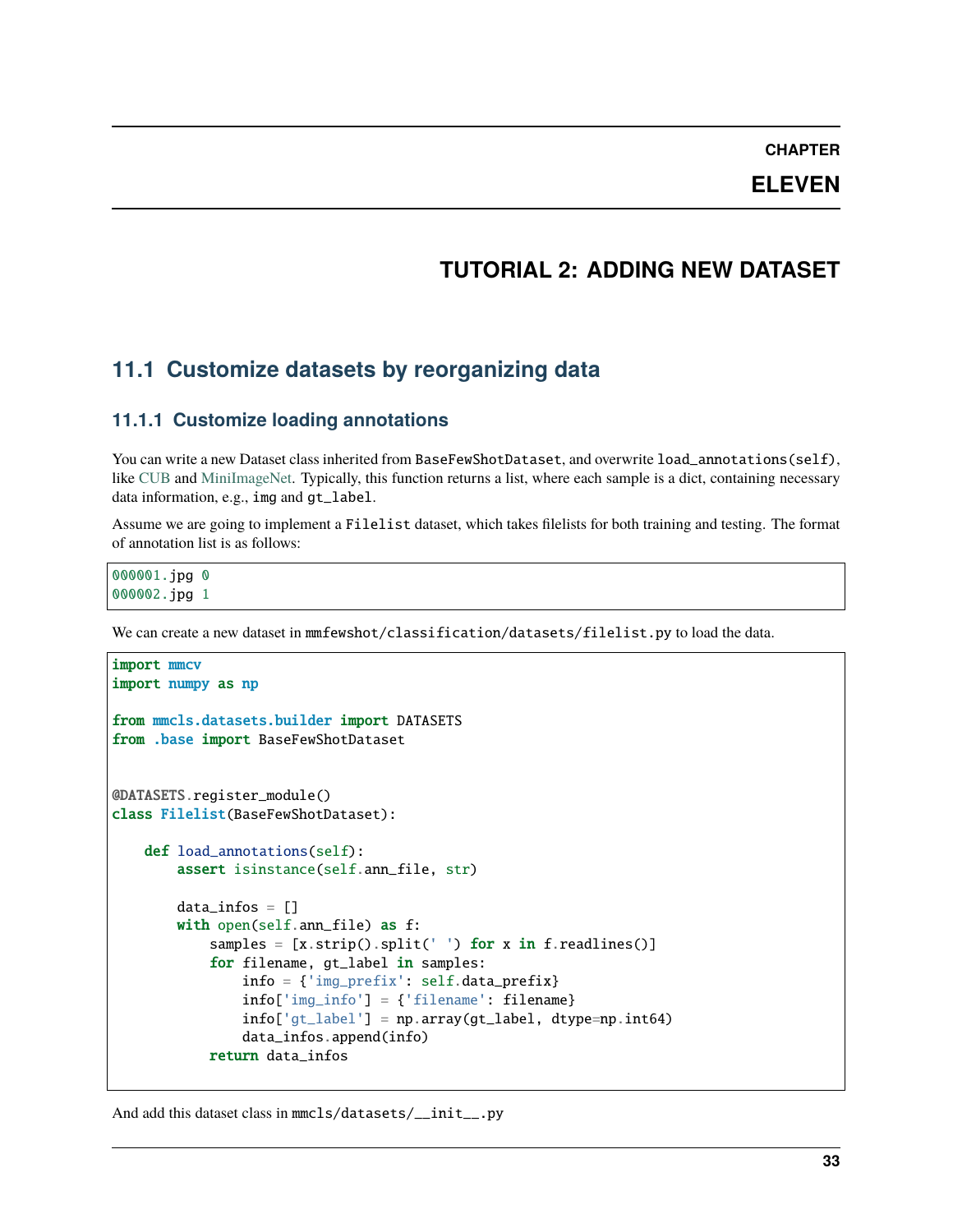```
from .base_dataset import BaseDataset
...
from .filelist import Filelist
\_all\_ = ['BaseDataset', ... ,'Filelist'
]
```
Then in the config, to use Filelist you can modify the config as the following

```
train = dict(
   type='Filelist',
   ann_file = 'image_list.txt',
   pipeline=train_pipeline
)
```
# **11.1.2 Customize different subsets**

To support different subset, we first predefine the classes of different subsets. Then we modify get\_classes to handle different classes of subset.

```
import mmcv
import numpy as np
from mmcls.datasets.builder import DATASETS
from .base import BaseFewShotDataset
@DATASETS.register_module()
class Filelist(BaseFewShotDataset):
   TRAN\_CLASS = ['train_a', ...]VAL\_CLASS = ['val_a', ...]TEST\_CLASS = ['test_a', ...]def __init__(self, subset, *args, **kwargs):
        ...
        self.subset = subset
       super().__init__(*args, **kwargs)
   def get_classes(self):
       if self.subset == 'train':
           class_names = self.TRAIN_CLASSES
        ...
       return class_names
```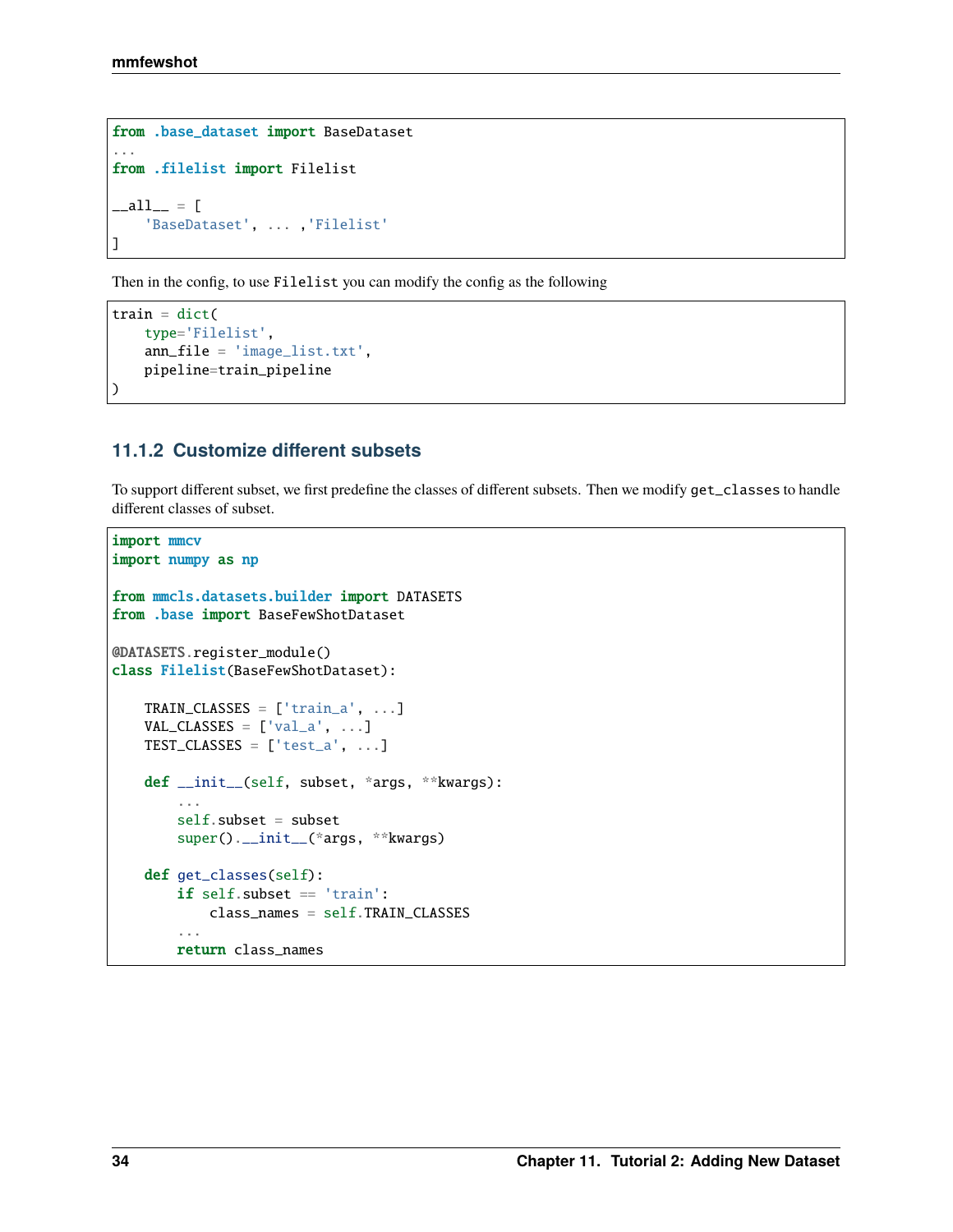# **11.2 Customize datasets sampling**

# **11.2.1 EpisodicDataset**

We use EpisodicDataset as wrapper to perform N way K shot sampling. For example, suppose the original dataset is Dataset\_A, the config looks like the following

```
dataset_A_train = dict(type='EpisodicDataset',
       num_episodes=100000, # number of total episodes = length of dataset wrapper
       # each call of `_getitem_` will return
       # {'support_data': [(num_ways * num_shots) images],
       # 'query_data': [(num_ways * num_queries) images]}
       num_ways=5, # number of way (different classes)
       num_shots=5, # number of support shots of each class
       num_queries=5, # number of query shots of each class
       dataset=dict( # This is the original config of Dataset_A
            type='Dataset_A',
            ...
           pipeline=train_pipeline
       )
   )
```
## **11.2.2 Customize sampling logic**

An example of customizing data sampling logic for training:

#### **Create a new dataset wrapper**

We can create a new dataset wrapper in mmfewshot/classification/datasets/dataset\_wrappers.py to customize sampling logic.

```
class MyDatasetWrapper:
   def __init__(self, dataset, args_a, args_b, ...):
        self.dataset = dataset
        ...
        self.episode_idxes = self.generate_episodic_idxes()
   def generate_episodic_idxes(self):
        episode_idxes = []
        # sampling each episode
        for _ in range(self.num_episodes):
            episodic_a_idx, episodic_b_idx, episodic_c_idx= [], [], []
            # customize sampling logic
            # select the index of data_infos from original dataset
            ...
            episode_idxes.append({
                'a': episodic_a_idx,
                'b': episodic_b_idx,
                'c': episodic_c_idx,
            })
```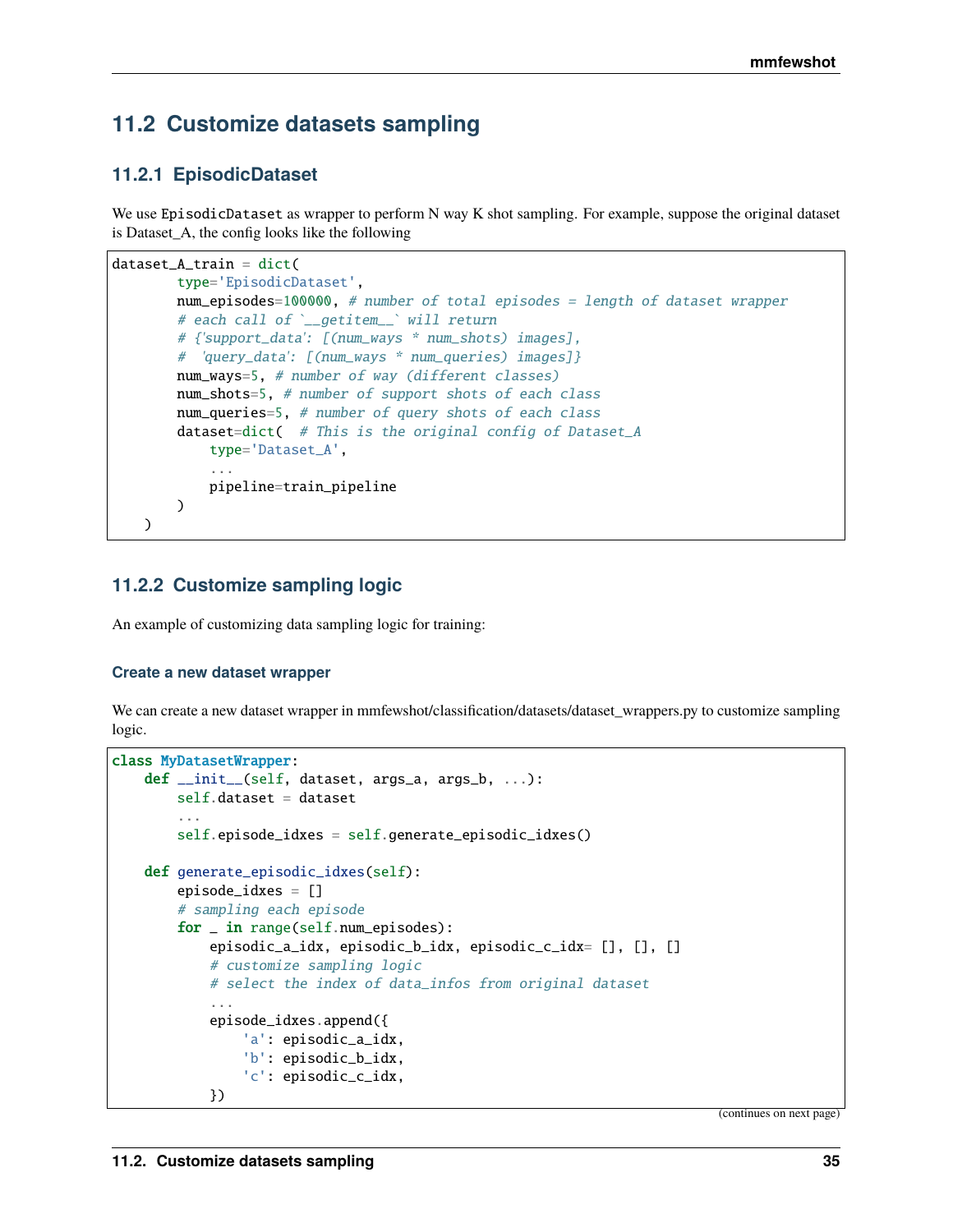```
return episode_idxes
def __getitem__(self, idx):
    # the key can be any value, but it needs to modify the code
    # in the forward function of model.
    return {
        'a_data' : [self.dataset[i] for i in self.episode_idxes[idx]['a']],
        'b_data' : [self.dataset[i] for i in self.episode_idxes[idx]['b']],
        'c_data' : [self.dataset[i] for i in self.episode_idxes[idx]['c']]
    }
```
#### **Update dataset builder**

We need to add the build code in mmfewshot/classification/datasets/builder.py for our customize dataset wrapper.

```
def build_dataset(cfg, default_args=None):
   if isinstance(cfg, (list, tuple)):
       dataset = ConcatDatabase([build_dataset(c, default_args) for c in cfg])...
   elif cfg['type'] == 'MyDatasetWrapper':
        dataset = MyDatasetWrapper(build_dataset(cfg['dataset'], default_args),
            # pass customize arguments
            args_a=cfg['args_a'],
            args_b=cfg['args_b'],
            ...)
   else:
        dataset = build_from_cfg(cfg, DATASETS, default_args)
   return dataset
```
#### **Update the arguments in model**

The argument names in forward function need to be consistent with the customize dataset wrapper.

```
class MyClassifier(BaseFewShotClassifier):
    ...
   def forward(self, a_data=None, b_data=None, c_data=None, ...):
        # pass the modified arguments name.
        if mode == 'train':return self.forward_train(a_data=a_data, b_data=b_data, c_data=None,␣
˓→**kwargs)
        elif mode == 'query':
            return self.forward_query(img=img, **kwargs)
       elif mode == 'support':
           return self.forward_support(img=img, **kwargs)
        elif mode == 'extract_feat':
            return self.extract_feat(img=img)
```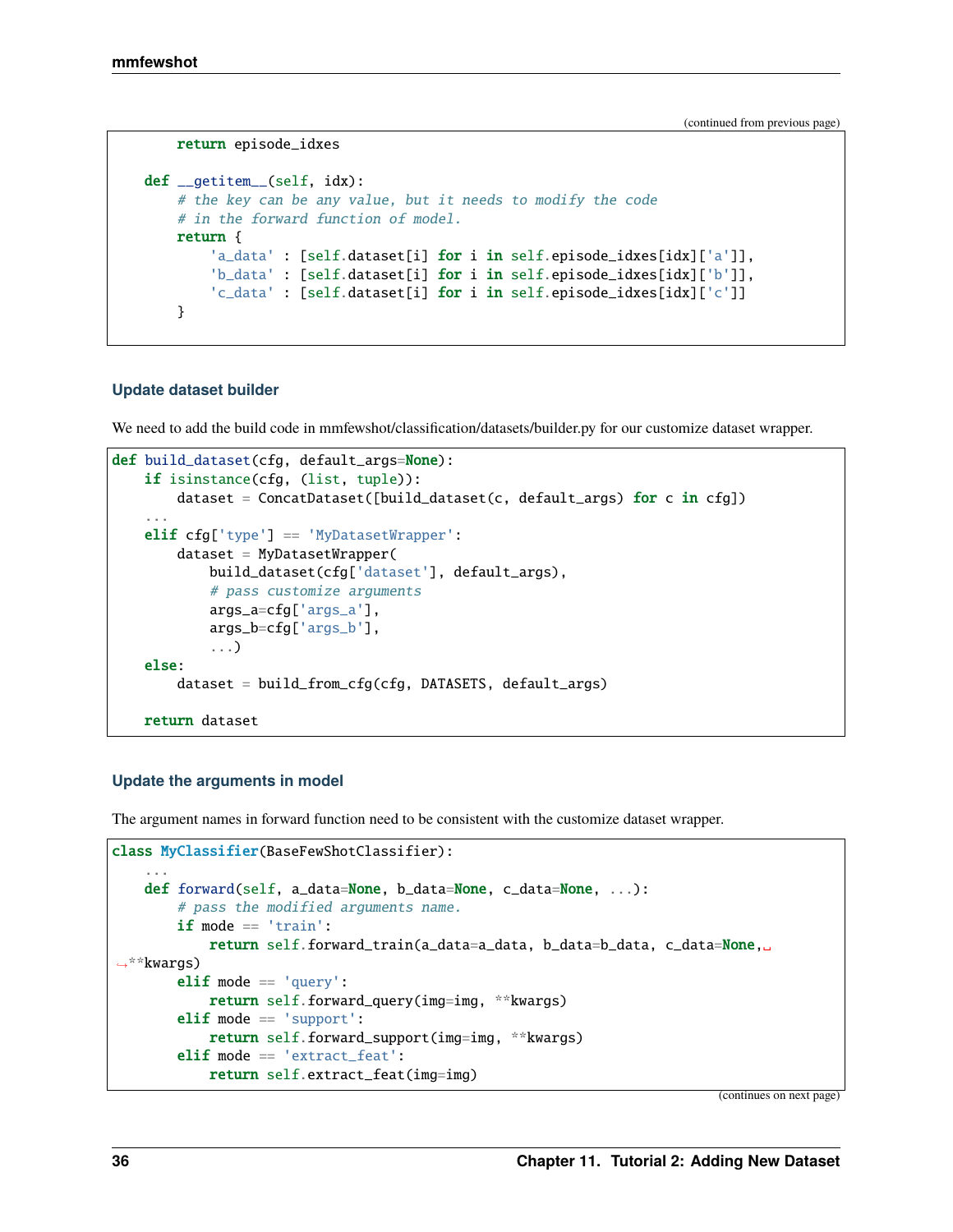else: raise ValueError()

### **Using customize dataset wrapper in config**

Then in the config, to use MyDatasetWrapper you can modify the config as the following,

```
dataset_A_train = dict(
        type='MyDatasetWrapper',
        args_a=None,
        args_b=None,
        dataset=dict( # This is the original config of Dataset_A
             type='Dataset_A',
             ...
             pipeline=train_pipeline
        \mathcal{L}\mathcal{L}
```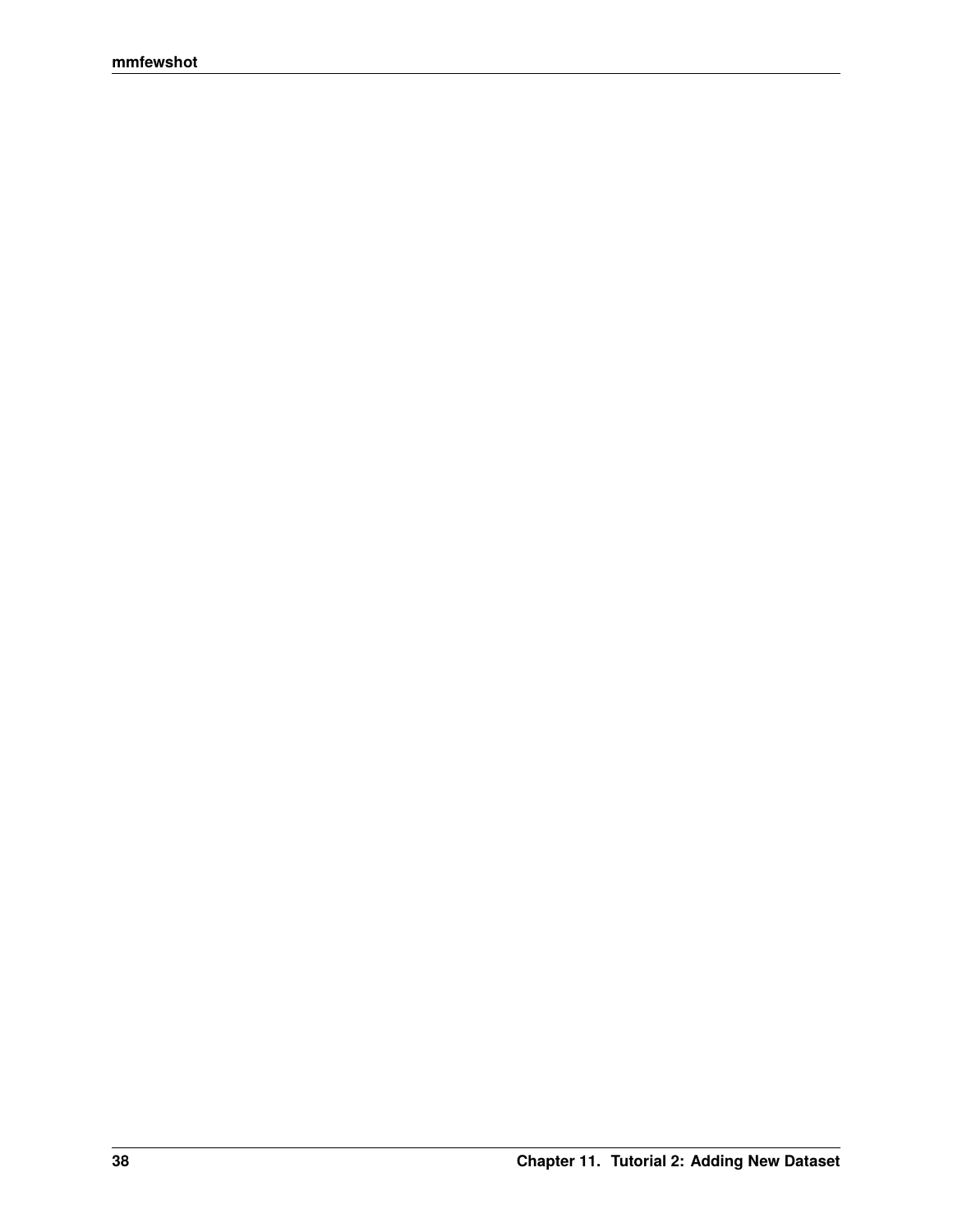### **CHAPTER**

## **TWELVE**

# **TUTORIAL 3: CUSTOMIZE MODELS**

# **12.1 Add a new classifier**

Here we show how to develop a new classifier with an example as follows

## **12.1.1 1. Define a new classifier**

```
Create a new file mmfewshot/classification/models/classifiers/my_classifier.py.
```

```
from mmcls.models.builder import CLASSIFIERS
from .base import BaseFewShotClassifier
@CLASSIFIERS.register_module()
class MyClassifier(BaseFewShotClassifier):
   def __init__(self, arg1, arg2):
       pass
    # customize input for different mode
    # the input should keep consistent with the dataset
   def forward(self, img, mode='train',**kwargs):
       if mode == 'train':
            return self.forward_train(img=img, **kwargs)
       elif mode == 'query':return self.forward_query(img=img, **kwargs)
        elif mode == 'support':
            return self.forward_support(img=img, **kwargs)
        elif mode == 'extract_feat':
            assert img is not None
            return self.extract_feat(img=img)
       else:
            raise ValueError()
    # customize forward function for training data
   def forward_train(self, img, gt_label, **kwargs):
       pass
    # customize forward function for meta testing support data
    def forward_support(self, img, gt_label, **kwargs):
       pass
```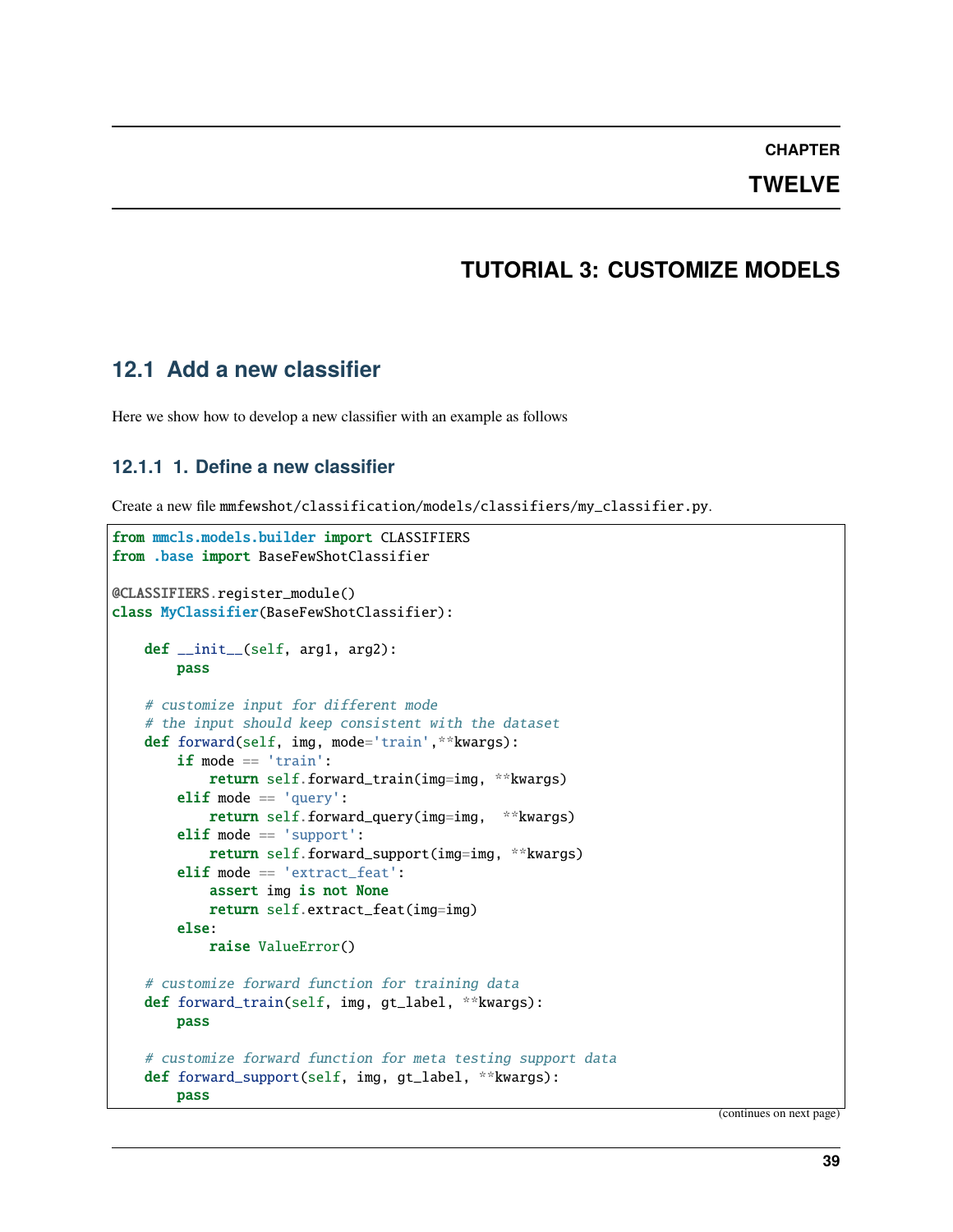```
# customize forward function for meta testing query data
def forward_query(self, img):
   pass
# prepare meta testing
def before_meta_test(self, meta_test_cfg, **kwargs):
   pass
# prepare forward meta testing query images
def before_forward_support(self, **kwargs):
   pass
# prepare forward meta testing support images
def before_forward_query(self, **kwargs):
   pass
```
## **12.1.2 2. Import the module**

You can either add the following line to mmfewshot/classification/models/heads/\_\_init\_\_.py

from .my\_classifier import MyClassifier

or alternatively add

```
custom\_imports = dict(imports=['mmfewshot.classification.models.classifier.my_classifier'],
    allow_failed_imports=False)
```
to the config file to avoid modifying the original code.

## **12.1.3 3. Use the classifier in your config file**

```
model = dict(type="MyClassifier",
    ...
)
```
# **12.2 Add a new backbone**

Here we show how to develop a new backbone with an example as follows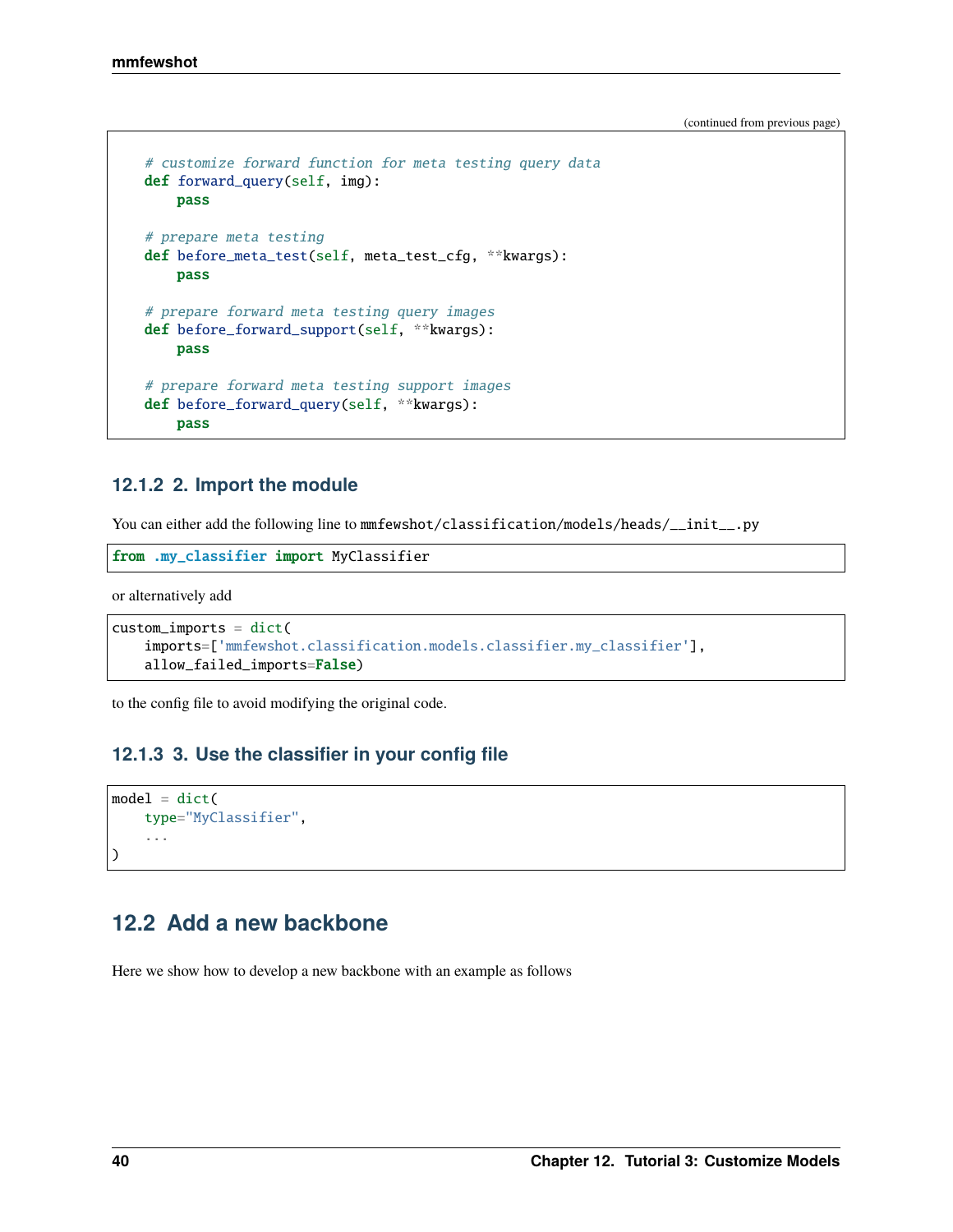## **12.2.1 1. Define a new backbone**

Create a new file mmfewshot/classification/models/backbones/mynet.py.

```
import torch.nn as nn
from mmcls.models.builder import BACKBONES
@BACKBONES.register_module()
class MyNet(nn.Module):
   def __init__(self, arg1, arg2):
       pass
   def forward(self, x): # should return a tensor
       pass
```
## **12.2.2 2. Import the module**

You can either add the following line to mmfewshot/classification/models/backbones/\_\_init\_\_.py

from .mynet import MyNet

or alternatively add

```
custom_imports = dict(
   imports=['mmfewshot.classification.models.backbones.mynet'],
   allow_failed_imports=False)
```
to the config file to avoid modifying the original code.

## **12.2.3 3. Use the backbone in your config file**

```
model = dict(...
    backbone=dict(
        type='MyNet',
        arg1=xxx,
        arg2=xxx),
    ...
```
# **12.3 Add new heads**

Here we show how to develop a new head with an example as follows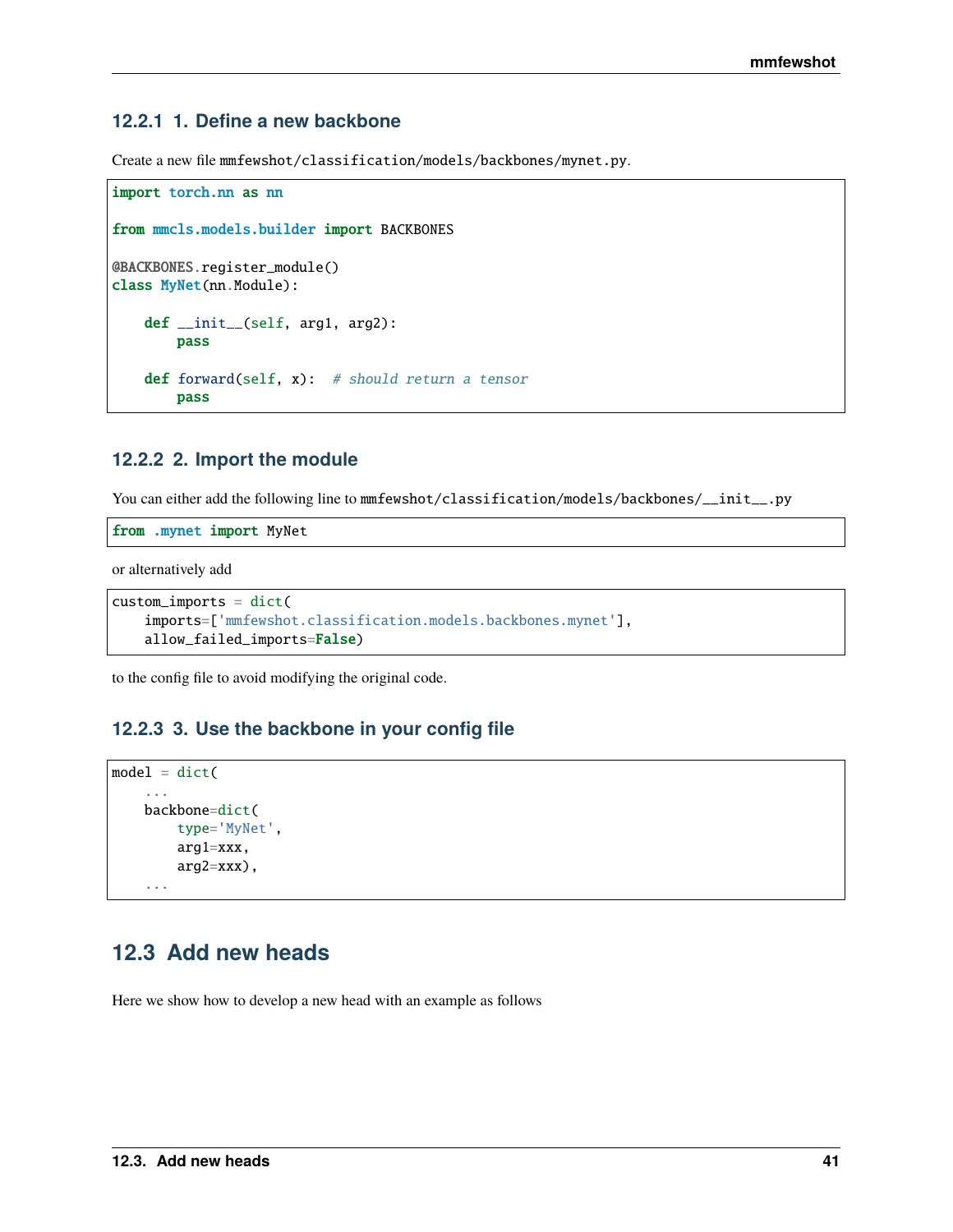# **12.3.1 1. Define a new head**

Create a new file mmfewshot/classification/models/heads/myhead.py.

```
from mmcls.models.builder import HEADS
from .base_head import BaseFewShotHead
@HEADS.register_module()
class MyHead(BaseFewShotHead):
   def __init__(self, arg1, arg2) -> None:
       pass
   def forward_train(self, x, gt_label, **kwargs):
       pass
   def forward_support(self, x, gt_label, **kwargs):
        pass
   def forward_query(self, x, **kwargs):
       pass
   def before_forward_support(self) -> None:
       pass
   def before_forward_query(self) -> None:
        pass
```
## **12.3.2 2. Import the module**

You can either add the following line to mmfewshot/classification/models/heads/\_\_init\_\_.py

from .myhead import MyHead

or alternatively add

```
custom\_imports = dict(imports=['mmfewshot.classification.models.backbones.myhead'],
    allow_failed_imports=False)
```
to the config file to avoid modifying the original code.

## **12.3.3 3. Use the head in your config file**

```
model = dict(...
    head=dict(
        type='MyHead',
        arg1=xxx,
        arg2=xxx,
    ...
```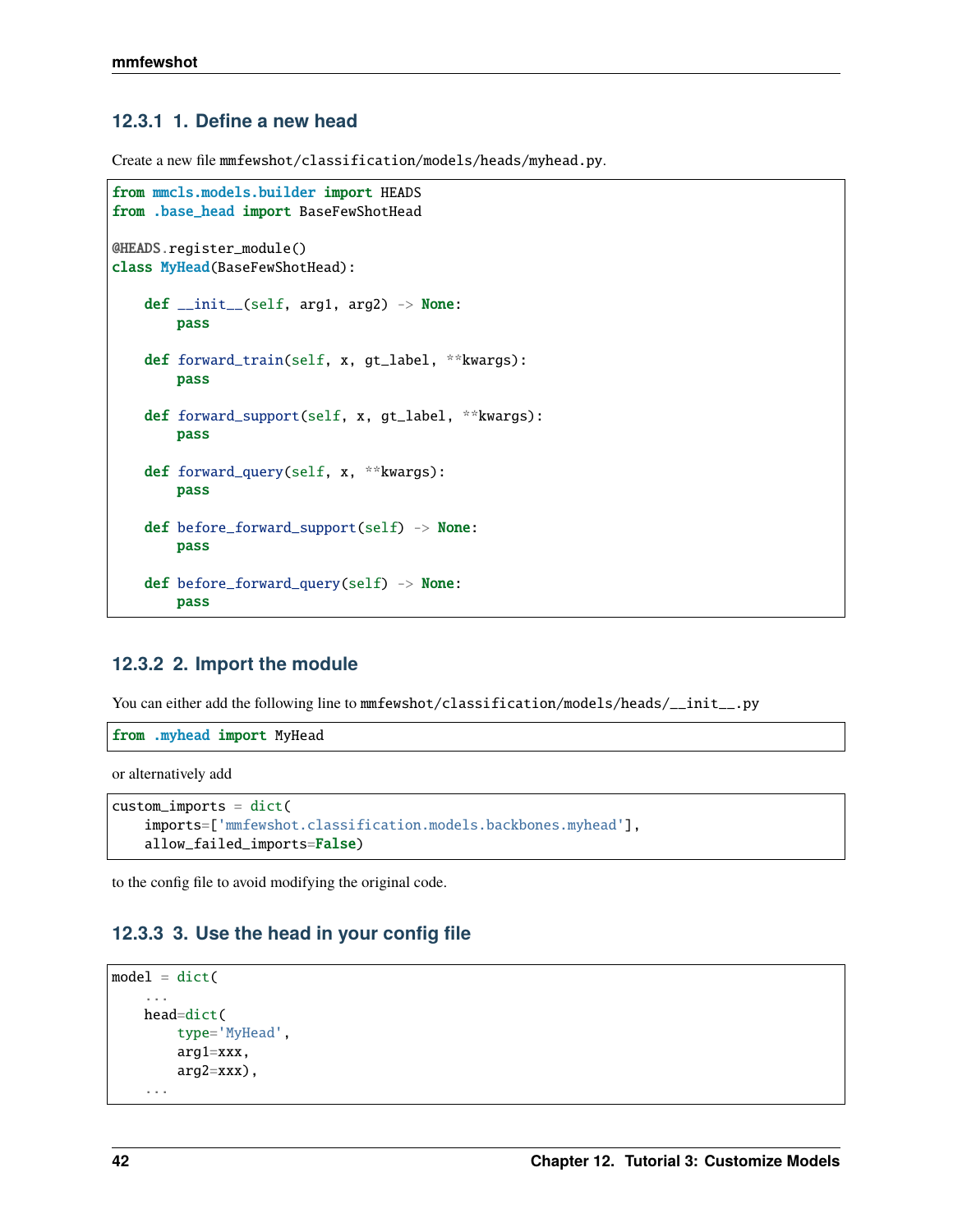# **12.4 Add new loss**

To add a new loss function, the users need implement it in mmfewshot/classification/models/losses/ my\_loss.py. The decorator weighted\_loss enable the loss to be weighted for each element.

```
import torch
import torch.nn as nn
from ..builder import LOSSES
from .utils import weighted_loss
@weighted_loss
def my_loss(pred, target):
    assert pred.size() == target.size() and target.numel() > 0loss = <b>torch</b>.abs(pred - <b>target</b>)return loss
@LOSSES.register_module()
class MyLoss(nn.Module):
    def __init__(self, reduction='mean', loss_weight=1.0):
        super(MyLoss, self).__init__()
        self.reduction = reduction
        self.loss_weight = loss_weight
    def forward(self,
                pred,
                target,
                weight=None,
                avg_factor=None,
                reduction_override=None):
        assert reduction_override in (None, 'none', 'mean', 'sum')
        reduction = (
            reduction_override if reduction_override else self.reduction)
        loss_bbox = self.loss_weight * my_loss(pred, target, weight, reduction=reduction, avg_factor=avg_factor)
        return loss_bbox
```
Then the users need to add it in the mmfewshot/classification/models/losses/\_\_init\_\_.py.

from .my\_loss import MyLoss, my\_loss

Alternatively, you can add

custom\_imports=dict( imports=['mmfewshot.classification.models.losses.my\_loss'])

to the config file and achieve the same goal.

To use it, modify the loss\_xxx field. Since MyLoss is for regression, you need to modify the loss\_bbox field in the head.

```
loss_bbox=dict(type='MyLoss', loss_weight=1.0))
```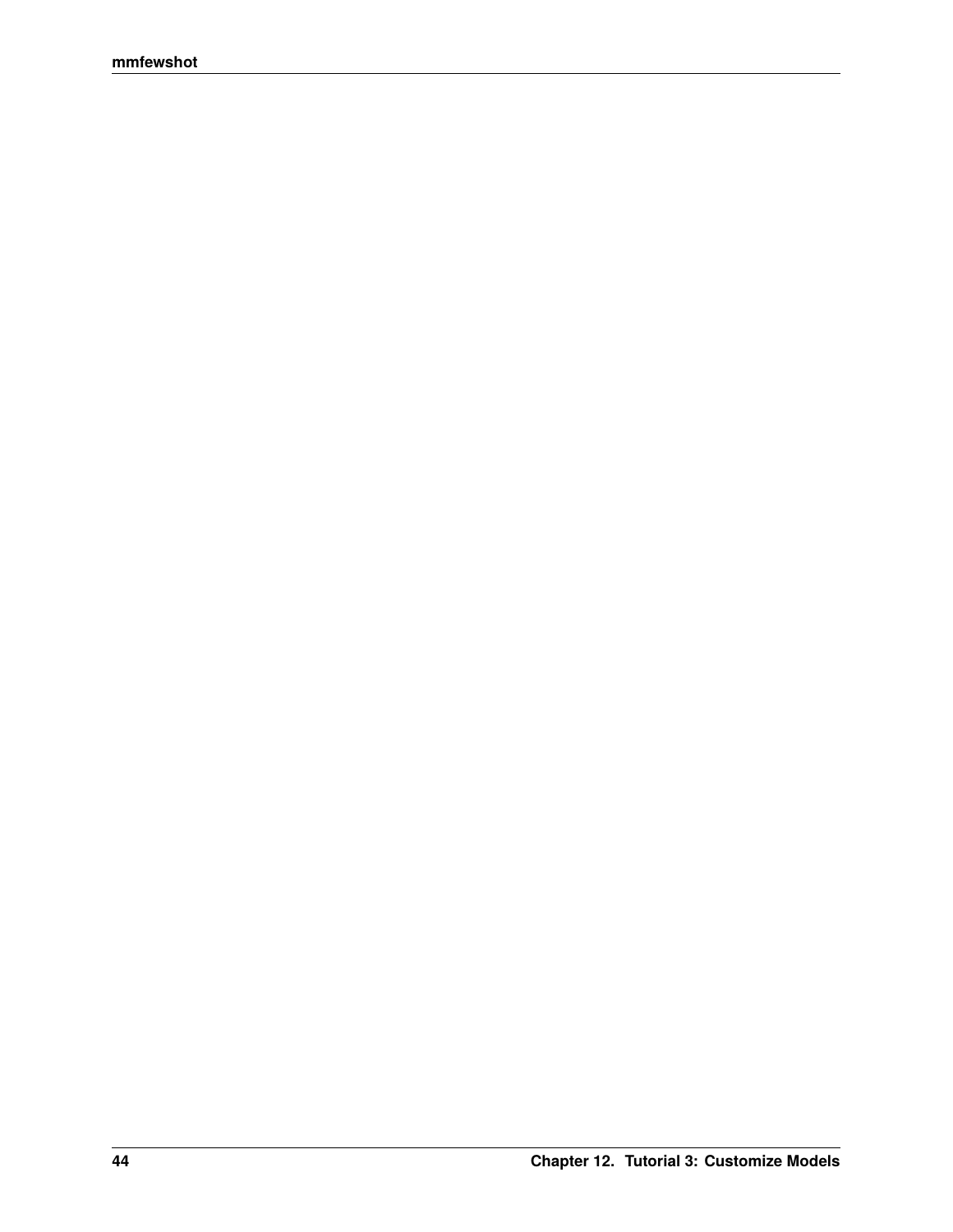**CHAPTER**

**THIRTEEN**

# **TUTORIAL 4: CUSTOMIZE RUNTIME SETTINGS**

# **13.1 Customize optimization settings**

# **13.1.1 Customize an optimizer supported by Pytorch**

We already support to use all the optimizers implemented by PyTorch, and the only modification is to change the optimizer field of config files. For example, if you want to use ADAM (note that the performance could drop a lot), the modification could be as the following.

optimizer = dict(type='Adam', lr=0.0003, weight\_decay=0.0001)

To modify the learning rate of the model, the users only need to modify the lr in the config of optimizer. The users can directly set arguments following the [API doc](https://pytorch.org/docs/stable/optim.html?highlight=optim#module-torch.optim) of PyTorch.

# **13.1.2 Customize self-implemented optimizer**

#### **1. Define a new optimizer**

A customized optimizer could be defined as following.

Assume you want to add a optimizer named MyOptimizer, which has arguments a, b, and c. You need to create a new directory named mmfewshot/classification/core/optimizer. And then implement the new optimizer in a file, e.g., in mmfewshot/classification/core/optimizer/my\_optimizer.py:

```
from .registry import OPTIMIZERS
from torch.optim import Optimizer
@OPTIMIZERS.register_module()
class MyOptimizer(Optimizer):
   def\_init_(self, a, b, c)
```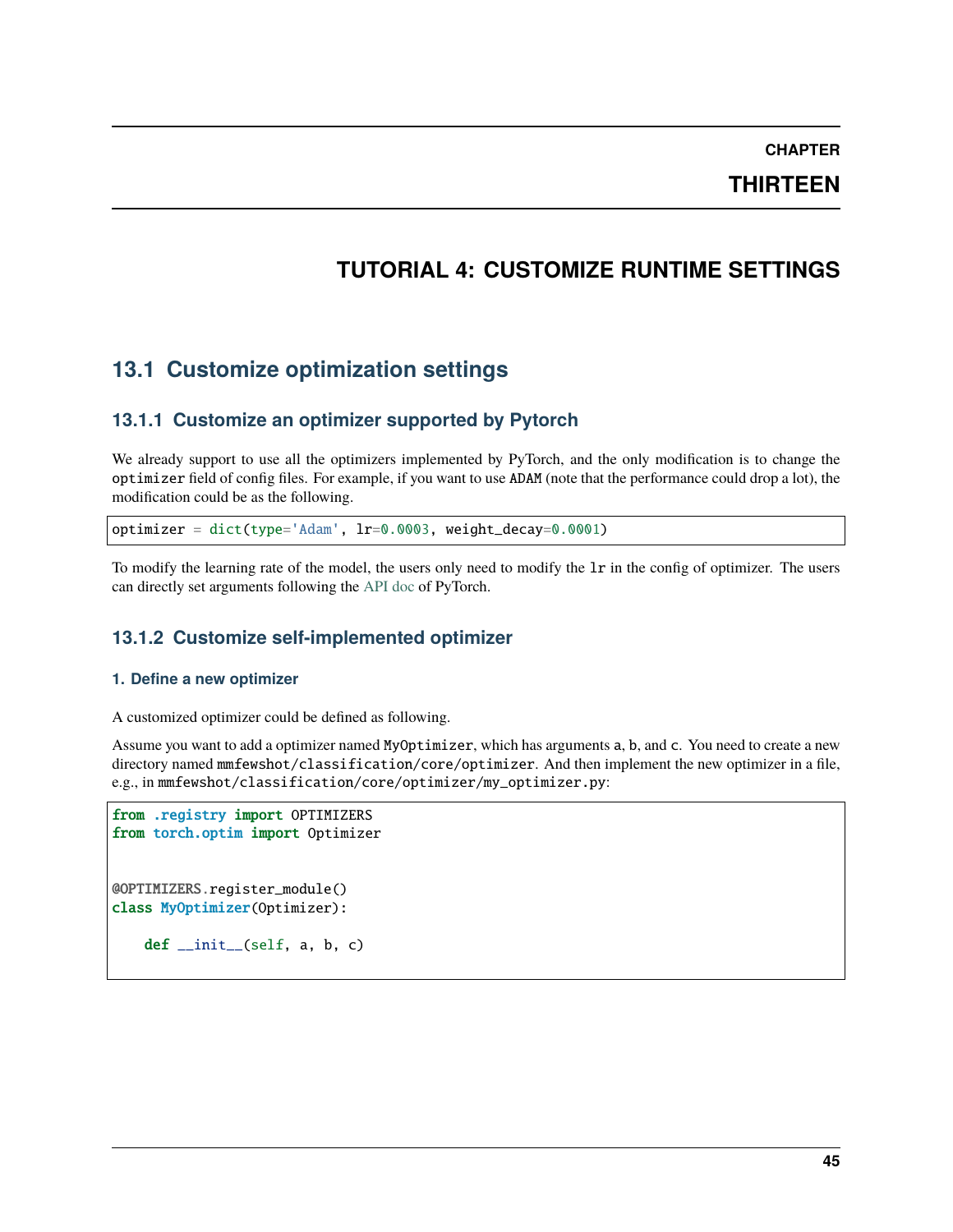#### **2. Add the optimizer to registry**

To find the above module defined above, this module should be imported into the main namespace at first. There are two options to achieve it.

• Modify mmfewshot/classification/core/optimizer/\_\_init\_\_.py to import it.

The newly defined module should be imported in mmfewshot/classification/core/optimizer/ \_\_init\_\_.py so that the registry will find the new module and add it:

from .my\_optimizer import MyOptimizer

• Use custom\_imports in the config to manually import it

```
custom_imports = dict(imports=['mmfewshot.classification.core.optimizer.my_optimizer'],␣
˓→allow_failed_imports=False)
```
The module mmfewshot.classification.core.optimizer.my\_optimizer will be imported at the beginning of the program and the class MyOptimizer is then automatically registered. Note that only the package containing the class MyOptimizer should be imported. mmfewshot.classification.core.optimizer.my\_optimizer. MyOptimizer **cannot** be imported directly.

Actually users can use a totally different file directory structure using this importing method, as long as the module root can be located in PYTHONPATH.

#### **3. Specify the optimizer in the config file**

Then you can use MyOptimizer in optimizer field of config files. In the configs, the optimizers are defined by the field optimizer like the following:

```
optimizer = dict(type='SGD', lr=0.02, momentum=0.9, weight_decay=0.0001)
```
To use your own optimizer, the field can be changed to

optimizer = dict(type='MyOptimizer', a=a\_value, b=b\_value, c=c\_value)

### **13.1.3 Customize optimizer constructor**

Some models may have some parameter-specific settings for optimization, e.g. weight decay for BatchNorm layers. The users can do those fine-grained parameter tuning through customizing optimizer constructor.

```
from mmcv.utils import build_from_cfg
from mmcv.runner.optimizer import OPTIMIZER_BUILDERS, OPTIMIZERS
from mmfewshot.utils import get_root_logger
from .my_optimizer import MyOptimizer
@OPTIMIZER_BUILDERS.register_module()
class MyOptimizerConstructor(object):
   def __init__(self, optimizer_cfg, paramwise_cfg=None):
    def __call__(self, model):
```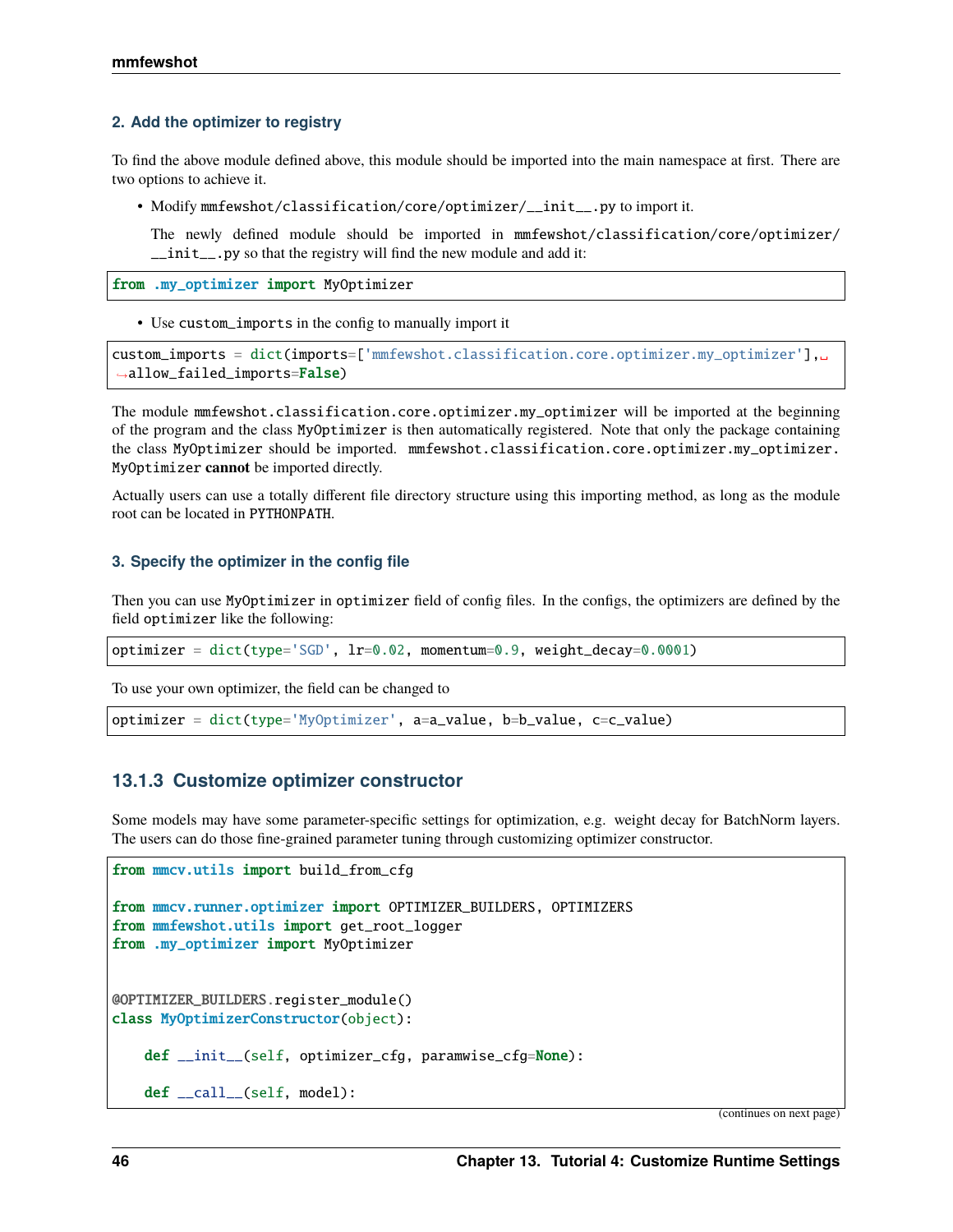return my\_optimizer

The default optimizer constructor is implemented [here,](https://github.com/open-mmlab/mmcv/blob/9ecd6b0d5ff9d2172c49a182eaa669e9f27bb8e7/mmcv/runner/optimizer/default_constructor.py#L11) which could also serve as a template for new optimizer constructor.

### **13.1.4 Additional settings**

Tricks not implemented by the optimizer should be implemented through optimizer constructor (e.g., set parameterwise learning rates) or hooks. We list some common settings that could stabilize the training or accelerate the training. Feel free to create PR, issue for more settings.

• **Use gradient clip to stabilize training**: Some models need gradient clip to clip the gradients to stabilize the training process. An example is as below:

```
optimizer_config = dict(grad_clip=dict(max_norm=35, norm_type=2))
```
• **Use momentum schedule to accelerate model convergence**: We support momentum scheduler to modify model's momentum according to learning rate, which could make the model converge in a faster way. Momentum scheduler is usually used with LR scheduler, for example, the following config is used in 3D detection to accelerate convergence. For more details, please refer to the implementation of [CyclicLrUpdater](https://github.com/open-mmlab/mmcv/blob/f48241a65aebfe07db122e9db320c31b685dc674/mmcv/runner/hooks/lr_updater.py#L327) and [Cyclic-](https://github.com/open-mmlab/mmcv/blob/f48241a65aebfe07db122e9db320c31b685dc674/mmcv/runner/hooks/momentum_updater.py#L130)[MomentumUpdater.](https://github.com/open-mmlab/mmcv/blob/f48241a65aebfe07db122e9db320c31b685dc674/mmcv/runner/hooks/momentum_updater.py#L130)

```
lr\_config = dict(policy='cyclic',
    target_ratio=(10, 1e-4),
    cyclic_times=1,
    step_ratio_up=0.4,
)
momentum_config = dict(
    policy='cyclic',
    target_ratio=(0.85 / 0.95, 1),
    cyclic_times=1,
    step_ratio_up=0.4,
)
```
# **13.2 Customize training schedules**

By default we use step learning rate with 1x schedule, this calls [StepLRHook](https://github.com/open-mmlab/mmcv/blob/f48241a65aebfe07db122e9db320c31b685dc674/mmcv/runner/hooks/lr_updater.py#L153) in MMCV. We support many other learning rate schedule [here,](https://github.com/open-mmlab/mmcv/blob/master/mmcv/runner/hooks/lr_updater.py) such as CosineAnnealing and Poly schedule. Here are some examples

• Poly schedule:

 $lr\_config = dict(policy='poly', power=0.9, min_lr=1e-4, by\_epoch=False)$ 

• ConsineAnnealing schedule:

```
lr\_config = dict(policy='CosineAnnealing',
    warmup='linear',
```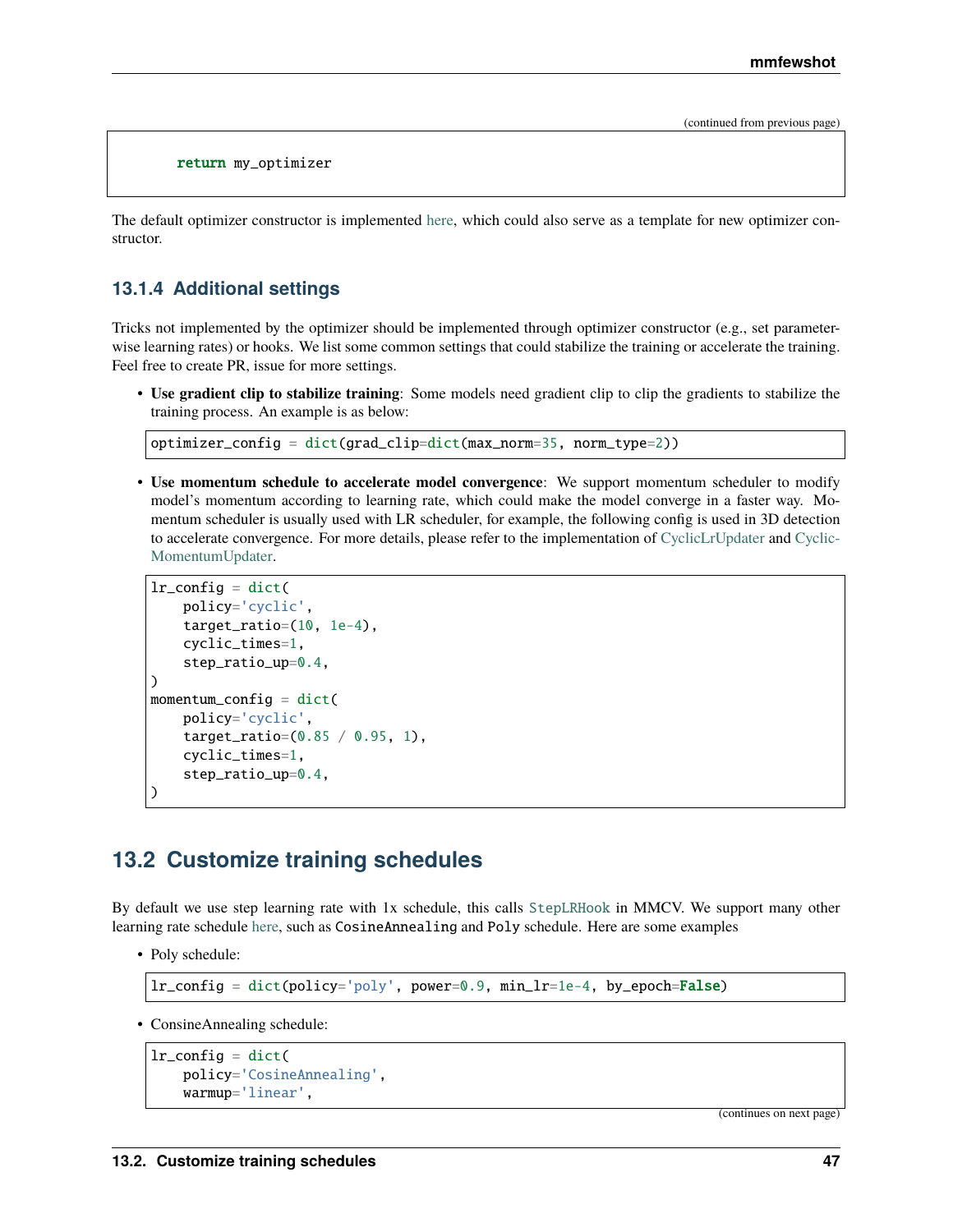```
warmup_iters=1000,
warmup_ratio=1.0 / 10,
min_lr_ratio=1e-5)
```
# **13.3 Customize workflow**

Workflow is a list of (phase, epochs) to specify the running order and epochs. By default it is set to be

```
workflow = [('train', 1)]
```
which means running 1 epoch for training. Sometimes user may want to check some metrics (e.g. loss, accuracy) about the model on the validate set. In such case, we can set the workflow as

```
[('train', 1), ('val', 1)]
```
so that 1 epoch for training and 1 epoch for validation will be run iteratively.

**Note**:

- 1. The parameters of model will not be updated during val epoch.
- 2. Keyword total\_epochs in the config only controls the number of training epochs and will not affect the validation workflow.
- 3. Workflows [('train', 1), ('val', 1)] and [('train', 1)] will not change the behavior of EvalHook because EvalHook is called by after\_train\_epoch and validation workflow only affect hooks that are called through after\_val\_epoch. Therefore, the only difference between [('train', 1), ('val', 1)] and [('train', 1)] is that the runner will calculate losses on validation set after each training epoch.

# **13.4 Customize hooks**

### **13.4.1 Customize self-implemented hooks**

#### **1. Implement a new hook**

Here we give an example of creating a new hook in MMFewShot and using it in training.

```
from mmcv.runner import HOOKS, Hook
@HOOKS.register_module()
class MyHook(Hook):
    def __init__(self, a, b):pass
   def before_run(self, runner):
        pass
    def after_run(self, runner):
```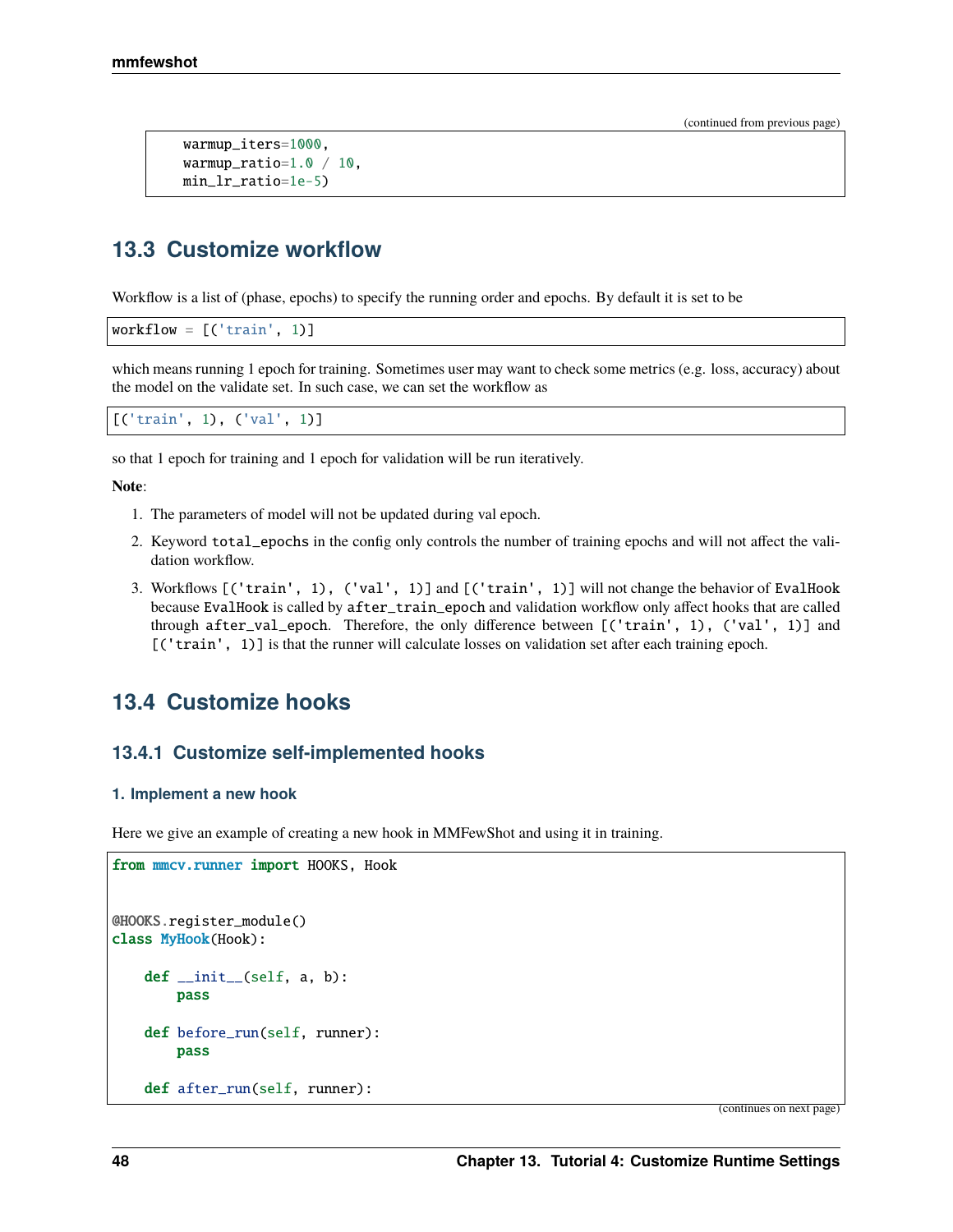```
pass
def before_epoch(self, runner):
    pass
def after_epoch(self, runner):
    pass
def before_iter(self, runner):
    pass
def after_iter(self, runner):
    pass
```
Depending on the functionality of the hook, the users need to specify what the hook will do at each stage of the training in before\_run, after\_run, before\_epoch, after\_epoch, before\_iter, and after\_iter.

#### **2. Register the new hook**

Then we need to make MyHook imported. Assuming the file is in mmfewshot/classification/core/utils/ my\_hook.py there are two ways to do that:

• Modify mmfewshot/core/utils/\_\_init\_\_.py to import it.

The newly defined module should be imported in mmfewshot/classification/core/utils/\_\_init\_\_.py so that the registry will find the new module and add it:

from .my\_hook import MyHook

• Use custom\_imports in the config to manually import it

```
custom_imports = dict(imports=['mmfewshot.classification.core.utils.my_hook'], allow_
˓→failed_imports=False)
```
#### **3. Modify the config**

```
custom\_hook = \lceildict(type='MyHook', a=a_value, b=b_value)
]
```
You can also set the priority of the hook by adding key priority to 'NORMAL' or 'HIGHEST' as below

```
custom_hooks = [
    dict(type='MyHook', a=a_value, b=b_value, priority='NORMAL')
]
```
By default the hook's priority is set as NORMAL during registration.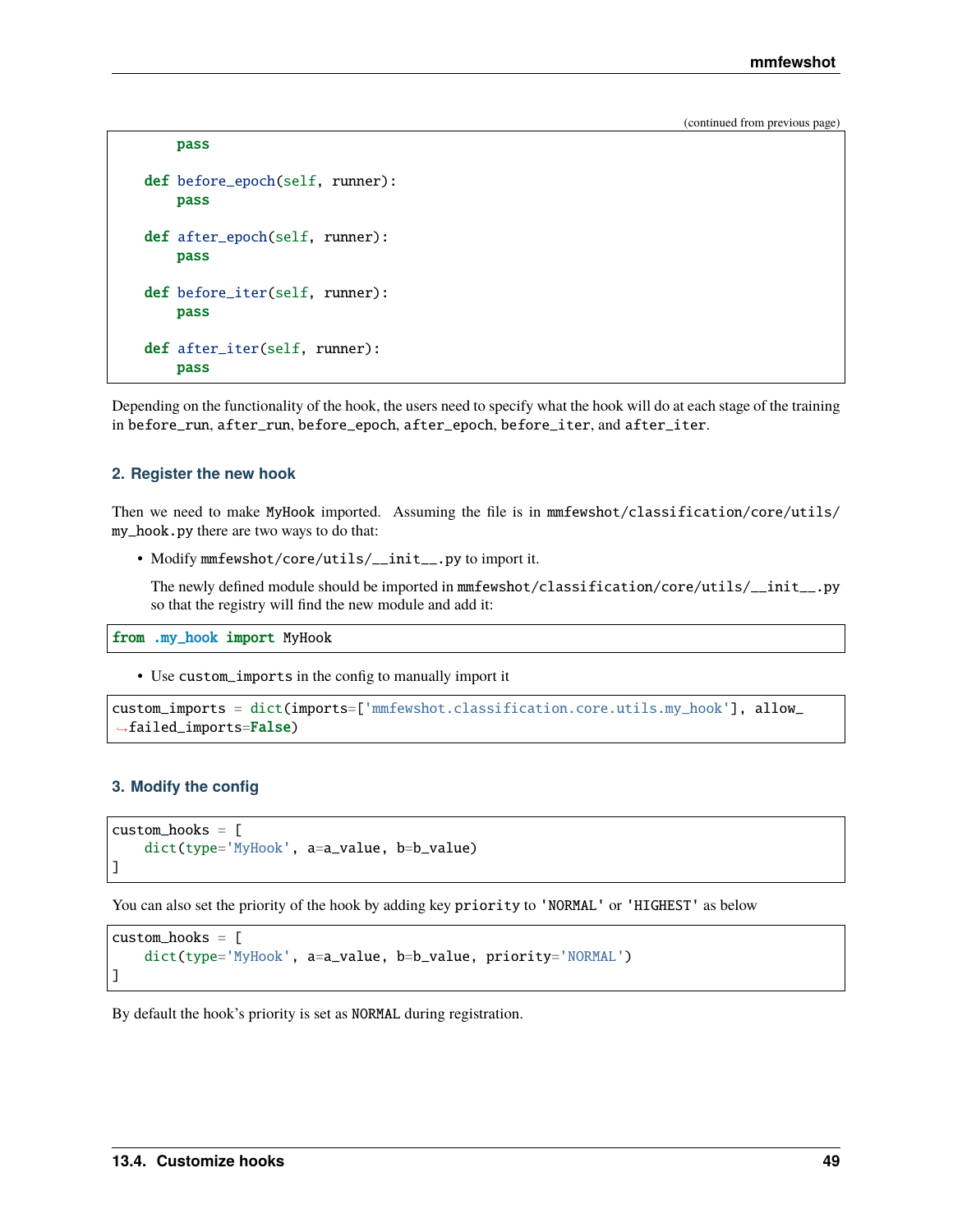### **13.4.2 Use hooks implemented in MMCV**

If the hook is already implemented in MMCV, you can directly modify the config to use the hook as below

```
custom_hooks = [
    dict(type='MMCVHook', a=a_value, b=b_value, priority='NORMAL')
]
```
### **13.4.3 Customize self-implemented eval hooks with a dataset**

Here we give an example of creating a new hook in MMFewShot and using it to evaluate a dataset. To achieve this, we can add following code in mmfewshot/classification/apis/test.py.

```
if validate:
    ...
    # build dataset and dataloader
   my_eval_dataset = build_dataset(cfg.data.my_eval)
   my_eval_data_loader = build_dataloader(my_eval_dataset)
   runner.register_hook(eval_hook(my_eval_data_loader), priority='LOW')
```
The arguments used in test\_my\_single\_task can be defined in meta\_test\_cfg, for example:

```
data = dict(test=dict(
        type='MetaTestDataset',
        ...,
        dataset=dict(...),
        meta_test_cfg=dict(
            ...,
            test_my_single_task=dict(arg1=...)
        )
    )
)
```
Then we can replace the test\_single\_task with customized test\_my\_single\_task in single\_gpu\_meta\_test and multiple\_gpu\_meta\_test

## **13.4.4 Modify default runtime hooks**

There are some common hooks that are not registered through custom\_hooks, they are

- log\_config
- checkpoint config
- evaluation
- lr\_config
- optimizer\_config
- momentum config

In those hooks, only the logger hook has the VERY\_LOW priority, others' priority are NORMAL. The above-mentioned tutorials already covers how to modify optimizer\_config, momentum\_config, and lr\_config. Here we reveals how what we can do with log\_config, checkpoint\_config, and evaluation.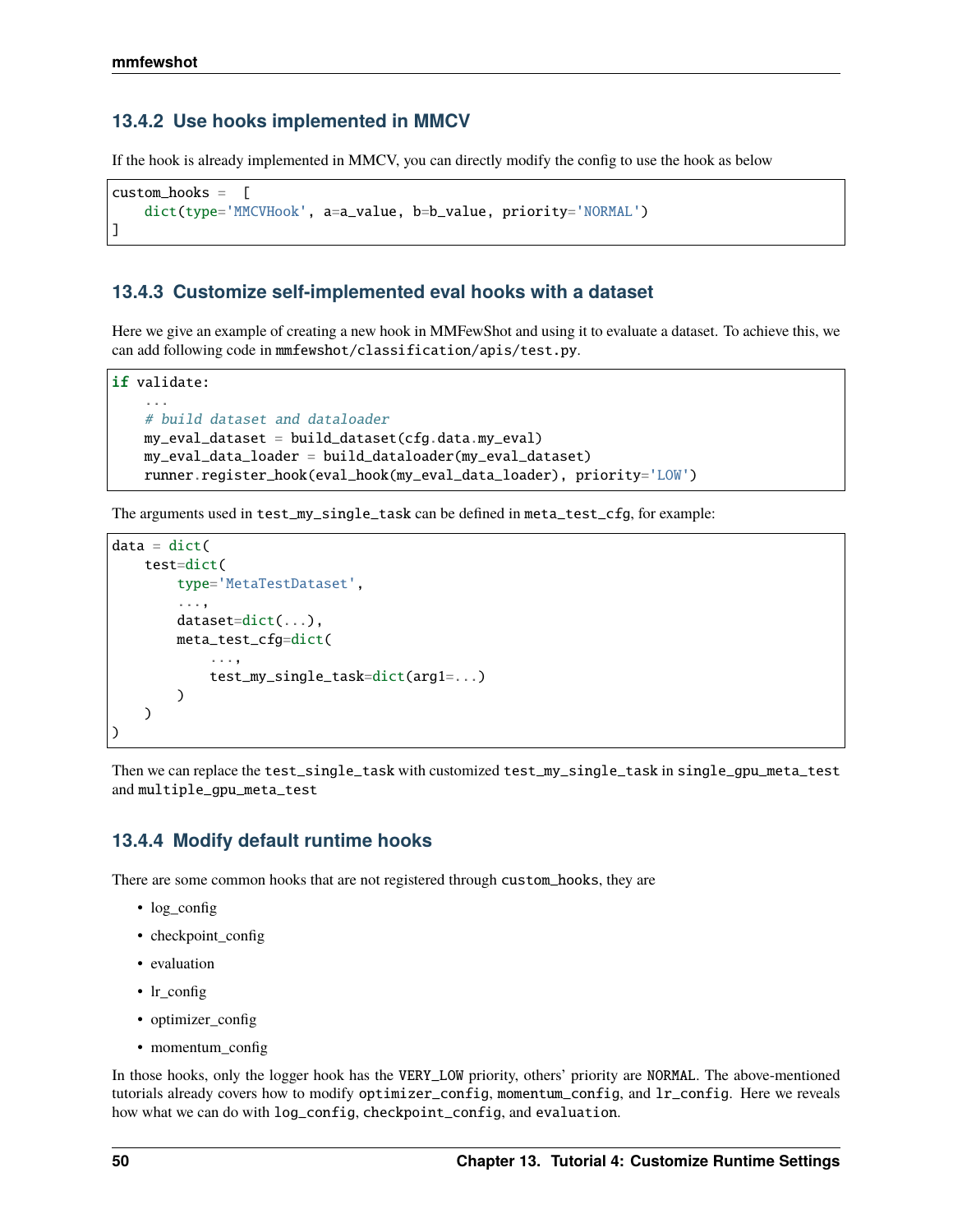#### **Checkpoint config**

The MMCV runner will use checkpoint\_config to initialize [CheckpointHook](https://github.com/open-mmlab/mmcv/blob/9ecd6b0d5ff9d2172c49a182eaa669e9f27bb8e7/mmcv/runner/hooks/checkpoint.py#L9).

```
checkpoint\_config = dict(interval=1)
```
The users could set max\_keep\_ckpts to only save only small number of checkpoints or decide whether to store state dict of optimizer by save\_optimizer. More details of the arguments are [here](https://mmcv.readthedocs.io/en/latest/api.html#mmcv.runner.CheckpointHook)

### **Log config**

The log\_config wraps multiple logger hooks and enables to set intervals. Now MMCV supports WandbLoggerHook, MlflowLoggerHook, and TensorboardLoggerHook. The detail usages can be found in the [doc.](https://mmcv.readthedocs.io/en/latest/api.html#mmcv.runner.LoggerHook)

```
log_{\text{config}} = \text{dict}(interval=50,
    hooks=[
         dict(type='TextLoggerHook'),
         dict(type='TensorboardLoggerHook')
    ])
```
### **Evaluation config**

The config of evaluation will be used to initialize the EvalHook. Except the key interval, other arguments such as metric will be passed to the dataset.evaluate()

```
evaluation = dict(interval=1, metric='bbox')
```
# **13.5 Customize meta testing**

We already support two ways to handle the support data, fine-tuning and straight forwarding. To customize the code for a meta test task, we need to add a new function test\_my\_single\_task in the mmfewshot/classification/ apis/test.py.

```
def test_my_single_task(model: MetaTestParallel,
                        support_dataloader: DataLoader,
                        query_dataloader: DataLoader,
                        meta_test_cfg: Dict):
   # use copy of model for each task
   model = copy.deepcopy(model)
    ...
   # forward support set
   model.before_forward_support()
   # customize code for support data
    ...
   # forward query set
   model.before_forward_query()
    ...
   results_list, gt_label_list = [], []
```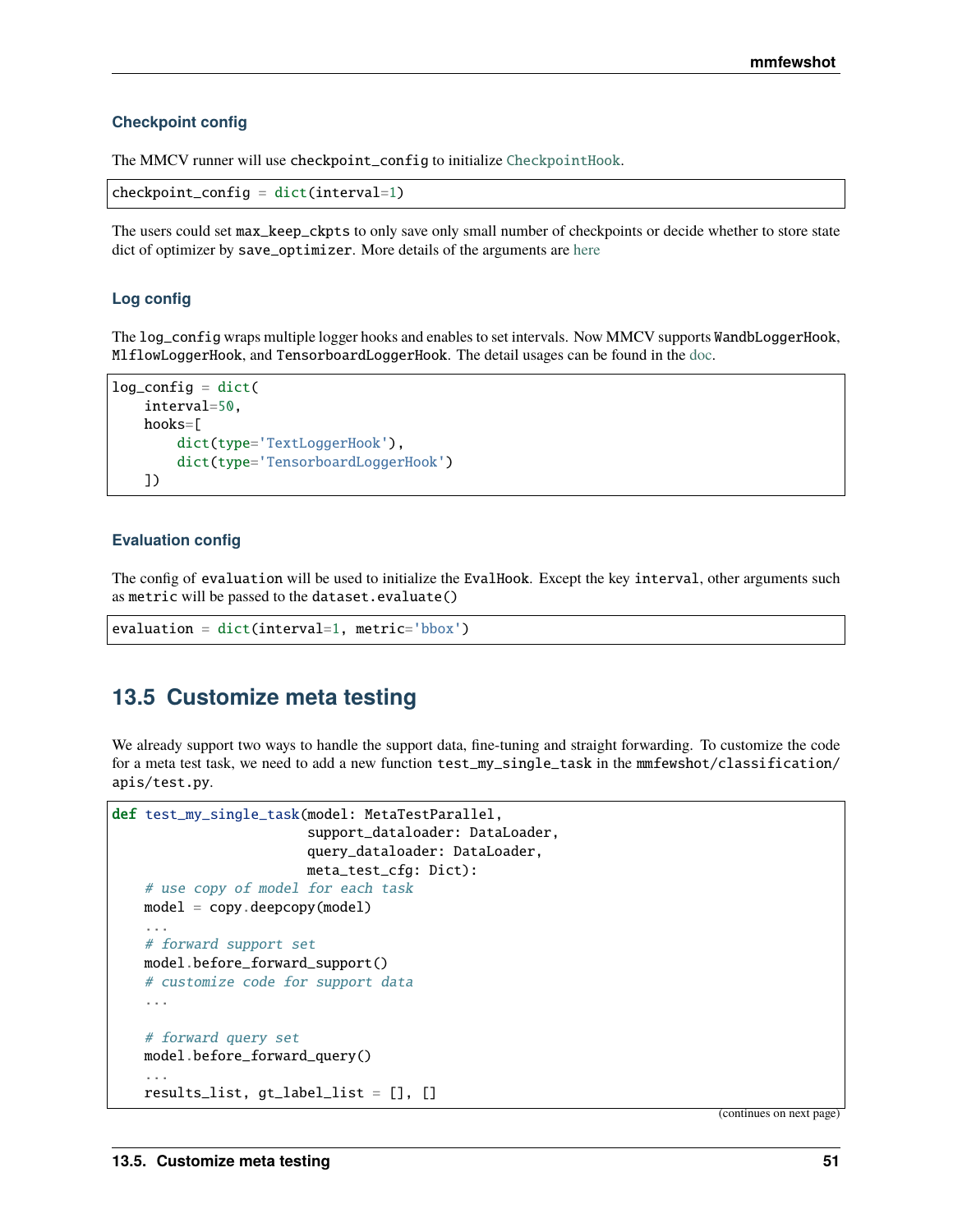```
# customize code for query data
...
# return predict results and gt labels for evaluation
return results_list, gt_labels
```
The arguments used in test\_my\_single\_task can be defined in meta\_test\_cfg, for example:

```
data = dict(test=dict(
       type='MetaTestDataset',
        ...,
       dataset=dict(...),
       meta_test_cfg=dict(
            ...,
            test_my_single_task=dict(arg1=...)
       )
   )
)
```
Then we can replace the test\_single\_task with customized test\_my\_single\_task in single\_gpu\_meta\_test and multiple\_gpu\_meta\_test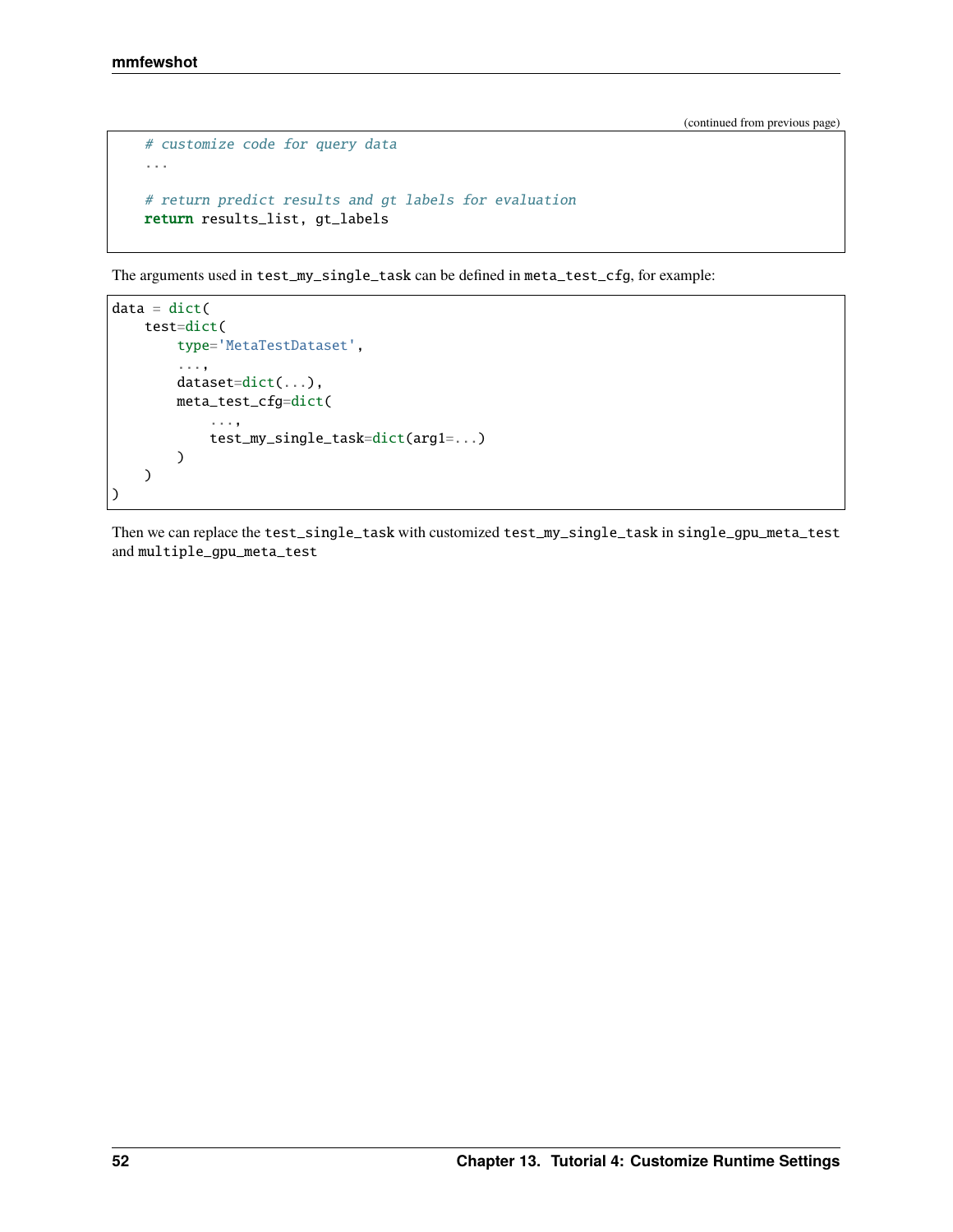**CHAPTER**

**FOURTEEN**

# **TUTORIAL 0: OVERVIEW OF MMFEWSHOT DETECTION**

The main difference between general classification task and few shot classification task is the data usage. Therefore, the design of MMFewShot targets at data flows for few shot setting based on [mmdet.](https://github.com/open-mmlab/mmdetection) Additionally, the modules in [mmdet](https://github.com/open-mmlab/mmdetection) can be imported and reused in the code or config.

# **14.1 Design of data flow**

Since MMFewShot is built upon the [mmdet,](https://mmdetection.readthedocs.io/en/latest) all the datasets in mmdet can be configured in the config file. If user want to use the dataset from mmdet, please refer to [mmdet](https://mmdetection.readthedocs.io/en/latest/tutorials/customize_dataset.html) for more details.

In MMFewShot, there are three important components for fetching data:

- Datasets: loading annotations from ann\_cfg and filtering images and annotations for few shot setting.
- Dataset Wrappers: determining the sampling logic, such as sampling support images according to query image.
- Dataloader Wrappers: encapsulate the data from multiple datasets.

In summary, we currently support 4 different data flow for training:

- fine-tune based: it is the same as regular detection.
- query aware: it will return query data and support data from same dataset.
- n way k shot: it will first sample query data (regular) and support data (N way k shot) from separate datasets and then encapsulate them by dataloader wrapper.
- two branch: it will first sample main data (regular) and auxiliary data (regular) from separate datasets and then encapsulate them by dataloader wrapper.

For testing:

- regular testing: it is the same as regular detection.
- testing for query-support based detector: there will be a model initialization step before testing, it is implemented by QuerySupportEvalHook. More implementation details can refer to mmfewshot.detection. core.evaluation.eval\_hooks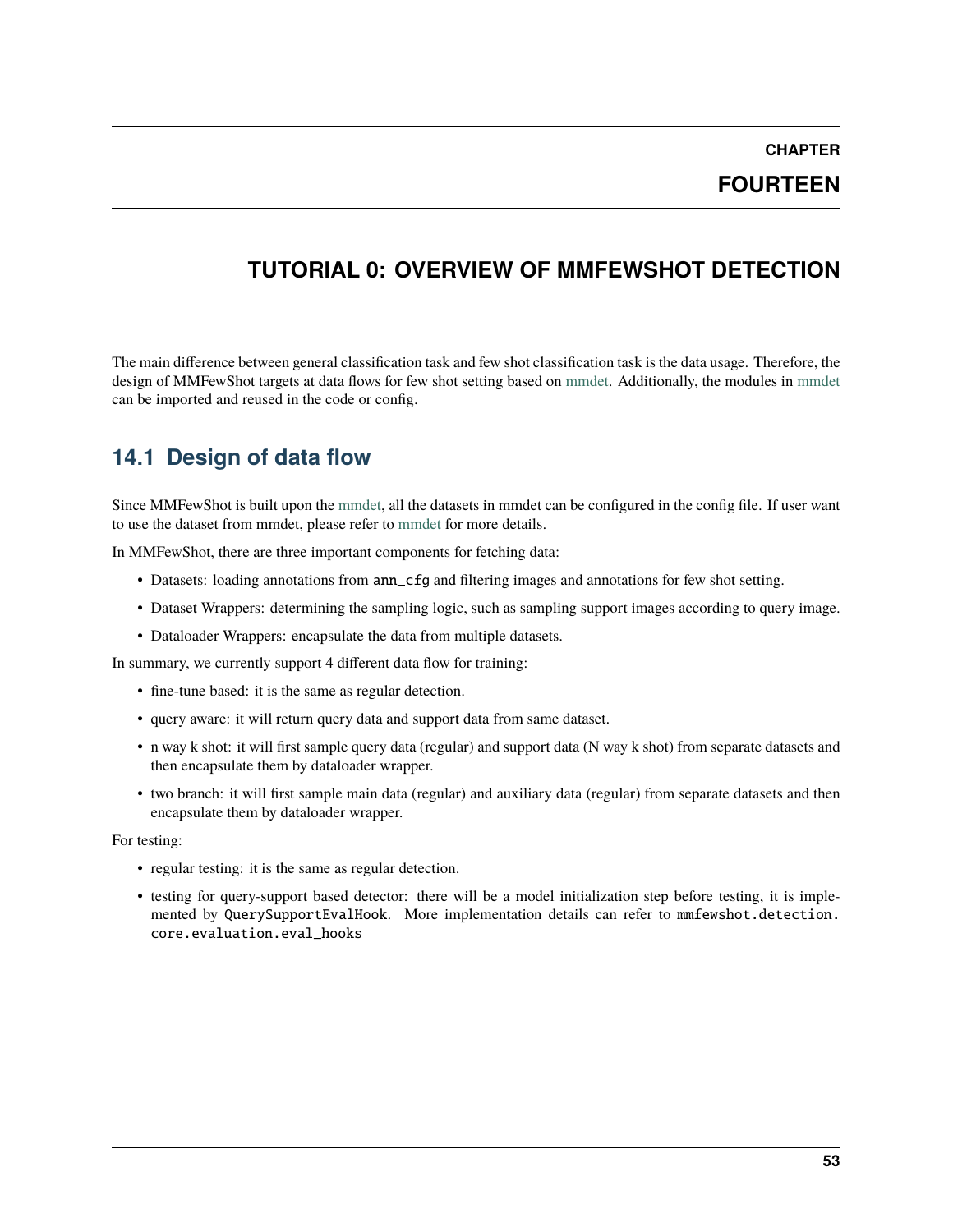

More usage details and customization can refer to [Tutorial 2: Adding New Dataset](https://mmfewshot.readthedocs.io/en/latest/detection/customize_dataset.html)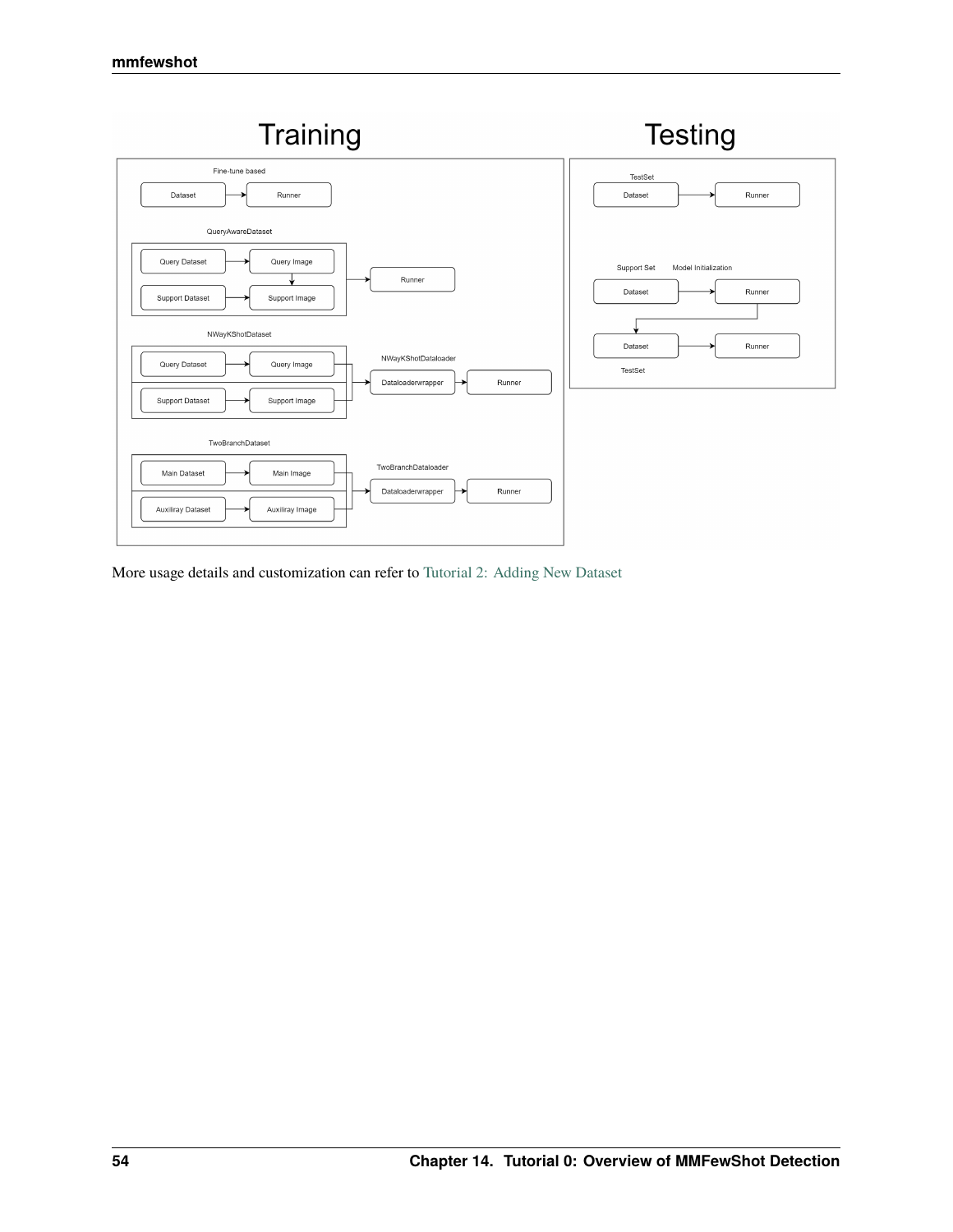**CHAPTER**

**FIFTEEN**

# **TUTORIAL 1: LEARN ABOUT CONFIGS**

We incorporate modular and inheritance design into our config system, which is convenient to conduct various experiments. If you wish to inspect the config file, you may run python tools/misc/print\_config.py /PATH/ TO/CONFIG to see the complete config. The detection part of mmfewshot is built upon the [mmdet,](https://github.com/open-mmlab/mmdetection) thus it is highly recommended learning the basic of [mmdet.](https://mmdetection.readthedocs.io/en/latest/)

# **15.1 Modify a config through script arguments**

When submitting jobs using "tools/train.py" or "tools/test.py", you may specify --cfq-options to in-place modify the config.

• Update config keys of dict chains.

The config options can be specified following the order of the dict keys in the original config. For example, --cfg-options model.backbone.norm\_eval=False changes the all BN modules in model backbones to train mode.

• Update keys inside a list of configs.

Some config dicts are composed as a list in your config. For example, the training pipeline data.train. pipeline is normally a list e.g. [dict(type='LoadImageFromFile'), ...]. If you want to change 'LoadImageFromFile' to 'LoadImageFromWebcam' in the pipeline, you may specify --cfg-options data.train.pipeline.0.type=LoadImageFromWebcam.

• Update values of list/tuples.

If the value to be updated is a list or a tuple. For example, the config file normally sets workflow=[('train', 1)]. If you want to change this key, you may specify --cfg-options workflow="[(train,1),(val,1)]". Note that the quotation mark " is necessary to support list/tuple data types, and that **NO** white space is allowed inside the quotation marks in the specified value.

# **15.2 Config file naming convention**

We follow the below style to name config files. Contributors are advised to follow the same style.

```
{model}_[model setting]_{backbone}_{neck}_[norm setting]_[misc]_[gpu x batch_per_gpu]_
˓→{dataset}_{data setting}
```
{xxx} is required field and [yyy] is optional.

- {model}: model type like faster\_rcnn, mask\_rcnn, etc.
- [model setting]: specific setting for some model, like contrastive-loss for fsce, etc.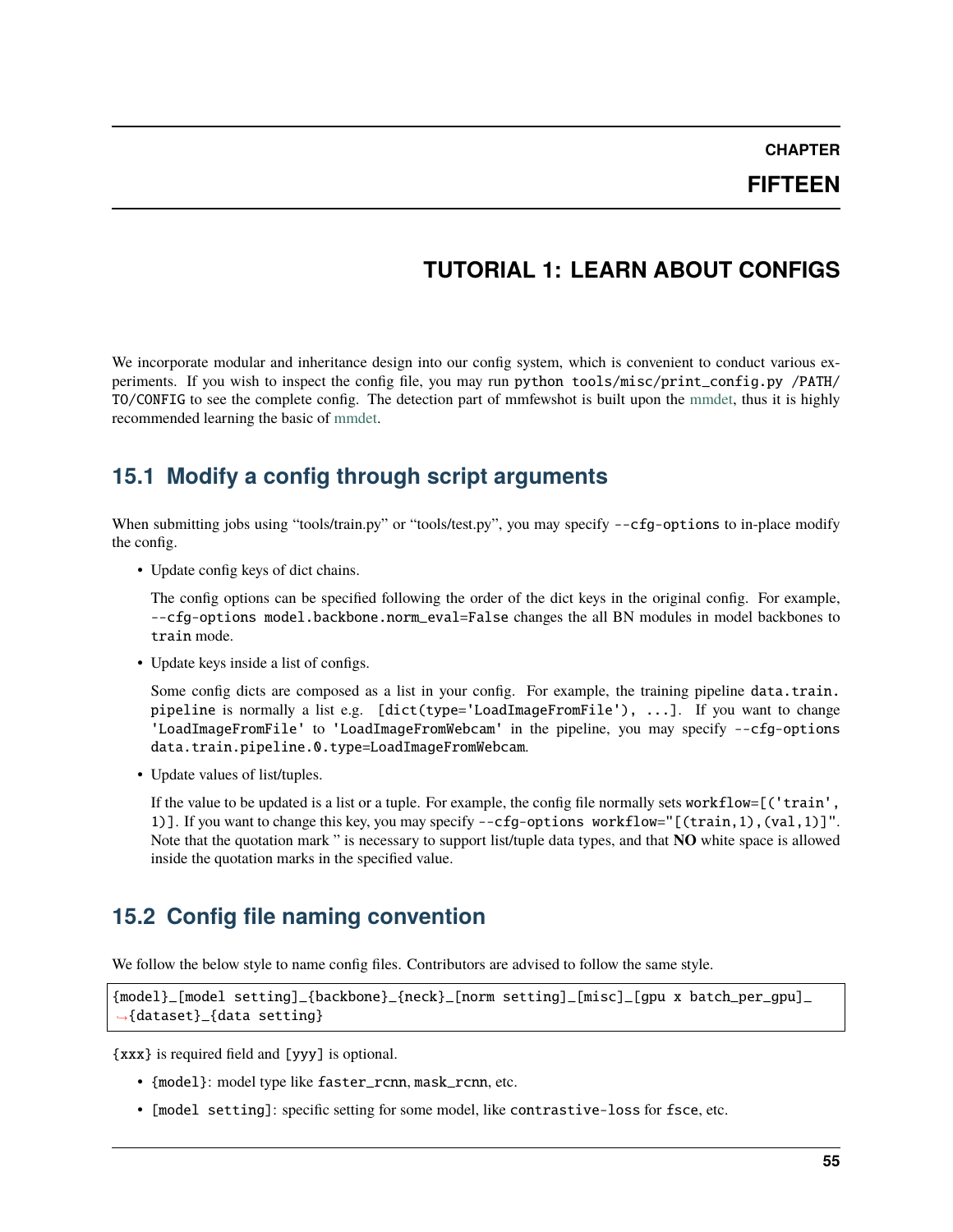- {backbone}: backbone type like r50 (ResNet-50), x101 (ResNeXt-101).
- {neck}: neck type like fpn, c4.
- [norm\_setting]: bn (Batch Normalization) is used unless specified, other norm layer type could be gn (Group Normalization), syncbn (Synchronized Batch Normalization). gn-head/gn-neck indicates GN is applied in head/neck only, while gn-all means GN is applied in the entire model, e.g. backbone, neck, head.
- [misc]: miscellaneous setting/plugins of model, e.g. dconv, gcb, attention, albu, mstrain.
- [gpu x batch\_per\_gpu]: GPUs and samples per GPU, 8xb2 is used by default.
- {dataset}: dataset like coco, voc-split1, voc-split2 and voc-split3.
- {data setting}: like base-training or 1shot-fine-tuning.

# **15.3 An example of TFA**

To help the users have a basic idea of a complete config and the modules in a modern classification system, we make brief comments on the config of TFA in coco 10 shot fine-tuning setting as the following. For more detailed usage and the corresponding alternative for each module, please refer to the API documentation.

```
train_pipeline = [ # Training pipeline
    # First pipeline to load images from file path
   dict(type='LoadImageFromFile'),
    # Second pipeline to load annotations for current image
    dict(type='LoadAnnotations', with_bbox=True),
    # Augmentation pipeline that resize the images and their annotations
    dict(type='Resize',
         # The multiple scales of image
         img_scale=[(1333, 640), (1333, 672), (1333, 704), (1333, 736),
                    (1333, 768), (1333, 800)],
         # whether to keep the ratio between height and width
         keep_ratio=True,
         # the scales will be sampled from img_scale
         multiscale_mode='value'),
    # RandomFlip config, flip_ratio: the ratio or probability to flip
    dict(type='RandomFlip', flip_ratio=0.5),
    # Image normalization config to normalize the input images
    dict(type='Normalize',
         # Mean values used to in pre-trained backbone models
         mean=[103.53, 116.28, 123.675],
         # Standard variance used to in pre-trained backbone models
         std=[1.0, 1.0, 1.0],
         # The channel orders of image used in pre-trained backbone models
         to_rgb=False),
    # Padding config, size_divisor: the number the padded images should be divisible
   dict(type='Pad', size_divisor=32),
    # Default format bundle to gather data in the pipeline
   dict(type='DefaultFormatBundle'),
    # Pipeline that decides which keys in the data should be passed to the detector
   dict(type='Collect', keys=['img', 'gt_bboxes', 'gt_labels'])
]
test_pipeline = [ # test pipeline
    # First pipeline to load images from file path
```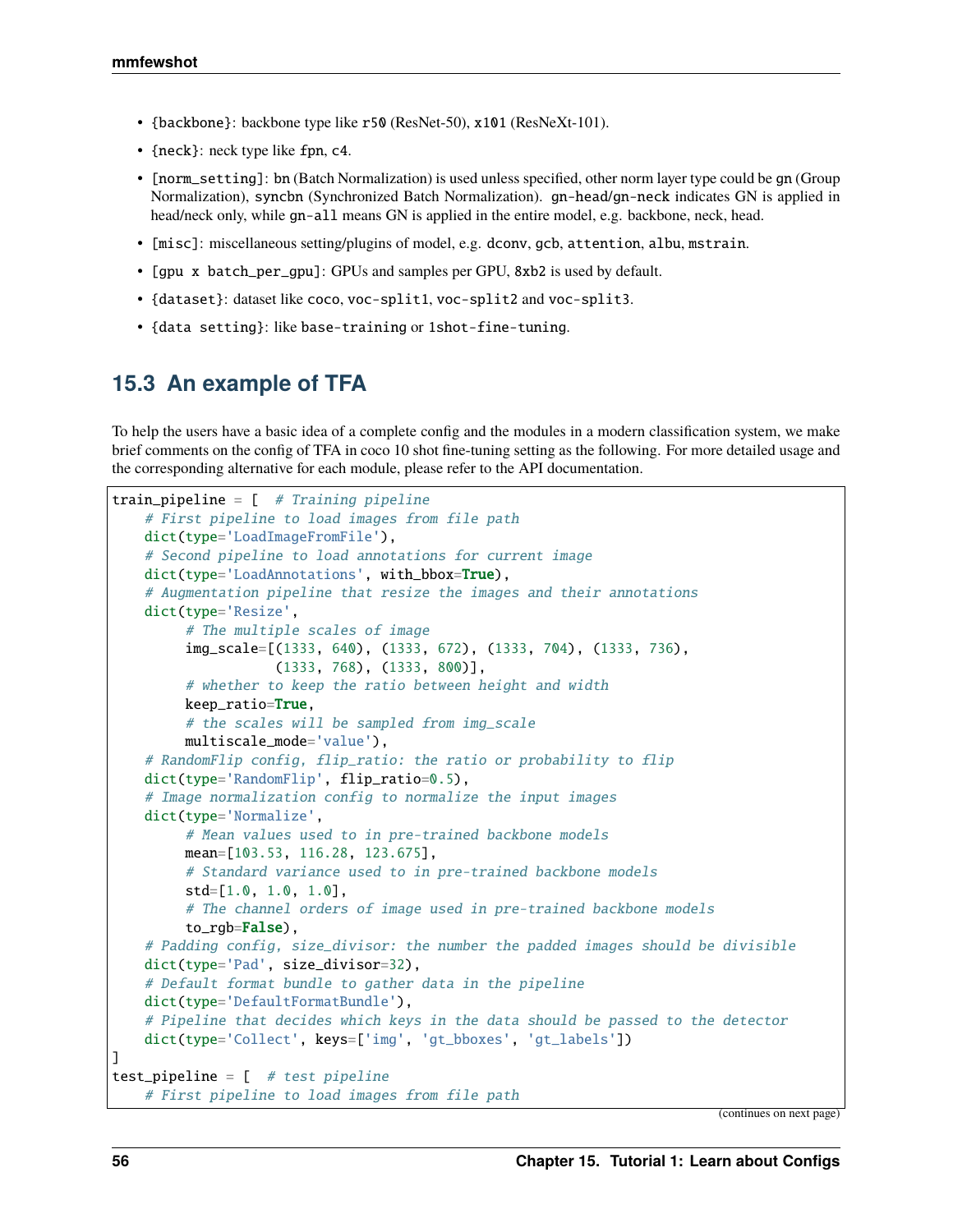```
(continued from previous page)
```

```
dict(type='LoadImageFromFile'),
    # An encapsulation that encapsulates the testing augmentations
   dict(type='MultiScaleFlipAug',
         # Decides the largest scale for testing, used for the Resize pipeline
         img_scale=(1333, 800),
         flip=False, # Whether to flip images during testing
         transforms=[
             # Use resize augmentation
             dict(type='Resize', keep_ratio=True),
             # Augmentation pipeline that flip the images and their annotations
             dict(type='RandomFlip'),
             # Augmentation pipeline that normalize the input images
             dict(type='Normalize',
                  # Mean values used in pre-trained backbone models
                  mean=[103.53, 116.28, 123.675],
                  # Standard variance used in pre-trained backbone models
                  std=[1.0, 1.0, 1.0],
                  # The channel orders of image used in pre-trained backbone models
                  to_rgb=False),
             # Padding config, size_divisor: the number the padded images should be␣
ightharpoonupdivisible
             dict(type='Pad', size_divisor=32),
             # Default format bundle to gather data in the pipeline
             dict(type='ImageToTensor', keys=['img']),
             # Pipeline that decides which keys in the data should be passed to the␣
ightharpoonupdetector
             dict(type='Collect', keys=['img'])
         ])
]
data = dict(# Batch size of a single GPU
   samples_per_gpu=2,
    # Worker to pre-fetch data for each single GPU
   workers_per_gpu=2,
   train=dict( # Train dataset config
        save_dataset=False, # whether to save data_information into json file
        # the pre-defined few shot setting are saved in `FewShotCocoDefaultDataset`
        type='FewShotCocoDefaultDataset',
        ann_cfg=[dict(method='TFA', setting='10SHOT')], # pre-defined few shot setting
        img_prefix='data/coco/', # prefix of images
        num_novel_shots=10, # the max number of instances for novel classes
        num_base_shots=10, # the max number of instances for base classes
       pipeline=train_pipeline, # training pipeline
        classes='ALL_CLASSES', # pre-defined classes split saved in dataset
        # whether to split the annotation (each image only contains one instance)
        instance_wise=False),
   val=dict( # Validation dataset config
        type='FewShotCocoDataset', # type of dataset
        ann_cfg=[dict(type='ann_file', # type of ann_file
                      # path to ann_file
                      ann_file='data/few_shot_ann/coco/annotations/val.json')],
        # prefix of image
```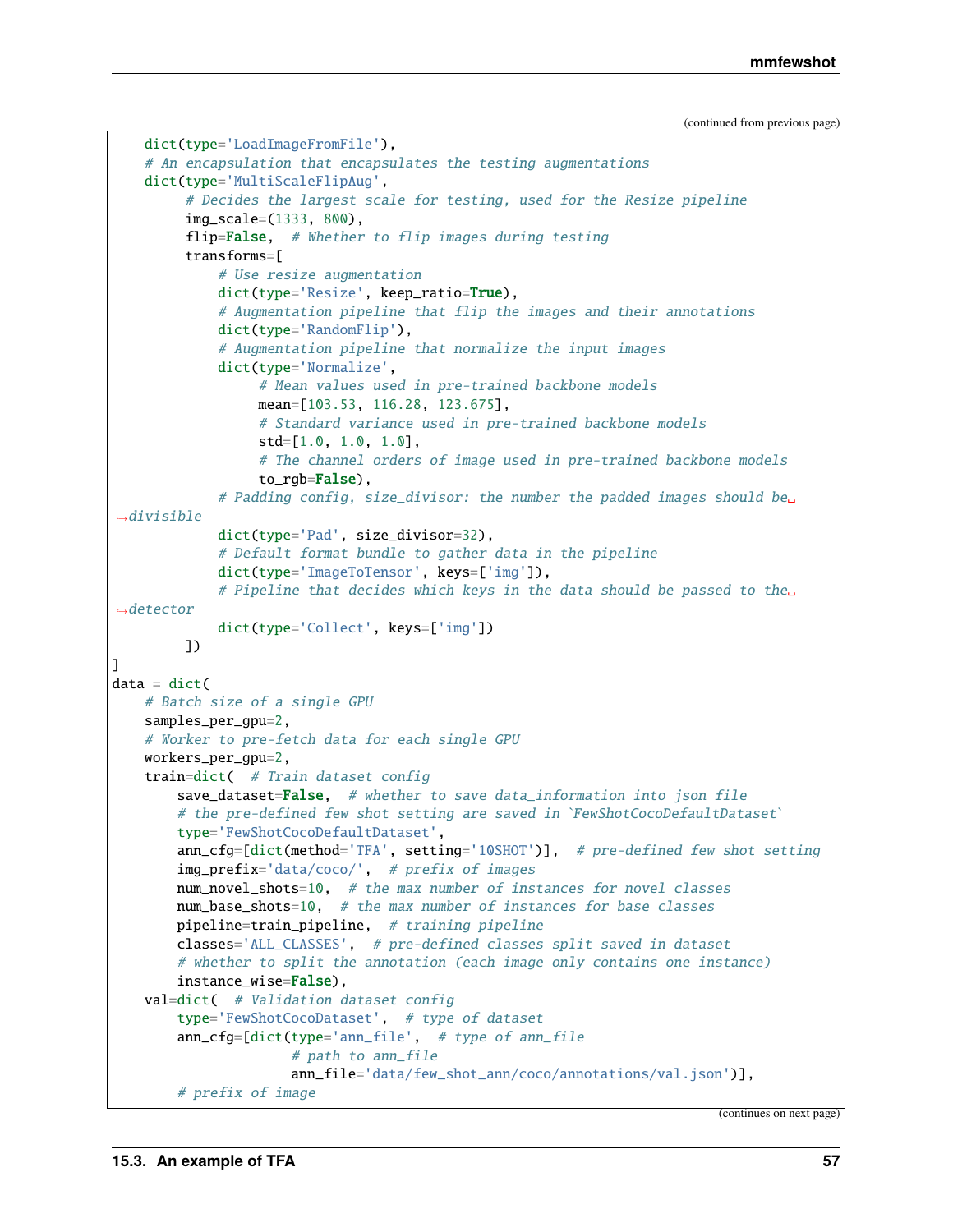```
img_prefix='data/coco/',
       pipeline=test_pipeline, # testing pipeline
        classes='ALL_CLASSES'),
    test=dict( # Testing dataset config
        type='FewShotCocoDataset', # type of dataset
        ann_cfg=[dict(type='ann_file', # type of ann_file
                      # path to ann_file
                      ann_file='data/few_shot_ann/coco/annotations/val.json')],
        # prefix of image
        img_prefix='data/coco/',
       pipeline=test_pipeline, # testing pipeline
       test_mode=True, # indicate in test mode
       classes='ALL_CLASSES')) # pre-defined classes split saved in dataset
# The config to build the evaluation hook, refer to
# https://github.com/open-mmlab/mmdetection/blob/master/mmdet/core/evaluation/eval_hooks.
\rightarrowpy#L7
# for more details.
evaluation = dict(
   interval=80000, # Evaluation interval
   metric='bbox', # Metrics used during evaluation
   classwise=True, # whether to show result of each class
    # eval results in pre-defined split of classes
   class_splits=['BASE_CLASSES', 'NOVEL_CLASSES'])
# Config used to build optimizer, support all the optimizers
# in PyTorch whose arguments are also the same as those in PyTorch
optimizer = dict(type='SGD', lr=0.001, momentum=0.9, weight_decay=0.0001)
# Config used to build the optimizer hook, refer to
# https://github.com/open-mmlab/mmcv/blob/master/mmcv/runner/hooks/optimizer.py#L8
# for implementation details. Most of the methods do not use gradient clip.
optimizer_config = dict(grad_clip=None)
# Learning rate scheduler config used to register LrUpdater hook
lr\_config = dict(# The policy of scheduler, also support CosineAnnealing, Cyclic, etc.
    # Refer to details of supported LrUpdater from
    # https://github.com/open-mmlab/mmcv/blob/master/mmcv/runner/hooks/lr_updater.py#L9.
   policy='step',
   # The warmup policy, also support `exp` and `constant`.
   warmup='linear',
   # The number of iterations for warmup
   warmup_iters=10,
   # The ratio of the starting learning rate used for warmup
   warmup_ratio=0.001,
    # Steps to decay the learning rate
    step=[144000])
# Type of runner to use (i.e. IterBasedRunner or EpochBasedRunner)
runner = dict(type='IterBasedRunner', max_iters=160000)
model = dict( # The config of backbone)type='TFA', # The name of detector
   backbone=dict(
        type='ResNet', # The name of detector
        # The depth of backbone, usually it is 50 or 101 for ResNet and ResNext.
˓→backbones.
```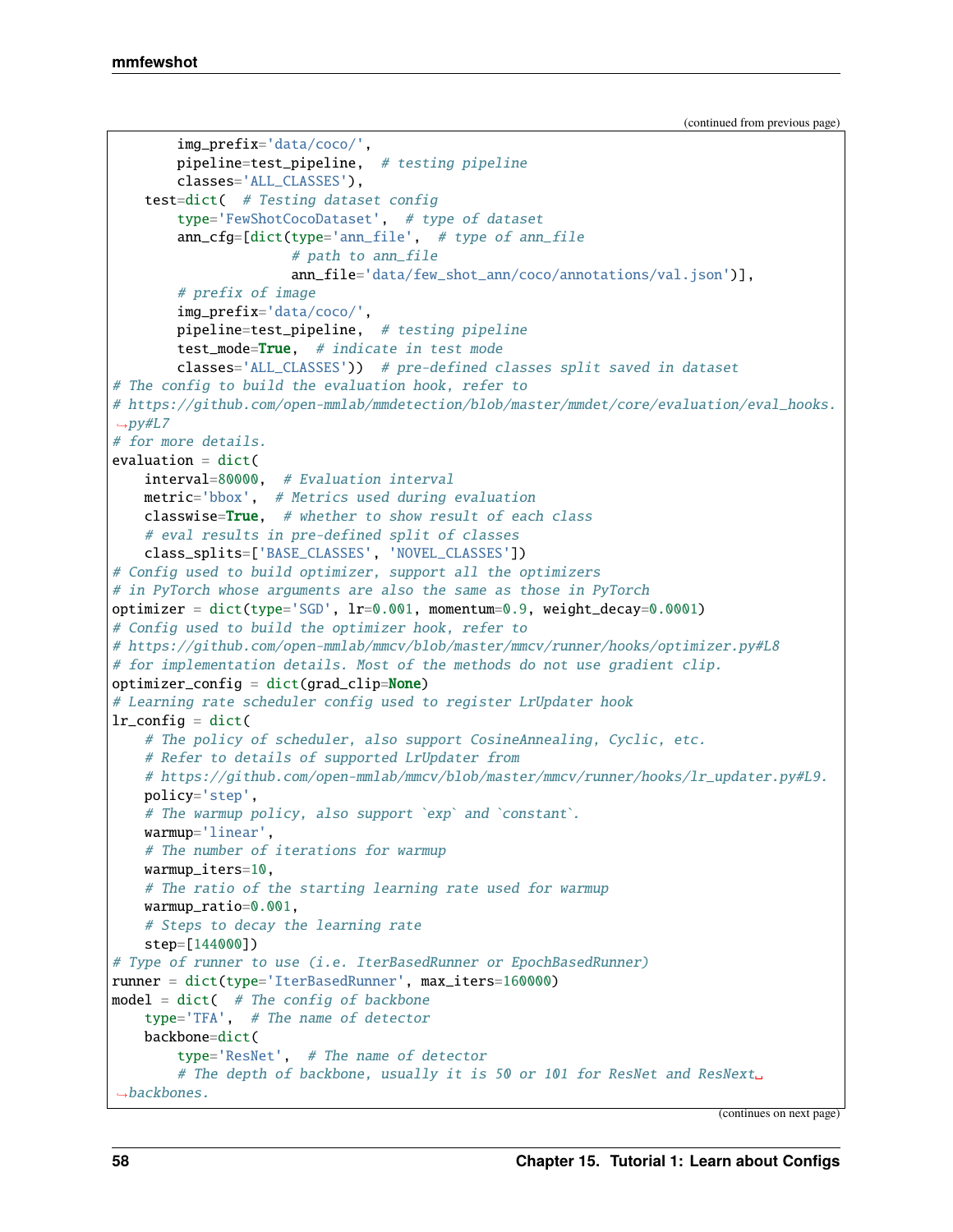```
depth=101,
       num_stages=4, # Number of stages of the backbone.
       # The index of output feature maps produced in each stages
       out\_indices=(0, 1, 2, 3),
       # The weights from stages 1 to 4 are frozen
       frozen_stages=4,
       # The config of normalization layers.
       norm_cfg=dict(type='BN', requires_grad=False),
       # Whether to freeze the statistics in BN
       norm_eval=True.
       # The style of backbone, 'pytorch' means that stride 2 layers are in 3x3 conv,
       # 'caffe' means stride 2 layers are in 1x1 convs.
       style='caffe'),
   neck=dict(
       # The neck of detector is FPN. For more details, please refer to
       # https://github.com/open-mmlab/mmdetection/blob/master/mmdet/models/necks/fpn.py
\rightarrow \#L10type='FPN',
       # The input channels, this is consistent with the output channels of backbone
       in_channels=[256, 512, 1024, 2048],
       # The output channels of each level of the pyramid feature map
       out_channels=256,
       # The number of output scales
       num_outs=5,
       # the initialization of specific layer. For more details, please refer to
       # https://mmdetection.readthedocs.io/en/latest/tutorials/init_cfg.html
       init_cfg=[
            # initialize lateral_convs layer with Caffe2Xavier
           dict(type='Caffe2Xavier',
                 override=dict(type='Caffe2Xavier', name='lateral_convs')),
           # initialize fpn_convs layer with Caffe2Xavier
           dict(type='Caffe2Xavier',
                override=dict(type='Caffe2Xavier', name='fpn_convs'))
       ]),
   rpn_head=dict(
       # The type of RPN head is 'RPNHead'. For more details, please refer to
       # https://github.com/open-mmlab/mmdetection/blob/master/mmdet/models/dense_heads/
\rightarrowrpn_head.py#L12
       type='RPNHead',
       # The input channels of each input feature map,
       # this is consistent with the output channels of neck
       in_channels=256,
       # Feature channels of convolutional layers in the head.
       feat_channels=256,
       anchor_generator=dict( # The config of anchor generator
           # Most of methods use AnchorGenerator, For more details, please refer to
           # https://github.com/open-mmlab/mmdetection/blob/master/mmdet/core/anchor/
˓→anchor_generator.py#L10
           type='AnchorGenerator',
           # Basic scale of the anchor, the area of the anchor in one position
           # of a feature map will be scale * base_sizes
           scales=[8],
```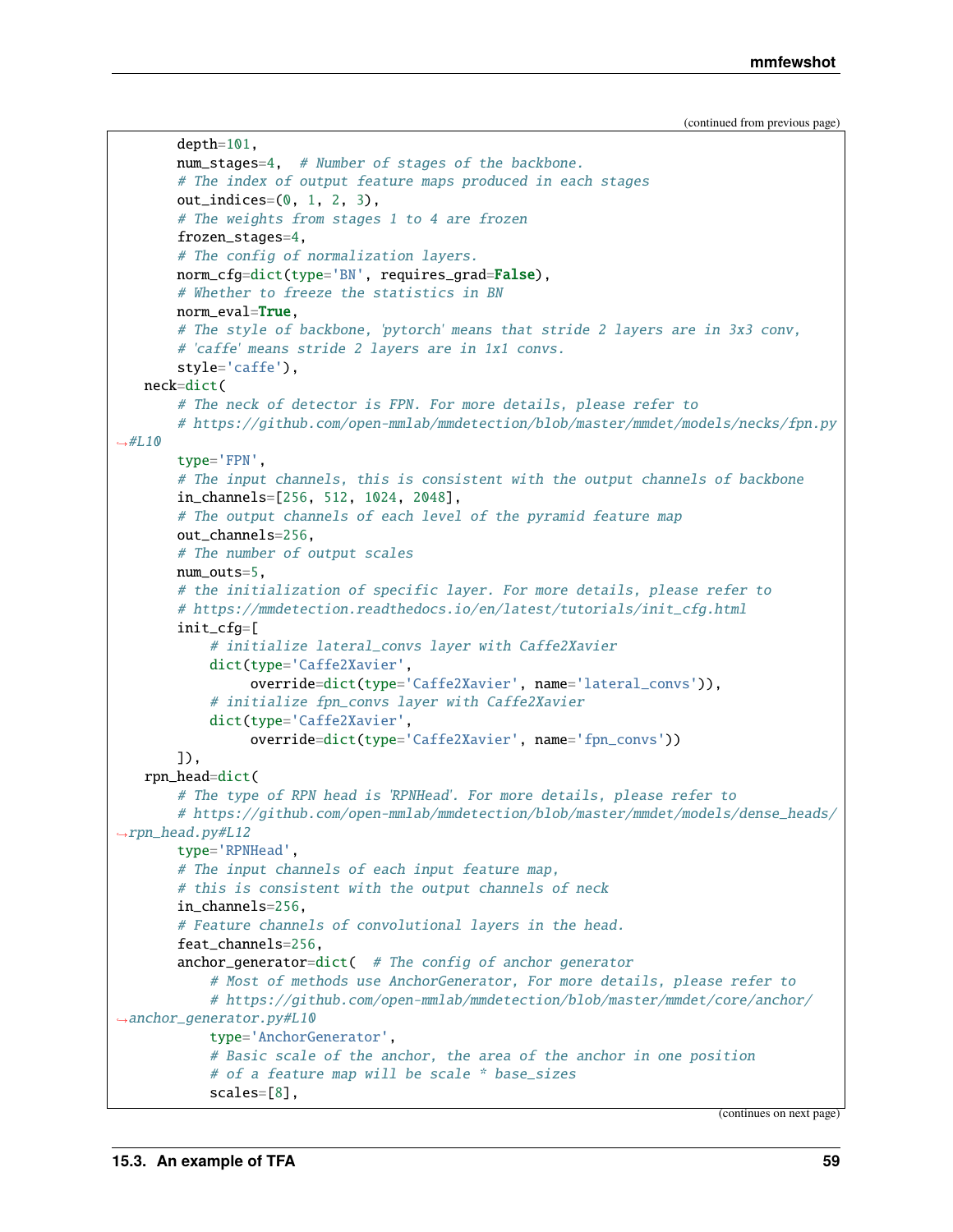```
# The ratio between height and width.
            ratios=[0.5, 1.0, 2.0],
            # The strides of the anchor generator. This is consistent with the FPN
            # feature strides. The strides will be taken as base_sizes if base_sizes is␣
˓→not set.
            strides=[4, 8, 16, 32, 64]),
       bbox_coder=dict( # Config of box coder to encode and decode the boxes during
ightharpoonuptraining and testing
            # Type of box coder. 'DeltaXYWHBBoxCoder' is applied for most of methods. For␣
˓→more details refer to
            # https://github.com/open-mmlab/mmdetection/blob/master/mmdet/core/bbox/
˓→coder/delta_xywh_bbox_coder.py#L9
            type='DeltaXYWHBBoxCoder',
            # The target means used to encode and decode boxes
            target_means=[0.0, 0.0, 0.0, 0.0],
            # The standard variance used to encode and decode boxes
            target_stds=[1.0, 1.0, 1.0, 1.0]),
        # Config of loss function for the classification branch
       loss_cls=dict(
            # Type of loss for classification branch.
            type='CrossEntropyLoss',
            # RPN usually perform two-class classification,
            # so it usually uses sigmoid function.
           use_sigmoid=True,
            # Loss weight of the classification branch.
            loss_weight=1.0),
        # Config of loss function for the regression branch.
       loss_bbox=dict(
            # Type of loss, we also support many IoU Losses and smooth L1-loss. For␣
˓→implementation refer to
            # https://github.com/open-mmlab/mmdetection/blob/master/mmdet/models/losses/
˓→smooth_l1_loss.py#L56
            type='L1Loss',
            # Loss weight of the regression branch.
            loss_weight=1.0)),
   roi_head=dict(
        # Type of the RoI head, for more details refer to
        # https://github.com/open-mmlab/mmdetection/blob/master/mmdet/models/roi_heads/
˓→standard_roi_head.py#L10
       type='StandardRoIHead',
        # RoI feature extractor for bbox regression.
       bbox_roi_extractor=dict(
            # Type of the RoI feature extractor. For more details refer to
            # https://github.com/open-mmlab/mmdetection/blob/master/mmdet/models/roi_
˓→heads/roi_extractors/single_level.py#L10
            type='SingleRoIExtractor',
            roi_layer=dict( # Config of RoI Layer
                # Type of RoI Layer, for more details refer to
                # https://github.com/open-mmlab/mmdetection/blob/master/mmdet/ops/roi_
\rightarrowalign/roi_align.py#L79
                type='RoIAlign',
                output_size=7, # The output size of feature maps.
```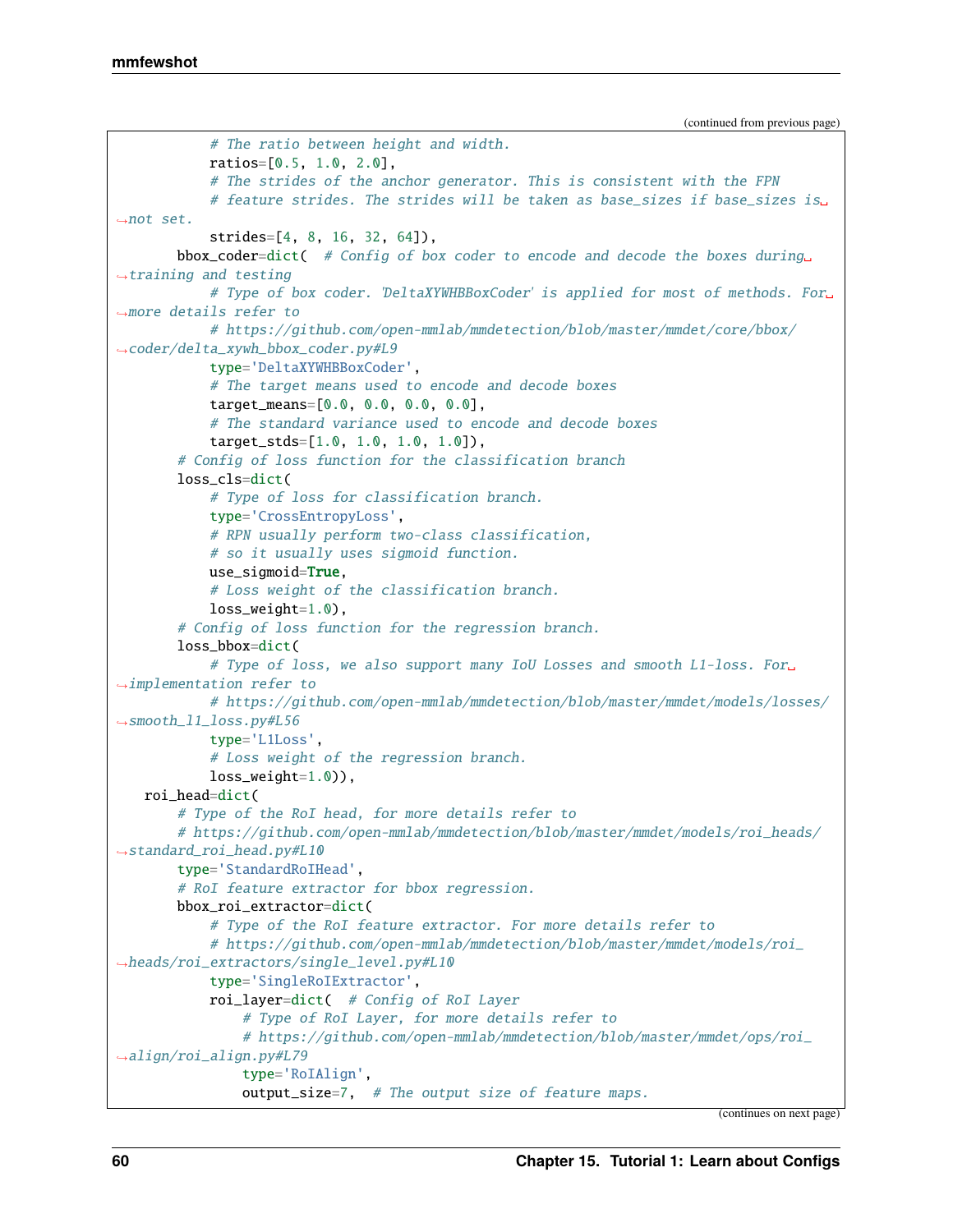```
# Sampling ratio when extracting the RoI features.
                # 0 means adaptive ratio.
                sampling_ratio=0),
           # output channels of the extracted feature.
           out_channels=256,
            # Strides of multi-scale feature maps. It should be consistent to the␣
˓→architecture of the backbone.
           featmap_strides=[4, 8, 16, 32]),
       bbox_head=dict( # Config of box head in the RoIHead.
            # Type of the bbox head, for more details refer to
           # https://github.com/open-mmlab/mmdetection/blob/master/mmdet/models/roi_
˓→heads/bbox_heads/convfc_bbox_head.py#L177
           type='CosineSimBBoxHead',
           # Input channels for bbox head. This is consistent with the out_channels in␣
˓→roi_extractor
           in_channels=256,
           # Output feature channels of FC layers.
           fc_out_channels=1024,
           roi_feat_size=7, # Size of RoI features
           num_classes=80, # Number of classes for classification
           bbox_coder=dict( # Box coder used in the second stage.
                # Type of box coder. 'DeltaXYWHBBoxCoder' is applied for most of methods.
                type='DeltaXYWHBBoxCoder',
                # Means used to encode and decode box
                target_means=[0.0, 0.0, 0.0, 0.0],
                # Standard variance for encoding and decoding. It is smaller since
                # the boxes are more accurate. [0.1, 0.1, 0.2, 0.2] is a conventional
\rightarrowsetting.
                target_stds=[0.1, 0.1, 0.2, 0.2]),
           reg_class_agnostic=False, # Whether the regression is class agnostic.
           loss_cls=dict( # Config of loss function for the classification branch
                # Type of loss for classification branch, we also support FocalLoss etc.
                type='CrossEntropyLoss',
                use\_sigmoid=False, # Whether to use sigmoid.
                loss_weight=1.0), # Loss weight of the classification branch.
           loss_bbox=dict( # Config of loss function for the regression branch.
                # Type of loss, we also support many IoU Losses and smooth L1-loss, etc.
                type='L1Loss',
                # Loss weight of the regression branch.
                loss_weight=1.0),
            # the initialization of specific layer. For more details, please refer to
           # https://mmdetection.readthedocs.io/en/latest/tutorials/init_cfg.html
           init_cfg=[
                # initialize shared_fcs layer with Caffe2Xavier
                dict(type='Caffe2Xavier',
                     override=dict(type='Caffe2Xavier', name='shared_fcs')),
                # initialize fc_cls layer with Normal
               dict(type='Normal',
                     override=dict(type='Normal', name='fc_cls', std=0.01)),
                # initialize fc_cls layer with Normal
                dict(type='Normal',
                     override=dict(type='Normal', name='fc_reg', std=0.001))
```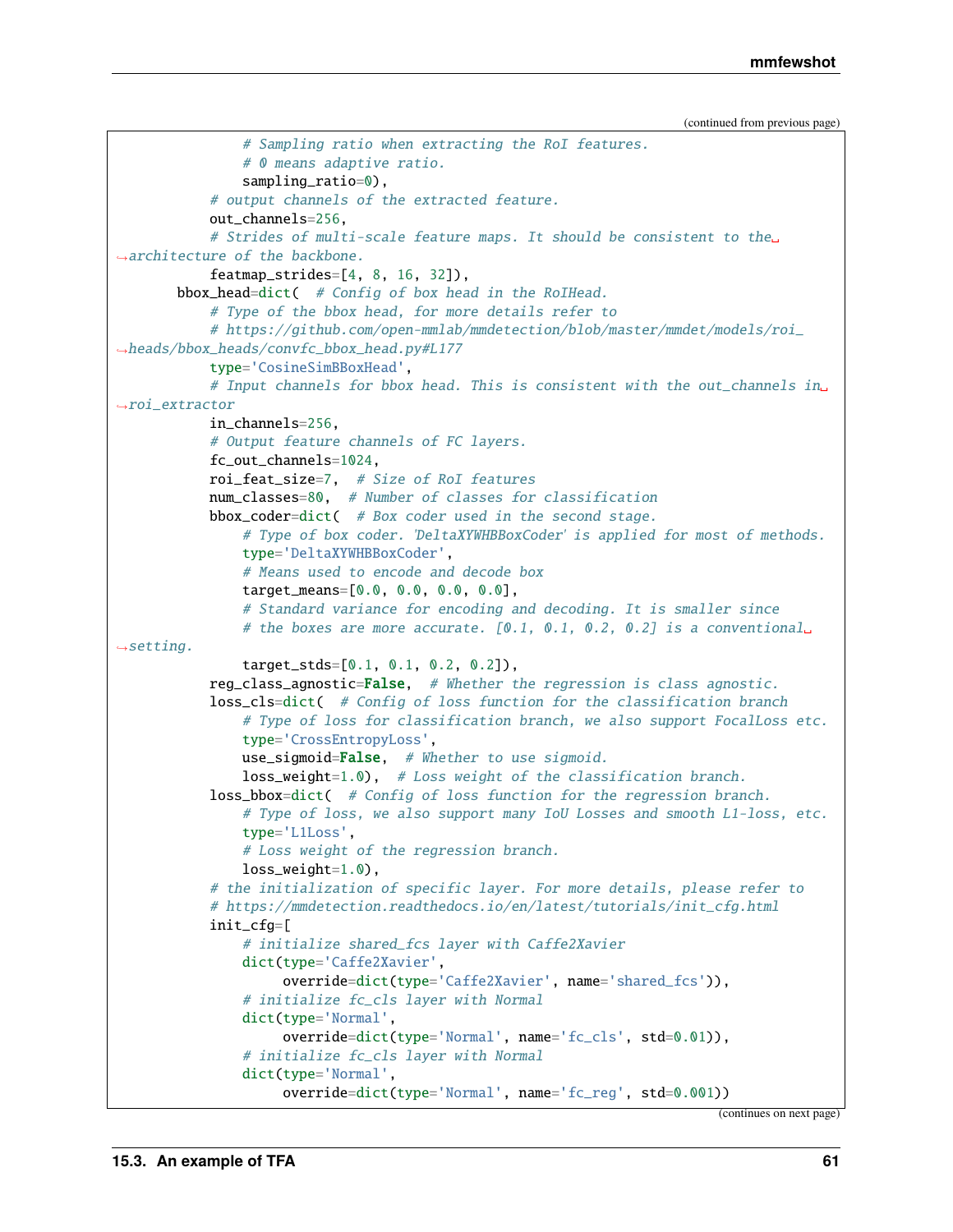```
],
           # number of shared fc layers
           num_shared_fcs=2)),
   train_cfg=dict(
       rpn=dict( # Training config of rpn
           assigner=dict( # Config of assigner
               # Type of assigner. For more details, please refer to
               # https://github.com/open-mmlab/mmdetection/blob/master/mmdet/core/bbox/
˓→assigners/max_iou_assigner.py#L10
               type='MaxIoUAssigner',
               pos\_iou\_thr=0.7, # IoU >= threshold 0.7 will be taken as positive
\rightarrowsamples
               neg\_iou\_thr = 0.3, # IoU < threshold 0.3 will be taken as negative samplesmin_pos_iou=0.3, # The minimal IoU threshold to take boxes as positive␣
\rightarrowsamples
               # Whether to match the boxes under low quality (see API doc for more␣
\rightarrowdetails).
               match_low_quality=True,
               ignore_iof_thr=-1), # IoF threshold for ignoring bboxes
           sampler=dict( # Config of positive/negative sampler
               # Type of sampler. For more details, please refer to
               # https://github.com/open-mmlab/mmdetection/blob/master/mmdet/core/bbox/
˓→samplers/random_sampler.py#L8
               type='RandomSampler',
               num=256, # Number of samples
               pos_fraction=0.5, # The ratio of positive samples in the total samples.
               # The upper bound of negative samples based on the number of positive␣
\rightarrowsamples.
               neg_pos_ub=-1,
               # Whether add GT as proposals after sampling.
               add_gt_as_proposals=False),
           # The border allowed after padding for valid anchors.
           allowed_border=-1,
           # The weight of positive samples during training.
           pos_weight=-1,
           debug=False), # Whether to set the debug mode
       rpn_proposal=dict( # The config to generate proposals during training
           nms_pre=2000, # The number of boxes before NMS
           max_per_img=1000, # The number of boxes to be kept after NMS.
           nms=dict( # Config of NMS
               type='nms', # Type of NMS
               iou_threshold=0.7), # NMS threshold
           min_bbox_size=0), # The allowed minimal box size
       rcnn=dict( # The config for the roi heads.
           assigner=dict( # Config of assigner for second stage, this is different for.
ightharpoonupthat in rpn
               # Type of assigner, MaxIoUAssigner is used for all roi_heads for now.␣
˓→For more details, please refer to
               # https://github.com/open-mmlab/mmdetection/blob/master/mmdet/core/bbox/
˓→assigners/max_iou_assigner.py#L10 for more details.
               type='MaxIoUAssigner',
               pos\_iou\_thr=0.5, # IoU >= threshold 0.5 will be taken as positive
˓→samples (continues on next page)
```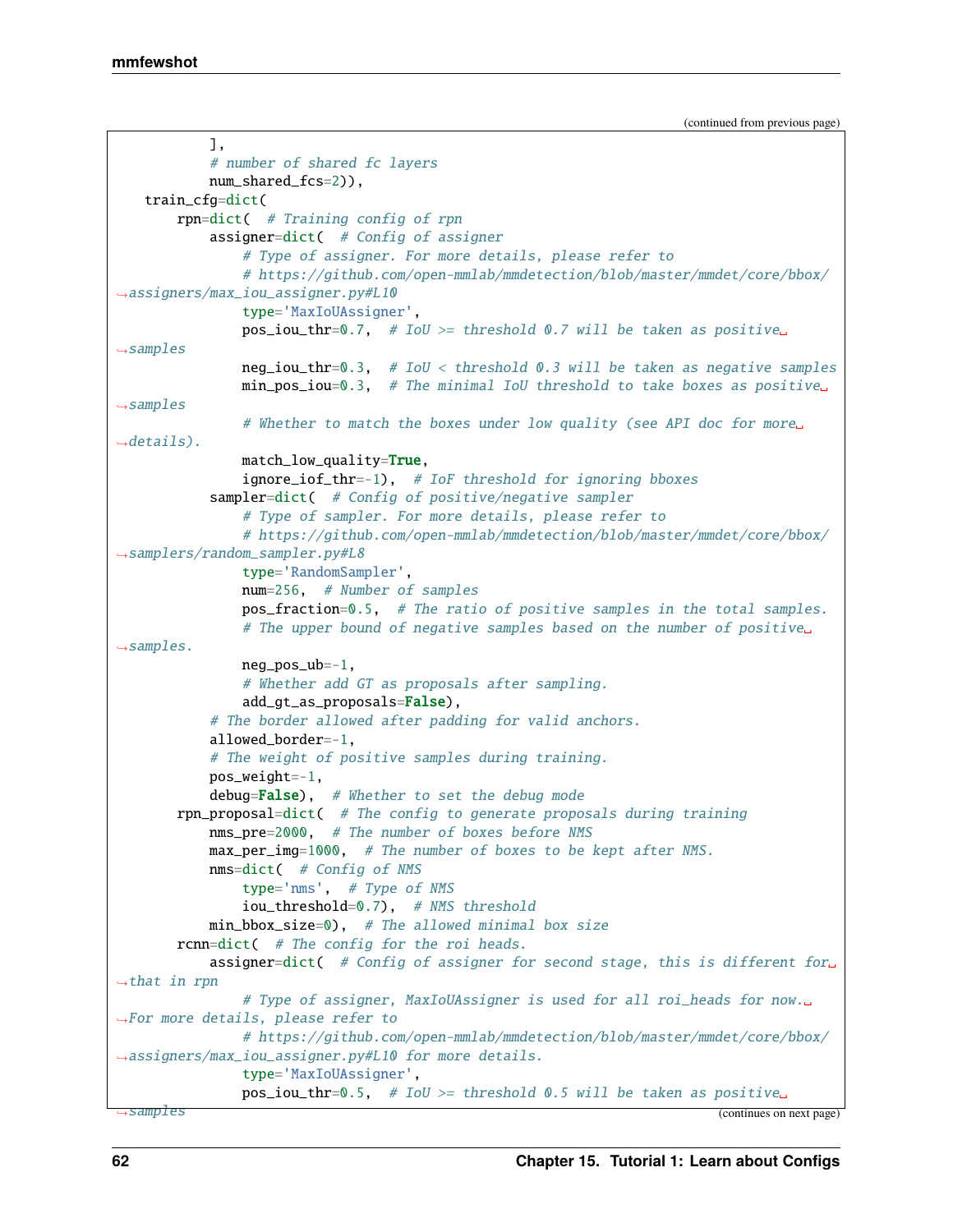```
neg_iou_thr=0.5, # IoU < threshold 0.5 will be taken as negative samples
                min_pos_iou=0.5, # The minimal IoU threshold to take boxes as positive␣
\rightarrowsamples
                # Whether to match the boxes under low quality (see API doc for more␣
\rightarrowdetails).
               match_low_quality=False,
                ignore_iof_thr=-1), # IoF threshold for ignoring bboxes
            sampler=dict(
                # Type of sampler, PseudoSampler and other samplers are also supported.␣
˓→For more details, please refer to
                # https://github.com/open-mmlab/mmdetection/blob/master/mmdet/core/bbox/
˓→samplers/random_sampler.py#L8
               type='RandomSampler',
               num=512, # Number of samples
               pos_fraction=0.25, # The ratio of positive samples in the total samples.
                # The upper bound of negative samples based on the number of positive␣
\rightarrowsamples.
               neg_pos_ub=-1,
                # Whether add GT as proposals after sampling.
                add_gt_as_proposals=True),
            # The weight of positive samples during training.
            pos\_weight=-1,
            # Whether to set the debug mode
            debug=False)),
   test_cfg=dict( # Config for testing hyperparameters for rpn and rcnn
       rpn=dict( # The config to generate proposals during testing
            # The number of boxes before NMS
           nms_pre=1000,
            # The number of boxes to be kept after NMS.
           max_per_img=1000,
            # Config of NMS
           nms=dict(type='nms', iou_threshold=0.7),
            # The allowed minimal box size
           min_bbox_size=0),
       rcnn=dict( # The config for the roi heads.
            score_thr=0.05, # Threshold to filter out boxes
            # Config of NMS in the second stage
           nms=dict(type='nms', iou_threshold=0.5),
            # Max number of detections of each image
           max\_per\_img=100)),
    # parameters with the prefix listed in frozen_parameters will be frozen
    frozen_parameters=[
        'backbone', 'neck', 'rpn_head', 'roi_head.bbox_head.shared_fcs'
    ])
# Config to set the checkpoint hook, Refer to
# https://github.com/open-mmlab/mmcv/blob/master/mmcv/runner/hooks/checkpoint.py for␣
˓→implementation.
checkpoint_config = dict(interval=80000)
# The logger used to record the training process.
log_config = dict(interval=50, hooks=[dict(type='TextLoggerHook')])
custom_hooks = [dict(type='NumClassCheckHook')] # cumstomize hook
dist_params = dict(backend='nccl') # parameters to setup distributed training, the port
˓→can also be set. (continues on next page)
```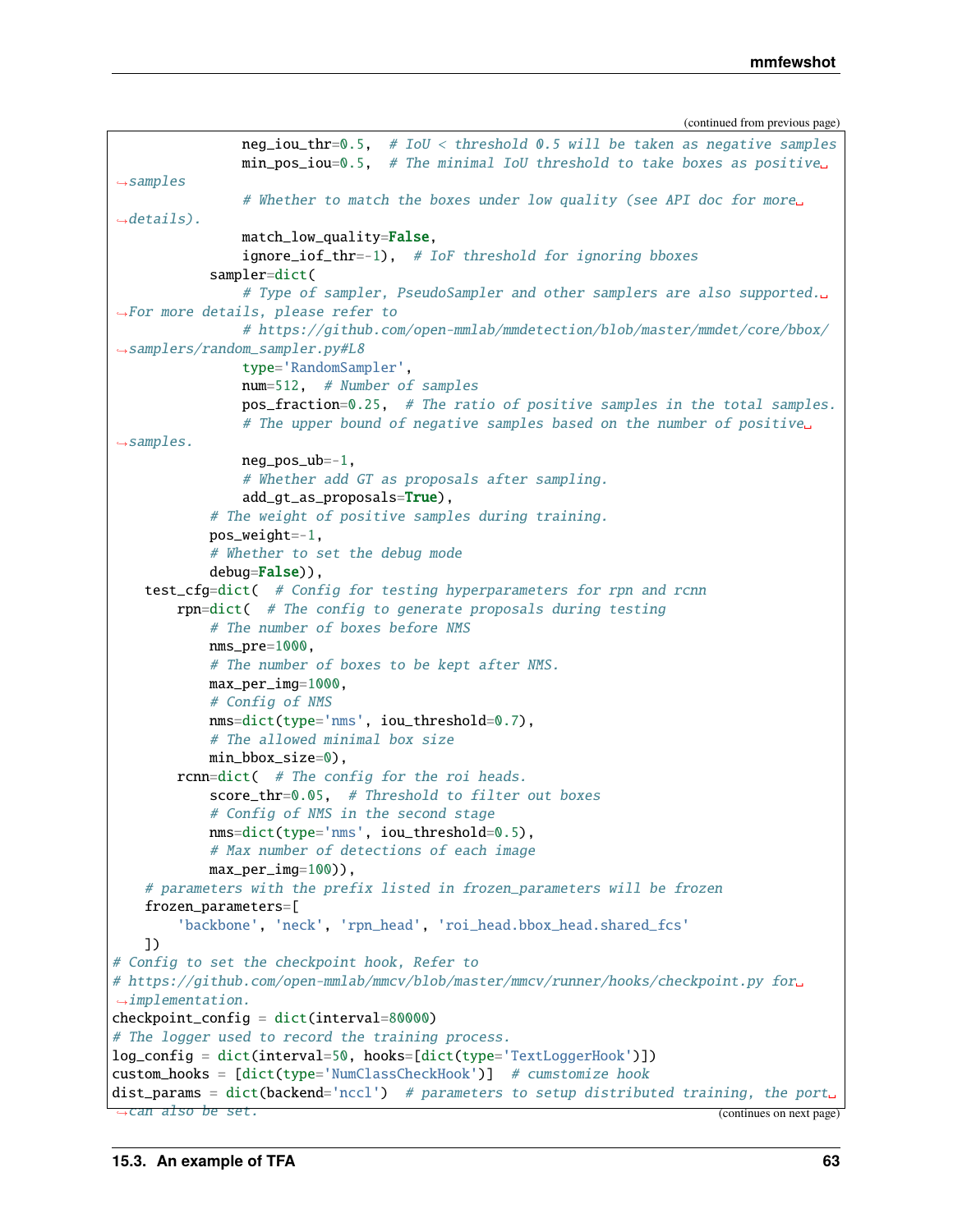```
log\_level = 'INFO' # the output level of the log.
# use base training model as model initialization.
load_from = 'work_dirs/tfa_r101_fpn_coco_base-training/base_model_random_init_bbox_head.
ightharrow# workflow for runner. [('train', 1)] means there is only one workflow and the workflow␣
˓→named 'train' is executed once.
workflow = [('train', 1)]use_infinite\_sampler = True # whether to use infinite sampler
seed = 0 # random seed
```
# **15.4 FAQ**

## **15.4.1 Use intermediate variables in configs**

Some intermediate variables are used in the configs files, like train\_pipeline/test\_pipeline in datasets. It's worth noting that when modifying intermediate variables in the children configs, user need to pass the intermediate variables into corresponding fields again. For example, we would like to use multi scale strategy to train a Mask R-CNN. train\_pipeline/test\_pipeline are intermediate variable we would like modify.

```
_base_ = './faster_rcnn_r50_caffe_fpn.py'
img\_norm\_cfg = dict(mean=[123.675, 116.28, 103.53], std=[58.395, 57.12, 57.375], to_rgb=True)
train_pipeline = [
   dict(type='LoadImageFromFile'),
   dict(type='LoadAnnotations', with_bbox=True, with_mask=True),
   dict(
        type='Resize',
        img_scale=[(1333, 640), (1333, 672), (1333, 704), (1333, 736),
                   (1333, 768), (1333, 800)],
       multiscale_mode="value",
        keep_ratio=True),
   dict(type='RandomFlip', flip_ratio=0.5),
   dict(type='Normalize', **img_norm_cfg),
   dict(type='Pad', size_divisor=32),
    dict(type='DefaultFormatBundle'),
   dict(type='Collect', keys=['img', 'gt_bboxes', 'gt_labels', 'gt_masks']),
]
test_pipeline = [
   dict(type='LoadImageFromFile'),
    dict(
        type='MultiScaleFlipAug',
        img_scale=(1333, 800),
        flip=False,
        transforms=[
            dict(type='Resize', keep_ratio=True),
            dict(type='RandomFlip'),
            dict(type='Normalize', **img_norm_cfg),
            dict(type='Pad', size_divisor=32),
            dict(type='ImageToTensor', keys=['img']),
            dict(type='Collect', keys=['img']),
```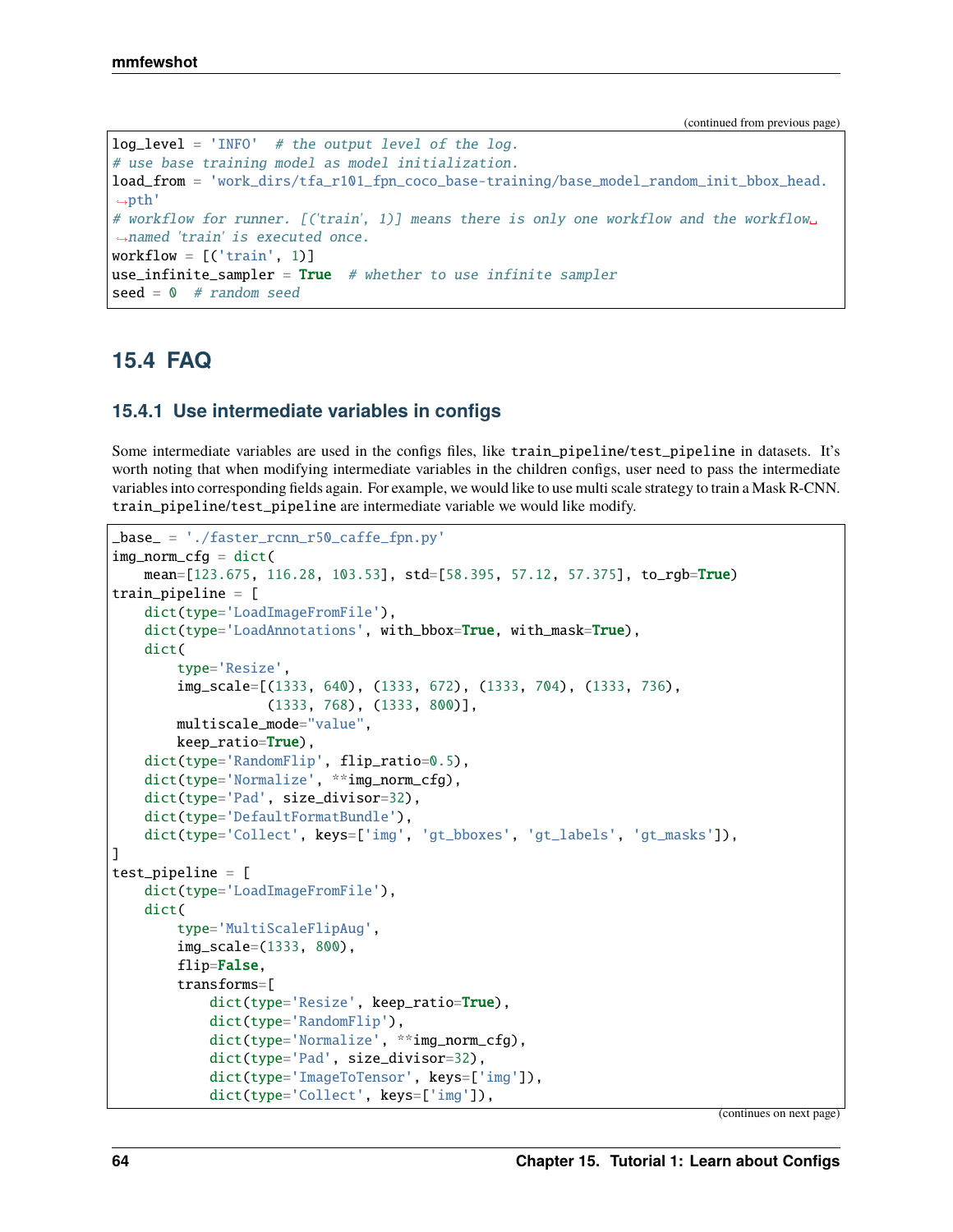```
])
]
data = dict(train=dict(pipeline=train_pipeline),
    val=dict(pipeline=test_pipeline),
    test=dict(pipeline=test_pipeline))
```
We first define the new train\_pipeline/test\_pipeline and pass them into data.

Similarly, if we would like to switch from SyncBN to BN or MMSyncBN, we need to substitute every norm\_cfg in the config.

```
_base_ = './faster_rcnn_r50_caffe_fpn.py'
norm_cfg = dict(type='BN', requires_grad=True)
model = dict(backbone=dict(norm_cfg=norm_cfg),
    neck=dict(norm_cfg=norm_cfg),
    ...)
```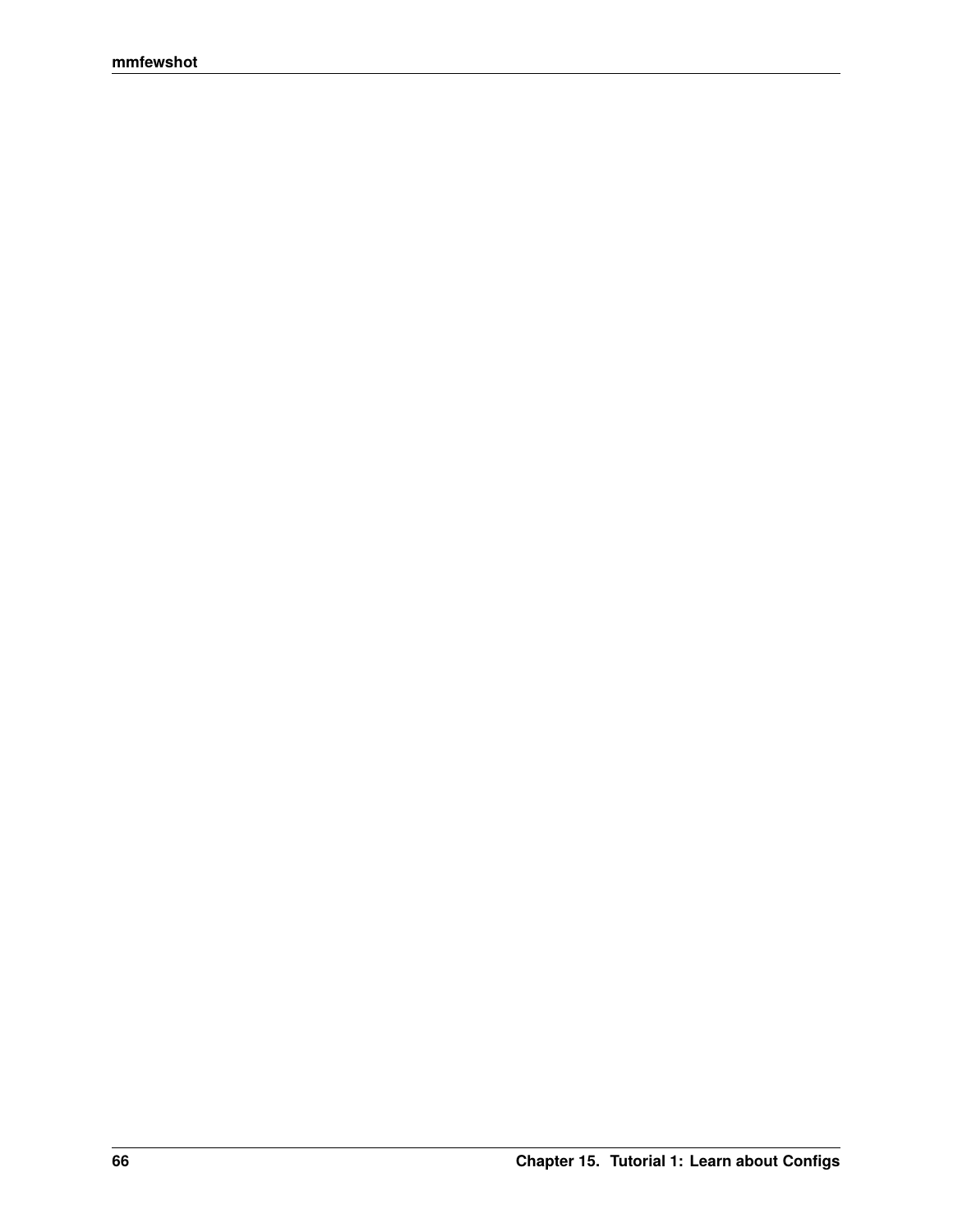### **CHAPTER**

## **SIXTEEN**

# **TUTORIAL 2: ADDING NEW DATASET**

# **16.1 Customize dataset**

## **16.1.1 Load annotations from file**

Different from the config in mmdet using ann\_file to load a single dataset, we use ann\_cfg to support the complex few shot setting.

The ann\_cfg is a list of dict and support two type of file:

• loading annotation from the regular ann\_file of dataset.

ann\_cfg = [dict(type='ann\_file', ann\_file='path/to/ann\_file'), ...]

For FewShotVOCDataset, we also support load specific class from  $ann\_file$  in  $ann\_classes$ .

dict(type='ann\_file', ann\_file='path/to/ann\_file', ann\_classes=['dog', 'cat'])

• loading annotation from a json file saved by a dataset.

 $ann_cfg = [dict(type='saved_dataset', ann_file='path/to/ann_file'), ...]$ 

To save a dataset, we can set the save\_dataset=True in config file, and the dataset will be saved as \${WORK\_DIR}/{TIMESTAMP}\_saved\_data.json

dataset=dict(type='FewShotVOCDataset', save\_dataset=True, ...)

## **16.1.2 Load annotations from predefined benchmark**

Unlike few shot classification can test on thousands of tasks in a short time, it is hard to follow the same protocol in few shot detection because of the computation cost. Thus, we provide the predefined data split for reproducibility. These data splits directly use the files released from TFA [repo.](https://github.com/ucbdrive/few-shot-object-detection) The details of data preparation can refer to [here.](https://github.com/open-mmlab/mmfewshot/tree/main/tools/data/detection)

To load these predefined data splits, the type of dataset need to be set to FewShotVOCDefaultDataset or FewShotCocoDefaultDataset. We provide data splits of each reproduced checkpoint for each method. In config file, we can use method and setting to determine which data split to load.

Here is an example of config:

```
dataset = dict(type='FewShotVOCDefaultDataset',
```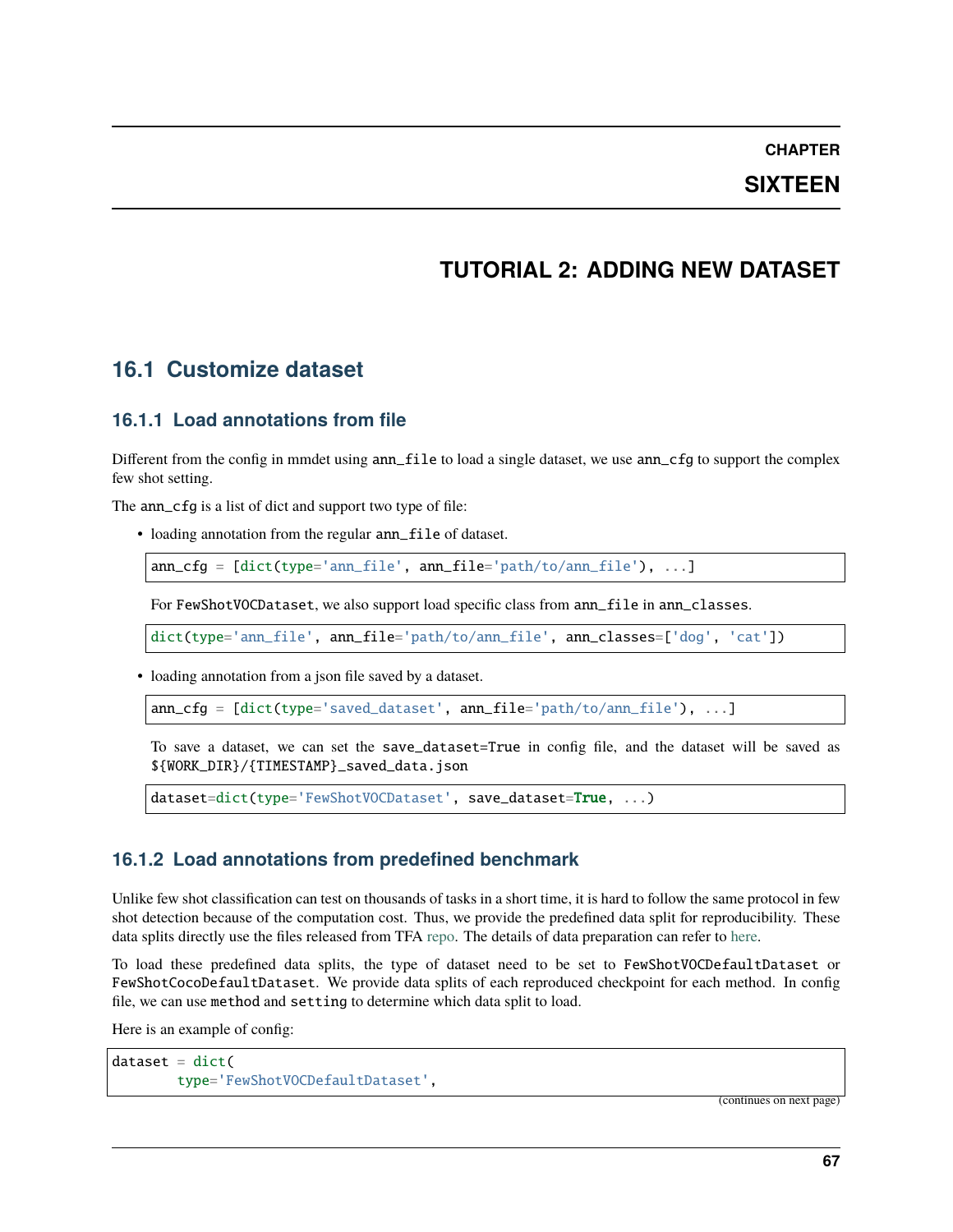)

(continued from previous page)

```
ann_cfg=[dict(method='TFA', setting='SPLIT1_1SHOT')]
```
### **16.1.3 Load annotations from another dataset during runtime**

In few shot setting, we can use FewShotVOCCopyDataset or FewShotCocoCopyDataset to copy a dataset from other dataset during runtime for some special cases, such as copying online random sampled support set for model initialization before evaluation. It needs user to modify code in mmfewshot.detection.apis. More details can refer to mmfewshot/detection/apis/train.py. Here is an example of config:

```
dataset = dict(type='FewShotVOCCopyDataset',
       ann_cfg=[dict(data_infos=FewShotVOCDataset.data_infos)])
```
### **16.1.4 Use predefined class splits**

The predefined class splits are supported in datasets. For VOC, we support [ALL\_CLASSES\_SPLIT1,ALL\_CLASSES\_SPLIT2, ALL\_CLASSES\_SPLIT3, NOVEL\_CLASSES\_SPLIT1, NOVEL\_CLASSES\_SPLIT2, NOVEL\_CLASSES\_SPLIT3, BASE\_CLASSES\_SPLIT1, BASE\_CLASSES\_SPLIT2, BASE\_CLASSES\_SPLIT3]. For COCO, we support [ALL\_CLASSES, NOVEL\_CLASSES, BASE\_CLASSES]

Here is an example of config:

```
data = dict(train=dict(type='FewShotVOCDataset', classes='ALL_CLASSES_SPLIT1'),
   val=dict(type='FewShotVOCDataset', classes='ALL_CLASSES_SPLIT1'),
   test=dict(type='FewShotVOCDataset', classes='ALL_CLASSES_SPLIT1'))
```
Also, the class splits can be used to report the evaluation results on different class splits. Here is an example of config:

evaluation = dict(class\_splits=['BASE\_CLASSES\_SPLIT1', 'NOVEL\_CLASSES\_SPLIT1'])

### **16.1.5 Customize the number of annotations**

For FewShotDataset, we support two ways to filter extra annotations.

• ann\_shot\_filter: use a dict to specify the class, and the corresponding maximum number of instances when loading the annotation file. For example, we only want 10 instances of dog and 5 instances of person, while other instances from other classes remain unchanged:

```
dataset=dict(type='FewShotVOCDataset',
             ann_shot_filter=dict(dog=10, person=5),
             ...)
```
• num\_novel\_shots and num\_base\_shots: use predefined class splits to indicate the corresponding maximum number of instances. For example, we only want 1 instance for each novel class and 3 instances for base class:

```
dataset=dict(
    type='FewShotVOCDataset',
    num_novel_shots=1,
```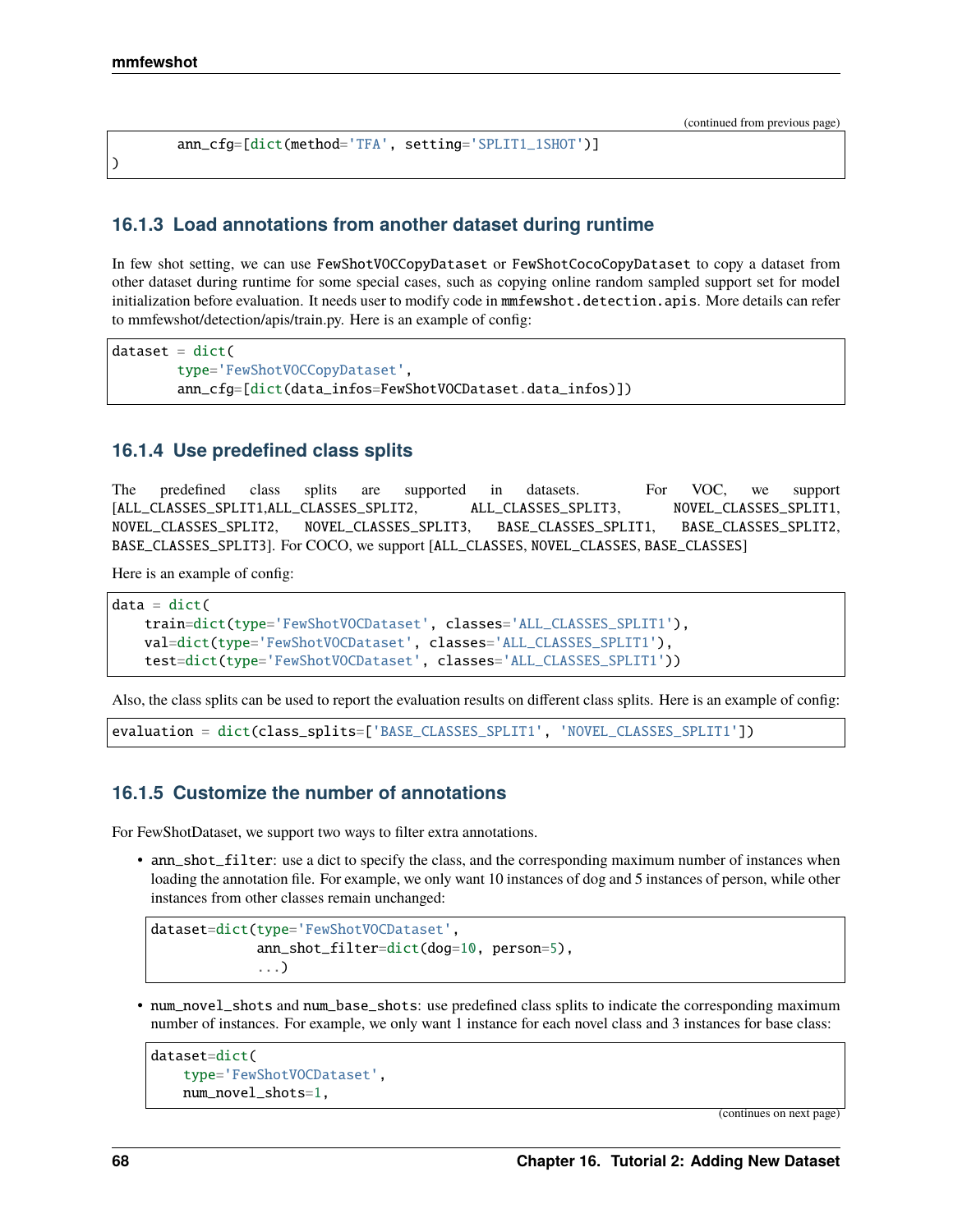num\_base\_shots=2, ...)

## **16.1.6 Customize the organization of annotations**

We also support to split the annotation into instance wise, i.e. each image only have one instance, and the images can be repeated.

```
dataset=dict(
   type='FewShotVOCDataset',
    instance_wise=True,
    ...)
```
## **16.1.7 Customize pipeline**

To support different pipelines in single dataset, we can use multi\_pipelines. In config file, multi\_pipelines use the name of keys to indicate specific piplines. Here is an example of config:

```
multi_pipelines = dict(
   query=[
        dict(type='LoadImageFromFile'),
        dict(type='LoadAnnotations', with_bbox=True),
        dict(type='Resize', img_scale=(1000, 600), keep_ratio=True),
        dict(type='RandomFlip', flip_ratio=0.5),
        dict(type='Normalize', **img_norm_cfg),
        dict(type='DefaultFormatBundle'),
        dict(type='Collect', keys=['img', 'gt_bboxes', 'gt_labels'])
   ],
    support=[
        dict(type='LoadImageFromFile'),
        dict(type='LoadAnnotations', with_bbox=True),
        dict(type='Normalize', **img_norm_cfg),
        dict(type='GenerateMask', target_size=(224, 224)),
        dict(type='RandomFlip', flip_ratio=0.0),
        dict(type='DefaultFormatBundle'),
        dict(type='Collect', keys=['img', 'gt_bboxes', 'gt_labels'])
   ])
train=dict(
   type='NWayKShotDataset',
   dataset=dict(
        type='FewShotCocoDataset',
        ...
        multi_pipelines=train_multi_pipelines))
```
When multi\_pipelines is used, we need to specific the pipeline names in prepare\_train\_img to fetch the image. For example

```
dataset.prepare_train_img(self, idx, 'query')
```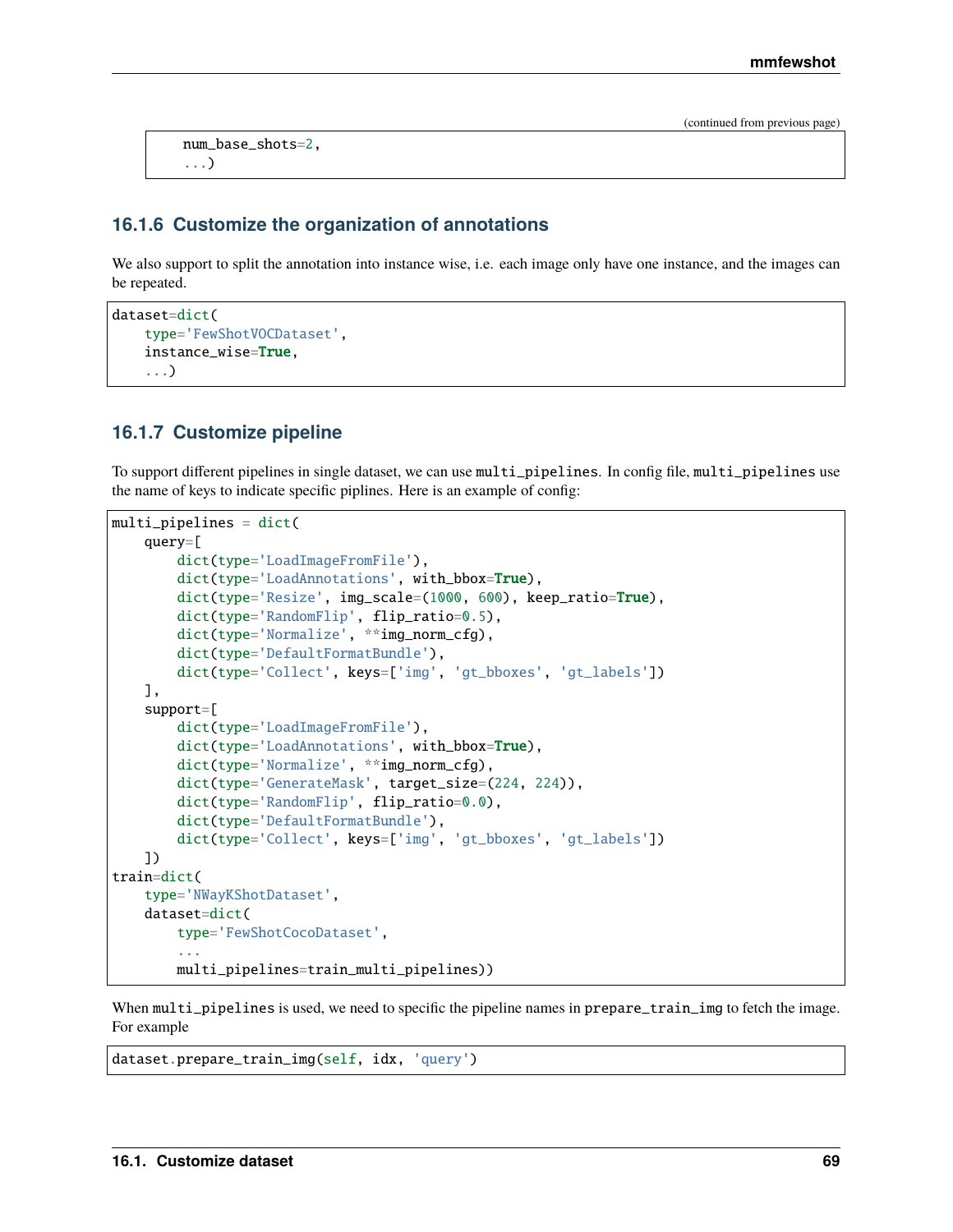## **16.2 Customize a new dataset wrapper**

In few shot setting, the various sampling logic is implemented by dataset wrapper. An example of customizing querysupport data sampling logic for training:

### **16.2.1 Create a new dataset wrapper**

We can create a new dataset wrapper in mmfewshot/detection/datasets/dataset\_wrappers.py to customize sampling logic.

```
class MyDatasetWrapper:
   def __init__(self, dataset, support_dataset=None, args_a, args_b, ...):
        # query_dataset and support_dataset can use same dataset
        self.query_dataset = dataset
        self.support_dataset = support_datasetif support_dataset is None:
            self.support_dataset = dataset...
   def __getitem__(self, idx):
        ...
        query_data = self.query_dataset.prepare_train_img(idx, 'query')
        # customize sampling logic
        support_idxes = ...
        support_data = [
            self.support_dataset.prepare_train_img(idx, 'support')
            for idx in support_idxes
        ]
        return {'query_data': query_data, 'support_data': support_data}
```
## **16.2.2 Update dataset builder**

We need to add the building code in mmfewshot/detection/datasets/builder.py for our customize dataset wrapper.

```
def build_dataset(cfg, default_args=None):
   if isinstance(cfg, (list, tuple)):
       dataset = ConcatDatabase([build_dataset(c, default_args) for c in cfg])...
   elif cfg['type'] == 'MyDatasetWrapper':dataset = MyDatasetsWrapper(build_dataset(cfg['dataset'], default_args),
           build_dataset(cfg['support_dataset'], default_args) if cfg.get('support_
˓→dataset', False) else None,
            # pass customize arguments
            args_a=cfg['args_a'],
            args_b=cfg['args_b'],
            ...)
   else:
        dataset = build_from_cfg(cfg, DATASETS, default_args)
```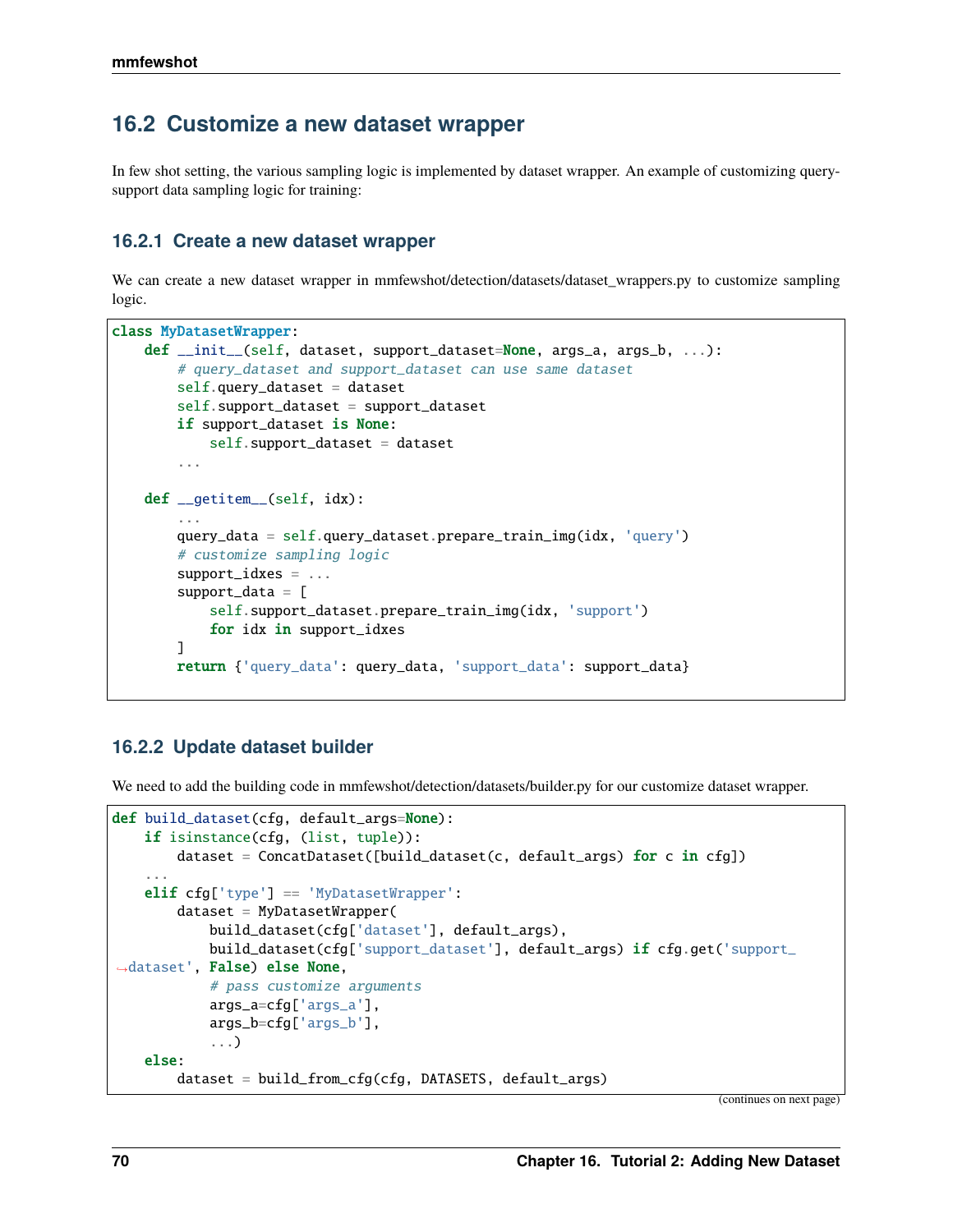return dataset

#### **16.2.3 Update dataloader builder**

We need to add the building code of dataloader in mmfewshot/detection/datasets/builder.py, when the customize dataset wrapper will return list of Tensor. We can use multi\_pipeline\_collate\_fn to handle this case.

```
def build_dataset(cfg, default_args=None):
    ...
   if isinstance(dataset, MyDatasetWrapper):
     from mmfewshot.utils import multi_pipeline_collate_fn
      # `multi_pipeline_collate_fn` are designed to handle
      # the data with list[list[DataContainer]]
      data_loader = DataLoader(
          dataset,
          batch_size=batch_size,
          sampler=sampler,
          num_workers=num_workers,
          collate_fn=partial(
              multi_pipeline_collate_fn, samples_per_gpu=samples_per_gpu),
          pin_memory=False,
          worker_init_fn=init_fn,
          **kwargs)
    ...
```
### **16.2.4 Update the arguments in model**

The argument names in forward function need to be consistent with the customize dataset wrapper.

```
class MyDetector(BaseDetector):
    ...
    def forward(self, query_data, support_data, ...):
        ...
```
#### **16.2.5 using customize dataset wrapper in config**

Then in the config, to use MyDatasetWrapper you can modify the config as the following,

```
dataset_A_train = dict(type='MyDatasetWrapper',
        args_a=None,
        args_b=None,
        dataset=dict( # This is the original config of Dataset_A
            type='Dataset_A',
            ...
           multi_pipelines=train_multi_pipelines
       ),
```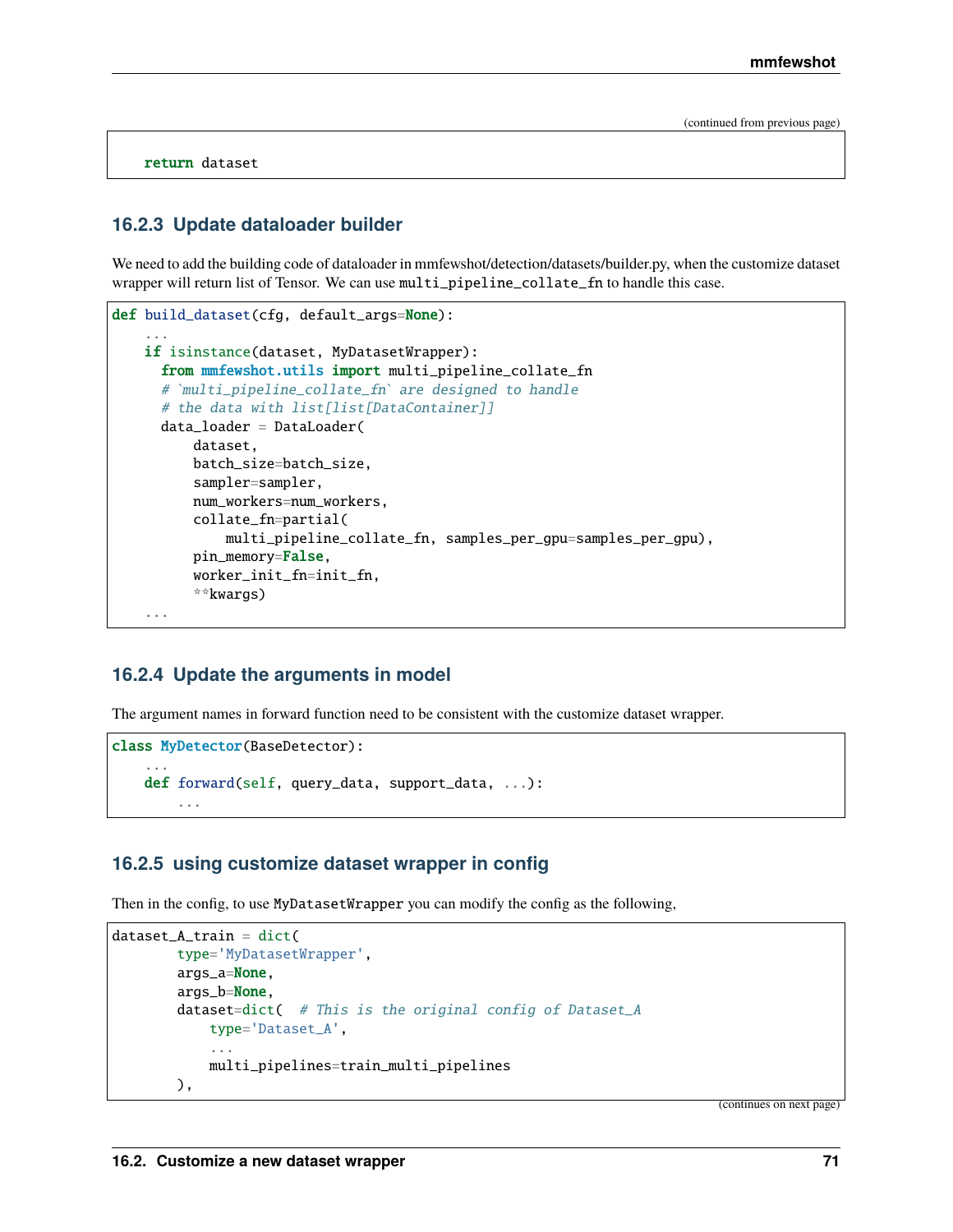)

(continued from previous page)

```
support_dataset=None
```
# **16.3 Customize a dataloader wrapper**

We also support to iterate two different dataset simultaneously by dataloader wrapper.

An example of customizing dataloader wrapper for query and support dataset:

## **16.3.1 Create a new dataloader wrapper**

We can create a new dataset wrapper in mmfewshot/detection/datasets/dataloader\_wrappers.py to customize sampling logic.

```
class MyDataloader:
    def __init__(self, query_data_loader, support_data_loader):
        self.dataset = query_data_loader.dataset
        self.sampler = query_data_loader.sampler
        self.query_data_loader = query_data_loader
        self.support_data_loader = support_data_loader
    def __iter__(self):
        self.query_iter = iter(self.query_data_loader)
        self.support_iter = iter(self.support_data_loader)
        return self
   def __next__(self):
        query_data = self.query\_iter.next()support_data = self.support\_iter.next()return {'query_data': query_data, 'support_data': support_data}
   def _len_{l} (self) \rightarrow int:return len(self.query_data_loader)
```
## **16.3.2 Update dataloader builder**

We need to add the build code in mmfewshot/detection/datasets/builder.py for our customize dataset wrapper.

```
def build_dataloader(dataset, ...):
   if isinstance(dataset, MyDataset):
        ...
        query_data_loader = DataLoader...)
        support_data_loader = DataLoader(...)
        # wrap two dataloaders with dataloader wrapper
        data_loader = MyDataloader(
            query_data_loader=query_data_loader,
            support_data_loader=support_data_loader)
   return dataset
```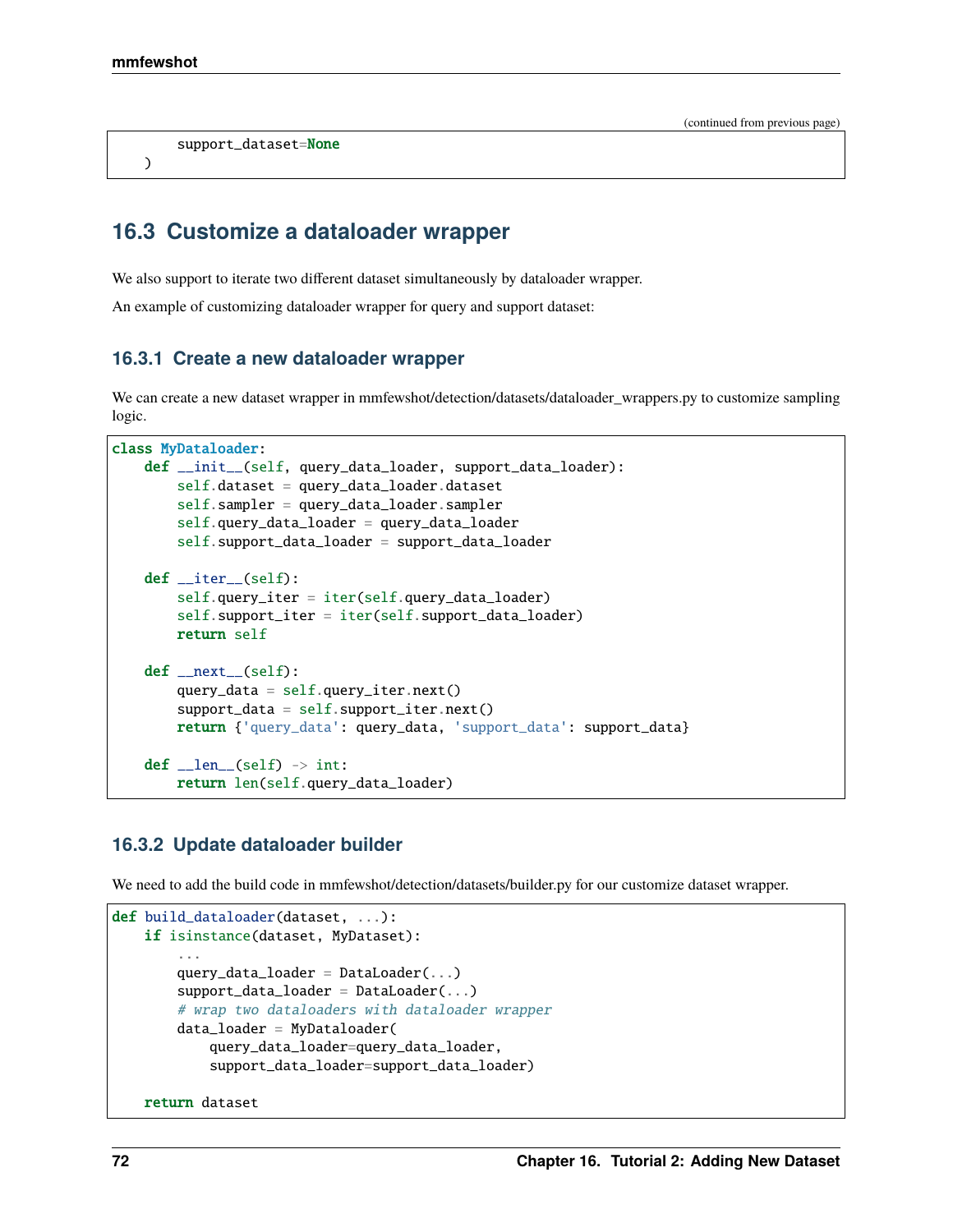## **SEVENTEEN**

# **TUTORIAL 3: CUSTOMIZE MODELS**

We basically categorize model components into 5 types the same as mmdet.

- backbone: usually an FCN network to extract feature maps, e.g., ResNet, MobileNet.
- neck: the component between backbones and heads, e.g., FPN, PAFPN.
- head: the component for specific tasks, e.g., bbox prediction and mask prediction.
- roi extractor: the part for extracting RoI features from feature maps, e.g., RoI Align.
- loss: the component in head for calculating losses, e.g., FocalLoss, L1Loss, and GHMLoss.

## **17.1 Develop new components**

### **17.1.1 Add a new detector**

Here we show how to develop new components with an example.

## **17.1.2 Add a new backbone**

Here we show how to develop new components with an example of MobileNet.

#### **1. Define a new backbone (e.g. MobileNet)**

Create a new file mmfewshot/detection/models/backbones/mobilenet.py.

```
import torch.nn as nn
from ..builder import BACKBONES
@BACKBONES.register_module()
class MobileNet(nn.Module):
   def __init__(self, arg1, arg2):
       pass
   def forward(self, x): # should return a tuple
       pass
```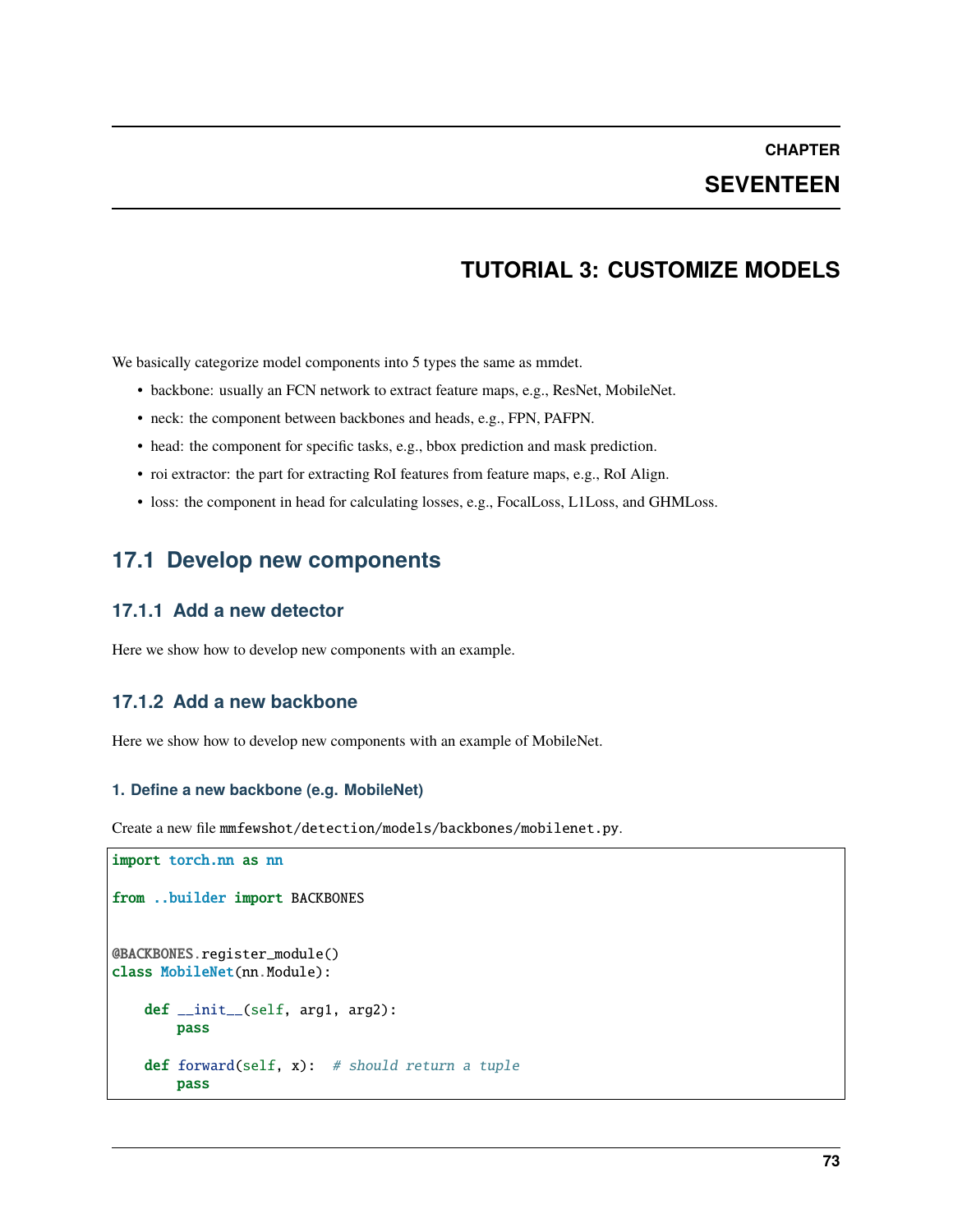#### **2. Import the module**

You can either add the following line to mmfewshot/detection/models/backbones/\_\_init\_\_.py

```
from .mobilenet import MobileNet
```
or alternatively add

```
custom_imports = dict(
   imports=['mmfewshot.detection.models.backbones.mobilenet'],
   allow_failed_imports=False)
```
to the config file to avoid modifying the original code.

### **3. Use the backbone in your config file**

```
model = dict(...
    backbone=dict(
        type='MobileNet',
        arg1=xxx,
        arg2=xxx),
    ...
```
## **17.1.3 Add new necks**

#### **1. Define a neck (e.g. PAFPN)**

Create a new file mmfewshot/detection/models/necks/pafpn.py.

```
from ..builder import NECKS
@NECKS.register_module()
class PAFPN(nn.Module):
   def __init__(self,
                in_channels,
                out_channels,
                num_outs,
                start_level=0,
                end_level=-1,
                add_extra_convs=False):
       pass
   def forward(self, inputs):
        # implementation is ignored
       pass
```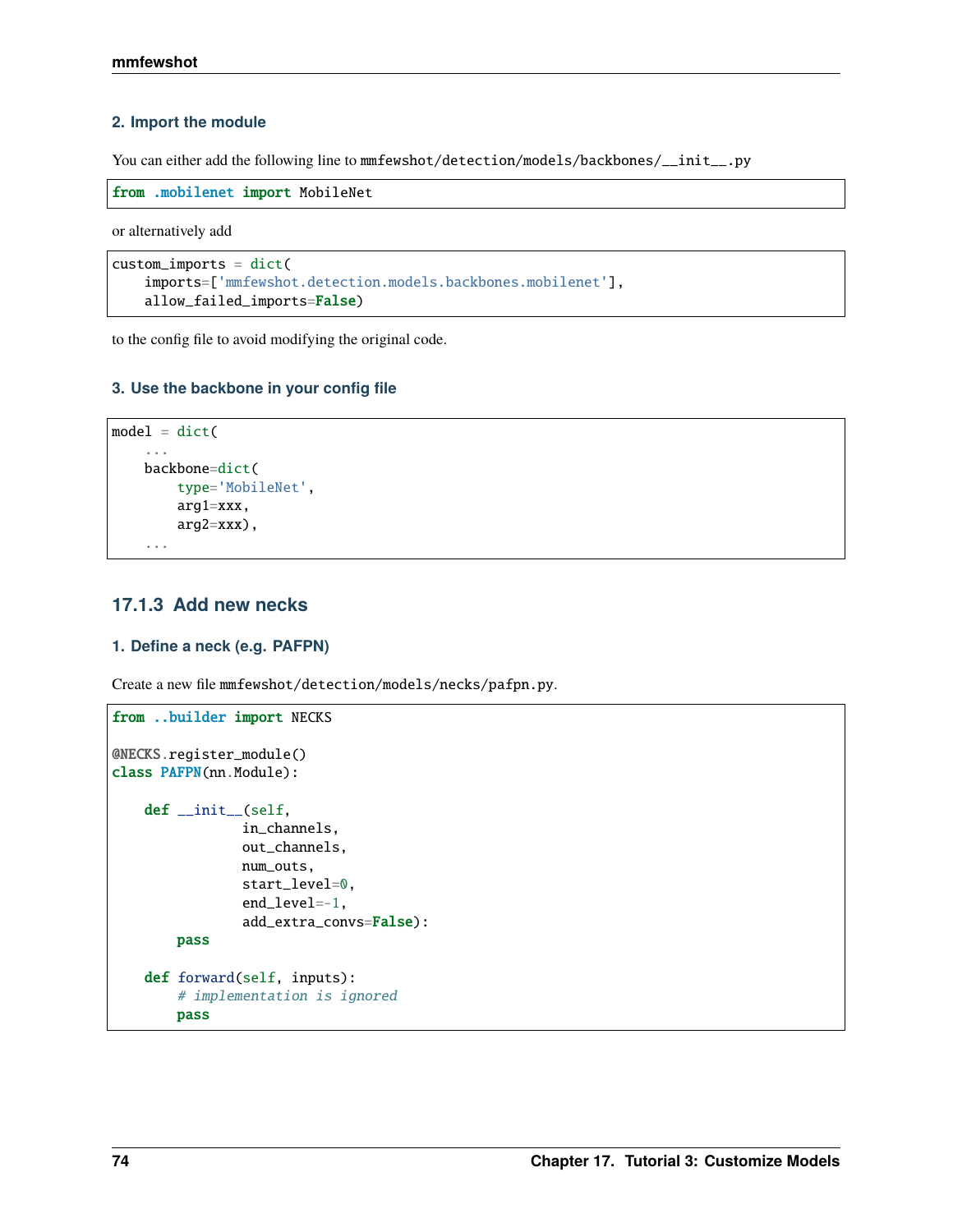#### **2. Import the module**

You can either add the following line to mmfewshot/detection/models/necks/\_\_init\_\_.py,

```
from .pafpn import PAFPN
```
or alternatively add

```
custom_imports = dict(
    imports=['mmdet.models.necks.pafpn.py'],
    allow_failed_imports=False)
```
to the config file and avoid modifying the original code.

#### **3. Modify the config file**

```
neck=dict(
    type='PAFPN',
    in_channels=[256, 512, 1024, 2048],
    out_channels=256,
    num_outs=5)
```
## **17.1.4 Add new heads**

Here we show how to develop a new head with the example of [Double Head R-CNN](https://arxiv.org/abs/1904.06493) as the following.

First, add a new bbox head in mmfewshot/detection/models/roi\_heads/bbox\_heads/double\_bbox\_head.py. Double Head R-CNN implements a new bbox head for object detection. To implement a bbox head, basically we need to implement three functions of the new module as the following.

```
from mmdet.models.builder import HEADS
from .bbox_head import BBoxHead
@HEADS.register_module()
class DoubleConvFCBBoxHead(BBoxHead):
    r"""Bbox head used in Double-Head R-CNN
                                          \rightarrow cls
                    \rightarrow shared convs ->
                                           \rightarrow reg
    roi features
                                          \rightarrow cls
                    \rightarrow shared fc \rightarrow\rightarrow reg
    """ # noqa: W605def __init__(self,
                   num_convs=0,
                   num_fcs=0,
                   conv_out_channels=1024,
                   fc_out_channels=1024,
                   conv_cfg=None,
```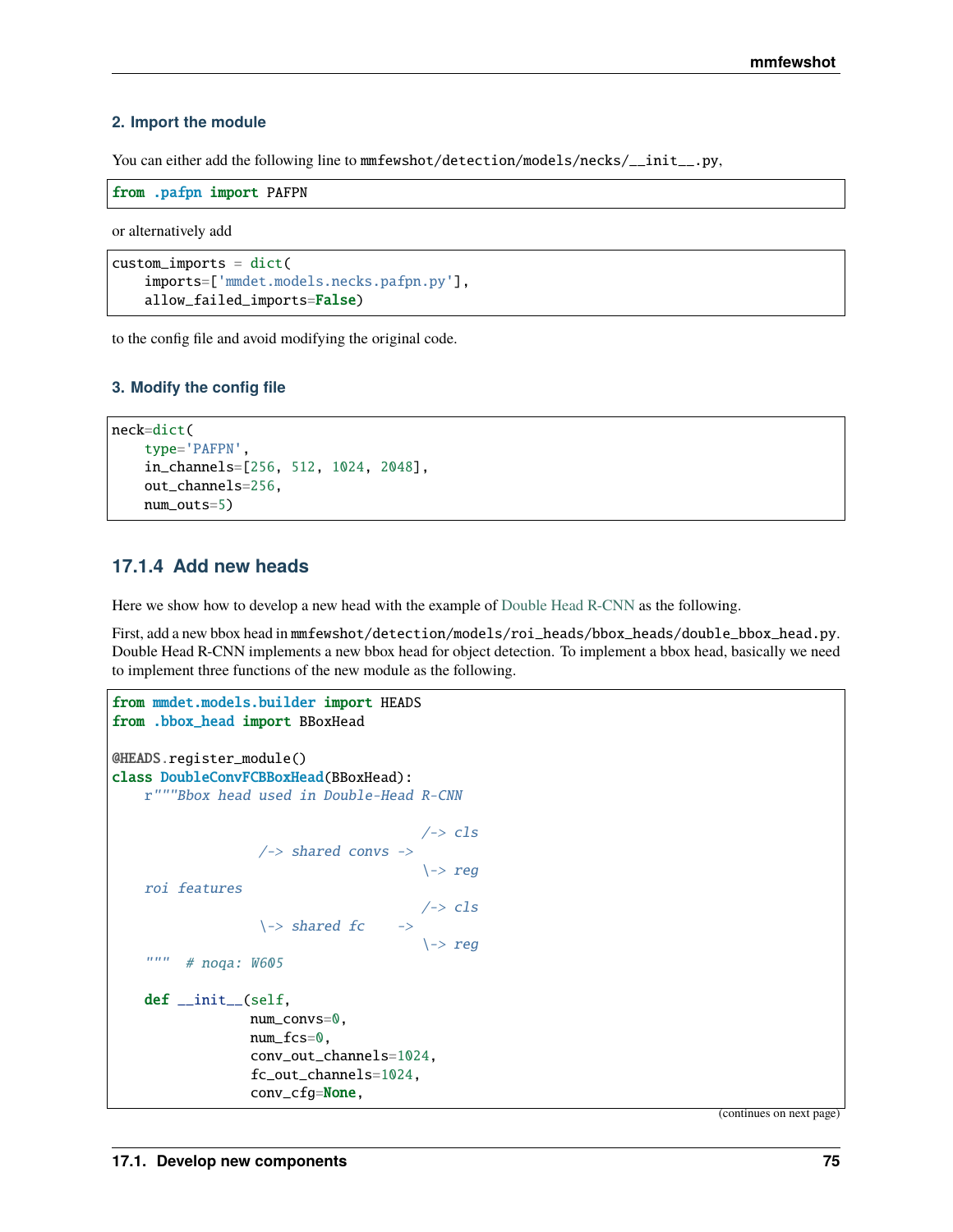```
norm_cfg=dict(type='BN'),
             **kwargs):
   kwargs.setdefault('with_avg_pool', True)
    super(DoubleConvFCBBoxHead, self).__init__(**kwargs)
def forward(self, x_cls, x_reg):
```
Second, implement a new RoI Head if it is necessary. We plan to inherit the new DoubleHeadRoIHead from StandardRoIHead. We can find that a StandardRoIHead already implements the following functions.

```
import torch
from mmdet.core import bbox2result, bbox2roi, build_assigner, build_sampler
from ..builder import HEADS, build_head, build_roi_extractor
from .base_roi_head import BaseRoIHead
from .test_mixins import BBoxTestMixin, MaskTestMixin
@HEADS.register_module()
class StandardRoIHead(BaseRoIHead, BBoxTestMixin, MaskTestMixin):
    """Simplest base roi head including one bbox head and one mask head.
    "''"def init_assigner_sampler(self):
   def init_bbox_head(self, bbox_roi_extractor, bbox_head):
   def init_mask_head(self, mask_roi_extractor, mask_head):
   def forward_dummy(self, x, proposals):
   def forward_train(self,
                      x,
                      img_metas,
                      proposal_list,
                      gt_bboxes,
                      gt_labels,
                      gt_bboxes_ignore=None,
                      gt_masks=None):
   def _bbox_forward(self, x, rois):
   def _bbox_forward_train(self, x, sampling_results, gt_bboxes, gt_labels,
                            img_metas):
   def _mask_forward_train(self, x, sampling_results, bbox_feats, gt_masks,
                            img_metas):
   def _mask_forward(self, x, rois=None, pos_inds=None, bbox_feats=None):
```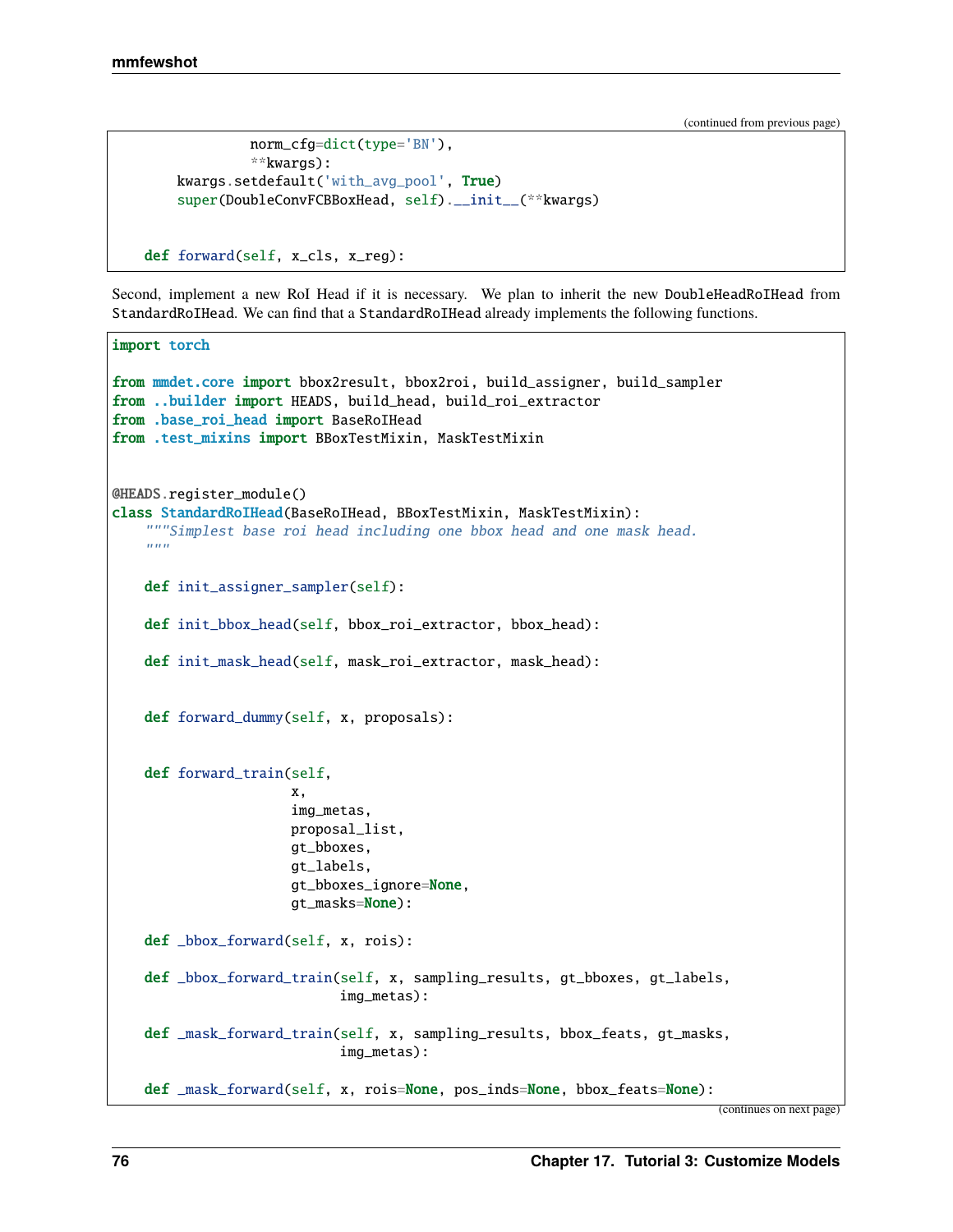```
def simple_test(self,
                x,
                proposal_list,
                img_metas,
                proposals=None,
                rescale=False):
    """Test without augmentation."""
```
Double Head's modification is mainly in the bbox\_forward logic, and it inherits other logics from the StandardRoIHead. In the mmfewshot/detection/models/roi\_heads/double\_roi\_head.py, we implement the new RoI Head as the following:

```
from ..builder import HEADS
from .standard_roi_head import StandardRoIHead
@HEADS.register_module()
class DoubleHeadRoIHead(StandardRoIHead):
    """RoI head for Double Head RCNN
   https://arxiv.org/abs/1904.06493
    " ""def __init__(self, reg_roi_scale_factor, **kwargs):
        super(DoubleHeadRoIHead, self).__init__(**kwargs)
        self.reg_roi_scale_factor = reg_roi_scale_factor
   def _bbox_forward(self, x, rois):
        bbox_cls_feats = self.bbox_roi_extractor(
            x[:self.bbox_roi_extractor.num_inputs], rois)
        bbox\_reg\_feats = self.bbox\_roi\_extraction(x[:self.bbox_roi_extractor.num_inputs],
            rois,
            roi_scale_factor=self.reg_roi_scale_factor)
        if self.with_shared_head:
            bbox_cls_feats = self.shared_head(bbox_cls_feats)
            bbox\_reg\_feats = self.shared\_head(bbox\_reg\_feats)cls_score, bbox_pred = self.bbox_head(bbox_cls_feats, bbox_reg_feats)
       bbox\_results = dict(cls_score=cls_score,
            bbox_pred=bbox_pred,
            bbox_feats=bbox_cls_feats)
        return bbox_results
```
Last, the users need to add the module in  $mmfewshot/detection/molels/bbox\_heads/$ \_init\_\_.py and mmfewshot/detection/models/roi\_heads/\_\_init\_\_.py thus the corresponding registry could find and load them.

Alternatively, the users can add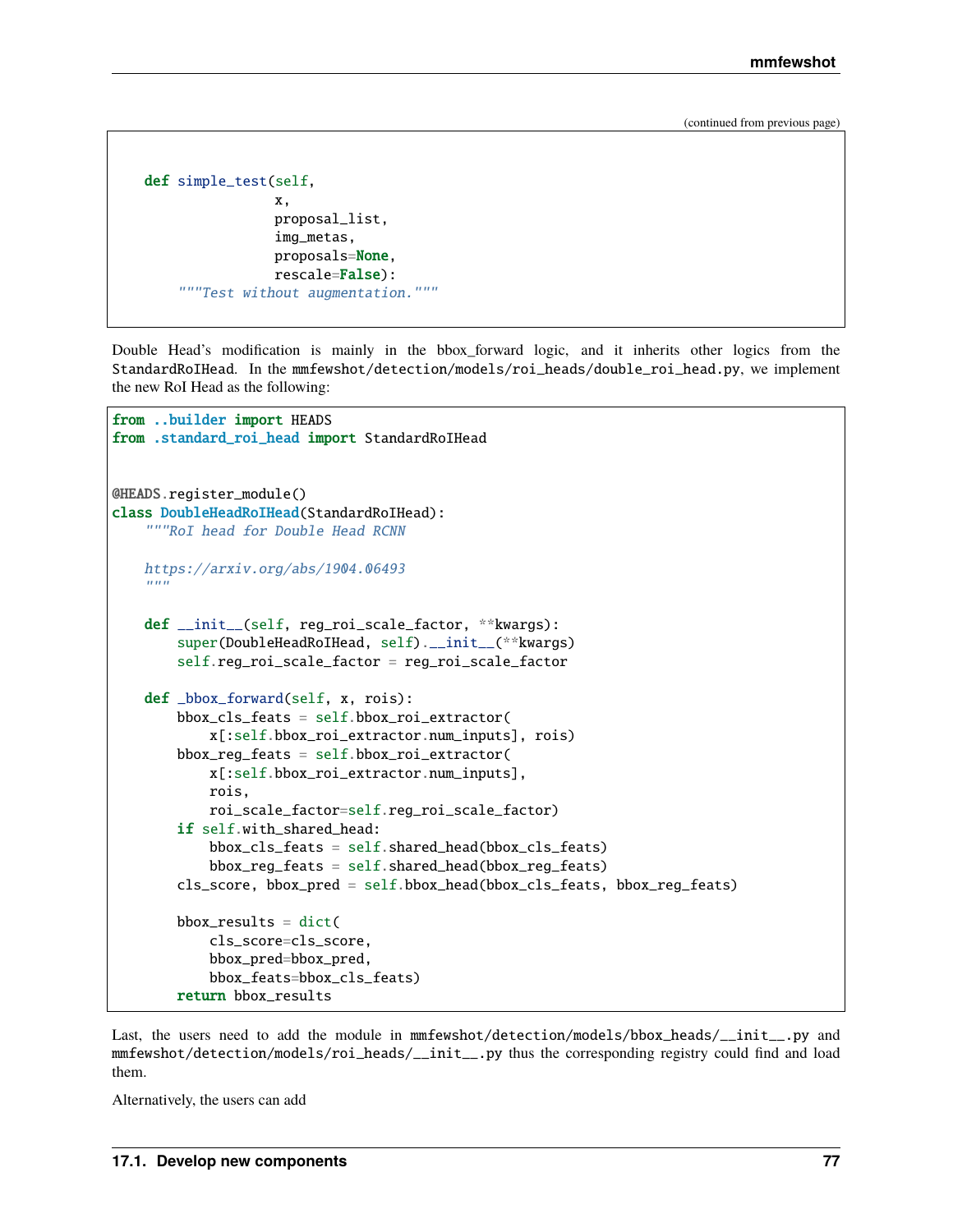```
custom_imports=dict(
   imports=['mmfewshot.detection.models.roi_heads.double_roi_head', 'mmfewshot.
˓→detection.models.bbox_heads.double_bbox_head'])
```
to the config file and achieve the same goal.

The config file of Double Head R-CNN is as the following

```
_base_ = '../faster_rcnn/faster_rcnn_r50_fpn_1x_coco.py'
model = dict(roi_head=dict(
        type='DoubleHeadRoIHead',
        reg_roi_scale_factor=1.3,
        bbox_head=dict(
            _delete_=True,
            type='DoubleConvFCBBoxHead',
            num_convs=4,
            num_fcs=2,
            in_channels=256,
            conv_out_channels=1024,
            fc_out_channels=1024,
            roi_feat_size=7,
            num_classes=80,
            bbox_coder=dict(
                type='DeltaXYWHBBoxCoder',
                target_means=[0., 0., 0., 0.],
                target_stds=[0.1, 0.1, 0.2, 0.2]),
            reg_class_agnostic=False,
            loss_cls=dict(
                type='CrossEntropyLoss', use_sigmoid=False, loss_weight=2.0),
            loss_bbox=dict(type='SmoothL1Loss', beta=1.0, loss_weight=2.0))))
```
Since MMDetection 2.0, the config system supports to inherit configs such that the users can focus on the modification. The Double Head R-CNN mainly uses a new DoubleHeadRoIHead and a new DoubleConvFCBBoxHead, the arguments are set according to the \_\_init\_\_ function of each module.

## **17.1.5 Add new loss**

Assume you want to add a new loss as MyLoss, for bounding box regression. To add a new loss function, the users need implement it in mmfewshot/detection/models/losses/my\_loss.py. The decorator weighted\_loss enable the loss to be weighted for each element.

```
import torch
import torch.nn as nn
from ..builder import LOSSES
from .utils import weighted_loss
@weighted_loss
def my_loss(pred, target):
    assert pred.size() == target.size() and target.numel() > 0loss = <b>torch</b>.abs(pred - <b>target</b>)
```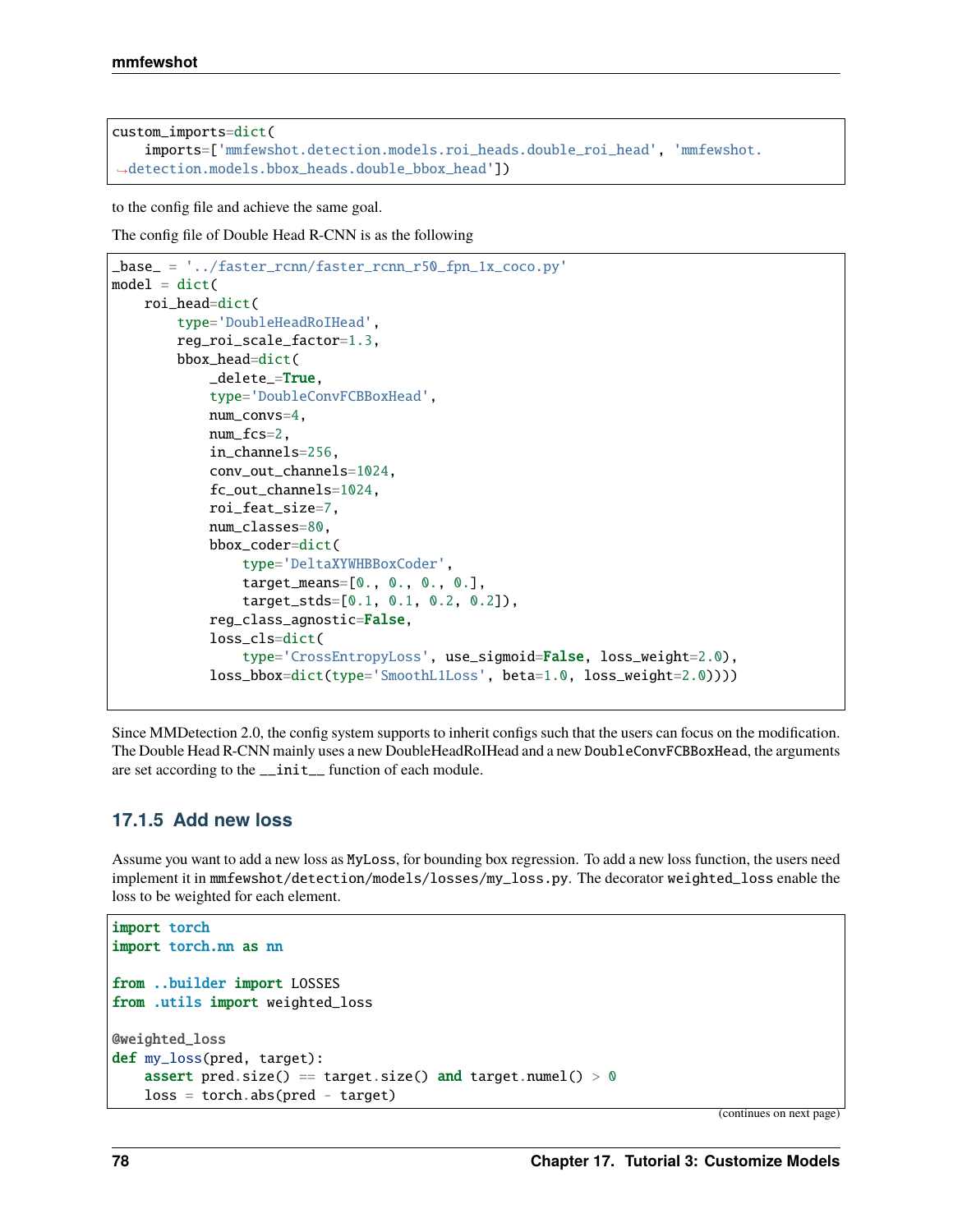```
return loss
@LOSSES.register_module()
class MyLoss(nn.Module):
    def __init__(self, reduction='mean', loss_weight=1.0):
        super(MyLoss, self).__init__()
        self.reduction = reduction
        self.loss_weight = loss_weight
   def forward(self,
                pred,
                target,
                weight=None,
                avg_factor=None,
                reduction_override=None):
        assert reduction_override in (None, 'none', 'mean', 'sum')
        reduction = (
            reduction_override if reduction_override else self.reduction)
        loss_bbox = self.loss_weight * my_loss(pred, target, weight, reduction=reduction, avg_factor=avg_factor)
        return loss_bbox
```
Then the users need to add it in the mmfewshot/detection/models/losses/\_\_init\_\_.py.

from .my\_loss import MyLoss, my\_loss

Alternatively, you can add

```
custom_imports=dict(
    imports=['mmfewshot.detection.models.losses.my_loss'])
```
to the config file and achieve the same goal.

To use it, modify the loss\_xxx field. Since MyLoss is for regression, you need to modify the loss\_bbox field in the head.

```
loss_bbox=dict(type='MyLoss', loss_weight=1.0))
```
## **17.2 Customize frozen parameters**

We support frozen\_parameters to freeze the parameters during training by parameters' prefix. For example, in roi\_head if we only want to freeze the shared\_fcs in bbox\_head, we can add roi\_head.bbox\_head.shared\_fcs into frozen\_parameters list.

```
model = dict(frozen_parameters=[
        'backbone', 'neck', 'rpn_head', 'roi_head.bbox_head.shared_fcs'
   ])
```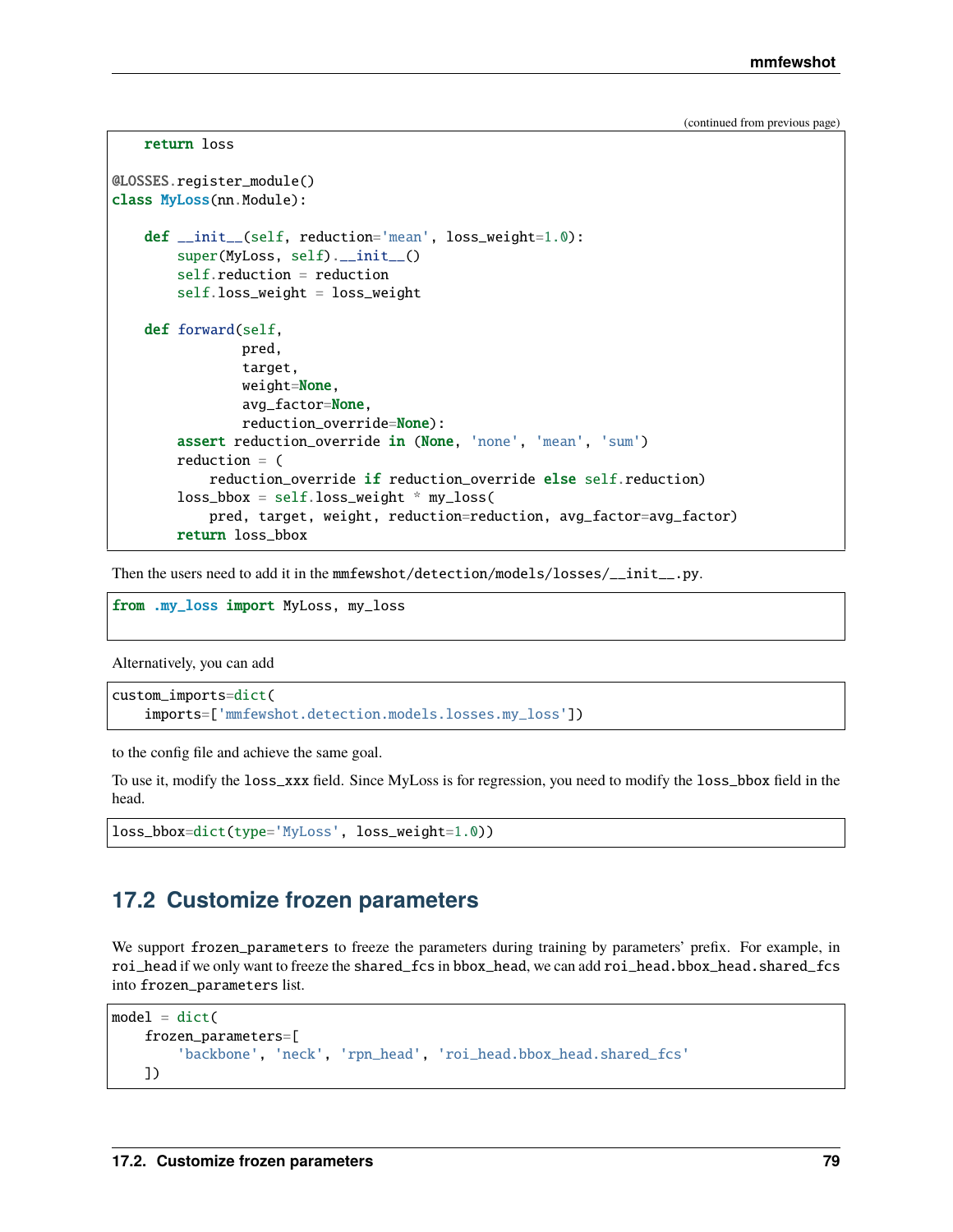# **17.3 Customize a query-support based detector**

Here we show how to develop a new query-support based detector with the example.

## **17.3.1 1. Define a new detector**

Create a new file mmfewshot/detection/models/detector/my\_detector.py.

```
@DETECTORS.register_module()
class MyDetector(QuerySupportDetector):
    # customize the input data
   def forward(self, query_data, support_data, img, img_metas, mode, **kwargs):
        if mode == 'train':
            return self.forward_train(query_data, support_data, **kwargs)
        elif mode == 'model_init':
           return self.forward_model_init(img, img_metas, **kwargs)
        elif mode == 'test':return self.forward_test(img, img_metas, **kwargs)
        ...
   def forward_train(self, query_data, support_data, proposals, **kwargs):
        ...
    # before testing the model will forward the whole support set
    # customize the forward logic and save all the needed information
   def forward_model_init(self, img, img_metas, gt_bboxes, gt_labels):
        ...
    # customize the process logic for the saved information from images
    def model_init(self, **kwargs):
        ...
```
## **17.3.2 2. Import the module**

You can either add the following line to mmfewshot/detection/models/detectors/\_\_init\_\_.py

```
from .my_detector import MyDetector
```
or alternatively add

```
custom\_imports = dict(imports=['mmfewshot.detection.models.detectors.my_detector'],
   allow_failed_imports=False)
```
to the config file to avoid modifying the original code.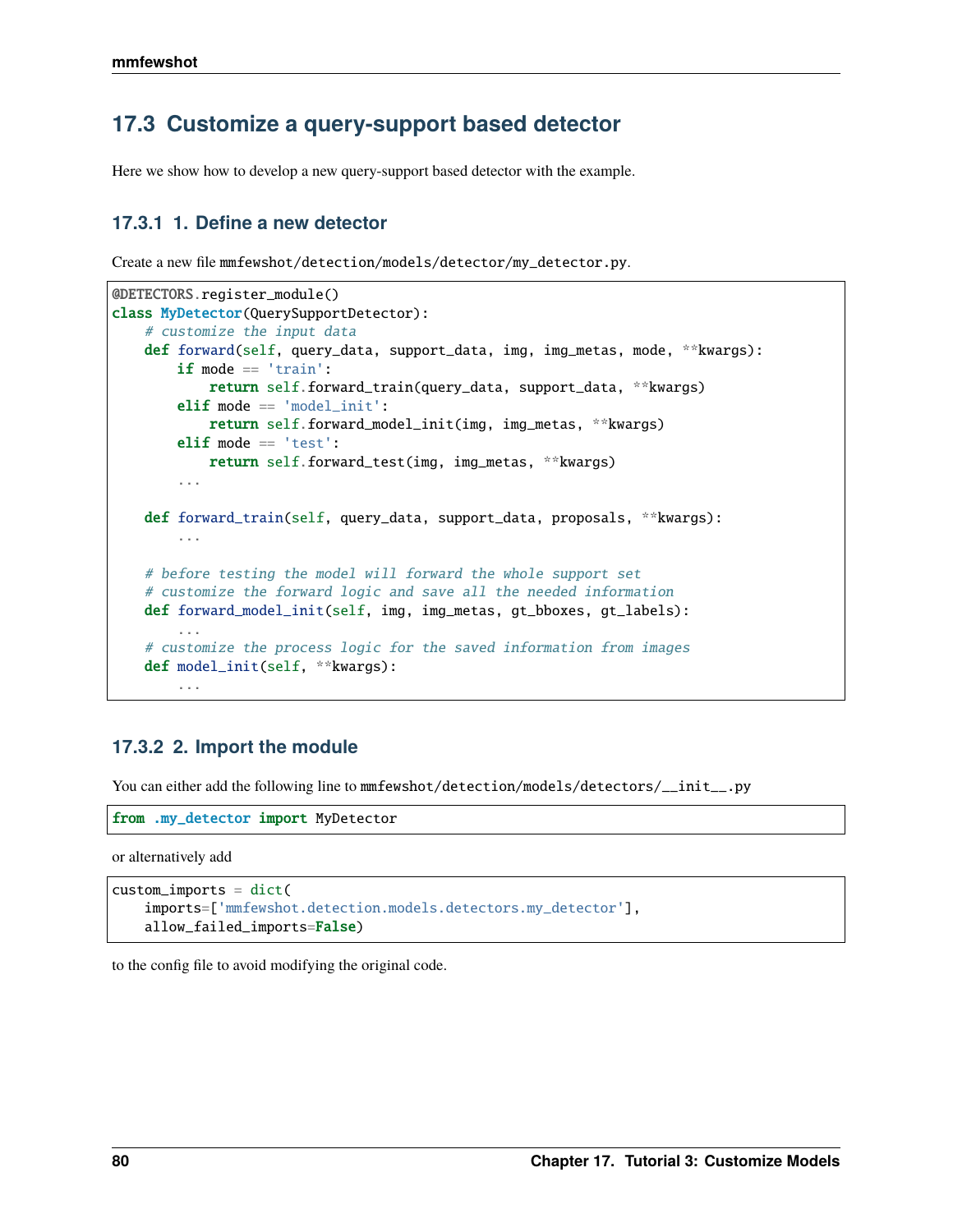## **17.3.3 3. Use the detector in your config file**

```
model = dict(type='MyDetector',
    ...
```
## **17.3.4 Customize an aggregation layer**

we also support to reuse the code of feature fusion from different data usually used in query support based methods. Here we show how to develop a new aggregator with the example.

#### **1. Define a new aggregator**

Add customize code in mmfewshot/detection/models/utils/aggregation\_layer.py.

```
@AGGREGATORS.register_module()
class MyAggregator(BaseModule):
    def __init__(self, ...):
    def forward(self, query_feat, support_feat):
        ...
        return feat
```
#### **2. Use the aggregator in your config file**

The aggregation\_layer can build from single aggregator:

 $aggregation\_layer = dict(type='MyAggregation',...)$ 

or build with multiple aggregators and wrap by a AggregationLayer.

```
aggregation_layer = dict(
    type = 'AggregationLayer',
    aggregator_cfgs = [
        dict(type = 'MyAggregation', \ldots),...]
)
```
#### **3. Use the aggregator in your model**

```
from mmfewshot.detection.models.utils import build_aggregator
@HEADS.register_module()
class MyHead(...):
   def __init__(self, ..., aggregation_layer):
        self.aggregation_layer = build_aggregator(copy.deepcopy(aggregation_layer))
   def forward_train(self, ...):
        ...
```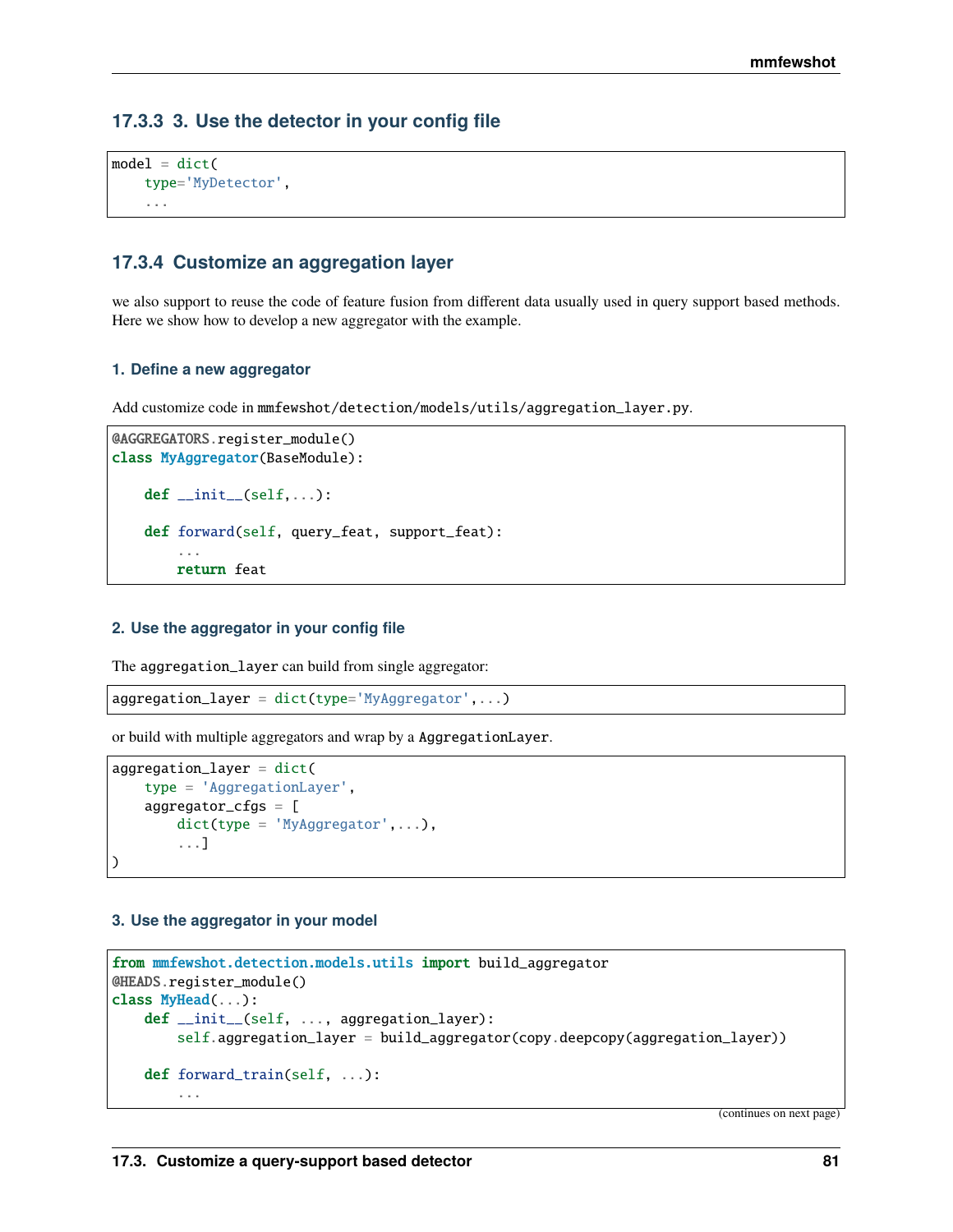```
self.aggregation_layer(query_feat=..., support_feat=...)
...
```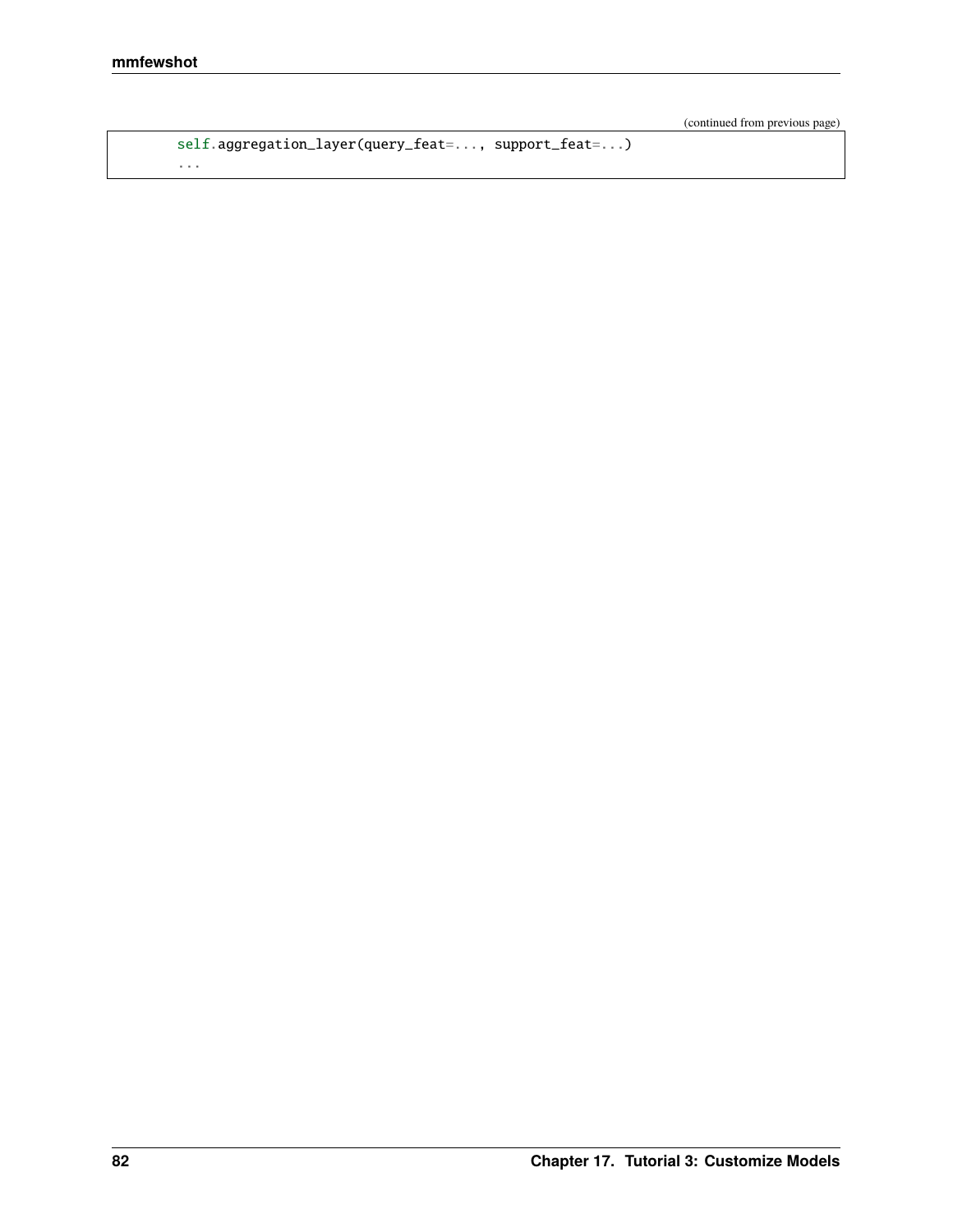**EIGHTEEN**

# **TUTORIAL 4: CUSTOMIZE RUNTIME SETTINGS**

# **18.1 Customize optimization settings**

## **18.1.1 Customize optimizer supported by Pytorch**

We already support to use all the optimizers implemented by PyTorch, and the only modification is to change the optimizer field of config files. For example, if you want to use ADAM (note that the performance could drop a lot), the modification could be as the following.

optimizer = dict(type='Adam', lr=0.0003, weight\_decay=0.0001)

To modify the learning rate of the model, the users only need to modify the lr in the config of optimizer. The users can directly set arguments following the [API doc](https://pytorch.org/docs/stable/optim.html?highlight=optim#module-torch.optim) of PyTorch.

## **18.1.2 Customize self-implemented optimizer**

#### **1. Define a new optimizer**

A customized optimizer could be defined as following.

Assume you want to add a optimizer named MyOptimizer, which has arguments a, b, and c. You need to create a new directory named  $mmfewshot/detection/core/optimizer$ . And then implement the new optimizer in a file, e.g., in mmfewshot/detection/core/optimizer/my\_optimizer.py:

```
from .registry import OPTIMIZERS
from torch.optim import Optimizer
@OPTIMIZERS.register_module()
class MyOptimizer(Optimizer):
   def\_init_(self, a, b, c)
```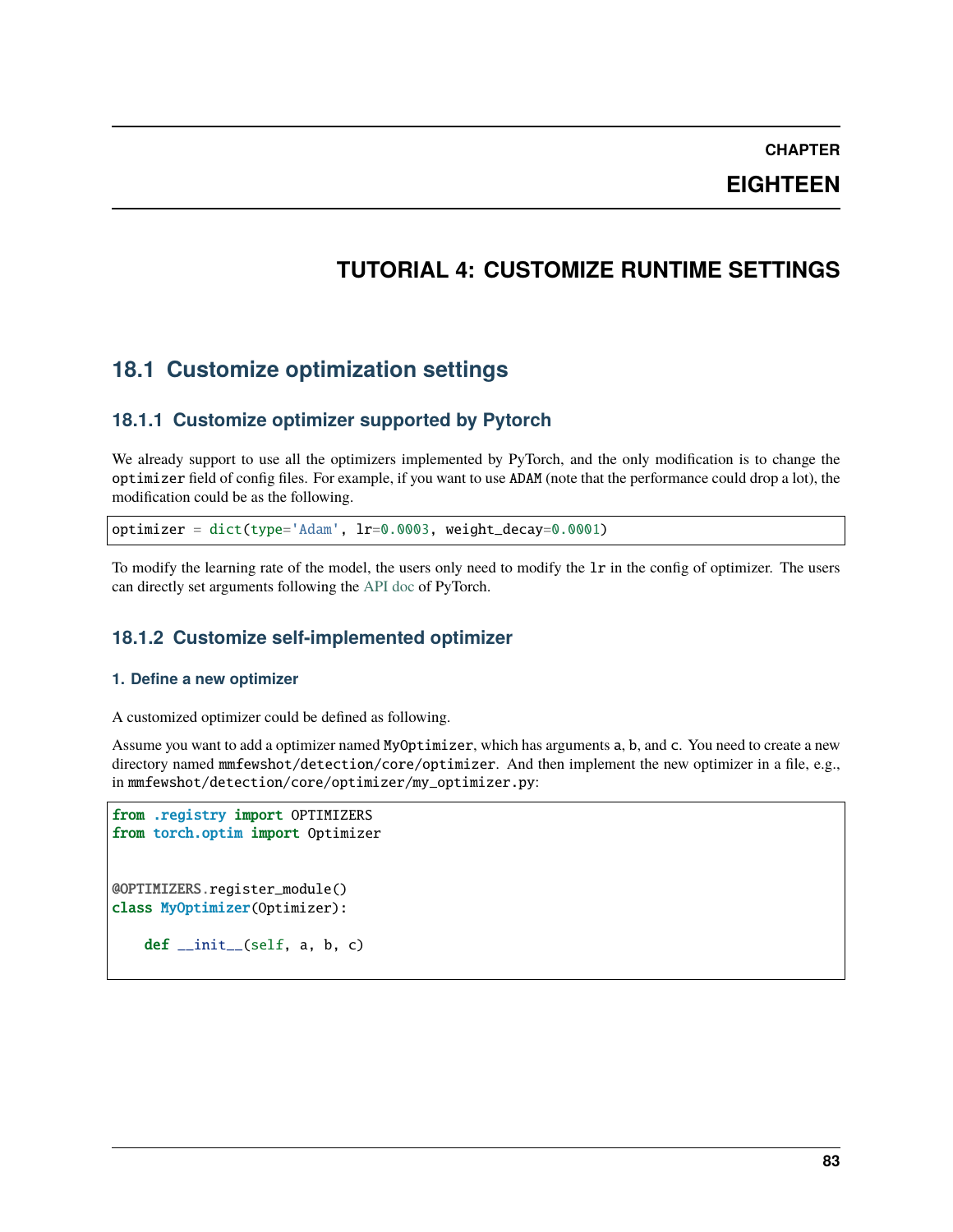#### **2. Add the optimizer to registry**

To find the above module defined above, this module should be imported into the main namespace at first. There are two options to achieve it.

• Modify mmfewshot/detection/core/optimizer/\_\_init\_\_.py to import it.

The newly defined module should be imported in mmfewshot/detection/core/optimizer/\_\_init\_\_.py so that the registry will find the new module and add it:

from .my\_optimizer import MyOptimizer

• Use custom\_imports in the config to manually import it

```
custom_imports = dict(imports=['mmfewshot.detection.core.optimizer.my_optimizer'], allow_
˓→failed_imports=False)
```
The module mmfewshot.detection.core.optimizer.my\_optimizer will be imported at the beginning of the program and the class MyOptimizer is then automatically registered. Note that only the package containing the class MyOptimizer should be imported. mmfewshot.detection.core.optimizer.my\_optimizer.MyOptimizer **cannot** be imported directly.

Actually users can use a totally different file directory structure using this importing method, as long as the module root can be located in PYTHONPATH.

#### **3. Specify the optimizer in the config file**

Then you can use MyOptimizer in optimizer field of config files. In the configs, the optimizers are defined by the field optimizer like the following:

```
optimizer = dict(type='SGD', lr=0.02, momentum=0.9, weight_decay=0.0001)
```
To use your own optimizer, the field can be changed to

optimizer = dict(type='MyOptimizer', a=a\_value, b=b\_value, c=c\_value)

### **18.1.3 Customize optimizer constructor**

Some models may have some parameter-specific settings for optimization, e.g. weight decay for BatchNorm layers. The users can do those fine-grained parameter tuning through customizing optimizer constructor.

```
from mmcv.utils import build_from_cfg
from mmcv.runner.optimizer import OPTIMIZER_BUILDERS, OPTIMIZERS
from mmfewshot.utils import get_root_logger
from .my_optimizer import MyOptimizer
@OPTIMIZER_BUILDERS.register_module()
class MyOptimizerConstructor(object):
   def __init__(self, optimizer_cfg, paramwise_cfg=None):
    def __call__(self, model):
```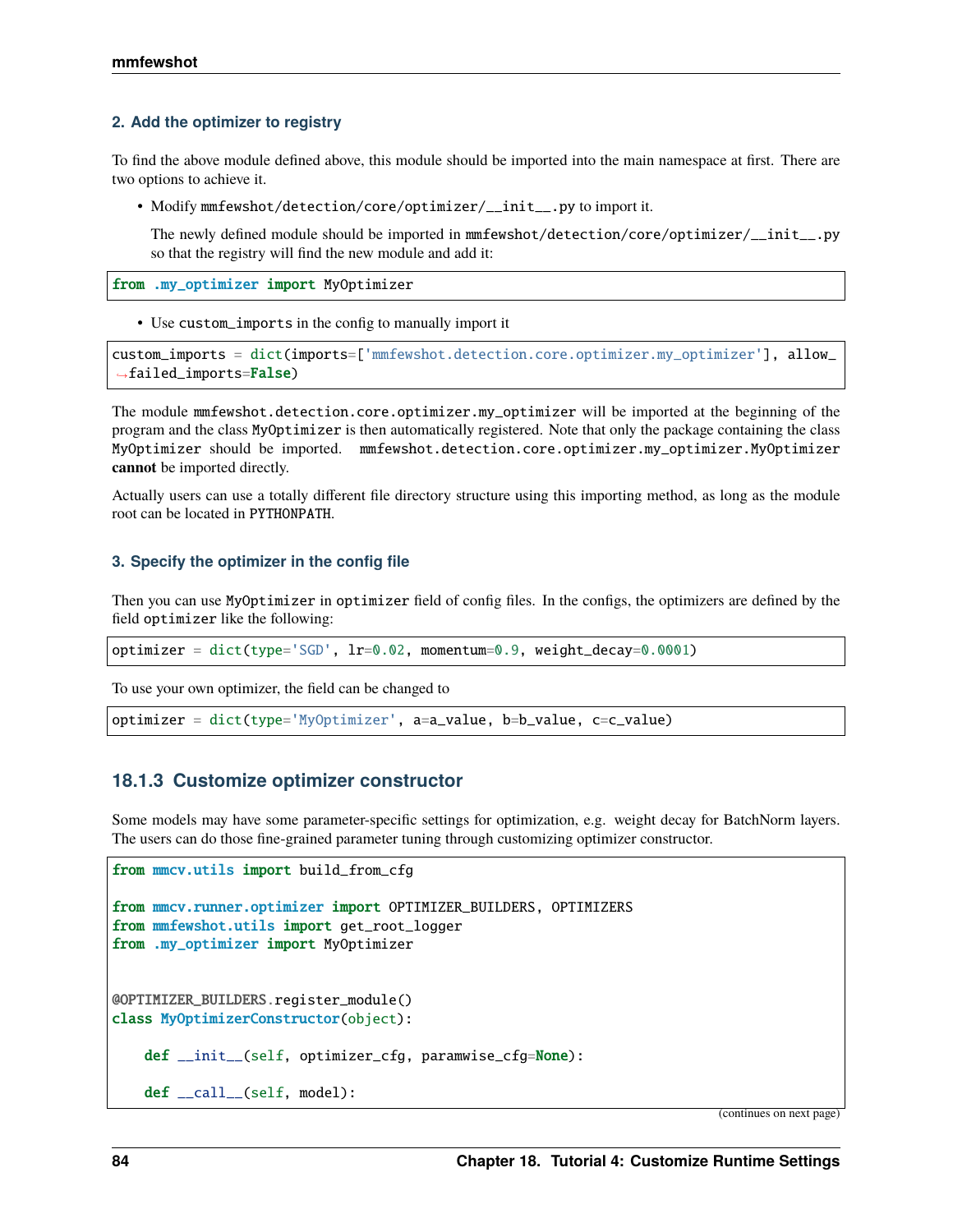return my\_optimizer

The default optimizer constructor is implemented [here,](https://github.com/open-mmlab/mmcv/blob/9ecd6b0d5ff9d2172c49a182eaa669e9f27bb8e7/mmcv/runner/optimizer/default_constructor.py#L11) which could also serve as a template for new optimizer constructor.

### **18.1.4 Additional settings**

Tricks not implemented by the optimizer should be implemented through optimizer constructor (e.g., set parameterwise learning rates) or hooks. We list some common settings that could stabilize the training or accelerate the training. Feel free to create PR, issue for more settings.

• **Use gradient clip to stabilize training**: Some models need gradient clip to clip the gradients to stabilize the training process. An example is as below:

```
optimizer_config = dict(grad_clip=dict(max_norm=35, norm_type=2))
```
• **Use momentum schedule to accelerate model convergence**: We support momentum scheduler to modify model's momentum according to learning rate, which could make the model converge in a faster way. Momentum scheduler is usually used with LR scheduler, for example, the following config is used in 3D detection to accelerate convergence. For more details, please refer to the implementation of [CyclicLrUpdater](https://github.com/open-mmlab/mmcv/blob/f48241a65aebfe07db122e9db320c31b685dc674/mmcv/runner/hooks/lr_updater.py#L327) and [Cyclic-](https://github.com/open-mmlab/mmcv/blob/f48241a65aebfe07db122e9db320c31b685dc674/mmcv/runner/hooks/momentum_updater.py#L130)[MomentumUpdater.](https://github.com/open-mmlab/mmcv/blob/f48241a65aebfe07db122e9db320c31b685dc674/mmcv/runner/hooks/momentum_updater.py#L130)

```
lr\_config = dict(policy='cyclic',
    target_ratio=(10, 1e-4),
    cyclic_times=1,
    step_ratio_up=0.4,
)
momentum_config = dict(
    policy='cyclic',
    target_ratio=(0.85 / 0.95, 1),
    cyclic_times=1,
    step_ratio_up=0.4,
)
```
## **18.2 Customize training schedules**

By default we use step learning rate with 1x schedule, this calls [StepLRHook](https://github.com/open-mmlab/mmcv/blob/f48241a65aebfe07db122e9db320c31b685dc674/mmcv/runner/hooks/lr_updater.py#L153) in MMCV. We support many other learning rate schedule [here,](https://github.com/open-mmlab/mmcv/blob/master/mmcv/runner/hooks/lr_updater.py) such as CosineAnnealing and Poly schedule. Here are some examples

• Poly schedule:

 $lr\_config = dict(policy='poly', power=0.9, min_lr=1e-4, by\_epoch=False)$ 

• ConsineAnnealing schedule:

```
lr\_config = dict(policy='CosineAnnealing',
    warmup='linear',
```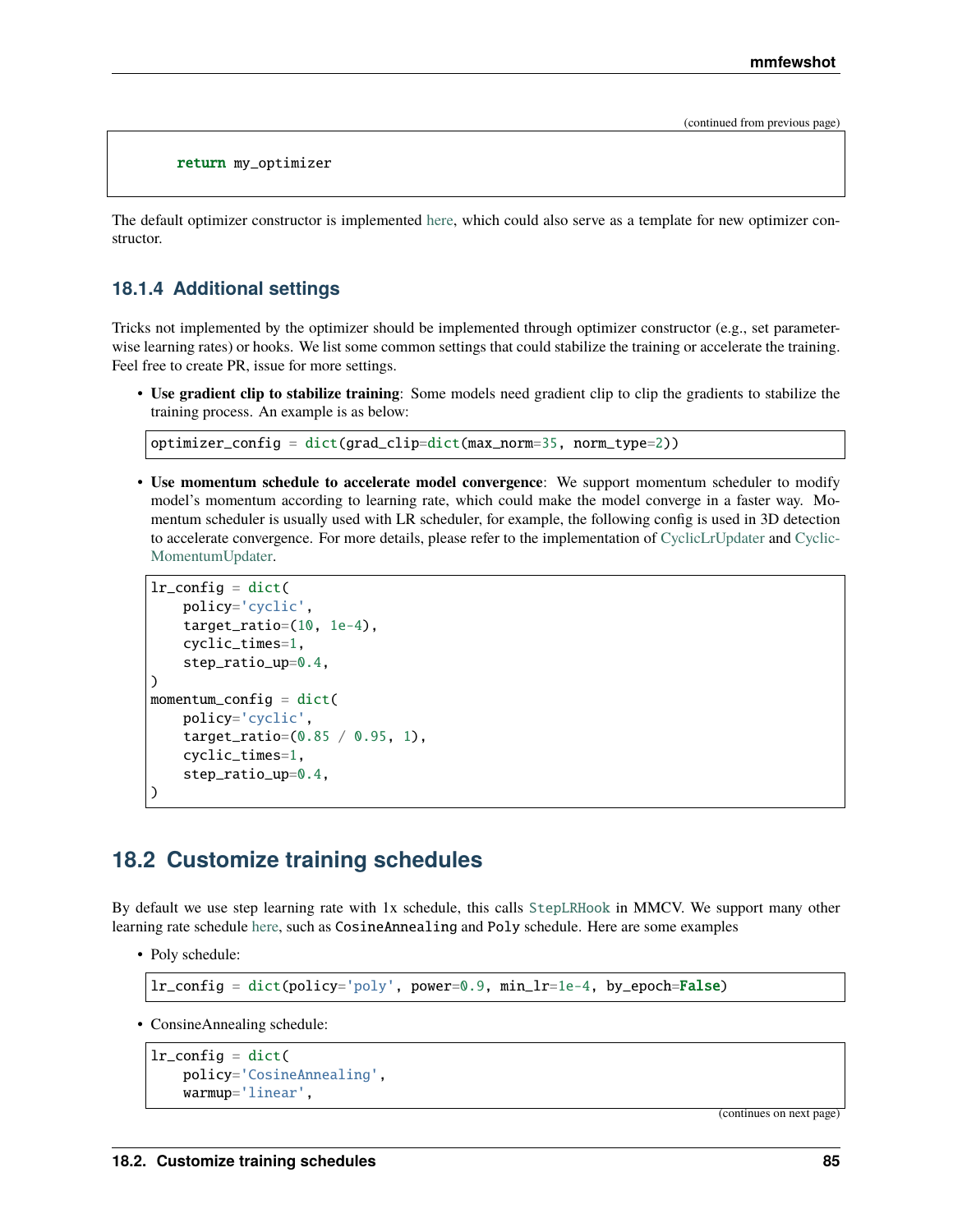```
warmup_iters=1000,
warmup_ratio=1.0 / 10,
min_lr_ratio=1e-5)
```
# **18.3 Customize workflow**

Workflow is a list of (phase, epochs) to specify the running order and epochs. By default it is set to be

```
workflow = [('train', 1)]
```
which means running 1 epoch for training. Sometimes user may want to check some metrics (e.g. loss, accuracy) about the model on the validate set. In such case, we can set the workflow as

```
[('train', 1), ('val', 1)]
```
so that 1 epoch for training and 1 epoch for validation will be run iteratively.

**Note**:

- 1. The parameters of model will not be updated during val epoch.
- 2. Keyword total\_epochs in the config only controls the number of training epochs and will not affect the validation workflow.
- 3. Workflows [('train', 1), ('val', 1)] and [('train', 1)] will not change the behavior of EvalHook because EvalHook is called by after\_train\_epoch and validation workflow only affect hooks that are called through after\_val\_epoch. Therefore, the only difference between [('train', 1), ('val', 1)] and [('train', 1)] is that the runner will calculate losses on validation set after each training epoch.

## **18.4 Customize hooks**

### **18.4.1 Customize self-implemented hooks**

#### **1. Implement a new hook**

Here we give an example of creating a new hook in MMPose and using it in training.

```
from mmcv.runner import HOOKS, Hook
@HOOKS.register_module()
class MyHook(Hook):
    def __init__(self, a, b):pass
   def before_run(self, runner):
        pass
    def after_run(self, runner):
```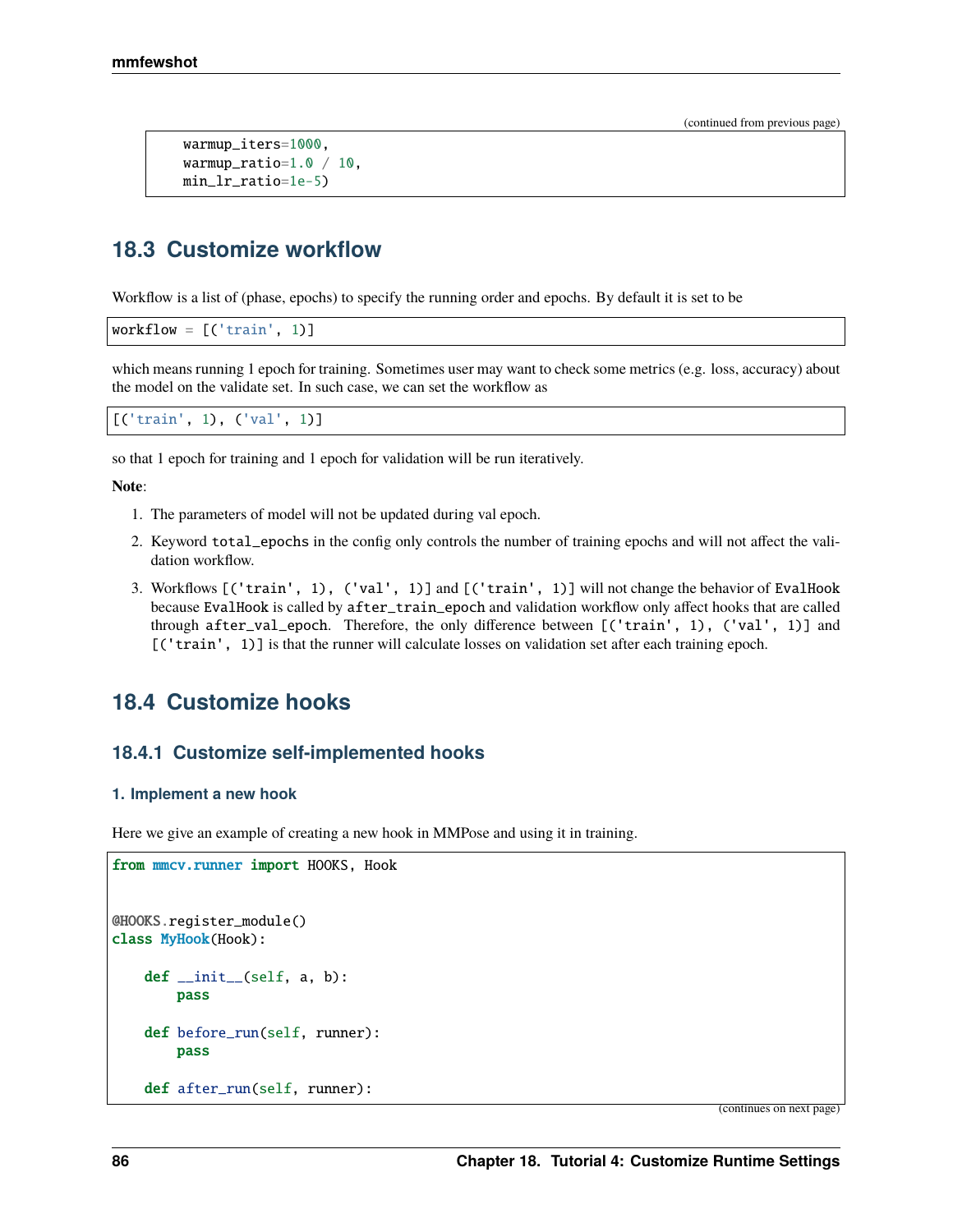```
pass
def before_epoch(self, runner):
    pass
def after_epoch(self, runner):
    pass
def before_iter(self, runner):
    pass
def after_iter(self, runner):
    pass
```
Depending on the functionality of the hook, the users need to specify what the hook will do at each stage of the training in before\_run, after\_run, before\_epoch, after\_epoch, before\_iter, and after\_iter.

#### **2. Register the new hook**

Then we need to make MyHook imported. Assuming the file is in mmfewshot/detection/core/utils/my\_hook.py there are two ways to do that:

• Modify mmfewshot/core/utils/\_\_init\_\_.py to import it.

The newly defined module should be imported in mmfewshot/detection/core/utils/\_\_init\_\_.py so that the registry will find the new module and add it:

from .my\_hook import MyHook

• Use custom\_imports in the config to manually import it

```
custom_imports = dict(imports=['mmfewshot.detection.core.utils.my_hook'], allow_failed_
→imports=False)
```
#### **3. Modify the config**

```
custom\_hook = \lceildict(type='MyHook', a=a_value, b=b_value)
]
```
You can also set the priority of the hook by adding key priority to 'NORMAL' or 'HIGHEST' as below

```
custom_hooks = [
    dict(type='MyHook', a=a_value, b=b_value, priority='NORMAL')
]
```
By default the hook's priority is set as NORMAL during registration.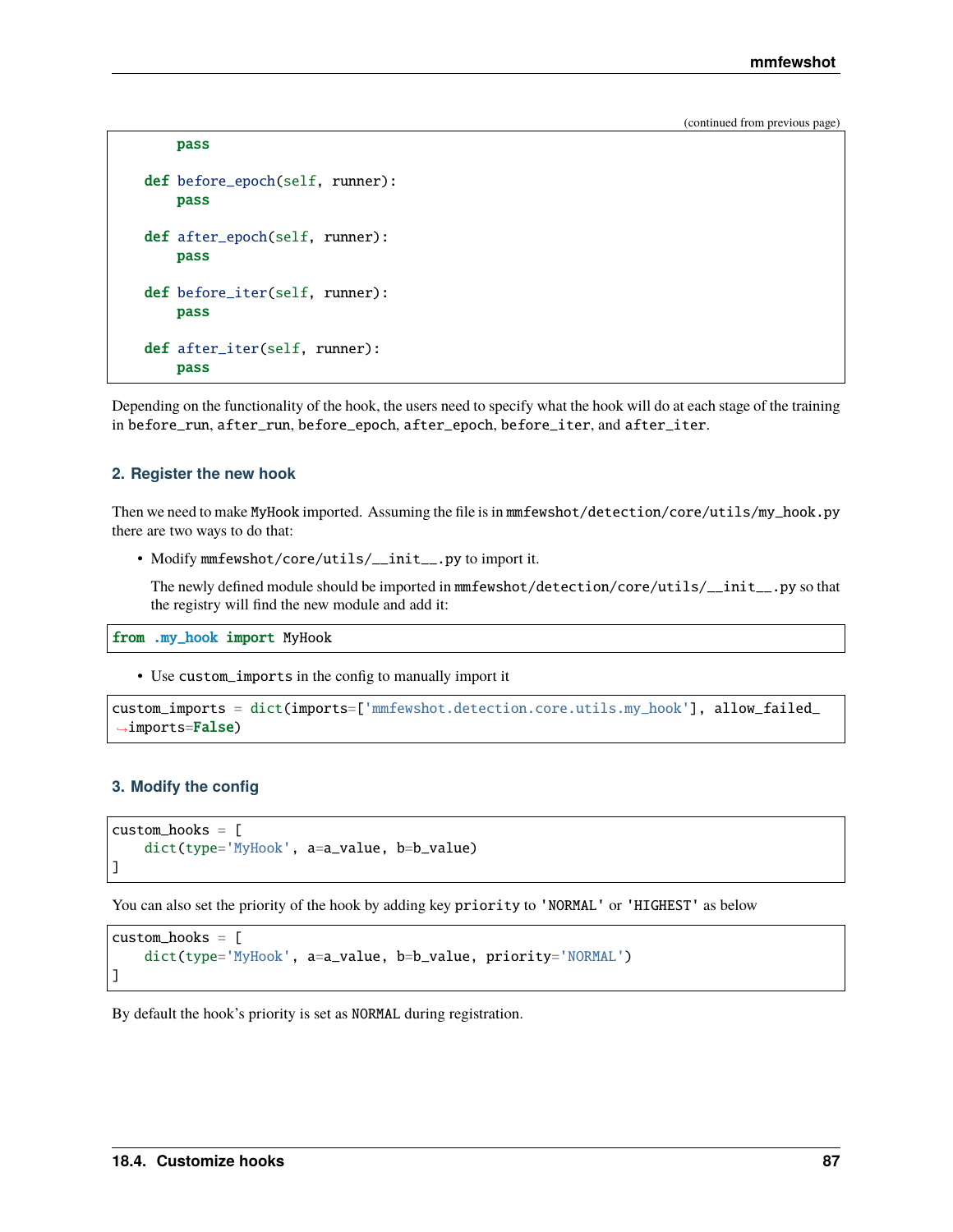### **18.4.2 Use hooks implemented in MMCV**

If the hook is already implemented in MMCV, you can directly modify the config to use the hook as below

```
custom_hooks = [
    dict(type='MMCVHook', a=a_value, b=b_value, priority='NORMAL')
]
```
### **18.4.3 Modify default runtime hooks**

There are some common hooks that are not registered through custom\_hooks, they are

- log\_config
- checkpoint\_config
- evaluation
- lr\_config
- optimizer\_config
- momentum\_config

In those hooks, only the logger hook has the VERY\_LOW priority, others' priority are NORMAL. The above-mentioned tutorials already covers how to modify optimizer\_config, momentum\_config, and lr\_config. Here we reveals how what we can do with log\_config, checkpoint\_config, and evaluation.

#### **Checkpoint config**

The MMCV runner will use checkpoint\_config to initialize [CheckpointHook](https://github.com/open-mmlab/mmcv/blob/9ecd6b0d5ff9d2172c49a182eaa669e9f27bb8e7/mmcv/runner/hooks/checkpoint.py#L9).

```
checkpoint_config = dict(interval=1)
```
The users could set max\_keep\_ckpts to only save only small number of checkpoints or decide whether to store state dict of optimizer by save\_optimizer. More details of the arguments are [here](https://mmcv.readthedocs.io/en/latest/api.html#mmcv.runner.CheckpointHook)

#### **Log config**

The log\_config wraps multiple logger hooks and enables to set intervals. Now MMCV supports WandbLoggerHook, MlflowLoggerHook, and TensorboardLoggerHook. The detail usages can be found in the [doc.](https://mmcv.readthedocs.io/en/latest/api.html#mmcv.runner.LoggerHook)

```
log\_config = dict(interval=50,
    hooks=[
        dict(type='TextLoggerHook'),
        dict(type='TensorboardLoggerHook')
    ])
```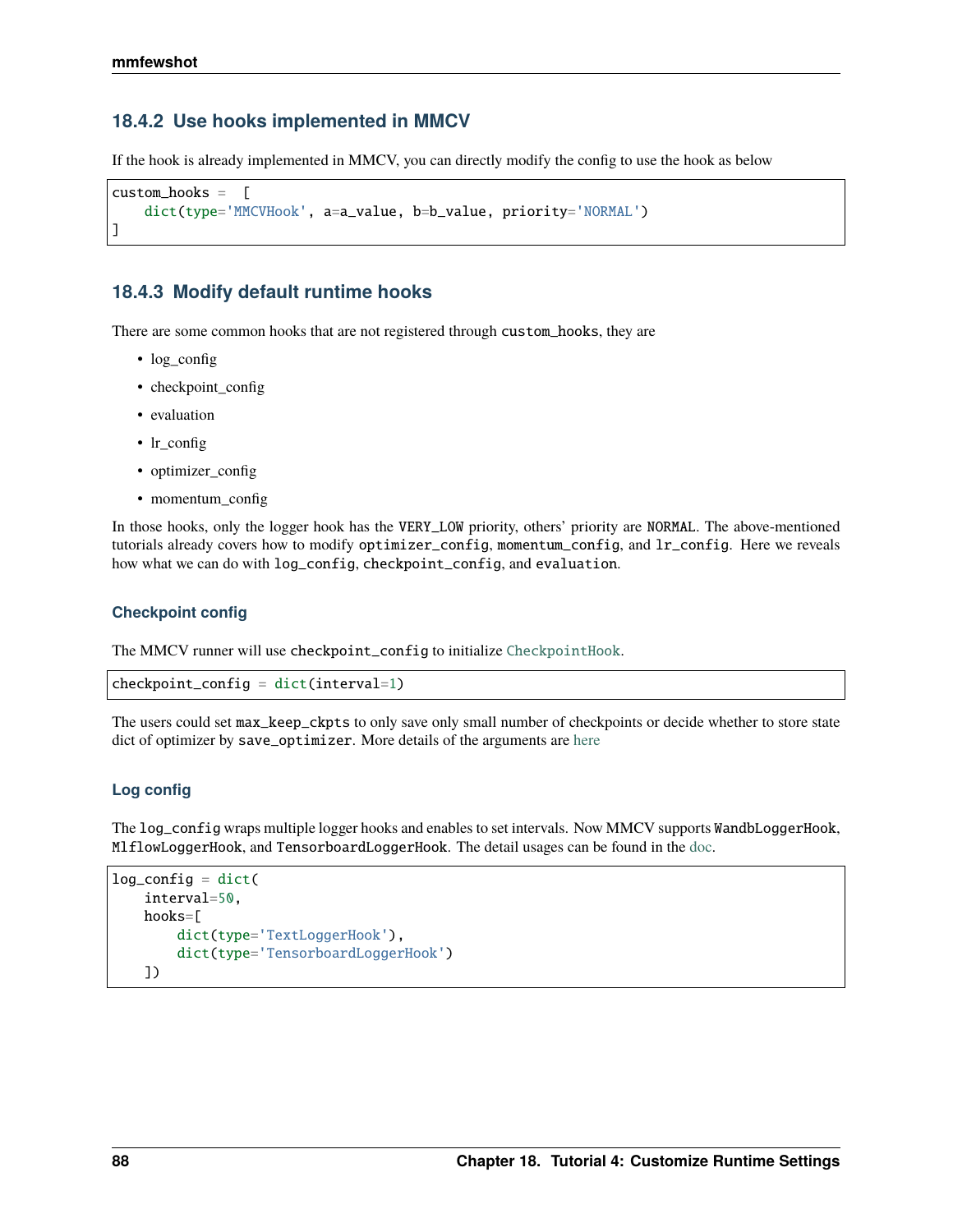## **Evaluation config**

The config of evaluation will be used to initialize the EvalHook. Except the key interval, other arguments such as metric will be passed to the dataset.evaluate()

evaluation = dict(interval=1, metric='bbox')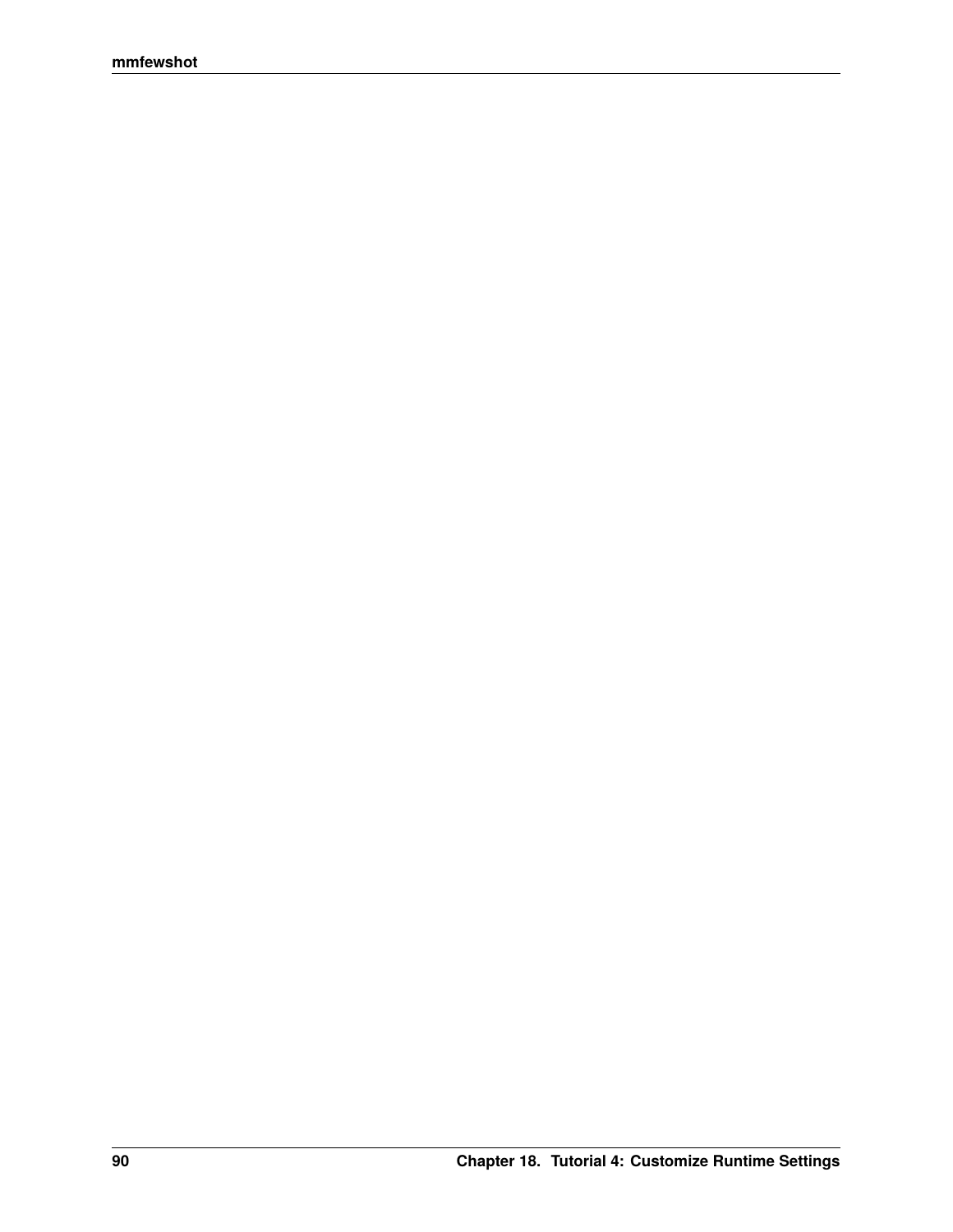# **NINETEEN**

# **CHANGELOG**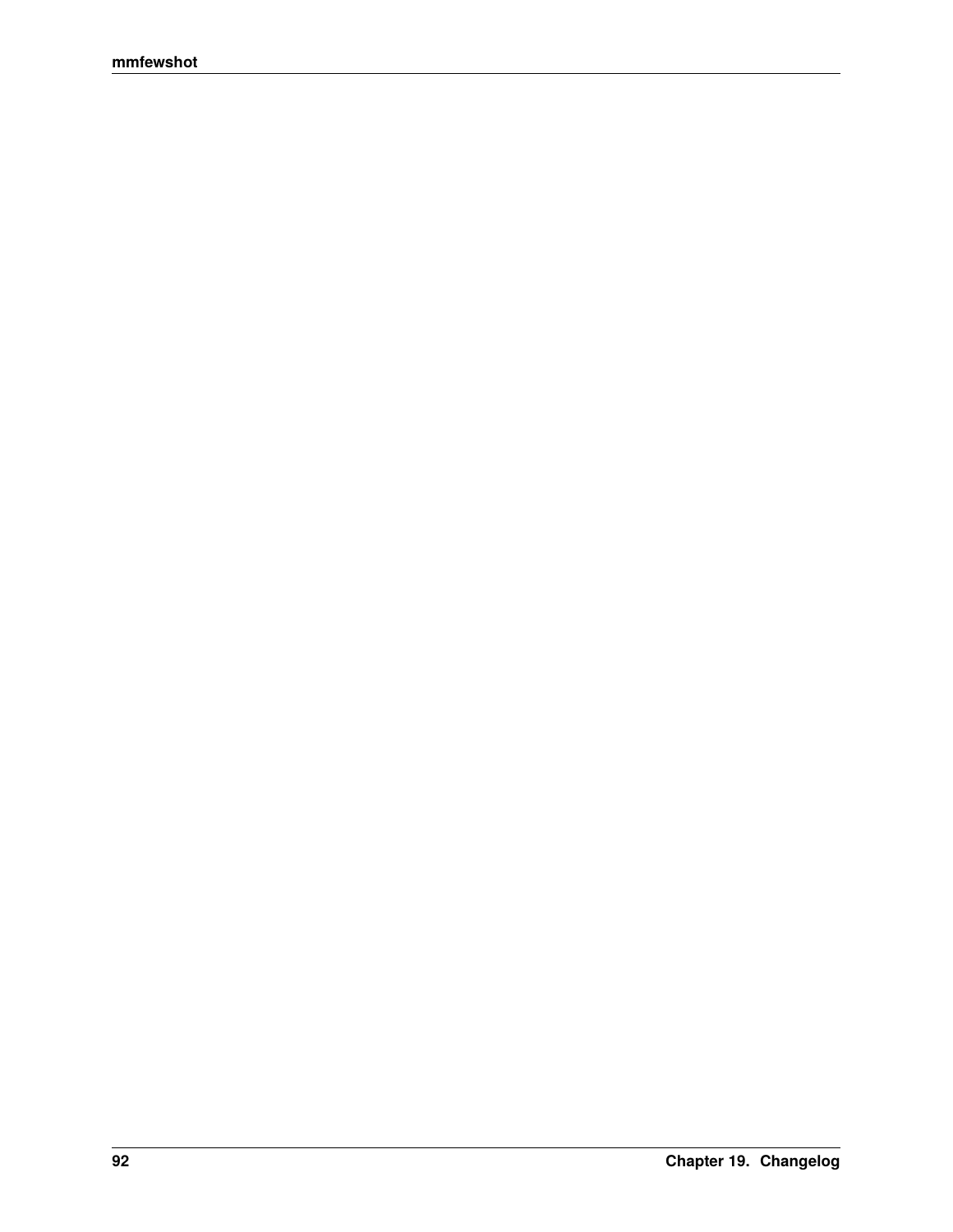## **TWENTY**

# **FREQUENTLY ASKED QUESTIONS**

We list some common troubles faced by many users and their corresponding solutions here. Feel free to enrich the list if you find any frequent issues and have ways to help others to solve them. If the contents here do not cover your issue, please create an issue using the [provided templates](https://github.com/open-mmlab/mmdetection/blob/master/.github/ISSUE_TEMPLATE/error-report.md/) and make sure you fill in all required information in the template.

## **20.1 MMCV Installation**

• Compatibility issue between MMCV and MMDetection; "ConvWS is already registered in conv layer"; "AssertionError: MMCV==xxx is used but incompatible. Please install mmcv>=xxx, <=xxx."

Please install the correct version of MMCV for the version of your MMDetection following the [installation](https://mmdetection.readthedocs.io/en/latest/get_started.html#installation) [instruction.](https://mmdetection.readthedocs.io/en/latest/get_started.html#installation)

- "No module named 'mmcv.ops'"; "No module named 'mmcv.\_ext'".
	- 1. Uninstall existing mmcv in the environment using pip uninstall mmcv.
	- 2. Install mmcv-full following the [installation instruction.](https://mmcv.readthedocs.io/en/latest/#installation)

## **20.2 PyTorch/CUDA Environment**

- "invalid device function" or "no kernel image is available for execution".
	- 1. Check if your cuda runtime version (under /usr/local/), nvcc --version and conda list cudatoolkit version match.
	- 2. Run python mmdet/utils/collect\_env.py to check whether PyTorch, torchvision, and MMCV are built for the correct GPU architecture. You may need to set TORCH\_CUDA\_ARCH\_LIST to reinstall MMCV. The GPU arch table could be found [here,](https://docs.nvidia.com/cuda/cuda-compiler-driver-nvcc/index.html#gpu-feature-list) i.e. run TORCH\_CUDA\_ARCH\_LIST=7.0 pip install mmcv-full to build MMCV for Volta GPUs. The compatibility issue could happen when using old GPUS, e.g., Tesla K80 (3.7) on colab.
	- 3. Check whether the running environment is the same as that when mmcv/mmdet has compiled. For example, you may compile mmcv using CUDA 10.0 but run it on CUDA 9.0 environments.
- "undefined symbol" or "cannot open xxx.so".
	- 1. If those symbols are CUDA/C++ symbols (e.g., libcudart.so or GLIBCXX), check whether the CUDA/GCC runtimes are the same as those used for compiling mmcv, i.e. run python mmdet/utils/collect\_env. py to see if "MMCV Compiler"/"MMCV CUDA Compiler" is the same as "GCC"/"CUDA\_HOME".
	- 2. If those symbols are PyTorch symbols (e.g., symbols containing caffe, aten, and TH), check whether the PyTorch version is the same as that used for compiling mmcv.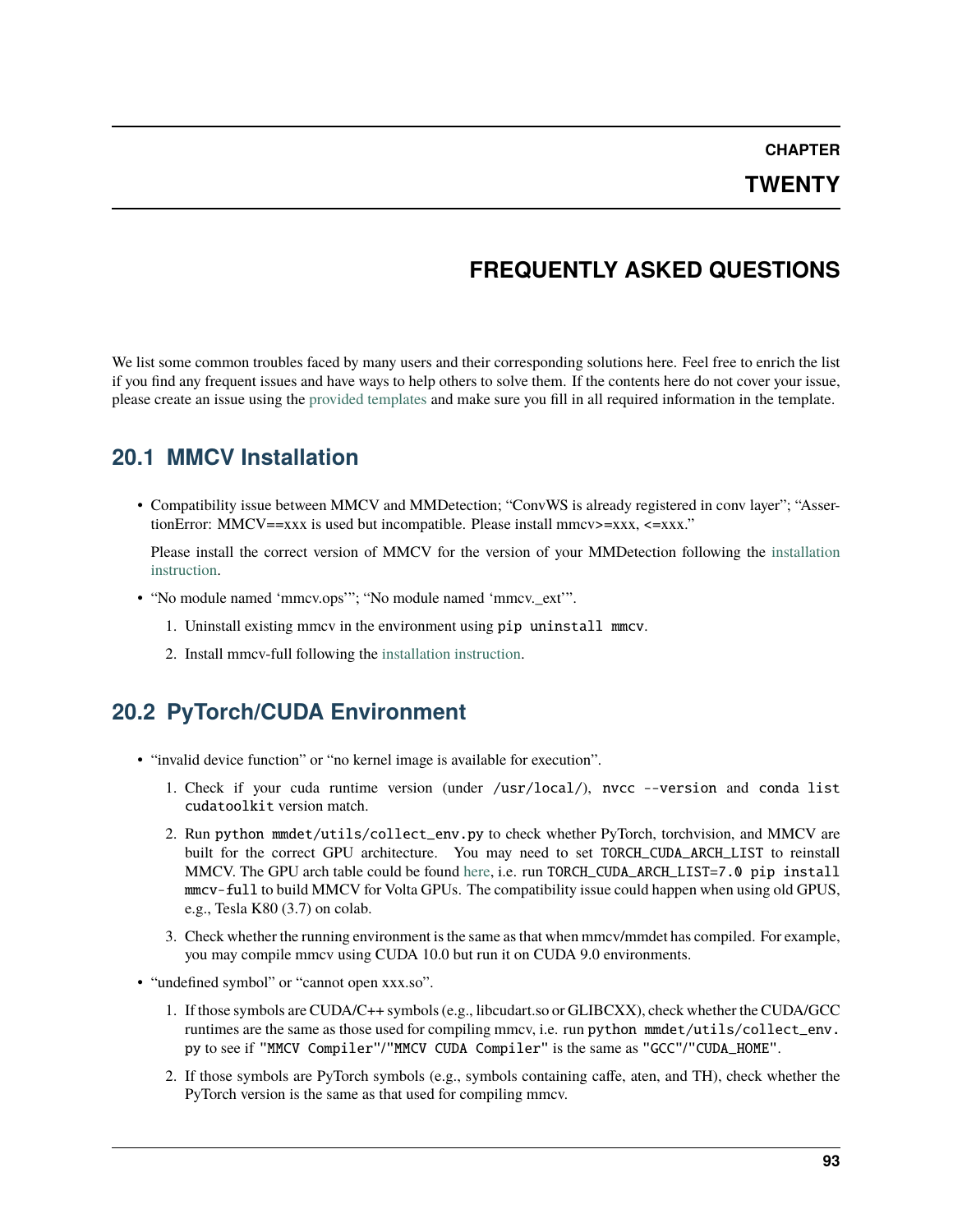- 3. Run python mmdet/utils/collect\_env.py to check whether PyTorch, torchvision, and MMCV are built by and running on the same environment.
- setuptools.sandbox.UnpickleableException: DistutilsSetupError("each element of 'ext\_modules' option must be an Extension instance or 2-tuple")
	- 1. If you are using miniconda rather than anaconda, check whether Cython is installed as indicated in [#3379.](https://github.com/open-mmlab/mmdetection/issues/3379) You need to manually install Cython first and then run command pip install -r requirements.txt.
	- 2. You may also need to check the compatibility between the setuptools, Cython, and PyTorch in your environment.
- "Segmentation fault".
	- 1. Check you GCC version and use GCC 5.4. This usually caused by the incompatibility between PyTorch and the environment (e.g., GCC < 4.9 for PyTorch). We also recommend the users to avoid using GCC 5.5 because many feedbacks report that GCC 5.5 will cause "segmentation fault" and simply changing it to GCC 5.4 could solve the problem.
	- 2. Check whether PyTorch is correctly installed and could use CUDA op, e.g. type the following command in your terminal.

```
python -c 'import torch; print(torch.cuda.is_available())'
```
And see whether they could correctly output results.

3. If Pytorch is correctly installed, check whether MMCV is correctly installed.

```
python -c 'import mmcv; import mmcv.ops'
```
If MMCV is correctly installed, then there will be no issue of the above two commands.

4. If MMCV and Pytorch is correctly installed, you man use ipdb, pdb to set breakpoints or directly add 'print' in mmdetection code and see which part leads the segmentation fault.

# **20.3 Training**

- "Loss goes Nan"
	- 1. Check if the dataset annotations are valid: zero-size bounding boxes will cause the regression loss to be Nan due to the commonly used transformation for box regression. Some small size (width or height are smaller than 1) boxes will also cause this problem after data augmentation (e.g., instaboost). So check the data and try to filter out those zero-size boxes and skip some risky augmentations on the small-size boxes when you face the problem.
	- 2. Reduce the learning rate: the learning rate might be too large due to some reasons, e.g., change of batch size. You can rescale them to the value that could stably train the model.
	- 3. Extend the warmup iterations: some models are sensitive to the learning rate at the start of the training. You can extend the warmup iterations, e.g., change the warmup\_iters from 500 to 1000 or 2000.
	- 4. Add gradient clipping: some models requires gradient clipping to stabilize the training process. The default of grad\_clip is None, you can add gradient clippint to avoid gradients that are too large, i.e., set optimizer\_config=dict(\_delete\_=True, grad\_clip=dict(max\_norm=35, norm\_type=2)) in your config file. If your config does not inherits from any basic config that contains optimizer\_config=dict(grad\_clip=None), you can simply add optimizer\_config=dict(grad\_clip=dict(max\_norm=35, norm\_type=2)).
- 'GPU out of memory"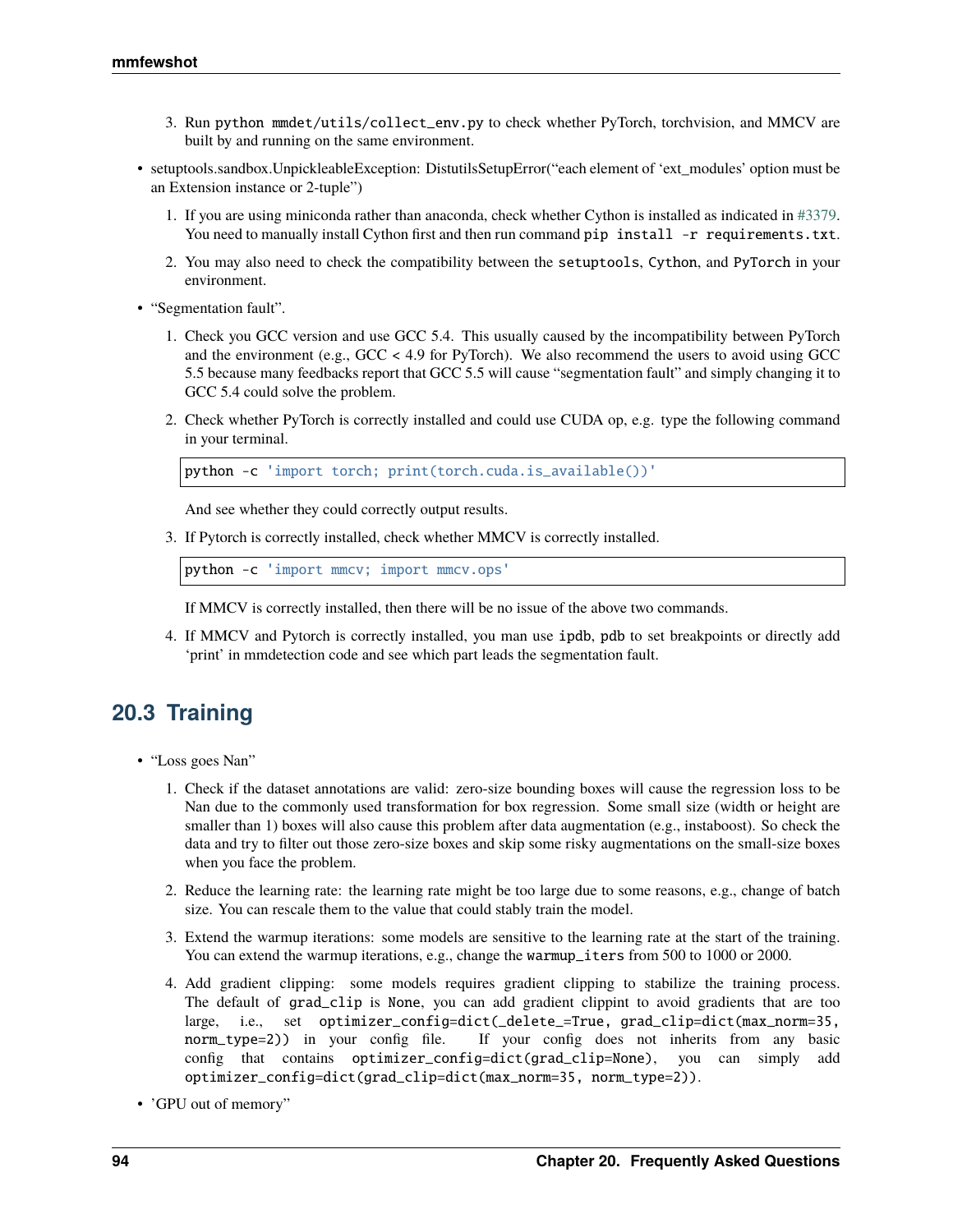- 1. There are some scenarios when there are large amounts of ground truth boxes, which may cause OOM during target assignment. You can set gpu\_assign\_thr=N in the config of assigner thus the assigner will calculate box overlaps through CPU when there are more than N GT boxes.
- 2. Set with\_cp=True in the backbone. This uses the sublinear strategy in PyTorch to reduce GPU memory cost in the backbone.
- 3. Try mixed precision training using following the examples in config/fp16. The loss\_scale might need further tuning for different models.
- "RuntimeError: Expected to have finished reduction in the prior iteration before starting a new one"
	- 1. This error indicates that your module has parameters that were not used in producing loss. This phenomenon may be caused by running different branches in your code in DDP mode.
	- 2. You can set find\_unused\_parameters = True in the config to solve the above problems or find those unused parameters manually.

# **20.4 Evaluation**

- COCO Dataset, AP or AR = -1
	- 1. According to the definition of COCO dataset, the small and medium areas in an image are less than 1024 (32\*32), 9216 (96\*96), respectively.
	- 2. If the corresponding area has no object, the result of AP and AR will set to -1.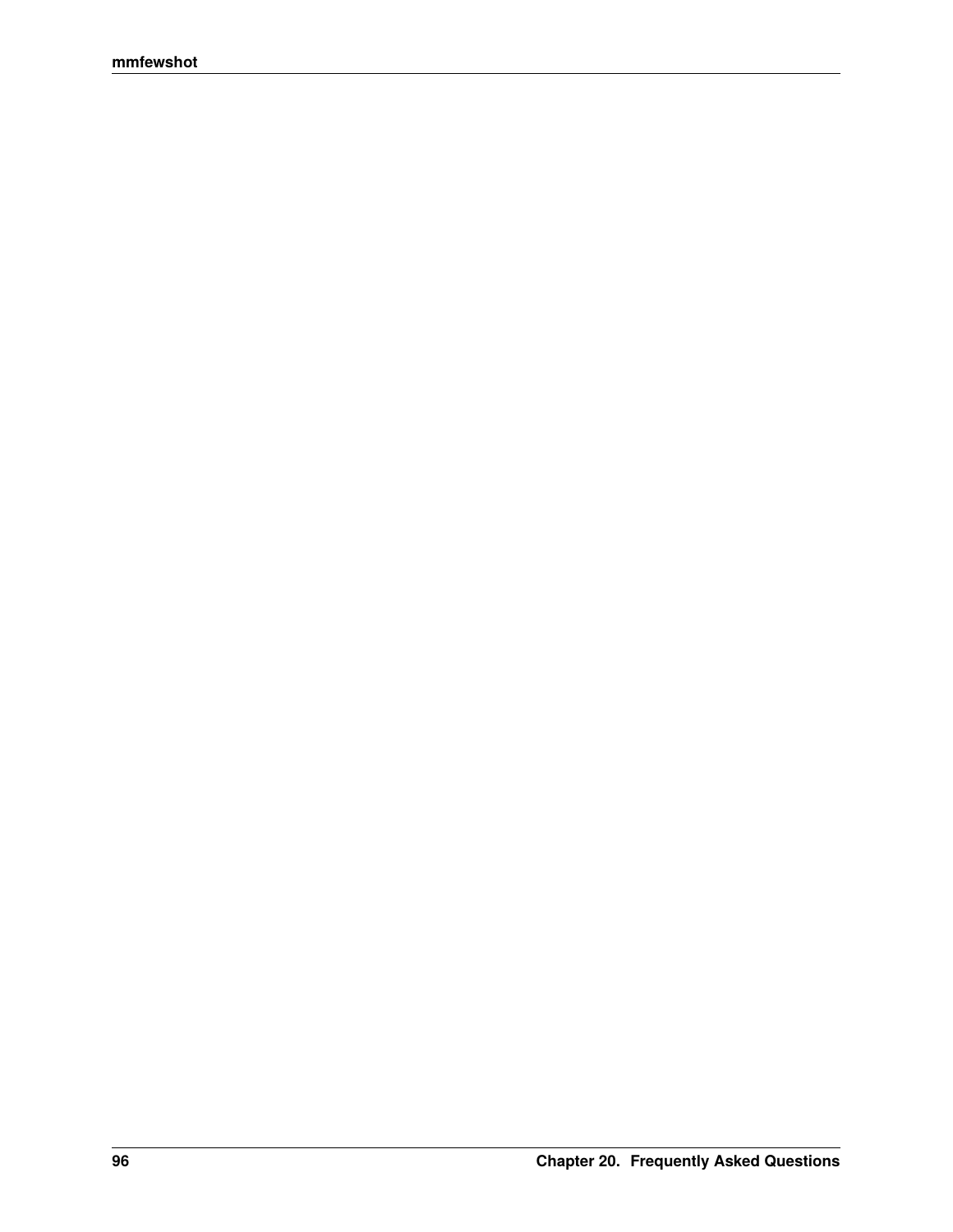# **TWENTYONE**

# **ENGLISH**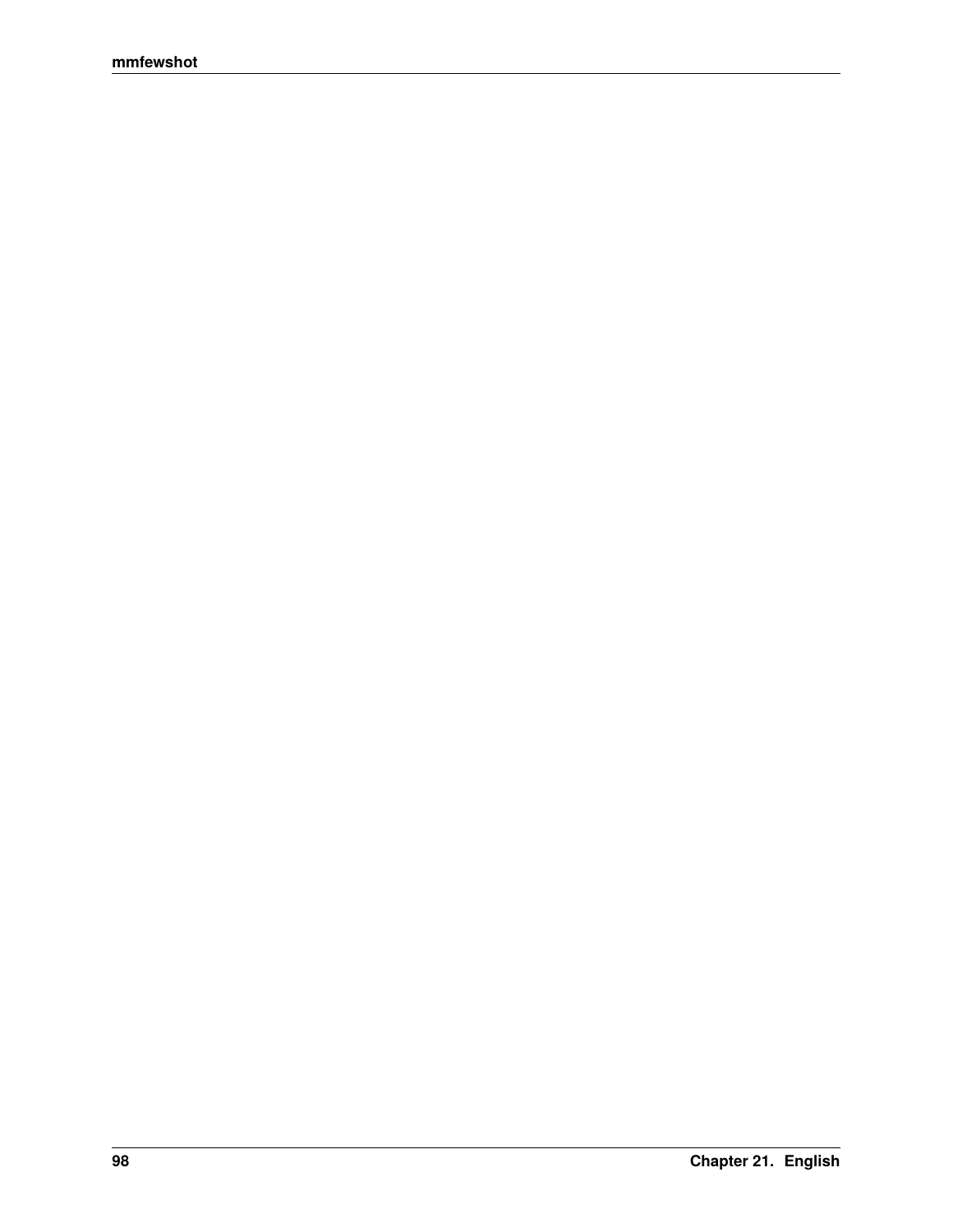# **TWENTYTWO**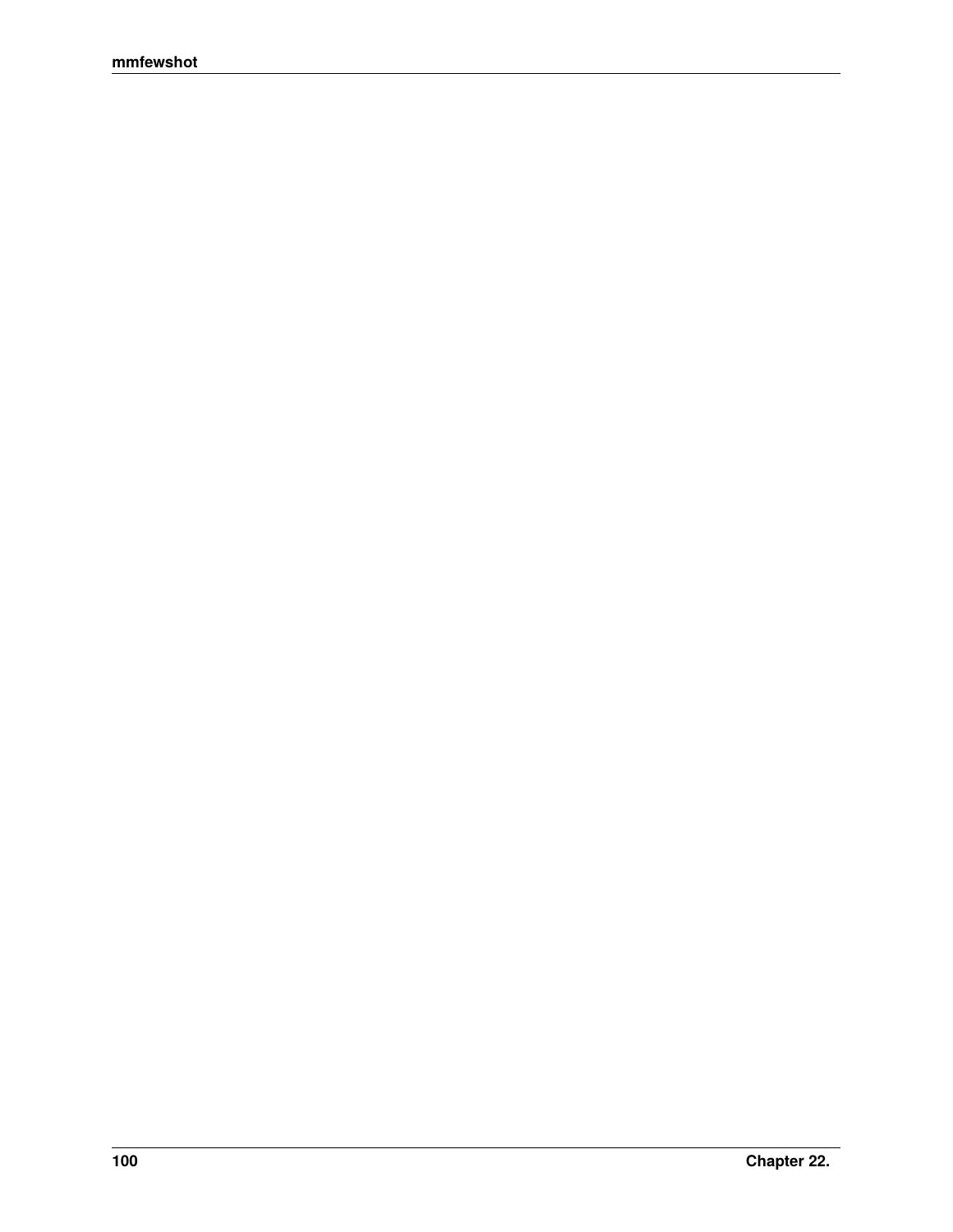## **TWENTYTHREE**

## **MMFEWSHOT.CLASSIFICATION**

## **23.1 classification.apis**

mmfewshot.classification.apis.inference\_classifier(*model: torch.nn.modules.module.Module*,

*query\_img: str*)  $\rightarrow$  Dict

Inference single image with the classifier.

#### **Parameters**

- model (nn. Module) The loaded classifier.
- query\_img  $(str)$  The image filename.

#### **Returns**

**The classification results that contains** *pred\_score* of each class.

**Return type** dict

mmfewshot.classification.apis.init\_classifier(*config: Union[str, mmcv.utils.config.Config]*, *checkpoint: Optional[str] = None*, *device: str = 'cuda:0'*, *options:*  $Optional(Dict] = None)$   $\rightarrow$ torch.nn.modules.module.Module

Prepare a few shot classifier from config file.

#### **Parameters**

- config (str or mmcv. Config) Config file path or the config object.
- **checkpoint** (str  $\mid$  None) Checkpoint path. If left as None, the model will not load any weights. Default: None.
- device  $(str)$  Runtime device. Default: 'cuda:0'.
- options (dict | None) Options to override some settings in the used config. Default: None.

**Returns** The constructed classifier.

**Return type** nn.Module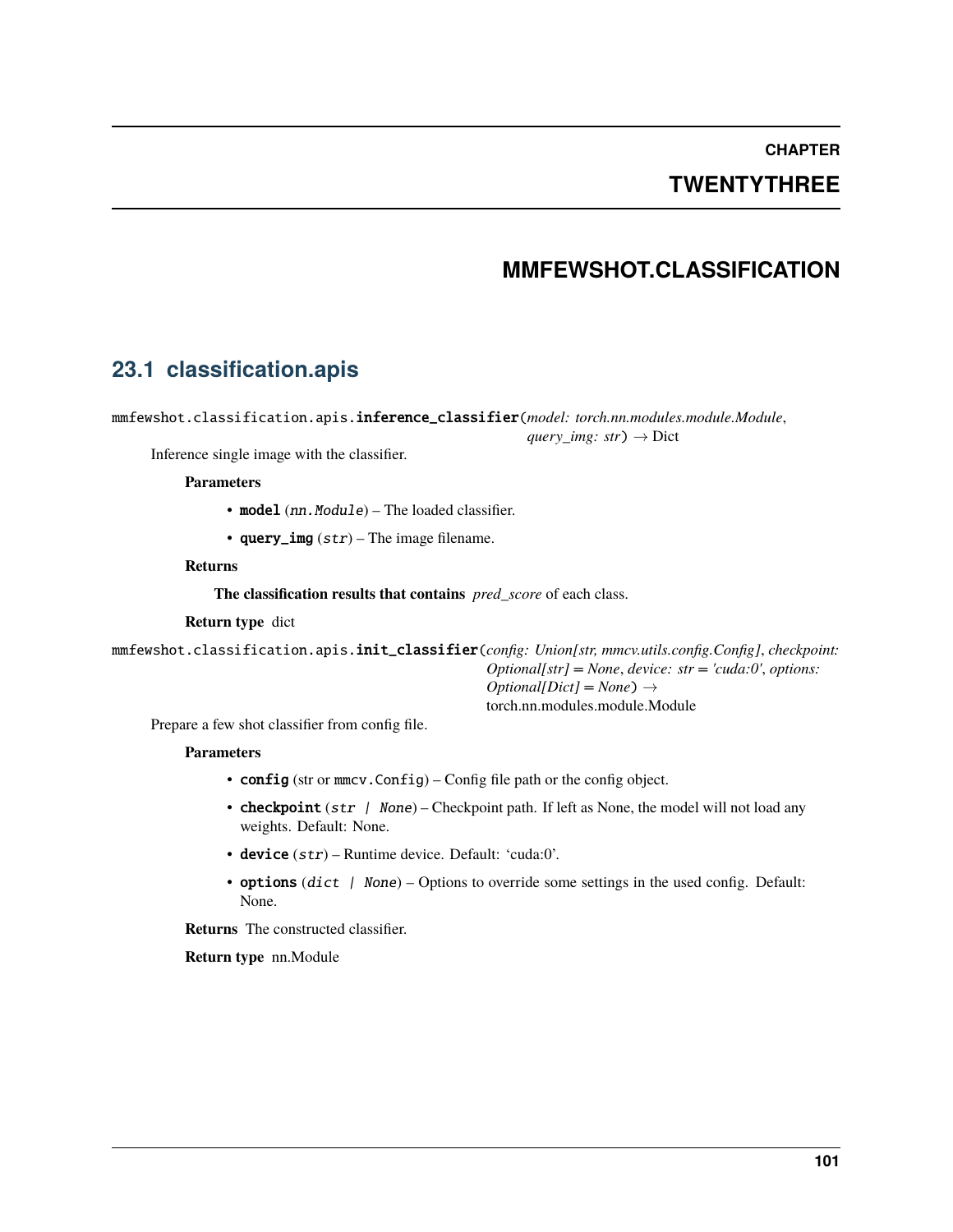mmfewshot.classification.apis.multi\_gpu\_meta\_test(*model:*

*mmcv.parallel.distributed.MMDistributedDataParallel*, *num\_test\_tasks: int*, *support\_dataloader: torch.utils.data.dataloader.DataLoader*, *query\_dataloader: torch.utils.data.dataloader.DataLoader*, *test\_set\_dataloader: Optional[torch.utils.data.dataloader.DataLoader] = None*, *meta\_test\_cfg: Optional[Dict] = None*, *eval\_kwargs: Optional[Dict] = None*, *logger: Optional[object] = None*, *confidence\_interval:*  $float = 0.95, show\_task\_results: bool = False)$   $\rightarrow$ Dict

Distributed meta testing on multiple gpus.

During meta testing, model might be further fine-tuned or added extra parameters. While the tested model need to be restored after meta testing since meta testing can be used as the validation in the middle of training. To detach model from previous phase, the model will be copied and wrapped with MetaTestParallel. And it has full independence from the training model and will be discarded after the meta testing.

In the distributed situation, the MetaTestParallel on each GPU is also independent. The test tasks in few shot leaning usually are very small and hardly benefit from distributed acceleration. Thus, in distributed meta testing, each task is done in single GPU and each GPU is assigned a certain number of tasks. The number of test tasks for each GPU is ceil(num\_test\_tasks / world\_size). After all GPUs finish their tasks, the results will be aggregated to get the final result.

#### **Parameters**

- model (MMDistributedDataParallel) Model to be meta tested.
- num\_test\_tasks  $(int)$  Number of meta testing tasks.
- support\_dataloader (DataLoader) A PyTorch dataloader of support data.
- query\_dataloader (DataLoader) A PyTorch dataloader of query data.
- test\_set\_dataloader (DataLoader) A PyTorch dataloader of all test data. Default: None.
- meta\_test\_cfg  $(dict)$  Config for meta testing. Default: None.
- eval\_kwargs  $(dict)$  Any keyword argument to be used for evaluation. Default: None.
- logger (logging. Logger | None) Logger used for printing related information during evaluation. Default: None.
- confidence\_interval (float) Confidence interval. Default: 0.95.
- show\_task\_results (bool) Whether to record the eval result of each task. Default: False.

#### **Returns**

**Dict of meta evaluate results, containing** *accuracy\_mean* and *accuracy\_std* of all test tasks.

#### **Return type** dict | None

mmfewshot.classification.apis.process\_support\_images(*model: torch.nn.modules.module.Module*, *support\_imgs: List[str]*, *support\_labels:*  $List(str]) \rightarrow None$ 

Process support images.

#### **Parameters**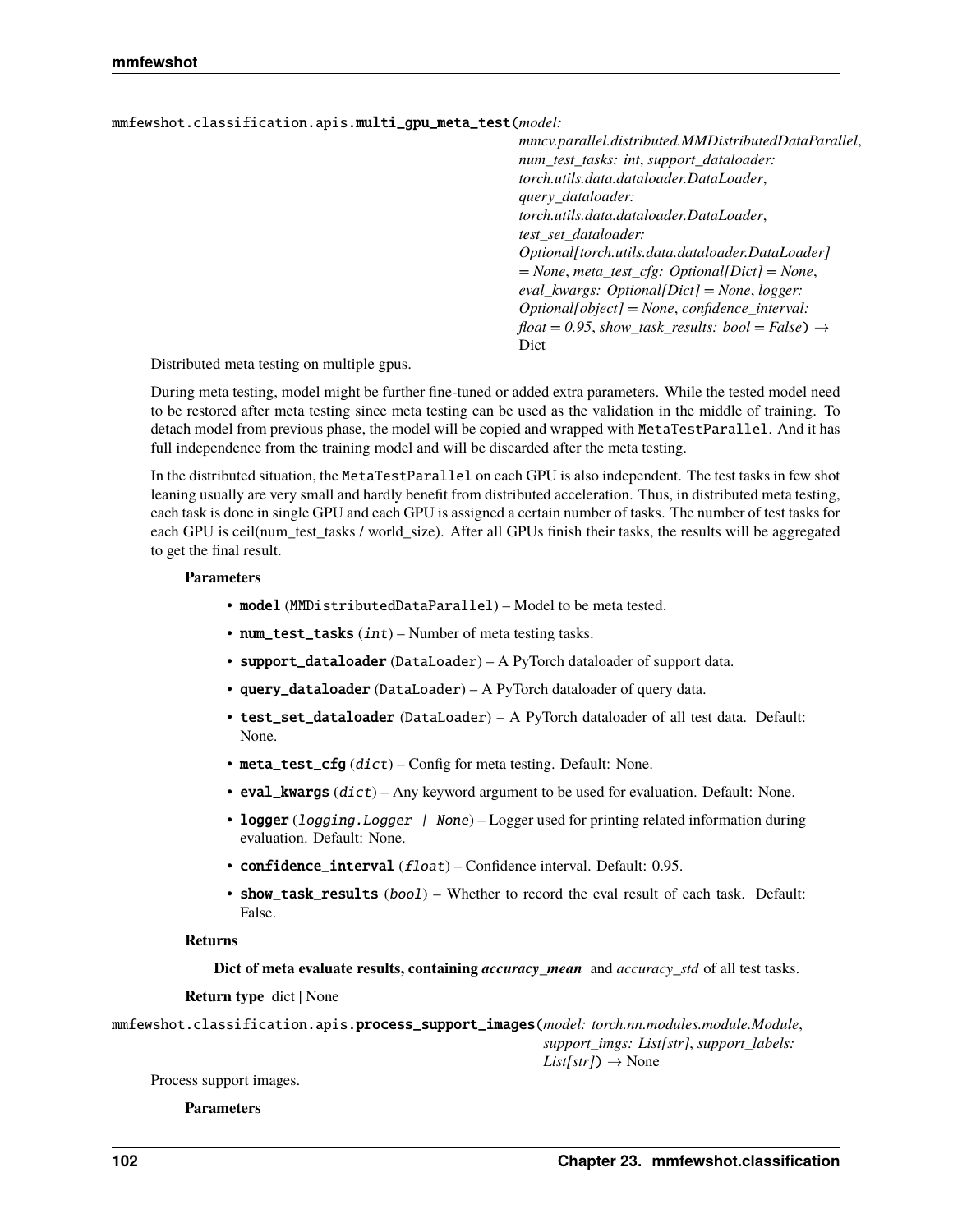- model (nn. Module) Classifier model.
- support\_imgs  $(list[str])$  The image filenames.
- support\_labels  $(list[str])$  The class names of support images.

mmfewshot.classification.apis.show\_result\_pyplot(*img: str*, *result: Dict*, *fig\_size: Tuple[int] = (15, 10)*, *wait\_time: int = 0, out\_file: Optional[str] = None*)

 $\rightarrow$  numpy.ndarray

Visualize the classification results on the image.

#### **Parameters**

- img  $(str)$  Image filename.
- result  $(dict)$  The classification result.
- fig\_size (tuple) Figure size of the pyplot figure. Default:  $(15, 10)$ .
- wait\_time  $(int)$  How many seconds to display the image. Default: 0.
- out\_file (str | None) Default: None

**Returns** pyplot figure.

**Return type** np.ndarray

mmfewshot.classification.apis.single\_gpu\_meta\_test(*model:*

*Union[mmcv.parallel.data\_parallel.MMDataParallel, torch.nn.modules.module.Module]*, *num\_test\_tasks: int*, *support\_dataloader: torch.utils.data.dataloader.DataLoader*, *query\_dataloader: torch.utils.data.dataloader.DataLoader*, *test\_set\_dataloader: Optional[torch.utils.data.dataloader.DataLoader] = None*, *meta\_test\_cfg: Optional[Dict] = None*, *eval\_kwargs: Optional[Dict] = None*, *logger: Optional[object] = None*, *confidence\_interval:*  $float = 0.95, show\_task\_results: bool = False)$   $\rightarrow$ Dict

Meta testing on single gpu.

During meta testing, model might be further fine-tuned or added extra parameters. While the tested model need to be restored after meta testing since meta testing can be used as the validation in the middle of training. To detach model from previous phase, the model will be copied and wrapped with MetaTestParallel. And it has full independence from the training model and will be discarded after the meta testing.

#### **Parameters**

- model (MMDataParallel | nn.Module) Model to be meta tested.
- num\_test\_tasks  $(int)$  Number of meta testing tasks.
- support\_dataloader (DataLoader) A PyTorch dataloader of support data and it is used to fetch support data for each task.
- query\_dataloader (DataLoader) A PyTorch dataloader of query data and it is used to fetch query data for each task.
- test\_set\_dataloader (DataLoader) A PyTorch dataloader of all test data and it is used for feature extraction from whole dataset to accelerate the testing. Default: None.
- meta\_test\_cfg  $(dict)$  Config for meta testing. Default: None.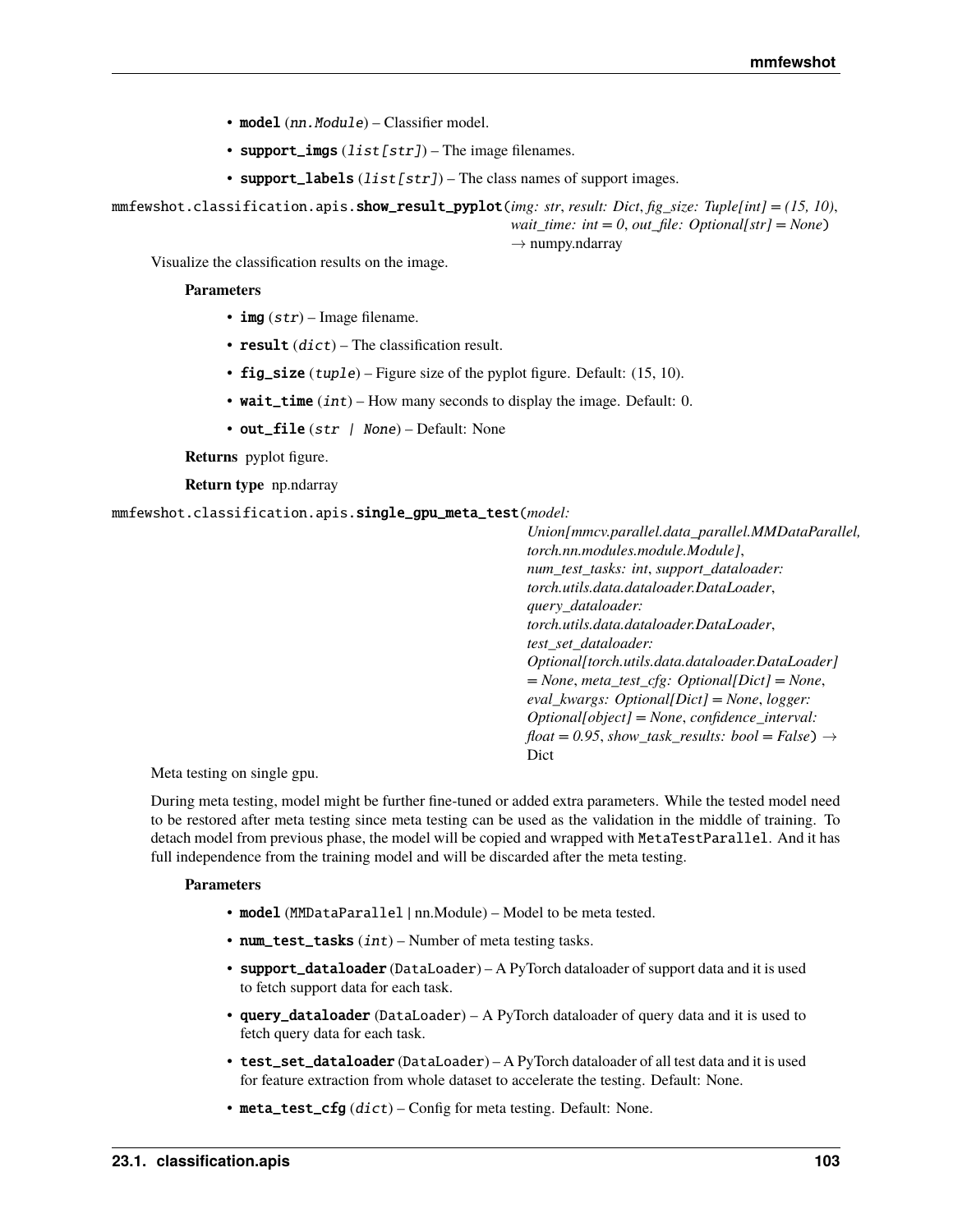- eval\_kwargs  $(dict)$  Any keyword argument to be used for evaluation. Default: None.
- logger (logging. Logger | None) Logger used for printing related information during evaluation. Default: None.
- confidence\_interval (float) Confidence interval. Default: 0.95.
- show\_task\_results (bool) Whether to record the eval result of each task. Default: False.

#### **Returns**

**Dict of meta evaluate results, containing** *accuracy\_mean* and *accuracy\_std* of all test tasks.

#### **Return type** dict

mmfewshot.classification.apis.test\_single\_task(*model:* [mmfew-](#page-121-0)

[shot.classification.utils.meta\\_test\\_parallel.MetaTestParallel,](#page-121-0) *support\_dataloader: torch.utils.data.dataloader.DataLoader*, *query\_dataloader: torch.utils.data.dataloader.DataLoader*, *meta\_test\_cfg: Dict*)

Test a single task.

A task has two stages: handling the support set and predicting the query set. In stage one, it currently supports fine-tune based and metric based methods. In stage two, it simply forward the query set and gather all the results.

#### **Parameters**

- model (MetaTestParallel) Model to be meta tested.
- support\_dataloader (DataLoader) A PyTorch dataloader of support data.
- query\_dataloader (DataLoader) A PyTorch dataloader of query data.
- meta\_test\_cfg  $(dict)$  Config for meta testing.

#### **Returns**

- results\_list (list[np.ndarray]): Predict results.
- gt\_labels (np.ndarray): Ground truth labels.

#### **Return type** tuple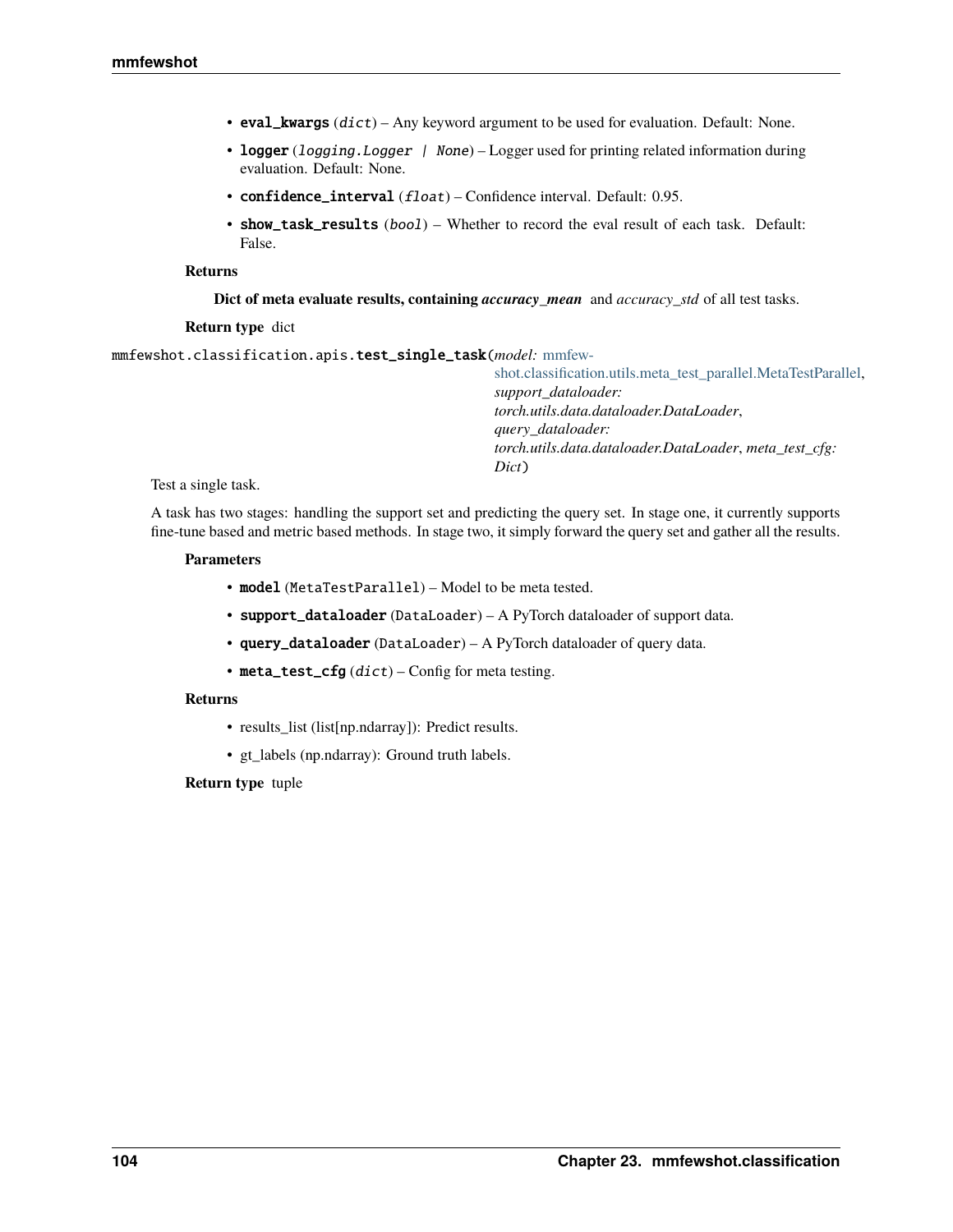# **23.2 classification.core**

# **23.2.1 evaluation**

class mmfewshot.classification.core.evaluation.DistMetaTestEvalHook(*support\_dataloader:*

*torch.utils.data.dataloader.DataLoader*, *query\_dataloader: torch.utils.data.dataloader.DataLoader*, *test\_set\_dataloader: torch.utils.data.dataloader.DataLoader*, *num\_test\_tasks: int*, *interval: int = 1, by epoch: bool = True*, *meta\_test\_cfg: Optional[Dict] = None*, *confidence\_interval: float = 0.95*, *save\_best: bool = True*, *key\_indicator: str = 'accuracy\_mean'*, *\*\*eval\_kwargs*)

Distributed evaluation hook.

class mmfewshot.classification.core.evaluation.MetaTestEvalHook(*support\_dataloader:*

*torch.utils.data.dataloader.DataLoader*, *query\_dataloader: torch.utils.data.dataloader.DataLoader*, *test\_set\_dataloader: torch.utils.data.dataloader.DataLoader*, *num\_test\_tasks: int*, *interval: int*  $= 1$ , *by\_epoch: bool* = *True*, *meta\_test\_cfg: Optional[Dict] = None*, *confidence\_interval: float = 0.95*, *save\_best: bool = True*, *key\_indicator: str = 'accuracy\_mean'*, *\*\*eval\_kwargs*)

Evaluation hook for Meta Testing.

- support\_dataloader (DataLoader) A PyTorch dataloader of support data.
- query\_dataloader (DataLoader) A PyTorch dataloader of query data.
- test\_set\_dataloader (DataLoader) A PyTorch dataloader of all test data.
- num\_test\_tasks  $(int)$  Number of tasks for meta testing.
- $\cdot$  interval  $(int)$  Evaluation interval (by epochs or iteration). Default: 1.
- by\_epoch  $(bool)$  Epoch based runner or not. Default: True.
- meta\_test\_cfg  $(dict)$  Config for meta testing.
- confidence\_interval (float) Confidence interval. Default: 0.95.
- save\_best (boo1) Whether to save best validated model. Default: True.
- key\_indicator  $(str)$  The validation metric for selecting the best model. Default: 'accuracy\_mean'.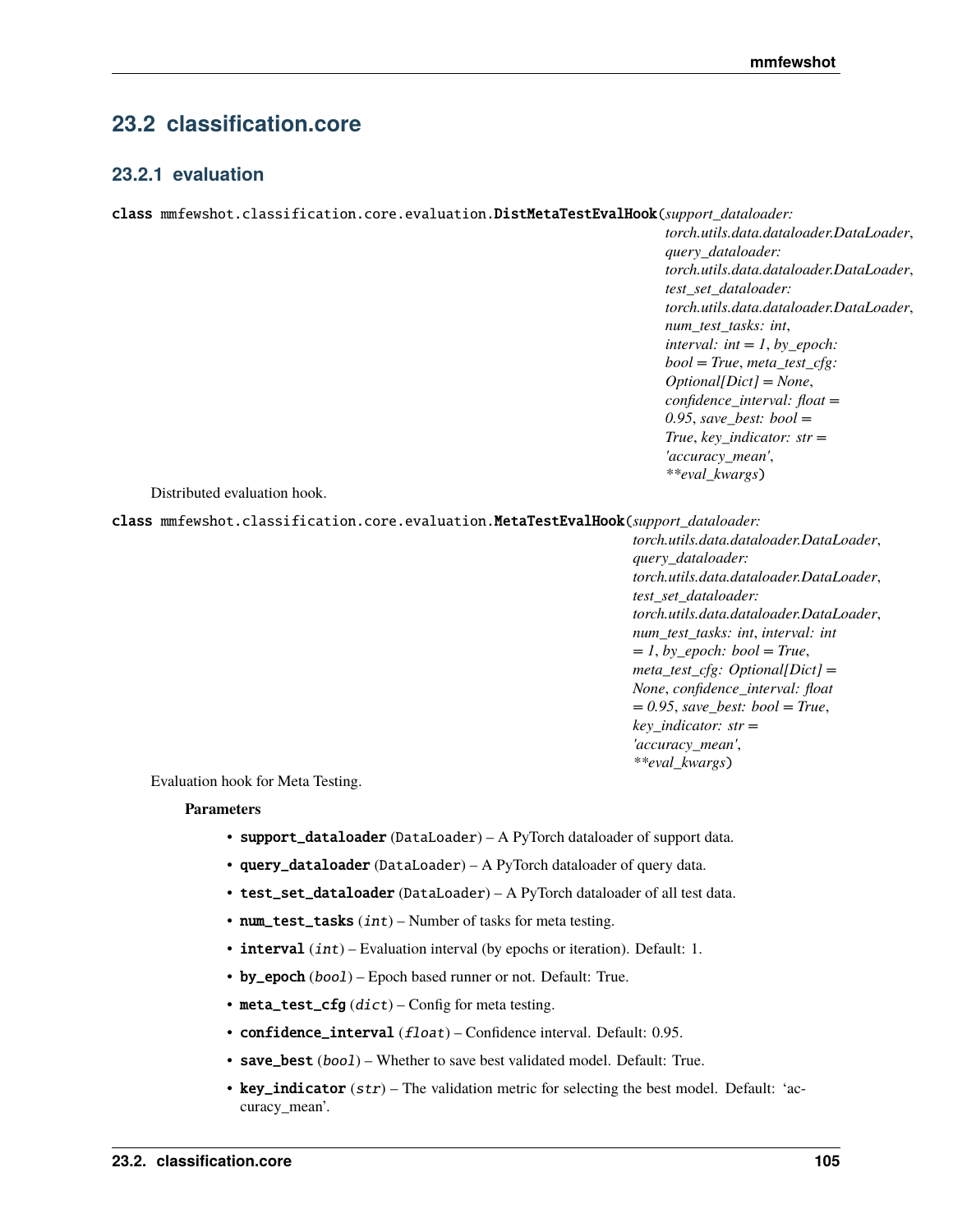• eval\_kwargs – Any keyword argument to be used for evaluation.

# **23.3 classification.datasets**

class mmfewshot.classification.datasets.BaseFewShotDataset(*data\_prefix: str*, *pipeline: List[Dict]*, *classes: Optional[Union[str, List[str]]] = None*, *ann\_file: Optional[str] = None*)

Base few shot dataset.

### **Parameters**

- data\_prefix  $(str)$  The prefix of data path.
- **pipeline**  $(iist) A$  list of dict, where each element represents a operation defined in *mmcls.datasets.pipelines*.
- classes (str | Sequence [str] | None) Classes for model training and provide fixed label for each class. Default: None.
- **ann\_file** (str | None) The annotation file. When *ann\_file* is str, the subclass is expected to read from the *ann\_file*. When *ann\_file* is None, the subclass is expected to read according to data\_prefix. Default: None.

## property class\_to\_idx: Mapping

Map mapping class name to class index.

**Returns** mapping from class name to class index.

**Return type** dict

static evaluate(*results: List*, *gt\_labels: numpy.array*, *metric: Union[str, List[str]] = 'accuracy'*, *metric\_options: Optional[dict] = None*, *logger: Optional[object] = None*)  $\rightarrow$  Dict

Evaluate the dataset.

### **Parameters**

- results  $(list)$  Testing results of the dataset.
- gt\_labels (np.ndarray) Ground truth labels.
- metric (str | list[str]) Metrics to be evaluated. Default value is *accuracy*.
- metric\_options (dict | None) Options for calculating metrics. Allowed keys are 'topk', 'thrs' and 'average\_mode'. Default: None.
- logger (logging. Logger | None) Logger used for printing related information during evaluation. Default: None.

**Returns** evaluation results

### **Return type** dict

classmethod get\_classes(*classes: Optional[Union[Sequence[str], str]]* = None)  $\rightarrow$  Sequence[str] Get class names of current dataset.

> **Parameters classes** (Sequence [str] | str | None) – Three types of input will correspond to different processing logics:

- If *classes* is a tuple or list, it will override the CLASSES predefined in the dataset.
- If *classes* is None, we directly use pre-defined CLASSES will be used by the dataset.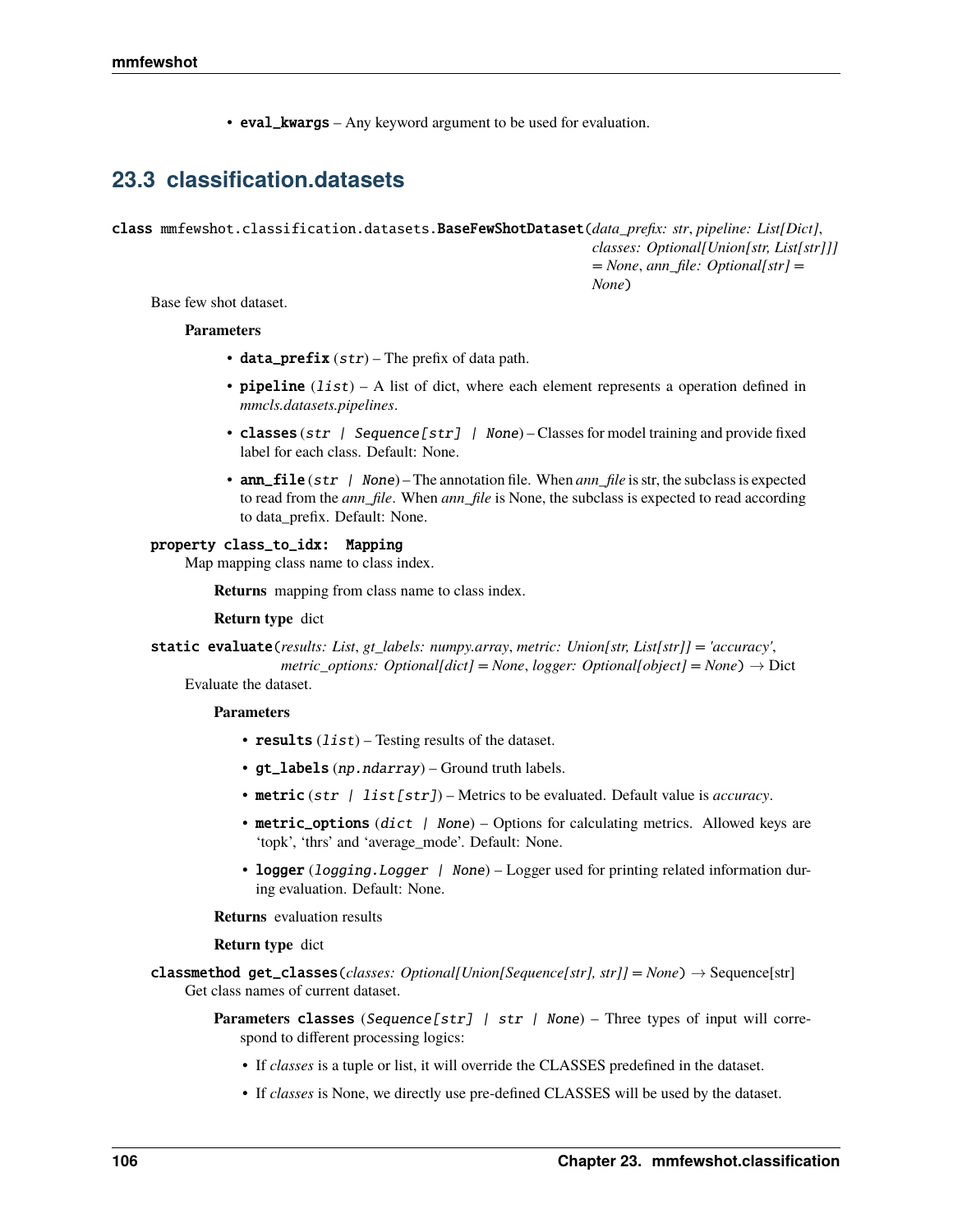• If *classes* is a string, it is the path of a classes file that contains the name of all classes. Each line of the file contains a single class name.

**Returns** Names of categories of the dataset.

**Return type** tuple[str] or list[str]

sample\_shots\_by\_class\_id(*class\_id: int*, *num\_shots: int*) → List[int] Random sample shots of given class id.

class mmfewshot.classification.datasets.CUBDataset(*classes\_id\_seed: Optional[int] = None*, *subset: typing\_extensions.Literal[train, test, val] = 'train'*, *\*args*, *\*\*kwargs*)

CUB dataset for few shot classification.

#### **Parameters**

- classes\_id\_seed (int | None) A random seed to shuffle order of classes. If seed is None, the classes will be arranged in alphabetical order. Default: None.
- subset  $(str)$  list  $[str]$  The classes of whole dataset are split into three disjoint subset: train, val and test. If subset is a string, only one subset data will be loaded. If subset is a list of string, then all data of subset in list will be loaded. Options: ['train', 'val', 'test']. Default: 'train'.
- $get\_classes$  (*classes*: Optional[Union[Sequence[str], str]] = None)  $\rightarrow$  Sequence[str] Get class names of current dataset.
	- **Parameters classes** (Sequence[str] | str | None) Three types of input will correspond to different processing logics:
		- If *classes* is a tuple or list, it will override the CLASSES predefined in the dataset.
		- If *classes* is None, we directly use pre-defined CLASSES will be used by the dataset.
		- If *classes* is a string, it is the path of a classes file that contains the name of all classes. Each line of the file contains a single class name.

**Returns** Names of categories of the dataset.

**Return type** tuple[str] or list[str]

```
load\_annotations() \rightarrow List[Dict]
```
Load annotation according to the classes subset.

class mmfewshot.classification.datasets.EpisodicDataset(*dataset: torch.utils.data.dataset.Dataset*,

*num\_episodes: int*, *num\_ways: int*, *num\_shots: int*, *num\_queries: int*, *episodes\_seed: Optional[int] = None*)

A wrapper of episodic dataset.

It will generate a list of support and query images indices for each episode (support + query images). Every call of *\_\_getitem\_\_* will fetch and return (*num\_ways* \* *num\_shots*) support images and (*num\_ways* \* *num\_queries*) query images according to the generated images indices. Note that all the episode indices are generated at once using a specific random seed to ensure the reproducibility for same dataset.

- dataset (Dataset) The dataset to be wrapped.
- num\_episodes  $(int)$  Number of episodes. Noted that all episodes are generated at once and will not be changed afterwards. Make sure setting the *num\_episodes* larger than your needs.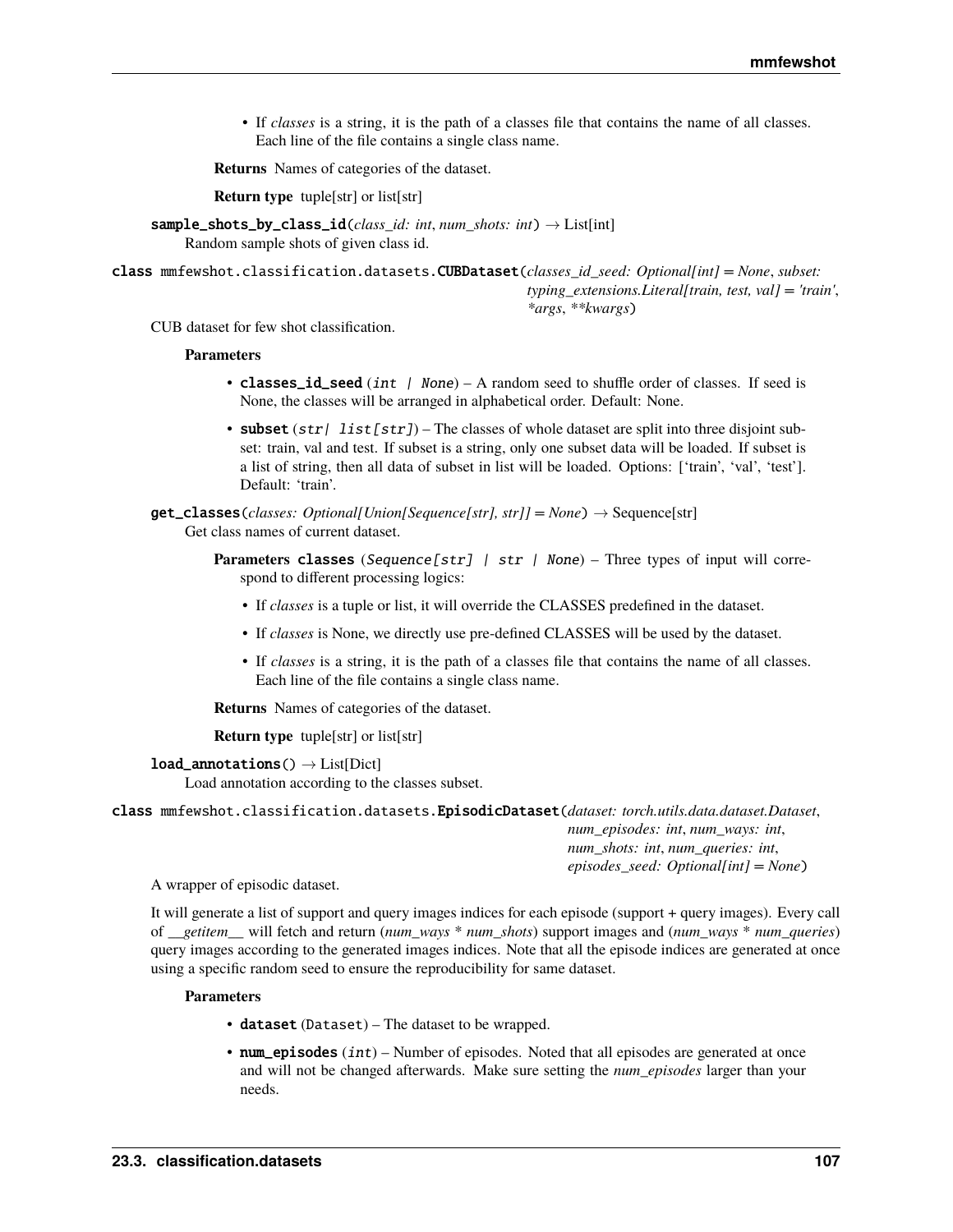- num\_ways  $(int)$  Number of ways for each episode.
- num\_shots  $(int)$  Number of support data of each way for each episode.
- num\_queries  $(int)$  Number of query data of each way for each episode.
- episodes\_seed (int  $/$  None) A random seed to reproduce episodic indices. If seed is None, it will use runtime random seed. Default: None.

evaluate(*\*args*, *\*\*kwargs*) → List Evaluate prediction.

```
generic\_episodic\_idxes() \rightarrow Tuple[List[Mapping], List[List[int]]]Generate batch indices for each episodic.
```

```
get_episode_class_ids(idx: int) → List[int]
  Return class ids in one episode.
```
class mmfewshot.classification.datasets.LoadImageFromBytes(*to\_float32=False*, *color\_type='color'*,

*file\_client\_args={'backend': 'disk'}*)

Load an image from bytes.

class mmfewshot.classification.datasets.MetaTestDataset(*\*args*, *\*\*kwargs*) A wrapper of the episodic dataset for meta testing.

During meta test, the *MetaTestDataset* will be copied and converted into three mode: *test\_set*, *support*, and *test*. Each mode of dataset will be used in different dataloader, but they share the same episode and image information.

- In *test* set mode, the dataset will fetch all images from the whole test set to extract features from the fixed backbone, which can accelerate meta testing.
- In *support* or *query* mode, the dataset will fetch images according to the *episode\_idxes* with the same *task\_id*. Therefore, the support and query dataset must be set to the same *task\_id* in each test task.

 $\textbf{cache\_feats}(fests: \textit{torch} \textit{Tensor}, \textit{img\_metas}: \textit{Dict}) \rightarrow \text{None}$ Cache extracted feats into dataset.

 $set\_task\_id(\text{task }id: \text{int}) \rightarrow \text{None}$ 

Query and support dataset use same task id to make sure fetch data from same episode.

# class mmfewshot.classification.datasets.MiniImageNetDataset(*subset:*

*typing\_extensions.Literal[train, test, val] = 'train'*, *file\_format: str = 'JPEG'*, *\*args*, *\*\*kwargs*)

MiniImageNet dataset for few shot classification.

### **Parameters**

- subset  $(str | list[str]$  The classes of whole dataset are split into three disjoint subset: train, val and test. If subset is a string, only one subset data will be loaded. If subset is a list of string, then all data of subset in list will be loaded. Options: ['train', 'val', 'test']. Default: 'train'.
- file\_format  $(str)$  The file format of the image. Default: 'JPEG'

 $get\_classes$ *(classes: Optional[Union[Sequence[str], str]]* = *None*)  $\rightarrow$  Sequence[str] Get class names of current dataset.

- **Parameters classes** (Sequence[str] | str | None) Three types of input will correspond to different processing logics:
	- If *classes* is a tuple or list, it will override the CLASSES predefined in the dataset.
	- If *classes* is None, we directly use pre-defined CLASSES will be used by the dataset.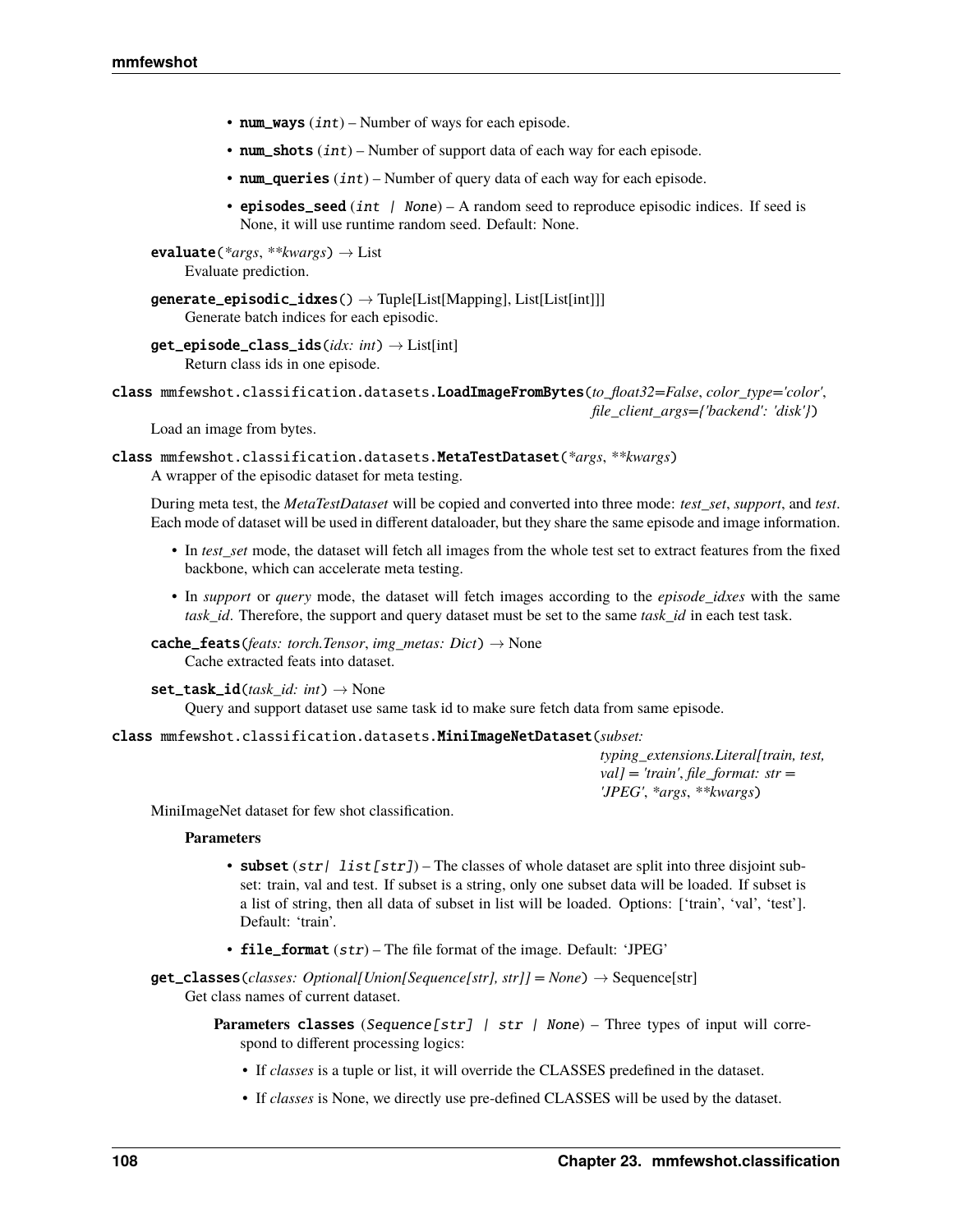• If *classes* is a string, it is the path of a classes file that contains the name of all classes. Each line of the file contains a single class name.

**Returns** Names of categories of the dataset.

**Return type** tuple[str] or list[str]

#### $load\_annotations() \rightarrow List$

Load annotation according to the classes subset.

### class mmfewshot.classification.datasets.TieredImageNetDataset(*subset:*

*typing\_extensions.Literal[train, test, val] = 'train'*, *\*args*, *\*\*kwargs*)

TieredImageNet dataset for few shot classification.

- **Parameters** subset  $(str | list[str])$  The classes of whole dataset are split into three disjoint subset: train, val and test. If subset is a string, only one subset data will be loaded. If subset is a list of string, then all data of subset in list will be loaded. Options: ['train', 'val', 'test']. Default: 'train'.
- $get\_classes$  (*classes*: Optional[Union[Sequence[str], str]] = None)  $\rightarrow$  Sequence[str] Get class names of current dataset.
	- **Parameters classes** (Sequence [str] | str | None) Three types of input will correspond to different processing logics:
		- If *classes* is a tuple or list, it will override the CLASSES predefined in the dataset.
		- If *classes* is None, we directly use pre-defined CLASSES will be used by the dataset.
		- If *classes* is a string, it is the path of a classes file that contains the name of all classes. Each line of the file contains a single class name.

**Returns** Names of categories of the dataset.

**Return type** tuple[str] or list[str]

```
get\_general\_classes() \rightarrow List[str]Get general classes of each classes.
```
#### $load$ <sub>\_</sub>annotations()  $\rightarrow$  List[Dict]

Load annotation according to the classes subset.

mmfewshot.classification.datasets.build\_dataloader(*dataset: torch.utils.data.dataset.Dataset*,

*samples\_per\_gpu: int*, *workers\_per\_gpu: int*, *num\_gpus: int = 1*, *dist: bool = True*, *shuffle: bool = True*, *round\_up: bool = True*, *seed: Optional[int] = None*, *pin\_memory: bool = False*, *use infinite sampler: bool* = *False*, \*\**kwargs*)  $\rightarrow$ torch.utils.data.dataloader.DataLoader

#### Build PyTorch DataLoader.

In distributed training, each GPU/process has a dataloader. In non-distributed training, there is only one dataloader for all GPUs.

- $\bullet$  dataset (Dataset) A PyTorch dataset.
- samples\_per\_gpu (int) Number of training samples on each GPU, i.e., batch size of each GPU.
- workers\_per\_gpu  $(int)$  How many subprocesses to use for data loading for each GPU.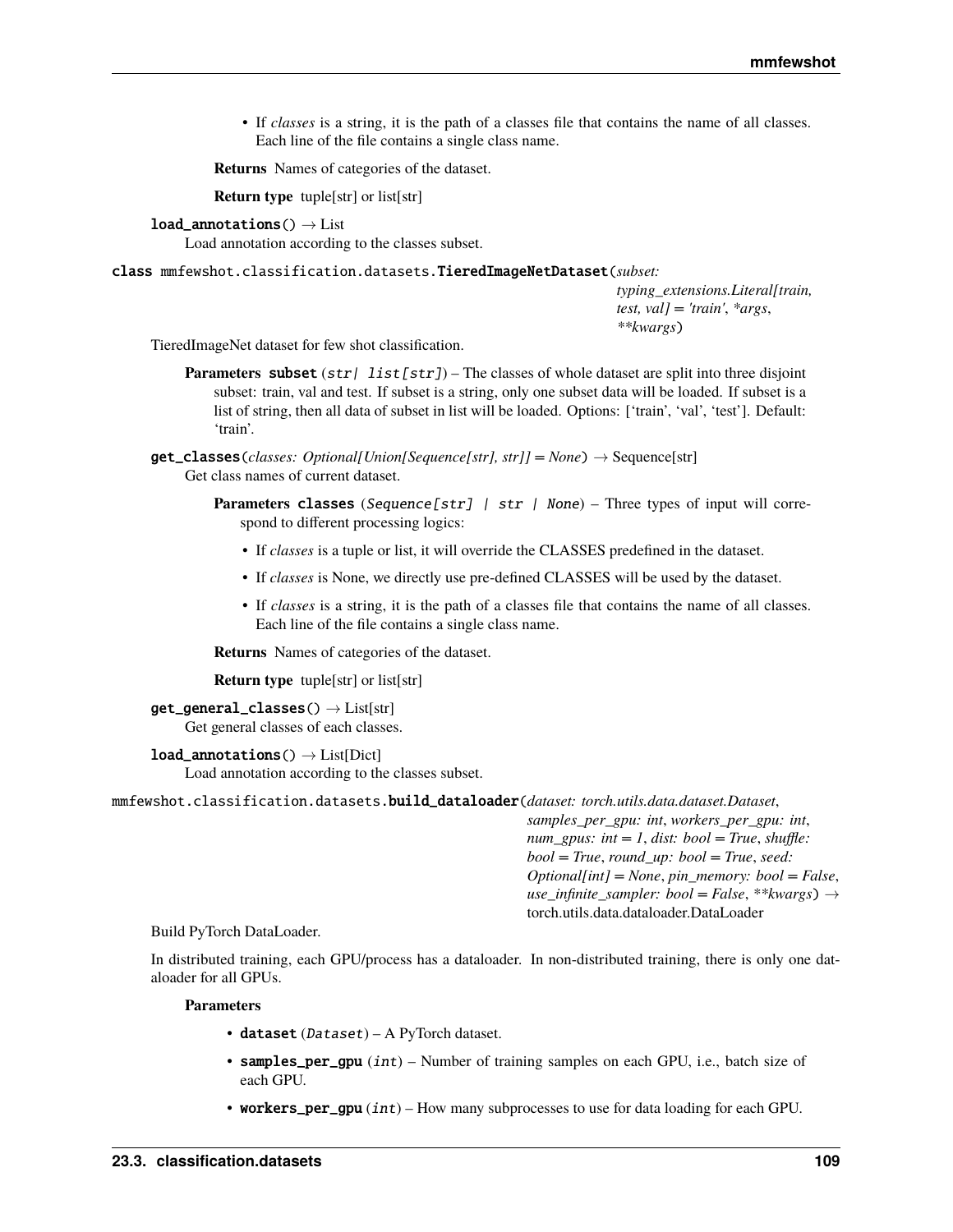- num\_gpus  $(int)$  Number of GPUs. Only used in non-distributed training.
- dist (boo1) Distributed training/test or not. Default: True.
- shuffle (bool) Whether to shuffle the data at every epoch. Default: True.
- **round\_up** (bool) Whether to round up the length of dataset by adding extra samples to make it evenly divisible. Default: True.
- seed (*int | None*) Random seed. Default: None.
- pin\_memory (bool) Whether to use pin\_memory for dataloader. Default: False.
- use\_infinite\_sampler (bool) Whether to use infinite sampler. Noted that infinite sampler will keep iterator of dataloader running forever, which can avoid the overhead of worker initialization between epochs. Default: False.
- kwargs any keyword argument to be used to initialize DataLoader

**Returns** A PyTorch dataloader.

**Return type** DataLoader

mmfewshot.classification.datasets.build\_meta\_test\_dataloader(*dataset:*

*torch.utils.data.dataset.Dataset*, *meta\_test\_cfg: Dict*, *\*\*kwargs*) → torch.utils.data.dataloader.DataLoader

Build PyTorch DataLoader.

In distributed training, each GPU/process has a dataloader. In non-distributed training, there is only one dataloader for all GPUs.

### **Parameters**

- dataset (Dataset) A PyTorch dataset.
- meta\_test\_cfg  $(dict)$  Config of meta testing.
- **kwargs** any keyword argument to be used to initialize DataLoader

## **Returns**

*support\_data\_loader***,** *query\_data\_loader* and *test\_set\_data\_loader*.

**Return type** tuple[Dataloader]

mmfewshot.classification.datasets.label\_wrapper(*labels: Union[torch.Tensor, numpy.ndarray, List]*, *class\_ids: List[int]*) → Union[torch.Tensor,

numpy.ndarray, list]

Map input labels into range of 0 to numbers of classes-1.

It is usually used in the meta testing phase, in which the class ids are random sampled and discontinuous.

## **Parameters**

- labels (Tensor | np.ndarray | list) The labels to be wrapped.
- class\_ids  $(list[int]) All classids$  of labels.

**Returns** Same type as the input labels.

**Return type** (Tensor | np.ndarray | list)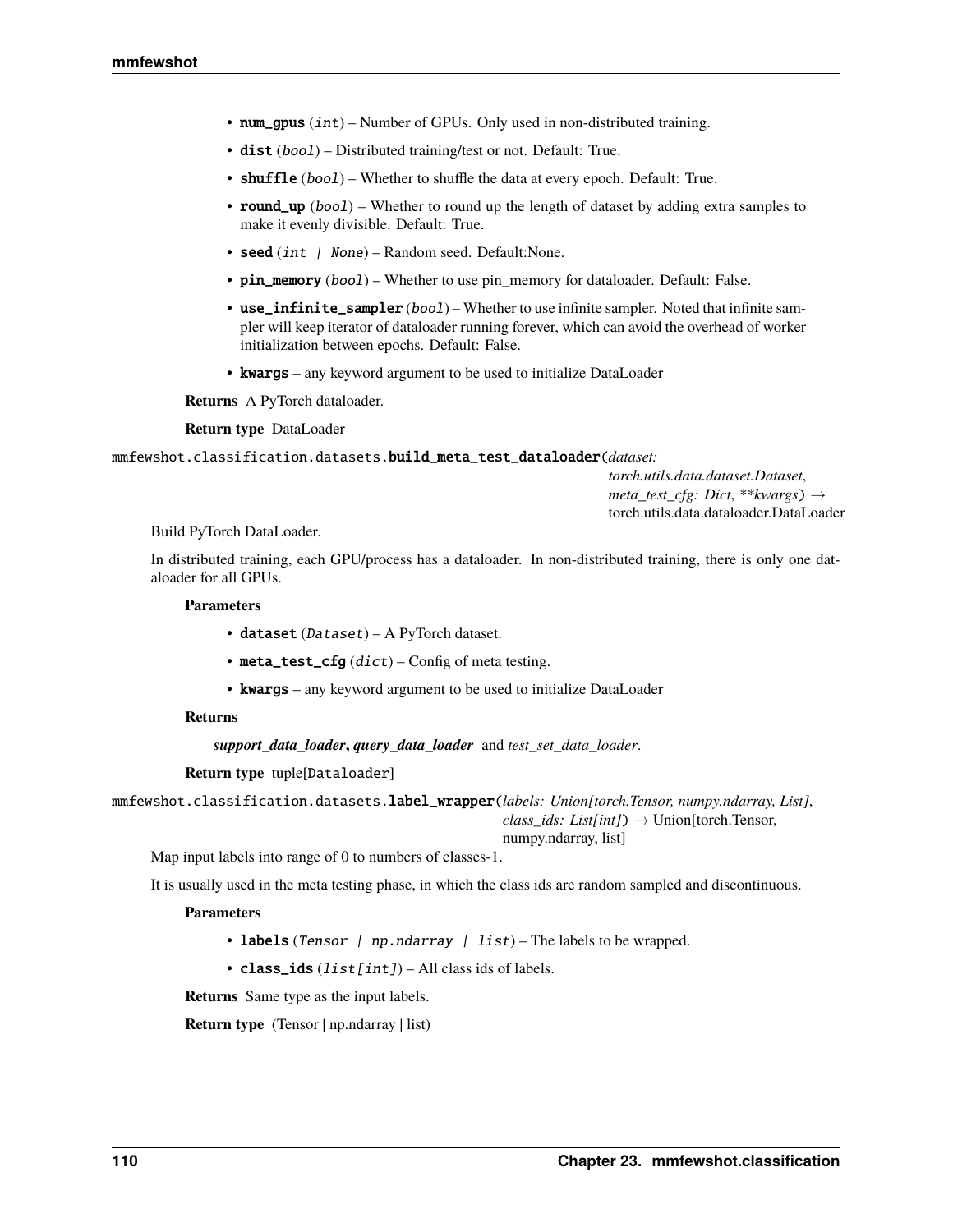# **23.4 classification.models**

# **23.4.1 backbones**

class mmfewshot.classification.models.backbones.Conv4(*depth: int = 4*, *pooling\_blocks: Sequence[int] = (0, 1, 2, 3)*, *padding\_blocks: Sequence[int] = (0, 1, 2, 3)*, *flatten: bool = True*)

class mmfewshot.classification.models.backbones.ConvNet(*depth: int*, *pooling\_blocks: Sequence[int]*, *padding\_blocks: Sequence[int]*, *flatten: bool = True*)

Simple ConvNet.

**Parameters**

- depth (int) The number of *ConvBlock*.
- pooling\_blocks (Sequence [int]) Indicate which block to use  $2x2$  max pooling.
- padding\_blocks (Sequence [int]) Indicate which block to use conv layer with padding.
- flatten  $(bool)$  Whether to flatten features from  $(N, C, H, W)$  to  $(N, C*H*W)$ . Default: True.

**forward**(*x: torch.Tensor*)  $\rightarrow$  torch.Tensor

Defines the computation performed at every call.

Should be overridden by all subclasses.

**Note:** Although the recipe for forward pass needs to be defined within this function, one should call the Module instance afterwards instead of this since the former takes care of running the registered hooks while the latter silently ignores them.

class mmfewshot.classification.models.backbones.ResNet12(*block: torch.nn.modules.module.Module*

*= <class 'mmfewshot.classification.models.backbones.resnet12.BasicBlock'>*, *with\_avgpool: bool = True*, *pool\_size:*  $Tuple(int, int] = (1, 1), flatten: bool =$  $True, drop\_rate: float = 0.0,$ *drop\_block\_size: int = 5*)

ResNet12.

**Parameters**

- block (nn. Module) Block to build layers. Default: BasicBlock.
- with\_avgpool (bool) Whether to average pool the features. Default: True.
- pool\_size  $(tuple(int, int))$  The output shape of average pooling layer. Default:  $(1,$ 1).
- flatten  $(bool)$  Whether to flatten features from  $(N, C, H, W)$  to  $(N, C*H*W)$ . Default: True.
- drop\_rate  $(flost)$  Dropout rate. Default: 0.0.
- drop\_block\_size  $(int)$  Size of drop block. Default: 5.

```
forward(x: torch.Tensor) \rightarrow torch.Tensor
```
Defines the computation performed at every call.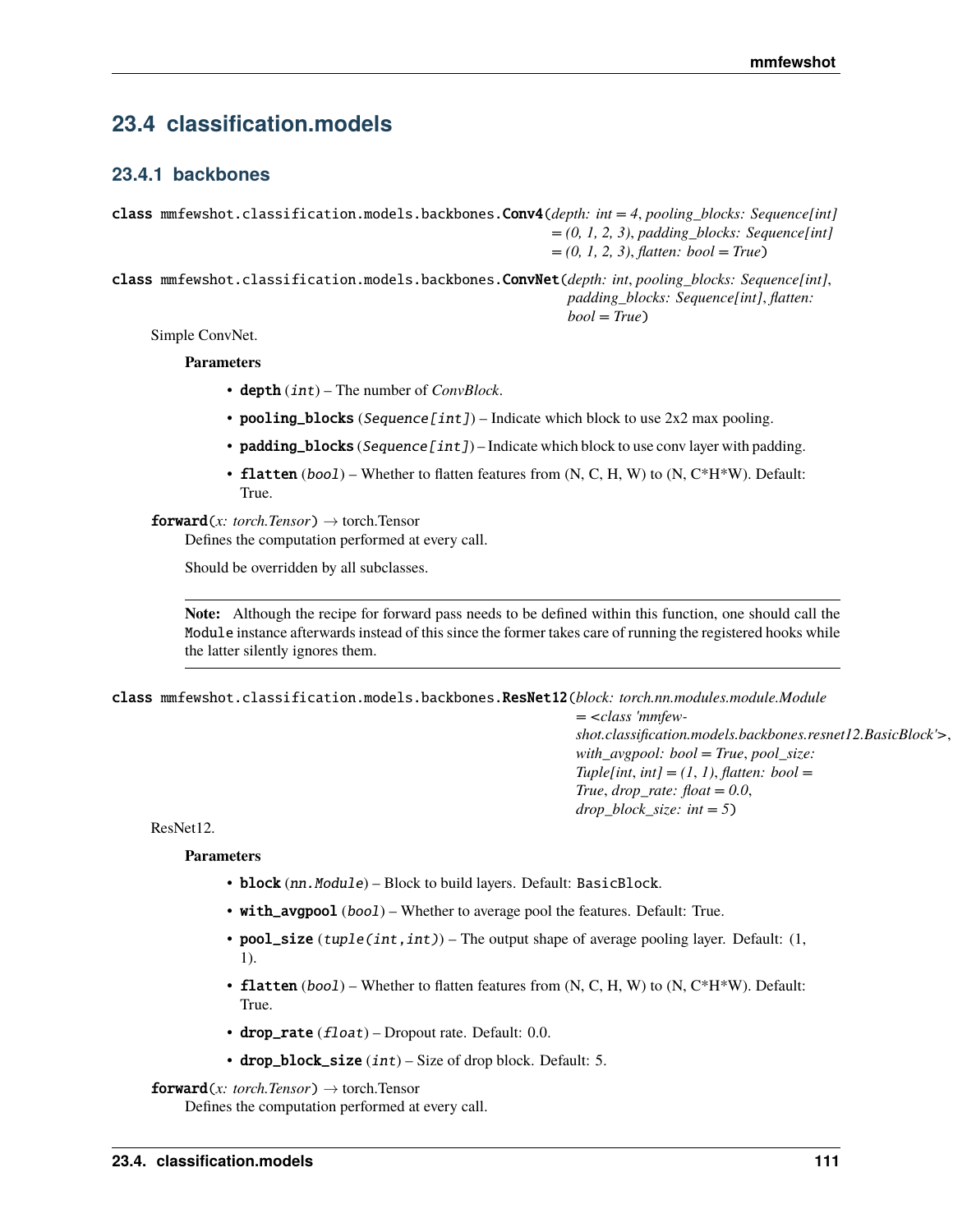Should be overridden by all subclasses.

**Note:** Although the recipe for forward pass needs to be defined within this function, one should call the Module instance afterwards instead of this since the former takes care of running the registered hooks while the latter silently ignores them.

class mmfewshot.classification.models.backbones.WRN28x10(*depth: int = 28*, *widen\_factor: int = 10*, *stride: int = 1, drop rate: float = 0.5, flatten: bool = True*, *with\_avgpool: bool = True*, *pool\_size: Tuple[int, int] = (1, 1)*) class mmfewshot.classification.models.backbones.WideResNet(*depth: int*, *widen\_factor: int = 1*,

*stride: int* = 1, *drop\_rate: float* = 0.0, *flatten: bool = True*, *with\_avgpool: bool = True*, *pool\_size: Tuple[int, int] = (1, 1)*)

WideResNet.

### **Parameters**

- depth  $(int)$  The number of layers.
- widen\_factor  $(int)$  The widen factor of channels. Default: 1.
- stride  $(int)$  Stride of first layer. Default: 1.
- drop\_rate  $(f$ loat) Dropout rate. Default: 0.0.
- with\_avgpool (bool) Whether to average pool the features. Default: True.
- flatten  $(bool)$  Whether to flatten features from  $(N, C, H, W)$  to  $(N, C*H*W)$ . Default: True.
- **pool\_size** (tuple(int,int)) The output shape of average pooling layer. Default:  $(1, 1)$ 1).

## $forward(x: *torch.Tensor*) \rightarrow *torch.Tensor*$

Defines the computation performed at every call.

Should be overridden by all subclasses.

**Note:** Although the recipe for forward pass needs to be defined within this function, one should call the Module instance afterwards instead of this since the former takes care of running the registered hooks while the latter silently ignores them.

# **23.4.2 classifier**

# **23.4.3 heads**

class mmfewshot.classification.models.heads.CosineDistanceHead(*num\_classes: int*, *in\_channels: int*, *temperature: Optional[float] = None*, *eps: float = 1e-05*, *\*args*, *\*\*kwargs*)

Classification head for **`Baseline++ https://arxiv.org/abs/2003.04390`\_**.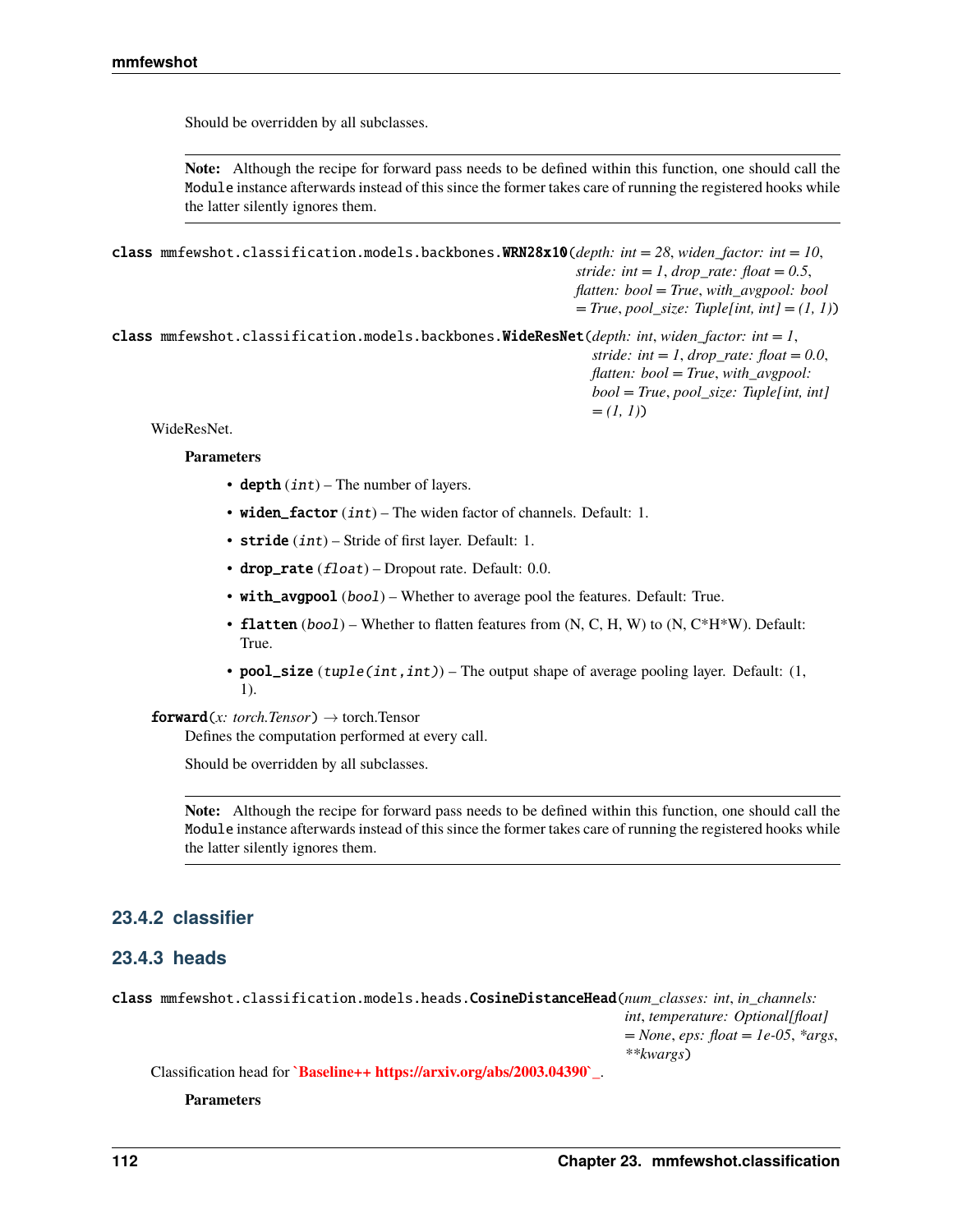- num\_classes  $(int)$  Number of categories.
- in\_channels  $(int)$  Number of channels in the input feature map.
- temperature (float | None) Scaling factor of *cls\_score*. Default: None.
- eps (float) Constant variable to avoid division by zero. Default: 0.00001.

### $before\_forward\_query() \rightarrow None$

Used in meta testing.

This function will be called before model forward query data during meta testing.

### $before\_forward\_support() \rightarrow None$

Used in meta testing.

This function will be called before model forward support data during meta testing.

- $forward\_query(x: *torch.Tensor*, **kwargs) \rightarrow List$ Forward query data in meta testing.
- **forward\_support**(*x: torch.Tensor, gt\_label: torch.Tensor, \*\*kwargs*)  $\rightarrow$  Dict Forward support data in meta testing.
- **forward\_train**(*x: torch.Tensor, gt\_label: torch.Tensor, \*\*kwargs*)  $\rightarrow$  Dict Forward training data.

class mmfewshot.classification.models.heads.LinearHead(*num\_classes: int*, *in\_channels: int*, *\*args*,

### *\*\*kwargs*)

Classification head for Baseline.

### **Parameters**

- num\_classes  $(int)$  Number of categories.
- in\_channels  $(int)$  Number of channels in the input feature map.

# $before\_forward\_query() \rightarrow None$

Used in meta testing.

This function will be called before model forward query data during meta testing.

### $before\_forward\_support() \rightarrow None$

Used in meta testing.

This function will be called before model forward support data during meta testing.

- $forward\_query(x: *torch.Tensor*, **kwargs) \rightarrow List$ Forward query data in meta testing.
- **forward\_support**(*x: torch.Tensor, gt\_label: torch.Tensor, \*\*kwargs*)  $\rightarrow$  Dict Forward support data in meta testing.
- **forward\_train**(*x: torch.Tensor, gt\_label: torch.Tensor, \*\*kwargs*)  $\rightarrow$  Dict Forward training data.

class mmfewshot.classification.models.heads.MatchingHead(*temperature: float = 100*, *loss: Dict = {'loss\_weight': 1.0, 'type': 'NLLLoss'}*, *\*args*, *\*\*kwargs*)

Classification head for **`**MatchingNet.

[<https://arxiv.org/abs/1606.04080>](https://arxiv.org/abs/1606.04080)`\_.

Note that this implementation is without FCE(Full Context Embeddings).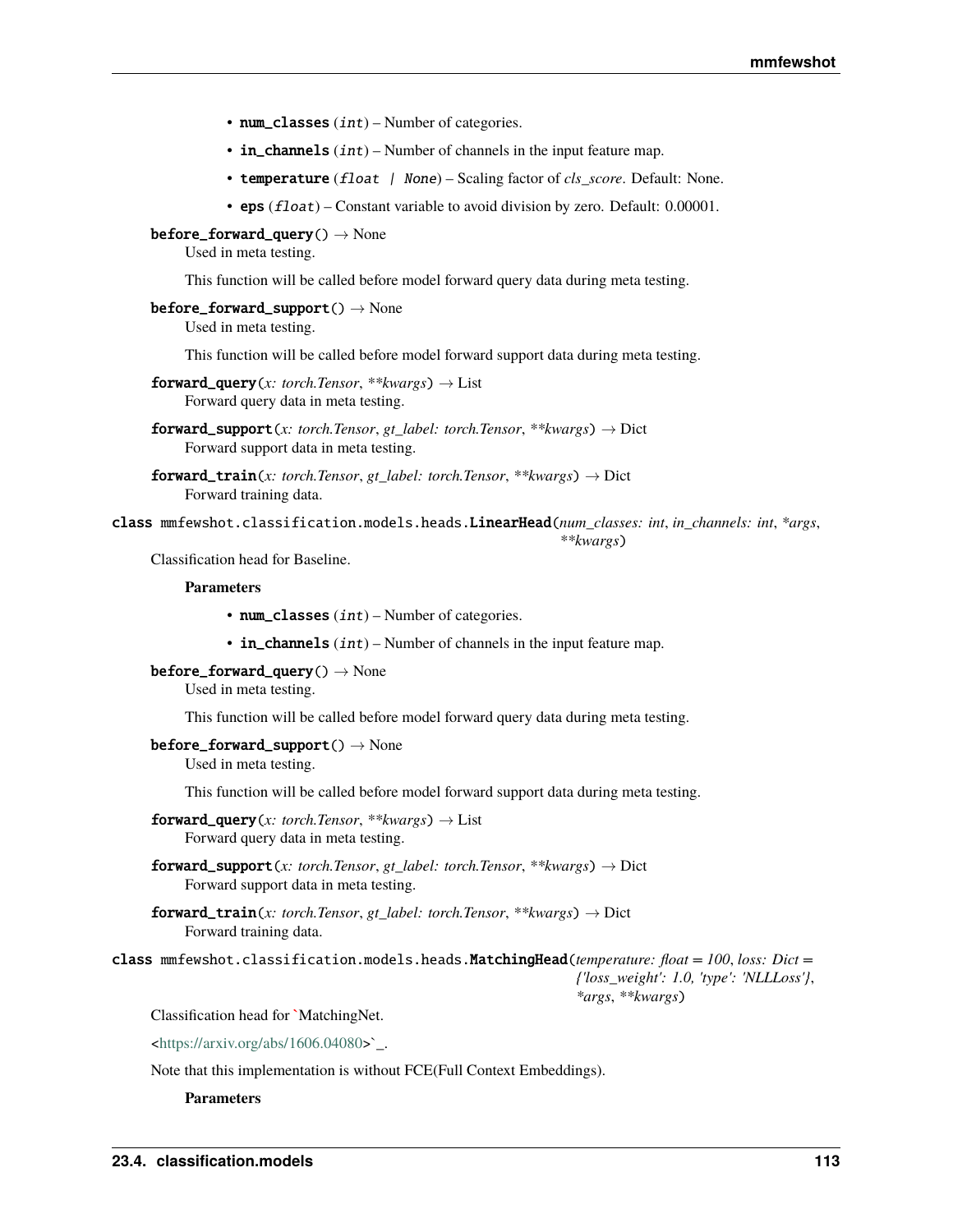- temperature (float) The scale factor of *cls\_score*.
- loss  $(dict)$  Config of training loss.
- $before\_forward\_query() \rightarrow None$

Used in meta testing.

This function will be called before model forward query data during meta testing.

 $before\_forward\_support() \rightarrow None$ 

Used in meta testing.

This function will be called before model forward support data during meta testing.

- **forward\_query**(*x: torch.Tensor*, \*\**kwargs*)  $\rightarrow$  List Forward query data in meta testing.
- **forward\_support**(*x: torch.Tensor, gt\_label: torch.Tensor, \*\*kwargs*)  $\rightarrow$  None Forward support data in meta testing.
- forward\_train(*support\_feats: torch.Tensor*, *support\_labels: torch.Tensor*, *query\_feats: torch.Tensor*, *query\_labels: torch.Tensor*, *\*\*kwargs*) → Dict

Forward training data.

## **Parameters**

- support\_feats  $(Tensor)$  Features of support data with shape  $(N, C)$ .
- support\_labels  $(Tensor)$  Labels of support data with shape  $(N)$ .
- query\_feats  $(Tensor)$  Features of query data with shape  $(N, C)$ .
- query\_labels (Tensor) Labels of query data with shape (N).

**Returns** A dictionary of loss components.

**Return type** dict[str, Tensor]

class mmfewshot.classification.models.heads.MetaBaselineHead(*temperature: float = 10.0*,

*learnable\_temperature: bool = True*, *\*args*, *\*\*kwargs*)

Classification head for **`MetaBaseline https://arxiv.org/abs/2003.04390`\_**.

### **Parameters**

- temperature (float) Scaling factor of *cls\_score*. Default: 10.0.
- learnable\_temperature (bool) Whether to use learnable scale factor or not. Default: True.
- $before\_forward\_query() \rightarrow None$

Used in meta testing.

This function will be called before model forward query data during meta testing.

# $before\_forward\_support() \rightarrow None$

Used in meta testing.

This function will be called before model forward support data during meta testing.

- $forward\_query(x: *torch.Tensor*, **kwargs) \rightarrow List$ Forward query data in meta testing.
- **forward\_support**(*x: torch.Tensor, gt\_label: torch.Tensor, \*\*kwargs*)  $\rightarrow$  None Forward support data in meta testing.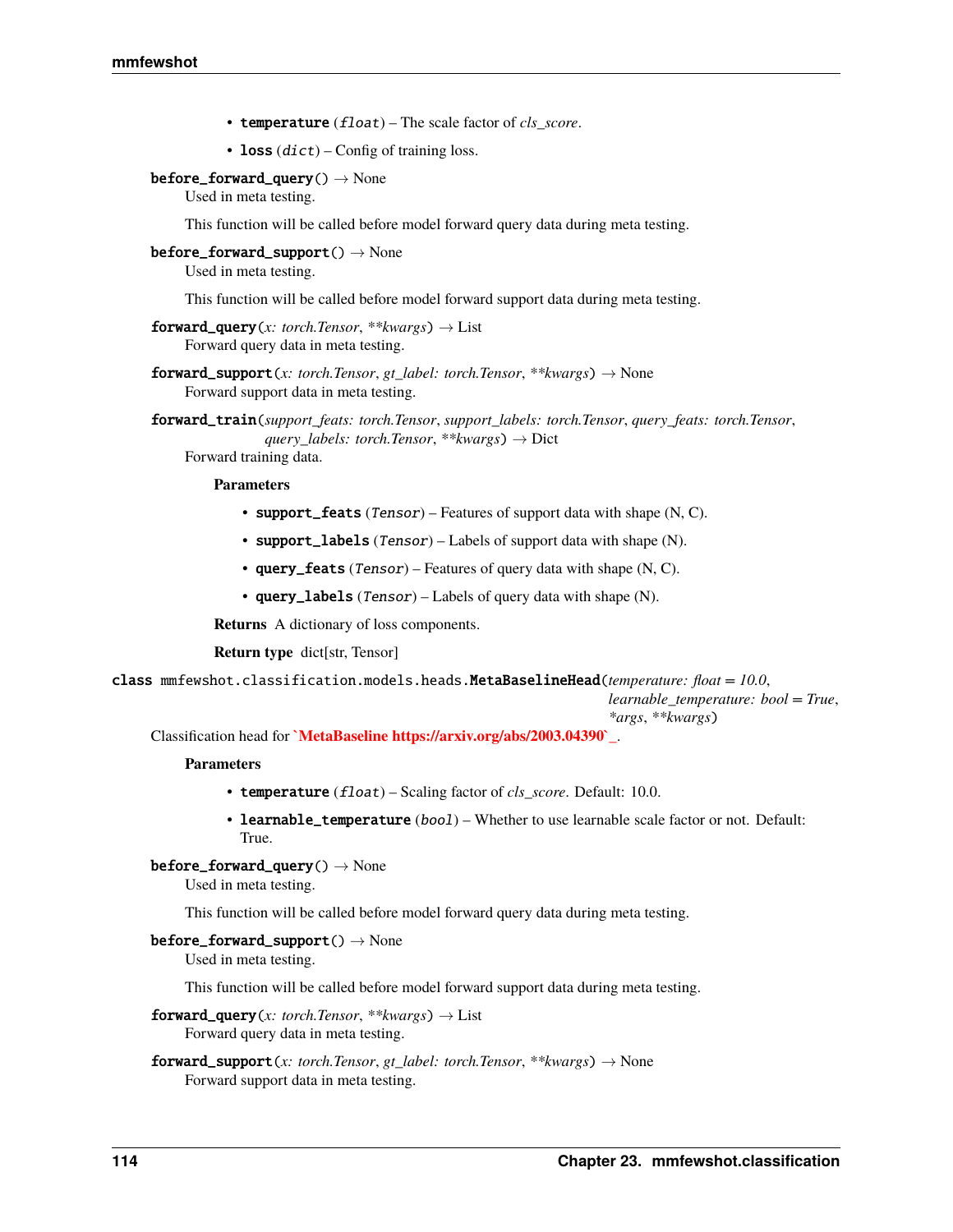forward\_train(*support\_feats: torch.Tensor*, *support\_labels: torch.Tensor*, *query\_feats: torch.Tensor*, *query\_labels: torch.Tensor*, *\*\*kwargs*) → Dict

Forward training data.

# **Parameters**

- support\_feats  $(Tensor)$  Features of support data with shape  $(N, C)$ .
- support\_labels (Tensor) Labels of support data with shape (N).
- query\_feats  $(Tensor)$  Features of query data with shape  $(N, C)$ .
- query\_labels  $(Tensor)$  Labels of query data with shape (N).

**Returns** A dictionary of loss components.

**Return type** dict[str, Tensor]

class mmfewshot.classification.models.heads.NegMarginHead(*num\_classes: int*, *in\_channels: int*,

*temperature: float = 30.0*, *margin: float = 0.0*, *metric\_type: str = 'cosine'*, *\*args*, *\*\*kwargs*)

Classification head for [NegMargin.](https://arxiv.org/abs/2003.12060)

## **Parameters**

- num\_classes  $(int)$  Number of categories.
- in\_channels  $(int)$  Number of channels in the input feature map.
- temperature (float) Scaling factor of *cls\_score*. Default: 30.0.
- margin (float) Margin of *cls\_score*. Default: 0.0.
- metric\_type (str) The way to calculate similarity. Options:['cosine', 'softmax']. Default: 'cosine'

### $before\_forward\_query() \rightarrow None$

Used in meta testing.

This function will be called before model forward query data during meta testing.

## $before\_forward\_support() \rightarrow None$

Used in meta testing.

This function will be called before model forward support data during meta testing.

- $forward\_query(x: *torch.Tensor*, **kwargs) \rightarrow List$ Forward query data in meta testing.
- **forward\_support**(*x: torch.Tensor, gt\_label: torch.Tensor, \*\*kwargs*)  $\rightarrow$  Dict Forward support data in meta testing.
- **forward\_train**(*x: torch.Tensor, gt\_label: torch.Tensor, \*\*kwargs*)  $\rightarrow$  Dict Forward training data.

# class mmfewshot.classification.models.heads.PrototypeHead(*\*args*, *\*\*kwargs*) Classification head for **`**ProtoNet.

 $\text{chttps:}/\text{/arxiv.org/abs}/\text{1703.05175}$ .

# $before\_forward\_query() \rightarrow None$

Used in meta testing.

This function will be called before model forward query data during meta testing.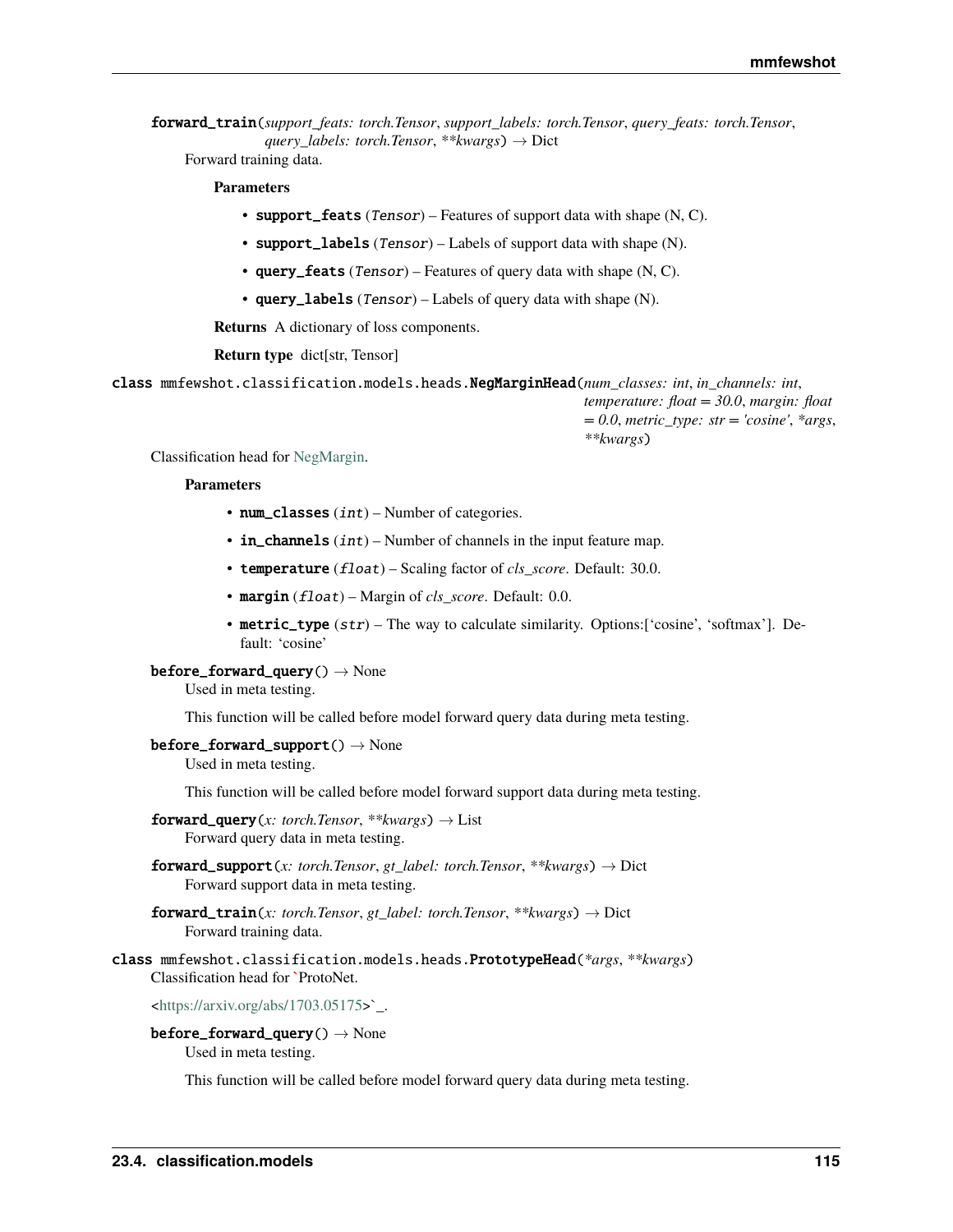$before\_forward\_support() \rightarrow None$ Used in meta testing.

This function will be called before model forward support data during meta testing.

- $forward\_query(x: *torch.Tensor*, **kwargs) \rightarrow List$ Forward query data in meta testing.
- **forward\_support**(*x: torch.Tensor, gt\_label: torch.Tensor, \*\*kwargs*)  $\rightarrow$  None Forward support data in meta testing.

forward\_train(*support\_feats: torch.Tensor*, *support\_labels: torch.Tensor*, *query\_feats: torch.Tensor*, *query\_labels: torch.Tensor*, *\*\*kwargs*) → Dict

Forward training data.

### **Parameters**

- support\_feats  $(Tensor)$  Features of support data with shape  $(N, C)$ .
- support\_labels (Tensor) Labels of support data with shape (N).
- query\_feats (Tensor) Features of query data with shape  $(N, C)$ .
- query\_labels (Tensor) Labels of query data with shape (N).

**Returns** A dictionary of loss components.

**Return type** dict[str, Tensor]

class mmfewshot.classification.models.heads.RelationHead(*in\_channels: int*, *feature\_size: Tuple[int] = (7, 7)*, *hidden\_channels: int = 8*, *loss: Dict = {'loss\_weight': 1.0, 'type':*

*'CrossEntropyLoss'}*, *\*args*, *\*\*kwargs*)

Classification head for **`**RelationNet.

 $\text{thttps:}/\text{/arxiv.org/abs}/\text{1711.06025}$ .

### **Parameters**

- in\_channels  $(int)$  Number of channels in the input feature map.
- feature\_size  $(tuple(int, int)) Size$  of the input feature map. Default:  $(7, 7)$ .
- hidden\_channels  $(int)$  Number of channels for the hidden fc layer. Default: 8.
- loss (dict) Training loss. Options are CrossEntropyLoss and MSELoss.
- $before\_forward\_query() \rightarrow None$

Used in meta testing.

This function will be called before model forward query data during meta testing.

## $before\_forward\_support() \rightarrow None$

Used in meta testing.

This function will be called before model forward support data during meta testing.

- **forward\_query**(*x: torch.Tensor*, \*\**kwargs*)  $\rightarrow$  List Forward query data in meta testing.
- **forward relation module**(*x: torch.Tensor*)  $\rightarrow$  torch.Tensor Forward function for relation module.
- **forward\_support**(*x: torch.Tensor, gt\_label: torch.Tensor, \*\*kwargs*)  $\rightarrow$  None Forward support data in meta testing.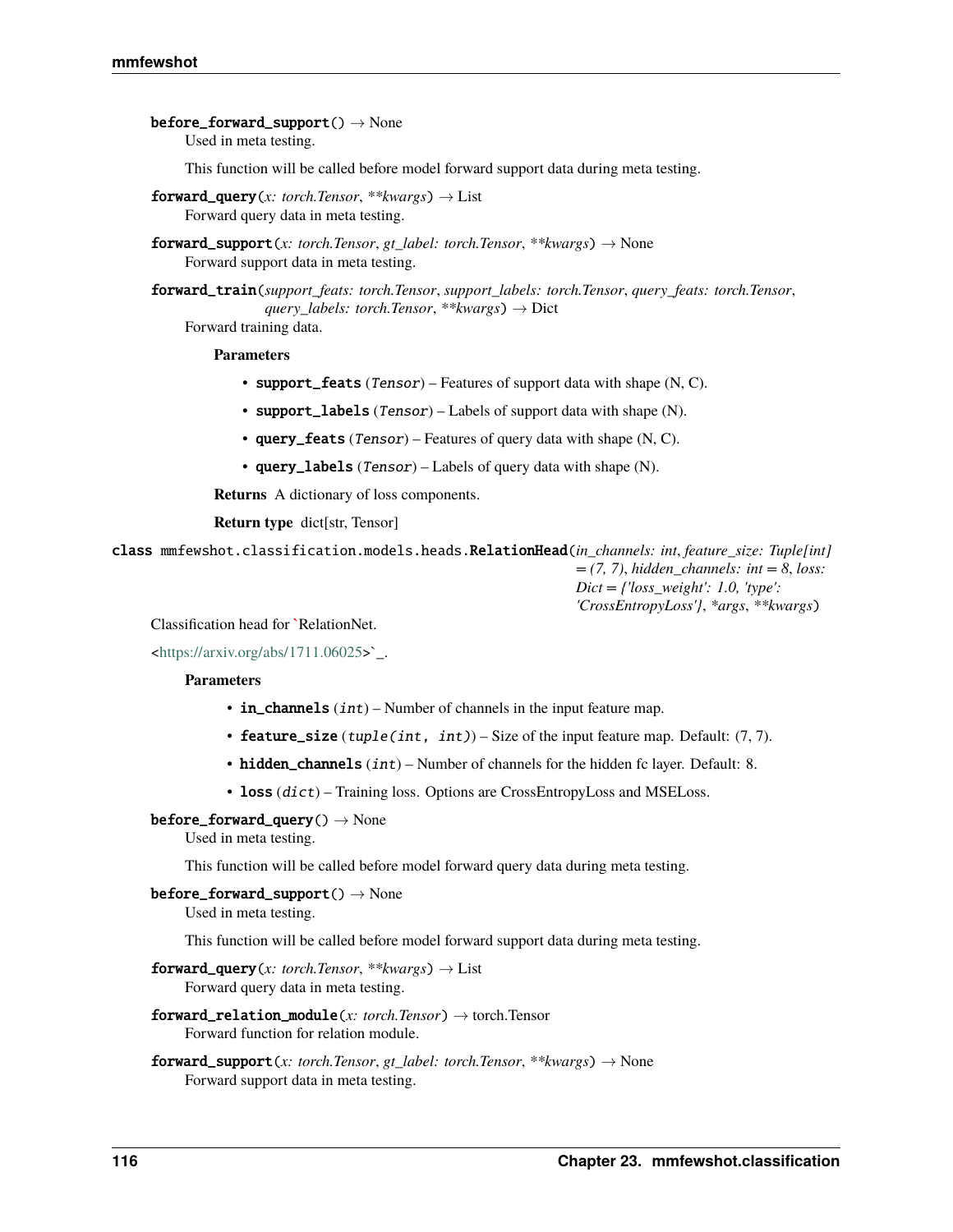forward\_train(*support\_feats: torch.Tensor*, *support\_labels: torch.Tensor*, *query\_feats: torch.Tensor*, *query\_labels: torch.Tensor*, *\*\*kwargs*) → Dict

Forward training data.

# **Parameters**

- support\_feats (Tensor) Features of support data with shape  $(N, C, H, W)$ .
- support\_labels  $(Tensor)$  Labels of support data with shape  $(N)$ .
- query\_feats (Tensor) Features of query data with shape  $(N, C, H, W)$ .
- query\_labels  $(Tensor)$  Labels of query data with shape (N).

**Returns** A dictionary of loss components.

**Return type** dict[str, Tensor]

 $init\_weights() \rightarrow None$ Initialize the weights.

# **23.4.4 losses**

class mmfewshot.classification.models.losses.MSELoss(*reduction: typing\_extensions.Literal[none, mean, sum] = 'mean'*, *loss\_weight: float = 1.0*)

# MSELoss.

### **Parameters**

- reduction  $(str)$  The method that reduces the loss to a scalar. Options are "none", "mean" and "sum". Default: 'mean'.
- loss\_weight  $(fload)$  The weight of the loss. Default: 1.0.

forward(*pred: torch.Tensor*, *target: torch.Tensor*, *weight: Optional[torch.Tensor] = None*, *avg\_factor: Optional[Union[float, int]] = None, reduction override: Optional[str] = None*)  $\rightarrow$  torch.Tensor Forward function of loss.

## **Parameters**

- **pred** (*Tensor*) The prediction with shape (N, \*), where \* means any number of additional dimensions.
- target (Tensor) The learning target of the prediction with shape (N, **\***) same as the input.
- weight (Tensor | None) Weight of the loss for each prediction. Default: None.
- avg\_factor (float | int | None) Average factor that is used to average the loss. Default: None.
- reduction\_override  $(str \mid None)$  The reduction method used to override the original reduction method of the loss. Options are "none", "mean" and "sum". Default: None.

**Returns** The calculated loss

**Return type** Tensor

class mmfewshot.classification.models.losses.NLLLoss(*reduction: typing\_extensions.Literal[none, mean, sum] = 'mean'*, *loss\_weight: float = 1.0*)

NLLLoss.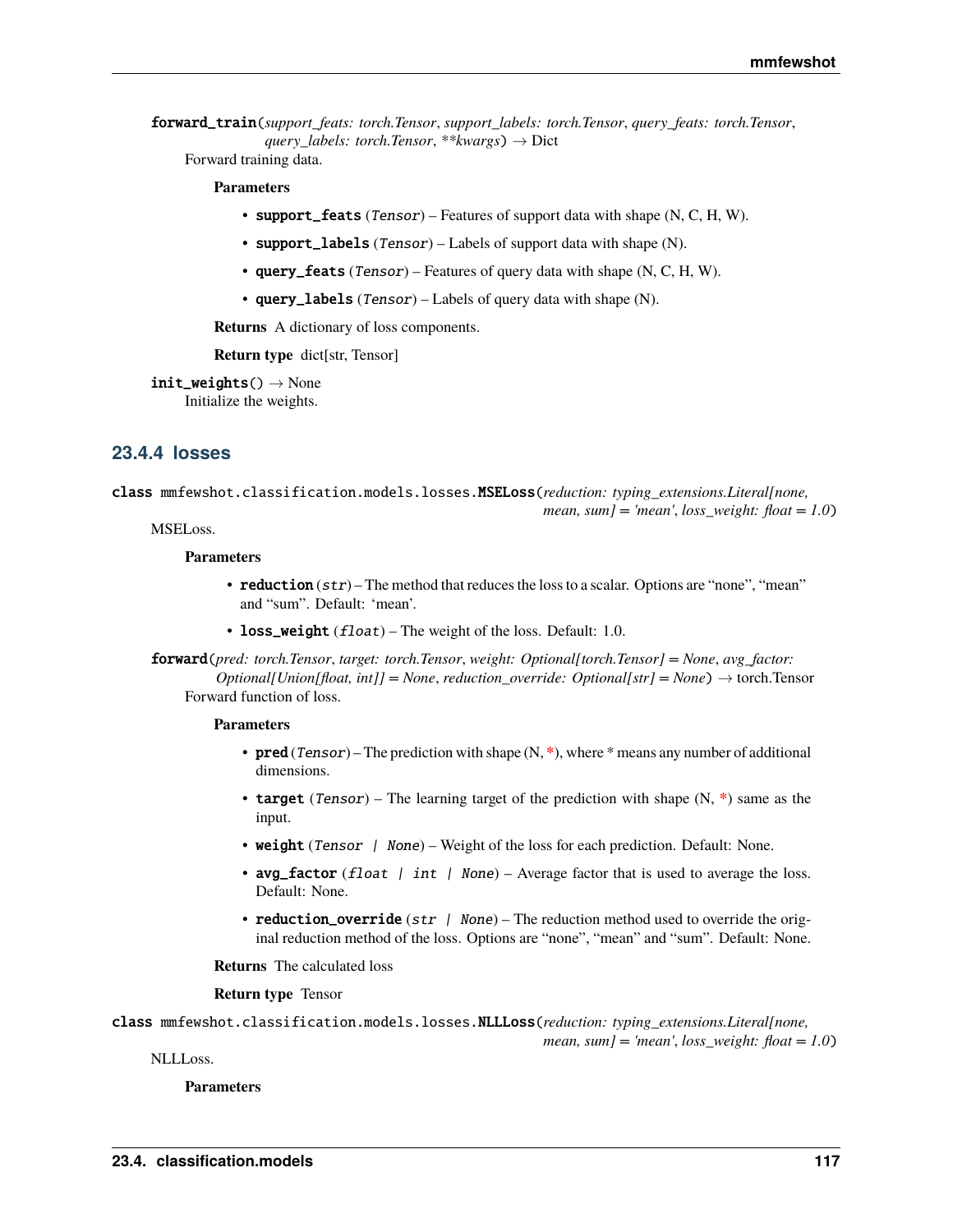- reduction  $(str)$  The method that reduces the loss to a scalar. Options are "none", "mean" and "sum". Default: 'mean'.
- loss\_weight  $(fload)$  The weight of the loss. Default: 1.0.

forward(*pred: torch.Tensor*, *target: torch.Tensor*, *weight: Optional[torch.Tensor] = None*, *avg\_factor: Optional[Union[float, int]] = None, reduction override: Optional[str] = None*)  $\rightarrow$  torch.Tensor Forward function of loss.

**Parameters**

- $pred(Tensor)$  The prediction with shape  $(N, C)$ .
- target (Tensor) The learning target of the prediction. with shape  $(N, 1)$ .
- weight (Tensor | None) Weight of the loss for each prediction. Default: None.
- avg\_factor (float | int | None) Average factor that is used to average the loss. Default: None.
- reduction\_override (str  $\int$  None) The reduction method used to override the original reduction method of the loss. Options are "none", "mean" and "sum". Default: None.

**Returns** The calculated loss

**Return type** Tensor

# **23.4.5 utils**

mmfewshot.classification.models.utils.convert\_maml\_module(*module:*

*torch.nn.modules.module.Module*) → torch.nn.modules.module.Module

Convert a normal model to MAML model.

Replace nn.Linear with LinearWithFastWeight, nn.Conv2d with Conv2dWithFastWeight and BatchNorm2d with BatchNorm2dWithFastWeight.

**Parameters module** (nn. Module) – The module to be converted.

**Returns :** nn.Module: A MAML module.

# **23.5 classification.utils**

<span id="page-121-0"></span>class mmfewshot.classification.utils.MetaTestParallel(*module: torch.nn.modules.module.Module*,

*dim: int = 0*)

The MetaTestParallel module that supports DataContainer.

Note that each task is tested on a single GPU. Thus the data and model on different GPU should be independent. MMDistributedDataParallel always automatically synchronizes the grad in different GPUs when doing the loss backward, which can not meet the requirements. Thus we simply copy the module and wrap it with an [MetaTestParallel](#page-121-0), which will send data to the device model.

MetaTestParallel has two main differences with PyTorch DataParallel:

- It supports a custom type DataContainer which allows more flexible control of input data during both GPU and CPU inference.
- It implement three more APIs before\_meta\_test(), before\_forward\_support() and before\_forward\_query().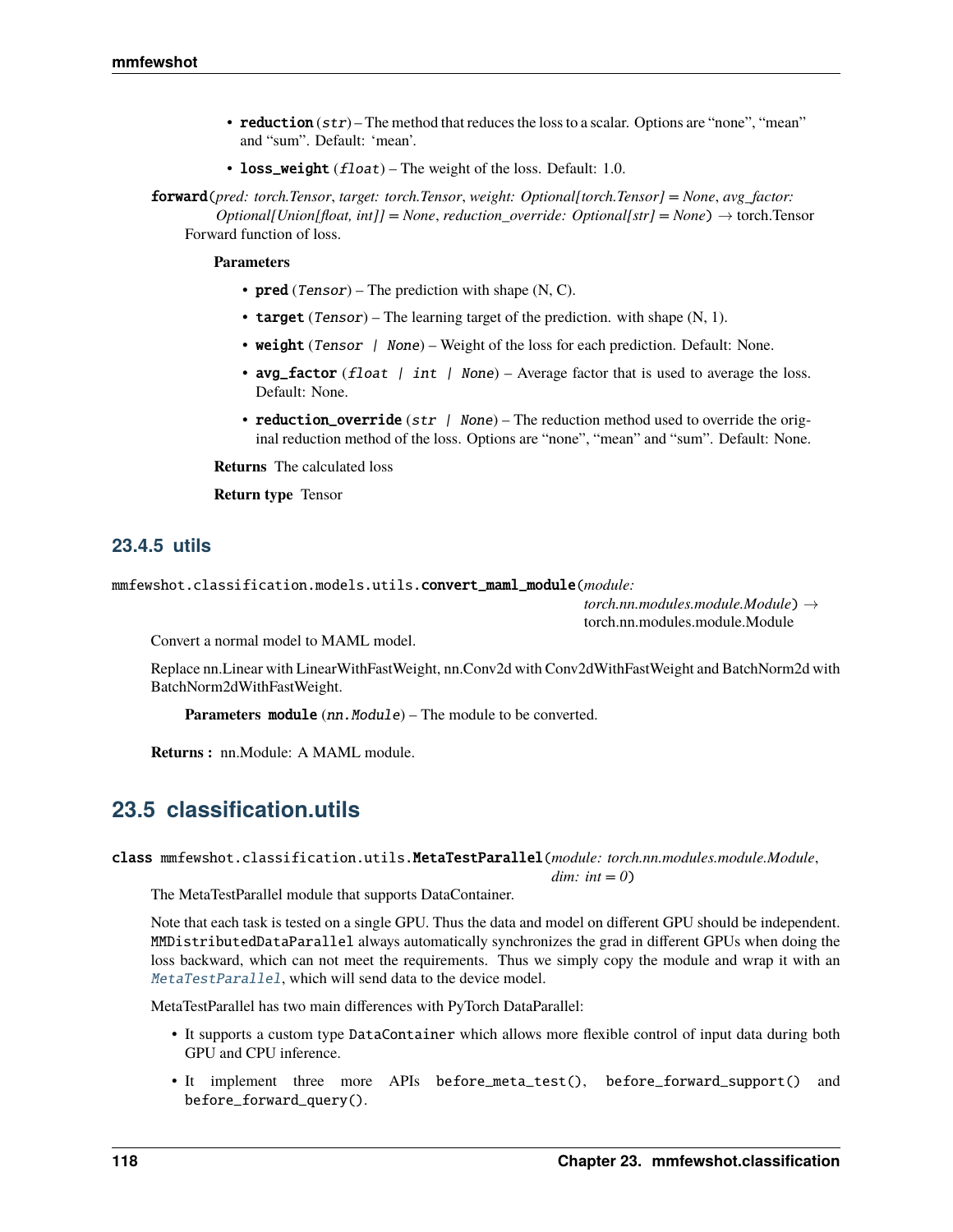# **Parameters**

- module (nn. Module) Module to be encapsulated.
- $\dim (int)$  Dimension used to scatter the data. Defaults to 0.

# forward(*\*inputs*, *\*\*kwargs*)

Override the original forward function.

The main difference lies in the CPU inference where the data in DataContainers will still be gathered.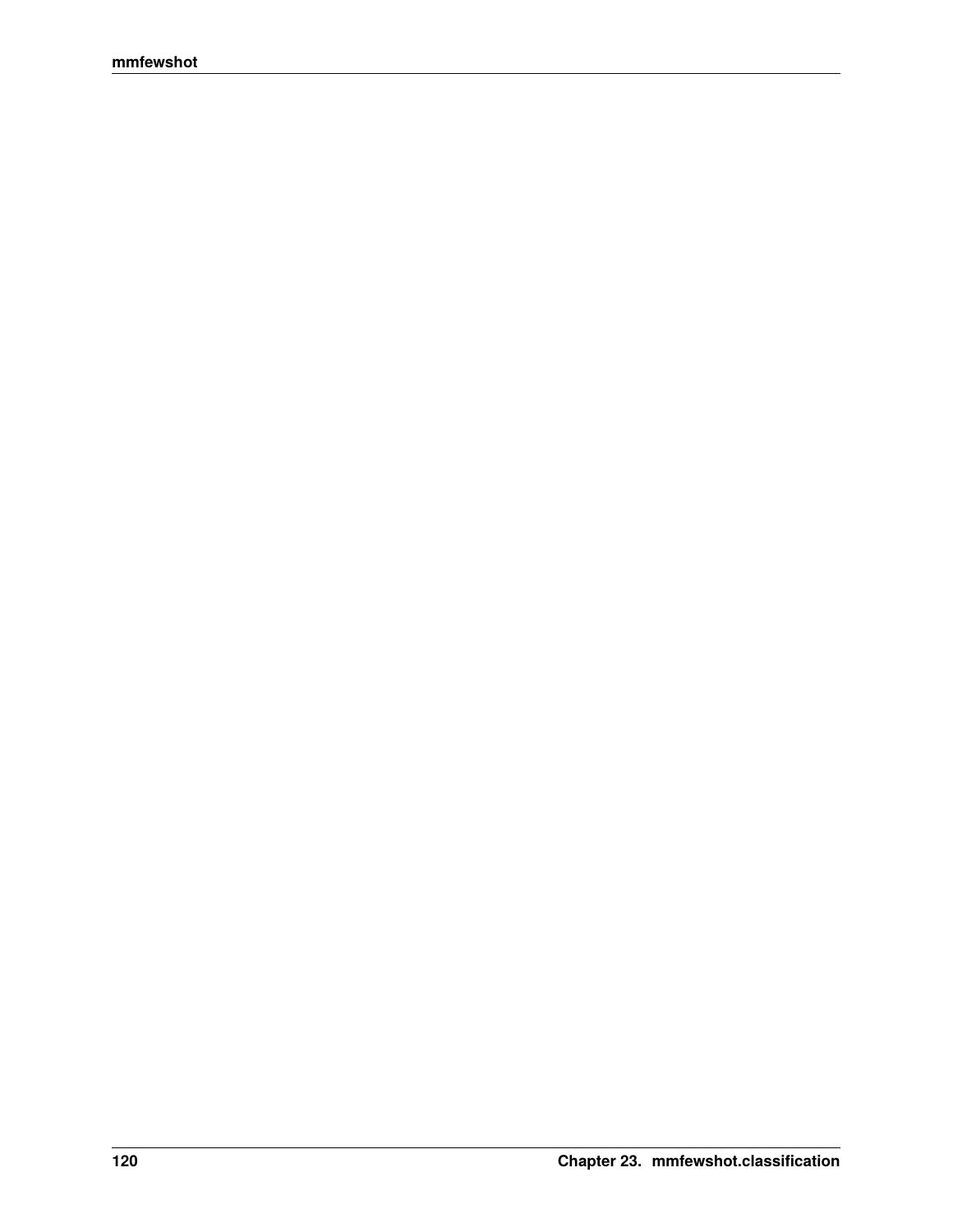# **CHAPTER**

# **TWENTYFOUR**

# **MMFEWSHOT.DETECTION**

# **24.1 detection.apis**

mmfewshot.detection.apis.inference\_detector(*model: torch.nn.modules.module.Module*, *imgs:*

 $Union[List[str], str]) \rightarrow List$ 

Inference images with the detector.

# **Parameters**

- model  $(nn.Module) -$  Detector.
- imgs  $(list[str]$  /  $str)$  Batch or single image file.

## **Returns**

**If imgs is a list or tuple, the same length list type results** will be returned, otherwise return the detection results directly.

# **Return type** list

mmfewshot.detection.apis.init\_detector(*config: Union[str, mmcv.utils.config.Config]*, *checkpoint: Optional[str] = None*, *device: str = 'cuda:0'*, *cfg\_options: Optional*[*Dict]* = *None*, *classes: Optional*[*List*[*str]*] = *None*)  $\rightarrow$ torch.nn.modules.module.Module

Prepare a detector from config file.

# **Parameters**

- config (str | mmcv.Config) Config file path or the config object.
- **checkpoint** (str  $\mid$  None) Checkpoint path. If left as None, the model will not load any weights.
- device  $(str)$  Runtime device. Default: 'cuda:0'.
- $cfg\_options$  (dict | None) Options to override some settings in the used config.
- classes (list [str] | None) Options to override classes name of model. Default: None.

**Returns** The constructed detector.

# **Return type** nn.Module

mmfewshot.detection.apis.multi\_gpu\_model\_init(*model: torch.nn.modules.module.Module*, *data\_loader: torch.utils.data.dataloader.DataLoader*) → List

Forward support images for meta-learning based detector initialization.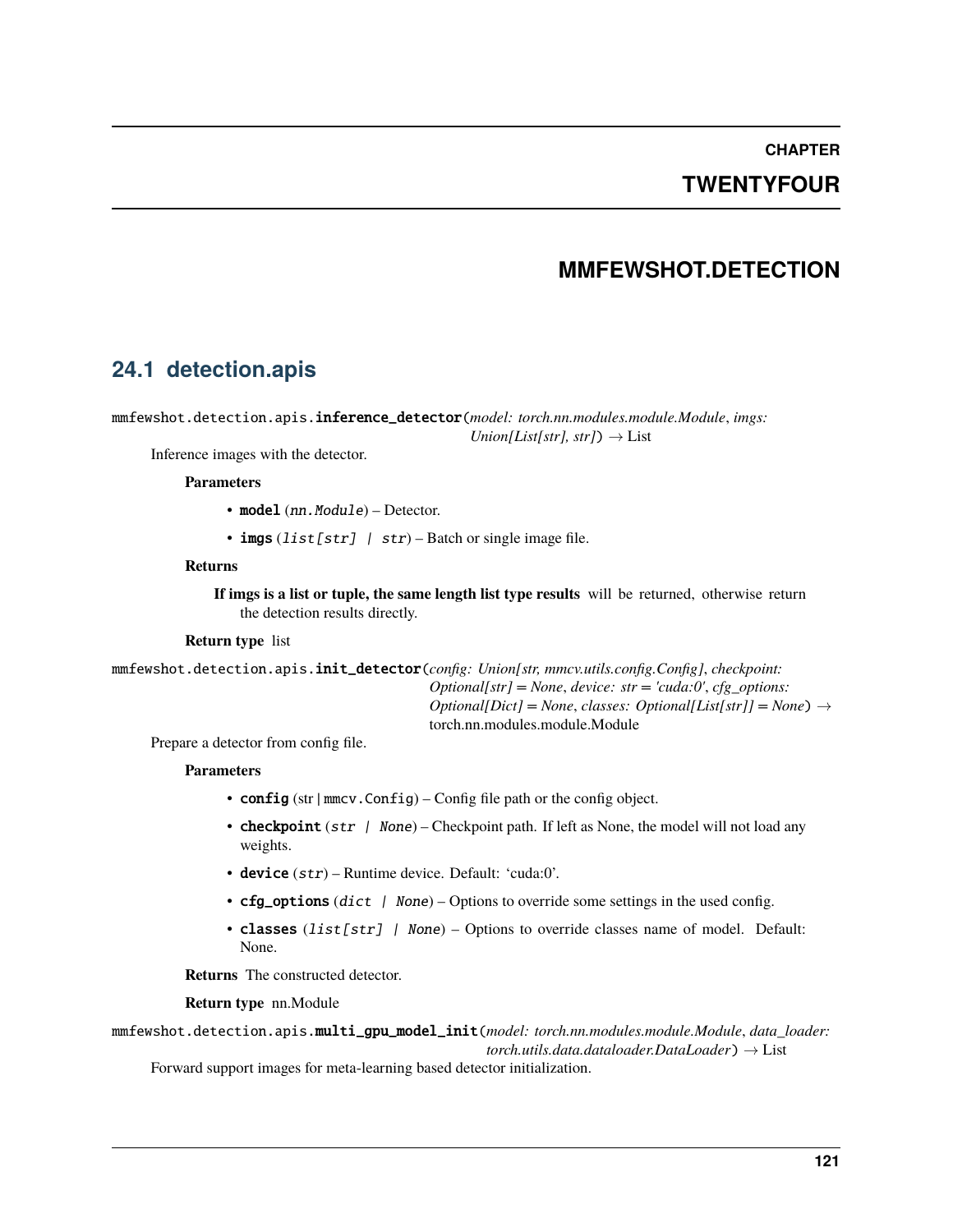The function usually will be called before *single\_gpu\_test* in *QuerySupportEvalHook*. It firstly forwards support images with *mode=model\_init* and the features will be saved in the model. Then it will call *:func:model\_init* to process the extracted features of support images to finish the model initialization.

Noted that the *data\_loader* should NOT use distributed sampler, all the models in different gpus should be initialized with same images.

### **Parameters**

- model (nn. Module) Model used for extracting support template features.
- data\_loader (nn. Dataloader) Pytorch data loader.

**Returns** Extracted support template features.

### **Return type** list[Tensor]

mmfewshot.detection.apis.multi\_gpu\_test(*model: torch.nn.modules.module.Module*, *data\_loader:*

*torch.utils.data.dataloader.DataLoader*, *tmpdir: Optional[str] = None*, *gpu collect:*  $bool = False$   $\rightarrow$  List

Test model with multiple gpus for meta-learning based detector.

The model forward function requires *mode*, while in mmdet it requires*return\_loss*. And the *encode\_mask\_results* is removed. This method tests model with multiple gpus and collects the results under two different modes: gpu and cpu modes. By setting 'gpu\_collect=True' it encodes results to gpu tensors and use gpu communication for results collection. On cpu mode it saves the results on different gpus to 'tmpdir' and collects them by the rank 0 worker.

### **Parameters**

- model (nn. Module) Model to be tested.
- data\_loader (Dataloader) Pytorch data loader.
- **tmpdir**  $(str)$  Path of directory to save the temporary results from different gpus under cpu mode. Default: None.
- **gpu\_collect** (bool) Option to use either gpu or cpu to collect results. Default: False.

**Returns** The prediction results.

**Return type** list

| mmfewshot.detection.apis.process_support_images(model:torch.nn.modules.module.Module, |                                                                                   |
|---------------------------------------------------------------------------------------|-----------------------------------------------------------------------------------|
|                                                                                       | support imgs: List[str], support labels:                                          |
|                                                                                       | List[List[str]], support bboxes:                                                  |
|                                                                                       | $Optional[List[List[float]] = None, classes:$                                     |
|                                                                                       | $\text{Optional}[\text{List}[\text{str}]] = \text{None}] \rightarrow \text{None}$ |

Process support images for query support detector.

- model  $(nn.Module) -$  Detector.
- support\_imgs  $(list[str]) -$  Support image filenames.
- support\_labels (list [list [str]]) Support labels of each bbox.
- support\_bboxes (list[list[list[float]]] | None) Bbox in support images. If it set to None, it will use the [0, 0, image width, image height] as bbox. Default: None.
- classes (list [str] | None) Options to override classes name of model. Default: None.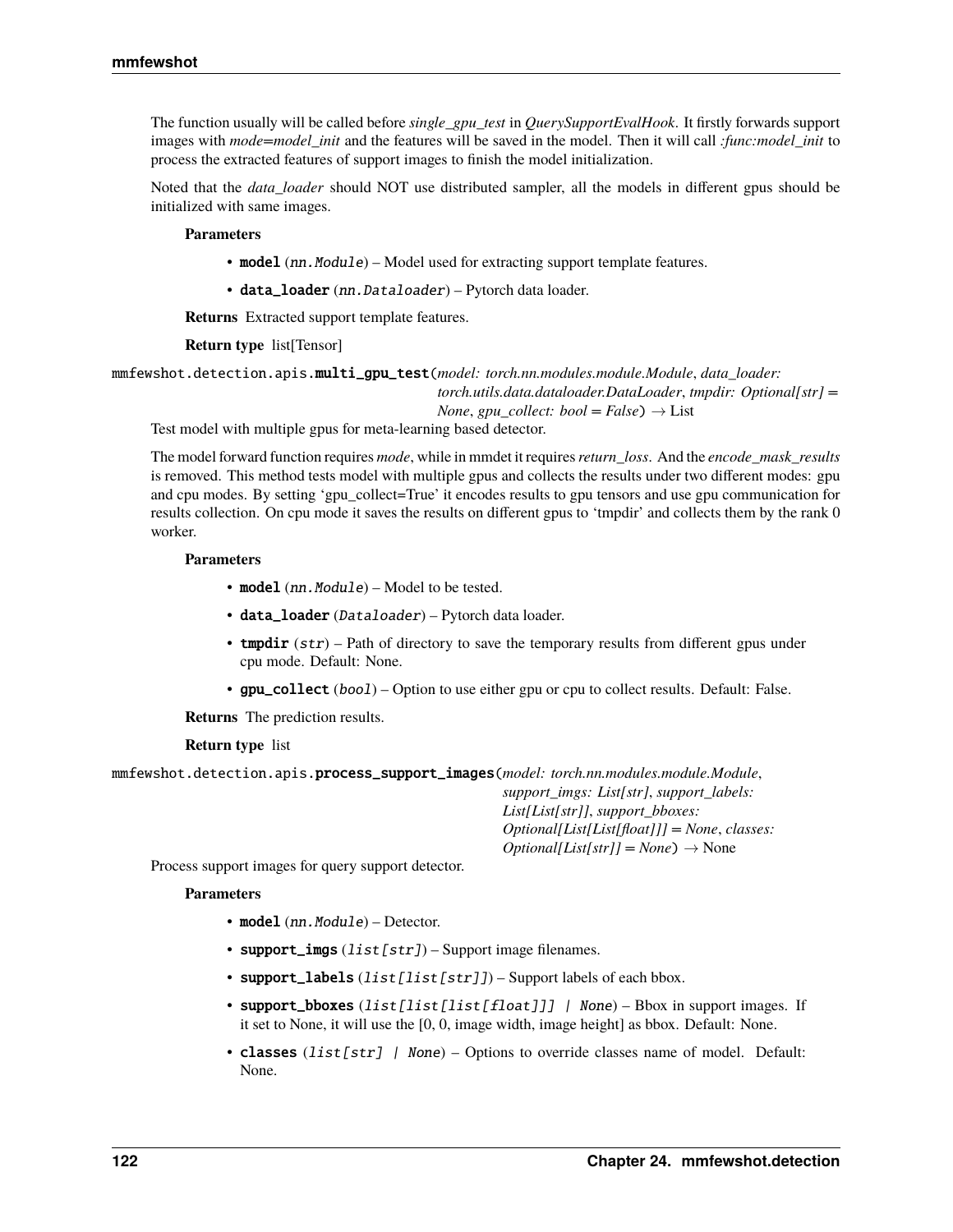mmfewshot.detection.apis.single\_gpu\_model\_init(*model: torch.nn.modules.module.Module*, *data\_loader: torch.utils.data.dataloader.DataLoader*) → List

Forward support images for meta-learning based detector initialization.

The function usually will be called before *single\_gpu\_test* in *QuerySupportEvalHook*. It firstly forwards support images with *mode=model\_init* and the features will be saved in the model. Then it will call *:func:model\_init* to process the extracted features of support images to finish the model initialization.

**Parameters**

• model (nn. Module) – Model used for extracting support template features.

• data\_loader (nn. Dataloader) - Pytorch data loader.

**Returns** Extracted support template features.

**Return type** list[Tensor]

mmfewshot.detection.apis.single\_gpu\_test(*model: torch.nn.modules.module.Module*, *data\_loader:*

*torch.utils.data.dataloader.DataLoader*, *show: bool = False*,

*out\_dir: Optional[str] = None*, *show\_score\_thr: float = 0.3*)

 $\rightarrow$  List

Test model with single gpu for meta-learning based detector.

The model forward function requires *mode*, while in mmdet it requires*return\_loss*. And the *encode\_mask\_results* is removed.

### **Parameters**

- model  $(nn.Module) Model$  to be tested.
- data\_loader (DataLoader) Pytorch data loader.
- show (boo1) Whether to show the image. Default: False.
- out\_dir (str | None) The directory to write the image. Default: None.
- show\_score\_thr  $(fload)$  Minimum score of bboxes to be shown. Default: 0.3.

**Returns** The prediction results.

**Return type** list

# **24.2 detection.core**

# **24.2.1 evaluation**

class mmfewshot.detection.core.evaluation.QuerySupportDistEvalHook(*model\_init\_dataloader:*

*torch.utils.data.dataloader.DataLoader*, *val\_dataloader: torch.utils.data.dataloader.DataLoader*, *\*\*eval\_kwargs*)

Distributed evaluation hook for query support data pipeline.

This hook will first traverse *model\_init\_dataloader* to extract support features for model initialization and then evaluate the data from *val\_dataloader*.

Noted that *model\_init\_dataloader* should NOT use distributed sampler to make all the models on different gpus get same data results in same initialized models.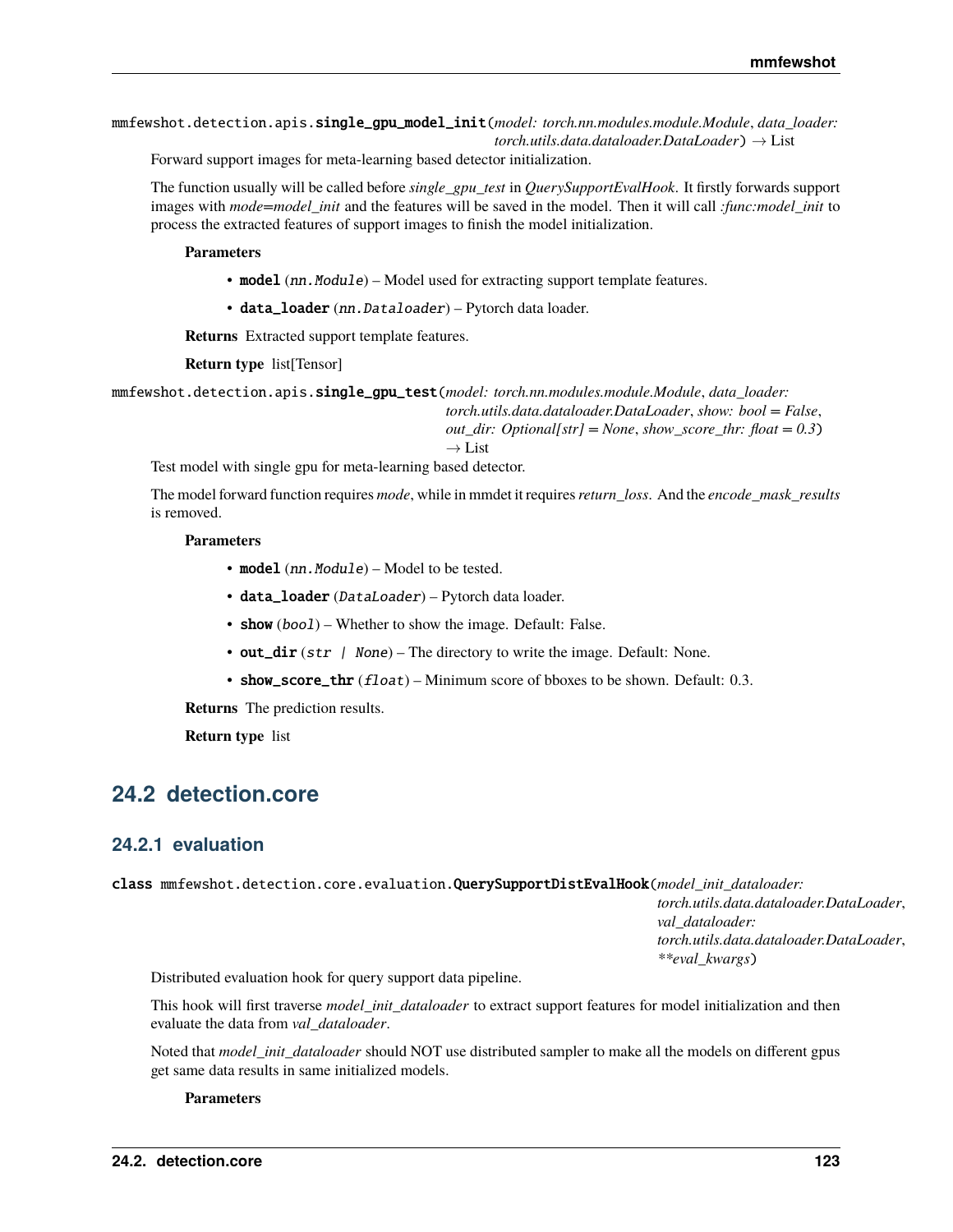- model\_init\_dataloader (DataLoader) A PyTorch dataloader of *model\_init* dataset.
- val\_dataloader (DataLoader) A PyTorch dataloader of dataset to be evaluated.
- \*\*eval\_kwargs Evaluation arguments fed into the evaluate function of the dataset.

class mmfewshot.detection.core.evaluation.QuerySupportEvalHook(*model\_init\_dataloader:*

*torch.utils.data.dataloader.DataLoader*, *val\_dataloader: torch.utils.data.dataloader.DataLoader*, *\*\*eval\_kwargs*)

Evaluation hook for query support data pipeline.

This hook will first traverse *model\_init\_dataloader* to extract support features for model initialization and then evaluate the data from *val\_dataloader*.

## **Parameters**

- model\_init\_dataloader (DataLoader) A PyTorch dataloader of *model\_init* dataset.
- val\_dataloader (DataLoader) A PyTorch dataloader of dataset to be evaluated.
- \*\*eval\_kwargs Evaluation arguments fed into the evaluate function of the dataset.

<span id="page-127-0"></span>mmfewshot.detection.core.evaluation.eval\_map(*det\_results: List[List[numpy.ndarray]]*, *annotations:*

*List[Dict]*, *classes: List[str]*, *scale\_ranges: Optional[List[Tuple]] = None*, *iou\_thr: float = 0.5*, *dataset: Optional[Union[str, List[str]]] = None*, *logger: Optional[object] = None*, *tpfp\_fn: Optional[callable] = None*, *nproc: int = 4*, *use\_legacy\_coordinate: bool =*  $False$ )  $\rightarrow$  Tuple[List, List[Dict]]

Evaluate mAP of a dataset.

[eval\\_map\(\)](#page-127-0) in mmdet predefines the names of classes and thus not supports report map results of arbitrary class splits.

- det\_results (list[list[np.ndarray]] | list[tuple[np.ndarray]]) The outer list indicates images, and the inner list indicates per-class detected bboxes.
- annotations  $(iist[dict])$  Ground truth annotations where each item of the list indicates an image. Keys of annotations are:
	- **–** *bboxes*: numpy array of shape (n, 4)
	- **–** *labels*: numpy array of shape (n, )
	- **–** *bboxes\_ignore* (optional): numpy array of shape (k, 4)
	- **–** *labels\_ignore* (optional): numpy array of shape (k, )
- classes  $(list[str])$  Names of class.
- scale\_ranges (list [tuple] | None) Range of scales to be evaluated, in the format  $[(\text{min1}, \text{max1}), (\text{min2}, \text{max2}), \dots]$ . A range of (32, 64) means the area range between (32\*\*2, 64\*\*2). Default: None.
- iou\_thr  $(fload)$  IoU threshold to be considered as matched. Default: 0.5.
- dataset (list [str] | str | None) Dataset name or dataset classes, there are minor differences in metrics for different datasets, e.g. "voc07", "imagenet\_det", etc. Default: None.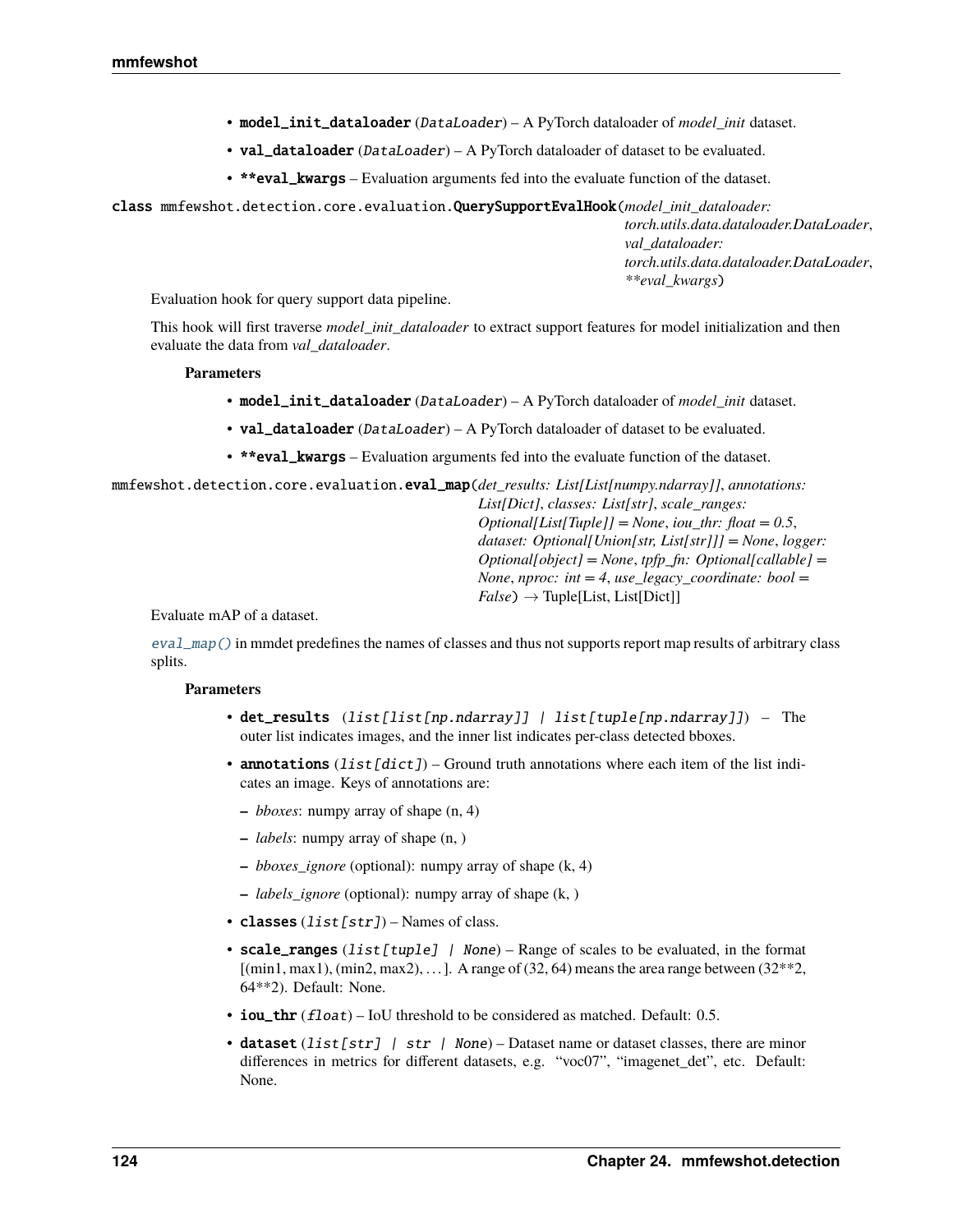- logger (logging. Logger | None) The way to print the mAP summary. See *mmcv.utils.print\_log()* for details. Default: None.
- tpfp\_fn (callable | None) The function used to determine true false positives. If None, tpfp\_default() is used as default unless dataset is 'det' or 'vid' (tpfp\_imagenet() in this case). If it is given as a function, then this function is used to evaluate tp & fp. Default None.
- **nproc**  $(int)$  Processes used for computing TP and FP. Default: 4.
- use\_legacy\_coordinate  $(boo1)$  Whether to use coordinate system in mmdet v1.x. which means width, height should be calculated as 'x2 - x1 + 1' and 'y2 - y1 + 1' respectively. Default: False.

**Returns** (list, [dict, dict, ...])

**Return type** tuple

# **24.2.2 utils**

class mmfewshot.detection.core.utils.ContrastiveLossDecayHook(*decay\_steps: Sequence[int]*, *decay\_rate: float = 0.5*)

Hook for contrast loss weight decay used in FSCE.

### **Parameters**

- decay\_steps (list[int] | tuple[int]) Each item in the list is the step to decay the loss weight.
- decay\_rate  $(flost)$  Decay rate. Default: 0.5.

# **24.3 detection.datasets**

<span id="page-128-0"></span>class mmfewshot.detection.datasets.BaseFewShotDataset(*ann\_cfg: List[Dict]*, *classes:*

*Optional[Union[str, Sequence[str]]]*, *pipeline: Optional[List[Dict]] = None*, *multi\_pipelines: Optional[Dict[str, List[Dict]]] = None*, *data\_root: Optional[str] = None*, *img\_prefix: str = ''*, *seg\_prefix: Optional[str] = None*, *proposal\_file: Optional[str] = None*, *test\_mode: bool = False*, *filter\_empty\_gt: bool = True*, *min\_bbox\_size: Optional[Union[float, int]] = None*, *ann\_shot\_filter: Optional[Dict] = None*, *instance\_wise: bool = False*, *dataset\_name: Optional[str] = None*)

Base dataset for few shot detection.

The main differences with normal detection dataset fall in two aspects.

- **It allows to specify single (used in normal dataset) or multiple** (used in query-support dataset) pipelines for data processing.
- **It supports to control the maximum number of instances of each class** when loading the annotation file.

The annotation format is shown as follows. The *ann* field is optional for testing.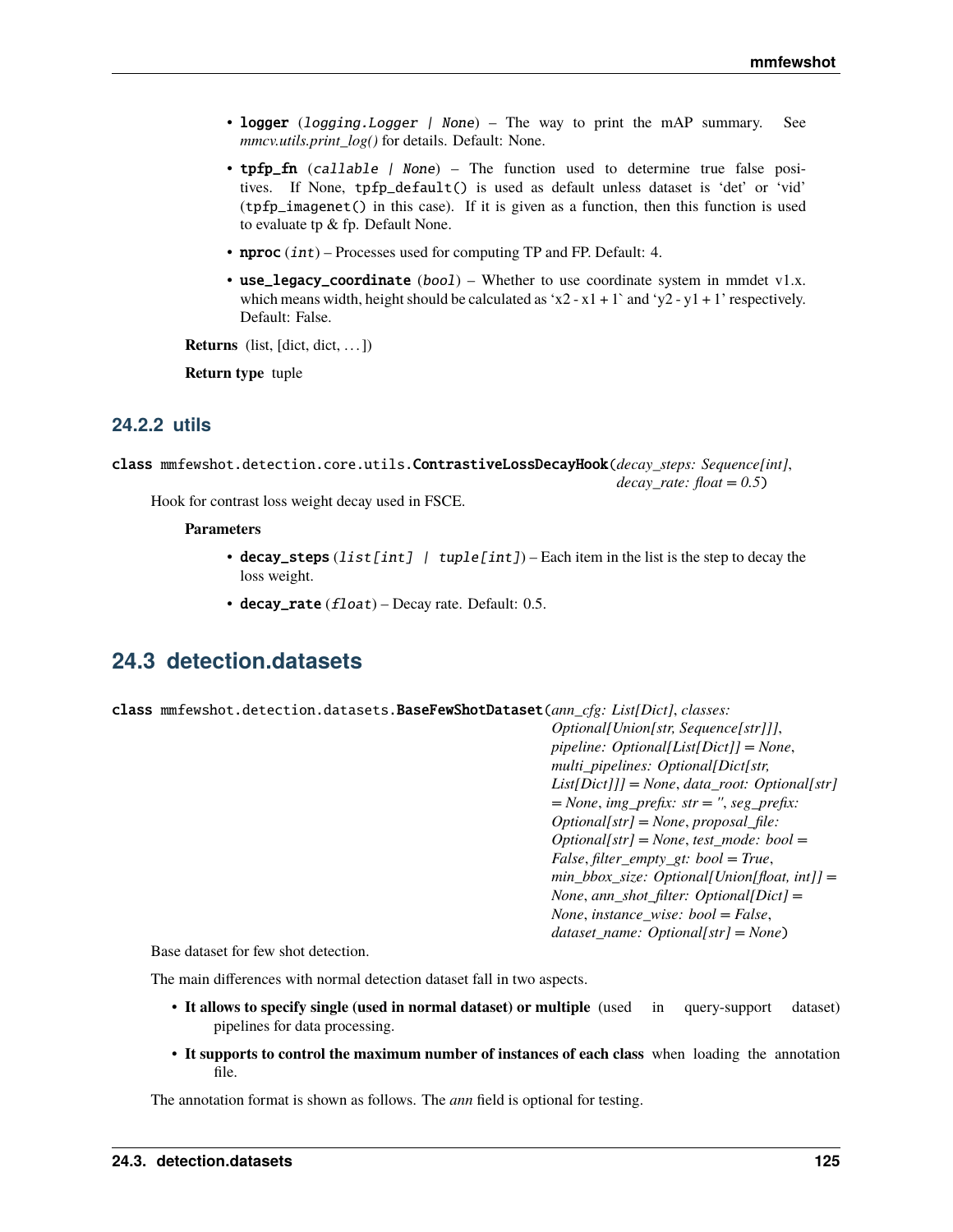]

```
\Gamma{
     'id': '0000001'
     'filename': 'a.jpg',
     'width': 1280,
     'height': 720,
     'ann': {
          'bboxes': \langle np.ndarray \rangle (n, 4) in (x1, y1, x2, y2) order.
          'labels': <np.ndarray> (n, ),
          'bboxes_ignore': <np.ndarray> (k, 4), (optional field)
          'labels_ignore': <np.ndarray> (k, 4) (optional field)
     }
 },
 ...
```
- ann\_cfg  $(iist[dict])$  Annotation config support two type of config.
	- **–** loading annotation from common ann\_file of dataset with or without specific classes. example:dict(type='ann\_file', ann\_file='path/to/ann\_file', ann\_classes=['dog', 'cat'])
	- **–** loading annotation from a json file saved by dataset. example:dict(type='saved\_dataset', ann\_file='path/to/ann\_file')
- classes (str | Sequence [str] | None) Classes for model training and provide fixed label for each class.
- pipeline  $(list[dict]$  | None) Config to specify processing pipeline. Used in normal dataset. Default: None.
- multi\_pipelines (dict[list[dict]]) Config to specify data pipelines for corresponding data flow. For example, query and support data can be processed with two different pipelines, the dict should contain two keys like:
	- **–** query (list[dict]): Config for query-data process pipeline.
	- **–** support (list[dict]): Config for support-data process pipeline.
- data\_root (str | None) Data root for ann\_cfg, *img\_prefix`*, seg\_prefix, proposal\_file if specified. Default: None.
- test\_mode (boo1) If set True, annotation will not be loaded. Default: False.
- **filter\_empty\_gt**  $(boo1)$  If set true, images without bounding boxes of the dataset's classes will be filtered out. This option only works when *test\_mode=False*, i.e., we never filter images during tests. Default: True.
- min\_bbox\_size (int | float | None) The minimum size of bounding boxes in the images. If the size of a bounding box is less than min\_bbox\_size, it would be added to ignored field. Default: None.
- ann\_shot\_filter  $(dict \mid None)$  Used to specify the class and the corresponding maximum number of instances when loading the annotation file. For example: {'dog': 10, 'person': 5}. If set it as None, all annotation from ann file would be loaded. Default: None.
- **instance\_wise** (bool) If set true, *self.data\_infos* would change to instance-wise, which means if the annotation of single image has more than one instance, the annotation would be split to num\_instances items. Often used in support datasets, Default: False.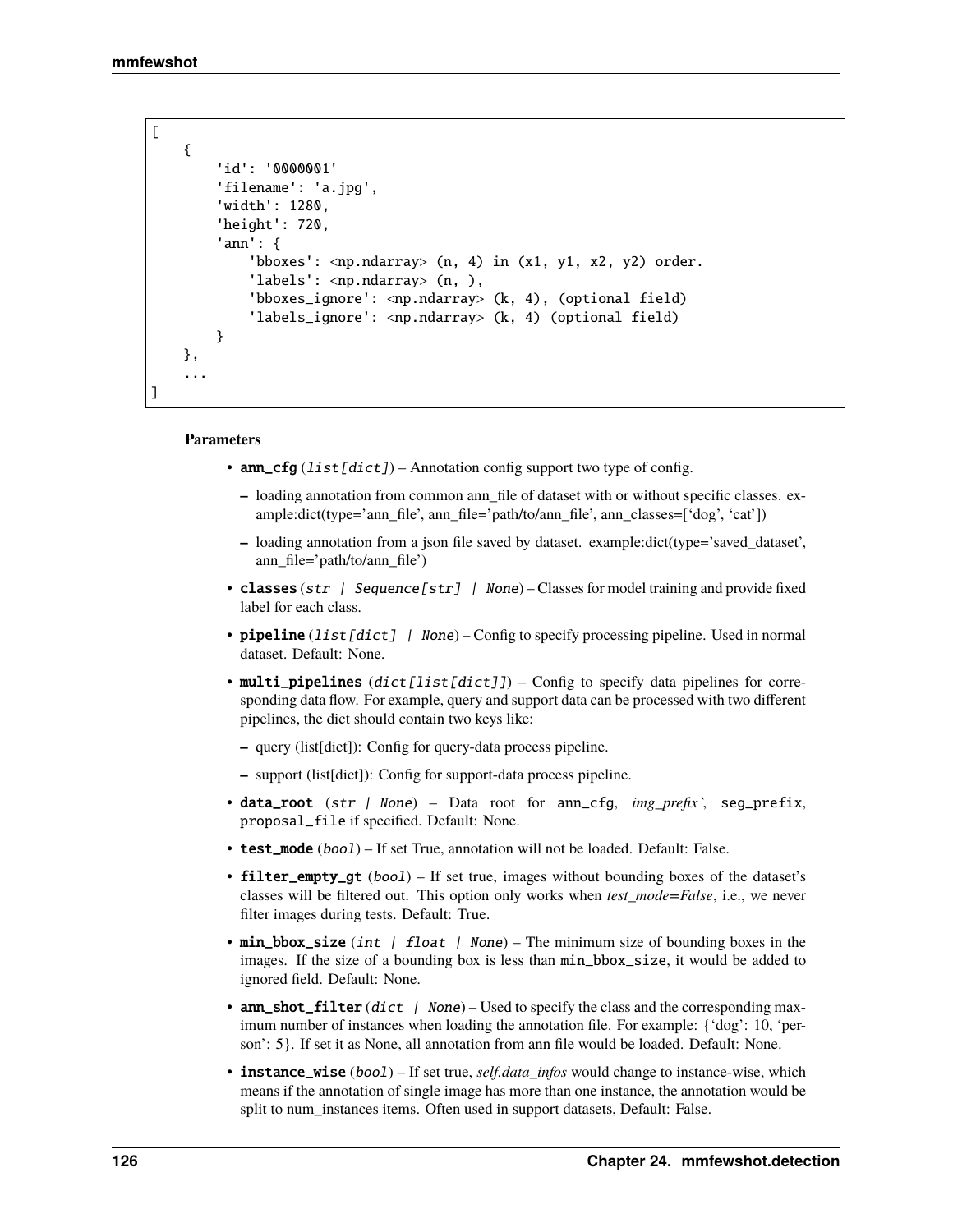• dataset\_name (str | None) – Name of dataset to display. For example: 'train\_dataset' or 'query\_dataset'. Default: None.

# ann\_cfg\_parser(*ann\_cfg: List[Dict]*) → List[Dict]

Parse annotation config to annotation information.

**Parameters ann\_cfg** (list [dict]) – Annotation config support two type of config.

- **'ann\_file': loading annotation from common ann\_file of** dataset. example: dict(type='ann\_file', ann\_file='path/to/ann\_file', ann\_classes=['dog', 'cat'])
- **'saved\_dataset': loading annotation from saved dataset.** example:dict(type='saved\_dataset', ann\_file='path/to/ann\_file')

**Returns** Annotation information.

**Return type** list[dict]

 $get\_ann\_info(idx: int) \rightarrow Dict$ 

Get annotation by index.

When override this function please make sure same annotations are used during the whole training.

**Parameters** idx (int) – Index of data.

**Returns** Annotation info of specified index.

**Return type** dict

load\_annotations\_saved(*ann\_file: str*) → List[Dict] Load data\_infos from saved json.

prepare\_train\_img(*idx: int*, *pipeline\_key: Optional[str] = None*, *gt\_idx: Optional[List[int]] = None*) →

Dict

Get training data and annotations after pipeline.

### **Parameters**

- $idx(int)$  Index of data.
- pipeline\_key  $(str)$  Name of pipeline
- $gt\_idx$  (list [int]) Index of used annotation.

**Returns** Training data and annotation after pipeline with new keys introduced by pipeline.

### **Return type** dict

save\_data\_infos(*output\_path: str*) → None Save data\_infos into json.

class mmfewshot.detection.datasets.CropResizeInstance(*num\_context\_pixels: int = 16*, *target\_size: Tuple[int] = (320, 320)*)

Crop and resize instance according to bbox form image.

- num\_context\_pixels (int) Padding pixel around instance. Default: 16.
- <span id="page-130-0"></span>• target\_size (tuple [int, int]) – Resize cropped instance to target size. Default:  $(320,$ 320).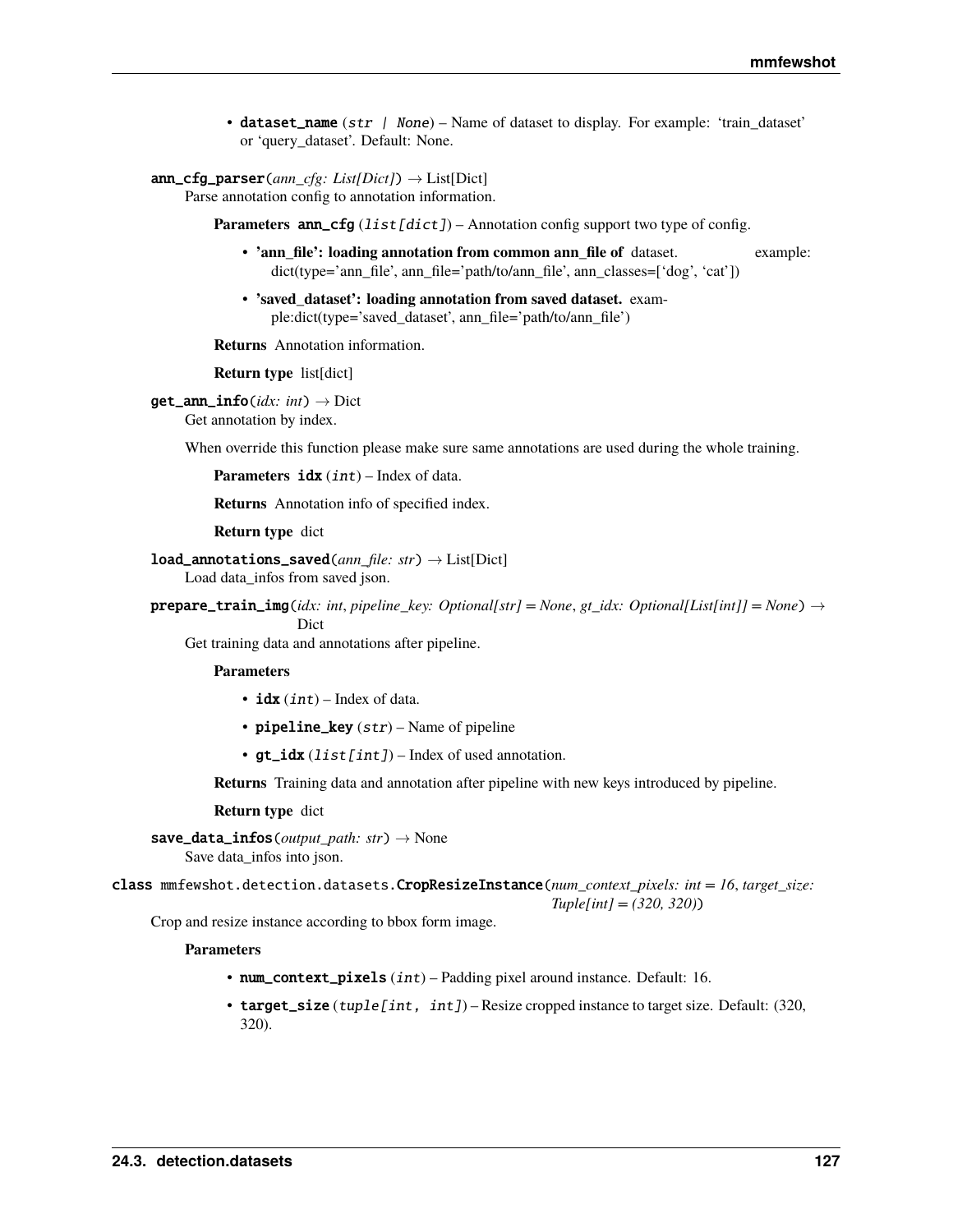class mmfewshot.detection.datasets.FewShotCocoDataset(*classes: Optional[Union[Sequence[str], str]] = None*, *num\_novel\_shots: Optional[int] = None*, *num\_base\_shots: Optional[int] = None*, *ann\_shot\_filter: Optional[Dict[str, int]] = None*, *min\_bbox\_area: Optional[Union[float, int]] = None*, *dataset\_name: Optional[str] = None*, *test\_mode: bool = False*, *\*\*kwargs*)

COCO dataset for few shot detection.

## **Parameters**

- classes (str | Sequence[str] | None) Classes for model training and provide fixed label for each class. When classes is string, it will load pre-defined classes in [FewShotCocoDataset](#page-130-0). For example: 'BASE\_CLASSES', 'NOVEL\_CLASSES` or *ALL\_CLASSES*.
- num\_novel\_shots (int | None) Max number of instances used for each novel class. If is None, all annotation will be used. Default: None.
- num\_base\_shots (int  $\int$  None) Max number of instances used for each base class. If is None, all annotation will be used. Default: None.
- ann\_shot\_filter  $(dict \mid None)$  Used to specify the class and the corresponding maximum number of instances when loading the annotation file. For example: {'dog': 10, 'person': 5}. If set it as None, *ann\_shot\_filter* will be created according to *num\_novel\_shots* and *num\_base\_shots*.
- min\_bbox\_area (int | float | None) Filter images with bbox whose area smaller *min\_bbox\_area*. If set to None, skip this filter. Default: None.
- dataset\_name (str | None) Name of dataset to display. For example: 'train dataset' or 'query dataset'. Default: None.
- test\_mode (boo1) If set True, annotation will not be loaded. Default: False.

evaluate(*results: List[Sequence]*, *metric: Union[str, List[str]] = 'bbox'*, *logger: Optional[object] = None*, *jsonfile\_prefix: Optional[str] = None*, *classwise: bool = False*, *proposal\_nums: Sequence[int] = (100, 300, 1000)*, *iou\_thrs: Optional[Union[float, Sequence[float]]] = None*, *metric\_items: Optional[Union[str, List[str]]] = None, class splits: Optional[List[str]] = None*)  $\rightarrow$  Dict Evaluation in COCO protocol and summary results of different splits of classes.

- results (list [list | tuple]) Testing results of the dataset.
- metric  $(str \mid list[str])$  Metrics to be evaluated. Options are 'bbox', 'proposal', 'proposal\_fast'. Default: 'bbox'
- logger (logging. Logger | None) Logger used for printing related information during evaluation. Default: None.
- jsonfile\_prefix (str | None) The prefix of json files. It includes the file path and the prefix of filename, e.g., "a/b/prefix". If not specified, a temp file will be created. Default: None.
- **classwise** (*bool*) Whether to evaluating the AP for each class.
- proposal\_nums (Sequence[int]) Proposal number used for evaluating recalls, such as [recall@100,](mailto:recall@100) [recall@1000.](mailto:recall@1000) Default: (100, 300, 1000).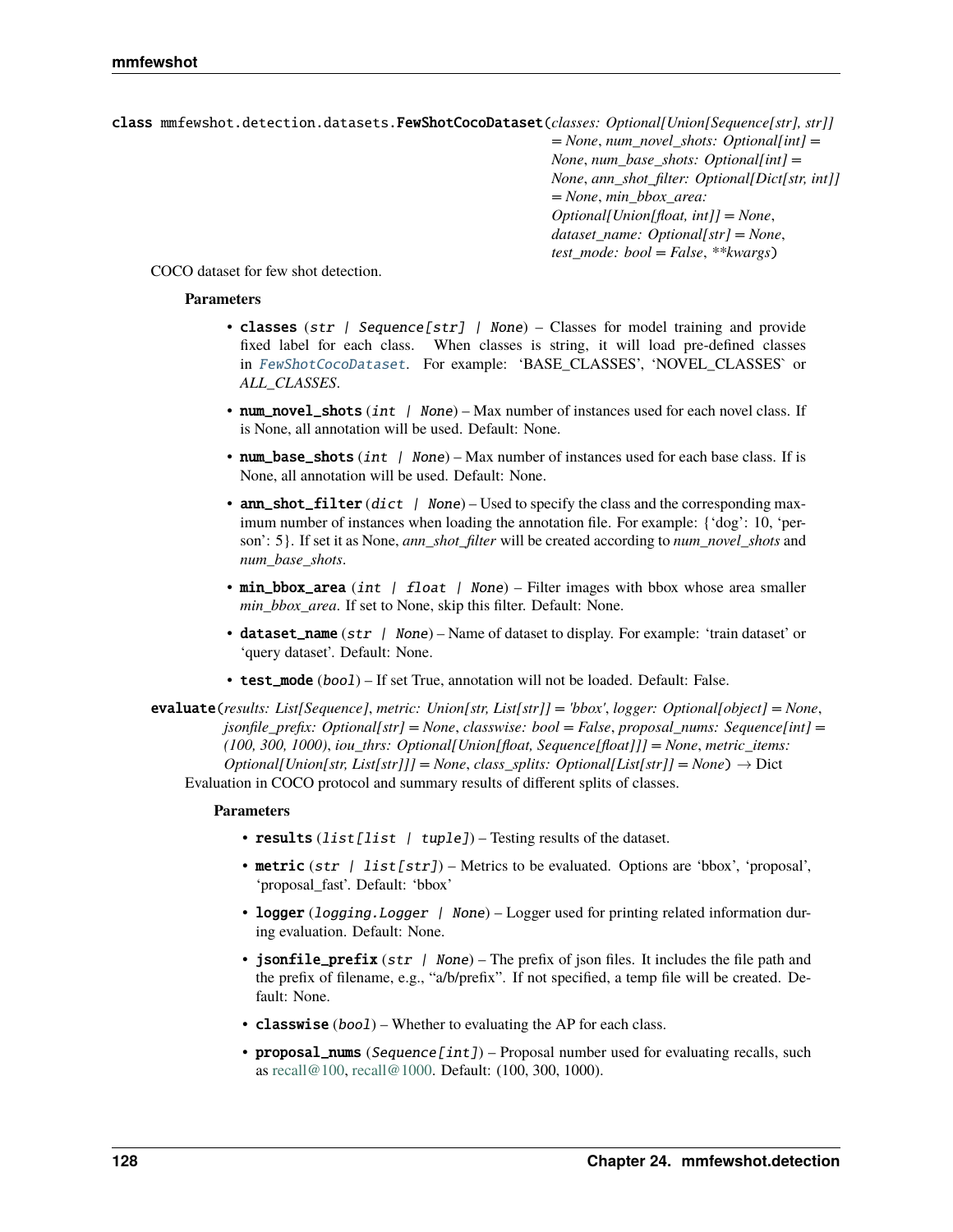- iou\_thrs (Sequence [float] | float | None) IoU threshold used for evaluating recalls/mAPs. If set to a list, the average of all IoUs will also be computed. If not specified, [0.50, 0.55, 0.60, 0.65, 0.70, 0.75, 0.80, 0.85, 0.90, 0.95] will be used. Default: None.
- metric\_items (list[str] | str | None) Metric items that will be returned. If not specified, ['AR@100', 'AR@300', 'AR@1000', 'AR\_s@1000', 'AR\_m@1000', 'AR\_l@1000' ] will be used when metric=='proposal', ['mAP', 'mAP\_50', 'mAP\_75', 'mAP\_s', 'mAP\_m', 'mAP\_l'] will be used when metric=='bbox'.
- class\_splits (list[str] | None): Calculate metric of classes split in COCO\_SPLIT. For example: ['BASE\_CLASSES', 'NOVEL\_CLASSES']. Default: None.

**Returns** COCO style evaluation metric.

**Return type** dict[str, float]

 $get\_cat\_ids(idx: int) \rightarrow List(int)$ Get category ids by index.

Overwrite the function in CocoDataset.

**Parameters idx** (int) – Index of data.

**Returns** All categories in the image of specified index.

**Return type** list[int]

get\_classes(*classes: Union[str, Sequence[str]]*) → List[str] Get class names.

It supports to load pre-defined classes splits. The pre-defined classes splits are: ['ALL\_CLASSES', 'NOVEL\_CLASSES', 'BASE\_CLASSES']

**Parameters classes** (str | Sequence [str]) – Classes for model training and provide fixed label for each class. When classes is string, it will load pre-defined classes in *FewShotCoco-Dataset*. For example: 'NOVEL\_CLASSES'.

**Returns** list of class names.

### **Return type** list[str]

load\_annotations(*ann\_cfg: List[Dict]*) → List[Dict]

- Support to Load annotation from two type of ann\_cfg.
	- type of 'ann file': COCO-style annotation file.
	- type of 'saved\_dataset': Saved COCO dataset json.

**Parameters** ann\_cfg (list [dict]) – Config of annotations.

**Returns** Annotation infos.

**Return type** list[dict]

# load\_annotations\_coco(*ann\_file: str*) → List[Dict]

Load annotation from COCO style annotation file.

**Parameters** ann\_file (str) – Path of annotation file.

**Returns** Annotation info from COCO api.

**Return type** list[dict]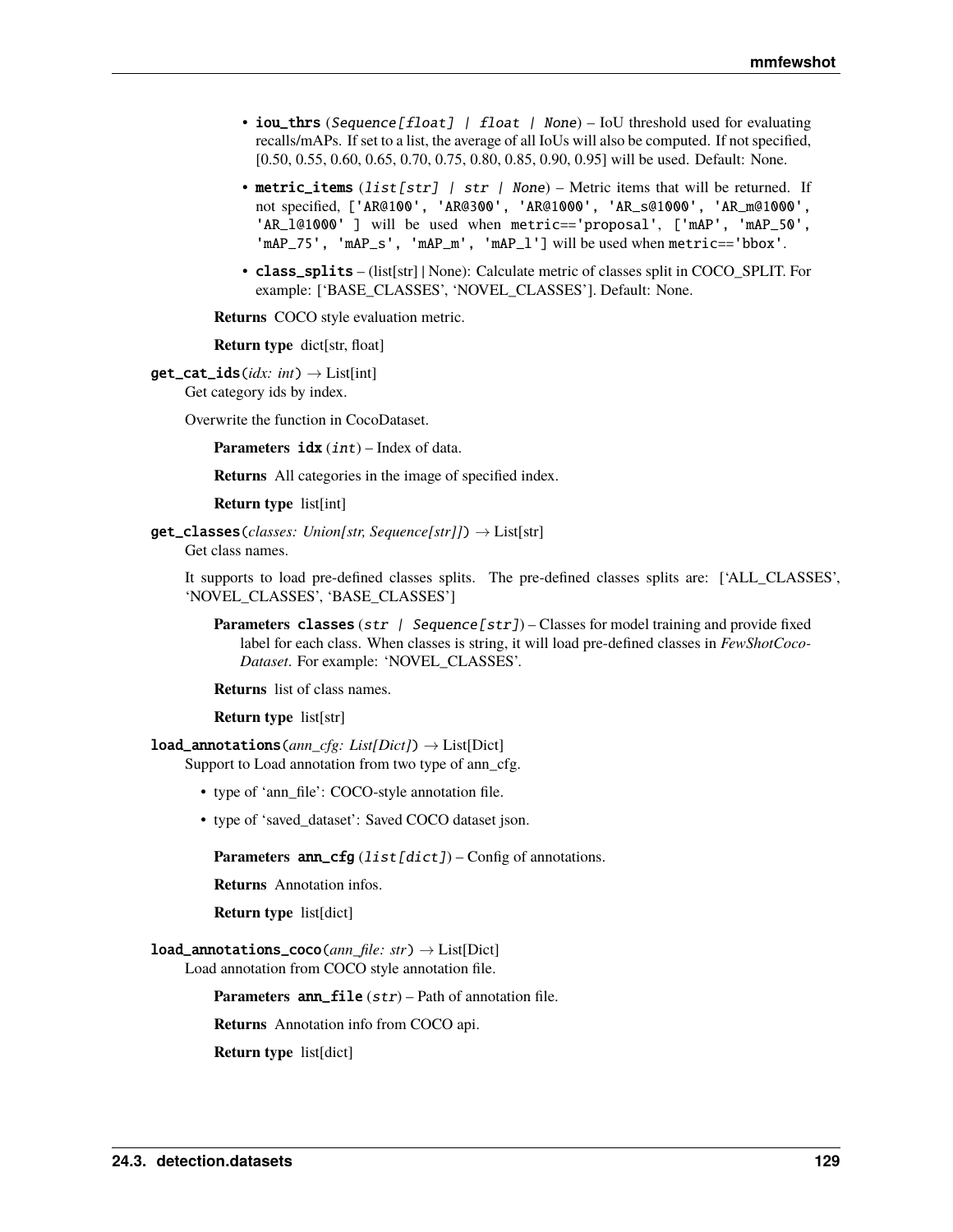class mmfewshot.detection.datasets.FewShotVOCDataset(*classes: Optional[Union[Sequence[str], str]] = None*, *num\_novel\_shots: Optional[int] = None*, *num\_base\_shots: Optional[int] = None*, *ann\_shot\_filter: Optional[Dict] = None*, *use\_difficult: bool = False*, *min\_bbox\_area: Optional[Union[float, int]] = None*, *dataset\_name: Optional[str] = None*, *test\_mode: bool = False*, *coordinate\_offset: List[int] = [- 1, - 1, 0, 0]*, *\*\*kwargs*)

VOC dataset for few shot detection.

# **Parameters**

- classes (str | Sequence [str]) Classes for model training and provide fixed label for each class. When classes is string, it will load pre-defined classes in *FewShotVOCDataset*. For example: 'NOVEL\_CLASSES\_SPLIT1'.
- num\_novel\_shots  $(int / None) Max number of instances used for each novel class. If$ is None, all annotation will be used. Default: None.
- num\_base\_shots (int  $\int$  None) Max number of instances used for each base class. When it is None, all annotations will be used. Default: None.
- ann\_shot\_filter  $(dict \mid None)$  Used to specify the class and the corresponding maximum number of instances when loading the annotation file. For example: {'dog': 10, 'person': 5}. If set it as None, *ann\_shot\_filter* will be created according to *num\_novel\_shots* and *num\_base\_shots*. Default: None.
- use\_difficult (bool) Whether use the difficult annotation or not. Default: False.
- min\_bbox\_area (int | float | None) Filter images with bbox whose area smaller *min\_bbox\_area*. If set to None, skip this filter. Default: None.
- dataset\_name (str | None) Name of dataset to display. For example: 'train dataset' or 'query dataset'. Default: None.
- test\_mode  $(boo1)$  If set True, annotation will not be loaded. Default: False.
- coordinate\_offset  $(list[int])$  The bbox annotation will add the coordinate offsets which corresponds to [x\_min, y\_min, x\_max, y\_max] during training. For testing, the gt annotation will not be changed while the predict results will minus the coordinate offsets to inverse data loading logic in training. Default: [-1, -1, 0, 0].

evaluate(*results: List[Sequence]*, *metric: Union[str, List[str]] = 'mAP'*, *logger: Optional[object] = None*, *proposal\_nums: Sequence[int] = (100, 300, 1000)*, *iou\_thr: Optional[Union[float,*  $Sequence[float]] = 0.5$ , *class splits: Optional[List[str]] = None*)  $\rightarrow$  Dict Evaluation in VOC protocol and summary results of different splits of classes.

- results (list [list | tuple]) Predictions of the model.
- metric (str | list [str]) Metrics to be evaluated. Options are 'mAP', 'recall'. Default: mAP.
- logger (logging. Logger | None) Logger used for printing related information during evaluation. Default: None.
- proposal\_nums (Sequence[int]) Proposal number used for evaluating recalls, such as [recall@100,](mailto:recall@100) [recall@1000.](mailto:recall@1000) Default: (100, 300, 1000).
- iou\_thr  $(f$ loat | list  $[f$ loat]) IoU threshold. Default: 0.5.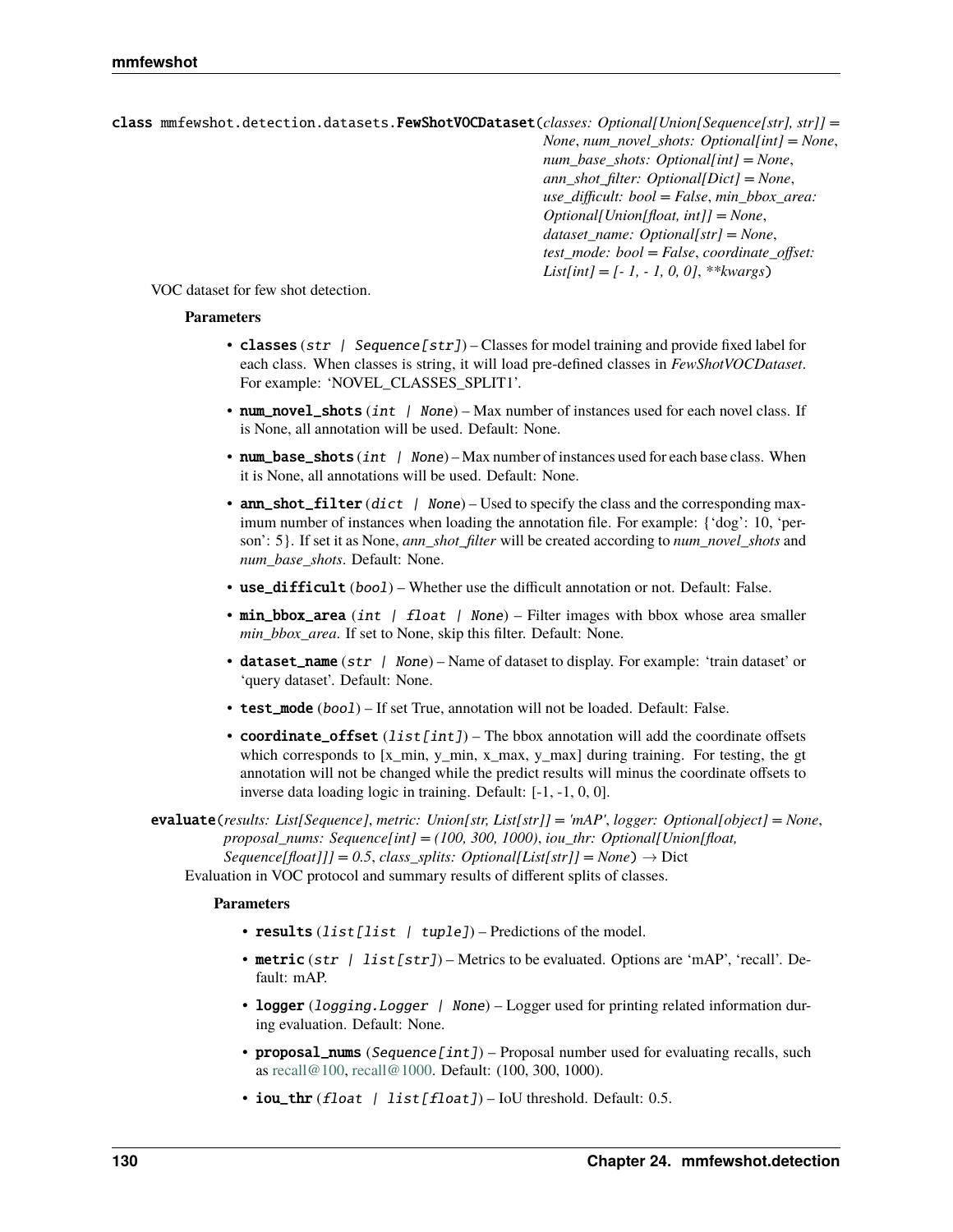• class\_splits – (list[str] | None): Calculate metric of classes split defined in VOC SPLIT. For example: ['BASE\_CLASSES\_SPLIT1', 'NOVEL\_CLASSES\_SPLIT1']. Default: None.

**Returns** AP/recall metrics.

**Return type** dict[str, float]

get\_classes(*classes: Union[str, Sequence[str]]*) → List[str] Get class names.

It supports to load pre-defined classes splits. The pre-defined classes splits are: ['ALL\_CLASSES\_SPLIT1', 'ALL\_CLASSES\_SPLIT2', 'ALL\_CLASSES\_SPLIT3',

'BASE\_CLASSES\_SPLIT1', 'BASE\_CLASSES\_SPLIT2', 'BASE\_CLASSES\_SPLIT3', 'NOVEL\_CLASSES\_SPLIT1','NOVEL\_CLASSES\_SPLIT2','NOVEL\_CLASSES\_SPLIT3']

- **Parameters** classes (str | Sequence [str]) Classes for model training and provide fixed label for each class. When classes is string, it will load pre-defined classes in *FewShotVOC-Dataset*. For example: 'NOVEL\_CLASSES\_SPLIT1'.
- **Returns** List of class names.

**Return type** list[str]

load\_annotations(*ann\_cfg: List[Dict]*) → List[Dict]

Support to load annotation from two type of ann cfg.

#### **Parameters**

- ann\_cfg  $(list[dict]) Support$  two type of config.
- loading annotation from common ann\_file of dataset (-) with or without specific classes. example:dict(type='ann\_file', ann\_file='path/to/ann\_file', ann\_classes=['dog', 'cat'])
- loading annotation from a json file saved by dataset.  $(-)$   $exam$ ple:dict(type='saved\_dataset', ann\_file='path/to/ann\_file')

**Returns** Annotation information.

### **Return type** list[dict]

**load\_annotations\_xml**(*ann\_file: str, classes: Optional[List[str]] = None*)  $\rightarrow$  List[Dict] Load annotation from XML style ann\_file.

It supports using image id or image path as image names to load the annotation file.

#### **Parameters**

- ann\_file  $(str)$  Path of annotation file.
- classes (list [str] / None) Specific classes to load form xml file. If set to None, it will use classes of whole dataset. Default: None.

**Returns** Annotation info from XML file.

#### **Return type** list[dict]

class mmfewshot.detection.datasets.GenerateMask(*target\_size: Tuple[int] = (224, 224)*)

Resize support image and generate a mask.

**Parameters target\_size** (tuple[int, int]) – Crop and resize to target size. Default: (224, 224).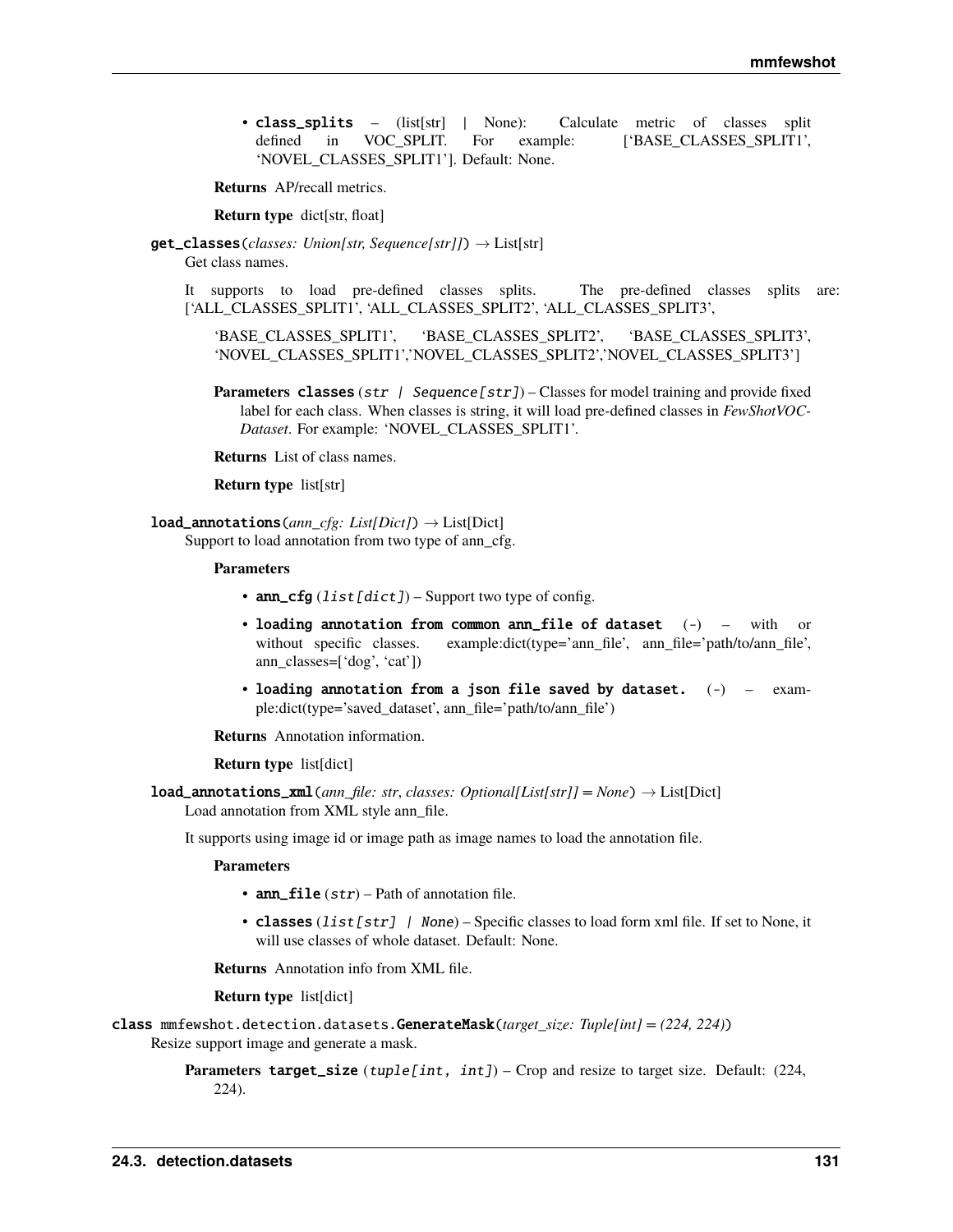# class mmfewshot.detection.datasets.NWayKShotDataloader(*query\_data\_loader:*

*torch.utils.data.dataloader.DataLoader*, *support\_data\_loader: torch.utils.data.dataloader.DataLoader*)

A dataloader wrapper.

It Create a iterator to generate query and support batch simultaneously. Each batch contains query data and support data, and the lengths are batch\_size and (num\_support\_ways \* num\_support\_shots) respectively.

### **Parameters**

- query\_data\_loader (DataLoader) DataLoader of query dataset
- support\_data\_loader  $(Dataloader) DataLoader$  of support datasets.

class mmfewshot.detection.datasets.NWayKShotDataset(*query\_dataset:* [mmfew-](#page-128-0)

[shot.detection.datasets.base.BaseFewShotDataset,](#page-128-0) *support\_dataset: Optional[*[mmfewshot.detection.datasets.base.BaseFewShotDataset](#page-128-0)*]*, *num\_support\_ways: int*, *num\_support\_shots: int*, *one\_support\_shot\_per\_image: bool = False*, *num\_used\_support\_shots: int = 200*, *repeat\_times: int = 1*)

A dataset wrapper of NWayKShotDataset.

Building NWayKShotDataset requires query and support dataset, the behavior of NWayKShotDataset is determined by *mode*. When dataset in 'query' mode, dataset will return regular image and annotations. While dataset in 'support' mode, dataset will build batch indices firstly and each batch indices contain (num\_support\_ways \* num\_support\_shots) samples. In other words, for support mode every call of *\_\_getitem\_\_* will return a batch of samples, therefore the outside dataloader should set batch\_size to 1. The default *mode* of NWayKShotDataset is 'query' and by using convert function *convert\_query\_to\_support* the *mode* will be converted into 'support'.

## **Parameters**

- query\_dataset ([BaseFewShotDataset](#page-128-0)) Query dataset to be wrapped.
- support\_dataset ([BaseFewShotDataset](#page-128-0) | None) Support dataset to be wrapped. If support dataset is None, support dataset will copy from query dataset.
- num\_support\_ways  $(int)$  Number of classes for support in mini-batch.
- num\_support\_shots  $(int)$  Number of support shot for each class in mini-batch.
- one\_support\_shot\_per\_image (bool) If True only one annotation will be sampled from each image. Default: False.
- num\_used\_support\_shots (int | None) The total number of support shots sampled and used for each class during training. If set to None, all shots in dataset will be used as support shot. Default: 200.
- shuffle\_support (bool) If allow generate new batch indices for each epoch. Default: False.
- repeat\_times (int) The length of repeated dataset will be *times* larger than the original dataset. Default: 1.

convert\_query\_to\_support(*support\_dataset\_len: int*) → None

Convert query dataset to support dataset.

**Parameters** support\_dataset\_len (int) – Length of pre sample batch indices.

```
generate_support_batch_indices(dataset_len: int) → List[List[Tuple[int]]]
  Generate batch indices from support dataset.
```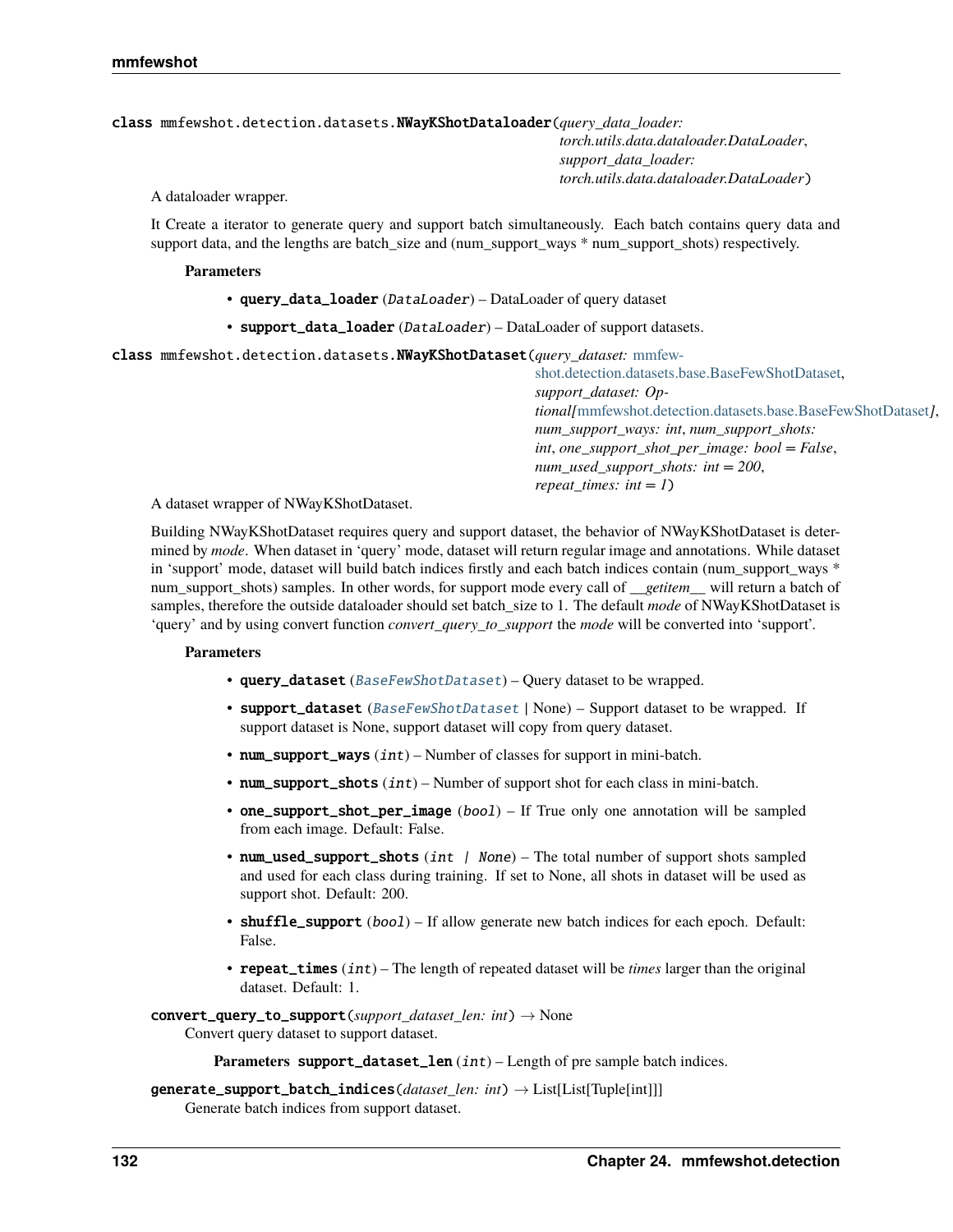Batch indices is in the shape of [length of datasets \* [support way \* support shots]]. And the *dataset len* will be the length of support dataset.

Parameters dataset\_len (int) – Length of batch indices.

**Returns** Pre-sample batch indices.

**Return type** list[list[(data idx, gt idx)]]

 $get\_support\_data\_infos() \rightarrow List[Dict]$ Get support data infos from batch indices.

```
save_data_infos(output_path: str) → None
  Save data infos of query and support data.
```

```
save_support_data_infos(support_output_path: str) → None
  Save support data infos.
```
class mmfewshot.detection.datasets.NumpyEncoder(*\**, *skipkeys=False*, *ensure\_ascii=True*,

*check\_circular=True*, *allow\_nan=True*, *sort\_keys=False*, *indent=None*, *separators=None*, *default=None*)

Save numpy array obj to json.

default(*obj: object*) → object

Implement this method in a subclass such that it returns a serializable object for o, or calls the base implementation (to raise a TypeError).

For example, to support arbitrary iterators, you could implement default like this:

```
def default(self, o):
try:
     iterable = iter(o)except TypeError:
    pass
else:
     return list(iterable)
# Let the base class default method raise the TypeError
return JSONEncoder.default(self, o)
```
class mmfewshot.detection.datasets.QueryAwareDataset(*query\_dataset:* [mmfew-](#page-128-0)

[shot.detection.datasets.base.BaseFewShotDataset,](#page-128-0) *support\_dataset: Optional[*[mmfewshot.detection.datasets.base.BaseFewShotDataset](#page-128-0)*]*, *num\_support\_ways: int*, *num\_support\_shots: int*, *repeat\_times: int* =  $1$ )

A wrapper of QueryAwareDataset.

Building QueryAwareDataset requires query and support dataset. Every call of *\_\_getitem\_\_* will firstly sample a query image and its annotations. Then it will use the query annotations to sample a batch of positive and negative support images and annotations. The positive images share same classes with query, while the annotations of negative images don't have any category from query.

- query\_dataset ( $BaseFewShortDatasets) Query$  dataset to be wrapped.
- support\_dataset ([BaseFewShotDataset](#page-128-0) | None) Support dataset to be wrapped. If support dataset is None, support dataset will copy from query dataset.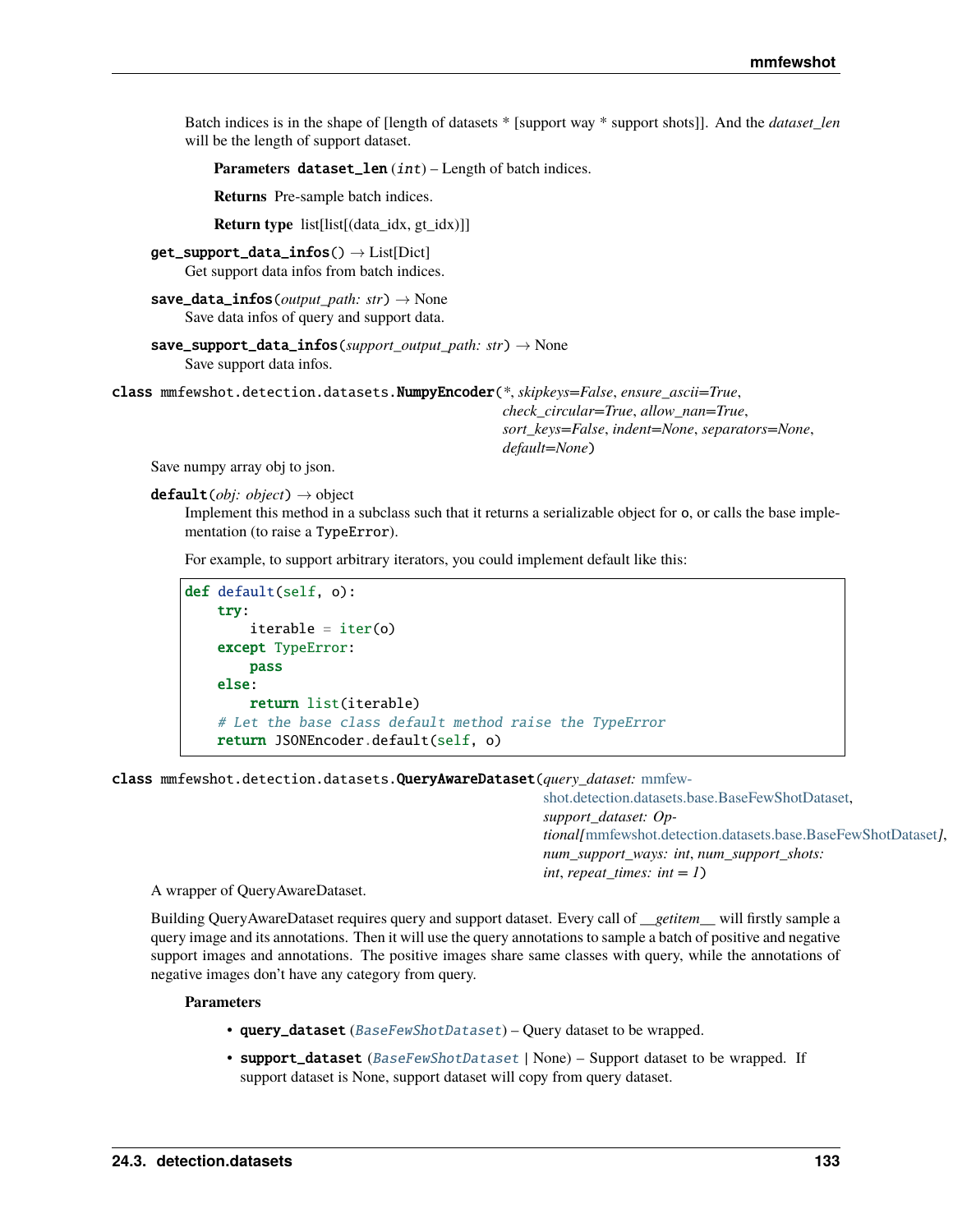- num\_support\_ways  $(int)$  Number of classes for support in mini-batch, the first one always be the positive class.
- num\_support\_shots  $(int)$  Number of support shots for each class in mini-batch, the first K shots always from positive class.
- repeat\_times (int) The length of repeated dataset will be *times* larger than the original dataset. Default: 1.

generate\_support(*idx: int*, *query\_class: int*, *support\_classes: List[int]*) → List[Tuple[int]] Generate support indices of query images.

# **Parameters**

- $idx(int)$  Index of query data.
- query\_class  $(int)$  Query class.
- support\_classes  $(list[int]) Classes$  of support data.

### **Returns**

**A mini-batch (num\_support\_ways \*** num\_support\_shots) of support data (idx, gt\_idx).

**Return type** list[tuple(int)]

# $get\_support\_data\_infos() \rightarrow List[Dict]$

Return data\_infos of support dataset.

sample\_support\_shots(*idx: int, class id: int, allow same image: bool = False*)  $\rightarrow$  List[Tuple[int]] Generate support indices according to the class id.

# **Parameters**

- idx  $(int)$  Index of query data.
- $class_id(int) Support class.$
- allow\_same\_image (bool) Allow instance sampled from same image as query image. Default: False.

## **Returns**

**Support data (num\_support\_shots)** of specific class.

**Return type** list[tuple[int]]

save\_data\_infos(*output\_path: str*) → None Save data\_infos into json.

mmfewshot.detection.datasets.build\_dataloader(*dataset: torch.utils.data.dataset.Dataset*,

*samples\_per\_gpu: int*, *workers\_per\_gpu: int*, *num\_gpus: int = 1, dist: bool = True, shuffle: bool = True*, *seed: Optional[int] = None*, *data\_cfg: Optional[Dict] = None*, *use\_infinite\_sampler: bool = False*, *\*\*kwargs*) → torch.utils.data.dataloader.DataLoader

## Build PyTorch DataLoader.

In distributed training, each GPU/process has a dataloader. In non-distributed training, there is only one dataloader for all GPUs.

# **Parameters**

• dataset (Dataset) – A PyTorch dataset.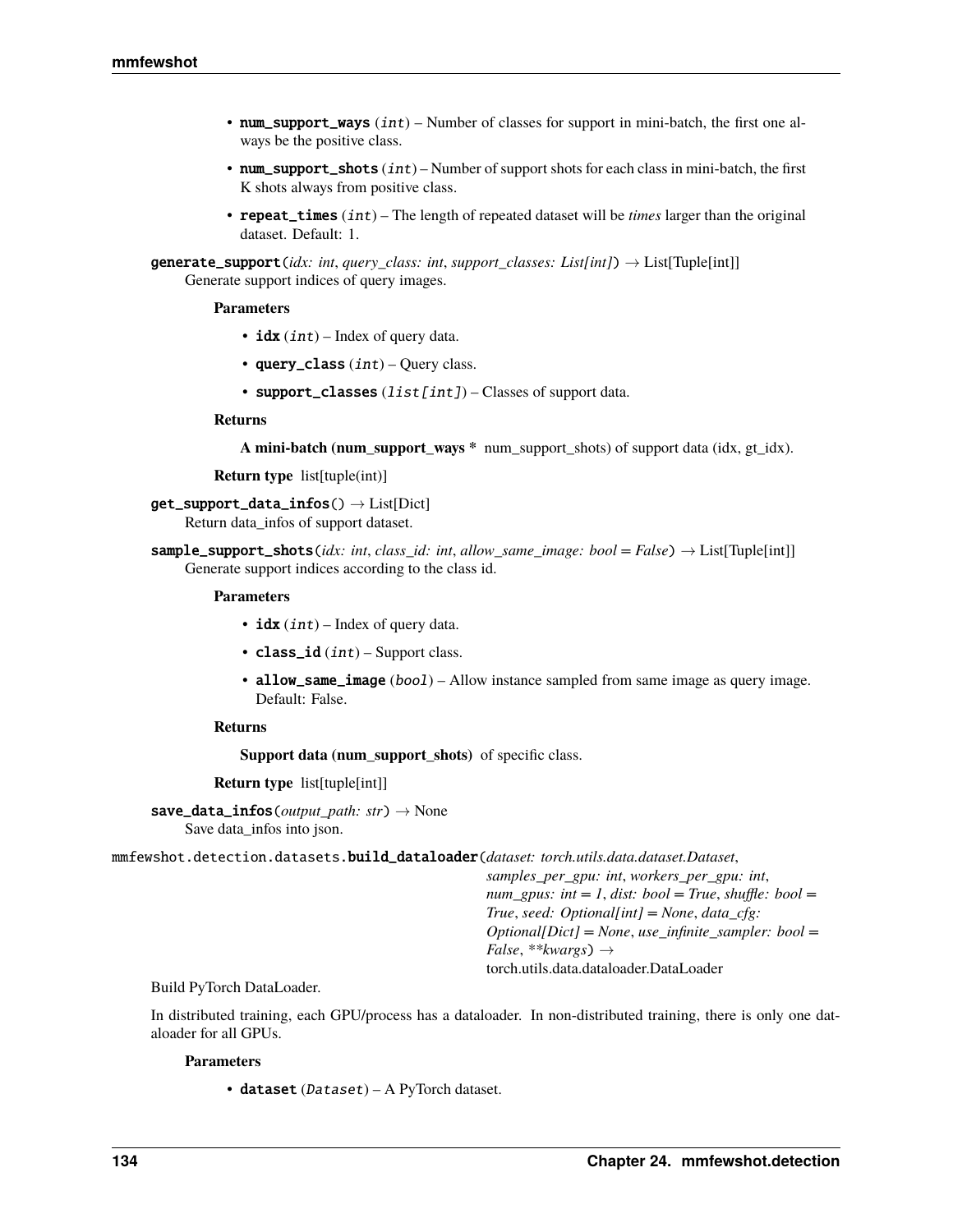- samples\_per\_gpu (int) Number of training samples on each GPU, i.e., batch size of each GPU.
- workers\_per\_gpu  $(int)$  How many subprocesses to use for data loading for each GPU.
- num\_gpus (int) Number of GPUs. Only used in non-distributed training. Default:1.
- dist (bool) Distributed training/test or not. Default: True.
- shuffle (bool) Whether to shuffle the data at every epoch. Default: True.
- seed  $(int)$  Random seed. Default: None.
- data\_cfg (dict | None) Dict of data configure. Default: None.
- use\_infinite\_sampler (bool) Whether to use infinite sampler. Noted that infinite sampler will keep iterator of dataloader running forever, which can avoid the overhead of worker initialization between epochs. Default: False.
- kwargs any keyword argument to be used to initialize DataLoader

**Returns** A PyTorch dataloader.

**Return type** DataLoader

```
mmfewshot.detection.datasets.get_copy_dataset_type(dataset_type: str) → str
  Return corresponding copy dataset type.
```
# **24.4 detection.models**

| $mmfewshot.detection.models.build_backbone(cfg)$<br>Build backbone.                                                |
|--------------------------------------------------------------------------------------------------------------------|
| $m$ mfewshot.detection.models.build_detector(cfg: mmcv.utils.config.ConfigDict,logger: Optional[object] =<br>None) |
| Build detector.                                                                                                    |
| $mmfewshot. detection. models. build\_head(cfg)$<br>Build head.                                                    |
| $mmfewshot. detection. models. build_loss(cfg)$<br>Build loss.                                                     |
| $mmfewshot. detection. models. build\_neck(cfg)$<br>Build neck.                                                    |
| $mmfew shot.detection.models.build\_roi\_extractor(cfg)$<br>Build roi extractor.                                   |
| $mmfewshot. detection. models. build\_shared\_head(\textit{cfg})$<br>Build shared head.                            |
|                                                                                                                    |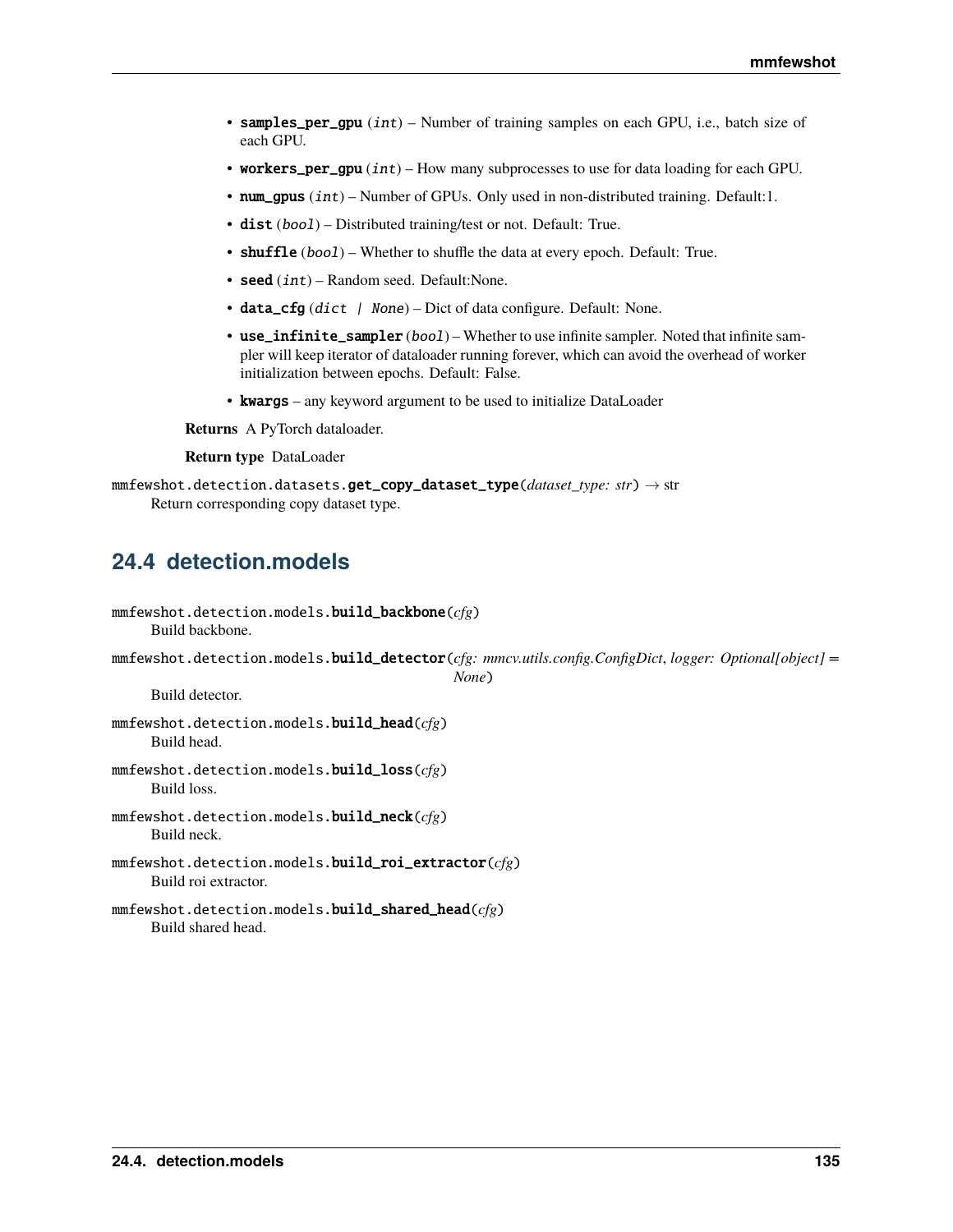# **24.4.1 backbones**

class mmfewshot.detection.models.backbones.ResNetWithMetaConv(*\*\*kwargs*)

ResNet with *meta\_conv* to handle different inputs in metarcnn and fsdetview.

When input with shape (N, 3, H, W) from images, the network will use *conv1* as regular ResNet. When input with shape (N, 4, H, W) from (image + mask) the network will replace *conv1* with *meta\_conv* to handle additional channel.

forward(*x: torch.Tensor*, *use\_meta\_conv: bool = False*) → Tuple[torch.Tensor] Forward function.

When input with shape (N, 3, H, W) from images, the network will use *conv1* as regular ResNet. When input with shape (N, 4, H, W) from (image + mask) the network will replace *conv1* with *meta\_conv* to handle additional channel.

## **Parameters**

- $\mathbf{x}$  (Tensor) Tensor with shape (N, 3, H, W) from images or (N, 4, H, W) from (images + masks).
- use\_meta\_conv (bool) If set True, forward input tensor with *meta\_conv* which require tensor with shape (N, 4, H, W). Otherwise, forward input tensor with *conv1* which require tensor with shape (N, 3, H, W). Default: False.

## **Returns**

**Tuple of features, each item with** shape (N, C, H, W).

**Return type** tuple[Tensor]

# **24.4.2 dense\_heads**

class mmfewshot.detection.models.dense\_heads.AttentionRPNHead(*num\_support\_ways: int*, *num\_support\_shots: int*, *aggregation\_layer: Dict = {'aggregator\_cfgs': [{'type': 'DepthWiseCorrelationAggregator', 'in\_channels': 1024, 'with\_fc': False}], 'type': 'AggregationLayer'}*, *roi\_extractor: Dict = {'featmap\_strides': [16], 'out\_channels': 1024, 'roi\_layer': {'output\_size': 14, 'sampling\_ratio': 0, 'type': 'RoIAlign'}, 'type':*

RPN head for [Attention RPN.](https://arxiv.org/abs/1908.01998)

## **Parameters**

- num\_support\_ways  $(int)$  Number of sampled classes (pos + neg).
- num\_support\_shots  $(int)$  Number of shot for each classes.
- aggregation\_layer (dict) Config of *aggregation\_layer*.
- roi\_extractor (dict) Config of *roi\_extractor*.
- extract\_roi\_feat(*feats: List[torch.Tensor]*, *rois: torch.Tensor*) → torch.Tensor Forward function.

*'SingleRoIExtractor'}*, *\*\*kwargs*)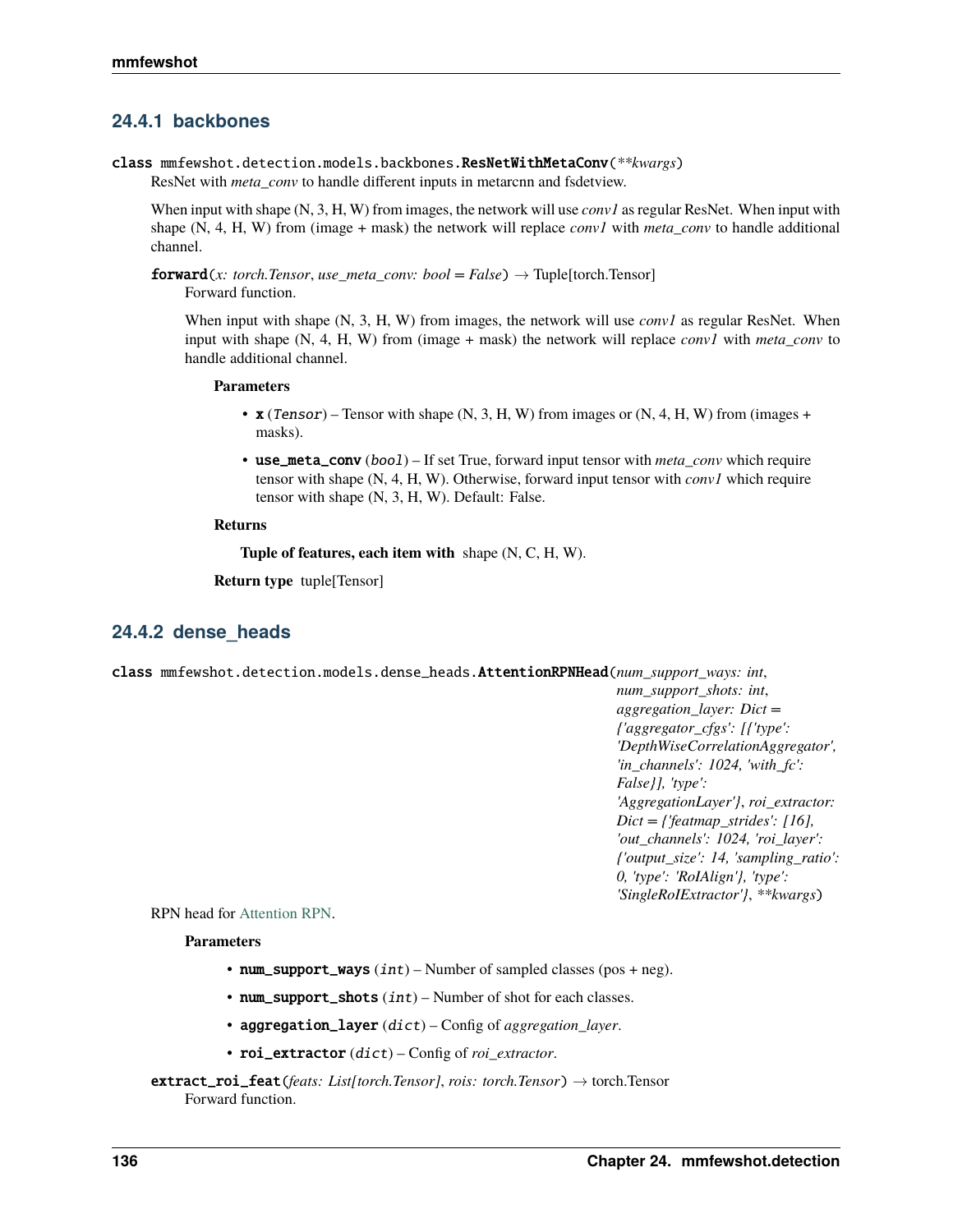### **Parameters**

- feats  $(list[Tensor])$  Input features with shape  $(N, C, H, W)$ .
- rois with shape  $(m, 5)$ .
- forward\_train(*query\_feats: List[torch.Tensor]*, *support\_feats: List[torch.Tensor]*, *query\_gt\_bboxes: List[torch.Tensor]*, *query\_img\_metas: List[Dict]*, *support\_gt\_bboxes: List[torch.Tensor]*, *query\_gt\_bboxes\_ignore: Optional[List[torch.Tensor]] = None*, *proposal\_cfg: Optional[mmcv.utils.config.ConfigDict] = None*, *\*\*kwargs*) → Tuple[Dict, List[Tuple]]

Forward function in training phase.

# **Parameters**

- query\_feats  $(list[Tensor]) List$  of query features, each item with shape (N, C, H, W)..
- support\_feats  $(llist[Tensor]) List$  of support features, each item with shape (N, C, H, W).
- query\_gt\_bboxes (list [Tensor]) List of ground truth bboxes of query image, each item with shape (num\_gts, 4).
- query\_img\_metas  $(list[dict]) List$  of query image info dict where each dict has: *img\_shape*, *scale\_factor*, *flip*, and may also contain *filename*, *ori\_shape*, *pad\_shape*, and *img\_norm\_cfg*. For details on the values of these keys see mmdet.datasets.pipelines. Collect.
- support\_gt\_bboxes  $(list[Tensor]) List$  of ground truth bboxes of support image, each item with shape (num\_gts, 4).
- query\_gt\_bboxes\_ignore (list [Tensor]) List of ground truth bboxes to be ignored of query image with shape (num\_ignored\_gts, 4). Default: None.
- proposal\_cfg (ConfigDict) Test / postprocessing configuration. if None, test\_cfg would be used. Default: None.

## **Returns**

loss components and proposals of each image.

- losses: (dict[str, Tensor]): A dictionary of loss components.
- proposal\_list (list[Tensor]): Proposals of each image.

### **Return type** tuple

loss(*cls\_scores: List[torch.Tensor]*, *bbox\_preds: List[torch.Tensor]*, *gt\_bboxes: List[torch.Tensor]*, *img\_metas: List[Dict]*, *gt\_labels: Optional[List[torch.Tensor]] = None*, *gt\_bboxes\_ignore: Optional[List[torch.Tensor]] = None*, *pair\_flags: Optional[List[bool]] = None*) → Dict Compute losses of rpn head.

- cls\_scores (list[Tensor]) Box scores for each scale level with shape (N, num\_anchors \* num\_classes, H, W)
- bbox\_preds  $(listr[Tensor]) Box energies / deltas for each scale level with shape (N,$ num anchors  $*$  4, H, W)
- qt\_bboxes (list [Tensor]) Ground truth bboxes for each image with shape (num\_gts, 4) in  $\left[tL_x, tL_y, br_x, br_y\right]$  format.
- img\_metas (list[dict]) list of image info dict where each dict has: *img\_shape*, *scale\_factor*, *flip*, and may also contain *filename*, *ori\_shape*, *pad\_shape*, and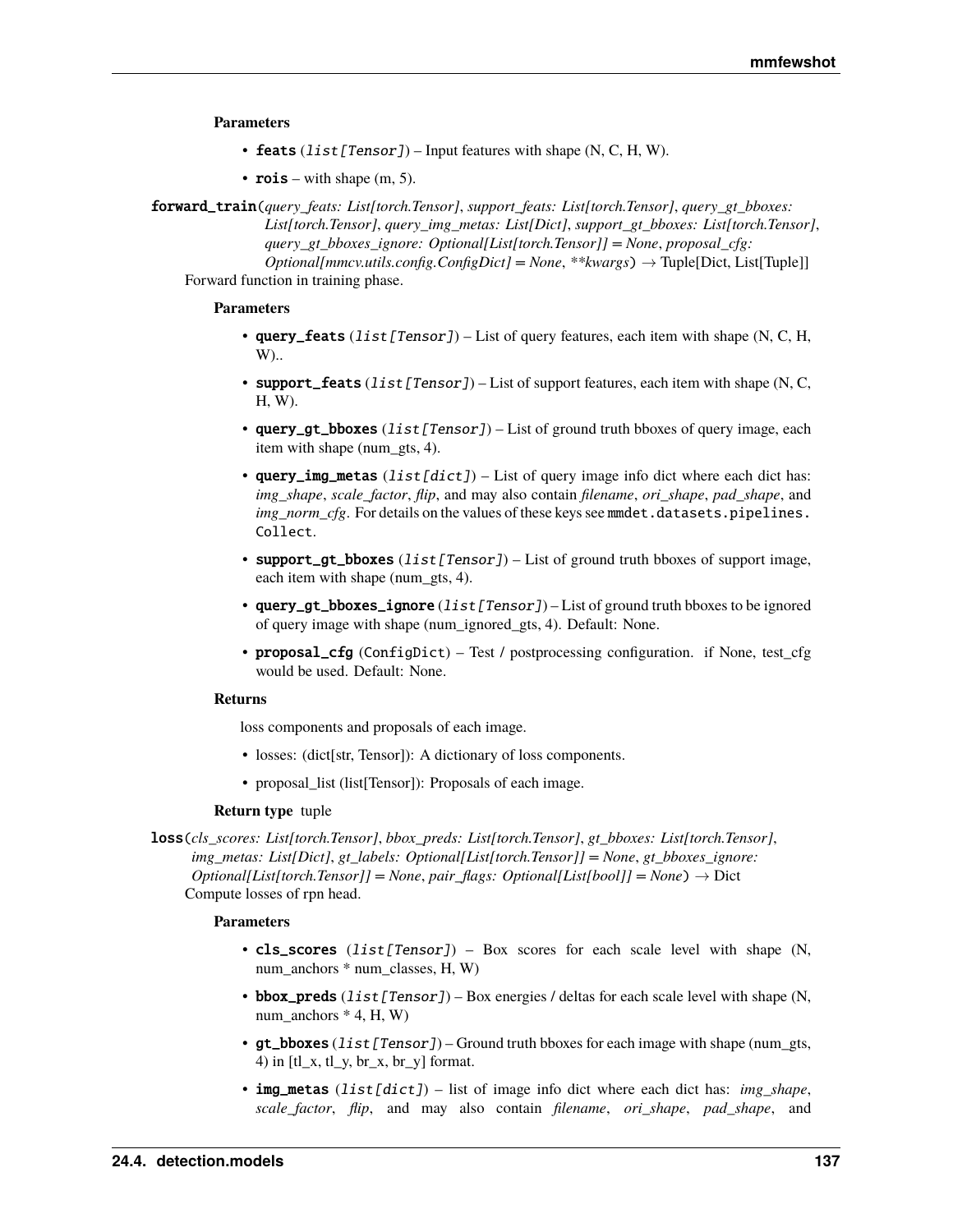*img\_norm\_cfg*. For details on the values of these keys see mmdet.datasets.pipelines. Collect.

- $gt$ <sub>1</sub> abels (*list* [Tensor]) Class indices corresponding to each box. Default: None.
- gt\_bboxes\_ignore (None | list[Tensor]) Specify which bounding boxes can be ignored when computing the loss. Default: None
- pair\_flags (list [bool]) Indicate predicted result is from positive pair or negative pair with shape (N). Default: None.

**Returns** A dictionary of loss components.

### **Return type** dict[str, Tensor]

simple\_test(*query\_feats: List[torch.Tensor]*, *support\_feat: torch.Tensor*, *query\_img\_metas: List[Dict]*, *rescale: bool* = *False*)  $\rightarrow$  List[torch.Tensor]

Test function without test time augmentation.

### **Parameters**

- query\_feats  $(list[Tensor]) List$  of query features, each item with shape(N, C, H, W).
- support\_feat  $(Tensor)$  Support features with shape  $(N, C, H, W)$ .
- query\_img\_metas  $(list[dict]) List$  of query image info dict where each dict has: *img\_shape*, *scale\_factor*, *flip*, and may also contain *filename*, *ori\_shape*, *pad\_shape*, and *img\_norm\_cfg*. For details on the values of these keys see mmdet.datasets.pipelines. Collect.
- rescale (bool) Whether to rescale the results. Default: False.

### **Returns**

**Proposals of each image, each item has shape**  $(n, 5)$ **,** where 5 represent  $(t|_x, t|_y, b_x, t)$ br\_y, score).

**Return type** List[Tensor]

class mmfewshot.detection.models.dense\_heads.TwoBranchRPNHead(*mid\_channels: int = 64*, *\*\*kwargs*) RPN head for [MPSR.](https://arxiv.org/abs/2007.09384)

**Parameters mid\_channels** (int) – Input channels of *rpn\_cls\_conv*. Default: 64.

forward\_auxiliary(*feats: List[torch.Tensor]*) → List[torch.Tensor] Forward auxiliary features at multiple scales.

**Parameters feats** (*list* [*Tensor]*) – List of features at multiple scales, each is a 4D-tensor.

### **Returns**

**Classification scores for all scale levels, each is** a 4D-tensor, the channels number is num\_anchors \* num\_classes.

**Return type** list[Tensor]

- forward\_auxiliary\_single(*feat: torch.Tensor*) → Tuple[torch.Tensor] Forward auxiliary feature map of a single scale level.
- forward\_single(*feat: torch.Tensor*) → Tuple[torch.Tensor, torch.Tensor] Forward feature map of a single scale level.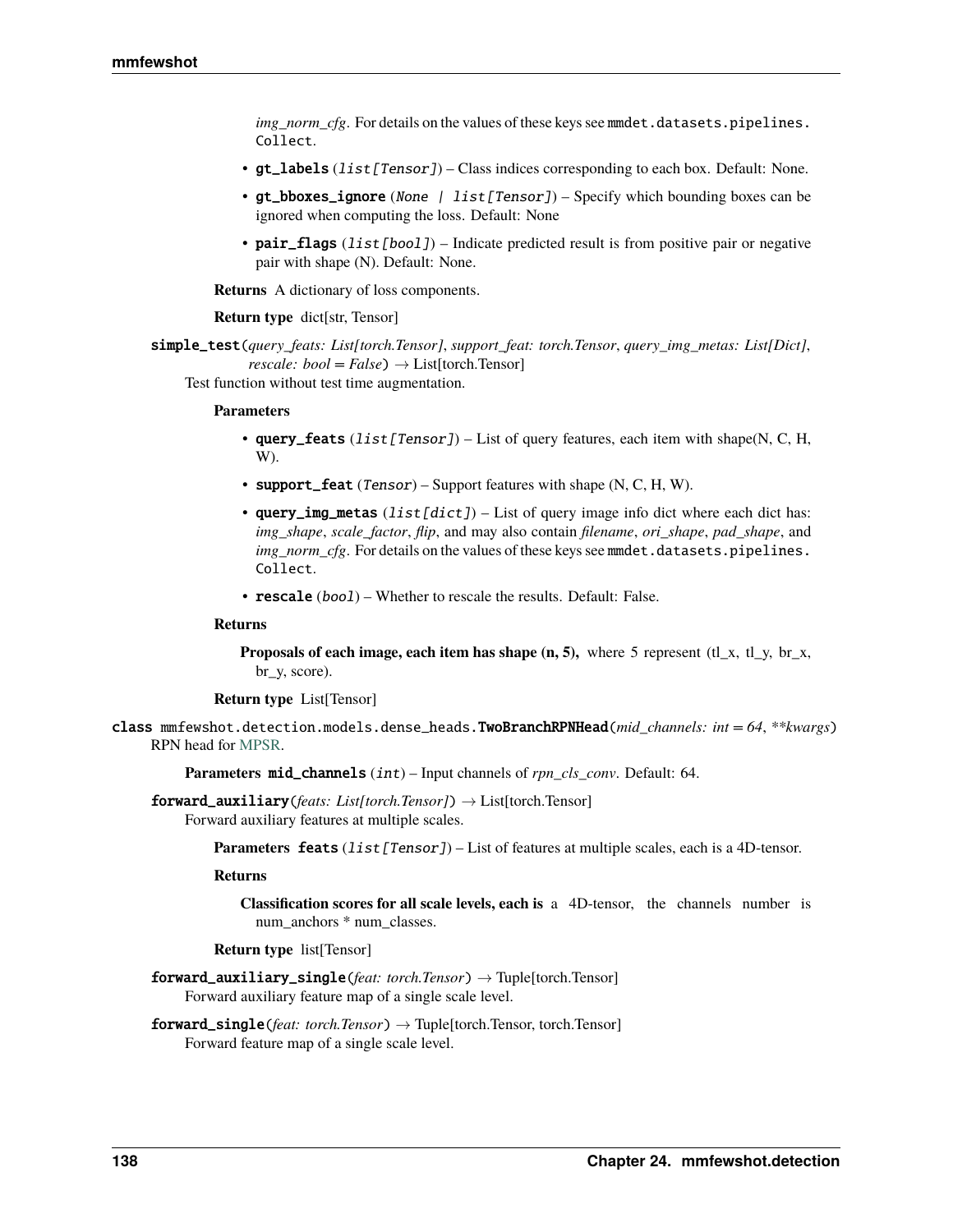forward\_train(*x: List[torch.Tensor]*, *auxiliary\_rpn\_feats: List[torch.Tensor]*, *img\_metas: List[Dict]*, *gt\_bboxes: List[torch.Tensor]*, *gt\_labels: Optional[List[torch.Tensor]] = None*, *gt\_bboxes\_ignore: Optional[List[torch.Tensor]] = None*, *proposal\_cfg: Optional[mmcv.utils.config.ConfigDict] = None*, *\*\*kwargs*) → Tuple[Dict, List[torch.Tensor]]

## **Parameters**

- $\mathbf{x}$  (list [Tensor]) Features from FPN, each item with shape (N, C, H, W).
- auxiliary\_rpn\_feats (list [Tensor]) Auxiliary features from FPN, each item with shape  $(N, C, H, W)$ .
- img\_metas (list[dict]) Meta information of each image, e.g., image size, scaling factor, etc.
- gt\_bboxes  $(list[Tensor] Ground truth bboxes of the image, shape (num\_gts, 4).$
- $gt$ <sub>1</sub> abels (*list* [*Tensor]*) Ground truth labels of each box, shape (num\_gts,). Default: None.
- gt\_bboxes\_ignore  $(list[Tensor] ) Ground truth$  bboxes to be ignored, shape (num\_ignored\_gts, 4). Default: None.
- proposal\_cfg (ConfigDict) Test / postprocessing configuration, if None, test\_cfg would be used. Default: None.
- **Returns** losses: (dict[str, Tensor]): A dictionary of loss components. proposal\_list (List[Tensor]): Proposals of each image.

### **Return type** tuple

get\_bboxes(*cls\_scores: List[torch.Tensor]*, *bbox\_preds: List[torch.Tensor]*, *img\_metas: List[Dict]*, *cfg: Optional[mmcv.utils.config.ConfigDict] = None*, *rescale: bool = False*, *with\_nms: bool = True*)  $\rightarrow$  List[torch.Tensor]

Transform network output for a batch into bbox predictions.

## **Parameters**

- cls\_scores  $(list[Tensor]) Box$  scores for each scale level Has shape  $(N,$ num\_anchors \* num\_classes, H, W)
- bbox\_preds  $(list[Tensor]) Box energies / deltas for each scale level with shape (N,$ num anchors  $*$  4, H, W)
- img\_metas  $(list[dict]) Meta$  information of each image, e.g., image size, scaling factor, etc.
- cfg (ConfigDict | None) Test / postprocessing configuration, if None, test\_cfg would be used
- rescale (bool) If True, return boxes in original image space. Default: False.
- with\_nms (bool) If True, do nms before return boxes. Default: True.

### **Returns**

**Proposals of each image, each item has shape**  $(n, 5)$ **,** where 5 represent (tl\_x, tl\_y, br\_x, br\_y, score).

**Return type** List[Tensor]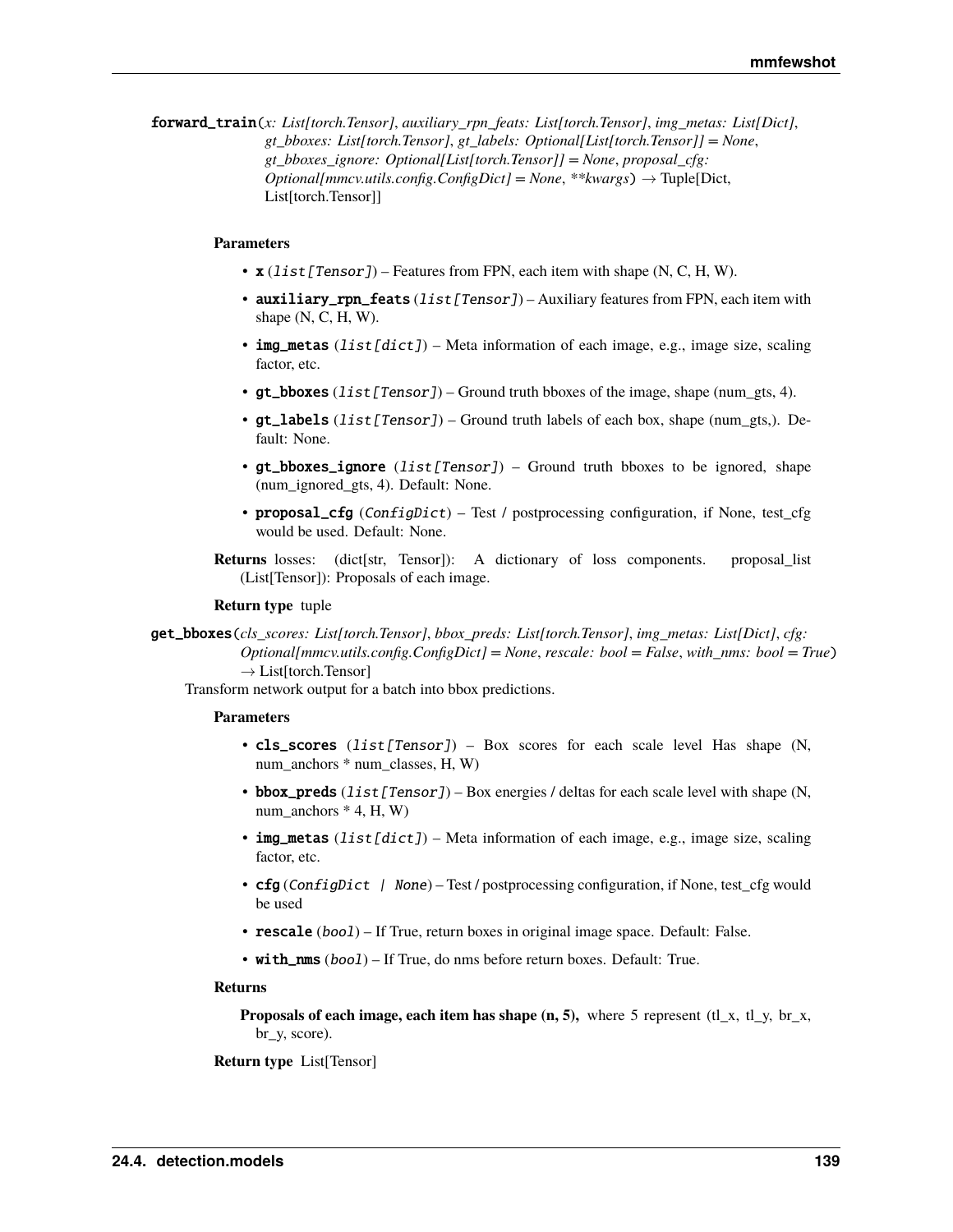loss(*cls\_scores: List[torch.Tensor]*, *bbox\_preds: List[torch.Tensor]*, *gt\_bboxes: List[torch.Tensor]*, *gt\_labels: List[torch.Tensor]*, *img\_metas: List[Dict]*, *gt\_bboxes\_ignore: Optional[List[torch.Tensor]] = None*, *auxiliary* cls scores: Optional[List[torch.Tensor]] = None)  $\rightarrow$  Dict Compute losses of the head.

## **Parameters**

- cls\_scores (list [Tensor]) Box scores for each scale level, each item with shape  $(N,$ num\_anchors \* num\_classes, H, W).
- bbox\_preds  $(list[Tensor]) Box energies / deltas for each scale level with shape (N,$ num\_anchors  $*$  4, H, W)
- gt\_bboxes  $(iist[Tensor])$  Ground truth bboxes for each image with shape (num\_gts, 4) in  $[t_1, t_2, t_2, t_3, t_4]$  format.
- $gt$  **labels** (*list* [Tensor]) class indices corresponding to each box
- img\_metas  $(list[dict]) Meta$  information of each image, e.g., image size, scaling factor, etc.
- gt\_bboxes\_ignore  $(list[Tensor]$  | None) specify which bounding boxes can be ignored when computing the loss. Default: None.
- auxiliary\_cls\_scores (list[Tensor] | None) Box scores for each scale level, each item with shape (N, num\_anchors \* num\_classes, H, W). Default: None.

**Returns** A dictionary of loss components.

### **Return type** dict[str, Tensor]

loss\_bbox\_single(*bbox\_pred: torch.Tensor*, *anchors: torch.Tensor*, *bbox\_targets: torch.Tensor*,

*bbox\_weights: torch.Tensor*, *num\_total\_samples: int*) → Tuple[Dict]

Compute loss of a single scale level.

## **Parameters**

- bbox\_pred (Tensor) Box energies / deltas for each scale level with shape  $(N,$ num\_anchors  $*$  4, H, W).
- anchors (Tensor) Box reference for each scale level with shape (N, num\_total\_anchors, 4).
- bbox\_targets (Tensor) BBox regression targets of each anchor weight shape (N, num total anchors, 4).
- bbox\_weights (Tensor) BBox regression loss weights of each anchor with shape (N, num\_total\_anchors, 4).
- num\_total\_samples  $(int)$  If sampling, num total samples equal to the number of total anchors; Otherwise, it is the number of positive anchors.

**Returns** A dictionary of loss components.

**Return type** tuple[dict[str, Tensor]]

loss\_cls\_single(*cls\_score: torch.Tensor*, *labels: torch.Tensor*, *label\_weights: torch.Tensor*,  $num\_total\_samples: int) \rightarrow Tuple[Dict]$ 

Compute loss of a single scale level.

## **Parameters**

• cls\_score (Tensor) – Box scores for each scale level Has shape (N, num\_anchors \* num\_classes, H, W).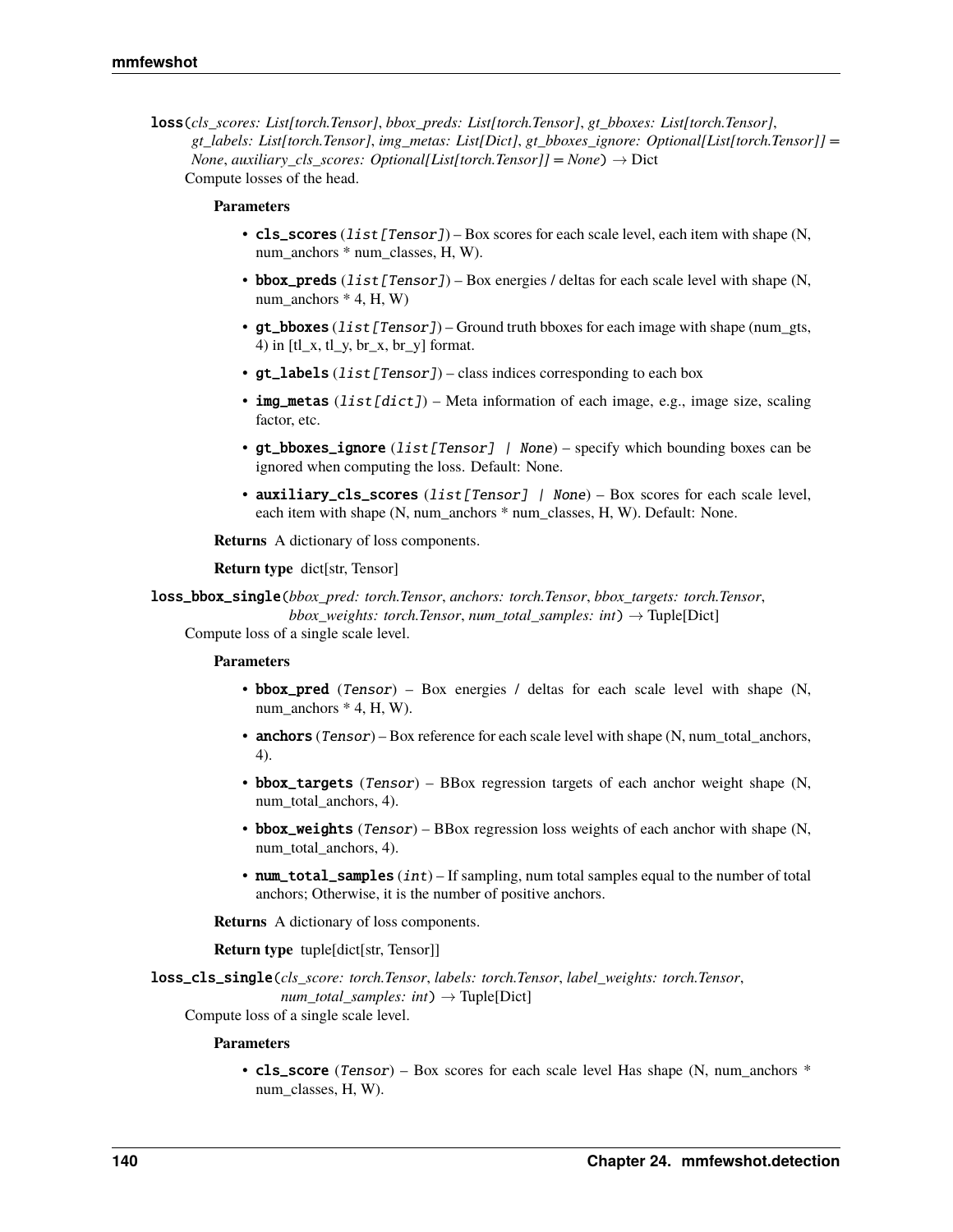- <span id="page-144-1"></span>• labels (Tensor) – Labels of each anchors with shape  $(N, num$  total anchors).
- label\_weights (Tensor) Label weights of each anchor with shape (N, num total anchors)
- num\_total\_samples  $(int)$  If sampling, num total samples equal to the number of total anchors; Otherwise, it is the number of positive anchors.

**Returns** A dictionary of loss components.

**Return type** tuple[dict[str, Tensor]]

## <span id="page-144-0"></span>**24.4.3 detectors**

class mmfewshot.detection.models.detectors.AttentionRPNDetector(*backbone:*

*mmcv.utils.config.ConfigDict*, *neck: Optional[mmcv.utils.config.ConfigDict] = None*, *support\_backbone: Optional[mmcv.utils.config.ConfigDict] = None*, *support\_neck: Optional[mmcv.utils.config.ConfigDict] = None*, *rpn\_head: Optional[mmcv.utils.config.ConfigDict] = None*, *roi\_head: Optional[mmcv.utils.config.ConfigDict] = None*, *train\_cfg: Optional[mmcv.utils.config.ConfigDict] = None*, *test\_cfg: Optional[mmcv.utils.config.ConfigDict] = None*, *pretrained: Optional[mmcv.utils.config.ConfigDict] = None*, *init\_cfg: Optional[mmcv.utils.config.ConfigDict] = None*)

Implementation of [AttentionRPN.](https://arxiv.org/abs/1908.01998)

- backbone  $(dict)$  Config of the backbone for query data.
- neck  $(dict \mid None)$  Config of the neck for query data and probably for support data. Default: None.
- support\_backbone (dict | None) Config of the backbone for support data only. If None, support and query data will share same backbone. Default: None.
- **support\_neck** (dict | None) Config of the neck for support data only. Default: None.
- **rpn\_head**  $dict$  / None) Config of rpn\_head. Default: None.
- roi\_head (dict  $\int$  None) Config of roi\_head. Default: None.
- train\_cfg (dict | None) Training config. Useless in CenterNet, but we keep this variable for SingleStageDetector. Default: None.
- test\_cfg (dict | None) Testing config of CenterNet. Default: None.
- pretrained (str | None) model pretrained path. Default: None.
- init\_cfg (dict | list [dict] | None) Initialization config dict. Default: None.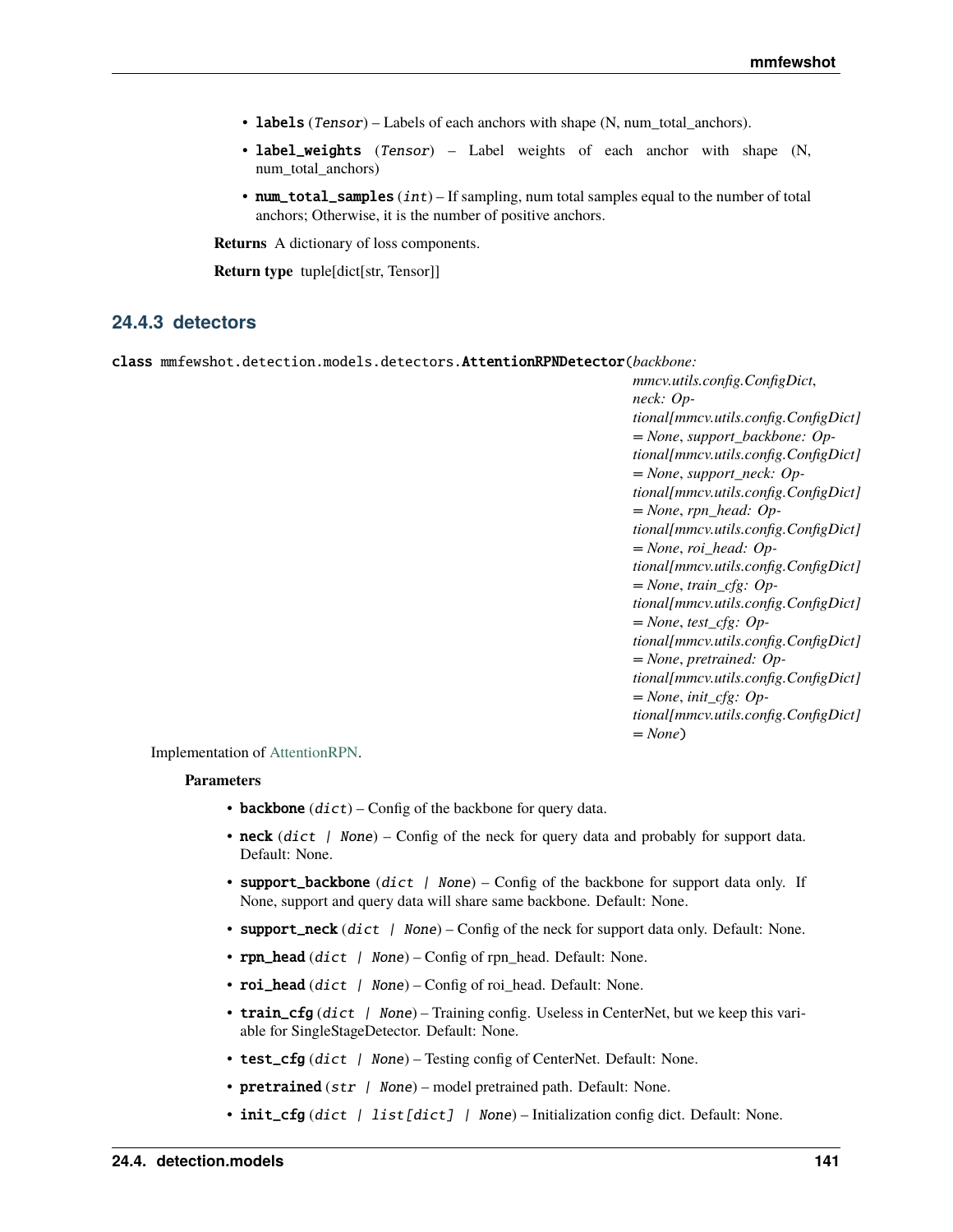- <span id="page-145-0"></span>extract\_support\_feat(*img: torch.Tensor*) → List[torch.Tensor] Extract features of support data.
	- Parameters img (Tensor) Input images of shape (N, C, H, W). Typically these should be mean centered and std scaled.

## **Returns**

**Features of support images, each item with shape** (N, C, H, W).

#### **Return type** list[Tensor]

forward\_model\_init(*img: torch.Tensor*, *img\_metas: List[Dict]*, *gt\_bboxes: Optional[List[torch.Tensor]] = None*, *gt\_labels: Optional[List[torch.Tensor]]* = *None*, \*\**kwargs*)  $\rightarrow$  Dict Extract and save support features for model initialization.

**Parameters**

- img (Tensor) Input images of shape  $(N, C, H, W)$ . Typically these should be mean centered and std scaled.
- **img\_metas** (list [dict]) list of image info dict where each dict has: *img\_shape*, *scale\_factor*, *flip*, and may also contain *filename*, *ori\_shape*, *pad\_shape*, and *img\_norm\_cfg*. For details on the values of these keys see mmdet.datasets.pipelines. Collect.
- gt\_bboxes ( $list[Tensor]$ ) Ground truth bboxes for each image with shape (num\_gts, 4) in [tl\_x, tl\_y, br\_x, br\_y] format.
- gt\_labels  $(list[Tensor] ) class indices corresponding to each box.$

#### **Returns**

A dict contains following keys:

- *gt\_labels* **(Tensor): class indices corresponding to each** feature.
- *res4 roi feat* (Tensor): roi features of res4 layer.
- *res5\_roi\_feat* (Tensor): roi features of res5 layer.

#### **Return type** dict

## $model\_init() \rightarrow None$

process the saved support features for model initialization.

simple\_test(*img: torch.Tensor*, *img\_metas: List[Dict]*, *proposals: Optional[List[torch.Tensor]] = None*,  $rescale: bool = False$ )  $\rightarrow$  List[List[numpy.ndarray]]

Test without augmentation.

## **Parameters**

- img (Tensor) Input images of shape  $(N, C, H, W)$ . Typically these should be mean centered and std scaled.
- img\_metas (list[dict]) list of image info dict where each dict has: *img\_shape*, *scale\_factor*, *flip*, and may also contain *filename*, *ori\_shape*, *pad\_shape*, and *img\_norm\_cfg*. For details on the values of these keys see mmdet.datasets.pipelines. Collect.
- proposals (list [Tensor] | None) override rpn proposals with custom proposals. Use when *with rpn* is False. Default: None.
- rescale (bool) If True, return boxes in original image space.

#### **Returns**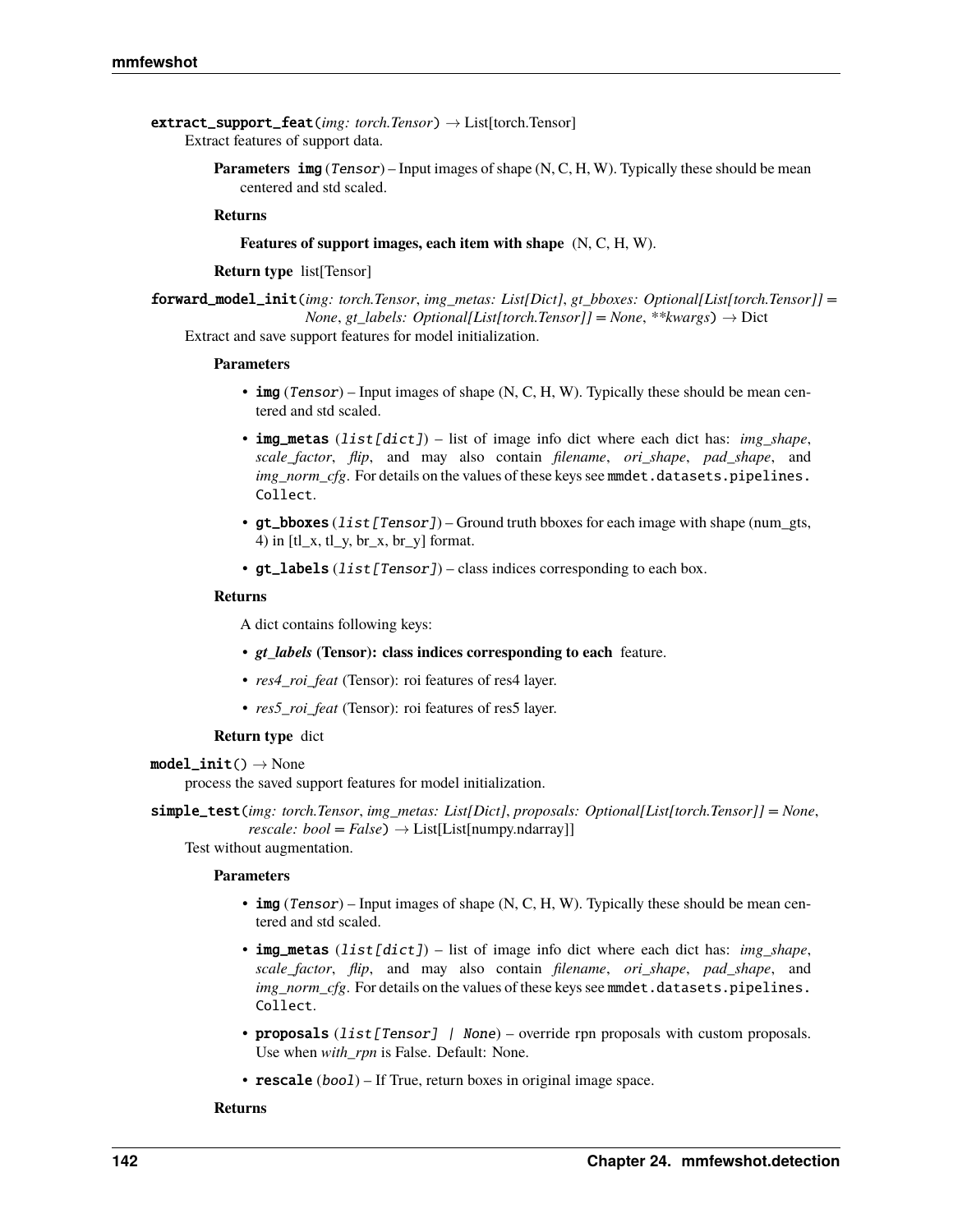<span id="page-146-0"></span>

| ner list corresponds to each class.                                                                | BBox results of each image and classes. The outer list corresponds to each image. The in-                                                                                                                                                                                                                                                                                                                                                                                                                                                                                                                                                              |
|----------------------------------------------------------------------------------------------------|--------------------------------------------------------------------------------------------------------------------------------------------------------------------------------------------------------------------------------------------------------------------------------------------------------------------------------------------------------------------------------------------------------------------------------------------------------------------------------------------------------------------------------------------------------------------------------------------------------------------------------------------------------|
| <b>Return type</b> list[list[np.ndarray]]                                                          |                                                                                                                                                                                                                                                                                                                                                                                                                                                                                                                                                                                                                                                        |
| class mmfewshot.detection.models.detectors.FSCE(backbone,neck=None,rpn_head=None,                  | roi_head=None, train_cfg=None, test_cfg=None,<br>pretrained=None, init_cfg=None)                                                                                                                                                                                                                                                                                                                                                                                                                                                                                                                                                                       |
| <b>Implementation of FSCE</b>                                                                      |                                                                                                                                                                                                                                                                                                                                                                                                                                                                                                                                                                                                                                                        |
| class mmfewshot.detection.models.detectors.FSDetView(backbone: mmcv.utils.config.ConfigDict, neck: | $Optional[mmcv. utilizes.config. ConfigDict] =$<br>None, support_backbone:<br>Optional[mmcv.utils.config.ConfigDict] =<br>None, support_neck:<br>$Optional[mmc v. utilise.config.ConfigDict] =$<br>None, rpn_head:<br>$Optional[mmc v. utilise.config.ConfigDict] =$<br>None, roi_head:<br>$Optional[mmcv. utilizes.config. ConfigDict] =$<br>None, train_cfg:<br>$Optional[mmcv. utilizes.config. ConfigDict] =$<br>None, test_cfg:<br>$Optional[mmcv. utilizes.config. ConfigDict] =$<br>None, pretrained:<br>$Optional[mmcv. utilizes.config. ConfigDict] =$<br>None, init_cfg:<br>$\mathbf{u}$ $\mathbf{v}$ $\mathbf{v}$ $\mathbf{v}$ $\mathbf{v}$ |

*Optional[mmcv.utils.config.ConfigDict] = None*)

Implementation of [FSDetView.](https://arxiv.org/abs/2007.12107)

class mmfewshot.detection.models.detectors.MPSR(*rpn\_select\_levels: List[int]*, *roi\_select\_levels: List[int]*, *\*args*, *\*\*kwargs*)

Implementation of [MPSR..](https://arxiv.org/abs/2007.09384)

## **Parameters**

- $\mathbf{r}$  pn\_select\_levels (list [int]) Specify the corresponding level of fpn features for each scale of image. The selected features will be fed into rpn head.
- roi\_select\_levels (list [int]) Specific which level of fpn features to be selected for each scale of image. The selected features will be fed into roi head.

extract\_auxiliary\_feat(*auxiliary\_img\_list: List[torch.Tensor]*) → Tuple[List[torch.Tensor], List[torch.Tensor]]

Extract and select features from data list at multiple scale.

**Parameters auxiliary\_img\_list** (list [Tensor]) – List of data at different scales. In most cases, each dict contains: *img*, *img\_metas*, *gt\_bboxes*, *gt\_labels*, *gt\_bboxes\_ignore*.

**Returns**

**rpn\_feats (list[Tensor]): Features at multiple scale used** for rpn head training.

**roi\_feats (list[Tensor]): Features at multiple scale used** for roi head training.

**Return type** tuple

extract\_feat(*img: torch.Tensor*) → List[torch.Tensor] Directly extract features from the backbone+neck.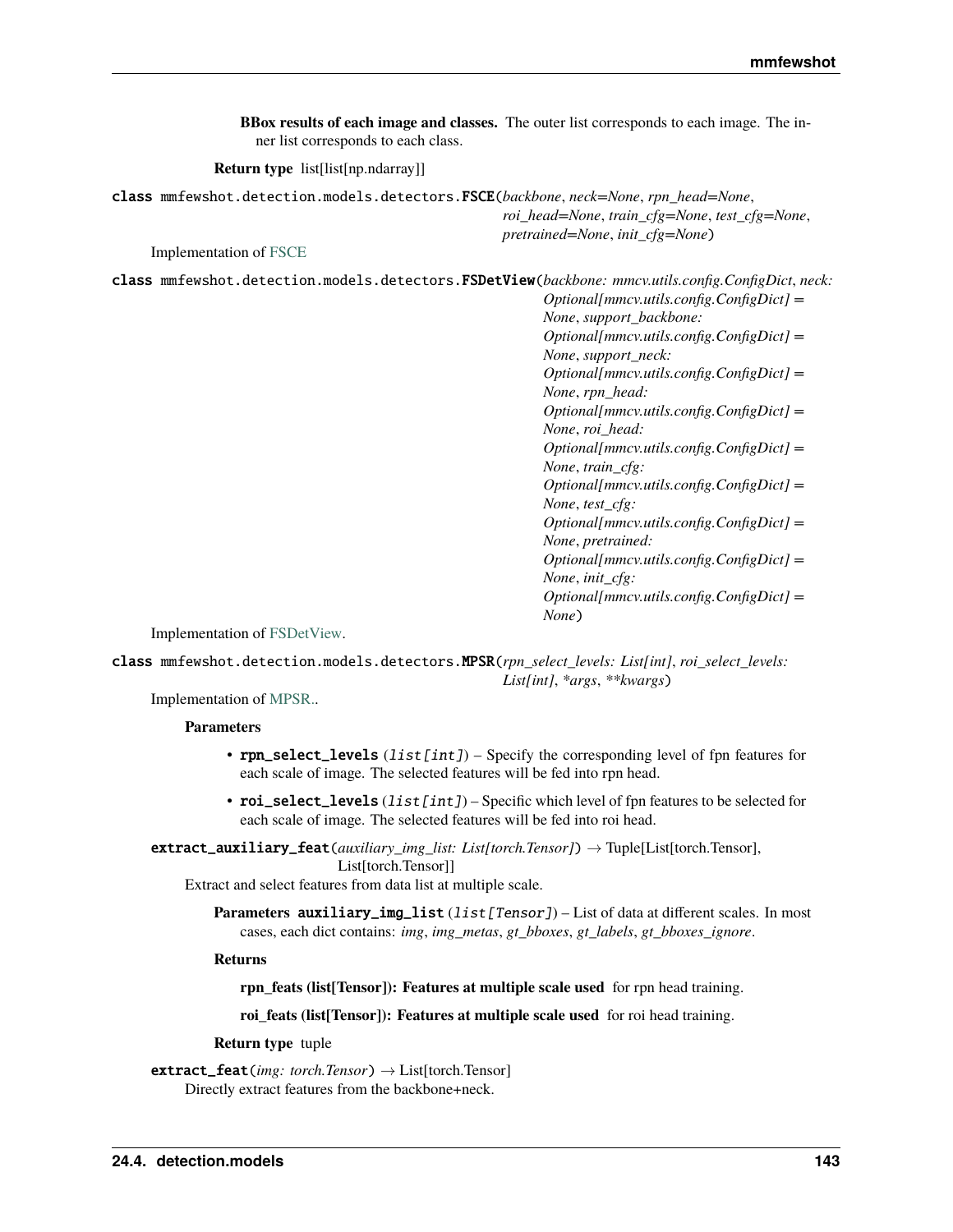<span id="page-147-2"></span>forward(*main\_data: Dict = None*, *auxiliary\_data: Dict = None*, *img: List[torch.Tensor] = None*, *img\_metas:*  $List(Dict] = None$ , *return\_loss: bool* = True, \*\*kwargs)  $\rightarrow$  Dict

Calls either [forward\\_train\(\)](#page-147-0) or forward\_test() depending on whether return\_loss is True.

Note this setting will change the expected inputs. When return\_loss=True, the input will be main and auxiliary data for training., and when resturn\_loss=False, the input will be img and img\_meta for testing.

#### **Parameters**

- main\_data (dict) Used for [forward\\_train\(\)](#page-147-0). Dict of data and data info, where each dict has: *img*, *img\_metas*, *gt\_bboxes*, *gt\_labels*, *gt\_bboxes\_ignore*. Default: None.
- auxiliary\_data  $(dict)$  Used for [forward\\_train\(\)](#page-147-0). Dict of data and data info at multiple scales, where each key use different suffix to indicate different scale. For example, *img\_scale\_i*, *img\_metas\_scale\_i*, *gt\_bboxes\_scale\_i*, *gt\_labels\_scale\_i*, *gt\_bboxes\_ignore\_scale\_i*, where *i* in range of 0 to number of scales. Default: None.
- img (list[Tensor]) Used for func:*forward\_test* or forward\_model\_init(). List of tensors of shape (1, C, H, W). Typically these should be mean centered and std scaled. Default: None.
- img\_metas (list[dict]) Used for func:*forward test* or forward\_model\_init(). List of image info dict where each dict has: *img\_shape*, *scale\_factor*, *flip*, and may also contain *filename*, *ori\_shape*, *pad\_shape*, and *img\_norm\_cfg*. For details on the values of these keys, see mmdet.datasets.pipelines.Collect. Default: None.
- return\_loss (bool) If set True call [forward\\_train\(\)](#page-147-0), otherwise call forward\_test(). Default: True.

<span id="page-147-0"></span>forward\_train(*main\_data: Dict*, *auxiliary\_data\_list: List[Dict]*, *\*\*kwargs*) → Dict

#### **Parameters**

- main\_data (dict) In most cases, dict of main data contains: *img*, *img\_metas*, *gt\_bboxes*, *gt\_labels*, *gt\_bboxes\_ignore*.
- auxiliary\_data\_list  $(list/dict)$  List of data at different scales. In most cases, each dict contains: *img*, *img\_metas*, *gt\_bboxes*, *gt\_labels*, *gt\_bboxes\_ignore*.

**Returns** a dictionary of loss components

**Return type** dict[str, Tensor]

```
train_step(data: Dict, optimizer: Union[object, Dict]) → Dict
```
The iteration step during training.

This method defines an iteration step during training, except for the back propagation and optimizer updating, which are done in an optimizer hook. Note that in some complicated cases or models, the whole process including back propagation and optimizer updating is also defined in this method, such as GAN.

#### **Parameters**

- data  $(dict)$  The output of dataloader.
- **optimizer** (torch.optim.Optimizer | dict) The optimizer of runner is passed to train\_step(). This argument is unused and reserved.

#### **Returns**

It should contain at least 3 keys: loss, log\_vars, num\_samples.

• loss is a tensor for back propagation, which can be a weighted sum of multiple losses.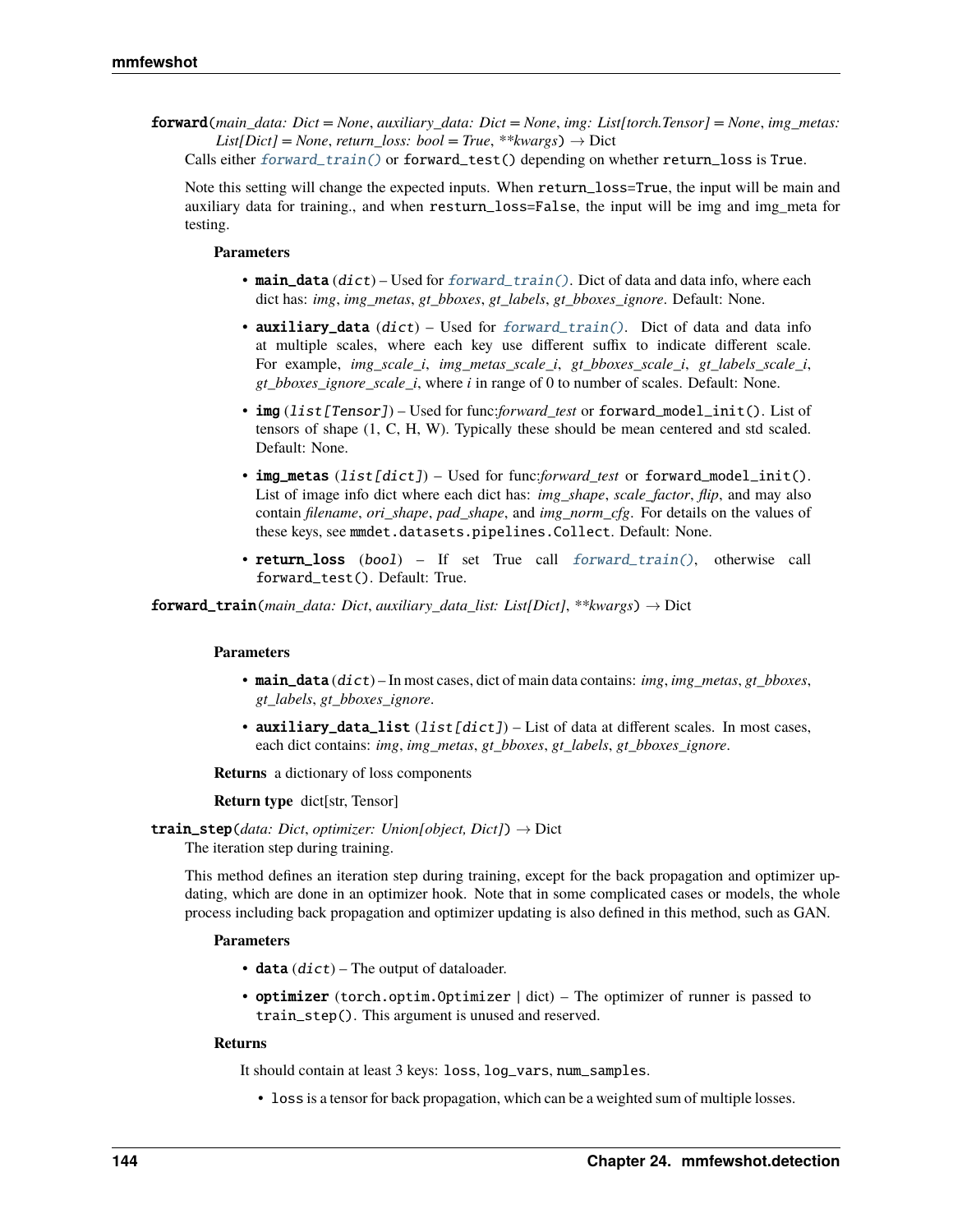<span id="page-148-0"></span>• log\_vars contains all the variables to be sent to the

logger. - num\_samples indicates the batch size (when the model is DDP, it means the batch size on each GPU), which is used for averaging the logs.

#### **Return type** dict

val\_step(*data: Dict*, *optimizer: Optional[Union[object, Dict]] = None*) → Dict The iteration step during validation.

This method shares the same signature as  $train\_step()$ , but used during val epochs. Note that the evaluation after training epochs is not implemented with this method, but an evaluation hook.

class mmfewshot.detection.models.detectors.MetaRCNN(*backbone: mmcv.utils.config.ConfigDict*, *neck:*

*Optional[mmcv.utils.config.ConfigDict] = None*, *support\_backbone: Optional[mmcv.utils.config.ConfigDict] = None*, *support\_neck: Optional[mmcv.utils.config.ConfigDict] = None*, *rpn\_head: Optional[mmcv.utils.config.ConfigDict] = None*, *roi\_head: Optional[mmcv.utils.config.ConfigDict] = None*, *train\_cfg: Optional[mmcv.utils.config.ConfigDict] = None*, *test\_cfg: Optional[mmcv.utils.config.ConfigDict] = None*, *pretrained: Optional[mmcv.utils.config.ConfigDict] = None*, *init\_cfg: Optional[mmcv.utils.config.ConfigDict] = None*)

Implementation of [Meta R-CNN..](https://arxiv.org/abs/1909.13032)

#### **Parameters**

- backbone  $(dict)$  Config of the backbone for query data.
- neck  $(dict \mid None)$  Config of the neck for query data and probably for support data. Default: None.
- support\_backbone (dict | None) Config of the backbone for support data only. If None, support and query data will share same backbone. Default: None.
- support\_neck  $(dict \mid None) Config$  of the neck for support data only. Default: None.
- rpn\_head  $(dict$  / None) Config of rpn\_head. Default: None.
- roi\_head (dict | None) Config of roi head. Default: None.
- train\_cfg (dict  $\int$  None) Training config. Useless in CenterNet, but we keep this variable for SingleStageDetector. Default: None.
- test\_cfg (dict | None) Testing config of CenterNet. Default: None.
- pretrained  $(str \mid None)$  model pretrained path. Default: None.
- init\_cfg (dict | list [dict] | None) Initialization config dict. Default: None

#### extract\_support\_feat(*img*)

Extracting features from support data.

**Parameters** img (*Tensor*) – Input images of shape (N, C, H, W). Typically these should be mean centered and std scaled.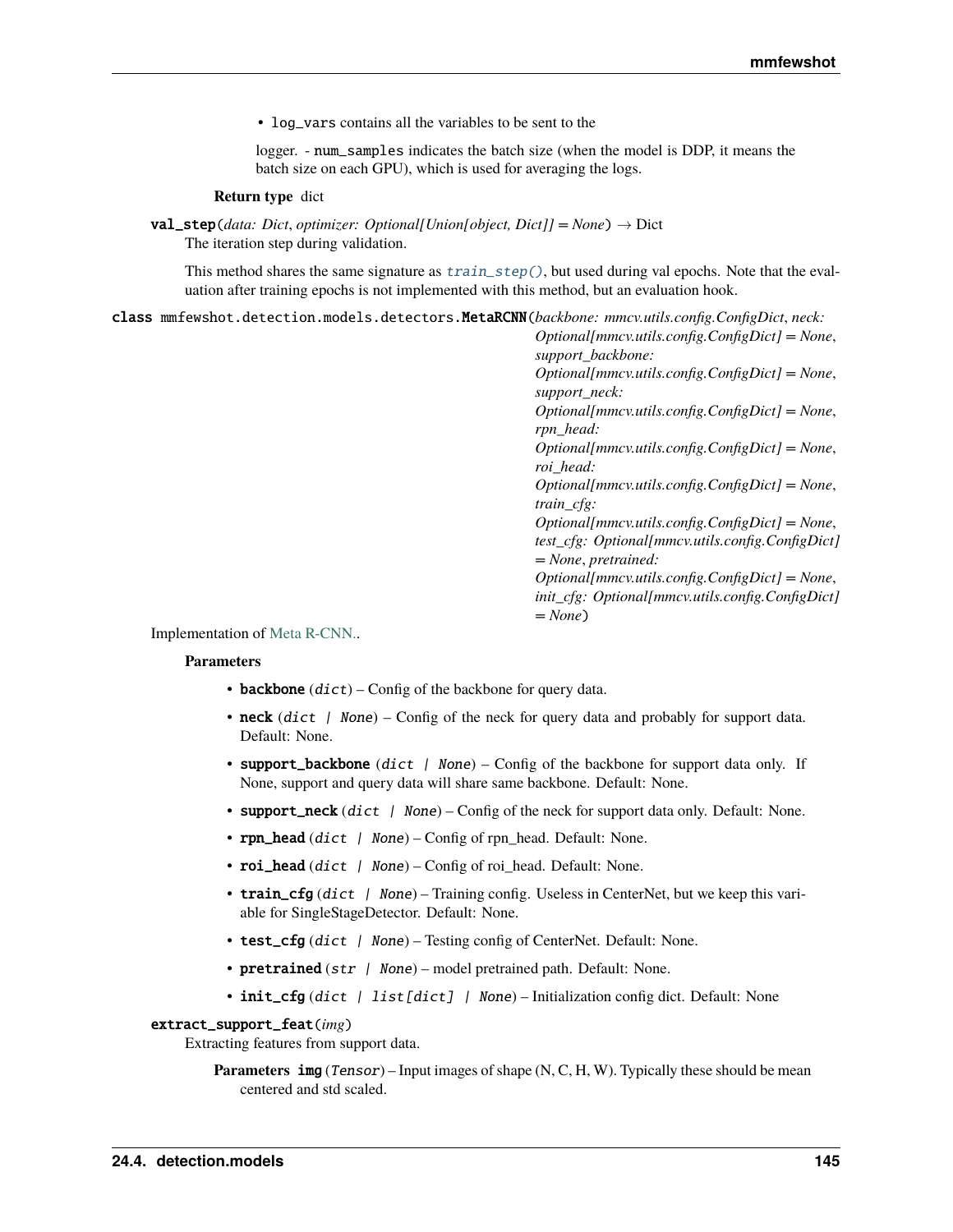### <span id="page-149-0"></span>**Returns**

**Features of input image, each item with shape** (N, C, H, W).

**Return type** list[Tensor]

forward\_model\_init(*img: torch.Tensor*, *img\_metas: List[Dict]*, *gt\_bboxes: Optional[List[torch.Tensor]] = None*, *gt\_labels: Optional[List[torch.Tensor]] = None*, *\*\*kwargs*)

extract and save support features for model initialization.

#### **Parameters**

- img (Tensor) Input images of shape (N, C, H, W). Typically these should be mean centered and std scaled.
- img\_metas (list[dict]) list of image info dict where each dict has: *img\_shape*, *scale\_factor*, *flip*, and may also contain *filename*, *ori\_shape*, *pad\_shape*, and *img\_norm\_cfg*. For details on the values of these keys see mmdet.datasets.pipelines. Collect.
- gt\_bboxes (list [Tensor]) Ground truth bboxes for each image with shape (num\_gts, 4) in [tl  $x$ , tl  $y$ , br  $x$ , br  $y$ ] format.
- $gt$ **labels** (*list* [*Tensor]*) class indices corresponding to each box.

#### **Returns**

A dict contains following keys:

- *gt\_labels* (Tensor): class indices corresponding to each feature.
- *res5 rois* (list[Tensor]): roi features of res5 layer.

## **Return type** dict

#### model\_init()

process the saved support features for model initialization.

simple\_test(*img: torch.Tensor*, *img\_metas: List[Dict]*, *proposals: Optional[List[torch.Tensor]] = None*, *rescale: bool = False*)

Test without augmentation.

#### **Parameters**

- img (Tensor) Input images of shape (N, C, H, W). Typically these should be mean centered and std scaled.
- img\_metas (list[dict]) list of image info dict where each dict has: *img\_shape*, *scale\_factor*, *flip*, and may also contain *filename*, *ori\_shape*, *pad\_shape*, and *img\_norm\_cfg*. For details on the values of these keys see mmdet.datasets.pipelines. Collect.
- proposals (list [Tensor] | None) override rpn proposals with custom proposals. Use when *with\_rpn* is False. Default: None.
- **rescale** (*bool*) If True, return boxes in original image space.

#### **Returns**

**BBox results of each image and classes.** The outer list corresponds to each image. The inner list corresponds to each class.

**Return type** list[list[np.ndarray]]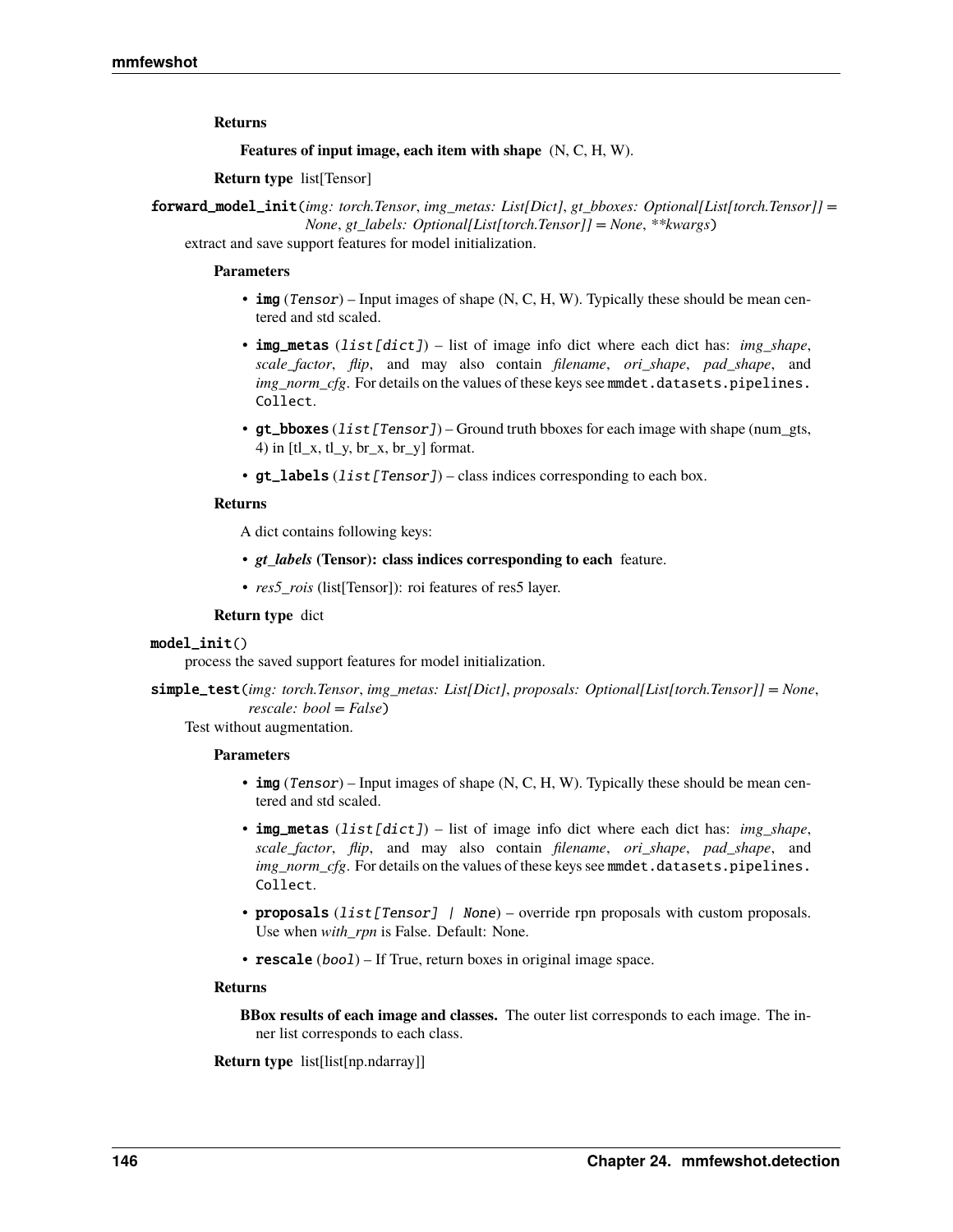<span id="page-150-0"></span>class mmfewshot.detection.models.detectors.QuerySupportDetector(*backbone:*

*mmcv.utils.config.ConfigDict*, *neck: Optional[mmcv.utils.config.ConfigDict] = None*, *support\_backbone: Optional[mmcv.utils.config.ConfigDict] = None*, *support\_neck: Optional[mmcv.utils.config.ConfigDict] = None*, *rpn\_head: Optional[mmcv.utils.config.ConfigDict] = None*, *roi\_head: Optional[mmcv.utils.config.ConfigDict] = None*, *train\_cfg: Optional[mmcv.utils.config.ConfigDict] = None*, *test\_cfg: Optional[mmcv.utils.config.ConfigDict] = None*, *pretrained: Optional[mmcv.utils.config.ConfigDict] = None*, *init\_cfg: Optional[mmcv.utils.config.ConfigDict] = None*)

Base class for two-stage detectors in query-support fashion.

Query-support detectors typically consisting of a region proposal network and a task-specific regression head. There are two pipelines for query and support data respectively.

#### **Parameters**

- backbone  $(dict)$  Config of the backbone for query data.
- neck  $dict$  / None) Config of the neck for query data and probably for support data. Default: None.
- support\_backbone (dict | None) Config of the backbone for support data only. If None, support and query data will share same backbone. Default: None.
- support\_neck  $(dict \mid None) Config$  of the neck for support data only. Default: None.
- rpn\_head (dict | None) Config of rpn\_head. Default: None.
- roi\_head (dict | None) Config of roi\_head. Default: None.
- train\_cfg (dict | None) Training config. Useless in CenterNet, but we keep this variable for SingleStageDetector. Default: None.
- test\_cfg (dict | None) Testing config of CenterNet. Default: None.
- **pretrained**  $(str \mid None)$  model pretrained path. Default: None.
- init\_cfg (dict | list [dict] | None) Initialization config dict. Default: None

## aug\_test(*\*\*kwargs*)

Test with augmentation.

## extract\_feat(*img: torch.Tensor*) → List[torch.Tensor]

Extract features of query data.

**Parameters** img (Tensor) – Input images of shape (N, C, H, W). Typically these should be mean centered and std scaled.

**Returns** Features of query images.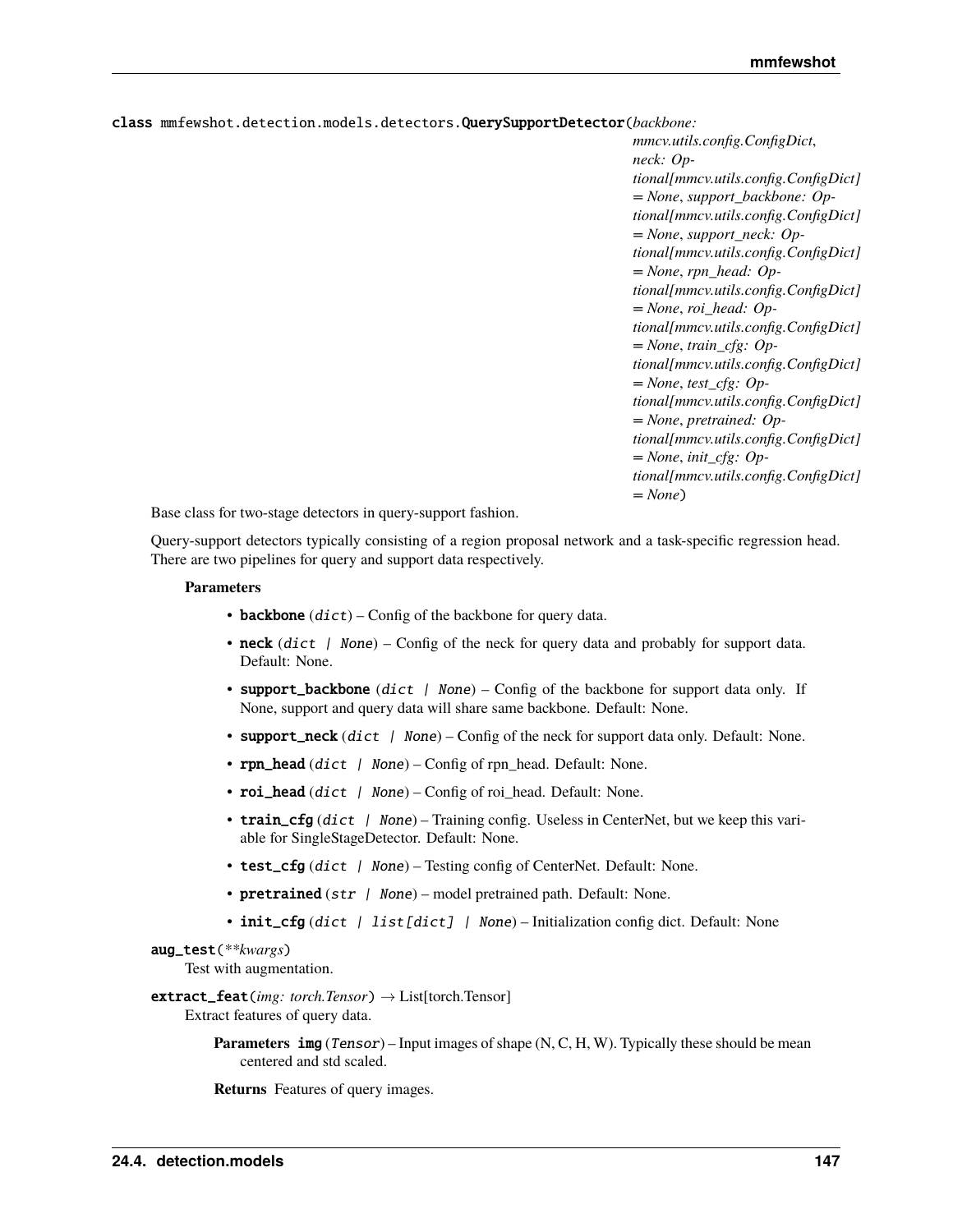**Return type** list[Tensor]

<span id="page-151-2"></span>extract\_query\_feat(*img: torch.Tensor*) → List[torch.Tensor]

Extract features of query data.

**Parameters** img (Tensor) – Input images of shape (N, C, H, W). Typically these should be mean centered and std scaled.

**Returns**

**Features of support images, each item with shape** (N, C, H, W).

**Return type** list[Tensor]

abstract extract\_support\_feat(*img: torch.Tensor*) Extract features of support data.

forward(*query\_data: Optional[Dict] = None*, *support\_data: Optional[Dict] = None*, *img:*

*Optional[List[torch.Tensor]] = None*, *img\_metas: Optional[List[Dict]] = None*, *mode: typing\_extensions.Literal[train,* [model\\_init](#page-152-0)*, test] = 'train'*, *\*\*kwargs*) → Dict

Calls one of  $(forward\_train()$ ,  $forward\_test()$  and  $forward\_model\_init()$  according to the *mode*. The inputs of forward function would change with the *mode*.

• When *mode* is 'train', the input will be query and support data

for training.

• When *mode* is 'model\_init', the input will be support template

data at least including (img, img\_metas).

• When *mode* is 'test', the input will be test data at least

including (img, img\_metas).

#### **Parameters**

- query\_data  $(dict)$  Used for [forward\\_train\(\)](#page-151-0). Dict of query data and data info where each dict has: *img*, *img\_metas*, *gt\_bboxes*, *gt\_labels*, *gt\_bboxes\_ignore*. Default: None.
- support\_data (dict) Used for [forward\\_train\(\)](#page-151-0). Dict of support data and data info dict where each dict has: *img*, *img\_metas*, *gt\_bboxes*, *gt\_labels*, *gt\_bboxes\_ignore*. Default: None.
- img (list[Tensor]) Used for func:*forward\_test* or [forward\\_model\\_init\(\)](#page-151-1). List of tensors of shape (1, C, H, W). Typically these should be mean centered and std scaled. Default: None.
- img\_metas (list[dict]) Used for func:*forward\_test* or [forward\\_model\\_init\(\)](#page-151-1). List of image info dict where each dict has: *img\_shape*, *scale\_factor*, *flip*, and may also contain *filename*, *ori\_shape*, *pad\_shape*, and *img\_norm\_cfg*. For details on the values of these keys, see mmdet.datasets.pipelines.Collect. Default: None.
- mode (str) Indicate which function to call. Options are 'train', 'model\_init' and 'test'. Default: 'train'.

<span id="page-151-1"></span>abstract forward\_model\_init(*img: torch.Tensor*, *img\_metas: List[Dict]*, *gt\_bboxes: Optional[List[torch.Tensor]] = None*, *gt\_labels: Optional[List[torch.Tensor]] = None*, *\*\*kwargs*)

extract and save support features for model initialization.

<span id="page-151-0"></span>**forward\_train**(*query\_data: Dict, support\_data: Dict, proposals: Optional[List] = None, \*\*kwargs*)  $\rightarrow$ Dict

Forward function for training.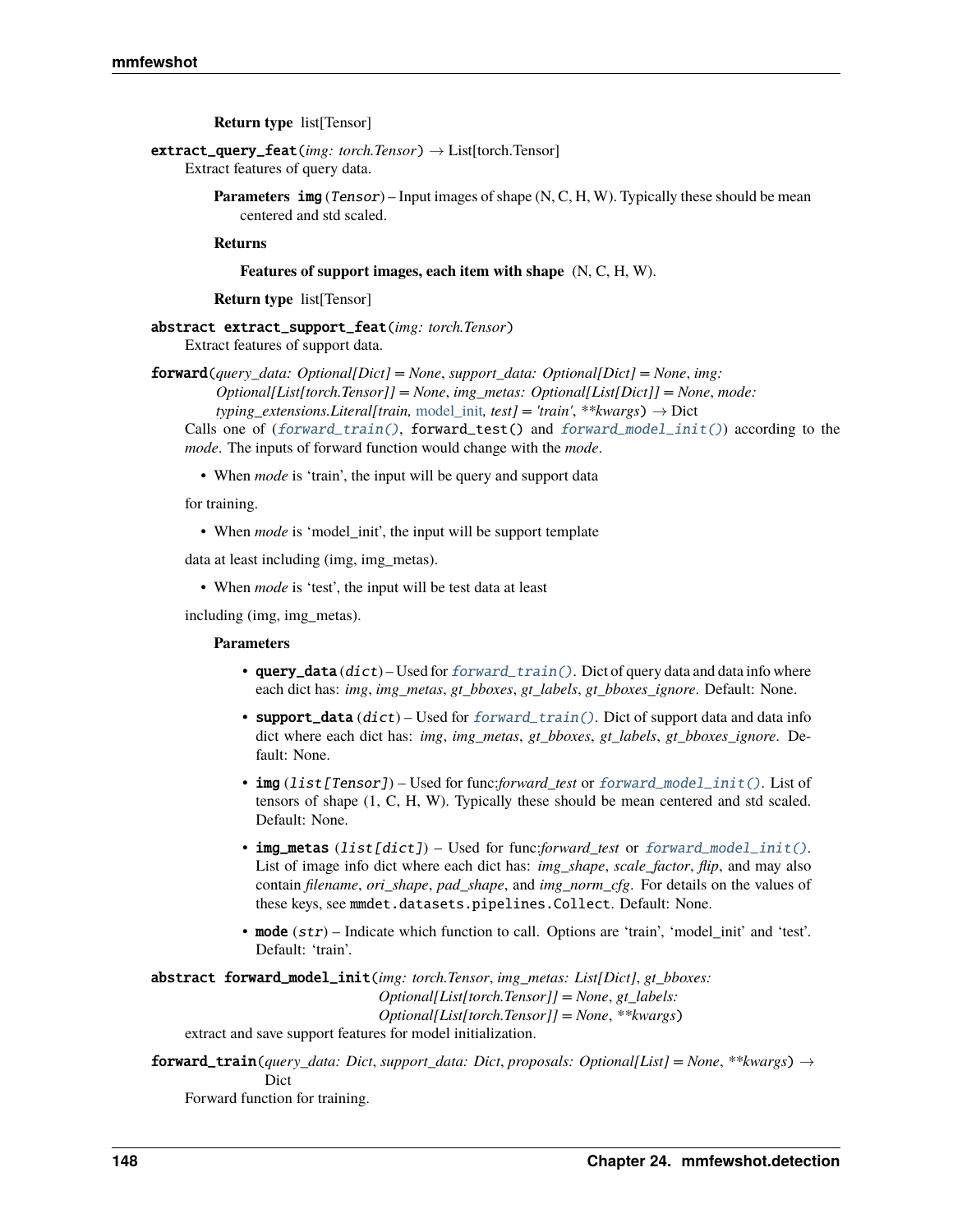#### <span id="page-152-2"></span>**Parameters**

- query\_data (dict) In most cases, dict of query data contains: *img*, *img\_metas*, *gt\_bboxes*, *gt\_labels*, *gt\_bboxes\_ignore*.
- support\_data (dict) In most cases, dict of support data contains: *img*, *img\_metas*, *gt\_bboxes*, *gt\_labels*, *gt\_bboxes\_ignore*.
- proposals (list) Override rpn proposals with custom proposals. Use when *with\_rpn* is False. Default: None.

**Returns** a dictionary of loss components

**Return type** dict[str, Tensor]

#### <span id="page-152-0"></span>abstract model\_init(*\*\*kwargs*)

process the saved support features for model initialization.

simple\_test(*img: torch.Tensor*, *img\_metas: List[Dict]*, *proposals: Optional[List[torch.Tensor]] = None*, *rescale: bool = False*)

Test without augmentation.

<span id="page-152-1"></span>train\_step(*data: Dict*, *optimizer: Union[object, Dict]*) → Dict The iteration step during training.

This method defines an iteration step during training, except for the back propagation and optimizer updating, which are done in an optimizer hook. Note that in some complicated cases or models, the whole process including back propagation and optimizer updating is also defined in this method, such as GAN. For most of query-support detectors, the batch size denote the batch size of query data.

#### **Parameters**

- data  $(dict)$  The output of dataloader.
- **optimizer** (torch.optim.Optimizer | dict) The optimizer of runner is passed to train\_step(). This argument is unused and reserved.

#### **Returns**

#### **It should contain at least 3 keys:** loss**,** log\_vars**,** num\_samples.

• loss is a tensor for back propagation, which can be a

weighted sum of multiple losses. - log\_vars contains all the variables to be sent to the logger. - num\_samples indicates the batch size (when the model is DDP, it means the batch size on each GPU), which is used for averaging the logs.

#### **Return type** dict

val\_step(*data: Dict*, *optimizer: Optional[Union[object, Dict]] = None*) → Dict The iteration step during validation.

This method shares the same signature as  $train\_step()$ , but used during val epochs. Note that the evaluation after training epochs is not implemented with this method, but an evaluation hook.

class mmfewshot.detection.models.detectors.TFA(*backbone*, *neck=None*, *rpn\_head=None*, *roi\_head=None*, *train\_cfg=None*, *test\_cfg=None*, *pretrained=None*, *init\_cfg=None*)

Implementation of [TFA](https://arxiv.org/abs/2003.06957)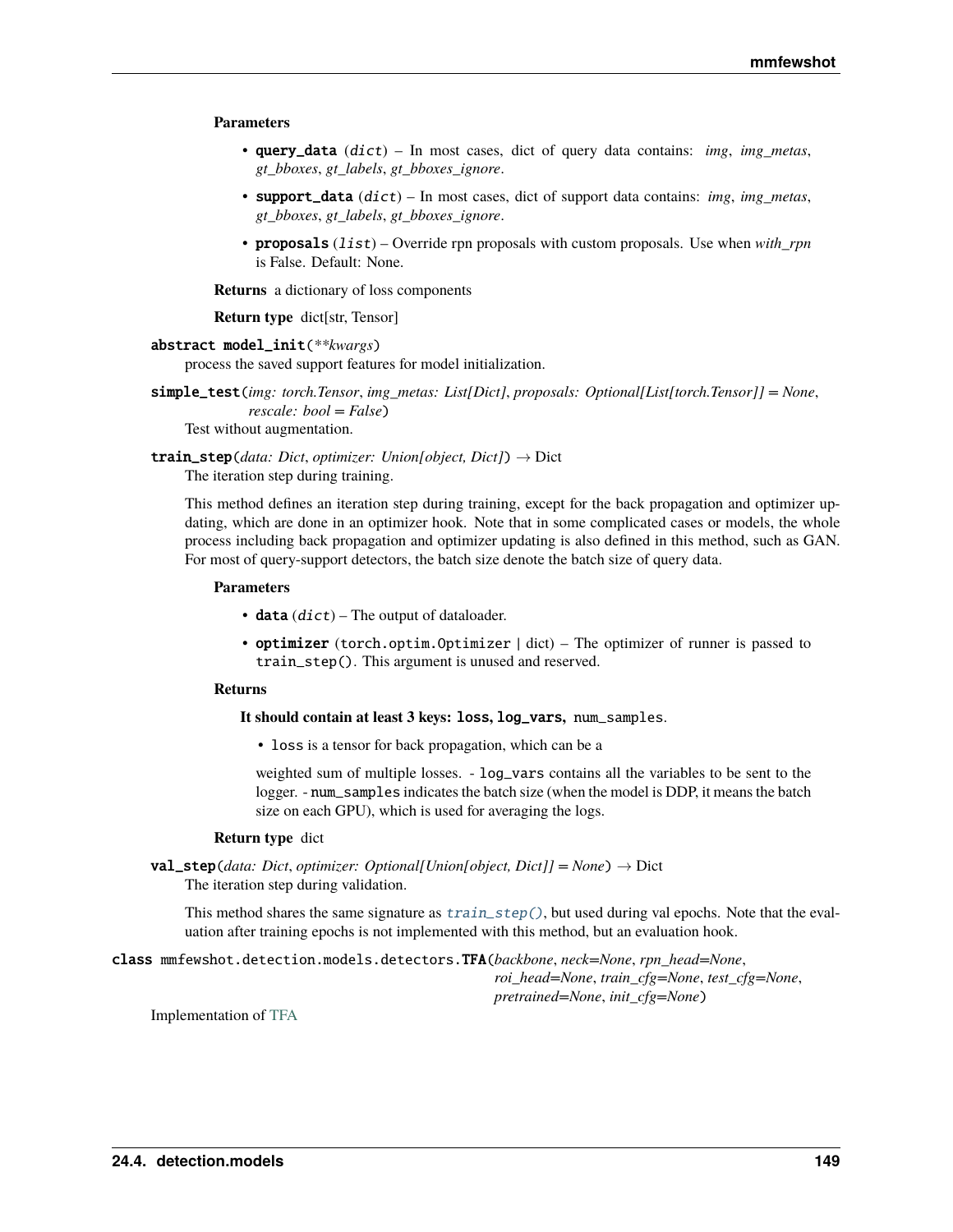## <span id="page-153-1"></span>**24.4.4 losses**

<span id="page-153-0"></span>class mmfewshot.detection.models.losses.SupervisedContrastiveLoss(*temperature: float = 0.2*,

*iou\_threshold: float = 0.5*, *reweight\_type: typing\_extensions.Literal[none, exp, linear] = 'none'*, *reduction: typing\_extensions.Literal[none, mean, sum] = 'mean'*, *loss\_weight: float = 1.0*)

## [Supervised Contrastive LOSS.](https://arxiv.org/abs/2004.11362)

This part of code is modified from [https://github.com/MegviiDetection/FSCE.](https://github.com/MegviiDetection/FSCE)

#### **Parameters**

- temperature  $(f$ *loat* $) A constant to be divided by consine similarity to enlarge the mag$ nitude. Default: 0.2.
- iou\_threshold (float) Consider proposals with higher credibility to increase consistency. Default: 0.5.
- reweight\_type (str) Reweight function for contrastive loss. Options are ('none', 'exp', 'linear'). Default: 'none'.
- reduction (str) The method used to reduce the loss into a scalar. Default: 'mean'. Options are "none", "mean" and "sum".
- loss\_weight (float) Weight of loss. Default: 1.0.

forward(*features: torch.Tensor*, *labels: torch.Tensor*, *ious: torch.Tensor*, *decay\_rate: Optional[float] = None*, *weight: Optional[torch.Tensor] = None*, *avg\_factor: Optional[int] = None*, *reduction\_override:*  $Optional[str] = None$   $\rightarrow$  torch.Tensor

Forward function.

## **Parameters**

- **features** (tensor) Shape of  $(N, K)$  where N is the number of features to be compared and K is the channels.
- labels (*tensor*) Shape of  $(N)$ .
- ious  $(tensor)$  Shape of (N).
- decay\_rate  $(f$ loat  $|$  None) The decay rate for total loss. Default: None.
- weight (Tensor  $\int$  None) The weight of loss for each prediction with shape of (N). Default: None.
- avg\_factor (int | None) Average factor that is used to average the loss. Default: None.
- reduction\_override ( $str$  / None) The reduction method used to override the original reduction method of the loss. Options are "none", "mean" and "sum". Default: None.

**Returns** The calculated loss.

## **Return type** Tensor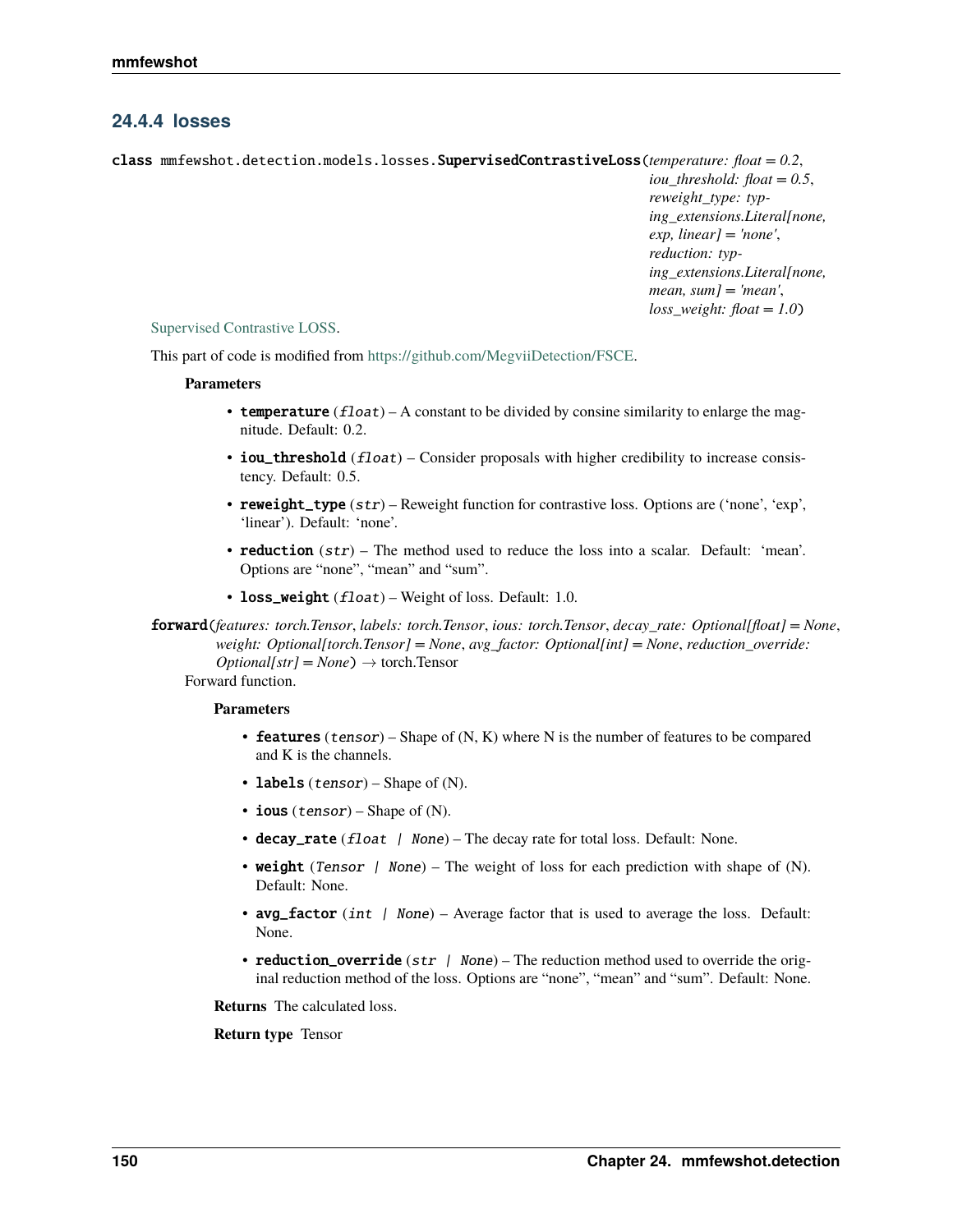## <span id="page-154-1"></span><span id="page-154-0"></span>**24.4.5 roi\_heads**

class mmfewshot.detection.models.roi\_heads.ContrastiveBBoxHead(*mlp\_head\_channels: int = 128*,

*with\_weight\_decay: bool = False*, *loss\_contrast: Dict = {'iou\_threshold': 0.5, 'loss\_weight': 1.0, 'reweight\_type': 'none', 'temperature': 0.1, 'type': 'SupervisedContrastiveLoss'}*, *scale: int = 20*, *learnable\_scale: bool = False*, *eps: float = 1e-05*, *\*args*, *\*\*kwargs*)

## BBoxHead for [FSCE.](https://arxiv.org/abs/2103.05950)

## **Parameters**

- $mlp\_head\_channels(int) Output channels of contrast branch mlp. Default: 128.$
- with\_weight\_decay (bool) Whether to decay loss weight. Default: False.
- loss\_contrast  $(dict)$  Config of contrast loss.
- scale (int) Scaling factor of *cls\_score*. Default: 20.
- learnable\_scale (bool) Learnable global scaling factor. Default: False.
- eps  $(f$ loat) Constant variable to avoid division by zero.

forward(*x: torch.Tensor*) → Tuple[torch.Tensor, torch.Tensor, torch.Tensor] Forward function.

**Parameters**  $\mathbf{x}$  (Tensor) – Shape of (num\_proposals, C, H, W).

#### **Returns**

**cls\_score (Tensor): Cls scores, has shape** (num\_proposals, num\_classes).

**bbox\_pred (Tensor): Box energies / deltas, has shape** (num\_proposals, 4).

**contrast\_feat (Tensor): Box features for contrast loss,** has shape (num\_proposals, C).

## **Return type** tuple

loss\_contrast(*contrast\_feat: torch.Tensor*, *proposal\_ious: torch.Tensor*, *labels: torch.Tensor*, *reduction\_override: Optional[str]* = *None*)  $\rightarrow$  Dict

Loss for contract.

#### **Parameters**

- **contrast\_feat** (*tensor*) BBox features with shape (N, C) used for contrast loss.
- proposal\_ious (tensor) IoU between proposal and ground truth corresponding to each BBox features with shape (N).
- labels (tensor) Labels for each BBox features with shape (N).
- reduction\_override ( $str$  / None) The reduction method used to override the original reduction method of the loss. Options are "none", "mean" and "sum". Default: None.

**Returns** The calculated loss.

## **Return type** Dict

## set\_decay\_rate(*decay\_rate: float*) → None

Contrast loss weight decay hook will set the *decay\_rate* according to iterations.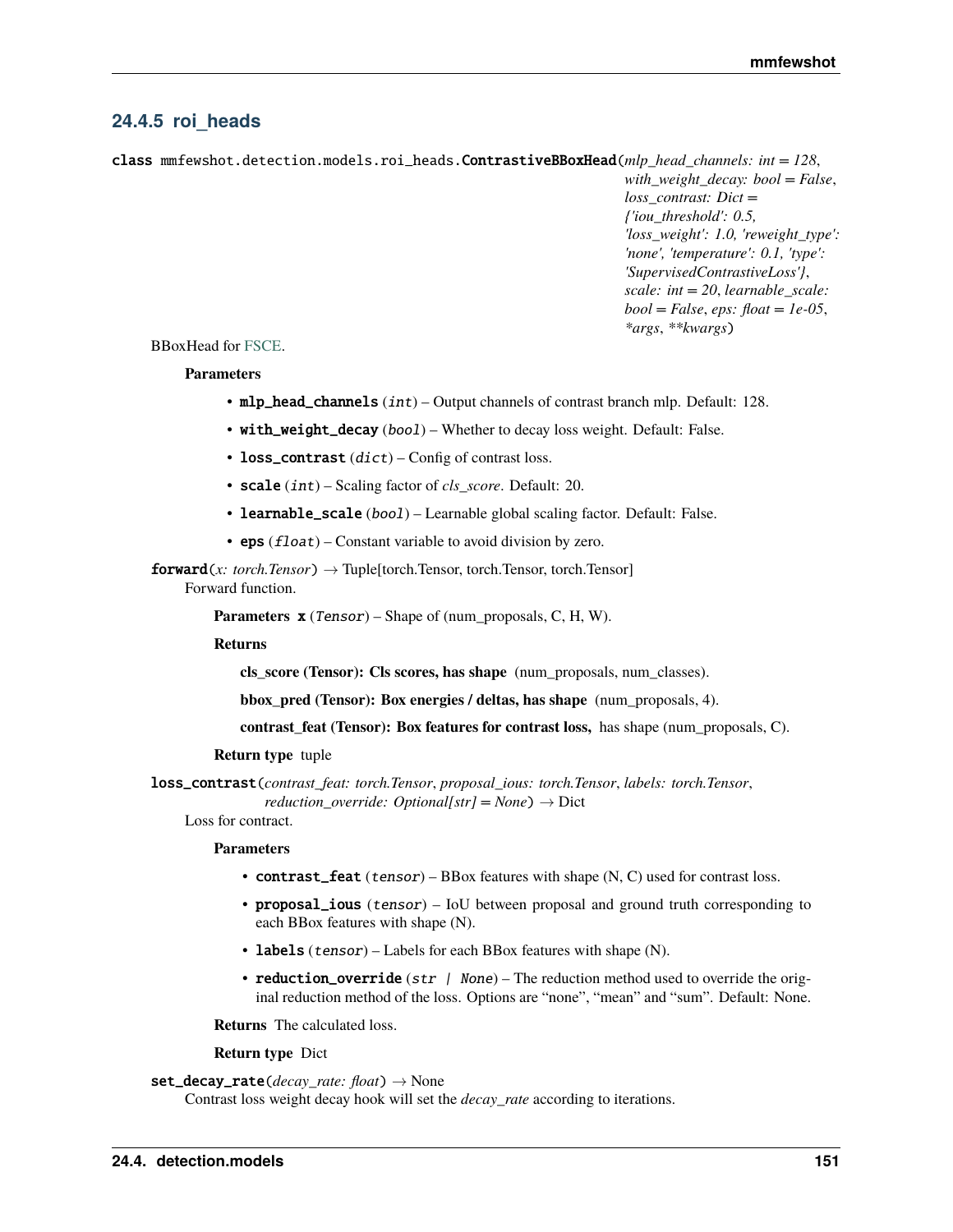**Parameters decay\_rate** (*float*) – Decay rate for weight decay.

<span id="page-155-0"></span>class mmfewshot.detection.models.roi\_heads.ContrastiveRoIHead(*bbox\_roi\_extractor=None*, *bbox\_head=None*, *mask\_roi\_extractor=None*, *mask\_head=None*, *shared\_head=None*, *train\_cfg=None*, *test\_cfg=None*, *pretrained=None*, *init\_cfg=None*)

RoI head for [FSCE.](https://arxiv.org/abs/2103.05950)

class mmfewshot.detection.models.roi\_heads.CosineSimBBoxHead(*scale: int = 20*, *learnable\_scale: bool = False*, *eps: float = 1e-05*, *\*args*, *\*\*kwargs*)

BBOxHead for [TFA.](https://arxiv.org/abs/2003.06957)

The code is modified from the official implementation <https://github.com/ucbdrive/few-shot-object-detection/>

**Parameters**

- scale (int) Scaling factor of *cls\_score*. Default: 20.
- learnable\_scale (bool) Learnable global scaling factor. Default: False.
- eps  $(float)$  Constant variable to avoid division by zero.

 $forward(x: *torch.Tensor*) \rightarrow Tuple[torch.Tensor, *torch.Tensor*]$ Forward function.

**Parameters x** (Tensor) – Shape of (num\_proposals, C, H, W).

**Returns**

**cls\_score (Tensor): Cls scores, has shape** (num\_proposals, num\_classes).

**bbox\_pred (Tensor): Box energies / deltas, has shape** (num\_proposals, 4).

**Return type** tuple

class mmfewshot.detection.models.roi\_heads.FSDetViewRoIHead(*aggregation\_layer: Optional[Dict] = None*, *\*\*kwargs*)

Roi head for [FSDetView.](https://arxiv.org/abs/2007.12107)

**Parameters** aggregation\_layer (dict) – Config of *aggregation\_layer*. Default: None.

class mmfewshot.detection.models.roi\_heads.MetaRCNNResLayer(*\*args*, *\*\*kwargs*) Shared resLayer for metarcnn and fsdetview.

It provides different forward logics for query and support images.

**forward**(*x: torch.Tensor*)  $\rightarrow$  torch.Tensor Forward function for query images.

**Parameters x** (*Tensor*) – Features from backbone with shape (N, C, H, W).

**Returns** Shape of (N, C).

**Return type** Tensor

**forward\_support**(*x: torch.Tensor*)  $\rightarrow$  torch.Tensor Forward function for support images.

**Parameters x** (Tensor) – Features from backbone with shape (N, C, H, W).

**Returns** Shape of (N, C).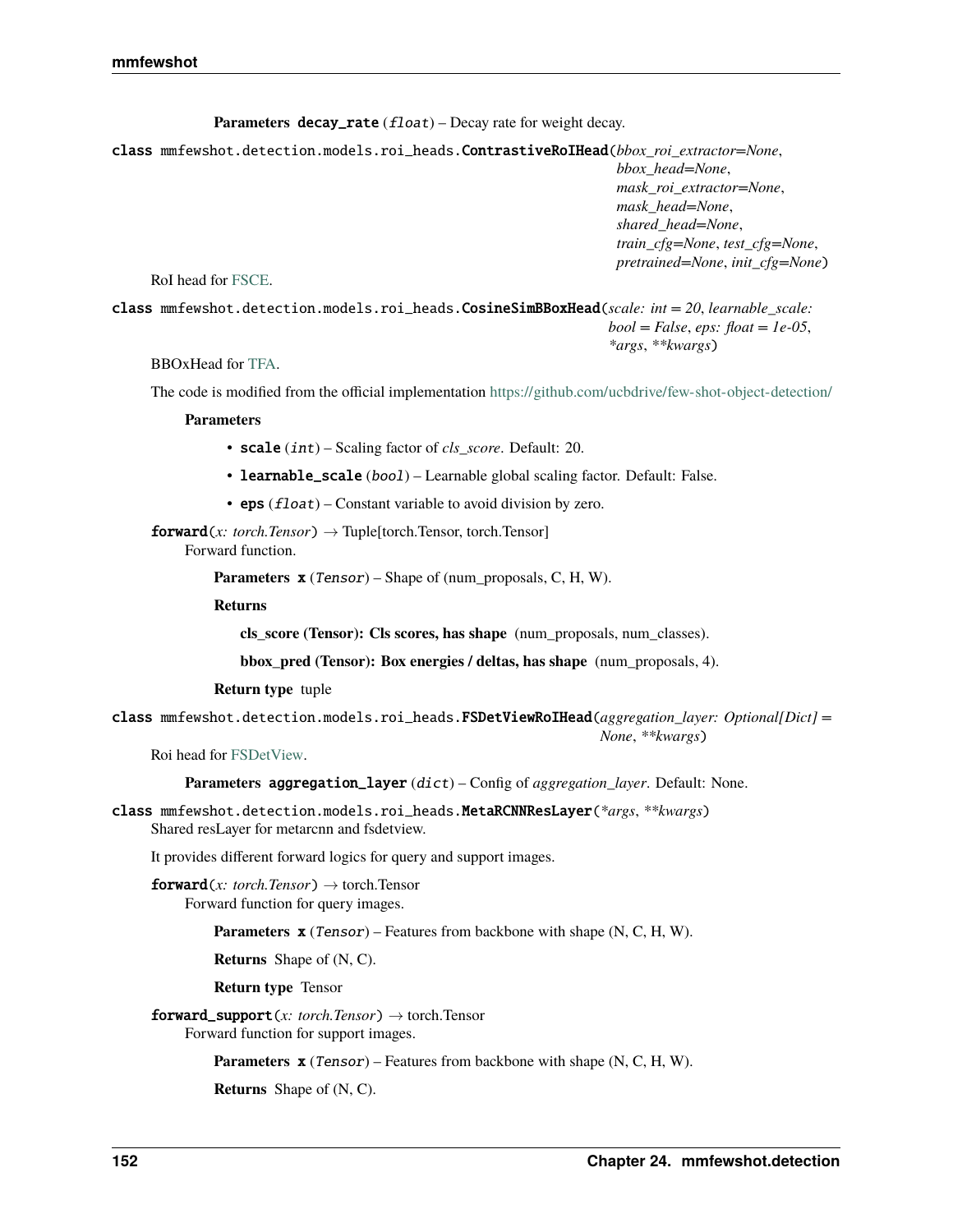**Return type** Tensor

<span id="page-156-0"></span>class mmfewshot.detection.models.roi\_heads.MetaRCNNRoIHead(*aggregation\_layer:*

*Optional[mmcv.utils.config.ConfigDict] = None*, *\*\*kwargs*)

Roi head for [MetaRCNN.](https://arxiv.org/abs/1909.13032)

**Parameters** aggregation\_layer (ConfigDict) – Config of *aggregation\_layer*. Default: None.

extract\_query\_roi\_feat(*feats: List[torch.Tensor]*, *rois: torch.Tensor*) → torch.Tensor Extracting query BBOX features, which is used in both training and testing.

**Parameters**

- feats  $(iist[Tensor]) List$  of query features, each item with shape  $(N, C, H, W)$ .
- rois (Tensor) shape with  $(m, 5)$ .

**Returns** RoI features with shape (N, C).

**Return type** Tensor

- extract\_support\_feats(*feats: List[torch.Tensor]*) → List[torch.Tensor] Forward support features through shared layers.
	- **Parameters feats** (list [Tensor]) List of support features, each item with shape (N, C, H, W).

#### **Returns**

**List of support features, each item** with shape (N, C).

**Return type** list[Tensor]

forward\_train(*query\_feats: List[torch.Tensor]*, *support\_feats: List[torch.Tensor]*, *proposals: List[torch.Tensor]*, *query\_img\_metas: List[Dict]*, *query\_gt\_bboxes: List[torch.Tensor]*, *query\_gt\_labels: List[torch.Tensor]*, *support\_gt\_labels: List[torch.Tensor]*, *query\_gt\_bboxes\_ignore: Optional[List[torch.Tensor]] = None*, *\*\*kwargs*) → Dict

Forward function for training.

- query\_feats  $(list[Tensor]) List of query features, each item with shape (N, C, H, I)$ W).
- support\_feats  $(ilist[Tensor]) List$  of support features, each item with shape (N, C, H, W).
- proposals  $(iist[Tensor]) List$  of region proposals with positive and negative pairs.
- query\_img\_metas  $(list[dict])$  List of query image info dict where each dict has: 'img\_shape', 'scale\_factor', 'flip', and may also contain 'filename', 'ori\_shape', 'pad\_shape', and 'img\_norm\_cfg'. For details on the values of these keys see *mmdet/datasets/pipelines/formatting.py:Collect*.
- query\_gt\_bboxes  $(list[Tensor] ) Ground truth bboxes for each query image, each$ item with shape (num\_gts, 4) in [tl\_x, tl\_y, br\_x, br\_y] format.
- query\_qt\_labels  $(list[Tensor]) Class$  indices corresponding to each box of query images, each item with shape (num\_gts).
- support\_gt\_labels (list [Tensor]) Class indices corresponding to each box of support images, each item with shape (1).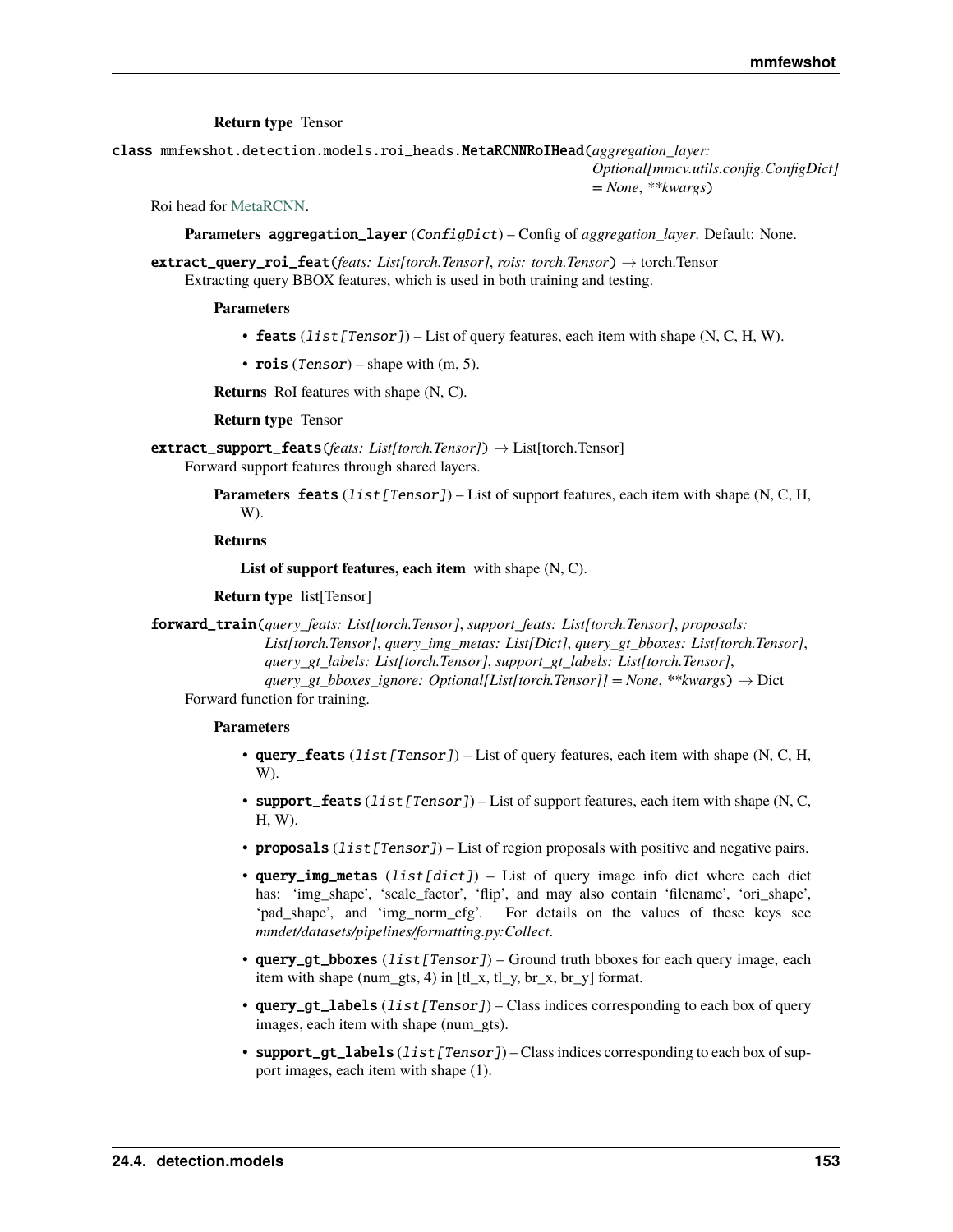<span id="page-157-0"></span>• query\_qt\_bboxes\_ignore  $(list[Tensor]$  | None) – Specify which bounding boxes can be ignored when computing the loss. Default: None.

**Returns** A dictionary of loss components

**Return type** dict[str, Tensor]

simple\_test(*query\_feats: List[torch.Tensor]*, *support\_feats\_dict: Dict*, *proposal\_list: List[torch.Tensor]*, *query\_img\_metas: List[Dict]*, *rescale: bool = False*) → List[List[numpy.ndarray]] Test without augmentation.

#### **Parameters**

- query\_feats  $(ilist[Tensor])$  Features of query image, each item with shape (N, C, H, W).
- support\_feats\_dict (dict [int, Tensor]) used for inference only, each key is the class id and value is the support template features with shape (1, C).
- proposal\_list (list [Tensors]) list of region proposals.
- query\_img\_metas  $(listfdict)$  list of image info dict where each dict has: *img\_shape*, *scale\_factor*, *flip*, and may also contain *filename*, *ori\_shape*, *pad\_shape*, and *img\_norm\_cfg*. For details on the values of these keys see mmdet.datasets.pipelines. Collect.
- rescale (bool) Whether to rescale the results. Default: False.

#### **Returns**

**BBox results of each image and classes.** The outer list corresponds to each image. The inner list corresponds to each class.

**Return type** list[list[np.ndarray]]

simple\_test\_bboxes(*query\_feats: List[torch.Tensor]*, *support\_feats\_dict: Dict*, *query\_img\_metas: List[Dict]*, *proposals: List[torch.Tensor]*, *rcnn\_test\_cfg: mmcv.utils.config.ConfigDict, rescale: bool* =  $False$ )  $\rightarrow$  Tuple[List[torch.Tensor], List[torch.Tensor]]

Test only det bboxes without augmentation.

#### **Parameters**

- query\_feats  $(iist[Tensor])$  Features of query image, each item with shape (N, C, H, W).
- support\_feats\_dict (dict [int, Tensor]) used for inference only, each key is the class id and value is the support template features with shape (1, C).
- query\_img\_metas  $(list[dict]) -$  list of image info dict where each dict has: *img\_shape*, *scale\_factor*, *flip*, and may also contain *filename*, *ori\_shape*, *pad\_shape*, and *img\_norm\_cfg*. For details on the values of these keys see mmdet.datasets.pipelines. Collect.
- **proposals** (*list* [*Tensor*]) Region proposals.
- (obj (rcnn\_test\_cfg) *ConfigDict*): *test\_cfg* of R-CNN.
- rescale (bool) If True, return boxes in original image space. Default: False.

## **Returns**

**Each tensor in first list** with shape (num\_boxes, 4) and with shape (num\_boxes, ) in second list. The length of both lists should be equal to batch\_size.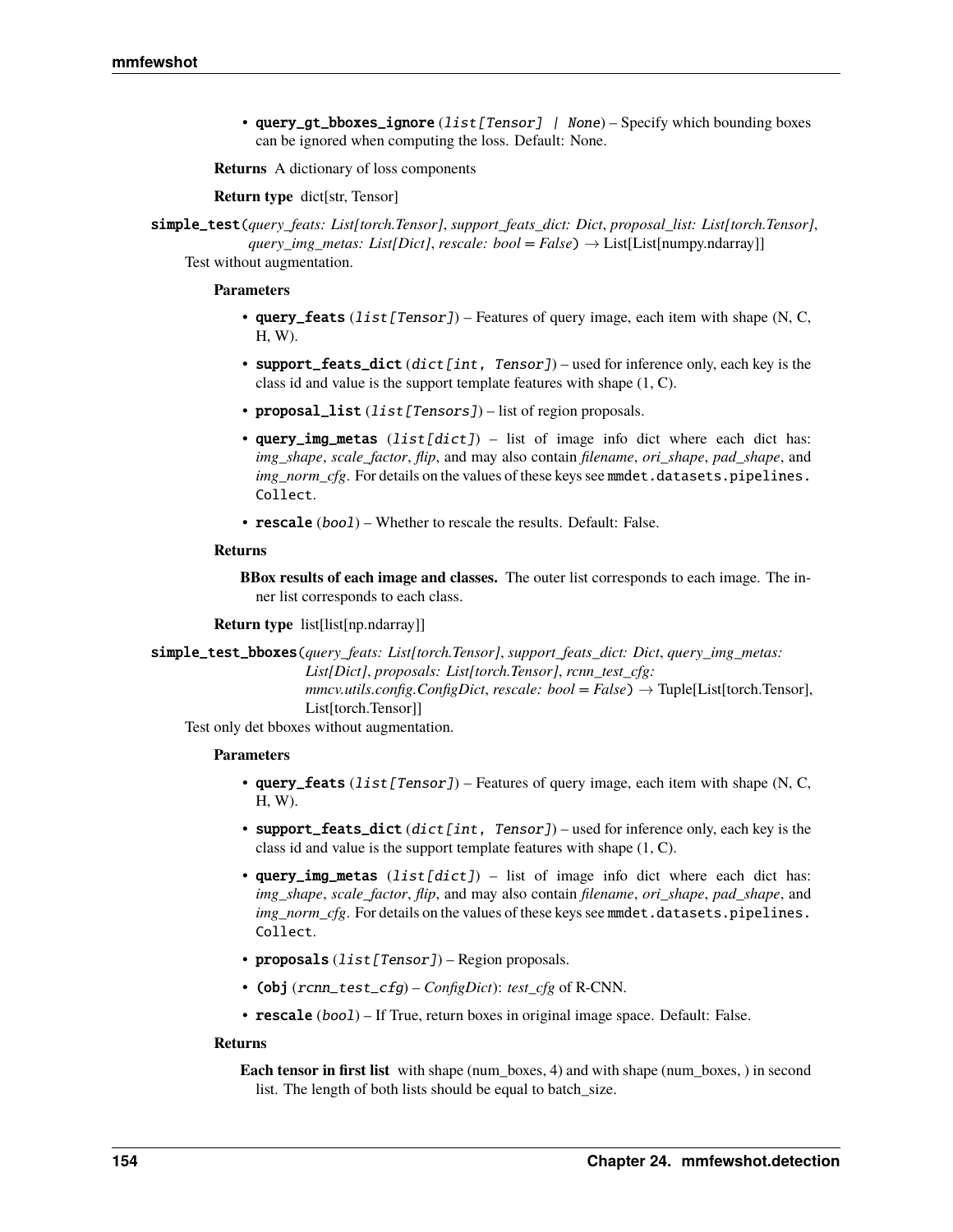**Return type** tuple[list[Tensor], list[Tensor]]

<span id="page-158-0"></span>class mmfewshot.detection.models.roi\_heads.MultiRelationBBoxHead(*patch\_relation: bool = True*, *local\_correlation: bool = True*,

*global\_relation: bool = True*, *\*args*, *\*\*kwargs*)

BBox head for [Attention RPN.](https://arxiv.org/abs/1908.01998)

#### **Parameters**

- patch\_relation (bool) Whether use patch\_relation head for classification. Following the official implementation, *patch\_relation* always be True, because only patch relation head contain regression head. Default: True.
- local\_correlation (bool) Whether use local\_correlation head for classification. Default: True.
- global\_relation (bool) Whether use global\_relation head for classification. Default: True.

forward(*query\_feat: torch.Tensor*, *support\_feat: torch.Tensor*) → Tuple[torch.Tensor, torch.Tensor] Forward function.

### **Parameters**

- query\_feat (Tensor) Shape of (num\_proposals, C, H, W).
- support\_feat  $(Tensor)$  Shape of  $(1, C, H, W)$ .

#### **Returns**

**cls\_score (Tensor): Cls scores, has shape** (num\_proposals, num\_classes).

**bbox\_pred (Tensor): Box energies / deltas, has shape** (num\_proposals, 4).

#### **Return type** tuple

loss(*cls\_scores: torch.Tensor*, *bbox\_preds: torch.Tensor*, *rois: torch.Tensor*, *labels: torch.Tensor*, *label\_weights: torch.Tensor*, *bbox\_targets: torch.Tensor*, *bbox\_weights: torch.Tensor*, *num\_pos\_pair\_samples: int*, *reduction\_override: Optional[str] = None*, *sample\_fractions: Sequence*[*Union[int, float]]* =  $(1, 2, 1)$   $\rightarrow$  Dict Compute losses of the head.

- cls\_scores (Tensor) Box scores with shape of (num\_proposals, num\_classes)
- bbox\_preds (Tensor) Box energies / deltas with shape of (num\_proposals, num\_classes \* 4)
- rois (Tensor) shape  $(N, 4)$  or  $(N, 5)$
- labels (Tensor) Labels of proposals with shape (num\_proposals).
- label\_weights (Tensor) Label weights of proposals with shape (num\_proposals).
- bbox\_targets (Tensor) BBox regression targets of each proposal weight with shape (num\_proposals, num\_classes \* 4).
- bbox\_weights (Tensor) BBox regression loss weights of each proposal with shape (num\_proposals, num\_classes \* 4).
- num\_pos\_pair\_samples  $(int)$  Number of samples from positive pairs.
- reduction\_override ( $str$  | None) The reduction method used to override the original reduction method of the loss. Options are "none", "mean" and "sum". Default: None.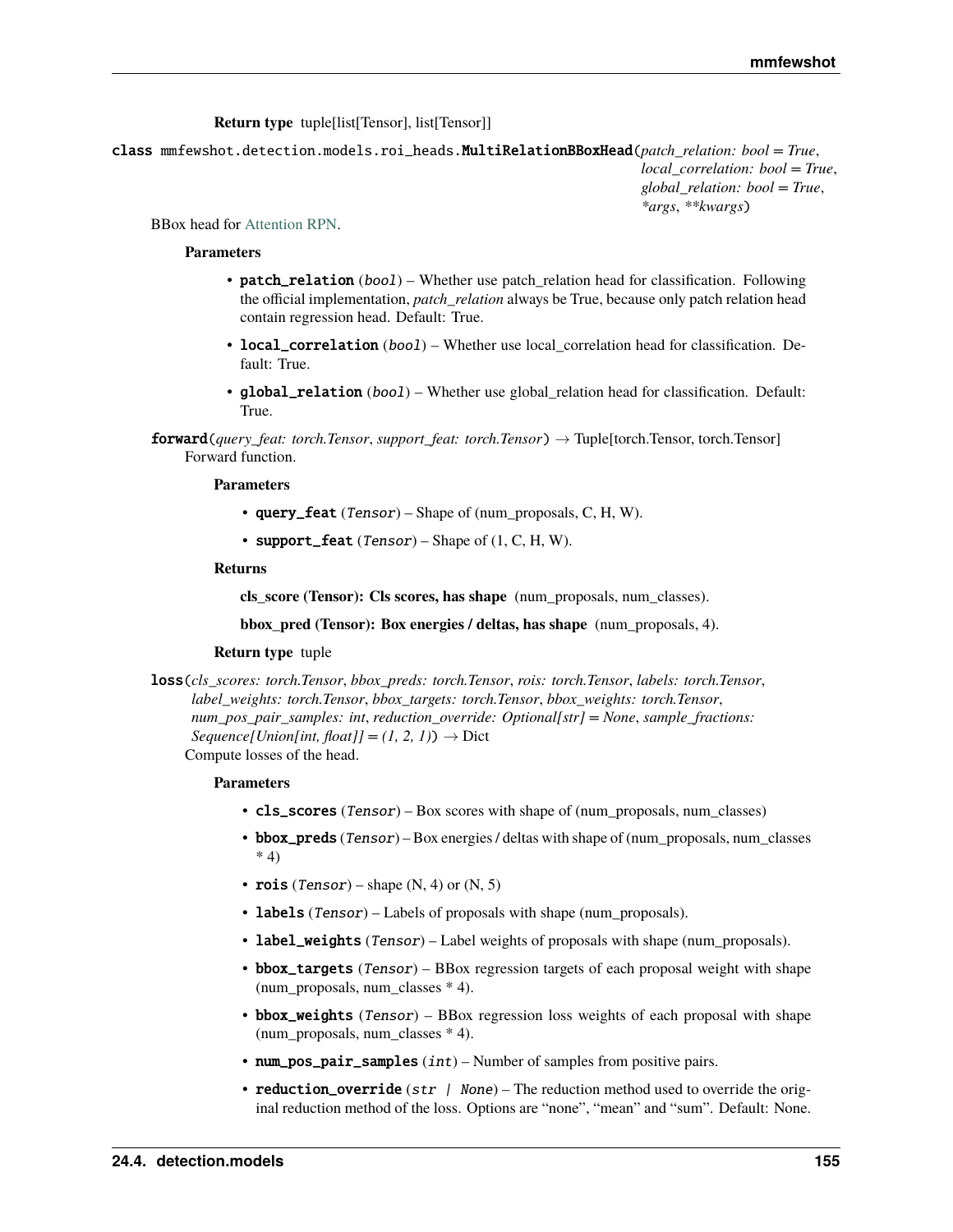<span id="page-159-0"></span>• sample\_fractions (Sequence [int | float]) – Fractions of positive samples, negative samples from positive pair, negative samples from negative pair. Default: (1, 2, 1).

**Returns** A dictionary of loss components.

**Return type** dict[str, Tensor]

class mmfewshot.detection.models.roi\_heads.MultiRelationRoIHead(*num\_support\_ways: int = 2*, *num\_support\_shots: int = 5*,

*sample\_fractions: Sequence[Union[int, float]] = (1, 2, 1)*, *\*\*kwargs*)

Roi head for [AttentionRPN.](https://arxiv.org/abs/1908.01998)

#### **Parameters**

- num\_support\_ways  $(int)$  Number of sampled classes (pos + neg).
- num\_support\_shots  $(int)$  Number of shot for each classes.
- sample\_fractions (Sequence [int | float]) Fractions of positive samples, negative samples from positive pair, negative samples from negative pair. Default: (1, 2, 1).

extract\_roi\_feat(*feats: List[torch.Tensor]*, *rois: torch.Tensor*) → torch.Tensor Extract BBOX feature function used in both training and testing.

#### **Parameters**

- feats  $(iist[Tensor])$  Features from backbone, each item with shape  $(N, C, W, H)$ .
- rois (Tensor) shape (num\_proposals, 5).

**Returns** Roi features with shape (num\_proposals, C).

## **Return type** Tensor

forward\_train(*query\_feats: List[torch.Tensor]*, *support\_feats: List[torch.Tensor]*, *proposals: List[torch.Tensor]*, *query\_img\_metas: List[Dict]*, *query\_gt\_bboxes: List[torch.Tensor]*, *query\_gt\_labels: List[torch.Tensor]*, *support\_gt\_bboxes: List[torch.Tensor]*, *query\_gt\_bboxes\_ignore: Optional[List[torch.Tensor]] = None*, *\*\*kwargs*) → Dict

All arguments excepted proposals are passed in tuple of (query, support).

- query\_feats  $(list[Tensor]) List$  of query features, each item with shape (N, C, H, W).
- support\_feats (list[Tensor]) List of support features, each item with shape (N, C, H, W).
- proposals (list [Tensor]) List of region proposals with positive and negative querysupport pairs.
- query\_img\_metas  $(list[dict]) List$  of query image info dict where each dict has: 'img\_shape', 'scale\_factor', 'flip', and may also contain 'filename', 'ori\_shape', 'pad\_shape', and 'img\_norm\_cfg'. For details on the values of these keys see *mmdet/datasets/pipelines/formatting.py:Collect*.
- query\_qt\_bboxes (list [Tensor]) Ground truth bboxes for each query image with shape (num\_gts, 4) in  $\left[t\right]_x$ ,  $t\left]_y$ ,  $\left[_x, \frac{b}{y} \right]_y$  format.
- query\_gt\_labels (list[Tensor]) Class indices corresponding to each bbox from query image.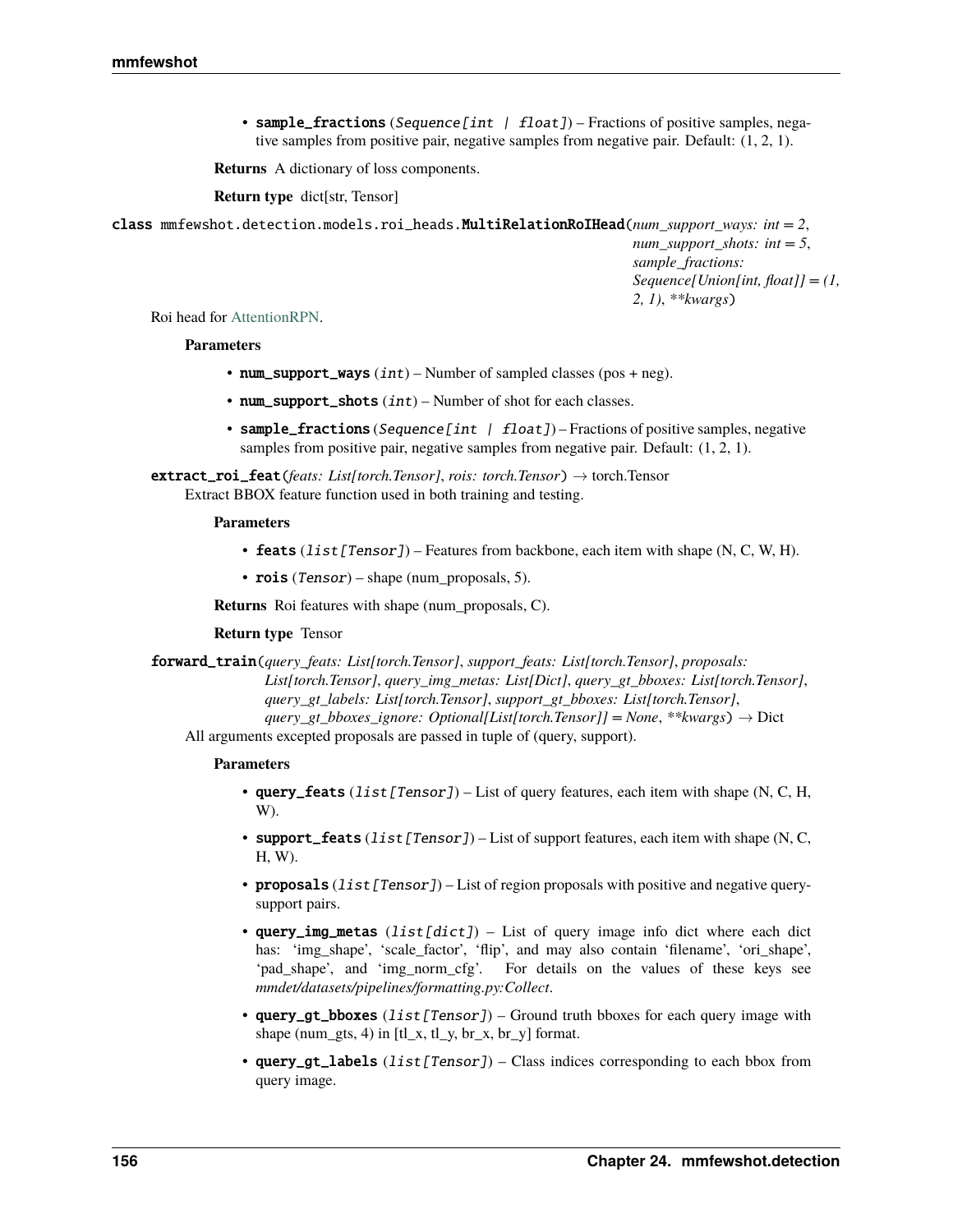- <span id="page-160-0"></span>• support\_qt\_bboxes  $(llist[Tensor]) - Ground truth$  bboxes for each support image with shape (num\_gts, 4) in  $[t_x, t_y, b_x, b_y]$  format.
- query\_gt\_bboxes\_ignore (None | list[Tensor]) Specify which bounding boxes from query image can be ignored when computing the loss. Default: None.

**Returns** A dictionary of loss components.

#### **Return type** dict[str, Tensor]

simple\_test(*query\_feats: List[torch.Tensor]*, *support\_feat: torch.Tensor*, *proposals: List[torch.Tensor]*, *query\_img\_metas: List[Dict]*, *rescale: bool = False*) → List[List[numpy.ndarray]] Test without augmentation.

#### **Parameters**

- query\_feats  $(ilist[Tensor]) List$  of query features, each item with shape (N, C, H, W).
- support\_feat  $(Tensor)$  Support features with shape  $(N, C, H, W)$ .
- proposals (Tensor or list [Tensor]) list of region proposals.
- query\_img\_metas  $(list[dict]) list of query image info dict where each dict has:$ *img\_shape*, *scale\_factor*, *flip*, and may also contain *filename*, *ori\_shape*, *pad\_shape*, and *img\_norm\_cfg*. For details on the values of these keys see mmdet.datasets.pipelines. Collect.
- proposals Region proposals. Default: None.
- rescale (bool) Whether to rescale the results. Default: False.

#### **Returns**

**BBox results of each image and classes.** The outer list corresponds to each image. The inner list corresponds to each class.

**Return type** list[list[np.ndarray]]

simple\_test\_bboxes(*query\_feats: List[torch.Tensor]*, *support\_feat: torch.Tensor*, *query\_img\_metas: List[Dict]*, *proposals: List[torch.Tensor]*, *rcnn\_test\_cfg:*  $\textit{mmcv.}$ *utils.config.ConfigDict, rescale: bool* = *False*)  $\rightarrow$  Tuple[List[torch.Tensor], List[torch.Tensor]]

Test only det bboxes without augmentation.

#### **Parameters**

- query\_feats  $(iist[Tensor]) List$  of query features, each item with shape (N, C, H, W).
- support\_feat  $(Tensor)$  Support feature with shape  $(N, C, H, W)$ .
- query\_img\_metas  $(list[dict]) list of image info dict where each dict has:$ *img\_shape*, *scale\_factor*, *flip*, and may also contain *filename*, *ori\_shape*, *pad\_shape*, and *img\_norm\_cfg*. For details on the values of these keys see mmdet.datasets.pipelines. Collect.
- proposals (list[Tensor]) Region proposals.
- (obj (rcnn\_test\_cfg) *ConfigDict*): *test\_cfg* of R-CNN.
- rescale (bool) If True, return boxes in original image space. Default: False.

### **Returns**

**BBox of shape [N, num\_bboxes, 5]** and class labels of shape [N, num\_bboxes].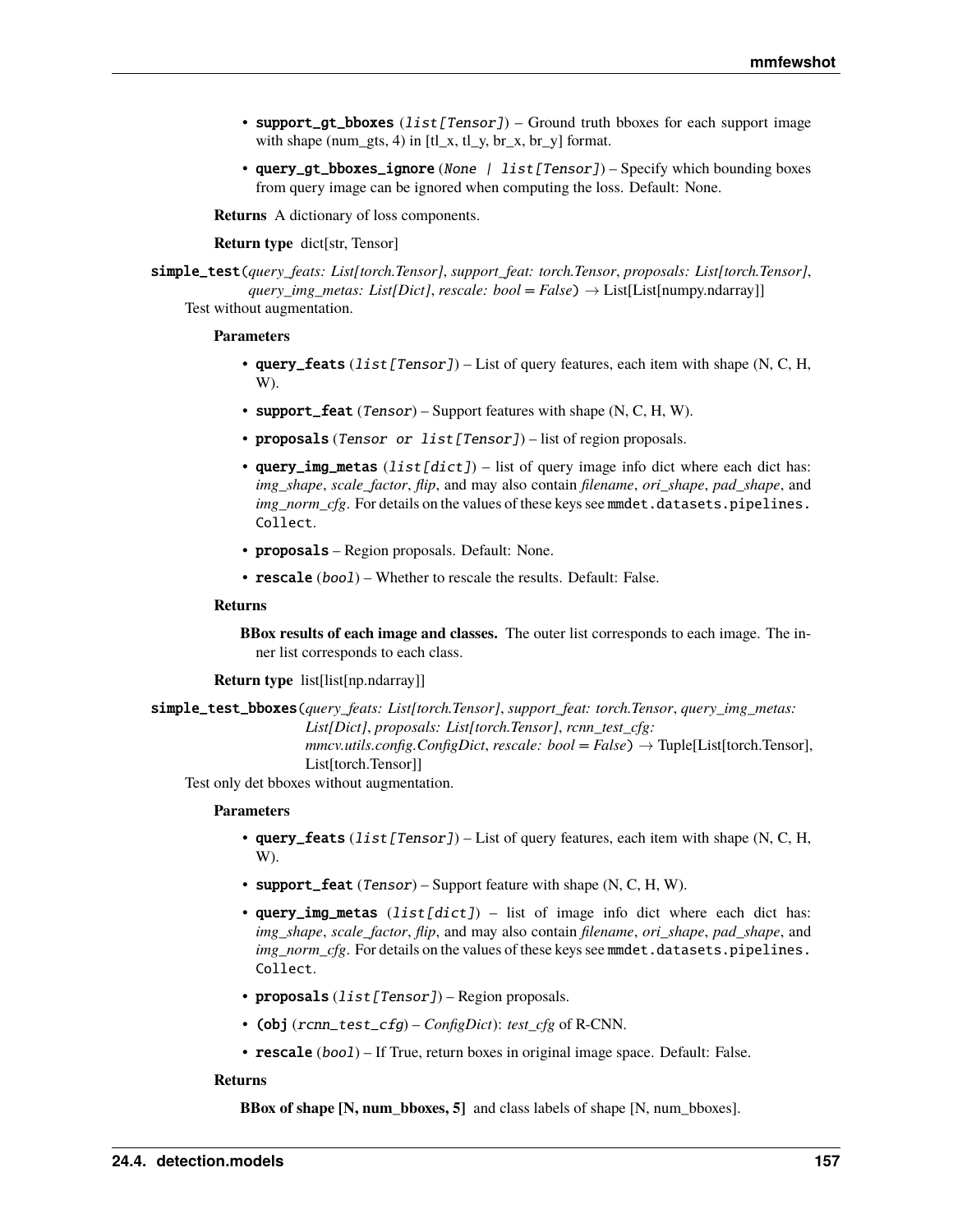**Return type** tuple[Tensor, Tensor]

<span id="page-161-1"></span>class mmfewshot.detection.models.roi\_heads.TwoBranchRoIHead(*bbox\_roi\_extractor=None*,

*bbox\_head=None*, *mask\_roi\_extractor=None*, *mask\_head=None*, *shared\_head=None*, *train\_cfg=None*, *test\_cfg=None*, *pretrained=None*, *init\_cfg=None*)

RoI head for [MPSR.](https://arxiv.org/abs/2007.09384)

forward\_auxiliary\_train(*feats: Tuple[torch.Tensor]*, *gt\_labels: List[torch.Tensor]*) → Dict Forward function and calculate loss for auxiliary data in training.

## **Parameters**

- feats (tuple[Tensor]) List of features at multiple scales, each is a 4D-tensor.
- $gt$ <sub>1</sub> abels (*list* [*Tensor]*) List of class indices corresponding to each features, each is a 4D-tensor.

**Returns** a dictionary of loss components

**Return type** dict[str, Tensor]

## **24.4.6 utils**

## <span id="page-161-0"></span>**24.5 detection.utils**

class mmfewshot.detection.utils.ContrastiveLossDecayHook(*decay\_steps: Sequence[int]*, *decay\_rate: float = 0.5*)

Hook for contrast loss weight decay used in FSCE.

- decay\_steps (list[int] | tuple[int]) Each item in the list is the step to decay the loss weight.
- $\bullet$  decay\_rate (float) Decay rate. Default: 0.5.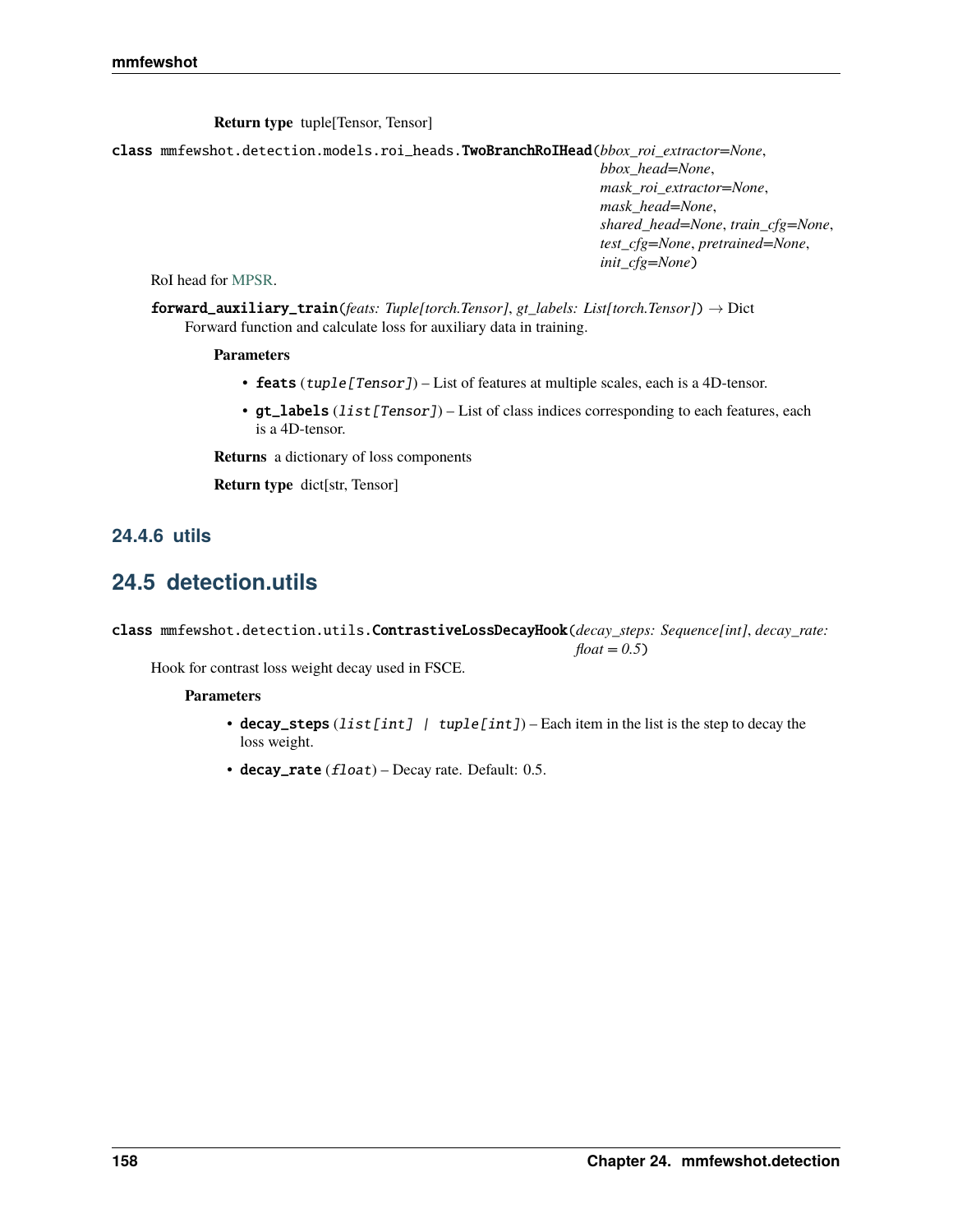# **CHAPTER TWENTYFIVE**

## **MMFEWSHOT.UTILS**

## <span id="page-162-1"></span><span id="page-162-0"></span>class mmfewshot.utils.DistributedInfiniteGroupSampler(*dataset: Iterable*, *samples\_per\_gpu: int = 1*, *num\_replicas: Optional[int] = None*, *rank: Optional[int] = None*, *seed: int = 0*, *shuffle: bool = True*)

Similar to *InfiniteGroupSampler* but in distributed version.

The length of sampler is set to the actual length of dataset, thus the length of dataloader is still determined by the dataset. The implementation logic is referred to [https://github.com/facebookresearch/detectron2/blob/main/](https://github.com/facebookresearch/detectron2/blob/main/detectron2/data/samplers/grouped_batch_sampler.py) [detectron2/data/samplers/grouped\\_batch\\_sampler.py](https://github.com/facebookresearch/detectron2/blob/main/detectron2/data/samplers/grouped_batch_sampler.py)

## **Parameters**

- dataset  $(Iterable)$  The dataset.
- samples\_per\_gpu (int) Number of training samples on each GPU, i.e., batch size of each GPU. Default: 1.
- num\_replicas (int | None) Number of processes participating in distributed training. Default: None.
- rank (int  $|$  None) Rank of current process. Default: None.
- seed  $(int)$  Random seed. Default: 0.
- **shuffle** (bool) Whether shuffle the indices of a dummy *epoch*, it should be noted that *shuffle* can not guarantee that you can generate sequential indices because it need to ensure that all indices in a batch is in a group. Default: True.

class mmfewshot.utils.DistributedInfiniteSampler(*dataset: Iterable*, *num\_replicas: Optional[int] = None*, *rank: Optional[int] = None*, *seed: int = 0*, *shuffle: bool = True*)

Similar to *InfiniteSampler* but in distributed version.

The length of sampler is set to the actual length of dataset, thus the length of dataloader is still determined by the dataset. The implementation logic is referred to [https://github.com/facebookresearch/detectron2/blob/main/](https://github.com/facebookresearch/detectron2/blob/main/detectron2/data/samplers/grouped_batch_sampler.py) [detectron2/data/samplers/grouped\\_batch\\_sampler.py](https://github.com/facebookresearch/detectron2/blob/main/detectron2/data/samplers/grouped_batch_sampler.py)

- dataset (Iterable) The dataset.
- num\_replicas (int | None) Number of processes participating in distributed training. Default: None.
- rank (int  $|$  None) Rank of current process. Default: None.
- seed  $(int)$  Random seed. Default: 0.
- shuffle (bool) Whether shuffle the dataset or not. Default: True.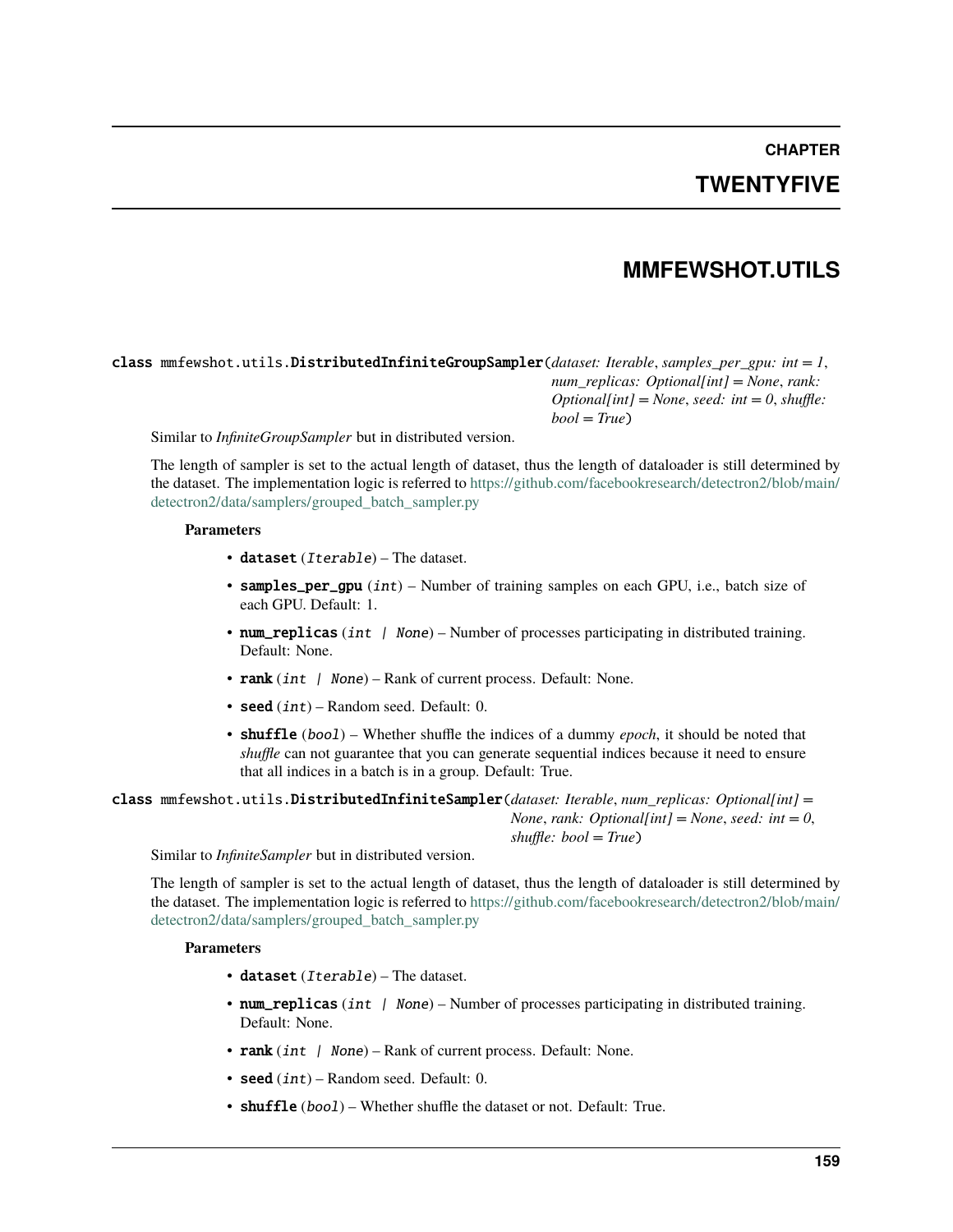## <span id="page-163-0"></span>class mmfewshot.utils.InfiniteEpochBasedRunner(*model*, *batch\_processor=None*, *optimizer=None*, *work\_dir=None*, *logger=None*, *meta=None*, *max\_iters=None*, *max\_epochs=None*)

Epoch-based Runner supports dataloader with InfiniteSampler.

The workers of dataloader will re-initialize, when the iterator of dataloader is created. InfiniteSampler is designed to avoid these time consuming operations, since the iterator with InfiniteSampler will never reach the end.

class mmfewshot.utils.InfiniteGroupSampler(*dataset: Iterable*, *samples\_per\_gpu: int = 1*, *seed: int = 0*, *shuffle: bool = True*)

Similar to *InfiniteSampler*, but all indices in a batch should be in the same group of flag.

The length of sampler is set to the actual length of dataset, thus the length of dataloader is still determined by the dataset. The implementation logic is referred to [https://github.com/facebookresearch/detectron2/blob/main/](https://github.com/facebookresearch/detectron2/blob/main/detectron2/data/samplers/grouped_batch_sampler.py) [detectron2/data/samplers/grouped\\_batch\\_sampler.py](https://github.com/facebookresearch/detectron2/blob/main/detectron2/data/samplers/grouped_batch_sampler.py)

### **Parameters**

- dataset (*Iterable*) The dataset.
- samples\_per\_gpu  $(int)$  Number of training samples on each GPU, i.e., batch size of each GPU. Default: 1.
- seed  $(int)$  Random seed. Default: 0.
- **shuffle** (bool) Whether shuffle the indices of a dummy *epoch*, it should be noted that *shuffle* can not guarantee that you can generate sequential indices because it need to ensure that all indices in a batch is in a group. Default: True.

### class mmfewshot.utils.InfiniteSampler(*dataset: Iterable*, *seed: int = 0*, *shuffle: bool = True*) Return a infinite stream of index.

The length of sampler is set to the actual length of dataset, thus the length of dataloader is still determined by the dataset. The implementation logic is referred to [https://github.com/facebookresearch/detectron2/blob/main/](https://github.com/facebookresearch/detectron2/blob/main/detectron2/data/samplers/grouped_batch_sampler.py) [detectron2/data/samplers/grouped\\_batch\\_sampler.py](https://github.com/facebookresearch/detectron2/blob/main/detectron2/data/samplers/grouped_batch_sampler.py)

## **Parameters**

- dataset (*Iterable*) The dataset.
- seed  $(int)$  Random seed. Default: 0.
- shuffle  $(boo1)$  Whether shuffle the dataset or not. Default: True.

mmfewshot.utils.local\_numpy\_seed(*seed: Optional[int] = None*) → None

Run numpy codes with a local random seed.

If seed is None, the default random state will be used.

#### mmfewshot.utils.multi\_pipeline\_collate\_fn(*batch*, *samples\_per\_gpu: int = 1*)

Puts each data field into a tensor/DataContainer with outer dimension batch size. This is designed to support the case that the \_\_getitem\_\_() of dataset return more than one images, such as query\_support dataloader. The main difference with the collate\_fn() in mmcv is it can process list[list[DataContainer]].

Extend default\_collate to add support for **:type:`~mmcv.parallel.DataContainer**`. There are 3 cases:

- 1. cpu\_only = True, e.g., meta data.
- 2. cpu\_only = False, stack = True, e.g., images tensors.
- 3.  $cpu_0nly = False$ , stack = False, e.g., gt bboxes.
- **:param batch (list[list[**mmcv.parallel.DataContainer**]] |: list[**mmcv.parallel.DataContainer**]): Data of** single batch.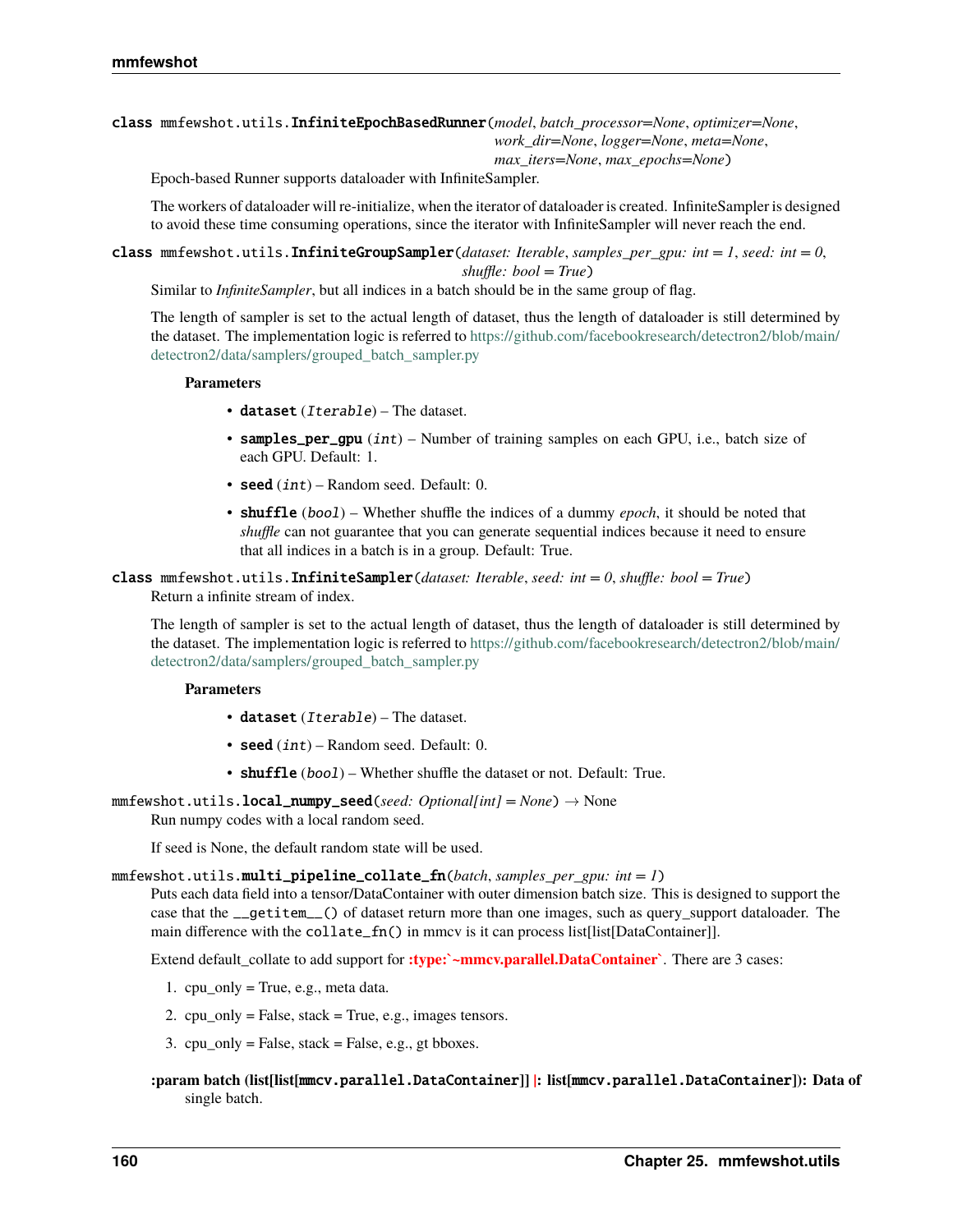<span id="page-164-0"></span>**Parameters** samples\_per\_gpu (int) – The number of samples of single GPU.

#### mmfewshot.utils.sync\_random\_seed(*seed=None*, *device='cuda'*)

Propagating the seed of rank 0 to all other ranks.

Make sure different ranks share the same seed. All workers must call this function, otherwise it will deadlock. This method is generally used in *DistributedSampler*, because the seed should be identical across all processes in the distributed group. In distributed sampling, different ranks should sample non-overlapped data in the dataset. Therefore, this function is used to make sure that each rank shuffles the data indices in the same order based on the same seed. Then different ranks could use different indices to select non-overlapped data from the same data list. :param seed: The seed. Default to None. :type seed: int, Optional :param device: The device where the seed will be put on.

Default to 'cuda'.

**Returns** Seed to be used.

**Return type** int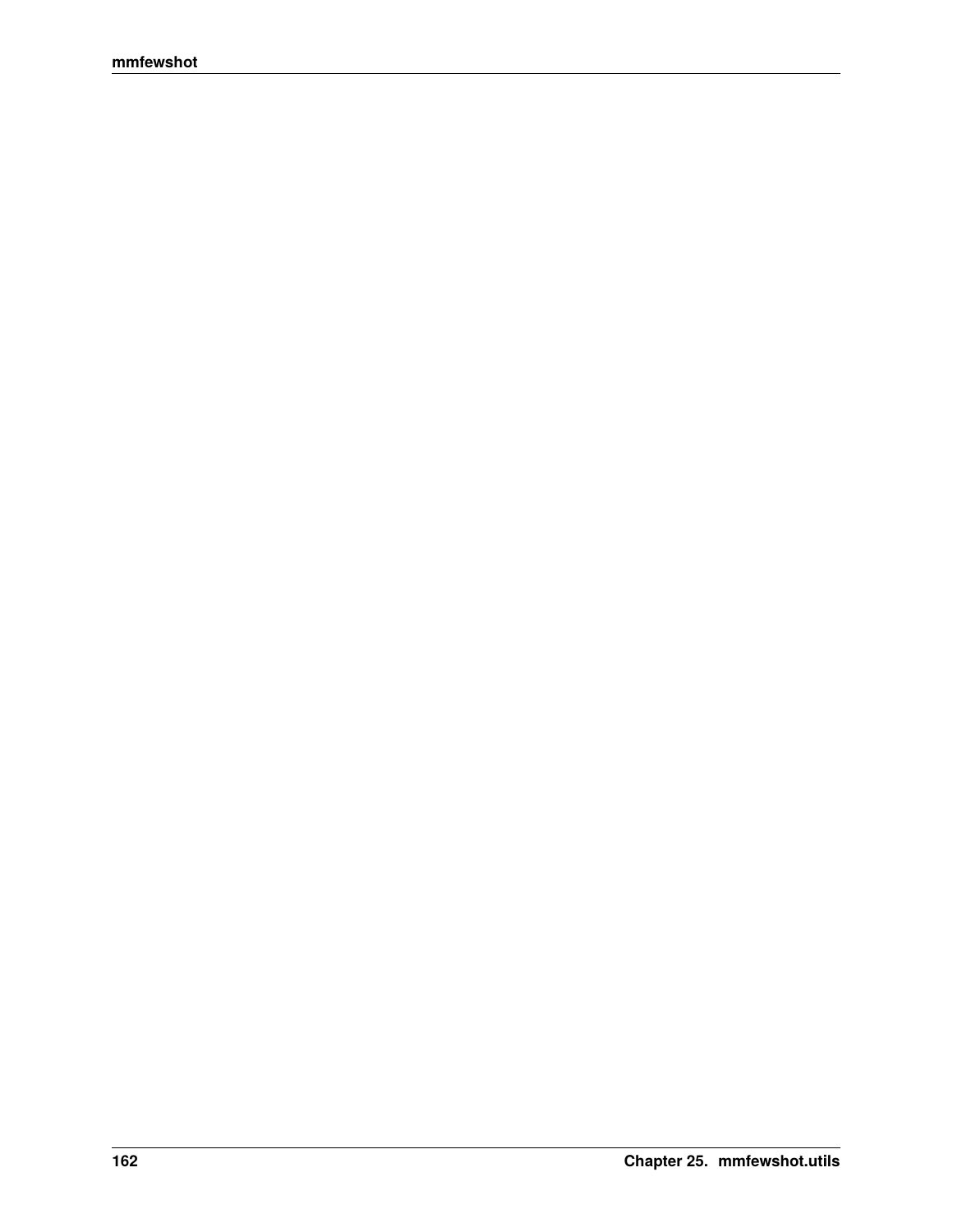**CHAPTER**

# **TWENTYSIX**

# **INDICES AND TABLES**

• genindex

• search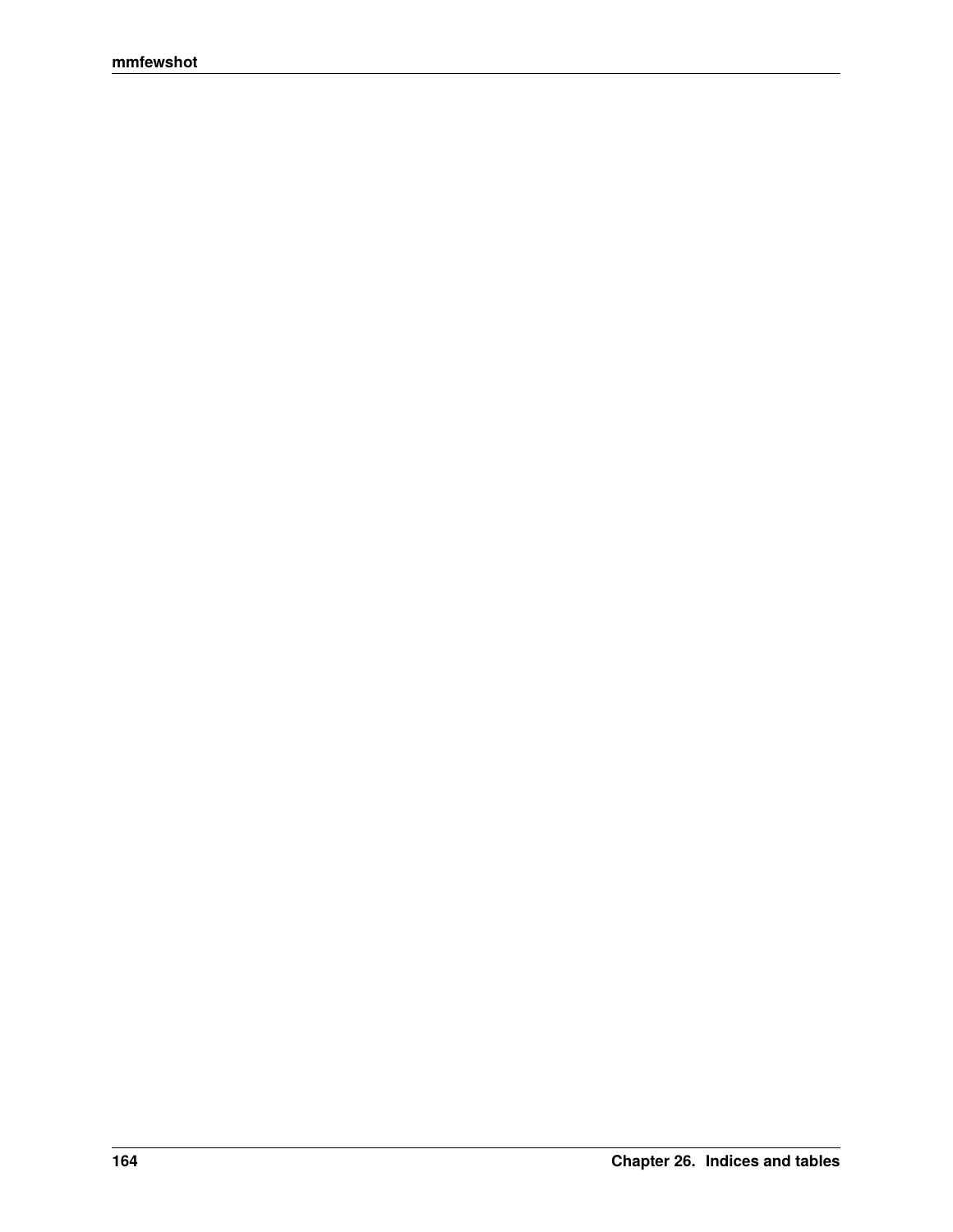## **PYTHON MODULE INDEX**

## m

mmfewshot.classification.apis, [101](#page-104-0) mmfewshot.classification.core, [105](#page-108-0) mmfewshot.classification.core.evaluation, [105](#page-108-1) mmfewshot.classification.datasets, [106](#page-109-0) mmfewshot.classification.models, [111](#page-114-0) mmfewshot.classification.models.backbones, [111](#page-114-1) mmfewshot.classification.models.heads, [112](#page-115-0) mmfewshot.classification.models.losses, [117](#page-120-0) mmfewshot.classification.models.utils, [118](#page-121-0) mmfewshot.classification.utils, [118](#page-121-1) mmfewshot.detection.apis, [121](#page-124-0) mmfewshot.detection.core, [123](#page-126-0) mmfewshot.detection.core.evaluation, [123](#page-126-1) mmfewshot.detection.core.utils, [125](#page-128-0) mmfewshot.detection.datasets, [125](#page-128-1) mmfewshot.detection.models, [135](#page-138-0) mmfewshot.detection.models.backbones, [136](#page-139-0) mmfewshot.detection.models.dense\_heads, [136](#page-139-1) mmfewshot.detection.models.detectors, [141](#page-144-0) mmfewshot.detection.models.losses, [150](#page-153-0) mmfewshot.detection.models.roi\_heads, [151](#page-154-0) mmfewshot.detection.models.utils, [158](#page-161-0) mmfewshot.detection.utils, [158](#page-161-0) mmfewshot.utils, [159](#page-162-0)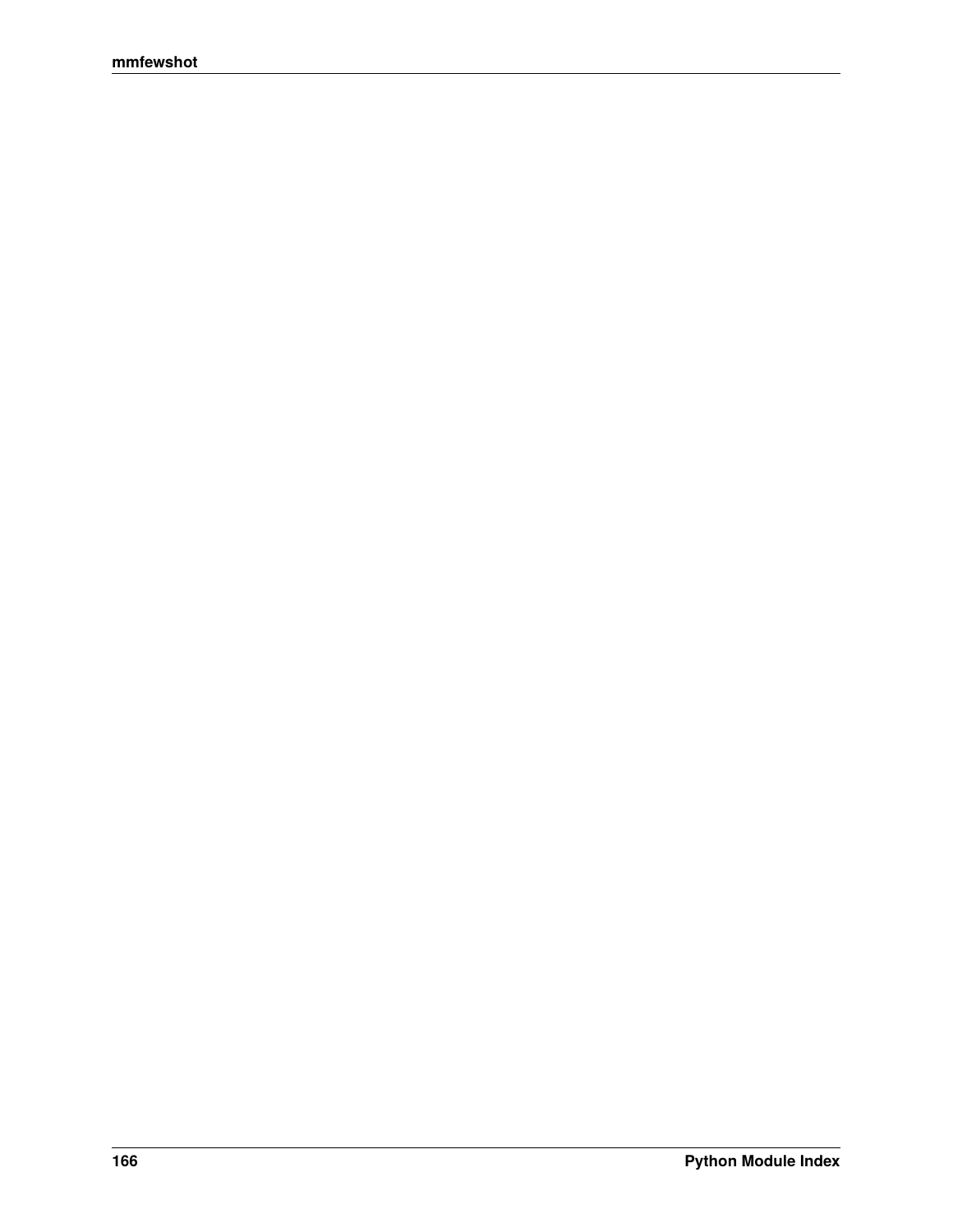# **INDEX**

# A

| A                                                                                                       | $method$ ), 113                                                                                                                 |
|---------------------------------------------------------------------------------------------------------|---------------------------------------------------------------------------------------------------------------------------------|
| $(mmfew-$<br>ann_cfg_parser()                                                                           | before_forward_support()<br>$(mmfew-$                                                                                           |
| shot.detection.datasets.BaseFewShotDataset<br>method), 127                                              | shot.classification.models.heads.MatchingHead<br>$method$ ), 114                                                                |
| AttentionRPNDetector<br><i>class</i><br>mmfew-<br>in                                                    | before_forward_support()<br>$(mmfew-$                                                                                           |
| shot.detection.models.detectors), 141<br>AttentionRPNHead<br>mmfew-<br>(class<br>in                     | shot.classification.models.heads.MetaBaselineHead<br>method), $114$                                                             |
| shot.detection.models.dense_heads), 136                                                                 | before_forward_support()<br>$(mmfew-$                                                                                           |
| method), 147                                                                                            | aug_test()(mmfewshot.detection.models.detectors.QuerySupportDetectodlassification.models.heads.NegMarginHead<br>$method$ ), 115 |
|                                                                                                         | before_forward_support()<br>$(mmfew-$                                                                                           |
| B<br>BaseFewShotDataset<br>(class)<br>mmfew-<br>in                                                      | shot.classification.models.heads.PrototypeHead<br>$method$ ), 115                                                               |
| <i>shot.classification.datasets</i> ), 106                                                              | before_forward_support()<br>$(mmfew-$                                                                                           |
| BaseFewShotDataset<br>(class<br>mmfew-<br>in<br>shot.detection.datasets), 125                           | shot.classification.models.heads.RelationHead<br>method), 116                                                                   |
| before_forward_query()<br>$(mmfew-$                                                                     | build_backbone()<br>module<br>$mmfew-$<br>(in                                                                                   |
| shor.classification.models.heads.CosineDistanceHead shor.classification.models.heads.CosineDistanceHead | shot.detection.models), 135                                                                                                     |
| method), 113                                                                                            | (in<br>module<br>mmfew-                                                                                                         |
| $(mmfew-$<br>before_forward_query()                                                                     | shot.classification.datasets), 109                                                                                              |
| shot.classification.models.heads.LinearHead<br>$method$ ), 113                                          | build_dataloader()<br>mmfew-<br>(in<br>module<br>shot.detection.datasets), 134                                                  |
| before_forward_query()<br>$(mmfew-$                                                                     | build_detector()<br>(in<br>module<br>mmfew-                                                                                     |
| shot.classification.models.heads.MatchingHead<br>method), 114                                           | shot.detection.models), 135<br>build_head() (in module mmfewshot.detection.models),                                             |
| before_forward_query()                                                                                  | 135                                                                                                                             |
|                                                                                                         | shot.classification.models.heads.MetaBaselineHead<br>and the formulation.models.heads.MetaBaselineHead                          |
| method), 114                                                                                            | build_meta_test_dataloader() (in module mmfew-                                                                                  |
| before_forward_query()<br>$(mmfew-$                                                                     | shot.classification.datasets), 110                                                                                              |
| shot.classification.models.heads.NegMarginHead                                                          | build_neck() (in module mmfewshot.detection.models),                                                                            |
| $method$ ), 115                                                                                         | 135                                                                                                                             |
| before_forward_query()<br>$(mmfew-$                                                                     | build_roi_extractor()<br>mmfew-<br>(in<br>module                                                                                |
| shot.classification.models.heads.PrototypeHead<br>$method$ ), 115                                       | shot.detection.models), 135                                                                                                     |
| $(mmfew-$<br>before_forward_query()                                                                     | build_shared_head()<br>(in<br>module<br>mmfew-                                                                                  |
| shot.classification.models.heads.RelationHead                                                           | shot.detection.models), 135                                                                                                     |
| $method$ ), 116                                                                                         |                                                                                                                                 |
| before_forward_support()<br>$(mmfew-$                                                                   | C                                                                                                                               |
| shot.classification.models.heads.CosineDistanceHeaghe_feats()                                           | $(mmfew-$                                                                                                                       |
| $method$ ), 113                                                                                         | shot.classification.datasets.MetaTestDataset                                                                                    |
| before_forward_support()<br>$(mmfew-$                                                                   | $method$ , 108                                                                                                                  |
| shot.classification.models.heads.LinearHead                                                             | class_to_idx<br>$(mmfew-$                                                                                                       |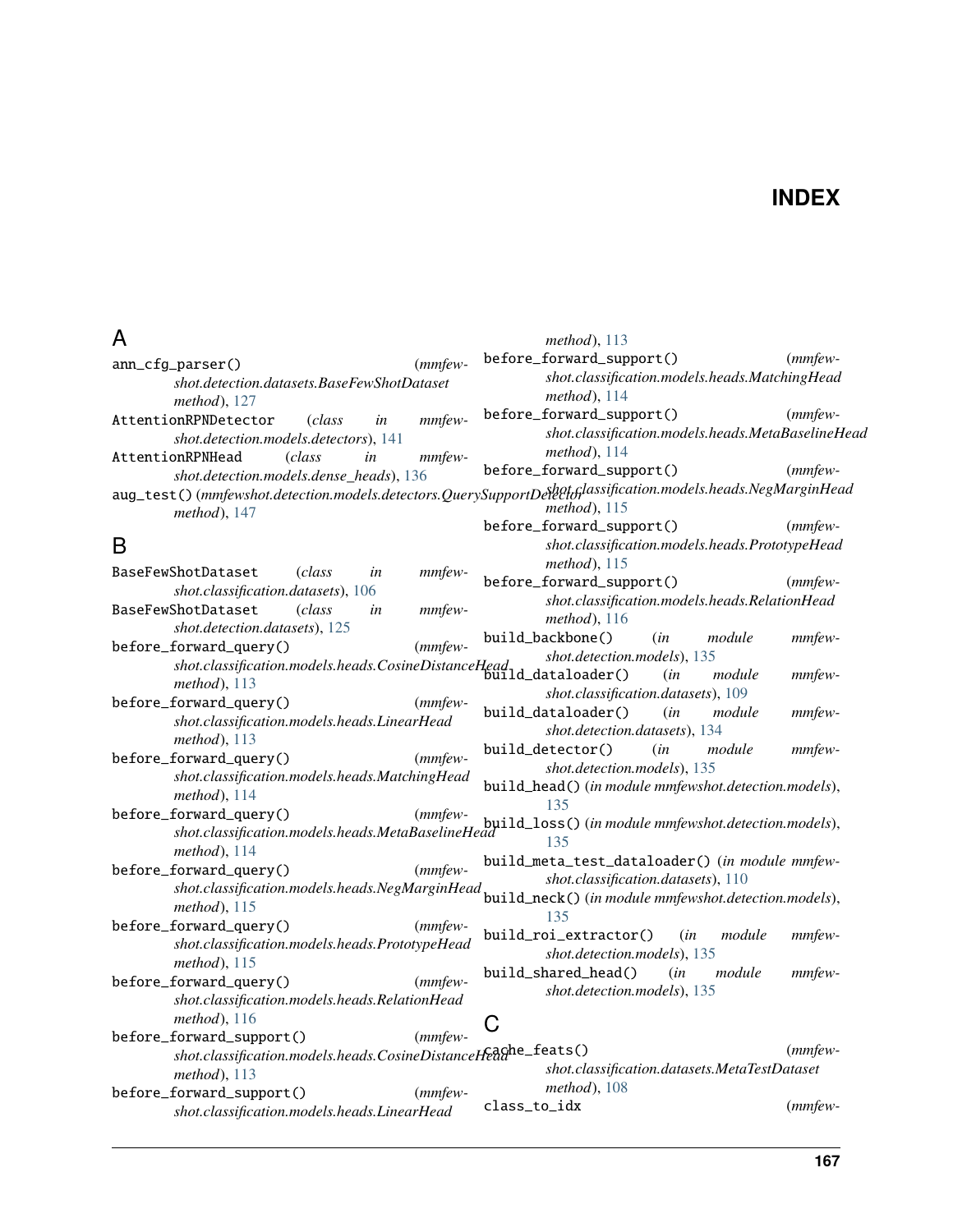*shot.classification.datasets.BaseFewShotDataset* extract\_feat() (*mmfewproperty*), [106](#page-109-1) ContrastiveBBoxHead (*class in mmfewshot.detection.models.roi\_heads*), [151](#page-154-1) ContrastiveLossDecayHook (*class in mmfewshot.detection.core.utils*), [125](#page-128-2) ContrastiveLossDecayHook (*class in mmfewshot.detection.utils*), [158](#page-161-1) ContrastiveRoIHead (*class in mmfewshot.detection.models.roi\_heads*), [152](#page-155-0) Conv4 (*class in mmfewshot.classification.models.backbones*), [111](#page-114-2) convert\_maml\_module() (*in module mmfewshot.classification.models.utils*), [118](#page-121-2) convert\_query\_to\_support() (*mmfewshot.detection.datasets.NWayKShotDataset method*), [132](#page-135-0) ConvNet (*class in mmfewshot.classification.models.backbones*), [111](#page-114-2) CosineDistanceHead (*class in mmfewshot.classification.models.heads*), [112](#page-115-1) CosineSimBBoxHead (*class in mmfew-*

- *shot.detection.models.roi\_heads*), [152](#page-155-0) CropResizeInstance (*class in mmfew-*
- *shot.detection.datasets*), [127](#page-130-0)
- CUBDataset (*class in mmfewshot.classification.datasets*), [107](#page-110-0)

## D

- default() (*mmfewshot.detection.datasets.NumpyEncoder method*), [133](#page-136-0)
- DistMetaTestEvalHook (*class in mmfewshot.classification.core.evaluation*), [105](#page-108-2)
- DistributedInfiniteGroupSampler (*class in mmfewshot.utils*), [159](#page-162-1)
- DistributedInfiniteSampler (*class in mmfewshot.utils*), [159](#page-162-1)

# E

| EpisodicDataset                                              | <i>class</i>                         | in     | mmfew-        | method), 111                                                                |
|--------------------------------------------------------------|--------------------------------------|--------|---------------|-----------------------------------------------------------------------------|
|                                                              | shot.classification.datasets), 107   |        |               | forward()(mmfewshot.classification.models.backbones.WideResNet              |
| $eval_map()$                                                 | (in                                  | module | <i>mmfew-</i> | method), $112$                                                              |
|                                                              | shot.detection.core.evaluation), 124 |        |               | forward()(mmfewshot.classification.models.losses.MSELoss                    |
|                                                              |                                      |        |               | evaluate()(mmfewshot.classification.datasets.BaseFewShotDatasetmethod), 117 |
| static method), 106                                          |                                      |        |               | forward()(mmfewshot.classification.models.losses.NLLLoss                    |
| evaluate()(mmfewshot.classification.datasets.EpisodicDataset |                                      |        |               | method), $118$                                                              |
| <i>method</i> ), $108$                                       |                                      |        |               | forward()(mmfewshot.classification.utils.MetaTestParallel                   |
| evaluate()(mmfewshot.detection.datasets.FewShotCocoDataset   |                                      |        |               | method), $119$                                                              |
| $method$ ), 128                                              |                                      |        |               | forward()(mmfewshot.detection.models.backbones.ResNetWithMetaConv           |
| evaluate()(mmfewshot.detection.datasets.FewShotVOCDataset    |                                      |        |               | method), $136$                                                              |
| $method$ , 130                                               |                                      |        |               | forward()(mmfewshot.detection.models.detectors.MPSR                         |
| extract_auxiliary_feat()                                     |                                      |        | $(mmfew-$     | $method$ , 143                                                              |
|                                                              | shot.detection.models.detectors.MPSR |        |               | forward() (mmfewshot.detection.models.detectors.QuerySupportDetector        |
| $method$ ), 143                                              |                                      |        |               | $method$ ), 148                                                             |

- *shot.detection.models.detectors.MPSR method*), [143](#page-146-0)
- extract\_feat() (*mmfewshot.detection.models.detectors.QuerySupportDetector method*), [147](#page-150-0)
- extract\_query\_feat() (*mmfewshot.detection.models.detectors.QuerySupportDetector method*), [148](#page-151-2)
- extract\_query\_roi\_feat() (*mmfewshot.detection.models.roi\_heads.MetaRCNNRoIHead method*), [153](#page-156-0)
- extract\_roi\_feat() (*mmfewshot.detection.models.dense\_heads.AttentionRPNHead method*), [136](#page-139-2)
- extract\_roi\_feat() (*mmfewshot.detection.models.roi\_heads.MultiRelationRoIHead method*), [156](#page-159-0)
- extract\_support\_feat() (*mmfewshot.detection.models.detectors.AttentionRPNDetector method*), [142](#page-145-0)
- extract\_support\_feat() (*mmfewshot.detection.models.detectors.MetaRCNN method*), [145](#page-148-0)
- extract\_support\_feat() (*mmfewshot.detection.models.detectors.QuerySupportDetector method*), [148](#page-151-2)
- extract\_support\_feats() (*mmfewshot.detection.models.roi\_heads.MetaRCNNRoIHead method*), [153](#page-156-0)

FewShotCocoDataset (*class in mmfew-*

FewShotVOCDataset (*class in mmfew-*

forward() (*mmfewshot.classification.models.backbones.ConvNet*

forward() (*mmfewshot.classification.models.backbones.ResNet12*

*shot.detection.datasets*), [127](#page-130-0)

*shot.detection.datasets*), [129](#page-132-0)

*method*), [111](#page-114-2)

## F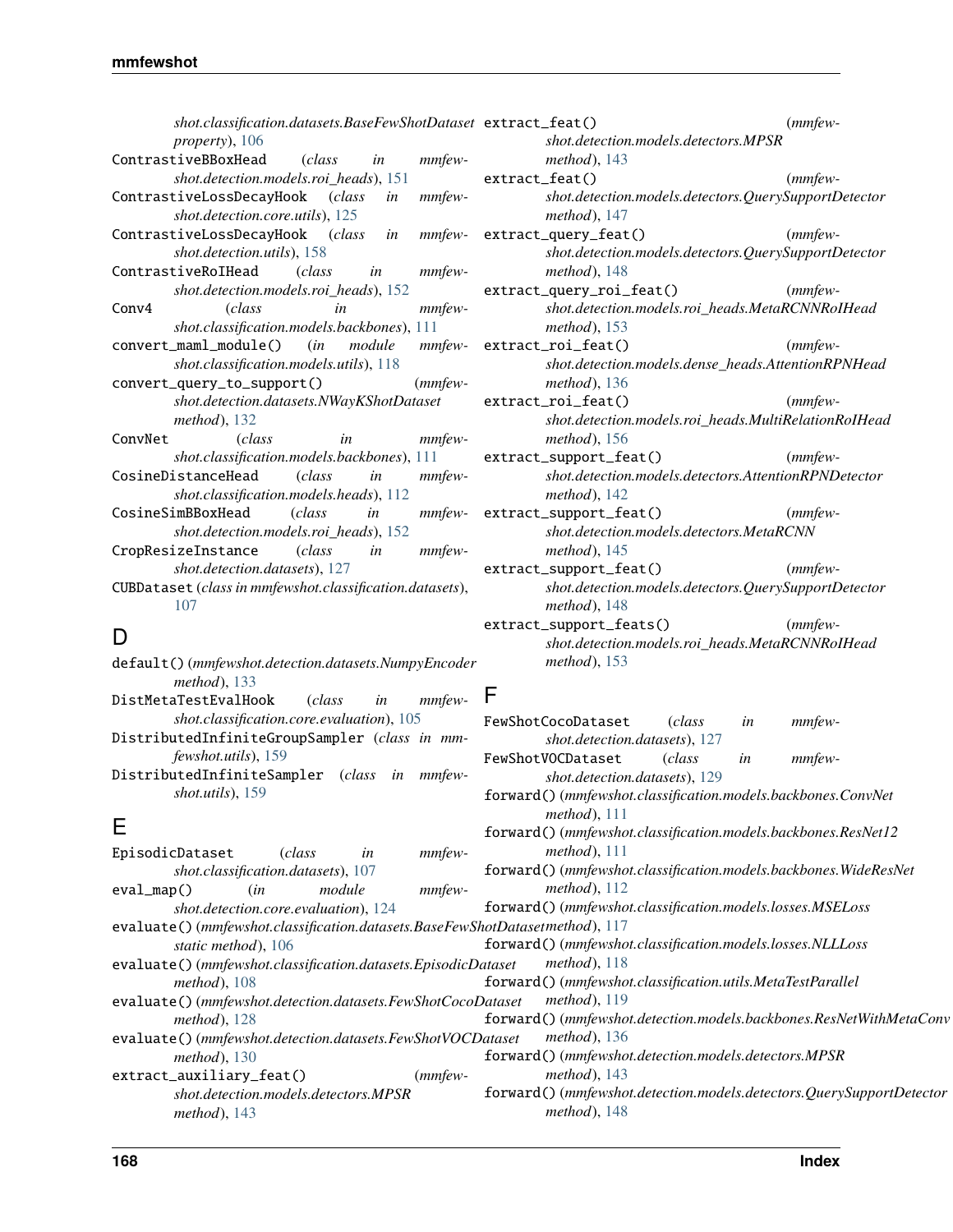| forward()(mmfewshot.detection.models.losses.SupervisedContrastivalethsod), 138                                    |                            |                                                                                                      |            |
|-------------------------------------------------------------------------------------------------------------------|----------------------------|------------------------------------------------------------------------------------------------------|------------|
| method), $150$                                                                                                    |                            | forward_support()                                                                                    | $(mmfew-$  |
| forward()(mmfewshot.detection.models.roi_heads.ContrastiveBBoxKleadclassification.models.heads.CosineDistanceHead |                            |                                                                                                      |            |
| $method$ , 151                                                                                                    |                            | $method$ ), 113                                                                                      |            |
| forward()(mmfewshot.detection.models.roi_heads.CosineSionBandHsupport()                                           |                            |                                                                                                      | $(mmfew-$  |
| $method$ ), 152                                                                                                   |                            | shot.classification.models.heads.LinearHead                                                          |            |
| forward()(mmfewshot.detection.models.roi_heads.MetaRCNNResLayethod), 113                                          |                            |                                                                                                      |            |
| $method$ ), 152                                                                                                   |                            | forward_support()                                                                                    | $(mmfew-$  |
| forward()(mmfewshot.detection.models.roi_heads.MultiRelationBBakHteckhssification.models.heads.MatchingHead       |                            |                                                                                                      |            |
| $method$ ), 155                                                                                                   |                            | method), 114                                                                                         |            |
| forward_auxiliary()                                                                                               |                            | (mmfew- forward_support()                                                                            | $(mmfew-$  |
|                                                                                                                   |                            | shot.detection.models.dense_heads.TwoBranchRPNHead shot.classification.models.heads.MetaBaselineHead |            |
| $method$ ), 138                                                                                                   |                            | $method$ ), 114                                                                                      |            |
| forward_auxiliary_single()                                                                                        |                            | (mmfew- forward_support()                                                                            | $(mmfew-$  |
|                                                                                                                   |                            | shot.detection.models.dense_heads.TwoBranchRPNHead shot.classification.models.heads.NegMarginHead    |            |
| $method$ , 138                                                                                                    |                            | $method$ ), 115                                                                                      |            |
| forward_auxiliary_train()                                                                                         |                            | (mmfew- forward_support()                                                                            | $(mmfew-$  |
| shot.detection.models.roi_heads.TwoBranchRoIHead<br>$method$ ), 158                                               |                            | shot.classification.models.heads.PrototypeHead<br>$method$ ), 116                                    |            |
| forward_model_init()                                                                                              |                            | (mmfew- forward_support()                                                                            | $(mmfew-$  |
| shot.detection.models.detectors.AttentionRPNDetector                                                              |                            | shot.classification.models.heads.RelationHead                                                        |            |
| method), 142                                                                                                      |                            | $method$ ), 116                                                                                      |            |
| forward_model_init()                                                                                              | $(mmfew-$                  | forward_support()                                                                                    | $(mmfew-$  |
| shot.detection.models.detectors.MetaRCNN                                                                          |                            | shot.detection.models.roi_heads.MetaRCNNResLayer                                                     |            |
| $method$ ), 146                                                                                                   |                            | $method$ , 152                                                                                       |            |
| forward_model_init()                                                                                              | (mmfew- forward_train()    |                                                                                                      | $(mmfew-$  |
| shot.detection.models.detectors.QuerySupportDetector                                                              |                            | shot.classification.models.heads.CosineDistanceHead                                                  |            |
| method), 148                                                                                                      |                            | method), 113                                                                                         |            |
| forward_query()                                                                                                   | $(mmfew-$                  | forward_train()                                                                                      | $(mmfew-$  |
| shot.classification.models.heads.CosineDistanceHead                                                               |                            | shot.classification.models.heads.LinearHead                                                          |            |
| method), $113$                                                                                                    |                            | method), 113                                                                                         |            |
| forward_query()                                                                                                   | $(mmfew-$                  | forward_train()                                                                                      | $(mmfew-$  |
| shot.classification.models.heads.LinearHead                                                                       |                            | shot.classification.models.heads.MatchingHead                                                        |            |
| $method$ , 113                                                                                                    |                            | method), 114                                                                                         |            |
| forward_query()                                                                                                   | $(mmfew-$                  | forward_train()                                                                                      | $(mmfew-$  |
| shot.classification.models.heads.MatchingHead                                                                     |                            | shot.classification.models.heads.MetaBaselineHead                                                    |            |
| method), 114                                                                                                      |                            | $method$ ), 114                                                                                      |            |
| forward_query()                                                                                                   | $(mmfew$ - forward_train() |                                                                                                      | $(mm$ few- |
| shot.classification.models.heads.MetaBaselineHead                                                                 |                            | shot.classification.models.heads.NegMarginHead                                                       |            |
| method), $114$                                                                                                    |                            | method), $115$                                                                                       |            |
| forward_query()                                                                                                   | $(mmfew$ - forward_train() |                                                                                                      | $(mmfew-$  |
|                                                                                                                   |                            |                                                                                                      |            |
| shot.classification.models.heads.NegMarginHead<br>method), $115$                                                  |                            | shot.classification.models.heads.PrototypeHead<br>$method$ ), 116                                    |            |
| forward_query()                                                                                                   | $(mmfew-$                  | forward_train()                                                                                      | $(mmfew-$  |
| shot.classification.models.heads.PrototypeHead                                                                    |                            | shot.classification.models.heads.RelationHead                                                        |            |
| method), $116$                                                                                                    |                            | method), $116$                                                                                       |            |
| forward_query()                                                                                                   | $(mmfew-$                  | forward_train()                                                                                      | $(mmfew-$  |
| shot.classification.models.heads.RelationHead                                                                     |                            | shot.detection.models.dense_heads.AttentionRPNHead                                                   |            |
| method), $116$                                                                                                    |                            | method), $137$                                                                                       |            |
| forward_relation_module()                                                                                         | $(mmfew-$                  | forward_train()                                                                                      | $(mmfew-$  |
| shot.classification.models.heads.RelationHead                                                                     |                            | shot.detection.models.dense_heads.TwoBranchRPNHead                                                   |            |
| method), $116$                                                                                                    |                            | $method$ , 138                                                                                       |            |
| forward_single()                                                                                                  | $(mmfew-$                  | forward_train()                                                                                      | $(mmfew-$  |
|                                                                                                                   |                            | shot.detection.models.dense_heads.TwoBranchRPNHead shot.detection.models.detectors.MPSR              |            |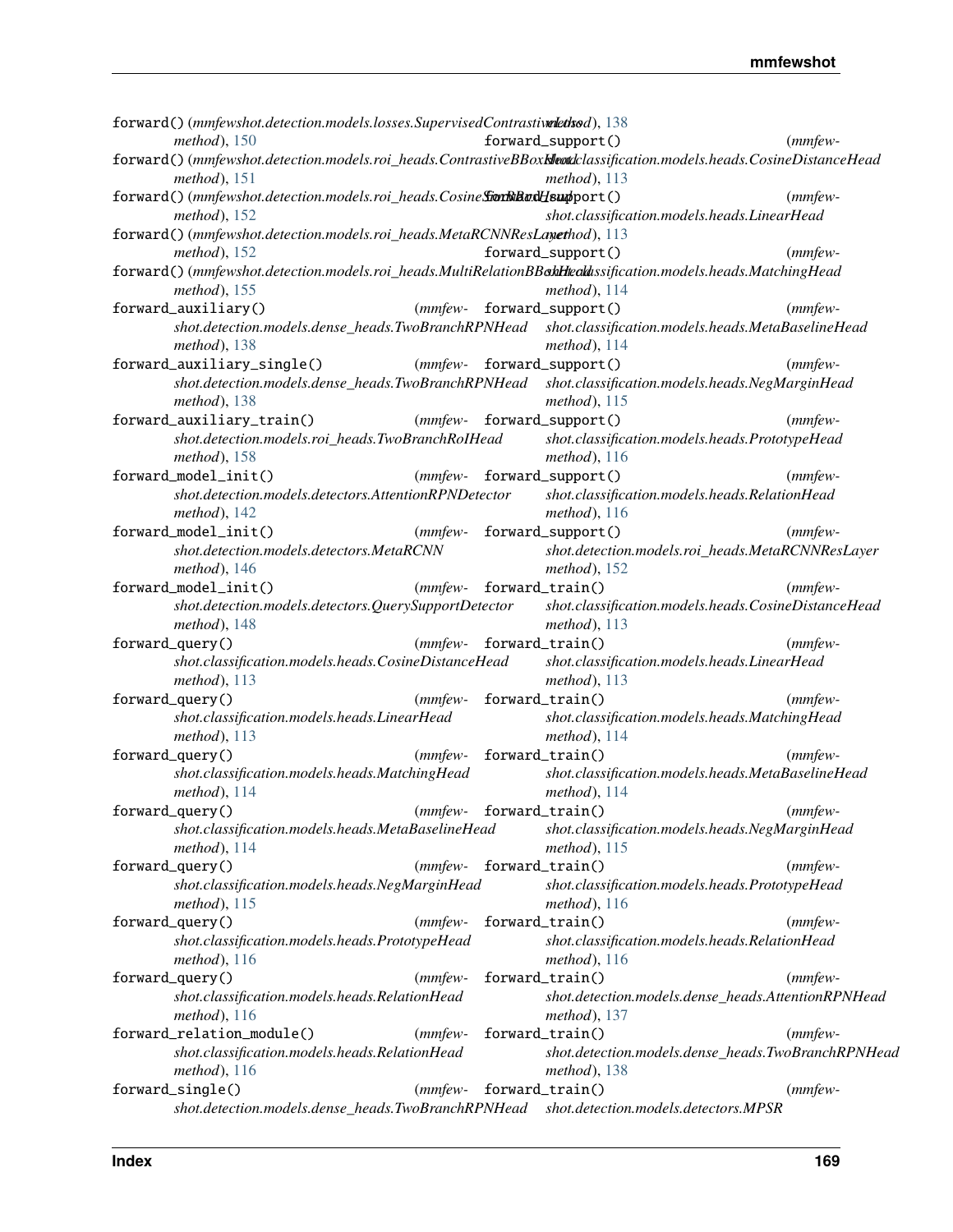| method), 144                                                           | $(mmfew-$<br>get_classes()                                |
|------------------------------------------------------------------------|-----------------------------------------------------------|
| forward_train()<br>$(mmfew-$                                           | shot.detection.datasets.FewShotVOCDataset                 |
| shot.detection.models.detectors.QuerySupportDetector method), 131      |                                                           |
| method), 148                                                           | get_copy_dataset_type() (in module<br>mmfew-              |
| $(mmfew-$<br>forward_train()                                           | shot.detection.datasets), 135                             |
| shot.detection.models.roi_heads.MetaRCNNRoIHgat_episode_class_ids()    | $(mmfew-$                                                 |
| method), 153                                                           | shot.classification.datasets.EpisodicDataset              |
| $(mmfew-$<br>forward_train()                                           | $method$ , 108                                            |
| shot.detection.models.roi_heads.MultiRelationRolderudgeneral_classes() | $(mmfew-$                                                 |
| method), $156$                                                         | shot.classification.datasets.TieredImageNetDataset        |
| FSCE (class in mmfewshot.detection.models.detectors),                  | $method$ , 109                                            |
| 143                                                                    | get_support_data_infos()<br>$(mmfew-$                     |
| (class<br>mmfew-<br>FSDetView<br>in                                    | shot.detection.datasets.NWayKShotDataset                  |
| shot.detection.models.detectors), 143                                  | method), 133                                              |
| FSDetViewRoIHead<br>(class<br>in                                       | mmfew- get_support_data_infos()<br>$(mmfew-$              |
| shot.detection.models.roi_heads), 152                                  | shot.detection.datasets.QueryAwareDataset                 |
|                                                                        | method), 134                                              |
| G                                                                      |                                                           |
| generate_episodic_idxes()<br>$(mmfew-$                                 |                                                           |
| shot.classification.datasets.EpisodicDataset                           | inference_classifier() (in module<br>mmfew-               |
| $method$ ), 108                                                        | shot.classification.apis), 101                            |
| generate_support()<br>( <i>mmfew</i> -                                 | inference_detector() (in<br>module<br><i>mmfew-</i>       |
| shot.detection.datasets.QueryAwareDataset                              | shot.detection.apis), 121                                 |
| method), 134                                                           | InfiniteEpochBasedRunner<br>(class<br><i>mmfew-</i><br>in |
| generate_support_batch_indices() (mmfew-                               | shot.utils), 159                                          |
| shot.detection.datasets.NWayKShotDataset                               | InfiniteGroupSampler (class in mmfewshot.utils), 160      |
| method), 132                                                           | InfiniteSampler (class in mmfewshot.utils), 160           |
| GenerateMask (class in mmfewshot.detection.datasets),                  | init_classifier()<br>(in<br>module<br><i>mmfew-</i>       |
| 131                                                                    | shot.classification.apis), 101                            |
| get_ann_info()<br>$(mmfew-$                                            | init_detector()<br>(in<br>module<br><i>mmfew-</i>         |
| shot.detection.datasets.BaseFewShotDataset                             | shot.detection.apis), 121                                 |
| method), $127$                                                         | init_weights()<br>$(mmfew-$                               |
| $(mmfew-$<br>get_bboxes()                                              | shot.classification.models.heads.RelationHead             |
| shot.detection.models.dense_heads.TwoBranchRPNHead method), 117        |                                                           |
| $method$ , 139                                                         |                                                           |
| $(mmfew-$<br>get_cat_ids()                                             |                                                           |
| shot.detection.datasets.FewShotCocoDataset label_wrapper() (in         | module<br>$mmfew-$                                        |
| method), 129                                                           | shot.classification.datasets), 110                        |
| get_classes()<br>$(mmfew-$                                             | LinearHead<br><i>class</i><br>mmfew-<br>in                |
| shot.classification.datasets.BaseFewShotDataset                        | shot.classification.models.heads), 113                    |
| class method), 106                                                     | load_annotations()<br>$(mmfew-$                           |
| get_classes()<br>$(mmfew-$                                             | shot.classification.datasets.CUBDataset                   |
| shot.classification.datasets.CUBDataset                                | method), 107                                              |
| method), 107                                                           | load_annotations()<br>$(mmfew-$                           |
| get_classes()<br>$(mmfew-$                                             | shot.classification.datasets.MiniImageNetDataset          |

**170 Index**

*shot.classification.datasets.MiniImageNetDataset*

*shot.classification.datasets.TieredImageNetDataset*

load\_annotations() (*mmfew-*

load\_annotations() (*mmfewshot.detection.datasets.FewShotCocoDataset*

load\_annotations() (*mmfewshot.detection.datasets.FewShotVOCDataset*

*method*), [109](#page-112-0)

*method*), [109](#page-112-0)

*method*), [129](#page-132-0)

*shot.classification.datasets.MiniImageNetDataset*

*shot.classification.datasets.TieredImageNetDataset*

get\_classes() (*mmfew-*

get\_classes() (*mmfewshot.detection.datasets.FewShotCocoDataset*

*method*), [108](#page-111-0)

*method*), [109](#page-112-0)

*method*), [129](#page-132-0)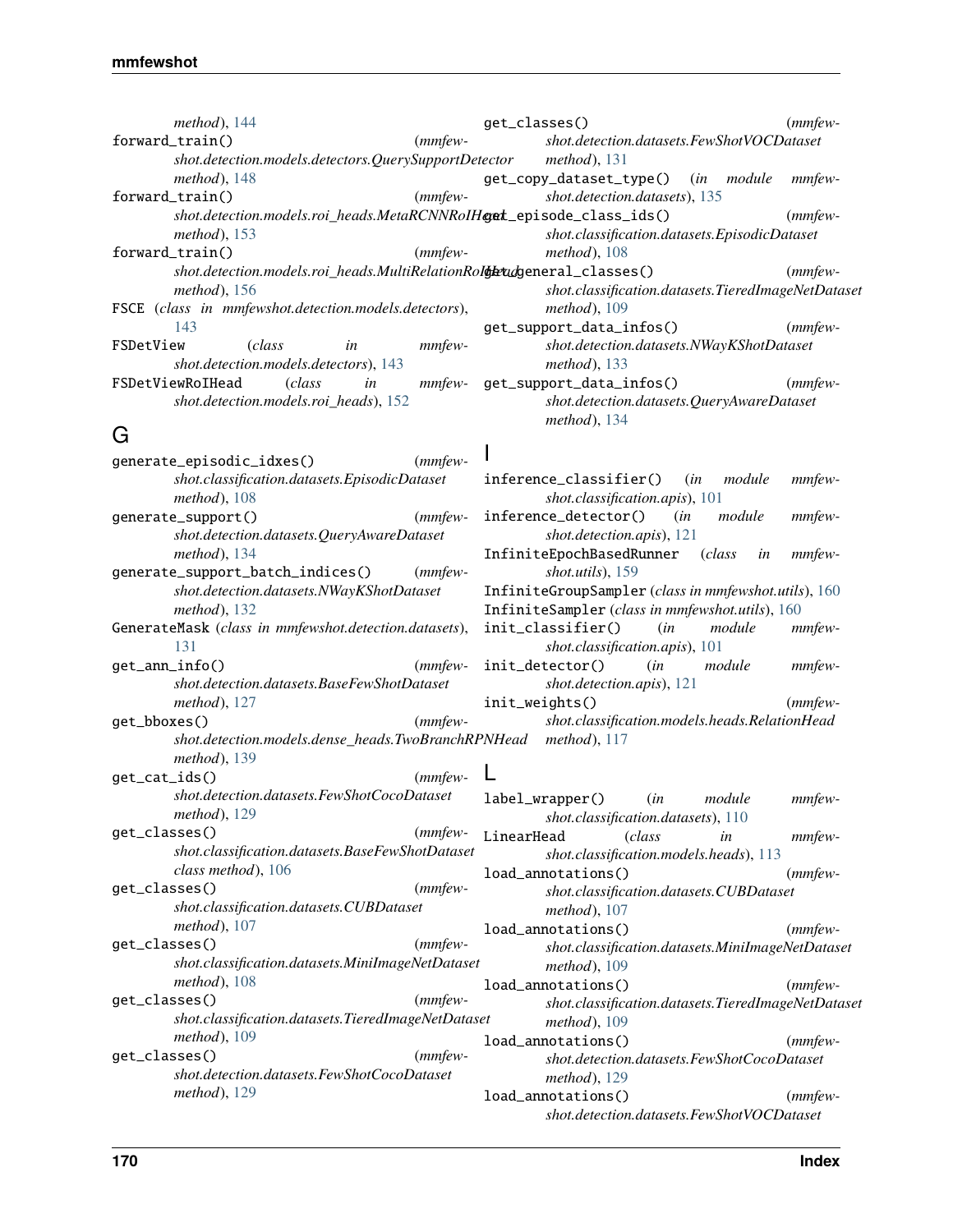*method*), [131](#page-134-0) load\_annotations\_coco() (*mmfewshot.detection.datasets.FewShotCocoDataset method*), [129](#page-132-0) load\_annotations\_saved() (*mmfewshot.detection.datasets.BaseFewShotDataset method*), [127](#page-130-0) load\_annotations\_xml() (*mmfewshot.detection.datasets.FewShotVOCDataset method*), [131](#page-134-0) LoadImageFromBytes (*class in mmfewshot.classification.datasets*), [108](#page-111-0) local\_numpy\_seed() (*in module mmfewshot.utils*), [160](#page-163-0) loss() (mmfewshot.detection.models.dense\_heads.AttentionRPNtbchule, [118](#page-121-2) *method*), [137](#page-140-0) loss() (mmfewshot.detection.models.dense\_heads.TwoBranchR**RNditele**, [121](#page-124-1) *method*), [139](#page-142-0) loss() (mmfewshot.detection.models.roi\_heads.MultiRelationBBaodtdad, [123](#page-126-2) *method*), [155](#page-158-0) loss\_bbox\_single() (*mmfew*shot.detection.models.dense\_heads.TwoBranchRP**i\htewshot.detection.core.utils** *method*), [140](#page-143-0) loss\_cls\_single() (*mmfew-*shot.detection.models.dense\_heads.TwoBranchRPNHeadbdule, [125](#page-128-2) *method*), [140](#page-143-0) loss\_contrast() (*mmfewshot.detection.models.roi\_heads.ContrastiveBBoxMmdewshot.detection.models.backbones method*), [151](#page-154-1) M MatchingHead (*class in mmfewshot.classification.models.heads*), [113](#page-116-0) MetaBaselineHead (*class in mmfewshot.classification.models.heads*), [114](#page-117-0) MetaRCNN (*class in mmfewshot.detection.models.detectors*), [145](#page-148-0) MetaRCNNResLayer (*class in mmfewshot.detection.models.roi\_heads*), [152](#page-155-0) mmfewshot.classification.datasets module, [106](#page-109-1) mmfewshot.classification.models module, [111](#page-114-2) mmfewshot.classification.models.backbones module, [111](#page-114-2) mmfewshot.classification.models.heads module, [112](#page-115-1) mmfewshot.classification.models.losses module, [117](#page-120-1) mmfewshot.classification.models.utils module, [118](#page-121-2) mmfewshot.classification.utils mmfewshot.detection.apis mmfewshot.detection.core mmfewshot.detection.core.evaluation module, [123](#page-126-2) module, [125](#page-128-2) (mmfew- mmfewshot.detection.datasets mmfewshot.detection.models module, [135](#page-138-1) module, [136](#page-139-2) mmfewshot.detection.models.dense\_heads module, [136](#page-139-2) mmfewshot.detection.models.detectors module, [141](#page-144-1) mmfewshot.detection.models.losses module, [150](#page-153-1) mmfewshot.detection.models.roi\_heads module, [151](#page-154-1) mmfewshot.detection.models.utils module, [158](#page-161-1) mmfewshot.detection.utils

- MetaRCNNRoIHead (*class in mmfewshot.detection.models.roi\_heads*), [153](#page-156-0)
- MetaTestDataset (*class in mmfewshot.classification.datasets*), [108](#page-111-0)
- MetaTestEvalHook (*class in mmfewshot.classification.core.evaluation*), [105](#page-108-2)
- MetaTestParallel (*class in mmfewshot.classification.utils*), [118](#page-121-2)
- MiniImageNetDataset (*class in mmfewshot.classification.datasets*), [108](#page-111-0)
- mmfewshot.classification.apis
- module, [101](#page-104-1)
- mmfewshot.classification.core module, [105](#page-108-2)
- mmfewshot.classification.core.evaluation module, [105](#page-108-2)
- module

module, [158](#page-161-1) mmfewshot.utils module, [159](#page-162-1)

*method*), [142](#page-145-0)

*method*), [146](#page-149-0)

*method*), [149](#page-152-2)

mmfewshot.classification.apis, [101](#page-104-1) mmfewshot.classification.core, [105](#page-108-2)

model\_init() (*mmfew-*

model\_init() (*mmfewshot.detection.models.detectors.MetaRCNN*

model\_init() (*mmfew-*

*shot.detection.models.detectors.AttentionRPNDetector*

*shot.detection.models.detectors.QuerySupportDetector*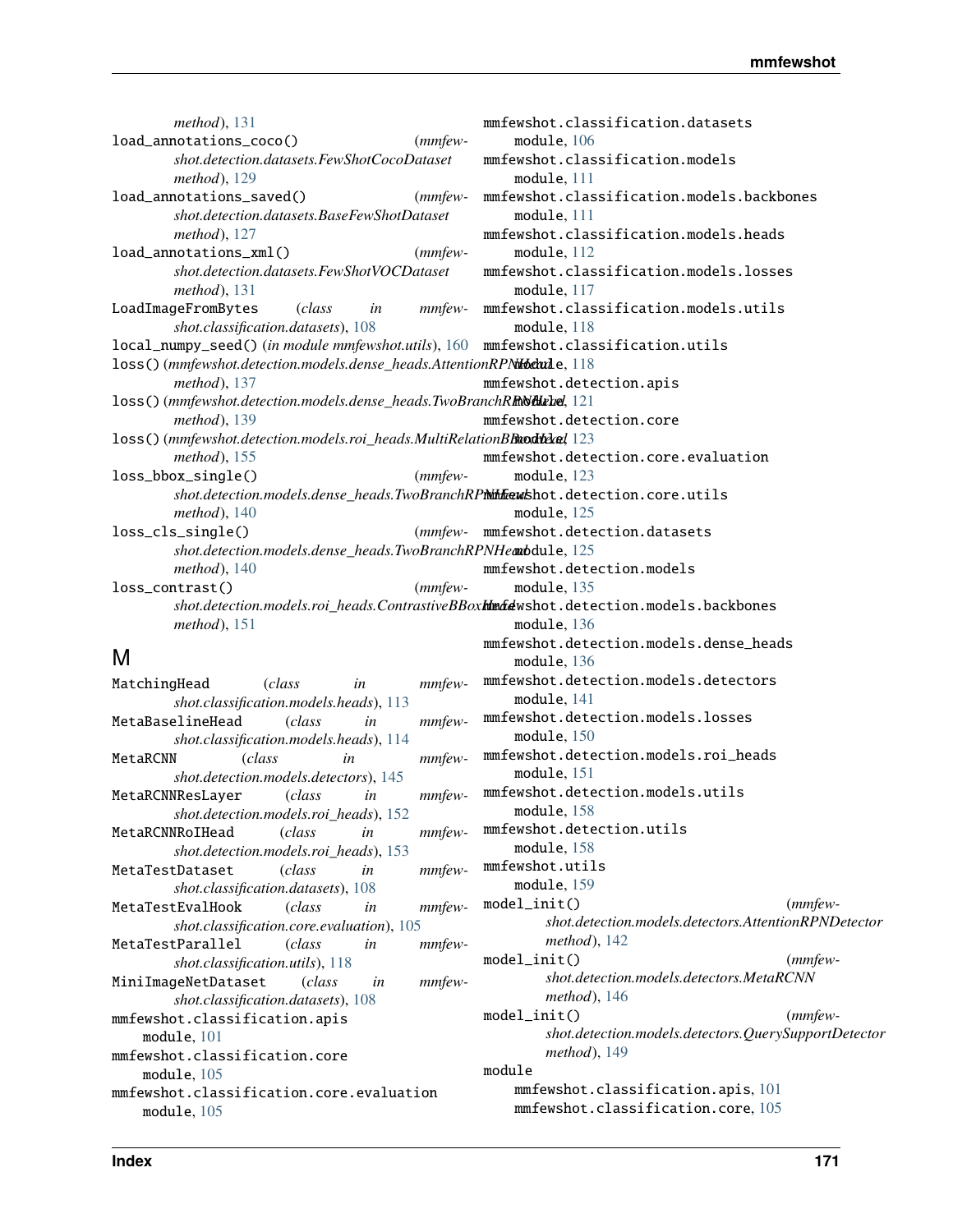```
mmfewshot.classification.core.evaluation,
NWayKShotDataset (class in mmfew-
       105
   mmfewshot.classification.datasets, 106
   mmfewshot.classification.models, 111
    mmfewshot.classification.models.backbones,
prepare_train_img() (mmfew-
       111
   mmfewshot.classification.models.heads,
       112
   mmfewshot.classification.models.losses,
       117
   mmfewshot.classification.models.utils,
       118
   mmfewshot.classification.utils, 118
   mmfewshot.detection.apis, 121
   mmfewshot.detection.core, 123
   mmfewshot.detection.core.evaluation, 123
   mmfewshot.detection.core.utils, 125
   mmfewshot.detection.datasets, 125
   mmfewshot.detection.models, 135
   mmfewshot.detection.models.backbones, 136
   mmfewshot.detection.models.dense_heads,
       136
   mmfewshot.detection.models.detectors, 141
   mmfewshot.detection.models.losses, 150
   mmfewshot.detection.models.roi_heads, 151
   mmfewshot.detection.models.utils, 158
   mmfewshot.detection.utils, 158
   mmfewshot.utils, 159
MPSR (class in mmfewshot.detection.models.detectors),
       143
MSELoss (class in mmfew-
       shot.classification.models.losses), 117
multi_gpu_meta_test() (in module mmfew-
       shot.classification.apis), 101
multi_gpu_model_init() (in module mmfew-
       shot.detection.apis), 121
multi_gpu_test() (in module mmfew-
       shot.detection.apis), 122
multi_pipeline_collate_fn() (in module mmfew-
       shot.utils), 160
MultiRelationBBoxHead (class in mmfew-
       shot.detection.models.roi_heads), 155
MultiRelationRoIHead (class in mmfew-
       shot.detection.models.roi_heads), 156
N
NegMarginHead (class in mmfew-
       shot.classification.models.heads), 115
NLLLoss (class in mmfew-
       shot.classification.models.losses), 117
NumpyEncoder (class in mmfewshot.detection.datasets),
       133
                                                     shot.detection.datasets), 132
                                              P
                                                     shot.detection.datasets.BaseFewShotDataset
                                                     method), 127
                                             process_support_images() (in module mmfew-
                                                     shot.classification.apis), 102
                                             process_support_images() (in module mmfew-
                                                     shot.detection.apis), 122
                                             PrototypeHead (class in mmfew-
                                                     shot.classification.models.heads), 115
                                             Q
                                              QueryAwareDataset (class in mmfew-
                                                     shot.detection.datasets), 133
                                             QuerySupportDetector (class in mmfew-
                                                     shot.detection.models.detectors), 146
                                             QuerySupportDistEvalHook (class in mmfew-
                                                     shot.detection.core.evaluation), 123
                                             QuerySupportEvalHook (class in mmfew-
                                                     shot.detection.core.evaluation), 124
                                             R
                                             RelationHead (class in mmfew-
                                                     shot.classification.models.heads), 116
                                             ResNet12 (class in mmfew-
                                                     shot.classification.models.backbones), 111
                                             ResNetWithMetaConv (class in mmfew-
                                                     shot.detection.models.backbones), 136
                                             S
                                              sample_shots_by_class_id() (mmfew-
                                                     shot.classification.datasets.BaseFewShotDataset
                                                     method), 107
                                              sample_support_shots() (mmfew-
                                                     shot.detection.datasets.QueryAwareDataset
                                                     method), 134
                                             save_data_infos() (mmfew-
                                                     shot.detection.datasets.BaseFewShotDataset
                                                     method), 127
                                              save_data_infos() (mmfew-
                                                     shot.detection.datasets.NWayKShotDataset
                                                     method), 133
                                              save_data_infos() (mmfew-
                                                     shot.detection.datasets.QueryAwareDataset
                                                     method), 134
                                              save_support_data_infos() (mmfew-
                                                     shot.detection.datasets.NWayKShotDataset
                                                     method), 133
                                              set_decay_rate() (mmfew-
```
NWayKShotDataloader (*class in mmfewshot.detection.datasets*), [131](#page-134-0)

*shot.detection.models.roi\_heads.ContrastiveBBoxHead*

*method*), [151](#page-154-1)